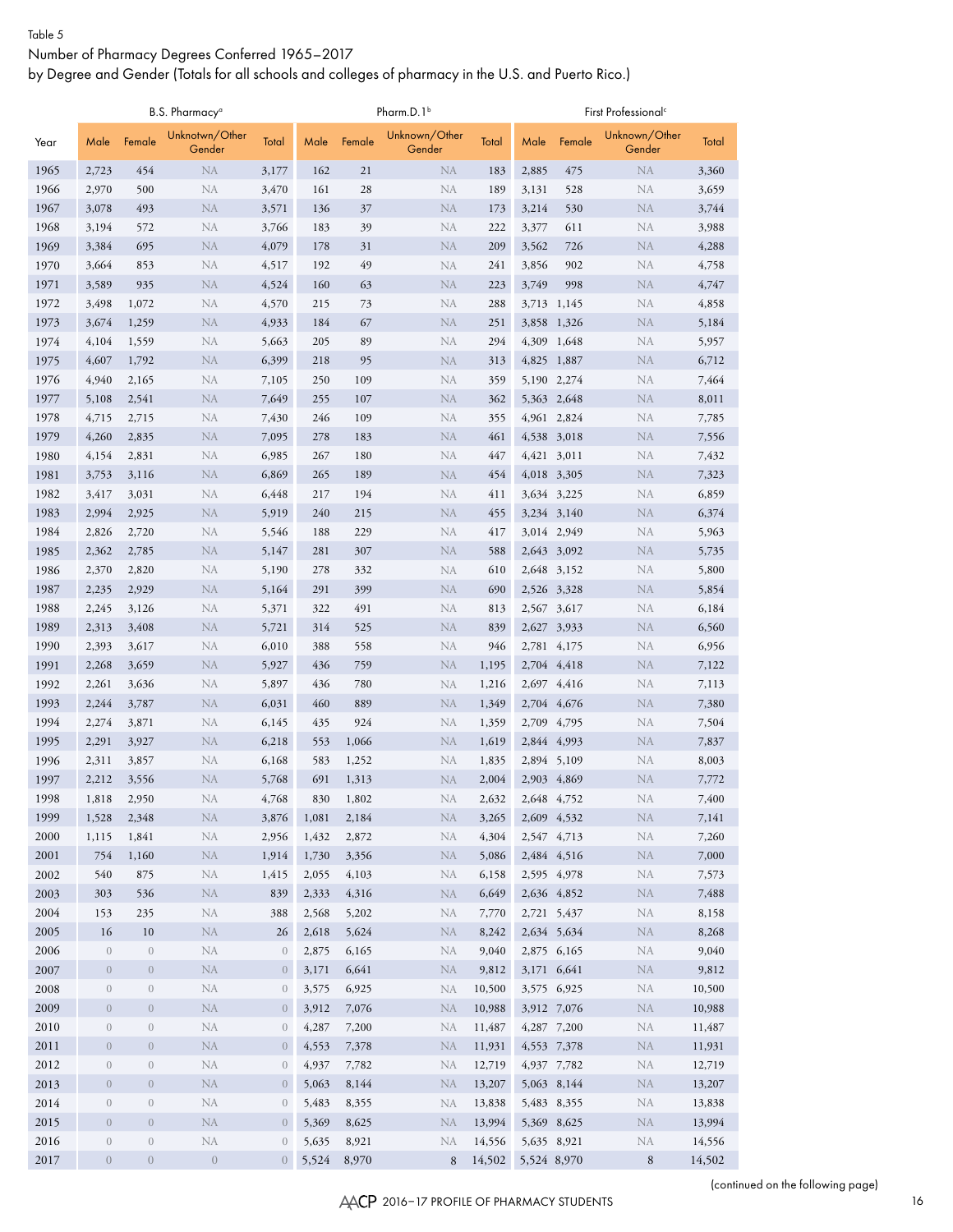#### Table 5 (continued)

Number of Pharmacy Degrees Conferred 1965–2017

by Degree and Gender (Totals for all schools and colleges of pharmacy in the U.S. and Puerto Rico.)

|              |            |            | Pharm.D.2 <sup>d</sup>  |            |            |            | M.S.                     |            |            |                | Ph.D.                   |            |
|--------------|------------|------------|-------------------------|------------|------------|------------|--------------------------|------------|------------|----------------|-------------------------|------------|
| Year         | Male       | Female     | Unknown/Other<br>Gender | Total      | Male       | Female     | Unknown/Other<br>Gender  | Total      | Male       | Female         | Unknown/Other<br>Gender | Total      |
| 1965         |            |            |                         |            | 150        | 26         | <b>NA</b>                | 176        | 105        | $\mathfrak{Z}$ | <b>NA</b>               | 108        |
| 1966         |            |            |                         |            | 152        | 38         | <b>NA</b>                | 190        | 108        | 15             | <b>NA</b>               | 123        |
| 1967         |            |            |                         |            | 235        | 32         | <b>NA</b>                | 267        | 118        | 8              | <b>NA</b>               | 126        |
| 1968         |            |            |                         |            | 219        | 44         | <b>NA</b>                | 263        | 124        | 10             | <b>NA</b>               | 134        |
| 1969         |            |            |                         |            | 235        | 42         | <b>NA</b>                | 277        | 136        | 9              | NA                      | 145        |
| 1970         |            |            |                         |            | 236        | 54         | NA                       | 290        | 131        | 10             | NA                      | 141        |
| 1971<br>1972 |            |            |                         |            | 219<br>205 | 56<br>56   | <b>NA</b><br><b>NA</b>   | 275<br>261 | 169        | $\,8\,$        | <b>NA</b><br><b>NA</b>  | 177<br>168 |
| 1973         | 99         | 18         | <b>NA</b>               | 117        | 273        | 53         | <b>NA</b>                | 326        | 155<br>172 | 13<br>15       | <b>NA</b>               | 187        |
| 1974         | 117        | 23         | NA                      | 140        | 250        | 70         | NA                       | 320        | 165        | 19             | <b>NA</b>               | 184        |
| 1975         | 110        | 26         | NA                      | 136        | 250        | 89         | <b>NA</b>                | 339        | 165        | 24             | <b>NA</b>               | 189        |
| 1976         | 88         | 38         | NA                      | 126        | 301        | 92         | <b>NA</b>                | 393        | 163        | 26             | <b>NA</b>               | 189        |
| 1977         | 147        | 42         | NA                      | 189        | 309        | 90         | <b>NA</b>                | 399        | 147        | 19             | <b>NA</b>               | 166        |
| 1978         | 132        | 65         | NA                      | 197        | 305        | 117        | <b>NA</b>                | 422        | 158        | 20             | <b>NA</b>               | 178        |
| 1979         | 139        | 51         | <b>NA</b>               | 190        | 301        | 134        | <b>NA</b>                | 435        | 125        | 28             | <b>NA</b>               | 153        |
| 1980         | 120        | 60         | NA                      | 180        | 315        | 150        | NA                       | 465        | 155        | 34             | <b>NA</b>               | 189        |
| 1981         | 109        | 101        | <b>NA</b>               | 210        | 271        | 163        | <b>NA</b>                | 434        | 152        | 28             | <b>NA</b>               | 180        |
| 1982         | 119        | 88         | NA                      | 207        | 293        | 165        | NA                       | 458        | 146        | 36             | NA                      | 182        |
| 1983         | 136        | 135        | <b>NA</b>               | 271        | 277        | 149        | <b>NA</b>                | 426        | 154        | 54             | <b>NA</b>               | 208        |
| 1984         | 169        | 162        | NA                      | 331        | 253        | 141        | NA                       | 394        | 174        | 53             | NA                      | 227        |
| 1985         | 121        | 103        | <b>NA</b>               | 224        | 210        | 128        | <b>NA</b>                | 338        | 175        | 57             | <b>NA</b>               | 232        |
| 1986         | 97         | 113        | NA                      | 210        | 245        | 170        | <b>NA</b>                | 415        | 192        | 68             | NA                      | 260        |
| 1987         | 86         | 126        | <b>NA</b>               | 212        | 197        | 151        | <b>NA</b>                | 348        | 203        | 80             | <b>NA</b>               | 283        |
| 1988         | 74         | 85         | NA                      | 159        | 194        | 159        | <b>NA</b>                | 353        | 188        | 75             | NA                      | 263        |
| 1989         | 99<br>118  | 123<br>184 | <b>NA</b><br><b>NA</b>  | 222<br>302 | 226<br>202 | 165<br>183 | <b>NA</b>                | 391        | 175        | 112            | NA                      | 287        |
| 1990<br>1991 | 106        | 165        | <b>NA</b>               | 271        | 189        | 175        | <b>NA</b><br><b>NA</b>   | 385<br>364 | 181<br>201 | 92<br>112      | NA<br><b>NA</b>         | 273<br>313 |
| 1992         | 124        | 162        | NA                      | 286        | 148        | 134        | <b>NA</b>                | 282        | 195        | 122            | NA                      | 317        |
| 1993         | 141        | 255        | <b>NA</b>               | 396        | 148        | 153        | <b>NA</b>                | 301        | 223        | 125            | NA                      | 348        |
| 1994         | 208        | 367        | NA                      | 575        | 182        | 173        | <b>NA</b>                | 355        | 198        | 122            | NA                      | 320        |
| 1995         | 270        | 434        | <b>NA</b>               | 704        | 187        | 205        | NA                       | 392        | 218        | 132            | <b>NA</b>               | 350        |
| 1996         | 264        | 468        | NA                      | 732        | 217        | 205        | NA                       | 422        | 186        | 118            | NA                      | 304        |
| 1997         | 321        | 538        | <b>NA</b>               | 859        | 191        | 209        | <b>NA</b>                | 400        | 218        | 140            | <b>NA</b>               | 358        |
| 1998         | 351        | 663        | NA                      | 1,014      | 197        | 224        | NA                       | 421        | 238        | 173            | $\rm NA$                | 411        |
| 1999         | 315        | 598        | ${\rm NA}$              | 913        | 172        | 212        | NA                       | 384        | 221        | 138            | <b>NA</b>               | 359        |
| 2000         | 469        | 800        | ${\rm NA}$              | 1,269      | 154        | 200        | ${\rm NA}$               | 354        | 174        | 149            | ${\rm NA}$              | 323        |
| $2001\,$     | 367        | 612        | ${\rm NA}$              | 979        | 182        | 279        | $\rm NA$                 | 461        | 211        | 164            | NA                      | 375        |
| 2002         | 276        | 504        | NA                      | 780        | 178        | 265        | ${\rm NA}$               | 443        | 216        | 160            | ${\rm NA}$              | 376        |
| 2003         | 338        | 557        | ${\rm NA}$              | 895        | 199        | 273        | $\rm NA$                 | 472        | 210        | 174            | NA                      | 384        |
| 2004         | 277        | 479        | ${\rm NA}$              | 756        | 274        | 377        | ${\rm NA}$               | 651        | 176        | 159            | NA                      | 335        |
| 2005         | 241<br>202 | 427        | ${\rm NA}$<br>NA        | 668        | 233<br>241 | 393<br>403 | $\rm NA$                 | 626        | 215<br>252 | 214            | ${\rm NA}$<br>NA        | 429        |
| 2006<br>2007 | 97         | 313<br>373 | ${\rm NA}$              | 515<br>470 | 236        | 368        | ${\rm NA}$<br>${\rm NA}$ | 644<br>604 | 220        | 190<br>192     | ${\rm NA}$              | 442<br>412 |
| 2008         | 225        | 402        | ${\rm NA}$              | 627        | 275        | 457        | ${\rm NA}$               | 732        | 262        | 206            | NA                      | 468        |
| 2009         | 179        | 349        | ${\rm NA}$              | 528        | 371        | 396        | NA                       | 767        | 228        | 230            | ${\rm NA}$              | 458        |
| 2010         | 191        | 336        | ${\rm NA}$              | 527        | 343        | 430        | ${\rm NA}$               | 773        | 243        | 207            | NA                      | 450        |
| $2011\,$     | 167        | 248        | NA                      | 415        | 352        | 470        | NA                       | 822        | 250        | 221            | <b>NA</b>               | 471        |
| 2012         | 163        | 281        | NA                      | 444        | 298        | 383        | ${\rm NA}$               | 681        | 275        | 222            | NA                      | 497        |
| 2013         | 132        | 212        | NA                      | 344        | 265        | 390        | NA                       | 655        | 293        | 296            | NA                      | 589        |
| 2014         | 110        | 229        | NA                      | 339        | 340        | 435        | ${\rm NA}$               | 775        | 298        | 267            | NA                      | 565        |
| 2015         | 88         | 185        | <b>NA</b>               | 273        | 326        | 394        | ${\rm NA}$               | 720        | 312        | 249            | NA                      | 561        |
| 2016         | 120        | 206        | ${\rm NA}$              | 326        | 411        | 612        | NA                       | 1,023      | 297        | 250            | ${\rm NA}$              | 547        |
| 2017         | 63         | 154        | $\overline{0}$          | 217        | 358        | 602        | $\overline{2}$           | 962        | 296        | 241            | $\boldsymbol{0}$        | 537        |

a: Includes B.Pharm. degree b: Pharm.D.1 refers to the Doctor of Pharmacy degree awarded as the first professional degree c: Includes B.S. Pharmacy, B.Pharm., and Pharm.D.1 d: Pharm.D.2 refers to the Doctor of Pharmacy degree awarded as a postbaccalaureate degree NA: Not available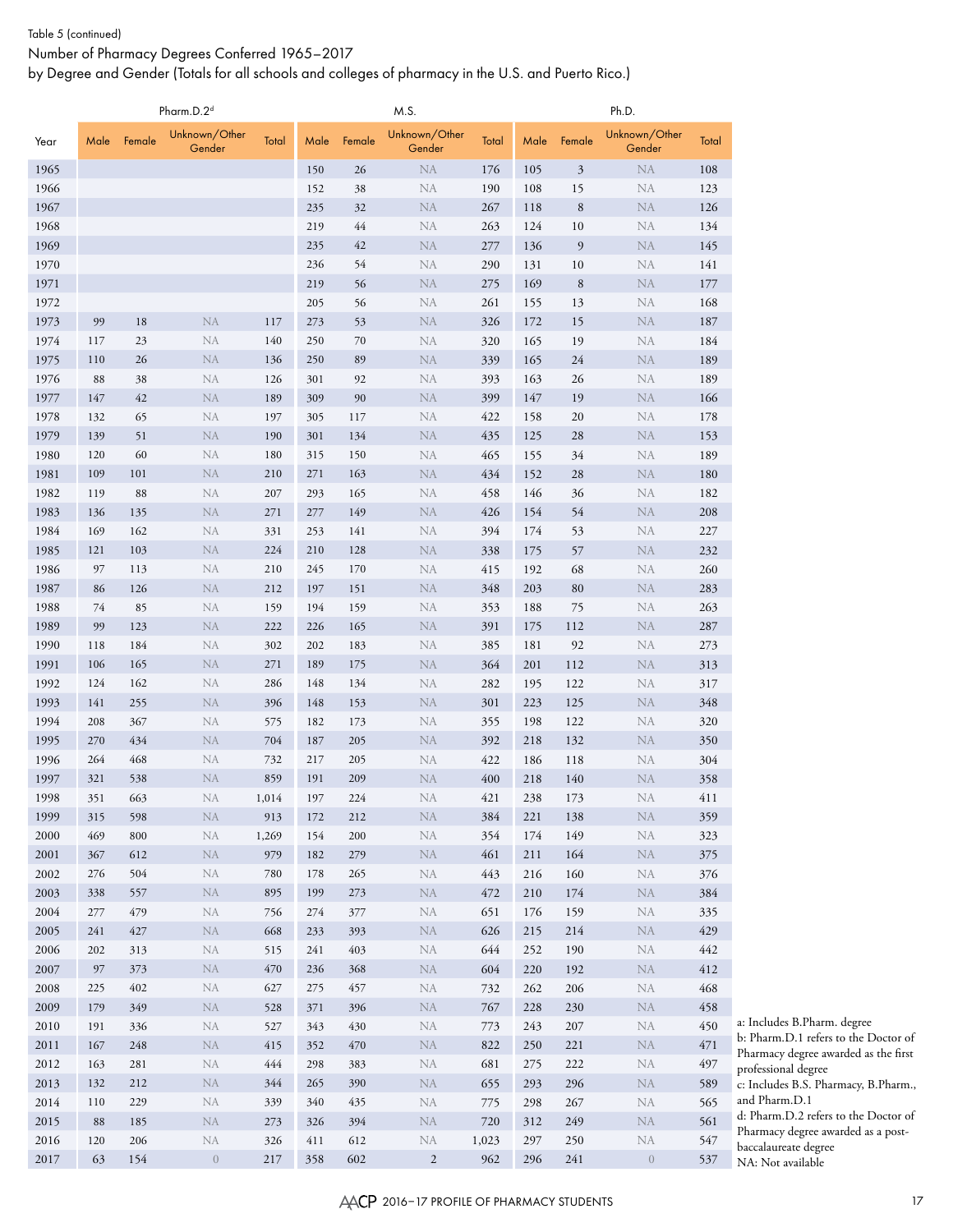



## AACP 2016–17 PROFILE OF PHARMACY STUDENTS 18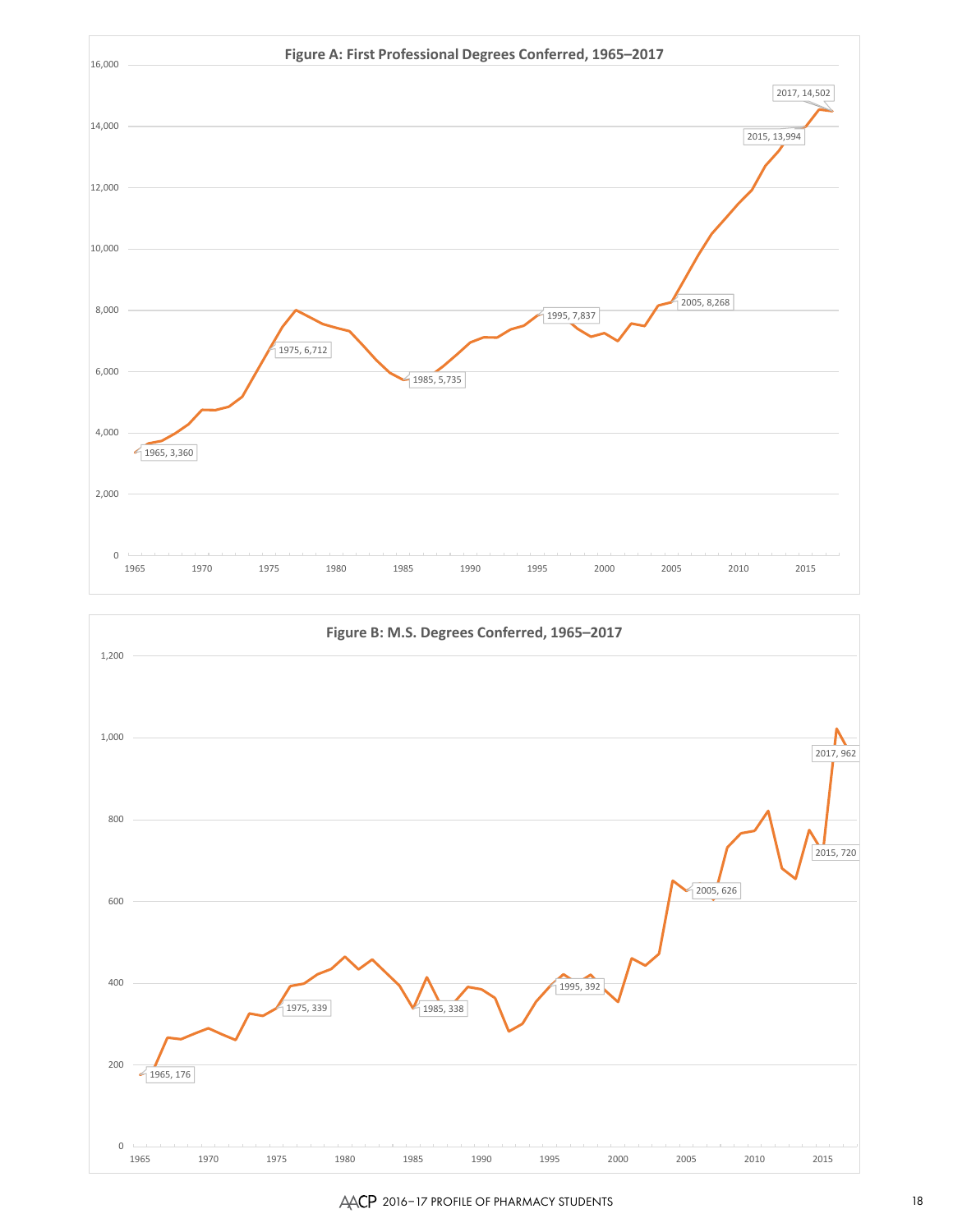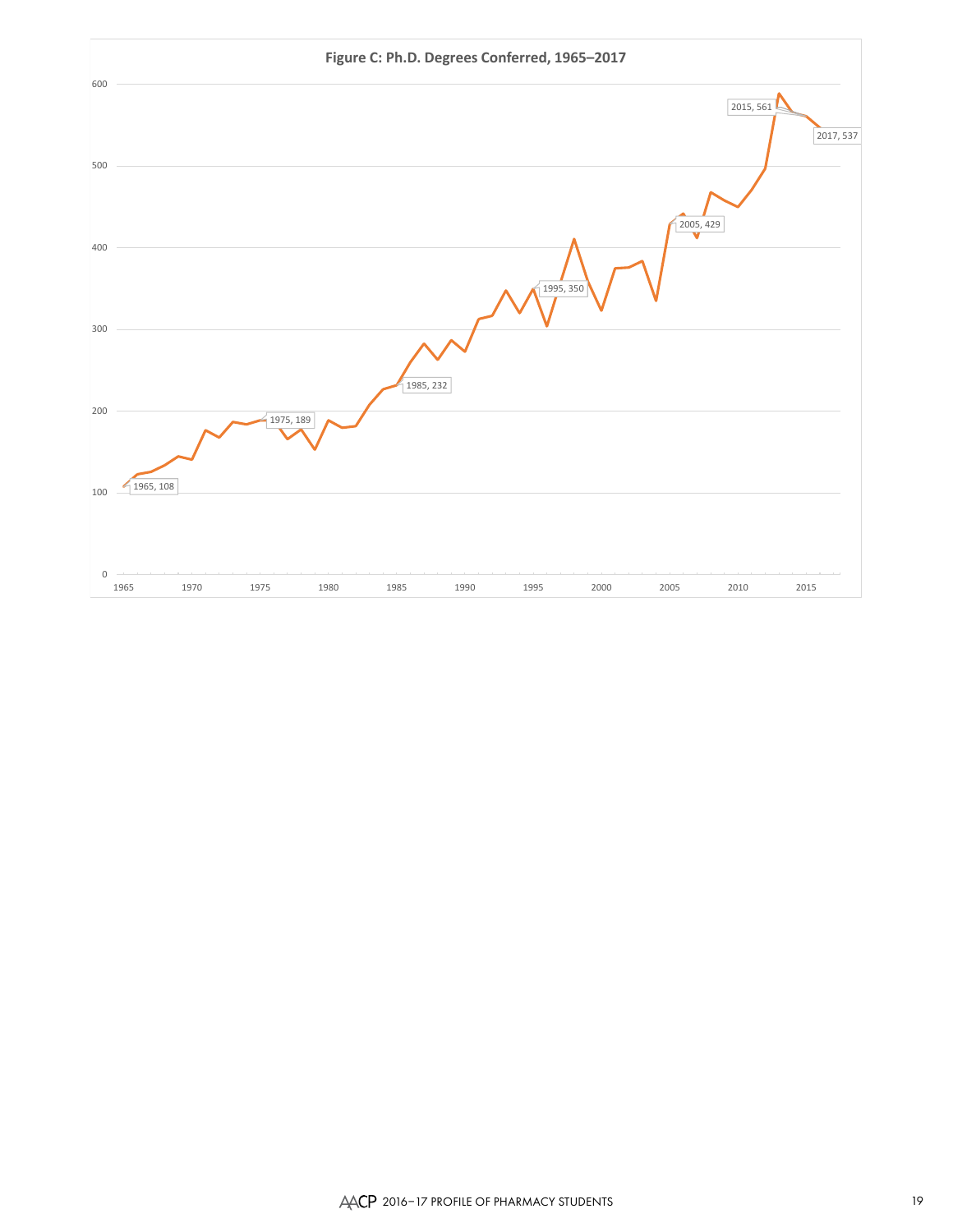|      |        | First<br>Professional <sup>a</sup> |                         | Pharm.D.2 <sup>b</sup> |       | M.S.     |     | Ph.D.     |
|------|--------|------------------------------------|-------------------------|------------------------|-------|----------|-----|-----------|
| Year | N      | % Change                           | $\overline{\mathsf{N}}$ | % Change               | N     | % Change | N   | % Change  |
| 1984 | 5,963  | $-6.4%$                            | 331                     | 22.2%                  | 394   | $-7.5\%$ | 227 | 9.1%      |
| 1985 | 5,735  | $-3.8\%$                           | 224                     | $-32.3%$               | 338   | $-14.2%$ | 232 | 2.2%      |
| 1986 | 5,800  | 1.1%                               | 210                     | $-6.3\%$               | 415   | 22.8%    | 260 | 12.1%     |
| 1987 | 5,854  | 0.9%                               | 212                     | 1.0%                   | 348   | $-16.1%$ | 283 | 8.8%      |
| 1988 | 6,184  | 5.6%                               | 159                     | $-25.0\%$              | 353   | 1.4%     | 263 | $-7.1\%$  |
| 1989 | 6,560  | $6.1\%$                            | 222                     | 39.6%                  | 391   | 10.8%    | 287 | 9.1%      |
| 1990 | 6,956  | 6.0%                               | 302                     | 36.0%                  | 385   | $-1.5%$  | 273 | $-4.9%$   |
| 1991 | 7,122  | 2.4%                               | 271                     | $-10.3%$               | 364   | $-5.5\%$ | 313 | 14.7%     |
| 1992 | 7,113  | $-0.1%$                            | 286                     | 5.5%                   | 282   | $-22.5%$ | 317 | 1.3%      |
| 1993 | 7,380  | 3.8%                               | 396                     | 38.5%                  | 301   | 6.7%     | 348 | 9.8%      |
| 1994 | 7,504  | 1.7%                               | 575                     | 45.2%                  | 355   | 17.9%    | 320 | $-8.0\%$  |
| 1995 | 7,837  | 4.4%                               | 704                     | 22.4%                  | 392   | 10.4%    | 350 | 9.4%      |
| 1996 | 8,003  | 2.1%                               | 732                     | 4.0%                   | 422   | 7.7%     | 304 | $-13.1%$  |
| 1997 | 7,772  | $-2.9%$                            | 859                     | 17.3%                  | 400   | $-5.2\%$ | 358 | 17.8%     |
| 1998 | 7,400  | $-4.8\%$                           | 1,014                   | 18.0%                  | 421   | 5.3%     | 411 | 14.8%     |
| 1999 | 7,141  | $-3.5%$                            | 913                     | $-10.0\%$              | 384   | $-8.8%$  | 359 | $-12.7%$  |
| 2000 | 7,260  | 1.7%                               | 1,269                   | 39.0%                  | 354   | $-7.8\%$ | 323 | $-10.0\%$ |
| 2001 | 7,000  | $-3.6\%$                           | 979                     | $-22.9%$               | 461   | 30.2%    | 375 | 16.1%     |
| 2002 | 7,573  | 8.2%                               | 780                     | $-20.3%$               | 443   | $-3.9\%$ | 376 | 0.3%      |
| 2003 | 7,488  | $-1.1\%$                           | 895                     | 14.7%                  | 472   | 6.5%     | 384 | 2.1%      |
| 2004 | 8,158  | 8.9%                               | 756                     | $-15.5%$               | 651   | 37.9%    | 335 | $-12.8%$  |
| 2005 | 8,268  | 1.3%                               | 668                     | $-11.6%$               | 626   | $-3.8\%$ | 429 | 28.1%     |
| 2006 | 9,040  | 9.3%                               | 515                     | $-22.9%$               | 644   | 2.9%     | 442 | 3.0%      |
| 2007 | 9,812  | 8.5%                               | 470                     | $-8.7\%$               | 604   | $-6.2\%$ | 412 | $-6.8\%$  |
| 2008 | 10,500 | 7.0%                               | 627                     | 33.4%                  | 732   | 21.2%    | 468 | 13.6%     |
| 2009 | 10,988 | 4.6%                               | 528                     | $-15.8%$               | 767   | 4.8%     | 458 | $-2.1%$   |
| 2010 | 11,487 | 4.5%                               | 527                     | $-0.2%$                | 773   | 0.8%     | 450 | $-1.7\%$  |
| 2011 | 11,931 | 3.9%                               | 415                     | $-21.3%$               | 822   | 6.3%     | 471 | 4.7%      |
| 2012 | 12,719 | 6.6%                               | 444                     | 7.0%                   | 681   | $-17.2%$ | 497 | 5.5%      |
| 2013 | 13,207 | 3.8%                               | 344                     | $-22.5%$               | 655   | $-3.8\%$ | 589 | 18.5%     |
| 2014 | 13,838 | $4.8\%$                            | 339                     | $-1.5%$                | 775   | 18.3%    | 565 | $-4.1%$   |
| 2015 | 13,994 | 1.1%                               | 273                     | $-19.5%$               | 720   | $-7.1%$  | 561 | $-0.7%$   |
| 2016 | 14,556 | $4.0\%$                            | 326                     | 19.4%                  | 1,023 | 42.1%    | 547 | $-2.5%$   |
| 2017 | 14,502 | $-0.4%$                            | 217                     | $-33.4%$               | 962   | $-6.0\%$ | 537 | $-1.8%$   |

a: Includes B.S. Pharmacy, B.Pharm., and Pharm.D.1 from 1984-2005; includes only Pharm.D.1 since 2006 b: Pharm.D.2 refers to the Doctor of Pharmacy degree awarded as a postbaccalaureate degree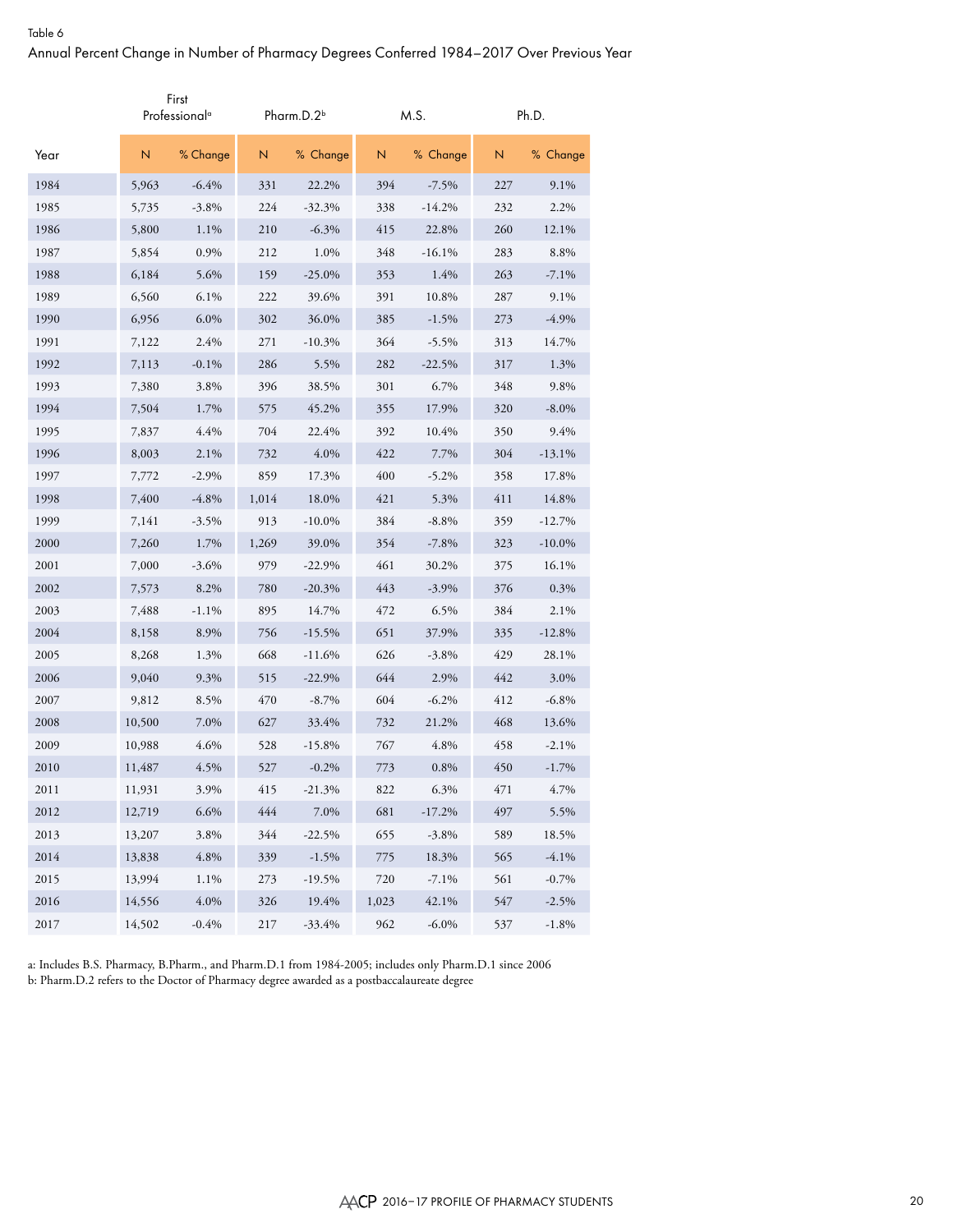# Table 7 Percent of Pharmacy Degrees Conferred 1984–2017 by Gender

|      |       | Pharm.D.1 <sup>a</sup> |                             |       | Pharm.D.2 <sup>b</sup> |                             |       | M.S.   |                             |       | Ph.D.  |                             |
|------|-------|------------------------|-----------------------------|-------|------------------------|-----------------------------|-------|--------|-----------------------------|-------|--------|-----------------------------|
| Year | Male  | Female                 | Unknown/<br>Other<br>Gender | Male  | Female                 | Unknown/<br>Other<br>Gender | Male  | Female | Unknown/<br>Other<br>Gender | Male  | Female | Unknown/<br>Other<br>Gender |
| 1984 | 45.1% | 54.9%                  | NA                          | 51.1% | 48.9%                  | ${\rm NA}$                  | 64.2% | 35.8%  | <b>NA</b>                   | 76.7% | 23.3%  | NA                          |
| 1985 | 47.8% | 52.2%                  | NA                          | 54.0% | 46.0%                  | NA                          | 62.1% | 37.9%  | NA                          | 75.4% | 24.6%  | NA                          |
| 1986 | 45.6% | 54.4%                  | <b>NA</b>                   | 46.2% | 53.8%                  | NA                          | 59.0% | 41.0%  | <b>NA</b>                   | 73.8% | 26.2%  | NA                          |
| 1987 | 42.2% | 57.8%                  | NA                          | 40.6% | 59.4%                  | NA                          | 56.6% | 43.4%  | <b>NA</b>                   | 71.7% | 28.3%  | <b>NA</b>                   |
| 1988 | 39.6% | 60.4%                  | <b>NA</b>                   | 46.5% | 53.5%                  | NA                          | 55.0% | 45.0%  | <b>NA</b>                   | 71.5% | 28.5%  | <b>NA</b>                   |
| 1989 | 37.4% | 62.6%                  | NA                          | 44.6% | 55.4%                  | NA                          | 57.8% | 42.2%  | <b>NA</b>                   | 61.0% | 39.0%  | NA                          |
| 1990 | 41.0% | 59.0%                  | <b>NA</b>                   | 39.1% | 60.9%                  | NA                          | 52.5% | 47.5%  | <b>NA</b>                   | 66.3% | 33.7%  | <b>NA</b>                   |
| 1991 | 36.5% | 63.5%                  | NA                          | 39.1% | 60.9%                  | NA                          | 51.9% | 48.1%  | NA                          | 64.2% | 35.8%  | NA                          |
| 1992 | 35.9% | 64.1%                  | <b>NA</b>                   | 43.4% | 56.6%                  | NA                          | 52.5% | 47.5%  | <b>NA</b>                   | 61.5% | 38.5%  | <b>NA</b>                   |
| 1993 | 34.1% | 65.9%                  | NA                          | 35.6% | 64.4%                  | <b>NA</b>                   | 49.2% | 50.8%  | <b>NA</b>                   | 64.1% | 35.9%  | <b>NA</b>                   |
| 1994 | 32.0% | 68.0%                  | ${\rm NA}$                  | 36.2% | 63.8%                  | <b>NA</b>                   | 51.3% | 48.7%  | <b>NA</b>                   | 61.9% | 38.1%  | NA                          |
| 1995 | 34.2% | 65.8%                  | NA                          | 38.4% | 61.6%                  | NA                          | 47.7% | 52.3%  | NA                          | 62.3% | 37.7%  | <b>NA</b>                   |
| 1996 | 31.8% | 68.2%                  | <b>NA</b>                   | 36.1% | 63.9%                  | NA                          | 51.4% | 48.6%  | <b>NA</b>                   | 61.2% | 38.8%  | <b>NA</b>                   |
| 1997 | 34.5% | 65.5%                  | NA                          | 37.4% | 62.6%                  | NA                          | 47.8% | 52.3%  | <b>NA</b>                   | 60.9% | 39.1%  | <b>NA</b>                   |
| 1998 | 31.5% | 68.5%                  | NA                          | 34.6% | 65.4%                  | <b>NA</b>                   | 46.8% | 53.2%  | <b>NA</b>                   | 57.9% | 42.1%  | <b>NA</b>                   |
| 1999 | 33.1% | 66.9%                  | NA                          | 34.5% | 65.5%                  | NA                          | 44.8% | 55.2%  | NA                          | 61.6% | 38.4%  | <b>NA</b>                   |
| 2000 | 33.3% | 66.7%                  | <b>NA</b>                   | 37.0% | 63.0%                  | <b>NA</b>                   | 43.5% | 56.5%  | <b>NA</b>                   | 53.9% | 46.1%  | <b>NA</b>                   |
| 2001 | 34.0% | 66.0%                  | <b>NA</b>                   | 37.5% | 62.5%                  | NA                          | 39.5% | 60.5%  | NA                          | 56.3% | 43.7%  | <b>NA</b>                   |
| 2002 | 33.4% | 66.6%                  | <b>NA</b>                   | 35.4% | 64.6%                  | NA                          | 40.2% | 59.8%  | <b>NA</b>                   | 57.4% | 42.6%  | <b>NA</b>                   |
| 2003 | 35.1% | 64.9%                  | NA                          | 37.8% | 62.2%                  | NA                          | 42.2% | 57.8%  | <b>NA</b>                   | 54.7% | 45.3%  | <b>NA</b>                   |
| 2004 | 33.1% | 66.9%                  | <b>NA</b>                   | 36.6% | 63.4%                  | <b>NA</b>                   | 42.1% | 57.9%  | <b>NA</b>                   | 52.5% | 47.5%  | <b>NA</b>                   |
| 2005 | 31.8% | 68.2%                  | NA                          | 36.1% | 63.9%                  | NA                          | 37.2% | 62.8%  | NA                          | 50.1% | 49.9%  | <b>NA</b>                   |
| 2006 | 31.8% | 68.2%                  | <b>NA</b>                   | 39.2% | 60.8%                  | NA                          | 37.5% | 62.5%  | <b>NA</b>                   | 57.0% | 43.0%  | <b>NA</b>                   |
| 2007 | 32.3% | 67.7%                  | NA                          | 20.6% | 79.4%                  | NA                          | 39.1% | 60.9%  | <b>NA</b>                   | 53.4% | 46.6%  | <b>NA</b>                   |
| 2008 | 34.0% | 66.0%                  | <b>NA</b>                   | 35.9% | 64.1%                  | <b>NA</b>                   | 37.6% | 62.4%  | <b>NA</b>                   | 56.0% | 44.0%  | <b>NA</b>                   |
| 2009 | 35.6% | 64.4%                  | NA                          | 33.9% | 66.1%                  | NA                          | 48.4% | 51.6%  | NA                          | 49.8% | 50.2%  | <b>NA</b>                   |
| 2010 | 37.3% | 62.7%                  | <b>NA</b>                   | 36.2% | 63.8%                  | <b>NA</b>                   | 44.4% | 55.6%  | <b>NA</b>                   | 54.0% | 46.0%  | <b>NA</b>                   |
| 2011 | 38.2% | 61.8%                  | NA                          | 40.2% | 59.8%                  | NA                          | 42.8% | 57.2%  | NA                          | 53.1% | 46.9%  | <b>NA</b>                   |
| 2012 | 38.8% | 61.2%                  | NA                          | 36.7% | 63.3%                  | NA                          | 43.8% | 56.2%  | <b>NA</b>                   | 55.3% | 44.7%  | <b>NA</b>                   |
| 2013 | 38.3% | 61.7%                  | NA                          | 38.4% | 61.6%                  | NA                          | 40.5% | 59.5%  | <b>NA</b>                   | 49.7% | 50.3%  | NA                          |
| 2014 | 39.6% | 60.4%                  | NA                          | 32.4% | 67.6%                  | NA                          | 43.9% | 56.1%  | NA                          | 52.7% | 47.3%  | NA                          |
| 2015 | 38.4% | 61.6%                  | NA                          | 32.2% | 67.8%                  | NA                          | 45.3% | 54.7%  | NA                          | 55.6% | 44.4%  | NA                          |
| 2016 | 38.7% | 61.3%                  | NA                          | 36.8% | 63.2%                  | NA                          | 40.2% | 59.8%  | NA                          | 54.3% | 45.7%  | NA                          |
| 2017 | 38.1% | 61.9%                  | 0.1%                        | 29.0% | 71.0%                  | $0.0\%$                     | 37.2% | 62.6%  | 0.2%                        | 55.1% | 44.9%  | $0.0\%$                     |

a: Pharm.D.1 refers to the Doctor of Pharmacy degree awarded as the first professional degree b: Pharm.D.2 refers to the Doctor of Pharmacy degree awarded as a postbaccalaureate degree

AACP 2016–17 PROFILE OF PHARMACY STUDENTS 21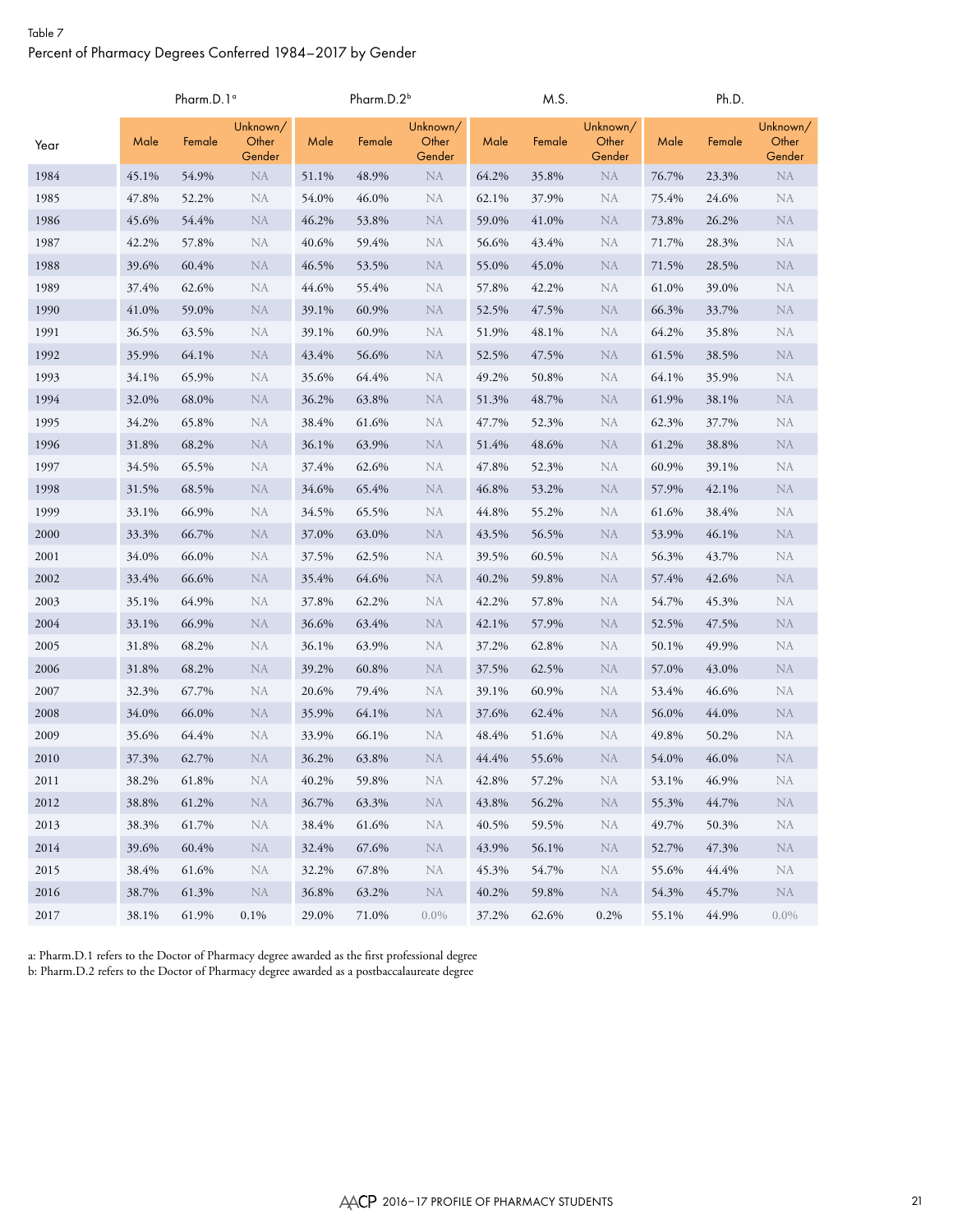# Table 8 Estimated Attrition Rates<sup>a</sup> for First-Professional Degree Classes 1984–2017

| Year | <b>Estimated</b>        |
|------|-------------------------|
| 1984 | Attrition Rate<br>13.6% |
| 1985 | 15.5%                   |
| 1986 | 13.6%                   |
| 1987 | 14.5%                   |
|      |                         |
| 1988 | 12.9%                   |
| 1989 | 14.1%                   |
| 1990 | 11.5%<br>11.7%          |
| 1991 |                         |
| 1992 | 12.1%                   |
| 1993 | 11.7%                   |
| 1994 | 11.2%                   |
| 1995 | 12.7%                   |
| 1996 | 10.1%                   |
| 1997 | 12.3%                   |
| 1998 | 11.4%                   |
| 1999 | 8.0%                    |
| 2000 | 13.3%                   |
| 2001 | 4.8%                    |
| 2002 | 2.5%                    |
| 2003 | 1.5%                    |
| 2004 | 1.3%                    |
| 2005 | 4.3%                    |
| 2006 | 7.7%                    |
| 2007 | 6.6%                    |
| 2008 | 11.2%                   |
| 2009 | 11.3%                   |
| 2010 | 10.3%                   |
| 2011 | 10.6%                   |
| 2012 | 10.2%                   |
| 2013 | 11.1%                   |
| 2014 | 10.3%                   |
| 2015 | 11.6%                   |
| 2016 | 12.0%                   |
| 2017 | 12.1%                   |

a: From 1984–2007, the size of the graduating class for first-professional degree programs is compared with enrollments in that class three years previous for B.S.Pharmacy degrees and four years previous for Pharm.D. degrees, i.e. the number of students awarded a first-professional degree in 2006–07 are compared to first professional degree enrollments for the class of 2007 in fall 2003. In 2008 new data were collected to capture attrition rates more accurately.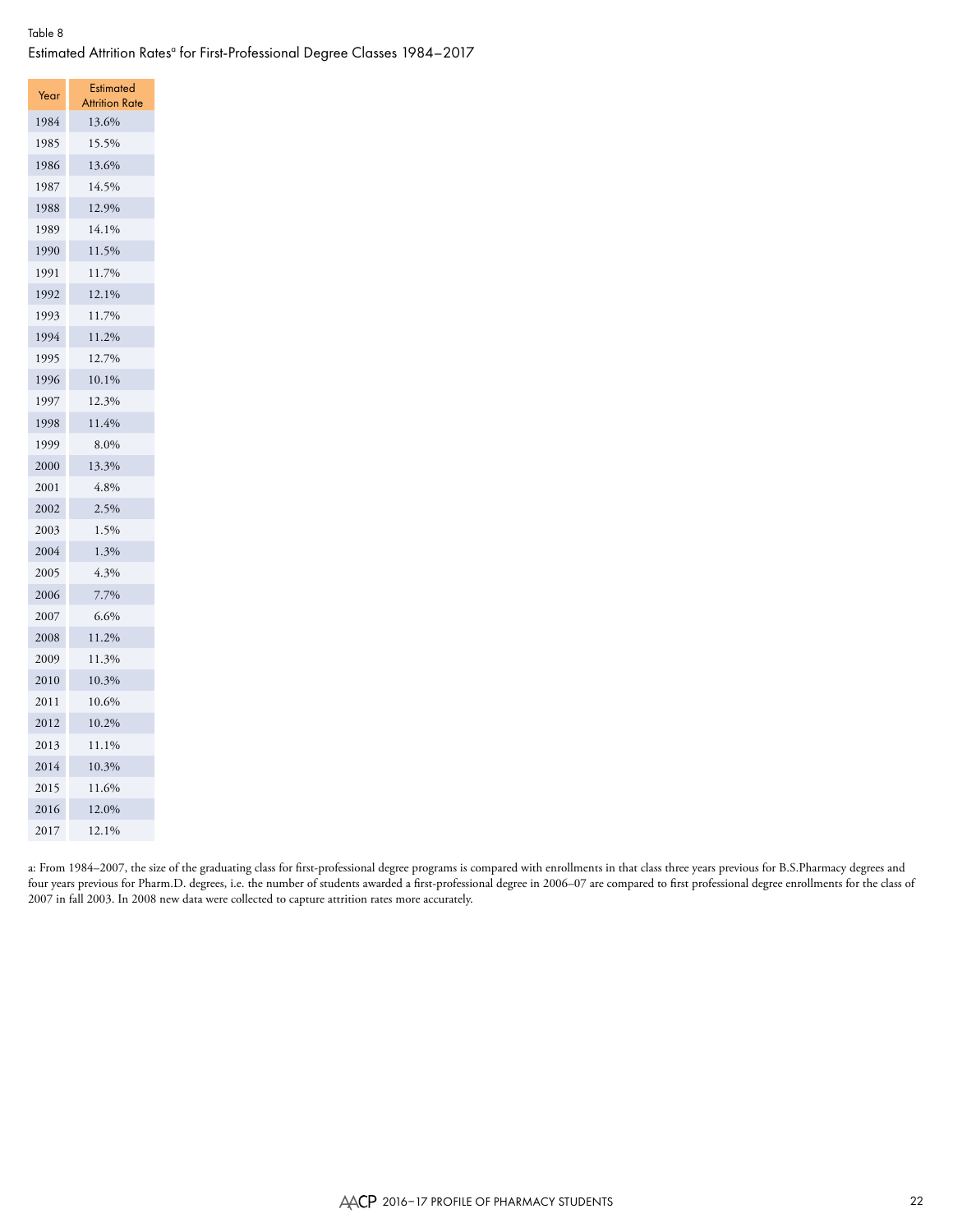### Table 9 Progression Rates for First-Professional Degree Classes 2008–17

| Year | <b>Attrition Rate</b><br>(range) | <b>Academic Dismissals</b><br>(range) | Student Withdrawals <sup>a</sup><br>(range) | <b>Delayed Graduations</b><br>(range) | # of Schools Reporting |
|------|----------------------------------|---------------------------------------|---------------------------------------------|---------------------------------------|------------------------|
| 2008 | 11.2%<br>$(0.0\% - 28.3\%)$      | $2.4\%$<br>$(0.0\% - 10.7\%)$         | $2.2\%$<br>$(0.0\% - 9.1\%)$                | $6.1\%$<br>$(0.0\% - 22.2\%)$         | 89/92                  |
| 2009 | 11.3%<br>$(0.8\% - 37.9\%)$      | 2.4%<br>$(0.0\% - 11.5\%)$            | 2.2%<br>$(0.0\% - 8.9\%)$                   | $6.2\%$<br>$(0.0\% - 33.3\%)$         | 91/94                  |
| 2010 | 10.3%<br>$(1.1\% - 37.5\%)$      | 1.9%<br>$(0.0\% - 11.8\%)$            | $2.2\%$<br>$(0.0\% - 13.8\%)$               | $6.0\%$<br>$(0.0\% - 30.0\%)$         | 97/99                  |
| 2011 | 10.6%<br>$(0.0\% - 37.3\%)$      | 2.6%<br>$(0.0\% - 10.6\%)$            | 2.0%<br>$(0.0\% - 14.4\%)$                  | $6.0\%$<br>$(0.0\% - 32.0\%)$         | 99/102                 |
| 2012 | 10.2%<br>$(0.0\% - 35.3\%)$      | $2.4\%$<br>$(0.0\% - 8.1\%)$          | 1.9%<br>$(0.0\% - 9.2\%)$                   | 5.9%<br>$(0.0\% - 26.3\%)$            | 105/110                |
| 2013 | 11.1%<br>$(0.0\% - 36.9\%)$      | 2.6%<br>$(0.0\% - 11.4\%)$            | 2.4%<br>$(0.0\% - 12.3\%)$                  | $6.0\%$<br>$(0.0\% - 30.8\%)$         | 116/117                |
| 2014 | 10.3%<br>$(0.0\% - 29.4\%)$      | 2.4%<br>$(0.0\% - 7.9\%)$             | 2.3%<br>$(0.0\% - 21.7\%)$                  | 5.7%<br>$(0.0\% - 19.1\%)$            | 115/120                |
| 2015 | 11.6%<br>$(0.0\% - 63.5\%)$      | 2.8%<br>$(0.0\% - 63.5\%)$            | 2.5%<br>$(0.0\% - 10.0\%)$                  | $6.3\%$<br>$(0.0\% - 24.5\%)$         | 122/125                |
| 2016 | 12.0%<br>$(0.0\% - 27.2\%)$      | 2.7%<br>$(0.0\% - 15.8\%)$            | 2.6%<br>$(0.0\% - 13.6\%)$                  | 6.7%<br>$(0.0\% - 17.9\%)$            | 126/128                |
| 2017 | 12.1%<br>$(0.0\% - 36.1\%)$      | 2.7%<br>$(0.0\% - 9.7\%)$             | 2.7%<br>$(0.0\% - 9.3\%)$                   | 6.7%<br>$(0.0\% - 19.6\%)$            | 128/132                |

a: "Withdrawal" includes any reason (other than academic dismissal or delayed graduation) for removal from the program, including disability or death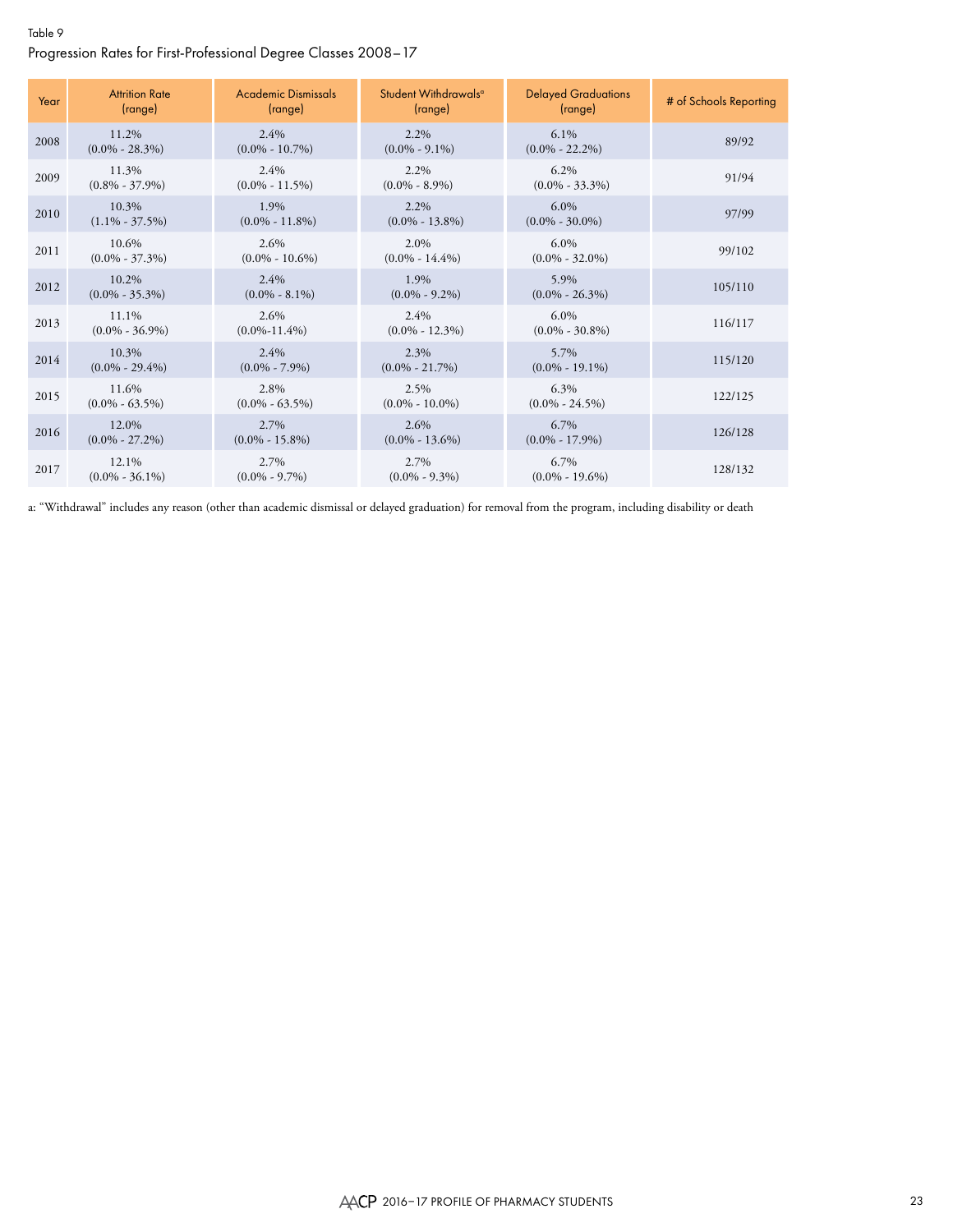Number of Doctor of Pharmacy Degrees Conferred as First Professional Degrees (Pharm.D.1) 1985–2017 by Gender and Race/Ethnicity

|      |       | White <sup>a</sup> |       |        | Black or African<br>American <sup>b</sup> |       |      | Hispanic or Latino <sup>c</sup> |       |       | Asiand |       |           | Native Hawaiian or<br>Other Pacific Islander <sup>e</sup> |           |
|------|-------|--------------------|-------|--------|-------------------------------------------|-------|------|---------------------------------|-------|-------|--------|-------|-----------|-----------------------------------------------------------|-----------|
| Year | Male  | Female             | Total | Male   | Female                                    | Total | Male | Female                          | Total | Male  | Female | Total | Male      | Female                                                    | Total     |
| 1985 | 181   | 176                | 357   | 15     | 11                                        | 26    | 9    | $\overline{7}$                  | 16    | 57    | 97     | 154   | <b>NA</b> | ${\rm NA}$                                                | <b>NA</b> |
| 1986 | 173   | 190                | 363   | 16     | 14                                        | 30    | 13   | 10                              | 23    | 48    | 101    | 149   | <b>NA</b> | NA                                                        | <b>NA</b> |
| 1987 | 190   | 227                | 417   | 14     | 22                                        | 36    | 12   | 14                              | 26    | 46    | 121    | 167   | <b>NA</b> | <b>NA</b>                                                 | NA        |
| 1988 | 221   | 328                | 549   | 12     | 32                                        | 44    | 13   | 13                              | 26    | 59    | 95     | 154   | <b>NA</b> | NA                                                        | <b>NA</b> |
| 1989 | 210   | 342                | 552   | 19     | 29                                        | 48    | 9    | 14                              | 23    | 64    | 118    | 182   | <b>NA</b> | <b>NA</b>                                                 | <b>NA</b> |
| 1990 | 258   | 371                | 629   | 7      | 22                                        | 29    | 9    | 20                              | 29    | 100   | 124    | 224   | <b>NA</b> | NA                                                        | <b>NA</b> |
| 1991 | 298   | 473                | 771   | $20\,$ | 44                                        | 64    | 19   | 32                              | 51    | 86    | 190    | 276   | <b>NA</b> | <b>NA</b>                                                 | NA        |
| 1992 | 284   | 481                | 765   | 16     | 36                                        | 52    | 30   | 31                              | 61    | 92    | 202    | 294   | <b>NA</b> | NA                                                        | <b>NA</b> |
| 1993 | 308   | 548                | 856   | 14     | 49                                        | 63    | 17   | 23                              | 40    | 100   | 249    | 349   | <b>NA</b> | <b>NA</b>                                                 | <b>NA</b> |
| 1994 | 301   | 541                | 842   | 19     | 65                                        | 84    | 16   | 24                              | 40    | 82    | 258    | 340   | <b>NA</b> | NA                                                        | <b>NA</b> |
| 1995 | 342   | 617                | 959   | 36     | 125                                       | 161   | 20   | 27                              | 47    | 133   | 272    | 405   | <b>NA</b> | <b>NA</b>                                                 | <b>NA</b> |
| 1996 | 369   | 714                | 1,083 | 46     | 133                                       | 179   | 25   | 38                              | 63    | 129   | 329    | 458   | <b>NA</b> | NA                                                        | <b>NA</b> |
| 1997 | 458   | 732                | 1,190 | 34     | 138                                       | 172   | 22   | 34                              | 56    | 147   | 368    | 515   | <b>NA</b> | <b>NA</b>                                                 | NA        |
| 1998 | 541   | 1,086              | 1,627 | 62     | 170                                       | 232   | 17   | 48                              | 65    | 177   | 443    | 620   | <b>NA</b> | NA                                                        | <b>NA</b> |
| 1999 | 715   | 1,411              | 2,126 | 66     | 165                                       | 231   | 30   | 56                              | 86    | 220   | 454    | 674   | <b>NA</b> | <b>NA</b>                                                 | <b>NA</b> |
| 2000 | 915   | 1,784              | 2,699 | 106    | 235                                       | 341   | 54   | 65                              | 119   | 277   | 640    | 917   | <b>NA</b> | NA                                                        | <b>NA</b> |
| 2001 | 1,168 | 2,083              | 3,251 | 99     | 254                                       | 353   | 64   | 95                              | 159   | 317   | 741    | 1,058 | <b>NA</b> | <b>NA</b>                                                 | NA        |
| 2002 | 1,300 | 2,483              | 3,783 | 167    | 347                                       | 514   | 82   | 129                             | 211   | 379   | 934    | 1,313 | <b>NA</b> | NA                                                        | NA        |
| 2003 | 1,381 | 2,604              | 3,985 | 168    | 389                                       | 557   | 106  | 136                             | 242   | 546   | 959    | 1,505 | <b>NA</b> | <b>NA</b>                                                 | <b>NA</b> |
| 2004 | 1,584 | 3,059              | 4,643 | 177    | 424                                       | 601   | 99   | 192                             | 291   | 566   | 1,250  | 1,816 | <b>NA</b> | NA                                                        | NA        |
| 2005 | 1,673 | 3,346              | 5,019 | 188    | 526                                       | 714   | 114  | 246                             | 360   | 479   | 1,199  | 1,678 | <b>NA</b> | NA                                                        | <b>NA</b> |
| 2006 | 1,847 | 3,803              | 5,650 | 213    | 455                                       | 668   | 136  | 241                             | 377   | 501   | 1,321  | 1,822 | <b>NA</b> | NA                                                        | NA        |
| 2007 | 2,102 | 4,080              | 6,182 | 193    | 489                                       | 682   | 129  | 257                             | 386   | 552   | 1,418  | 1,970 | <b>NA</b> | <b>NA</b>                                                 | NA        |
| 2008 | 2,341 | 4,219              | 6,560 | 214    | 488                                       | 702   | 130  | 277                             | 407   | 614   | 1,492  | 2,106 | <b>NA</b> | NA                                                        | <b>NA</b> |
| 2009 | 2,465 | 4,195              | 6,660 | 235    | 453                                       | 688   | 165  | 289                             | 454   | 749   | 1,584  | 2,333 | NA        | <b>NA</b>                                                 | <b>NA</b> |
| 2010 | 2,654 | 4,226              | 6,880 | 253    | 491                                       | 744   | 170  | 319                             | 489   | 892   | 1,571  | 2,463 | <b>NA</b> | NA                                                        | <b>NA</b> |
| 2011 | 2,767 | 4,369              | 7,136 | 286    | 477                                       | 763   | 176  | 336                             | 512   | 918   | 1,652  | 2,570 | 17        | 26                                                        | 43        |
| 2012 | 2,927 | 4,469              | 7,396 | 309    | 523                                       | 832   | 212  | 320                             | 532   | 1,023 | 1,761  | 2,784 | 71        | 127                                                       | 198       |
| 2013 | 2,880 | 4,599              | 7,479 | 334    | 582                                       | 916   | 207  | 356                             | 563   | 1,134 | 1,890  | 3,024 | 22        | 23                                                        | 45        |
| 2014 | 3,079 | 4,485              | 7,564 | 370    | 572                                       | 942   | 246  | 356                             | 602   | 1,232 | 2,103  | 3,335 | 14        | 16                                                        | 30        |
| 2015 | 3,003 | 4,650              | 7,653 | 378    | 583                                       | 961   | 202  | 376                             | 578   | 1,270 | 2,167  | 3,437 | 25        | 19                                                        | 44        |
| 2016 | 3,028 | 4,718              | 7,746 | 387    | 670                                       | 1,057 | 244  | 399                             | 643   | 1,368 | 2,218  | 3,586 | 18        | 14                                                        | 32        |
| 2017 | 2,977 | 4,740              | 7,717 | 413    | 715                                       | 1,128 | 277  | 458                             | 735   | 1,338 | 2,292  | 3,630 | 19        | $20\,$                                                    | 39        |

(continued on the following page)

a: U.S. citizens or permanent residents having origins in any of the original peoples of Europe, the Middle East, or North Africa

b: U.S citizens or permanent residents having origins in any of the black racial groups of Africa

c: U.S. citizens or permanent residents of Cuban, Mexican, Puerto Rican, South or Central American, or other Spanish culture or origin, regardless of race

d: U.S. citizens or permanent residents having origins in any of the original peoples of the Far East, Southeast Asia, or the Indian Subcontinent, including, for example, Cambodia, China, India, Japan, Korea, Malaysia, Pakistan, the Philippine Islands, Thailand, and Vietnam. Prior to 2011, data reported also included degree recipients that were Native Hawaiians or Other Pacific Islanders.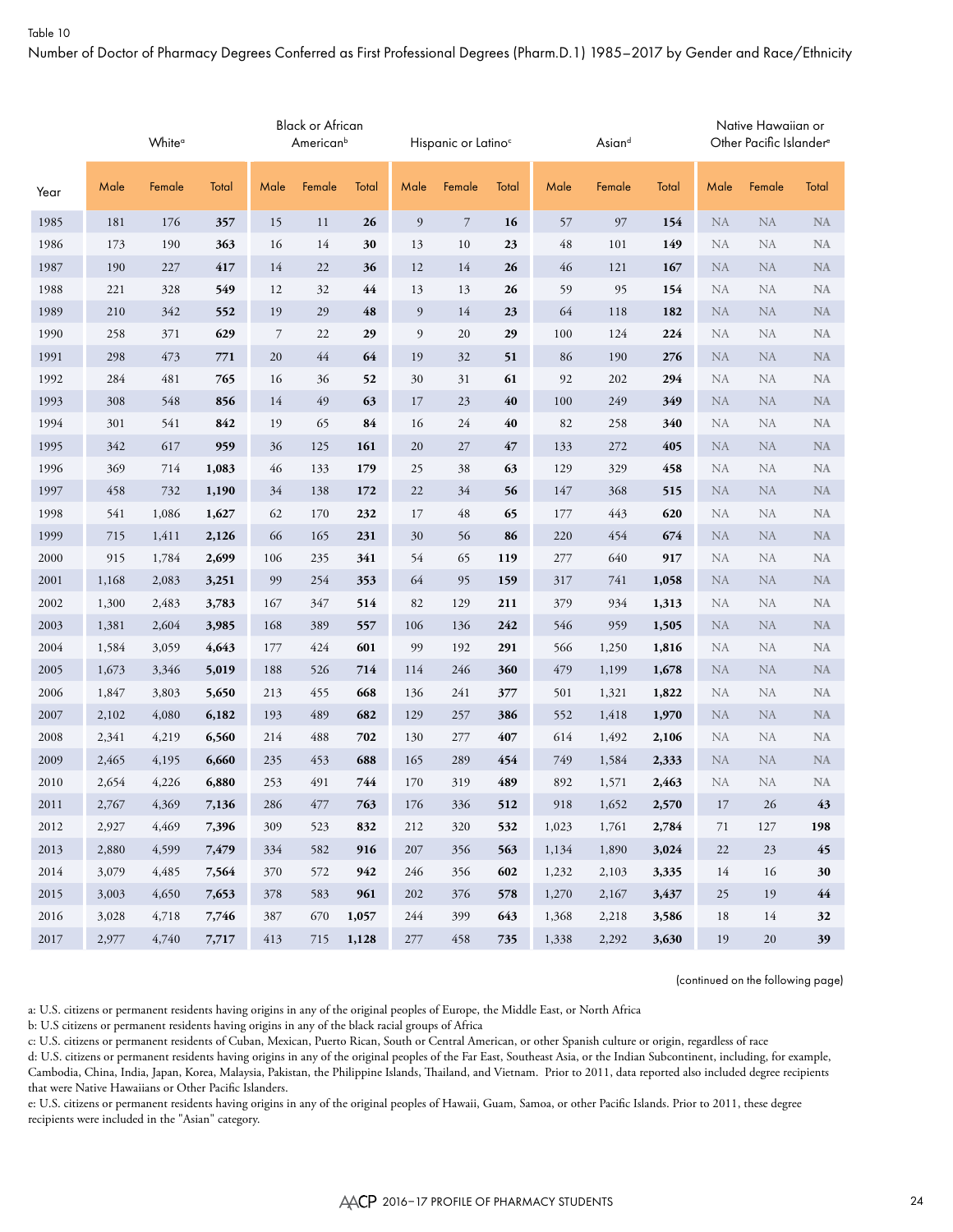#### Table 10 (continued)

Number of Doctor of Pharmacy Degrees Conferred as First Professional Degrees (Pharm.D.1) 1985–2017 by Gender and Race/Ethnicity

|      |                | American Indian<br>or Alaska Native <sup>f</sup> |                  |           | Two or More<br>Races <sup>9</sup> |           |                | Unknown <sup>h</sup> |                  |         | International/<br>Foreign |       | Unknown/<br>Other<br>Gender |             |        | Total                   |        |
|------|----------------|--------------------------------------------------|------------------|-----------|-----------------------------------|-----------|----------------|----------------------|------------------|---------|---------------------------|-------|-----------------------------|-------------|--------|-------------------------|--------|
| Year | Male           | Female                                           | Total            | Male      | Female                            | Total     | Male           | Female               | Total            | Male    | Female                    | Total | Total                       | Male        | Female | Unknown/Other<br>Gender | Total  |
| 1985 | $\overline{0}$ | $\overline{0}$                                   | $\overline{0}$   | <b>NA</b> | NA                                | <b>NA</b> | $\overline{c}$ | $\overline{4}$       | 6                | 17      | 12                        | 29    | NA                          | 281         | 307    | NA                      | 588    |
| 1986 | $\sqrt{a}$     | $\mathbf{0}$                                     | $\overline{0}$   | NA        | NA                                | <b>NA</b> | $\mathbf{0}$   | $\boldsymbol{0}$     | $\mathbf{0}$     | 28      | 17                        | 45    | NA                          | 278         | 332    | NA                      | 610    |
| 1987 | $\theta$       | $\overline{0}$                                   | $\overline{0}$   | <b>NA</b> | <b>NA</b>                         | <b>NA</b> | $\overline{2}$ | $\overline{2}$       | $\overline{4}$   | 27      | 13                        | 40    | <b>NA</b>                   | 291         | 399    | <b>NA</b>               | 690    |
| 1988 | $\mathfrak{2}$ | $\mathbf{0}$                                     | $\boldsymbol{2}$ | <b>NA</b> | NA                                | <b>NA</b> | $\sqrt{a}$     | $\mathbf{1}$         | $\mathbf{1}$     | 15      | 22                        | 37    | NA                          | 322         | 491    | NA                      | 813    |
| 1989 | $\overline{c}$ | $\mathbf{1}$                                     | 3                | NA        | <b>NA</b>                         | <b>NA</b> | $\overline{c}$ | $\overline{0}$       | $\boldsymbol{2}$ | $\,8\,$ | 21                        | 29    | <b>NA</b>                   | 314         | 525    | <b>NA</b>               | 839    |
| 1990 | $\mathbf{1}$   | 1                                                | $\mathbf{2}$     | NA        | NA                                | <b>NA</b> | $\mathbf{0}$   | $\theta$             | $\mathbf{0}$     | 13      | 20                        | 33    | NA                          | 388         | 558    | NA                      | 946    |
| 1991 | $\mathfrak{Z}$ | $\mathfrak{Z}$                                   | 6                | <b>NA</b> | NA                                | <b>NA</b> | $\overline{0}$ | 4                    | $\overline{4}$   | 10      | 13                        | 23    | <b>NA</b>                   | 436         | 759    | <b>NA</b>               | 1,195  |
| 1992 | 2              | $\mathbf{1}$                                     | 3                | NA        | NA                                | <b>NA</b> | 3              | 9                    | 12               | 9       | 20                        | 29    | <b>NA</b>                   | 436         | 780    | NA                      | 1,216  |
| 1993 | $\mathbf{1}$   | $\mathbf{1}$                                     | $\mathbf{2}$     | NA        | NA                                | $\rm NA$  | $\overline{2}$ | $\,8\,$              | 10               | 18      | 11                        | 29    | <b>NA</b>                   | 460         | 889    | <b>NA</b>               | 1,349  |
| 1994 | $\mathbf{1}$   | $\overline{4}$                                   | 5                | NA        | NA                                | <b>NA</b> | $\overline{7}$ | 13                   | 20               | 9       | 19                        | 28    | NA                          | 435         | 924    | NA                      | 1,359  |
| 1995 | $\overline{0}$ | 3                                                | 3                | <b>NA</b> | <b>NA</b>                         | <b>NA</b> | $\overline{c}$ | 6                    | 8                | 20      | 16                        | 36    | <b>NA</b>                   | 553         | 1,066  | <b>NA</b>               | 1,619  |
| 1996 | $\overline{c}$ | $\mathbf{1}$                                     | 3                | NA        | NA                                | <b>NA</b> | $\mathbf{0}$   | $\,8\,$              | 8                | 12      | 29                        | 41    | NA                          | 583         | 1,252  | NA                      | 1,835  |
| 1997 | 6              | $\overline{2}$                                   | 8                | <b>NA</b> | <b>NA</b>                         | <b>NA</b> | $\overline{c}$ | $\overline{4}$       | 6                | 22      | 35                        | 57    | <b>NA</b>                   | 691         | 1,313  | <b>NA</b>               | 2,004  |
| 1998 | $\overline{4}$ | $\overline{4}$                                   | $\bf 8$          | <b>NA</b> | NA                                | <b>NA</b> | 11             | 21                   | 32               | 18      | 30                        | 48    | NA                          | 830         | 1,802  | NA                      | 2,632  |
| 1999 | $\overline{4}$ | $\overline{4}$                                   | 8                | NA        | <b>NA</b>                         | <b>NA</b> | 27             | 53                   | 80               | 19      | 41                        | 60    | <b>NA</b>                   | 1,081       | 2,184  | <b>NA</b>               | 3,265  |
| 2000 | 10             | 12                                               | 22               | NA        | NA                                | <b>NA</b> | 38             | 72                   | 110              | 32      | 64                        | 96    | NA                          | 1,432       | 2,872  | NA                      | 4,304  |
| 2001 | $\overline{4}$ | 10                                               | 14               | <b>NA</b> | NA                                | <b>NA</b> | 38             | 104                  | 142              | 40      | 69                        | 109   | <b>NA</b>                   | 1,730       | 3,356  | NA                      | 5,086  |
| 2002 | 18             | 14                                               | 32               | NA        | NA                                | <b>NA</b> | 59             | 101                  | 160              | 50      | 95                        | 145   | NA                          | 2,055       | 4,103  | NA                      | 6,158  |
| 2003 | 14             | 23                                               | 37               | NA        | <b>NA</b>                         | <b>NA</b> | 51             | 92                   | 143              | 67      | 113                       | 180   | <b>NA</b>                   | 2,333       | 4,316  | <b>NA</b>               | 6,649  |
| 2004 | 9              | 21                                               | 30               | NA        | <b>NA</b>                         | <b>NA</b> | 70             | 109                  | 179              | 63      | 147                       | 210   | NA                          | 2,568       | 5,202  | NA                      | 7,770  |
| 2005 | 27             | 24                                               | 51               | <b>NA</b> | <b>NA</b>                         | <b>NA</b> | 66             | 160                  | 226              | 71      | 123                       | 194   | <b>NA</b>                   | 2,618       | 5,624  | <b>NA</b>               | 8,242  |
| 2006 | 10             | 29                                               | 39               | NA        | NA                                | <b>NA</b> | 80             | 185                  | 265              | 88      | 131                       | 219   | NA                          | 2,875       | 6,165  | NA                      | 9,040  |
| 2007 | 17             | 36                                               | 53               | NA        | <b>NA</b>                         | <b>NA</b> | 124            | 213                  | 337              | 54      | 148                       | 202   | <b>NA</b>                   | 3,171       | 6,641  | <b>NA</b>               | 9,812  |
| 2008 | 27             | 34                                               | 61               | <b>NA</b> | NA                                | <b>NA</b> | 164            | 260                  | 424              | 85      | 155                       | 240   | NA                          | 3,575       | 6,925  | NA                      | 10,500 |
| 2009 | 19             | 45                                               | 64               | <b>NA</b> | <b>NA</b>                         | <b>NA</b> | 175            | 322                  | 497              | 104     | 188                       | 292   | <b>NA</b>                   | 3,912       | 7,076  | <b>NA</b>               | 10,988 |
| 2010 | 19             | 31                                               | 50               | <b>NA</b> | NA                                | <b>NA</b> | 219            | 383                  | 602              | 80      | 179                       | 259   | NA                          | 4,287       | 7,200  | NA                      | 11,487 |
| 2011 | 22             | 20                                               | 42               | 18        | 19                                | 37        | 209            | 311                  | 520              | 140     | 168                       | 308   | NA                          | 4,553 7,378 |        | NA                      | 11,931 |
| 2012 | 24             | 37                                               | 61               | 31        | 67                                | 98        | 215            | 322                  | 537              | 125     | 156                       | 281   | NA                          | 4,937 7,782 |        | NA                      | 12,719 |
| 2013 | 29             | 23                                               | 52               | 40        | 51                                | 91        | 301            | 443                  | 744              | 116     | 177                       | 293   | NA                          | 5,063 8,144 |        | NA                      | 13,207 |
| 2014 | 13             | 31                                               | 44               | 58        | 116                               | 174       | 348            | 496                  | 844              | 123     | 180                       | 303   | NA                          | 5,483 8,355 |        | NA                      | 13,838 |
| 2015 | 21             | 42                                               | 63               | 100       | 148                               | 248       | 227            | 378                  | 605              | 143     | 262                       | 405   | NA                          | 5,369 8,625 |        | NA                      | 13,994 |
| 2016 | 27             | 21                                               | 48               | 145       | 179                               | 324       | 290            | 435                  | 725              | 128     | 267                       | 395   | NA                          | 5,635       | 8,921  | NA                      | 14,556 |
| 2017 | 15             | 25                                               | 40               | 117       | 141                               | 258       | 240            | 357                  | 597              | 128     | 222                       | 350   | 8                           | 5,524 8,970 |        | 8                       | 14,502 |

f: U.S. citizens or permanent residents having origins in any of the original peoples of North and South America (including Central America) who maintains cultural identification through tribal affiliation or community attachment

g: U.S. citizens or permanent residents who are not Hispanic/Latino and identify themselves by more than one race. Prior to 2011, these degree recipients were included in the "Unknown" category.

h: U.S. citizens or permanent residents whose race and ethnicity are not known. Prior to 2011, data reported also included degree recipients that were of two or more races.

i: Citizens of a foreign country/permanent residents of a country other than the U.S.

j: Individuals with unknown or other gender, regardless of race/ethnicity or citizenship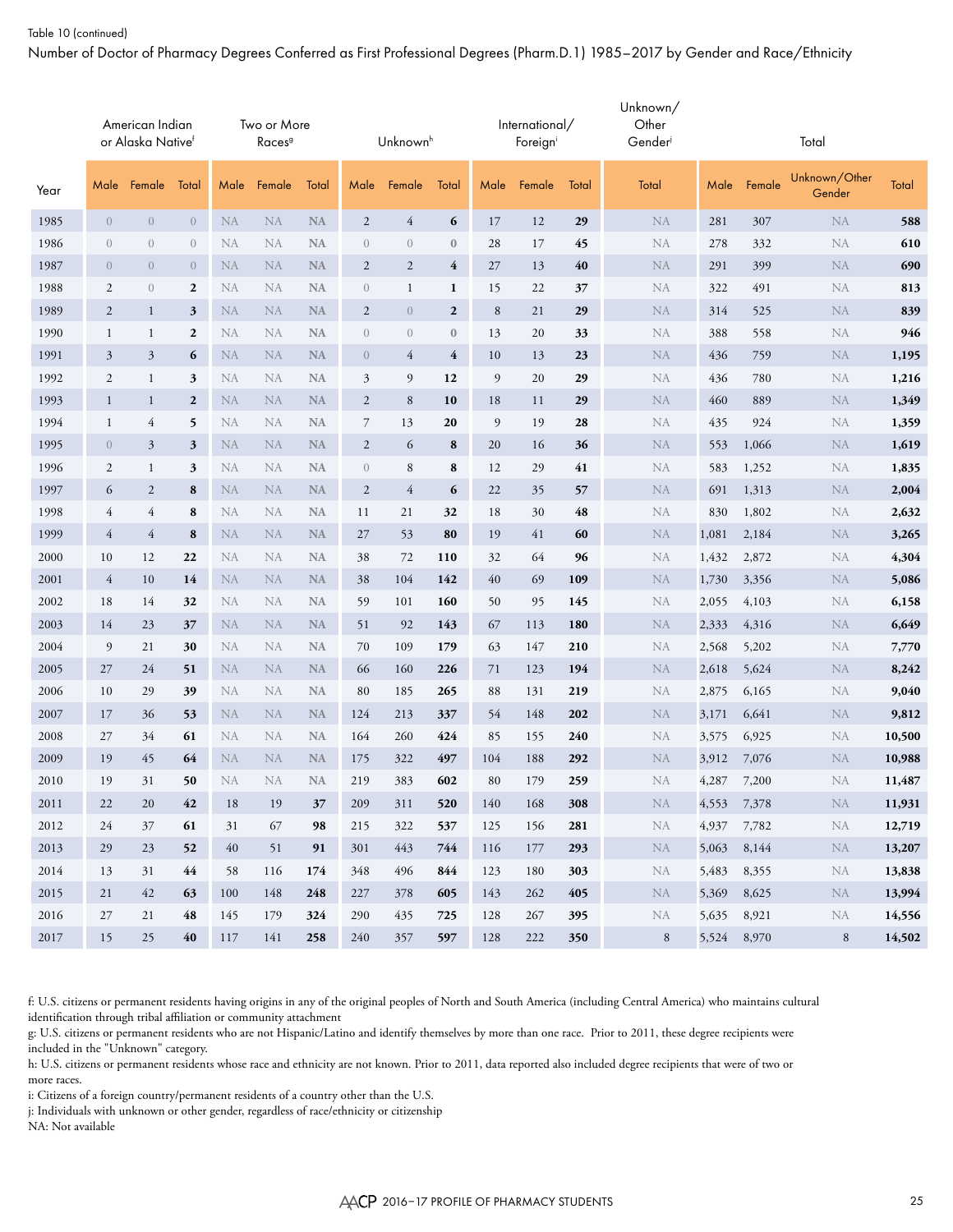Number of Postbaccalaureate Doctor of Pharmacy Degrees (Pharm.D.2) Conferred 1985–2017 by Gender and Race/Ethnicity

|      |      | White <sup>o</sup> |       |                | <b>Black or African</b><br>American <sup>b</sup> |        |                  | Hispanic or Latino <sup>c</sup> |                  |                | Asiand         |                |                  | Native Hawaiian or<br>Other Pacific Islander <sup>e</sup> |                         |
|------|------|--------------------|-------|----------------|--------------------------------------------------|--------|------------------|---------------------------------|------------------|----------------|----------------|----------------|------------------|-----------------------------------------------------------|-------------------------|
| Year | Male | Female             | Total | Male           | Female                                           | Total  | Male             | Female                          | Total            | Male           | Female         | Total          | Male             | Female                                                    | Total                   |
| 1985 | 98   | 76                 | 174   | $\mathfrak{Z}$ | 10                                               | 13     | $\mathbf{1}$     | $\mathbf{1}$                    | $\boldsymbol{2}$ | $\mathfrak{Z}$ | $\overline{4}$ | $\overline{7}$ | ${\rm NA}$       | ${\rm NA}$                                                | NA                      |
| 1986 | 75   | 79                 | 154   | $\overline{4}$ | 11                                               | 15     | $\mathbf{0}$     | 6                               | 6                | $\mathfrak{Z}$ | 3              | 6              | <b>NA</b>        | NA                                                        | <b>NA</b>               |
| 1987 | 72   | 98                 | 170   | $\overline{0}$ | 5                                                | 5      | $\mathfrak{Z}$   | $\overline{4}$                  | $\overline{7}$   | $\mathbf{1}$   | 5              | 6              | ${\rm NA}$       | <b>NA</b>                                                 | NA                      |
| 1988 | 60   | 64                 | 124   | $\mathbf{1}$   | $\sqrt{4}$                                       | 5      | $\boldsymbol{0}$ | $\mathbf{1}$                    | $\mathbf{1}$     | $\mathbf{1}$   | $\sqrt{2}$     | 3              | NA               | NA                                                        | NA                      |
| 1989 | 77   | 94                 | 171   | $\overline{4}$ | 5                                                | 9      | $\mathbf{1}$     | $\sqrt{2}$                      | $\mathbf{3}$     | 6              | $\,$ 8 $\,$    | 14             | <b>NA</b>        | <b>NA</b>                                                 | NA                      |
| 1990 | 100  | 144                | 244   | 5              | $\,$ 8 $\,$                                      | 13     | $\mathfrak{2}$   | $\,$ 8 $\,$                     | 10               | $\mathfrak{Z}$ | $\overline{7}$ | 10             | NA               | NA                                                        | NA                      |
| 1991 | 92   | 125                | 217   | $\overline{2}$ | 9                                                | 11     | $\mathbf{1}$     | $\boldsymbol{\beta}$            | $\overline{4}$   | 4              | $\overline{7}$ | 11             | <b>NA</b>        | <b>NA</b>                                                 | <b>NA</b>               |
| 1992 | 97   | 135                | 232   | 6              | 9                                                | 15     | $\boldsymbol{0}$ | $\mathfrak{2}$                  | $\boldsymbol{2}$ | $\mathfrak{Z}$ | $\mathfrak{Z}$ | 6              | NA               | NA                                                        | NA                      |
| 1993 | 114  | 194                | 308   | 6              | 11                                               | 17     | $\mathbf{1}$     | $\,$ 8 $\,$                     | 9                | $\mathfrak z$  | 13             | 16             | <b>NA</b>        | <b>NA</b>                                                 | <b>NA</b>               |
| 1994 | 164  | 298                | 462   | 11             | 15                                               | 26     | 5                | $\boldsymbol{7}$                | 12               | 11             | 22             | 33             | <b>NA</b>        | NA                                                        | NA                      |
| 1995 | 212  | 361                | 573   | 14             | 24                                               | 38     | $\overline{4}$   | 6                               | 10               | 17             | 30             | 47             | <b>NA</b>        | NA                                                        | NA                      |
| 1996 | 221  | 368                | 589   | 7              | 27                                               | 34     | $\overline{c}$   | $\overline{9}$                  | 11               | 16             | 39             | 55             | <b>NA</b>        | NA                                                        | NA                      |
| 1997 | 257  | 417                | 674   | 22             | 37                                               | 59     | $\mathbf{1}$     | $\overline{4}$                  | 5                | 11             | 53             | 64             | ${\rm NA}$       | <b>NA</b>                                                 | <b>NA</b>               |
| 1998 | 272  | 614                | 786   | 13             | 28                                               | 41     | 6                | 6                               | 12               | 43             | 82             | 125            | NA               | NA                                                        | NA                      |
| 1999 | 212  | 415                | 627   | 20             | 39                                               | 59     | 12               | 23                              | 35               | 36             | 72             | 108            | <b>NA</b>        | <b>NA</b>                                                 | <b>NA</b>               |
| 2000 | 359  | 538                | 897   | 17             | 50                                               | 67     | 15               | 39                              | 54               | 53             | 122            | 175            | <b>NA</b>        | NA                                                        | NA                      |
| 2001 | 280  | 410                | 690   | 15             | 47                                               | 62     | $\,8\,$          | 15                              | 23               | 51             | 102            | 153            | <b>NA</b>        | <b>NA</b>                                                 | NA                      |
| 2002 | 202  | 331                | 533   | 15             | 28                                               | 43     | 6                | 23                              | 29               | 36             | 89             | 125            | NA               | NA                                                        | <b>NA</b>               |
| 2003 | 250  | 317                | 567   | 19             | 38                                               | 57     | 8                | 26                              | 34               | 33             | 116            | 149            | <b>NA</b>        | NA                                                        | NA                      |
| 2004 | 197  | 275                | 472   | 33             | 47                                               | 80     | $\overline{7}$   | 36                              | 43               | 22             | 67             | 89             | <b>NA</b>        | NA                                                        | NA                      |
| 2005 | 148  | 203                | 351   | 17             | 38                                               | 55     | 16               | 37                              | 53               | 23             | 63             | 86             | <b>NA</b>        | NA                                                        | NA                      |
| 2006 | 123  | 161                | 284   | 18             | 24                                               | 42     | 6                | 23                              | 29               | 22             | 46             | 68             | <b>NA</b>        | NA                                                        | NA                      |
| 2007 | 46   | 141                | 187   | 15             | 82                                               | 97     | 8                | 39                              | 47               | $10\,$         | 62             | 72             | ${\rm NA}$       | <b>NA</b>                                                 | <b>NA</b>               |
| 2008 | 133  | 211                | 344   | 23             | 38                                               | 61     | 5                | 17                              | 22               | 34             | 69             | 103            | <b>NA</b>        | NA                                                        | NA                      |
| 2009 | 91   | 163                | 254   | 17             | 29                                               | 46     | $\overline{4}$   | 19                              | 23               | 33             | 64             | 97             | <b>NA</b>        | <b>NA</b>                                                 | NA                      |
| 2010 | 83   | 110                | 193   | 18             | 35                                               | 53     | 13               | 20                              | 33               | 27             | 64             | 91             | NA               | NA                                                        | NA                      |
| 2011 | 64   | 98                 | 162   | 22             | 25                                               | 47     | 3                | 29                              | 32               | 35             | 44             | 79             | 3                | $\mathbf{1}$                                              | $\overline{\mathbf{4}}$ |
| 2012 | 74   | 108                | 182   | 14             | 32                                               | 46     | $\mathfrak{Z}$   | 23                              | 26               | 28             | 68             | 96             | $\sqrt{a}$       | $\boldsymbol{0}$                                          | $\bf{0}$                |
| 2013 | 56   | 83                 | 139   | 13             | 23                                               | 36     | $\mathbf{1}$     | 13                              | 14               | 18             | 48             | 66             | $\sqrt{a}$       | $\boldsymbol{0}$                                          | $\boldsymbol{0}$        |
| 2014 | 38   | 83                 | 121   | 21             | 31                                               | 52     | $\overline{4}$   | 13                              | 17               | 20             | 59             | 79             | $\boldsymbol{0}$ | $\boldsymbol{0}$                                          | $\boldsymbol{0}$        |
| 2015 | 20   | 66                 | 86    | 15             | 14                                               | 29     | $\mathbf{1}$     | $\,8\,$                         | 9                | 14             | 36             | 50             | $\boldsymbol{0}$ | $\boldsymbol{0}$                                          | $\boldsymbol{0}$        |
| 2016 | 29   | 64                 | 93    | 33             | 25                                               | 58     | $\mathfrak{S}$   | $\sqrt{3}$                      | $\bf 8$          | 18             | 45             | 63             | $\sqrt{2}$       | $\mathbf{1}$                                              | 3                       |
| 2017 | 18   | 39                 | 57    | $13\,$         | 19                                               | $32\,$ | $\mathbf{1}$     | $\sqrt{4}$                      | $\mathbf{5}$     | $\,$ 8 $\,$    | 39             | $47\,$         | $\boldsymbol{0}$ | $\boldsymbol{0}$                                          | $\boldsymbol{0}$        |

(continued on the following page)

a: U.S. citizens or permanent residents having origins in any of the original peoples of Europe, the Middle East, or North Africa

b: U.S citizens or permanent residents having origins in any of the black racial groups of Africa

c: U.S. citizens or permanent residents of Cuban, Mexican, Puerto Rican, South or Central American, or other Spanish culture or origin, regardless of race

d: U.S. citizens or permanent residents having origins in any of the original peoples of the Far East, Southeast Asia, or the Indian Subcontinent, including, for example, Cambodia, China, India, Japan, Korea, Malaysia, Pakistan, the Philippine Islands, Thailand, and Vietnam. Prior to 2011, data reported also included degree recipients that were Native Hawaiians or Other Pacific Islanders.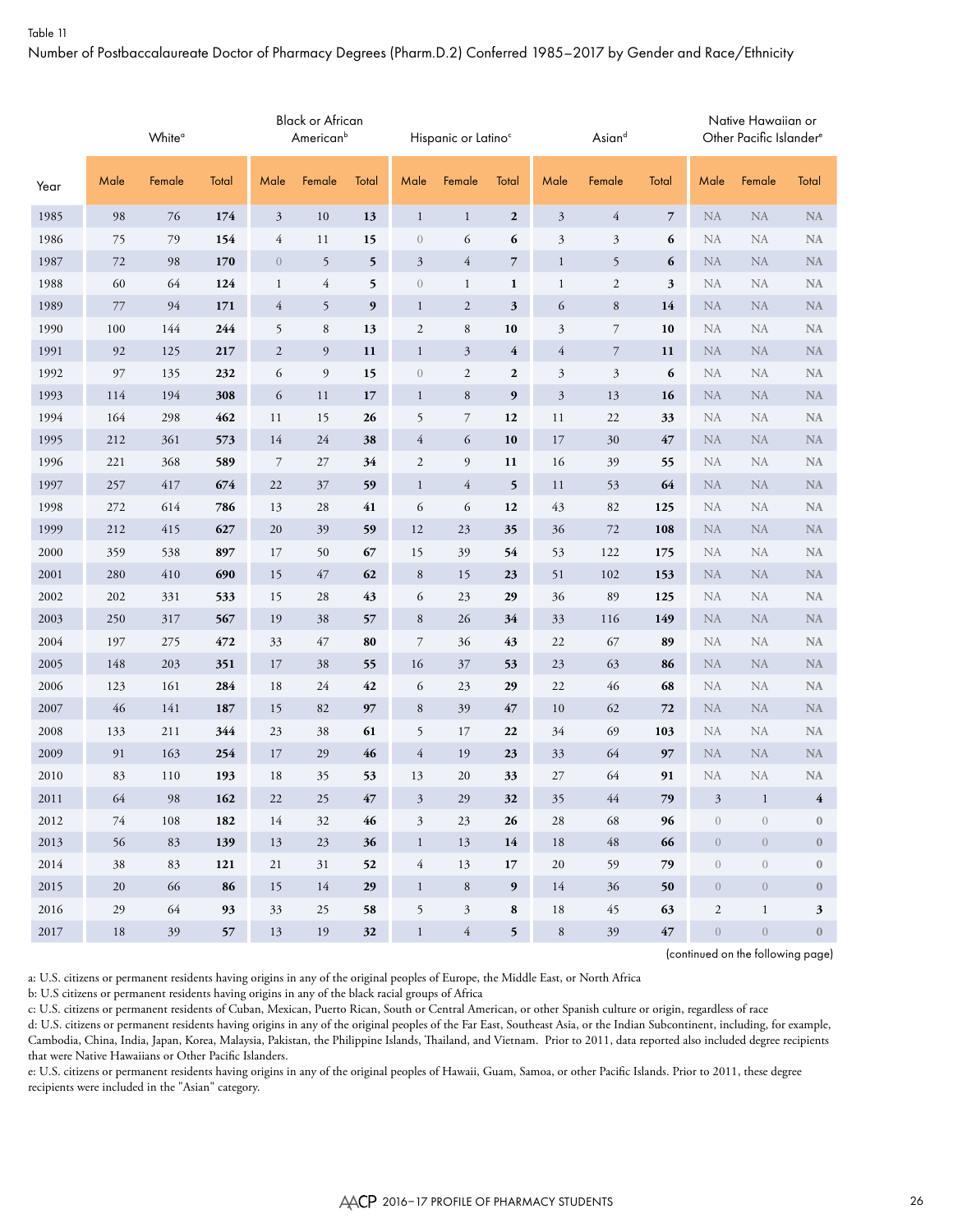#### Table 11 (continued)

Number of Postbaccalaureate Doctor of Pharmacy Degrees (Pharm.D.2) Conferred 1985–2017 by Gender and Race/Ethnicity

|          |                  | American Indian<br>or Alaska Nativef |                  |                | Two or More<br>Races <sup>9</sup> |                  |                  | Unknown <sup>h</sup> |                  |                  | International/<br>Foreigni |            | Unknown/Other<br>Gender |      |        | Total                   |           |
|----------|------------------|--------------------------------------|------------------|----------------|-----------------------------------|------------------|------------------|----------------------|------------------|------------------|----------------------------|------------|-------------------------|------|--------|-------------------------|-----------|
| Year     | Male             | Female                               | Total            | Male           | Female                            | Total            | Male             | Female               | Total            | Male             | Female                     | Total      | Total                   | Male | Female | Unknown/Other<br>Gender | Total     |
| 1985     | $\mathbf{1}$     | $\overline{0}$                       | 1                | <b>NA</b>      | ${\rm NA}$                        | <b>NA</b>        | $\mathbf{2}$     | $\overline{4}$       | 6                | 13               | $\,8\,$                    | 21         | ${\rm NA}$              | 121  | 103    | ${\rm NA}$              | 224       |
| 1986     | $\overline{0}$   | $\overline{0}$                       | $\boldsymbol{0}$ | <b>NA</b>      | <b>NA</b>                         | NA               | $\overline{0}$   | $\overline{0}$       | $\boldsymbol{0}$ | 15               | 14                         | 29         | NA                      | 97   | 113    | NA                      | 210       |
| 1987     | $\overline{0}$   | $\overline{0}$                       | $\bf{0}$         | <b>NA</b>      | ${\rm NA}$                        | <b>NA</b>        | $\mathbf{1}$     | $\mathfrak{Z}$       | 4                | 9                | 11                         | ${\bf 20}$ | ${\rm NA}$              | 86   | 126    | <b>NA</b>               | 212       |
| 1988     | $\sqrt{a}$       | $\overline{0}$                       | $\bf{0}$         | <b>NA</b>      | <b>NA</b>                         | <b>NA</b>        | $\overline{0}$   | $\theta$             | $\boldsymbol{0}$ | 12               | 14                         | 26         | NA                      | 74   | 85     | <b>NA</b>               | 159       |
| 1989     | $\overline{0}$   | $\overline{0}$                       | $\bf{0}$         | <b>NA</b>      | <b>NA</b>                         | NA               | $\overline{0}$   | $\theta$             | $\bf{0}$         | 11               | 14                         | 25         | ${\rm NA}$              | 99   | 123    | <b>NA</b>               | 222       |
| 1990     | $\theta$         | $\theta$                             | $\boldsymbol{0}$ | <b>NA</b>      | <b>NA</b>                         | NA               | $\mathfrak{2}$   | $\overline{2}$       | 4                | 6                | 15                         | 21         | NA                      | 118  | 184    | <b>NA</b>               | 302       |
| 1991     | $\overline{0}$   | $\overline{0}$                       | $\mathbf{0}$     | <b>NA</b>      | NA                                | NA               | $\mathbf{1}$     | $\mathbf{1}$         | $\mathbf{2}$     | 6                | 20                         | 26         | ${\rm NA}$              | 106  | 165    | <b>NA</b>               | 271       |
| 1992     | $\boldsymbol{0}$ | $\theta$                             | $\boldsymbol{0}$ | <b>NA</b>      | <b>NA</b>                         | <b>NA</b>        | 1                | $\theta$             | $\mathbf{1}$     | 17               | 13                         | 30         | ${\rm NA}$              | 124  | 162    | <b>NA</b>               | 286       |
| 1993     | $\mathbf{1}$     | $\mathbf{1}$                         | $\overline{2}$   | <b>NA</b>      | <b>NA</b>                         | NA               | 3                | $\mathfrak{Z}$       | 6                | 13               | 25                         | 38         | ${\rm NA}$              | 141  | 255    | <b>NA</b>               | 396       |
| 1994     | $\theta$         | $\theta$                             | $\boldsymbol{0}$ | <b>NA</b>      | <b>NA</b>                         | <b>NA</b>        | $\boldsymbol{0}$ | 1                    | 1                | 17               | 24                         | 41         | NA                      | 208  | 367    | <b>NA</b>               | 575       |
| 1995     | $\mathbf{2}$     | $\overline{0}$                       | $\overline{2}$   | <b>NA</b>      | <b>NA</b>                         | <b>NA</b>        | $\overline{0}$   | $\overline{2}$       | $\mathbf{2}$     | 21               | 11                         | 32         | ${\rm NA}$              | 270  | 434    | <b>NA</b>               | 704       |
| 1996     | $\mathbf{1}$     | $\overline{0}$                       | 1                | <b>NA</b>      | <b>NA</b>                         | <b>NA</b>        | 1                | 5                    | 6                | 16               | 20                         | 36         | NA                      | 264  | 468    | <b>NA</b>               | 732       |
| 1997     | $\overline{2}$   | $\mathbf{1}$                         | 3                | <b>NA</b>      | NA                                | <b>NA</b>        | $\overline{4}$   | 8                    | 12               | 24               | 18                         | 42         | ${\rm NA}$              | 321  | 538    | <b>NA</b>               | 859       |
| 1998     | $\theta$         | $\overline{0}$                       | $\bf{0}$         | <b>NA</b>      | <b>NA</b>                         | <b>NA</b>        | $\overline{c}$   | 4                    | 6                | 15               | 29                         | 44         | NA                      | 351  | 663    | <b>NA</b>               | 1,014     |
| 1999     | $\mathbf{2}$     | 5                                    | $\overline{7}$   | NA             | <b>NA</b>                         | <b>NA</b>        | 19               | 34                   | 53               | 14               | 10                         | 24         | ${\rm NA}$              | 315  | 598    | <b>NA</b>               | 913       |
| 2000     | $\overline{4}$   | 6                                    | 10               | <b>NA</b>      | <b>NA</b>                         | <b>NA</b>        | 10               | 21                   | 31               | 11               | 24                         | 35         | NA                      | 469  | 800    | NA                      | 1,269     |
| 2001     | $\overline{c}$   | $\overline{7}$                       | 9                | <b>NA</b>      | <b>NA</b>                         | $\rm NA$         | $\overline{4}$   | 16                   | 20               | $\boldsymbol{7}$ | 15                         | 22         | ${\rm NA}$              | 367  | 612    | <b>NA</b>               | 979       |
| 2002     | $\mathbf{2}$     | $\overline{2}$                       | 4                | <b>NA</b>      | <b>NA</b>                         | <b>NA</b>        | 9                | 22                   | 31               | 6                | 9                          | 15         | NA                      | 276  | 504    | <b>NA</b>               | 780       |
| 2003     | $\mathbf{1}$     | $\mathfrak{Z}$                       | 4                | <b>NA</b>      | NA                                | <b>NA</b>        | 22               | 38                   | 60               | 5                | 19                         | ${\bf 24}$ | NA                      | 338  | 557    | <b>NA</b>               | 895       |
| 2004     | 3                | $\mathbf{1}$                         | 4                | <b>NA</b>      | <b>NA</b>                         | <b>NA</b>        | 11               | 19                   | 30               | $\overline{4}$   | 34                         | 38         | NA                      | 277  | 479    | <b>NA</b>               | 756       |
| 2005     | $\overline{2}$   | $\mathbf{1}$                         | 3                | <b>NA</b>      | <b>NA</b>                         | <b>NA</b>        | 28               | 56                   | 84               | $\overline{7}$   | 29                         | 36         | ${\rm NA}$              | 241  | 427    | <b>NA</b>               | 668       |
| 2006     | $\overline{0}$   | $\overline{0}$                       | $\bf{0}$         | NA             | NA                                | NA               | 19               | 35                   | 54               | 14               | 24                         | 38         | NA                      | 202  | 313    | NA                      | 515       |
| 2007     | $\overline{0}$   | $\mathfrak{Z}$                       | 3                | <b>NA</b>      | ${\rm NA}$                        | <b>NA</b>        | $\,8\,$          | 24                   | 32               | 10               | 22                         | 32         | ${\rm NA}$              | 97   | 373    | ${\rm NA}$              | 470       |
| 2008     | $\mathbf{1}$     | $\overline{0}$                       | 1                | NA             | <b>NA</b>                         | <b>NA</b>        | 15               | 21                   | 36               | 14               | 46                         | 60         | NA                      | 225  | 402    | NA                      | 627       |
| 2009     | $\theta$         | $\overline{2}$                       | $\overline{2}$   | <b>NA</b>      | <b>NA</b>                         | <b>NA</b>        | 11               | 24                   | 35               | 23               | 48                         | 71         | NA                      | 179  | 349    | <b>NA</b>               | 528       |
| 2010     | $\sqrt{a}$       | $\mathfrak{2}$                       | $\mathbf{2}$     | NA             | <b>NA</b>                         | <b>NA</b>        | 20               | 45                   | 65               | 30               | 60                         | 90         | NA                      | 191  | 336    | <b>NA</b>               | 527       |
| $2011\,$ | $\overline{0}$   | $\mathbf{1}$                         | $\mathbf{1}$     | $\overline{0}$ | $\overline{0}$                    | $\bf{0}$         | 10               | 14                   | 24               | 30               | 36                         | 66         | ${\rm NA}$              | 167  | 248    | ${\rm NA}$              | 415       |
| 2012     | $\sqrt{a}$       | $\boldsymbol{0}$                     | $\boldsymbol{0}$ | $\overline{0}$ | $\boldsymbol{0}$                  | $\boldsymbol{0}$ | 27               | 15                   | 42               | 17               | 35                         | 52         | NA                      | 163  | 281    | NA                      | 444       |
| 2013     | $\overline{0}$   | $\overline{0}$                       | $\boldsymbol{0}$ | $\overline{0}$ | $\sqrt{a}$                        | $\bf{0}$         | 10               | 11                   | 21               | 34               | $34\,$                     | 68         | $\rm NA$                | 132  | 212    | <b>NA</b>               | 344       |
| 2014     | $\mathbf{1}$     | $\mathbf{1}$                         | $\mathbf{2}$     | $\overline{0}$ | $\mathbf{1}$                      | $\mathbf{1}$     | 14               | 19                   | 33               | 12               | 22                         | 34         | NA                      | 110  | 229    | NA                      | 339       |
| 2015     | $\mathbf{1}$     | $\sqrt{0}$                           | 1                | $\overline{0}$ | $\sqrt{ }$                        | $\bf 0$          | 19               | 30                   | 49               | 18               | 31                         | 49         | NA                      | 88   | 185    | NA                      | 273       |
| 2016     | $\boldsymbol{0}$ | $\mathbf{1}$                         | $\mathbf{1}$     | $\overline{0}$ | $\boldsymbol{0}$                  | $\bf{0}$         | 18               | 31                   | 49               | 15               | 36                         | 51         | NA                      | 120  | 206    | NA                      | 326       |
| 2017     | $\overline{0}$   | $\mathbf{1}$                         | $\mathbf{1}$     | $\sqrt{ }$     | $\sqrt{ }$                        | $\mathbf{0}$     | 16               | 26                   | 42               | $\overline{7}$   | 26                         | 33         | $\bigcirc$              | 63   | 154    | $\overline{0}$          | $\bf 217$ |

f: U.S. citizens or permanent residents having origins in any of the original peoples of North and South America (including Central America) who maintains cultural identification through tribal affiliation or community attachment

g: U.S. citizens or permanent residents who are not Hispanic/Latino and identify themselves by more than one race. Prior to 2011, these degree recipients were included in the "Unknown" category.

h: U.S. citizens or permanent residents whose race and ethnicity are not known. Prior to 2011, data reported also included degree recipients that were of two or more races.

i: Citizens of a foreign country/permanent residents of a country other than the U.S.

j: Individuals with unknown or other gender, regardless of race/ethnicity or citizenship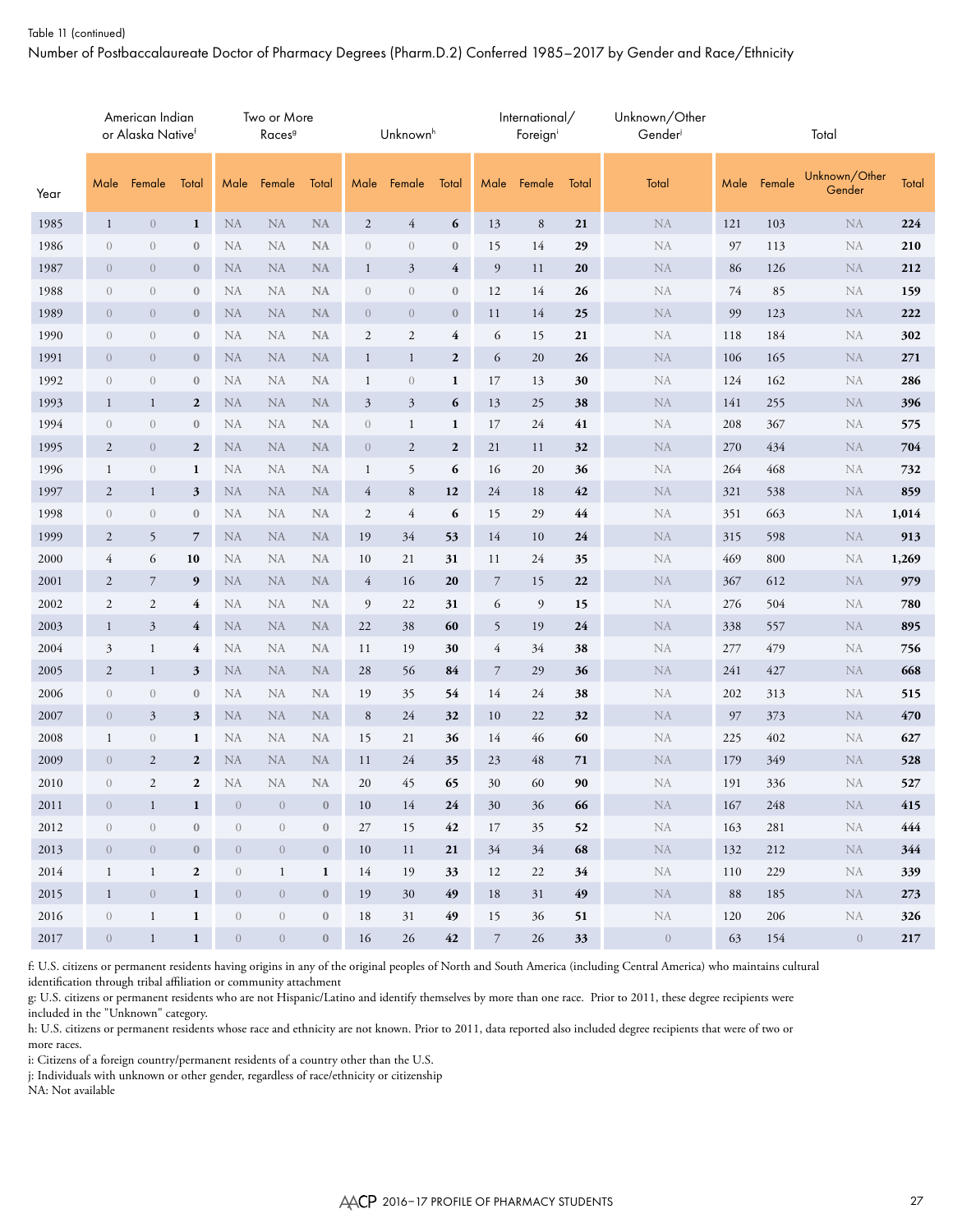# Table 12 Number of Master of Science Degrees (M.S.) Conferred 1985–2017 by Gender and Race/Ethnicity

|      |      | White <sup>a</sup> |       |                | <b>Black or African</b><br>American <sup>b</sup> |       |                | Hispanic or Latino <sup>c</sup> |                |                  | Asiand         |       |                  | Native Hawaiian or<br>Other Pacific Islander <sup>e</sup> |                  |
|------|------|--------------------|-------|----------------|--------------------------------------------------|-------|----------------|---------------------------------|----------------|------------------|----------------|-------|------------------|-----------------------------------------------------------|------------------|
| Year | Male | Female             | Total | Male           | Female                                           | Total | Male           | Female                          | Total          | Male             | Female         | Total | Male             | Female                                                    | Total            |
| 1985 | 134  | 81                 | 215   | $\mathbf{2}$   | $\,8\,$                                          | 10    | $\overline{2}$ | $\mathbf{1}$                    | 3              | $\,8\,$          | $\mathfrak{Z}$ | 11    | <b>NA</b>        | NA                                                        | NA               |
| 1986 | 166  | 116                | 282   | 6              | $\sqrt{a}$                                       | 6     | $\mathfrak{Z}$ | 5                               | 8              | 5                | $\mathfrak{2}$ | 7     | NA               | <b>NA</b>                                                 | <b>NA</b>        |
| 1987 | 136  | 95                 | 231   | $\sqrt{2}$     | $\overline{4}$                                   | 6     | $\sqrt{2}$     | $\sqrt{2}$                      | 4              | $\mathfrak{Z}$   | $\,8\,$        | 11    | <b>NA</b>        | <b>NA</b>                                                 | <b>NA</b>        |
| 1988 | 125  | 102                | 227   | $\,8\,$        | $\overline{4}$                                   | 12    | $\sqrt{2}$     | $\sqrt{2}$                      | 4              | 6                | $\mathfrak{Z}$ | 9     | NA               | <b>NA</b>                                                 | <b>NA</b>        |
| 1989 | 131  | 103                | 234   | 6              | $\mathbf{2}$                                     | 8     | $\mathbf{1}$   | 6                               | $\overline{7}$ | 14               | $\mathfrak{2}$ | 16    | <b>NA</b>        | <b>NA</b>                                                 | <b>NA</b>        |
| 1990 | 120  | 89                 | 209   | 6              | 6                                                | 12    | 5              | 6                               | 11             | 12               | 16             | 28    | NA               | NA                                                        | <b>NA</b>        |
| 1991 | 117  | 101                | 218   | $\mathfrak{Z}$ | 10                                               | 13    | $\mathbf{1}$   | 6                               | $\overline{7}$ | 16               | 11             | 27    | <b>NA</b>        | <b>NA</b>                                                 | <b>NA</b>        |
| 1992 | 82   | 58                 | 140   | $\overline{4}$ | 10                                               | 14    | $\mathbf{1}$   | $\,$ 8 $\,$                     | 9              | $\boldsymbol{7}$ | $\overline{7}$ | 14    | NA               | <b>NA</b>                                                 | <b>NA</b>        |
| 1993 | 80   | 69                 | 149   | $\mathfrak{Z}$ | 6                                                | 9     | 9              | 11                              | 20             | $\overline{4}$   | 9              | 13    | <b>NA</b>        | <b>NA</b>                                                 | <b>NA</b>        |
| 1994 | 88   | 81                 | 169   | 3              | 5                                                | 8     | 2              | 11                              | 13             | 7                | 12             | 19    | NA               | NA                                                        | <b>NA</b>        |
| 1995 | 98   | 108                | 206   | $\overline{4}$ | 12                                               | 16    | 6              | 10                              | 16             | 17               | 15             | 32    | <b>NA</b>        | <b>NA</b>                                                 | <b>NA</b>        |
| 1996 | 121  | 115                | 236   | $\mathfrak{Z}$ | $\overline{9}$                                   | 12    | $\overline{7}$ | 9                               | 16             | 12               | 11             | 23    | NA               | <b>NA</b>                                                 | <b>NA</b>        |
| 1997 | 94   | 100                | 194   | 6              | 12                                               | 18    | $\,8\,$        | 9                               | 17             | $20\,$           | 16             | 36    | <b>NA</b>        | <b>NA</b>                                                 | <b>NA</b>        |
| 1998 | 102  | 111                | 213   | $\,8\,$        | 6                                                | 14    | 10             | 9                               | 19             | 13               | 25             | 38    | NA               | <b>NA</b>                                                 | <b>NA</b>        |
| 1999 | 76   | 97                 | 173   | 8              | 12                                               | 20    | $\overline{4}$ | $\overline{4}$                  | 8              | 11               | 20             | 31    | <b>NA</b>        | <b>NA</b>                                                 | <b>NA</b>        |
| 2000 | 71   | 101                | 172   | $\,8\,$        | 5                                                | 13    | 3              | 10                              | 13             | 17               | 19             | 36    | NA               | NA                                                        | <b>NA</b>        |
| 2001 | 87   | 127                | 214   | $\overline{4}$ | $22\,$                                           | 26    | $\overline{2}$ | 16                              | 18             | 24               | 22             | 46    | <b>NA</b>        | NA                                                        | <b>NA</b>        |
| 2002 | 67   | 114                | 181   | 5              | 12                                               | 17    | $\overline{4}$ | 12                              | 16             | 21               | 22             | 43    | NA               | <b>NA</b>                                                 | <b>NA</b>        |
| 2003 | 68   | 138                | 206   | 9              | 26                                               | 35    | $\mathfrak{Z}$ | $\,$ 8 $\,$                     | 11             | $44$             | 24             | 68    | <b>NA</b>        | <b>NA</b>                                                 | <b>NA</b>        |
| 2004 | 99   | 181                | 280   | $10\,$         | 41                                               | 51    | $\overline{7}$ | 19                              | 26             | 46               | 43             | 89    | NA               | NA                                                        | <b>NA</b>        |
| 2005 | 95   | 175                | 270   | $\overline{4}$ | 38                                               | 42    | $\,8\,$        | 11                              | 19             | 26               | 54             | 80    | <b>NA</b>        | <b>NA</b>                                                 | <b>NA</b>        |
| 2006 | 95   | 179                | 274   | 11             | 41                                               | 52    | 5              | 23                              | 28             | 19               | 30             | 49    | NA               | <b>NA</b>                                                 | <b>NA</b>        |
| 2007 | 98   | 180                | 278   | 5              | 44                                               | 49    | $\overline{4}$ | $\,8\,$                         | 12             | 46               | 38             | 84    | <b>NA</b>        | <b>NA</b>                                                 | <b>NA</b>        |
| 2008 | 113  | 205                | 318   | 9              | 26                                               | 35    | $\overline{9}$ | 24                              | 33             | 20               | 55             | 75    | NA               | NA                                                        | <b>NA</b>        |
| 2009 | 75   | 111                | 186   | 9              | 21                                               | 30    | $\mathfrak{Z}$ | $\,8\,$                         | 11             | 27               | 58             | 85    | <b>NA</b>        | <b>NA</b>                                                 | <b>NA</b>        |
| 2010 | 78   | 144                | 222   | 12             | 10                                               | 22    | $\,$ 8 $\,$    | 14                              | 22             | 21               | 57             | 78    | NA               | NA                                                        | <b>NA</b>        |
| 2011 | 90   | 145                | 235   | 14             | 24                                               | 38    | 4              | 12                              | 16             | 30               | 48             | 78    | $\overline{2}$   | $\sqrt{a}$                                                | $\boldsymbol{2}$ |
| 2012 | 87   | 130                | 217   | 6              | 18                                               | 24    | $\mathfrak{Z}$ | 12                              | 15             | 28               | 53             | 81    | $\,1$            | $\boldsymbol{0}$                                          | 1                |
| 2013 | 72   | 111                | 183   | $\overline{7}$ | $17\,$                                           | 24    | $\,7$          | $\,$ 8 $\,$                     | 15             | 21               | 51             | 72    | $\mathbf{1}$     | $\sqrt{ }$                                                | $\mathbf{1}$     |
| 2014 | 90   | 114                | 204   | 12             | 26                                               | 38    | 6              | 9                               | 15             | 30               | 45             | 75    | $\boldsymbol{0}$ | 3                                                         | 3                |
| 2015 | 91   | 116                | 207   | 11             | 17                                               | 28    | $\,8\,$        | 12                              | 20             | 38               | 46             | 84    | $\boldsymbol{0}$ | $\overline{0}$                                            | $\boldsymbol{0}$ |
| 2016 | 120  | 249                | 369   | 33             | 35                                               | 68    | 19             | 32                              | 51             | 37               | 72             | 109   | $\overline{4}$   | $\boldsymbol{0}$                                          | 4                |
| 2017 | 143  | 245                | 388   | $22\,$         | $37\,$                                           | 59    | $11\,$         | $28\,$                          | 39             | $\sqrt{48}$      | $8\sqrt{1}$    | 129   | 5                | $\mathbf{1}$                                              | 6                |

(continued on the following page)

a: U.S. citizens or permanent residents having origins in any of the original peoples of Europe, the Middle East, or North Africa

b: U.S citizens or permanent residents having origins in any of the black racial groups of Africa

c: U.S. citizens or permanent residents of Cuban, Mexican, Puerto Rican, South or Central American, or other Spanish culture or origin, regardless of race

d: U.S. citizens or permanent residents having origins in any of the original peoples of the Far East, Southeast Asia, or the Indian Subcontinent, including, for example, Cambodia, China, India, Japan, Korea, Malaysia, Pakistan, the Philippine Islands, Thailand, and Vietnam. Prior to 2011, data reported also included degree recipients that were Native Hawaiians or Other Pacific Islanders.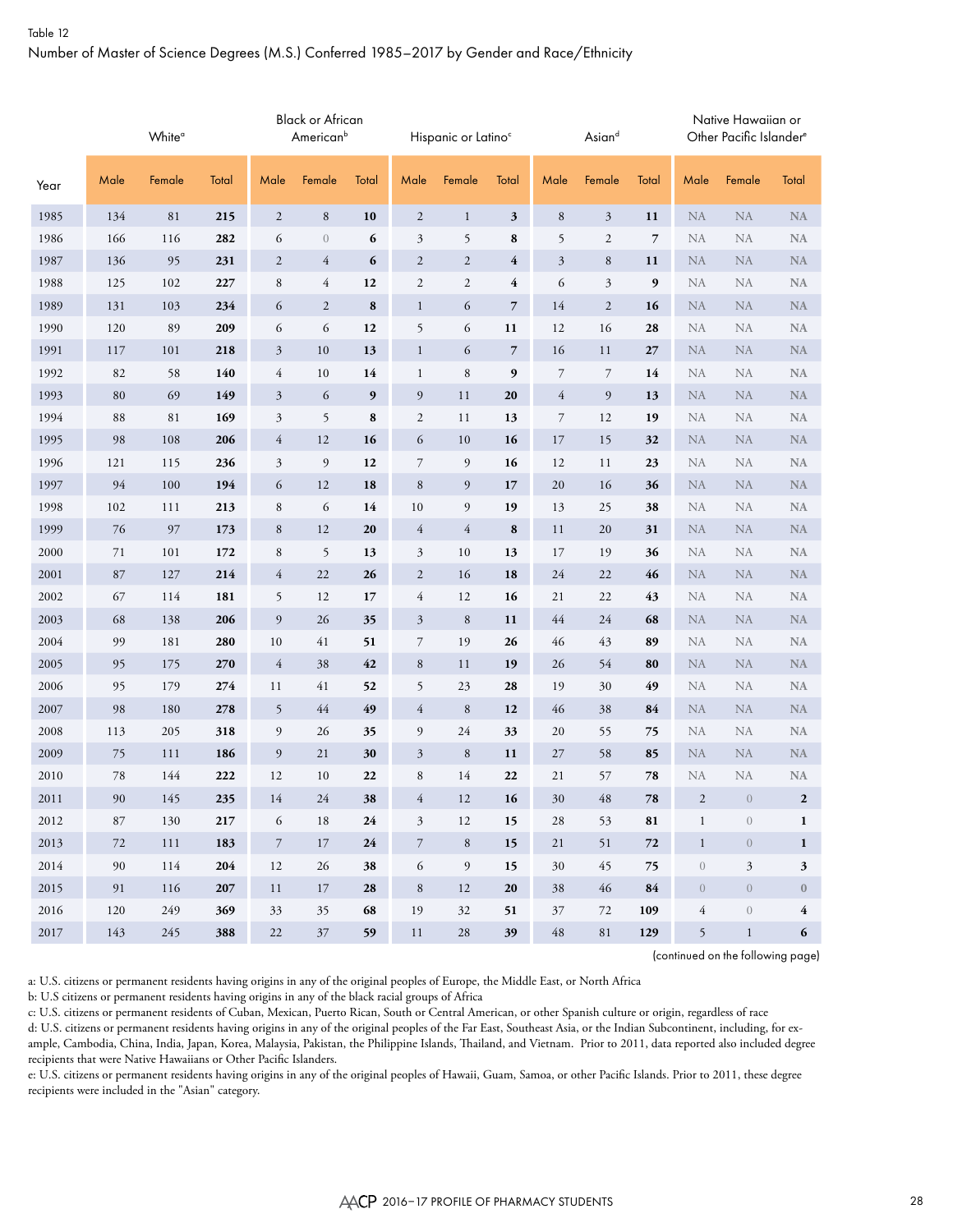## Table 12 (continued) Number of Master of Science Degrees (M.S.) Conferred 1985–2017 by Gender and Race/Ethnicity

|      |                | American Indian<br>or Alaska Nativef |                  |                  | Two or More<br>Races <sup>9</sup> |                |                | Unknown <sup>h</sup> |                  |      | International/<br>Foreigni |       | Unknown/Other<br>Gender |      |        | Total                   |       |
|------|----------------|--------------------------------------|------------------|------------------|-----------------------------------|----------------|----------------|----------------------|------------------|------|----------------------------|-------|-------------------------|------|--------|-------------------------|-------|
| Year | Male           | Female                               | Total            | Male             | Female                            | Total          | Male           | Female               | Total            | Male | Female                     | Total | Total                   | Male | Female | Unknown/Other<br>Gender | Total |
| 1985 | $\overline{0}$ | $\sqrt{0}$                           | $\mathbf{0}$     | NA               | ${\rm NA}$                        | $\rm NA$       | $\mathbf{1}$   | $\boldsymbol{0}$     | $\mathbf{1}$     | 63   | 35                         | 98    | NA                      | 210  | 128    | ${\rm NA}$              | 338   |
| 1986 | $\mathbf{1}$   | $\boldsymbol{0}$                     | $\mathbf{1}$     | NA               | <b>NA</b>                         | <b>NA</b>      | $\sqrt{a}$     | $\overline{0}$       | $\boldsymbol{0}$ | 64   | 47                         | 111   | NA                      | 245  | 170    | NA                      | 415   |
| 1987 | $\overline{0}$ | $\overline{0}$                       | $\bf{0}$         | <b>NA</b>        | <b>NA</b>                         | <b>NA</b>      | 11             | 3                    | 14               | 43   | 39                         | 82    | <b>NA</b>               | 197  | 151    | <b>NA</b>               | 348   |
| 1988 | $\sqrt{a}$     | 2                                    | $\boldsymbol{2}$ | <b>NA</b>        | <b>NA</b>                         | <b>NA</b>      | 1              | $\mathbf{1}$         | 2                | 52   | 45                         | 97    | NA                      | 194  | 159    | <b>NA</b>               | 353   |
| 1989 | $\overline{0}$ | $\overline{0}$                       | $\bf{0}$         | <b>NA</b>        | <b>NA</b>                         | <b>NA</b>      | $\mathbf{1}$   | $\mathbf{1}$         | $\mathbf{2}$     | 73   | 51                         | 124   | <b>NA</b>               | 226  | 165    | <b>NA</b>               | 391   |
| 1990 | $\sqrt{a}$     | $\mathbf{1}$                         | 1                | <b>NA</b>        | <b>NA</b>                         | <b>NA</b>      | $\overline{4}$ | $\overline{4}$       | 8                | 55   | 61                         | 116   | NA                      | 202  | 183    | NA                      | 385   |
| 1991 | $\overline{0}$ | $\overline{0}$                       | $\bf{0}$         | <b>NA</b>        | <b>NA</b>                         | <b>NA</b>      | $\mathbf{1}$   | $\mathbf{1}$         | $\boldsymbol{2}$ | 51   | 46                         | 97    | ${\rm NA}$              | 189  | 175    | <b>NA</b>               | 364   |
| 1992 | $\sqrt{a}$     | $\mathbf{0}$                         | $\bf{0}$         | <b>NA</b>        | <b>NA</b>                         | <b>NA</b>      | $\overline{4}$ | 1                    | 5                | 50   | 50                         | 100   | <b>NA</b>               | 148  | 134    | NA                      | 282   |
| 1993 | $\overline{0}$ | $\overline{0}$                       | $\bf{0}$         | <b>NA</b>        | <b>NA</b>                         | <b>NA</b>      | $\mathbf{1}$   | $\overline{4}$       | 5                | 51   | 54                         | 105   | <b>NA</b>               | 148  | 153    | ${\rm NA}$              | 301   |
| 1994 | $\sqrt{a}$     | $\mathbf{0}$                         | $\bf{0}$         | <b>NA</b>        | <b>NA</b>                         | <b>NA</b>      | 3              | $\mathfrak{2}$       | 5                | 79   | 62                         | 141   | NA                      | 182  | 173    | NA                      | 355   |
| 1995 | $\overline{0}$ | $\overline{0}$                       | $\bf{0}$         | <b>NA</b>        | <b>NA</b>                         | <b>NA</b>      | $\overline{0}$ | $\mathbf{1}$         | $\mathbf{1}$     | 62   | 59                         | 121   | ${\rm NA}$              | 187  | 205    | <b>NA</b>               | 392   |
| 1996 | $\sqrt{a}$     | $\boldsymbol{0}$                     | $\bf{0}$         | <b>NA</b>        | <b>NA</b>                         | <b>NA</b>      | 5              | $\mathfrak{Z}$       | 8                | 69   | 58                         | 127   | NA                      | 217  | 205    | <b>NA</b>               | 422   |
| 1997 | $\overline{0}$ | $\overline{0}$                       | $\bf{0}$         | <b>NA</b>        | <b>NA</b>                         | <b>NA</b>      | $\overline{2}$ | $\mathfrak{Z}$       | 5                | 61   | 69                         | 130   | <b>NA</b>               | 191  | 209    | <b>NA</b>               | 400   |
| 1998 | $\mathbf{1}$   | $\mathbf{0}$                         | 1                | <b>NA</b>        | <b>NA</b>                         | <b>NA</b>      | 5              | $\,$ 8 $\,$          | 13               | 58   | 65                         | 123   | <b>NA</b>               | 197  | 224    | NA                      | 421   |
| 1999 | $\overline{0}$ | $\overline{0}$                       | $\bf{0}$         | <b>NA</b>        | <b>NA</b>                         | <b>NA</b>      | 8              | 11                   | 19               | 65   | 68                         | 133   | <b>NA</b>               | 172  | 212    | <b>NA</b>               | 384   |
| 2000 | $\sqrt{a}$     | 1                                    | 1                | NA               | <b>NA</b>                         | <b>NA</b>      | $\overline{0}$ | $\sqrt{2}$           | $\boldsymbol{2}$ | 55   | 62                         | 117   | NA                      | 154  | 200    | NA                      | 354   |
| 2001 | $\mathbf{1}$   | $\theta$                             | 1                | <b>NA</b>        | <b>NA</b>                         | <b>NA</b>      | 5              | $\overline{7}$       | 12               | 59   | 85                         | 144   | ${\rm NA}$              | 182  | 279    | <b>NA</b>               | 461   |
| 2002 | $\sqrt{a}$     | $\overline{0}$                       | $\bf{0}$         | <b>NA</b>        | <b>NA</b>                         | <b>NA</b>      | 5              | 10                   | 15               | 76   | 95                         | 171   | <b>NA</b>               | 178  | 265    | NA                      | 443   |
| 2003 | $\sqrt{0}$     | $\overline{0}$                       | $\bf{0}$         | <b>NA</b>        | <b>NA</b>                         | <b>NA</b>      | $\mathbf{2}$   | 14                   | 16               | 73   | 63                         | 136   | <b>NA</b>               | 199  | 273    | ${\rm NA}$              | 472   |
| 2004 | $\mathbf{1}$   | $\sqrt{a}$                           | 1                | NA               | <b>NA</b>                         | <b>NA</b>      | 17             | 22                   | 39               | 94   | 71                         | 165   | NA                      | 274  | 377    | NA                      | 651   |
| 2005 | $\mathbf{1}$   | $\mathbf{1}$                         | $\overline{2}$   | <b>NA</b>        | <b>NA</b>                         | <b>NA</b>      | 28             | 41                   | 69               | 71   | 73                         | 144   | NA                      | 233  | 393    | <b>NA</b>               | 626   |
| 2006 | $\mathbf{1}$   | $\mathbf{1}$                         | $\boldsymbol{2}$ | NA               | <b>NA</b>                         | <b>NA</b>      | 23             | 34                   | 57               | 87   | 95                         | 182   | NA                      | 241  | 403    | NA                      | 644   |
| 2007 | $\overline{c}$ | $\boldsymbol{0}$                     | $\mathbf{2}$     | <b>NA</b>        | <b>NA</b>                         | <b>NA</b>      | 22             | 29                   | 51               | 59   | 69                         | 128   | <b>NA</b>               | 236  | 368    | <b>NA</b>               | 604   |
| 2008 | $\mathbf{1}$   | $\boldsymbol{0}$                     | 1                | <b>NA</b>        | <b>NA</b>                         | <b>NA</b>      | 23             | 41                   | 64               | 100  | 106                        | 206   | NA                      | 275  | 457    | <b>NA</b>               | 732   |
| 2009 | $\overline{0}$ | $\overline{0}$                       | $\bf{0}$         | <b>NA</b>        | <b>NA</b>                         | <b>NA</b>      | 31             | 44                   | 75               | 226  | 154                        | 380   | <b>NA</b>               | 371  | 396    | <b>NA</b>               | 767   |
| 2010 | $\sqrt{a}$     | $\mathbf{1}$                         | 1                | <b>NA</b>        | <b>NA</b>                         | <b>NA</b>      | 25             | 48                   | 73               | 199  | 156                        | 355   | NA                      | 343  | 430    | <b>NA</b>               | 773   |
| 2011 | $\overline{0}$ | $\overline{2}$                       | $\mathbf{2}$     | $\boldsymbol{0}$ | $\mathbf{1}$                      | $\mathbf{1}$   | 22             | 44                   | 66               | 190  | 194                        | 384   | <b>NA</b>               | 352  | 470    | <b>NA</b>               | 822   |
| 2012 | $\overline{c}$ | 2                                    | 4                | $\overline{c}$   | $\mathbf{1}$                      | 3              | 16             | 11                   | 27               | 153  | 156                        | 309   | NA                      | 298  | 383    | NA                      | 681   |
| 2013 | $\overline{0}$ | $\mathfrak{Z}$                       | 3                | $\sqrt{0}$       | $\overline{7}$                    | $\overline{7}$ | 16             | 15                   | 31               | 141  | 178                        | 319   | <b>NA</b>               | 265  | 390    | ${\rm NA}$              | 655   |
| 2014 | $\overline{0}$ | $\overline{0}$                       | $\boldsymbol{0}$ | $\overline{c}$   | $\mathfrak{Z}$                    | 5              | 19             | 30                   | 49               | 181  | 205                        | 386   | NA                      | 340  | 435    | NA                      | 775   |
| 2015 | $\overline{0}$ | $\overline{0}$                       | $\boldsymbol{0}$ | 2                | 6                                 | ${\bf 8}$      | 8              | 14                   | 22               | 168  | 183                        | 351   | <b>NA</b>               | 326  | 394    | <b>NA</b>               | 720   |
| 2016 | $\mathbf{1}$   | $\boldsymbol{2}$                     | 3                | 9                | $\overline{7}$                    | 16             | 18             | 24                   | 42               | 170  | 191                        | 361   | NA                      | 411  | 612    | NA                      | 1,023 |
| 2017 | $\mathbf{1}$   | $\mathfrak{Z}$                       | 4                | $\overline{c}$   | $10\,$                            | 12             | 12             | 20                   | 32               | 114  | 177                        | 291   | $\overline{c}$          | 358  | 602    | $\overline{2}$          | 962   |

f: U.S. citizens or permanent residents having origins in any of the original peoples of North and South America (including Central America) who maintains cultural identification through tribal affiliation or community attachment

g: U.S. citizens or permanent residents who are not Hispanic/Latino and identify themselves by more than one race. Prior to 2011, these degree recipients were included in the "Unknown" category.

h: U.S. citizens or permanent residents whose race and ethnicity are not known. Prior to 2011, data reported also included degree recipients that were of two or more races.

i: Citizens of a foreign country/permanent residents of a country other than the U.S.

j: Individuals with unknown or other gender, regardless of race/ethnicity or citizenship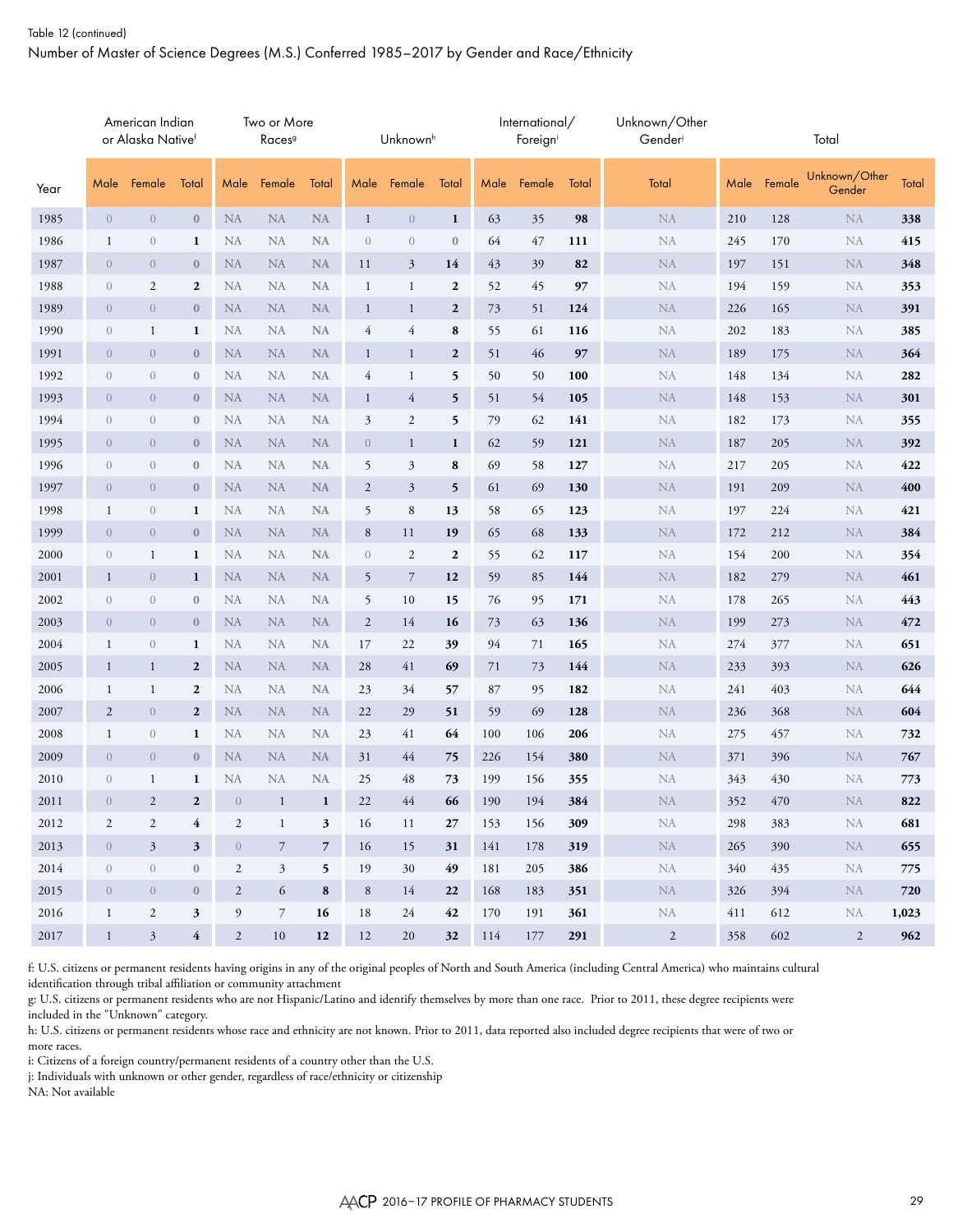#### Table 13

#### Number of Doctor of Philosophy Degrees (Ph.D.) Conferred 1985–2017 by Gender and Race/Ethnicity

|      |      | White <sup>o</sup> |       |                | <b>Black or African</b><br>American <sup>b</sup> |                  |                  | Hispanic or<br>Latino <sup>c</sup> |                  |                | Asiand         |       |                  | Native Hawaiian<br>or Other Pacific<br><b>Islander</b> <sup>e</sup> |                  |                  | American Indian<br>or Alaska Nativef |                  |
|------|------|--------------------|-------|----------------|--------------------------------------------------|------------------|------------------|------------------------------------|------------------|----------------|----------------|-------|------------------|---------------------------------------------------------------------|------------------|------------------|--------------------------------------|------------------|
| Year | Male | Female             | Total | Male           | Female                                           | Total            | Male             | Female                             | Total            | Male           | Female         | Total | Male             | Female                                                              | Total            | Male             | Female                               | Total            |
| 1985 | 106  | 34                 | 140   | $\mathbf{2}$   | $\overline{0}$                                   | $\boldsymbol{2}$ | $\mathbf{1}$     | $\mathbf{1}$                       | $\boldsymbol{2}$ | 6              | $\overline{4}$ | 10    | <b>NA</b>        | <b>NA</b>                                                           | <b>NA</b>        | $\mathbf{1}$     | $\boldsymbol{0}$                     | $\mathbf{1}$     |
| 1986 | 112  | 48                 | 160   | 2              | $\mathbf{0}$                                     | $\boldsymbol{2}$ | $\mathbf{1}$     | $\boldsymbol{0}$                   | $\mathbf{1}$     | $\overline{4}$ | 2              | 6     | <b>NA</b>        | <b>NA</b>                                                           | <b>NA</b>        | $\theta$         | $\boldsymbol{0}$                     | $\boldsymbol{0}$ |
| 1987 | 119  | 43                 | 162   | $\mathbf{2}$   | $\theta$                                         | $\boldsymbol{2}$ | $\overline{4}$   | $\boldsymbol{0}$                   | 4                | $\overline{7}$ | 6              | 13    | <b>NA</b>        | <b>NA</b>                                                           | NA               | $\theta$         | $\boldsymbol{0}$                     | $\boldsymbol{0}$ |
| 1988 | 97   | 48                 | 145   | $\mathbf{1}$   | $\mathbf{1}$                                     | $\boldsymbol{2}$ | 3                | $\boldsymbol{0}$                   | 3                | $\overline{4}$ | 2              | 6     | <b>NA</b>        | NA                                                                  | <b>NA</b>        | $\theta$         | $\boldsymbol{0}$                     | $\boldsymbol{0}$ |
| 1989 | 100  | 54                 | 154   | $\mathbf{1}$   | $\mathfrak{Z}$                                   | 4                | $\mathbf{2}$     | $\sqrt{2}$                         | 4                | 6              | 4              | 10    | <b>NA</b>        | <b>NA</b>                                                           | <b>NA</b>        | $\theta$         | $\theta$                             | $\boldsymbol{0}$ |
| 1990 | 100  | 51                 | 151   | 4              | 3                                                | 7                | $\mathbf{1}$     | $\boldsymbol{0}$                   | 1                | 17             | 7              | 24    | NA               | NA                                                                  | <b>NA</b>        | $\theta$         | $\boldsymbol{0}$                     | $\boldsymbol{0}$ |
| 1991 | 104  | 64                 | 168   | 5              | $\mathfrak{Z}$                                   | 8                | 3                | $\boldsymbol{0}$                   | $\mathfrak{z}$   | 12             | 14             | 26    | <b>NA</b>        | <b>NA</b>                                                           | <b>NA</b>        | $\overline{0}$   | $\overline{0}$                       | $\bf{0}$         |
| 1992 | 78   | 60                 | 138   | 5              | 3                                                | 8                | 3                | $\mathbf{1}$                       | 4                | 12             | 9              | 21    | <b>NA</b>        | NA                                                                  | <b>NA</b>        | $\theta$         | $\boldsymbol{0}$                     | $\boldsymbol{0}$ |
| 1993 | 110  | 50                 | 160   | $\mathbf{1}$   | $\overline{4}$                                   | 5                | $\mathbf{2}$     | $\mathbf{1}$                       | $\mathfrak{z}$   | 10             | 10             | 20    | <b>NA</b>        | <b>NA</b>                                                           | <b>NA</b>        | $\mathbf{1}$     | $\theta$                             | $\mathbf{1}$     |
| 1994 | 95   | 56                 | 151   | 2              | $\overline{4}$                                   | 6                | $\mathfrak{2}$   | $\sqrt{2}$                         | 4                | 16             | $\mathfrak{g}$ | 25    | <b>NA</b>        | NA                                                                  | <b>NA</b>        | $\boldsymbol{0}$ | $\boldsymbol{0}$                     | $\boldsymbol{0}$ |
| 1995 | 95   | 53                 | 148   | 5              | 5                                                | 10               | $\mathbf{1}$     | $\overline{4}$                     | 5                | 20             | 13             | 33    | <b>NA</b>        | <b>NA</b>                                                           | <b>NA</b>        | $\mathbf{1}$     | $\mathbf{1}$                         | $\boldsymbol{2}$ |
| 1996 | 83   | 52                 | 135   | 3              | 6                                                | 9                | $\mathbf{1}$     | $\overline{4}$                     | 5                | 11             | 12             | 23    | <b>NA</b>        | NA                                                                  | <b>NA</b>        | $\mathbf{0}$     | $\boldsymbol{0}$                     | $\boldsymbol{0}$ |
| 1997 | 87   | 58                 | 145   | 6              | $\overline{4}$                                   | 10               | $\mathbf{1}$     | $\boldsymbol{2}$                   | $\mathfrak z$    | 12             | 13             | 25    | <b>NA</b>        | <b>NA</b>                                                           | <b>NA</b>        | $\boldsymbol{0}$ | $\boldsymbol{0}$                     | $\boldsymbol{0}$ |
| 1998 | 101  | 65                 | 166   | 4              | 10                                               | 14               | 5                | $\mathbf{1}$                       | 6                | 14             | 18             | 32    | NA               | NA                                                                  | <b>NA</b>        | $\sqrt{2}$       | $\boldsymbol{0}$                     | $\boldsymbol{2}$ |
| 1999 | 82   | 49                 | 131   | 6              | $\overline{7}$                                   | 13               | 4                | $\mathfrak{2}$                     | 6                | 22             | 17             | 39    | <b>NA</b>        | <b>NA</b>                                                           | <b>NA</b>        | $\theta$         | $\overline{0}$                       | $\bf{0}$         |
| 2000 | 61   | 62                 | 123   | 5              | 6                                                | 11               | $\boldsymbol{0}$ | $\boldsymbol{0}$                   | $\boldsymbol{0}$ | 23             | 15             | 38    | <b>NA</b>        | NA                                                                  | <b>NA</b>        | $\boldsymbol{0}$ | $\boldsymbol{0}$                     | $\boldsymbol{0}$ |
| 2001 | 83   | 46                 | 129   | 5              | 10                                               | 15               | 4                | $\boldsymbol{2}$                   | 6                | 27             | 27             | 54    | <b>NA</b>        | <b>NA</b>                                                           | <b>NA</b>        | $\theta$         | $\overline{0}$                       | $\boldsymbol{0}$ |
| 2002 | 92   | 59                 | 151   | 2              | 6                                                | 8                | $\sqrt{2}$       | $\mathfrak{Z}$                     | 5                | 14             | 13             | 27    | <b>NA</b>        | NA                                                                  | <b>NA</b>        | $\sqrt{2}$       | $\sqrt{a}$                           | $\boldsymbol{2}$ |
| 2003 | 77   | 62                 | 139   | 5              | 8                                                | 13               | $\overline{7}$   | $\mathfrak{2}$                     | 9                | 19             | 13             | 32    | <b>NA</b>        | <b>NA</b>                                                           | <b>NA</b>        | $\boldsymbol{0}$ | $\sqrt{0}$                           | $\boldsymbol{0}$ |
| 2004 | 67   | 47                 | 114   | 6              | 5                                                | 11               | $\mathfrak{2}$   | $\mathfrak{Z}$                     | 5                | 15             | 16             | 31    | <b>NA</b>        | <b>NA</b>                                                           | <b>NA</b>        | $\boldsymbol{0}$ | $\boldsymbol{0}$                     | $\boldsymbol{0}$ |
| 2005 | 66   | 43                 | 109   | 10             | 9                                                | 19               | 5                | $\mathfrak{Z}$                     | 8                | 10             | 25             | 35    | <b>NA</b>        | <b>NA</b>                                                           | <b>NA</b>        | $\mathbf{1}$     | $\mathbf{1}$                         | $\boldsymbol{2}$ |
| 2006 | 82   | 45                 | 127   | 5              | 12                                               | 17               | 5                | $\mathfrak{Z}$                     | 8                | 19             | 15             | 34    | <b>NA</b>        | NA                                                                  | <b>NA</b>        | $\theta$         | $\boldsymbol{0}$                     | $\boldsymbol{0}$ |
| 2007 | 78   | 50                 | 128   | 5              | 11                                               | 16               | 4                | $\overline{4}$                     | 8                | 19             | 16             | 35    | <b>NA</b>        | <b>NA</b>                                                           | <b>NA</b>        | $\theta$         | $\theta$                             | $\boldsymbol{0}$ |
| 2008 | 104  | 60                 | 164   | 4              | $\overline{7}$                                   | 11               | 4                | 5                                  | 9                | 27             | 19             | 46    | <b>NA</b>        | NA                                                                  | <b>NA</b>        | $\boldsymbol{0}$ | $\mathfrak{2}$                       | $\boldsymbol{2}$ |
| 2009 | 80   | 71                 | 151   | 7              | 11                                               | 18               | $\mathfrak{Z}$   | $\overline{7}$                     | 10               | 31             | 23             | 54    | <b>NA</b>        | <b>NA</b>                                                           | <b>NA</b>        | $\theta$         | $\boldsymbol{0}$                     | $\boldsymbol{0}$ |
| 2010 | 81   | 81                 | 162   | 3              | 10                                               | 13               | $\mathfrak{2}$   | 6                                  | 8                | 25             | 23             | 48    | NA               | NA                                                                  | <b>NA</b>        | $\sqrt{a}$       | $\mathbf{1}$                         | $\mathbf{1}$     |
| 2011 | 74   | 67                 | 141   | 11             | 23                                               | 34               | $\overline{7}$   | $\overline{2}$                     | 9                | 28             | 22             | 50    | $\sqrt{2}$       | $\sqrt{2}$                                                          | $\overline{4}$   | $\theta$         | $\overline{0}$                       | $\mathbf{0}$     |
| 2012 | 82   | 66                 | 148   | 11             | 14                                               | 25               | $\overline{7}$   | 11                                 | 18               | 34             | 27             | 61    | $\mathbf{1}$     | $\sqrt{a}$                                                          | $\mathbf{1}$     | $\mathbf{1}$     | $\mathbf{1}$                         | $\boldsymbol{2}$ |
| 2013 | 83   | 74                 | 157   | $\,8\,$        | 14                                               | 22               | $\overline{9}$   | 11                                 | 20               | 31             | 37             | 68    | $\sqrt{0}$       | $\theta$                                                            | $\mathbf{0}$     | $\mathbf{1}$     | $\mathbf{0}$                         | $\mathbf{1}$     |
| 2014 | 103  | 73                 | 176   | 11             | 14                                               | 25               | $\overline{4}$   | 6                                  | 10               | 26             | 33             | 59    | $\boldsymbol{0}$ | $\mathfrak{2}$                                                      | $\mathbf{2}$     | $\boldsymbol{0}$ | $\mathbf{1}$                         | 1                |
| 2015 | 101  | 70                 | 171   | 6              | 12                                               | 18               | 10               | $\mathfrak{Z}$                     | 13               | 46             | 44             | 90    | $\sqrt{0}$       | $\boldsymbol{0}$                                                    | $\boldsymbol{0}$ | $\boldsymbol{0}$ | $\mathbf{1}$                         | 1                |
| 2016 | 97   | 82                 | 179   | $\overline{7}$ | 9                                                | 16               | $\boldsymbol{7}$ | $\,8\,$                            | 15               | 21             | 29             | 50    | $\boldsymbol{0}$ | $\sqrt{0}$                                                          | $\boldsymbol{0}$ | $\boldsymbol{0}$ | $\mathbf{1}$                         | $\mathbf{1}$     |
| 2017 | 91   | 65                 | 156   | $\,8\,$        | 10                                               | 18               | $\mathbf{1}$     | 5                                  | 6                | 16             | 17             | 33    | $\boldsymbol{0}$ | $\boldsymbol{0}$                                                    | $\boldsymbol{0}$ | $\sqrt{2}$       | $\sqrt{2}$                           | 4                |

(continued on the following page)

a: U.S. citizens or permanent residents having origins in any of the original peoples of Europe, the Middle East, or North Africa

b: U.S citizens or permanent residents having origins in any of the black racial groups of Africa

c: U.S. citizens or permanent residents of Cuban, Mexican, Puerto Rican, South or Central American, or other Spanish culture or origin, regardless of race

d: U.S. citizens or permanent residents having origins in any of the original peoples of the Far East, Southeast Asia, or the Indian Subcontinent, including, for example, Cambodia, China, India, Japan, Korea, Malaysia, Pakistan, the Philippine Islands, Thailand, and Vietnam. Prior to 2011, data reported also included degree recipients that were Native Hawaiians or Other Pacific Islanders.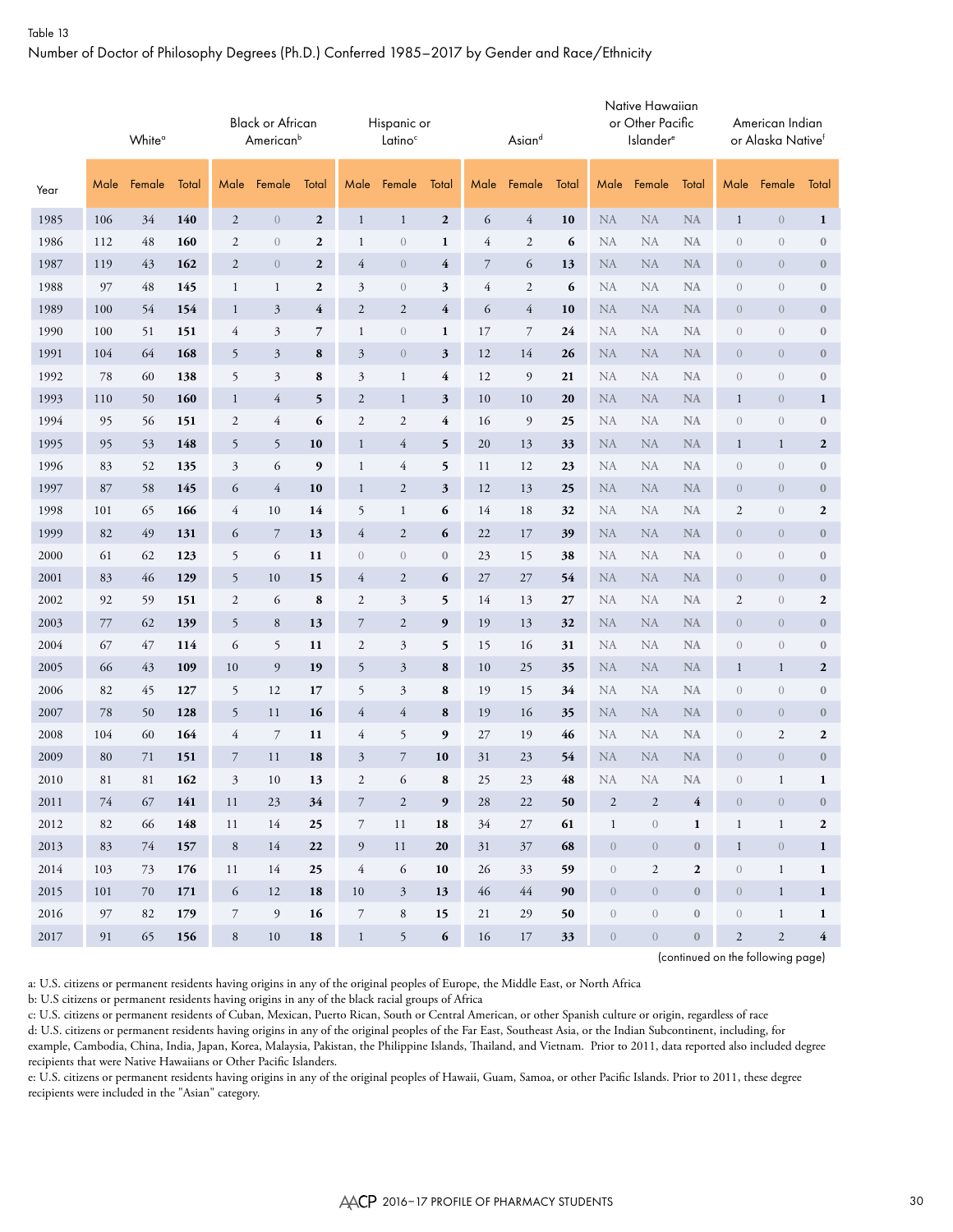|      |                | Two or More<br>Races <sup>9</sup> |                         |                  | Unknown <sup>h</sup> |                  |     | International/<br>Foreign |       | Unknown/Other<br>Gender |         |             | Total                   |       |
|------|----------------|-----------------------------------|-------------------------|------------------|----------------------|------------------|-----|---------------------------|-------|-------------------------|---------|-------------|-------------------------|-------|
| Year | Male           | Female                            | Total                   |                  | Male Female          | Total            |     | Male Female               | Total | Total                   |         | Male Female | Unknown/Other<br>Gender | Total |
| 1985 | <b>NA</b>      | <b>NA</b>                         | <b>NA</b>               | $\sqrt{0}$       | $\boldsymbol{0}$     | $\bf{0}$         | 59  | 18                        | 77    | <b>NA</b>               | 175     | 57          | <b>NA</b>               | 232   |
| 1986 | <b>NA</b>      | NA                                | <b>NA</b>               | $\sqrt{a}$       | $\boldsymbol{0}$     | $\boldsymbol{0}$ | 73  | 18                        | 91    | NA                      | 192     | 68          | NA                      | 260   |
| 1987 | <b>NA</b>      | <b>NA</b>                         | <b>NA</b>               | 7                | $\mathbf{1}$         | 8                | 64  | 30                        | 94    | $\rm NA$                | 203     | 80          | <b>NA</b>               | 283   |
| 1988 | <b>NA</b>      | <b>NA</b>                         | <b>NA</b>               | $\mathbf{1}$     | 1                    | $\boldsymbol{2}$ | 82  | 23                        | 105   | NA                      | 188     | 75          | NA                      | 263   |
| 1989 | NA             | <b>NA</b>                         | <b>NA</b>               | 3                | 3                    | 6                | 63  | 46                        | 109   | $\rm NA$                | 175     | 112         | <b>NA</b>               | 287   |
| 1990 | <b>NA</b>      | <b>NA</b>                         | <b>NA</b>               | 6                | $\mathfrak{2}$       | 8                | 53  | 29                        | 82    | <b>NA</b>               | 181     | 92          | <b>NA</b>               | 273   |
| 1991 | <b>NA</b>      | <b>NA</b>                         | <b>NA</b>               | 5                | $\boldsymbol{0}$     | 5                | 72  | 31                        | 103   | $\rm NA$                | 201     | 112         | <b>NA</b>               | 313   |
| 1992 | <b>NA</b>      | <b>NA</b>                         | <b>NA</b>               | 3                | $\mathbf{1}$         | 4                | 94  | 48                        | 142   | NA                      | 195     | 122         | NA                      | 317   |
| 1993 | <b>NA</b>      | <b>NA</b>                         | <b>NA</b>               | $\boldsymbol{0}$ | $\theta$             | $\bf{0}$         | 99  | 60                        | 159   | $\rm NA$                | 223     | 125         | <b>NA</b>               | 348   |
| 1994 | <b>NA</b>      | <b>NA</b>                         | <b>NA</b>               | $\overline{2}$   | $\boldsymbol{0}$     | $\boldsymbol{2}$ | 82  | 51                        | 133   | ${\rm NA}$              | 198     | 122         | <b>NA</b>               | 320   |
| 1995 | <b>NA</b>      | <b>NA</b>                         | <b>NA</b>               | 3                | $\mathbf{1}$         | 4                | 93  | 55                        | 148   | <b>NA</b>               | 218     | 132         | <b>NA</b>               | 350   |
| 1996 | <b>NA</b>      | <b>NA</b>                         | <b>NA</b>               | $\mathfrak{2}$   | $\mathbf{1}$         | 3                | 86  | 43                        | 129   | NA                      | 186     | 118         | <b>NA</b>               | 304   |
| 1997 | <b>NA</b>      | <b>NA</b>                         | <b>NA</b>               | $\overline{7}$   | $\overline{0}$       | 7                | 105 | 63                        | 168   | NA                      | 218     | 140         | <b>NA</b>               | 358   |
| 1998 | <b>NA</b>      | NA                                | <b>NA</b>               | $\mathbf{1}$     | 3                    | 4                | 111 | 76                        | 187   | <b>NA</b>               | 238     | 173         | <b>NA</b>               | 411   |
| 1999 | <b>NA</b>      | <b>NA</b>                         | <b>NA</b>               | 12               | 3                    | 15               | 95  | 60                        | 155   | ${\rm NA}$              | 221     | 138         | <b>NA</b>               | 359   |
| 2000 | <b>NA</b>      | NA                                | <b>NA</b>               | 6                | 14                   | 20               | 79  | 52                        | 131   | <b>NA</b>               | 174     | 149         | NA                      | 323   |
| 2001 | <b>NA</b>      | <b>NA</b>                         | <b>NA</b>               | 3                | $\mathbf{1}$         | 4                | 89  | 78                        | 167   | NA                      | 211     | 164         | <b>NA</b>               | 375   |
| 2002 | <b>NA</b>      | NA                                | <b>NA</b>               | 3                | 4                    | 7                | 101 | 75                        | 176   | <b>NA</b>               | 216     | 160         | NA                      | 376   |
| 2003 | <b>NA</b>      | <b>NA</b>                         | <b>NA</b>               | 4                | $\mathbf{1}$         | 5                | 98  | 88                        | 186   | NA                      | 210     | 174         | <b>NA</b>               | 384   |
| 2004 | <b>NA</b>      | NA                                | <b>NA</b>               | 3                | $\mathbf{1}$         | 4                | 83  | 87                        | 170   | <b>NA</b>               | 176     | 159         | NA                      | 335   |
| 2005 | <b>NA</b>      | <b>NA</b>                         | <b>NA</b>               | 3                | 3                    | 6                | 120 | 130                       | 250   | NA                      | 215     | 214         | <b>NA</b>               | 429   |
| 2006 | <b>NA</b>      | NA                                | <b>NA</b>               | $\mathfrak{2}$   | $\boldsymbol{0}$     | $\mathbf{2}$     | 139 | 115                       | 254   | <b>NA</b>               | 252     | 190         | NA                      | 442   |
| 2007 | <b>NA</b>      | <b>NA</b>                         | <b>NA</b>               | $\mathbf{1}$     | $\overline{4}$       | 5                | 113 | 107                       | 220   | <b>NA</b>               | 220     | 192         | <b>NA</b>               | 412   |
| 2008 | <b>NA</b>      | NA                                | <b>NA</b>               | $\overline{7}$   | 8                    | 15               | 116 | 105                       | 221   | <b>NA</b>               | 262     | 206         | NA                      | 468   |
| 2009 | <b>NA</b>      | <b>NA</b>                         | <b>NA</b>               | $\overline{7}$   | 7                    | 14               | 100 | 111                       | 211   | $\rm NA$                | 228     | 230         | <b>NA</b>               | 458   |
| 2010 | <b>NA</b>      | <b>NA</b>                         | $\rm NA$                | 11               | $\overline{7}$       | 18               | 121 | 79                        | 200   | NA                      | 243     | 207         | <b>NA</b>               | 450   |
| 2011 | $\mathfrak{Z}$ | $\mathfrak{2}$                    | 5                       | 5                | 11                   | 16               | 120 | 92                        | 212   | $\rm NA$                | $250\,$ | 221         | NA                      | 471   |
| 2012 | $\sqrt{2}$     | $\overline{0}$                    | $\boldsymbol{2}$        | 21               | 9                    | 30               | 116 | 94                        | 210   | NA                      | 275     | 222         | NA                      | 497   |
| 2013 | $\overline{4}$ | 5                                 | 9                       | 10               | 10                   | 20               | 147 | 145                       | 292   | ${\rm NA}$              | 293     | 296         | <b>NA</b>               | 589   |
| 2014 | 2              | $\mathbf{1}$                      | 3                       | 8                | 7                    | 15               | 144 | 130                       | 274   | NA                      | 298     | 267         | NA                      | 565   |
| 2015 | $\overline{0}$ | $\mathfrak{2}$                    | $\mathbf 2$             | $\overline{7}$   | 3                    | 10               | 142 | 114                       | 256   | $\rm NA$                | 312     | 249         | <b>NA</b>               | 561   |
| 2016 | $\mathfrak{Z}$ | $\mathfrak{2}$                    | 5                       | $10\,$           | 5                    | 15               | 152 | 114                       | 266   | ${\rm NA}$              | 297     | 250         | NA                      | 547   |
| 2017 | $\sqrt{2}$     | $\sqrt{2}$                        | $\overline{\mathbf{4}}$ | 9                | $\mathbf{1}$         | 10               | 167 | 139                       | 306   | $\sqrt{ }$              | 296     | 241         | $\overline{0}$          | 537   |

f: U.S. citizens or permanent residents having origins in any of the original peoples of North and South America (including Central America) who maintains cultural identification through tribal affiliation or community attachment

g: U.S. citizens or permanent residents who are not Hispanic/Latino and identify themselves by more than one race. Prior to 2011, these degree recipients were included in the "Unknown" category.

h: U.S. citizens or permanent residents whose race and ethnicity are not known. Prior to 2011, data reported also included degree recipients that were of two or more races.

i: Citizens of a foreign country/permanent residents of a country other than the U.S.

j: Individuals with unknown or other gender, regardless of race/ethnicity or citizenship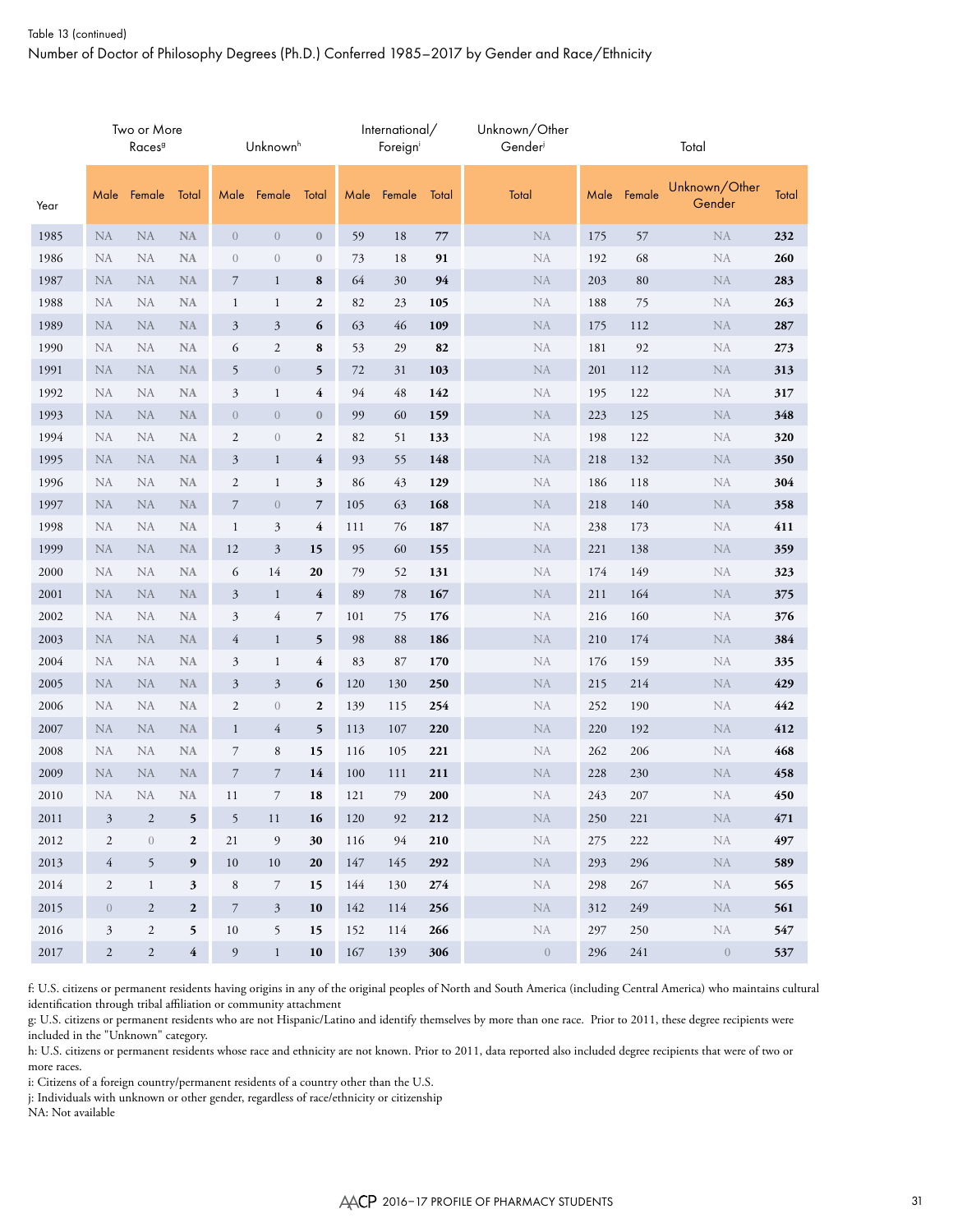Percent of Recipients of Doctor of Pharmacy Degrees Conferred as the First Professional Degree (Pharm.D.1) 1985–2017 by Race/Ethnicity

|      | White <sup>o</sup> |      | <b>Black or African</b><br>American <sup>b</sup> |         | Hispanic or<br>Latino <sup>c</sup> |     | Asiand         |      | Native Hawaiian<br>or Other Pacific<br>Islander <sup>®</sup> |            |
|------|--------------------|------|--------------------------------------------------|---------|------------------------------------|-----|----------------|------|--------------------------------------------------------------|------------|
| Year | N                  | %    | $\mathsf{N}\xspace$                              | $\%$    | $\overline{N}$                     | %   | $\overline{N}$ | %    | $\overline{N}$                                               | $\%$       |
| 1985 | 357                | 60.7 | 26                                               | 4.4     | 16                                 | 2.7 | 154            | 26.2 | <b>NA</b>                                                    | <b>NA</b>  |
| 1986 | 363                | 59.5 | 30                                               | 4.9     | 23                                 | 3.8 | 149            | 24.4 | <b>NA</b>                                                    | NA         |
| 1987 | 417                | 60.4 | 36                                               | 5.2     | 26                                 | 3.8 | 167            | 24.2 | <b>NA</b>                                                    | <b>NA</b>  |
| 1988 | 549                | 67.5 | $44$                                             | 5.4     | 26                                 | 3.2 | 154            | 18.9 | <b>NA</b>                                                    | <b>NA</b>  |
| 1989 | 552                | 65.8 | 48                                               | 5.7     | 23                                 | 2.7 | 182            | 21.7 | <b>NA</b>                                                    | <b>NA</b>  |
| 1990 | 629                | 66.5 | 29                                               | 3.1     | 29                                 | 3.1 | 224            | 23.7 | <b>NA</b>                                                    | <b>NA</b>  |
| 1991 | 771                | 64.5 | 64                                               | 5.4     | 51                                 | 4.3 | 276            | 23.1 | <b>NA</b>                                                    | <b>NA</b>  |
| 1992 | 765                | 62.9 | 52                                               | 4.3     | 61                                 | 5.0 | 294            | 24.2 | <b>NA</b>                                                    | <b>NA</b>  |
| 1993 | 856                | 63.5 | 63                                               | 4.7     | 40                                 | 3.0 | 349            | 25.9 | <b>NA</b>                                                    | ${\rm NA}$ |
| 1994 | 842                | 62.0 | $84\,$                                           | 6.2     | 40                                 | 2.9 | 340            | 25.0 | <b>NA</b>                                                    | <b>NA</b>  |
| 1995 | 959                | 59.2 | 161                                              | 9.9     | 47                                 | 2.9 | 405            | 25.0 | <b>NA</b>                                                    | <b>NA</b>  |
| 1996 | 1,083              | 59.0 | 179                                              | 9.8     | 63                                 | 3.4 | 458            | 25.0 | <b>NA</b>                                                    | NA         |
| 1997 | 1,190              | 59.4 | 172                                              | 8.6     | 56                                 | 2.8 | 515            | 25.7 | <b>NA</b>                                                    | <b>NA</b>  |
| 1998 | 1,627              | 61.9 | 232                                              | 8.8     | 65                                 | 2.5 | 620            | 23.6 | <b>NA</b>                                                    | NA         |
| 1999 | 2,126              | 65.1 | 231                                              | 7.1     | 86                                 | 2.6 | 674            | 20.6 | <b>NA</b>                                                    | <b>NA</b>  |
| 2000 | 2,699              | 62.7 | 341                                              | 7.9     | 119                                | 2.8 | 917            | 21.3 | <b>NA</b>                                                    | NA         |
| 2001 | 3,251              | 63.9 | 353                                              | 6.9     | 159                                | 3.1 | 1,058          | 20.8 | <b>NA</b>                                                    | <b>NA</b>  |
| 2002 | 3,783              | 61.4 | 514                                              | 8.3     | 211                                | 3.4 | 1,313          | 21.3 | <b>NA</b>                                                    | NA         |
| 2003 | 3,985              | 59.9 | 557                                              | 8.4     | 242                                | 3.6 | 1,505          | 22.6 | <b>NA</b>                                                    | ${\rm NA}$ |
| 2004 | 4,643              | 59.8 | 601                                              | 7.7     | 291                                | 3.7 | 1,816          | 23.4 | <b>NA</b>                                                    | NA         |
| 2005 | 5,019              | 60.9 | 714                                              | 8.7     | 360                                | 4.4 | 1,678          | 20.4 | <b>NA</b>                                                    | <b>NA</b>  |
| 2006 | 5,650              | 62.5 | 668                                              | 7.4     | 377                                | 4.2 | 1,822          | 20.2 | <b>NA</b>                                                    | NA         |
| 2007 | 6,182              | 63.0 | 682                                              | 7.0     | 386                                | 3.9 | 1,970          | 20.1 | <b>NA</b>                                                    | <b>NA</b>  |
| 2008 | 6,560              | 62.5 | 702                                              | 6.7     | 407                                | 3.9 | 2,106          | 20.1 | <b>NA</b>                                                    | NA         |
| 2009 | 6,660              | 60.6 | 688                                              | 6.3     | 454                                | 4.1 | 2,333          | 21.2 | <b>NA</b>                                                    | <b>NA</b>  |
| 2010 | 6,880              | 59.9 | 744                                              | 6.5     | 489                                | 4.3 | 2,463          | 21.4 | <b>NA</b>                                                    | NA         |
| 2011 | 7,136              | 59.8 | 763                                              | 6.4     | 512                                | 4.3 | 2,570          | 21.5 | 43                                                           | 0.4        |
| 2012 | 7,396              | 58.1 | 832                                              | 6.5     | 532                                | 4.2 | 2,784          | 21.9 | 198                                                          | 1.6        |
| 2013 | 7,479              | 56.6 | 916                                              | 6.9     | 563                                | 4.3 | 3,024          | 22.9 | 45                                                           | $0.3\,$    |
| 2014 | 7,564              | 54.7 | 942                                              | 6.8     | 602                                | 4.4 | 3,335          | 24.1 | 30                                                           | $0.2\,$    |
| 2015 | 7,653              | 54.7 | 961                                              | 6.9     | 578                                | 4.1 | 3,437          | 24.6 | 44                                                           | $0.3\,$    |
| 2016 | 7,746              | 53.2 | 1,057                                            | 7.3     | 643                                | 4.4 | 3,586          | 24.6 | 32                                                           | $0.2\,$    |
| 2017 | 7,717              | 53.2 | 1,128                                            | $7.8\,$ | 735                                | 5.1 | 3,630          | 25.0 | 39                                                           | $0.3\,$    |

(continued on the following page)

a: U.S. citizens or permanent residents having origins in any of the original peoples of Europe, the Middle East, or North Africa

b: U.S citizens or permanent residents having origins in any of the black racial groups of Africa

c: U.S. citizens or permanent residents of Cuban, Mexican, Puerto Rican, South or Central American, or other Spanish culture or origin, regardless of race

d: U.S. citizens or permanent residents having origins in any of the original peoples of the Far East, Southeast Asia, or the Indian Subcontinent, including, for example, Cambodia, China, India, Japan, Korea, Malaysia, Pakistan, the Philippine Islands, Thailand, and Vietnam. Prior to 2011, data reported also included degree recipients that were Native Hawaiians or Other Pacific Islanders.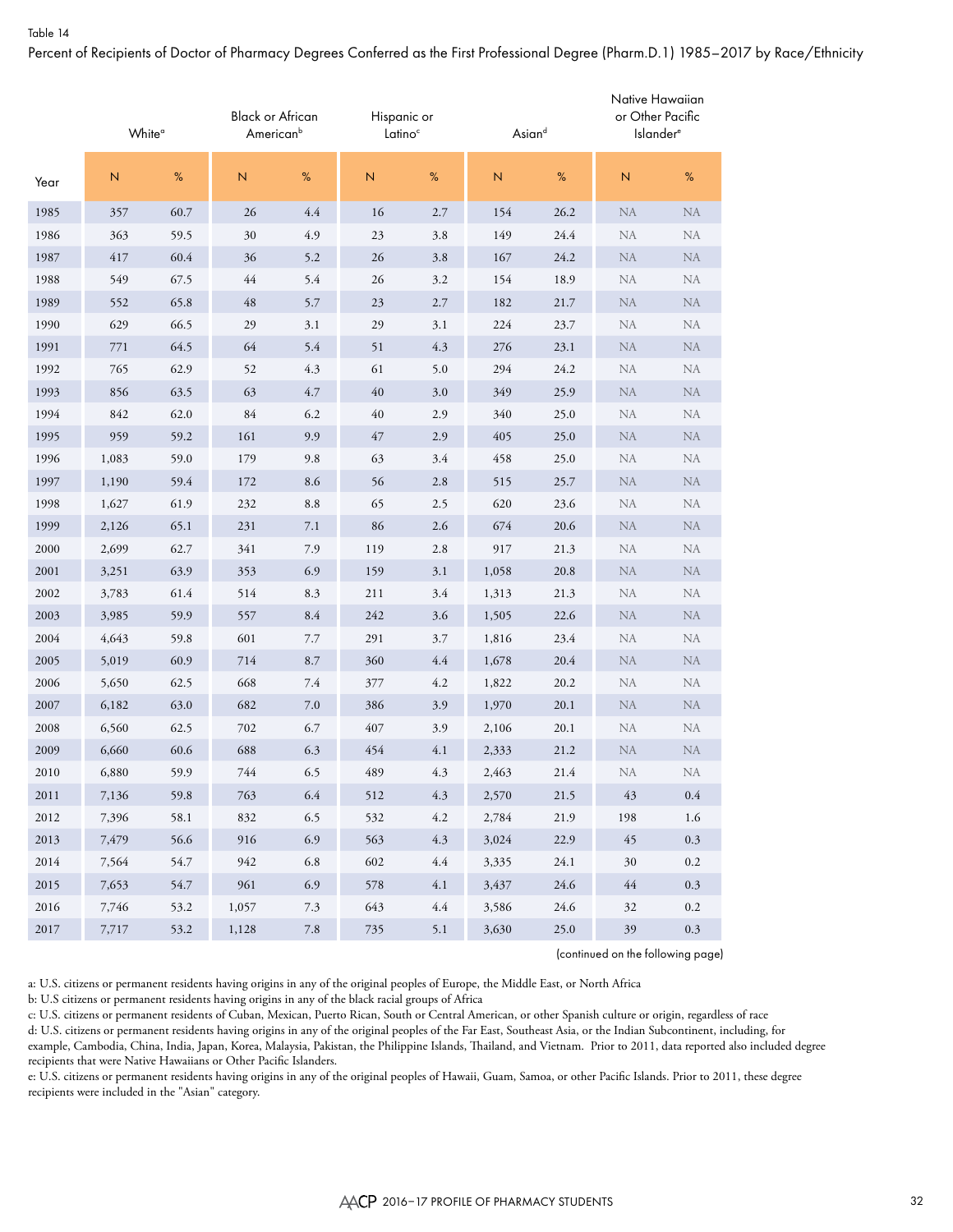#### Table 14 (continued)

Percent of Recipients of Doctor of Pharmacy Degrees Conferred as the First Professional Degree (Pharm.D.1) 1985–2017 by Race/Ethnicity

|      |                | American Indian<br>or Alaska Nativef | Two or More<br>Races <sup>9</sup> |           |                  | Unknown <sup>h</sup> |     | International/<br>Foreign |              | Unknown/Other<br>Gender |
|------|----------------|--------------------------------------|-----------------------------------|-----------|------------------|----------------------|-----|---------------------------|--------------|-------------------------|
| Year | ${\sf N}$      | $\%$                                 | $\mathsf N$                       | %         | $\overline{N}$   | $\%$                 | N   | %                         | $\mathsf{N}$ | $\%$                    |
| 1985 | $\overline{0}$ | 0.0                                  | ${\rm NA}$                        | <b>NA</b> | 6                | $1.0\,$              | 29  | 4.9                       | <b>NA</b>    | ${\rm NA}$              |
| 1986 | $\theta$       | 0.0                                  | <b>NA</b>                         | <b>NA</b> | $\boldsymbol{0}$ | 0.0                  | 45  | 7.4                       | <b>NA</b>    | NA                      |
| 1987 | $\overline{0}$ | $0.0\,$                              | <b>NA</b>                         | <b>NA</b> | 4                | $0.6\,$              | 40  | 5.8                       | <b>NA</b>    | NA                      |
| 1988 | $\mathbf{2}$   | 0.2                                  | <b>NA</b>                         | <b>NA</b> | $\mathbf{1}$     | 0.1                  | 37  | 4.6                       | <b>NA</b>    | NA                      |
| 1989 | $\mathfrak{Z}$ | $0.4\,$                              | <b>NA</b>                         | <b>NA</b> | $\mathfrak{2}$   | 0.2                  | 29  | 3.5                       | <b>NA</b>    | <b>NA</b>               |
| 1990 | $\sqrt{2}$     | $0.2\,$                              | NA                                | <b>NA</b> | $\boldsymbol{0}$ | 0.0                  | 33  | 3.5                       | <b>NA</b>    | NA                      |
| 1991 | 6              | 0.5                                  | NA                                | NA        | 4                | 0.3                  | 23  | 1.9                       | <b>NA</b>    | <b>NA</b>               |
| 1992 | $\mathfrak{Z}$ | $0.2\,$                              | NA                                | <b>NA</b> | 12               | 1.0                  | 29  | 2.4                       | <b>NA</b>    | NA                      |
| 1993 | $\overline{c}$ | 0.1                                  | <b>NA</b>                         | <b>NA</b> | 10               | $0.7\,$              | 29  | 2.1                       | <b>NA</b>    | <b>NA</b>               |
| 1994 | 5              | $0.4\,$                              | NA                                | <b>NA</b> | 20               | 1.5                  | 28  | 2.1                       | <b>NA</b>    | NA                      |
| 1995 | $\mathfrak{Z}$ | 0.2                                  | <b>NA</b>                         | NA        | $\,8\,$          | 0.5                  | 36  | $2.2\,$                   | <b>NA</b>    | <b>NA</b>               |
| 1996 | $\mathfrak{Z}$ | 0.2                                  | <b>NA</b>                         | <b>NA</b> | $\,$ 8 $\,$      | 0.4                  | 41  | 2.2                       | <b>NA</b>    | NA                      |
| 1997 | $\,8\,$        | $0.4\,$                              | <b>NA</b>                         | <b>NA</b> | 6                | 0.3                  | 57  | 2.8                       | <b>NA</b>    | <b>NA</b>               |
| 1998 | $\,8\,$        | $0.3\,$                              | <b>NA</b>                         | <b>NA</b> | 32               | 1.2                  | 48  | 1.8                       | <b>NA</b>    | NA                      |
| 1999 | 8              | $0.2\,$                              | <b>NA</b>                         | <b>NA</b> | 80               | 2.5                  | 60  | 1.8                       | <b>NA</b>    | <b>NA</b>               |
| 2000 | 22             | 0.5                                  | NA                                | <b>NA</b> | 110              | 2.6                  | 96  | $2.2\,$                   | <b>NA</b>    | NA                      |
| 2001 | 14             | 0.3                                  | NA                                | <b>NA</b> | 142              | 2.8                  | 109 | 2.1                       | <b>NA</b>    | <b>NA</b>               |
| 2002 | 32             | 0.5                                  | NA                                | <b>NA</b> | 160              | 2.6                  | 145 | 2.4                       | <b>NA</b>    | NA                      |
| 2003 | 37             | $0.6\,$                              | <b>NA</b>                         | <b>NA</b> | 143              | 2.2                  | 180 | 2.7                       | <b>NA</b>    | <b>NA</b>               |
| 2004 | 30             | $0.4\,$                              | NA                                | <b>NA</b> | 179              | 2.3                  | 210 | 2.7                       | <b>NA</b>    | NA                      |
| 2005 | 51             | $0.6\,$                              | NA                                | NA        | 226              | 2.7                  | 194 | $2.4\,$                   | <b>NA</b>    | <b>NA</b>               |
| 2006 | 39             | 0.4                                  | <b>NA</b>                         | <b>NA</b> | 265              | 2.9                  | 219 | 2.4                       | <b>NA</b>    | NA                      |
| 2007 | 53             | 0.5                                  | <b>NA</b>                         | <b>NA</b> | 337              | 3.4                  | 202 | 2.1                       | <b>NA</b>    | <b>NA</b>               |
| 2008 | 61             | $0.6\,$                              | <b>NA</b>                         | NA        | 424              | $4.0\,$              | 240 | 2.3                       | <b>NA</b>    | NA                      |
| 2009 | 64             | 0.6                                  | <b>NA</b>                         | <b>NA</b> | 497              | 4.5                  | 292 | 2.7                       | <b>NA</b>    | <b>NA</b>               |
| 2010 | 50             | $0.4\,$                              | <b>NA</b>                         | NA        | 602              | 5.2                  | 259 | 2.3                       | <b>NA</b>    | NA                      |
| 2011 | 42             | 0.4                                  | 37                                | 0.3       | 520              | 4.4                  | 308 | 2.6                       | <b>NA</b>    | NA                      |
| 2012 | 61             | $0.5\,$                              | 98                                | $\rm 0.8$ | 537              | 4.2                  | 281 | $2.2\,$                   | <b>NA</b>    | NA                      |
| 2013 | 52             | $0.4\,$                              | 91                                | $0.7\,$   | 744              | 5.6                  | 293 | $2.2\,$                   | <b>NA</b>    | ${\rm NA}$              |
| 2014 | 44             | 0.3                                  | 174                               | 1.3       | 844              | 6.1                  | 303 | 2.2                       | NA           | NA                      |
| 2015 | 63             | $0.5\,$                              | 248                               | 1.8       | 605              | 4.3                  | 405 | 2.9                       | NA           | ${\rm NA}$              |
| 2016 | 48             | $0.3\,$                              | 324                               | 2.2       | 725              | 5.0                  | 395 | 2.7                       | NA           | NA                      |
| 2017 | $40\,$         | $0.3\,$                              | 258                               | $1.8\,$   | 597              | $4.1\,$              | 350 | $2.4\,$                   | $\, 8$       | $0.1\,$                 |

f: U.S. citizens or permanent residents having origins in any of the original peoples of North and South America (including Central America) who maintains cultural identification through tribal affiliation or community attachment

g: U.S. citizens or permanent residents who are not Hispanic/Latino and identify themselves by more than one race. Prior to 2011, these degree recipients were included in the "Unknown" category.

h: U.S. citizens or permanent residents whose race and ethnicity are not known. Prior to 2011, data reported also included degree recipients that were of two or more races.

i: Citizens of a foreign country/permanent residents of a country other than the U.S.

j: Individuals with unknown or other gender, regardless of race/ethnicity or citizenship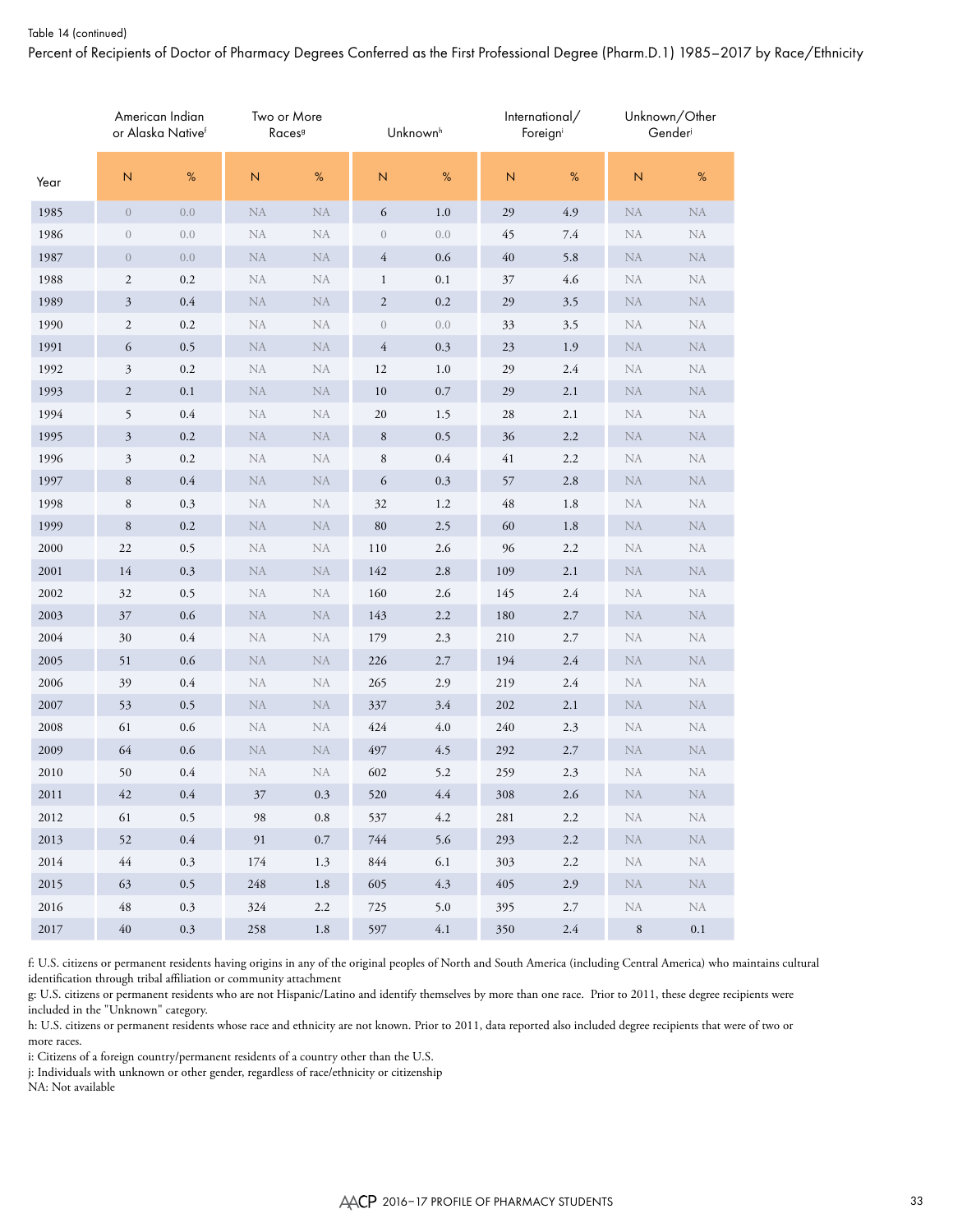# Table 15 Percent of Postbaccalaureate Doctor of Pharmacy Degree (Pharm.D.2) Recipients 1985–2017 by Race/Ethnicity

|      |     | White <sup>a</sup> |    | Black or<br>African<br>American <sup>b</sup> |                          | Hispanic<br>or Latino <sup>c</sup> |                         | Asiand   | Native Hawaiian<br>or Other Pacific<br><b>Islander®</b> |            |
|------|-----|--------------------|----|----------------------------------------------|--------------------------|------------------------------------|-------------------------|----------|---------------------------------------------------------|------------|
| Year | N   | $\%$               | N  | $\%$                                         | $\mathsf{N}\xspace$      | %                                  | $\overline{\mathsf{N}}$ | %        | $\overline{N}$                                          | $\%$       |
| 1985 | 174 | 77.7               | 13 | 5.8                                          | $\sqrt{2}$               | 0.9                                | 7                       | 3.1      | NA                                                      | <b>NA</b>  |
| 1986 | 154 | 73.3               | 15 | 7.1                                          | 6                        | 2.9                                | 6                       | 2.9      | NA                                                      | <b>NA</b>  |
| 1987 | 170 | 80.2               | 5  | $2.4\,$                                      | $\boldsymbol{7}$         | 3.3                                | 6                       | 2.8      | <b>NA</b>                                               | <b>NA</b>  |
| 1988 | 124 | 78.0               | 5  | 3.1                                          | $\mathbf{1}$             | 0.6                                | 3                       | 1.9      | NA                                                      | NA         |
| 1989 | 171 | 77.0               | 9  | 4.1                                          | $\mathfrak{Z}$           | 1.4                                | 14                      | 6.3      | NA                                                      | <b>NA</b>  |
| 1990 | 244 | 80.8               | 13 | 4.3                                          | 10                       | 3.3                                | 10                      | 3.3      | ${\rm NA}$                                              | ${\rm NA}$ |
| 1991 | 217 | 80.1               | 11 | 4.1                                          | $\overline{4}$           | 1.5                                | 11                      | 4.1      | NA                                                      | NA         |
| 1992 | 232 | 81.1               | 15 | 5.2                                          | 2                        | 0.7                                | 6                       | 2.1      | NA                                                      | <b>NA</b>  |
| 1993 | 308 | 77.8               | 17 | 4.3                                          | $\mathfrak{g}$           | 2.3                                | 16                      | $4.0\,$  | <b>NA</b>                                               | ${\rm NA}$ |
| 1994 | 462 | 80.3               | 26 | 4.5                                          | 12                       | 2.1                                | 33                      | 5.7      | NA                                                      | NA         |
| 1995 | 573 | 81.4               | 38 | 5.4                                          | 10                       | 1.4                                | 47                      | 6.7      | ${\rm NA}$                                              | NA         |
| 1996 | 589 | 80.5               | 34 | 4.6                                          | 11                       | 1.5                                | 55                      | 7.5      | NA                                                      | <b>NA</b>  |
| 1997 | 674 | 78.5               | 59 | 6.9                                          | $\overline{5}$           | 0.6                                | 64                      | 7.5      | <b>NA</b>                                               | <b>NA</b>  |
| 1998 | 786 | 77.5               | 41 | $4.0\,$                                      | 12                       | 1.2                                | 125                     | 12.3     | NA                                                      | NA         |
| 1999 | 627 | 68.7               | 59 | 6.5                                          | 35                       | 3.8                                | 108                     | $11.8\,$ | NA                                                      | <b>NA</b>  |
| 2000 | 897 | 70.7               | 67 | 5.3                                          | 54                       | 4.3                                | 175                     | 13.8     | ${\rm NA}$                                              | ${\rm NA}$ |
| 2001 | 690 | 70.5               | 62 | 6.3                                          | 23                       | 2.3                                | 153                     | 15.6     | NA                                                      | NA         |
| 2002 | 533 | 68.3               | 43 | 5.5                                          | 29                       | 3.7                                | 125                     | 16.0     | NA                                                      | <b>NA</b>  |
| 2003 | 567 | 63.4               | 57 | 6.4                                          | 34                       | $3.8\,$                            | 149                     | 16.6     | ${\rm NA}$                                              | ${\rm NA}$ |
| 2004 | 472 | 62.4               | 80 | 10.6                                         | 43                       | 5.7                                | 89                      | 11.8     | NA                                                      | NA         |
| 2005 | 351 | 52.5               | 55 | $8.2\,$                                      | 53                       | 7.9                                | 86                      | 12.9     | NA                                                      | NA         |
| 2006 | 284 | 55.1               | 42 | 8.2                                          | 29                       | 5.6                                | 68                      | 13.2     | NA                                                      | NA         |
| 2007 | 187 | 39.8               | 97 | 20.6                                         | 47                       | $10.0\,$                           | 72                      | 15.3     | <b>NA</b>                                               | <b>NA</b>  |
| 2008 | 344 | 54.9               | 61 | 9.7                                          | 22                       | 3.5                                | 103                     | 16.4     | NA                                                      | NA         |
| 2009 | 254 | 48.1               | 46 | 8.7                                          | 23                       | 4.4                                | 97                      | 18.4     | NA                                                      | <b>NA</b>  |
| 2010 | 193 | 36.6               | 53 | 10.1                                         | 33                       | 6.3                                | 91                      | 17.3     | NA                                                      | NA         |
| 2011 | 162 | 39.0               | 47 | 11.3                                         | 32                       | $7.7\,$                            | 79                      | 19.0     | $\sqrt{4}$                                              | 1.0        |
| 2012 | 182 | 41.0               | 46 | $10.4\,$                                     | 26                       | 5.9                                | 96                      | 21.6     | $\boldsymbol{0}$                                        | 0.0        |
| 2013 | 139 | $40.4\,$           | 36 | 10.5                                         | 14                       | $4.1\,$                            | 66                      | 19.2     | $\boldsymbol{0}$                                        | 0.0        |
| 2014 | 121 | 35.7               | 52 | 15.3                                         | 17                       | 5.0                                | 79                      | 23.3     | $\boldsymbol{0}$                                        | 0.0        |
| 2015 | 86  | 31.5               | 29 | 10.6                                         | $\boldsymbol{9}$         | $3.3\,$                            | 50                      | 18.3     | $\boldsymbol{0}$                                        | 0.0        |
| 2016 | 93  | 28.5               | 58 | 17.8                                         | $\,$ 8 $\,$              | 2.5                                | 63                      | 19.3     | $\boldsymbol{\beta}$                                    | $0.9\,$    |
| 2017 | 57  | 26.3               | 32 | 14.7                                         | $\overline{\phantom{0}}$ | $2.3\,$                            | $47\,$                  | 21.7     | $\boldsymbol{0}$                                        | $0.0\,$    |

(continued on the following page)

a: U.S. citizens or permanent residents having origins in any of the original peoples of Europe, the Middle East, or North Africa

b: U.S citizens or permanent residents having origins in any of the black racial groups of Africa

c: U.S. citizens or permanent residents of Cuban, Mexican, Puerto Rican, South or Central American, or other Spanish culture or origin, regardless of race

d: U.S. citizens or permanent residents having origins in any of the original peoples of the Far East, Southeast Asia, or the Indian Subcontinent, including, for example, Cambodia, China, India, Japan, Korea, Malaysia, Pakistan, the Philippine Islands, Thailand, and Vietnam. Prior to 2011, data reported also included degree recipients that were Native Hawaiians or Other Pacific Islanders.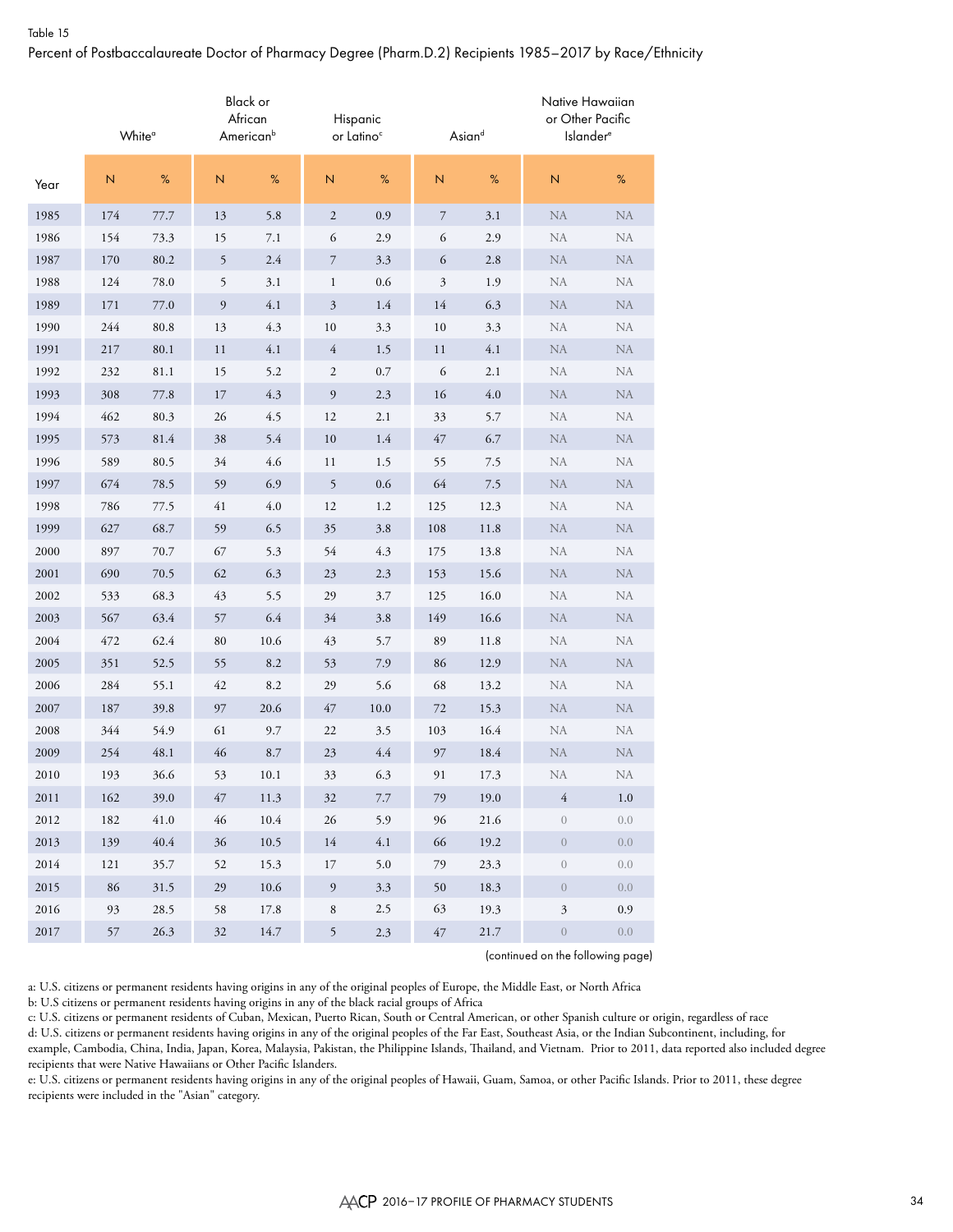Percent of Postbaccalaureate Doctor of Pharmacy Degree (Pharm.D.2) Recipients 1985–2017 by Race/Ethnicity

|          |                  | American Indian<br>or Alaska Nativef | Two or More<br>Races <sup>9</sup> |            |                  | Unknown <sup>h</sup> |      | International/<br>Foreigni |            | Unknown/Other<br>Gender |
|----------|------------------|--------------------------------------|-----------------------------------|------------|------------------|----------------------|------|----------------------------|------------|-------------------------|
| Year     | $\mathbb N$      | %                                    | N                                 | $\%$       | $\overline{N}$   | %                    | N    | %                          | N          | %                       |
| 1985     | $\mathbf{1}$     | 0.4                                  | ${\rm NA}$                        | <b>NA</b>  | 6                | 2.7                  | 21   | 9.4                        | <b>NA</b>  | ${\rm NA}$              |
| 1986     | $\boldsymbol{0}$ | 0.0                                  | NA                                | NA         | $\boldsymbol{0}$ | 0.0                  | 29   | 13.8                       | NA         | NA                      |
| 1987     | $\boldsymbol{0}$ | 0.0                                  | NA                                | ${\rm NA}$ | $\overline{4}$   | 1.9                  | 20   | 9.4                        | <b>NA</b>  | <b>NA</b>               |
| 1988     | $\boldsymbol{0}$ | 0.0                                  | NA                                | NA         | $\boldsymbol{0}$ | 0.0                  | 26   | 16.4                       | NA         | <b>NA</b>               |
| 1989     | $\boldsymbol{0}$ | 0.0                                  | NA                                | ${\rm NA}$ | $\boldsymbol{0}$ | 0.0                  | 25   | 11.3                       | <b>NA</b>  | ${\rm NA}$              |
| 1990     | $\boldsymbol{0}$ | 0.0                                  | NA                                | NA         | 4                | 1.3                  | 21   | $7.0\,$                    | NA         | NA                      |
| 1991     | $\boldsymbol{0}$ | $0.0\,$                              | NA                                | NA         | $\sqrt{2}$       | $0.7\,$              | 26   | 9.6                        | <b>NA</b>  | <b>NA</b>               |
| 1992     | $\boldsymbol{0}$ | 0.0                                  | NA                                | NA         | $\mathbf{1}$     | 0.3                  | 30   | 10.5                       | NA         | NA                      |
| 1993     | $\sqrt{2}$       | 0.5                                  | ${\rm NA}$                        | ${\rm NA}$ | 6                | 1.5                  | 38   | 9.6                        | <b>NA</b>  | ${\rm NA}$              |
| 1994     | $\boldsymbol{0}$ | 0.0                                  | NA                                | NA         | $\mathbf{1}$     | 0.2                  | 41   | 7.1                        | <b>NA</b>  | NA                      |
| 1995     | $\sqrt{2}$       | $0.3\,$                              | NA                                | ${\rm NA}$ | $\sqrt{2}$       | 0.3                  | 32   | 4.5                        | <b>NA</b>  | ${\rm NA}$              |
| 1996     | 1                | $0.1\,$                              | NA                                | NA         | 6                | $\rm 0.8$            | 36   | 4.9                        | <b>NA</b>  | NA                      |
| 1997     | $\mathfrak{Z}$   | $0.4\,$                              | ${\rm NA}$                        | ${\rm NA}$ | 12               | 1.4                  | 42   | 4.9                        | <b>NA</b>  | <b>NA</b>               |
| 1998     | $\boldsymbol{0}$ | 0.0                                  | NA                                | NA         | 6                | 0.6                  | $44$ | 4.3                        | <b>NA</b>  | NA                      |
| 1999     | 7                | $\rm 0.8$                            | NA                                | ${\rm NA}$ | 53               | 5.8                  | 24   | 2.6                        | <b>NA</b>  | ${\rm NA}$              |
| 2000     | $10\,$           | 0.8                                  | NA                                | NA         | 31               | 2.4                  | 35   | 2.8                        | <b>NA</b>  | NA                      |
| 2001     | 9                | $0.9\,$                              | NA                                | ${\rm NA}$ | 20               | $2.0\,$              | 22   | $2.2\,$                    | <b>NA</b>  | <b>NA</b>               |
| 2002     | 4                | 0.5                                  | NA                                | NA         | 31               | 4.0                  | 15   | 1.9                        | NA         | NA                      |
| 2003     | 4                | 0.4                                  | ${\rm NA}$                        | ${\rm NA}$ | 60               | 6.7                  | 24   | 2.7                        | <b>NA</b>  | ${\rm NA}$              |
| 2004     | 4                | 0.5                                  | NA                                | NA         | 30               | 4.0                  | 38   | 5.0                        | NA         | <b>NA</b>               |
| 2005     | $\mathfrak{Z}$   | $0.4\,$                              | ${\rm NA}$                        | ${\rm NA}$ | 84               | 12.6                 | 36   | 5.4                        | <b>NA</b>  | ${\rm NA}$              |
| 2006     | $\boldsymbol{0}$ | 0.0                                  | NA                                | NA         | 54               | 10.5                 | 38   | 7.4                        | NA         | <b>NA</b>               |
| 2007     | $\mathfrak{Z}$   | $0.6\,$                              | <b>NA</b>                         | ${\rm NA}$ | 32               | 6.8                  | 32   | 6.8                        | <b>NA</b>  | <b>NA</b>               |
| 2008     | $\mathbf{1}$     | 0.2                                  | NA                                | NA         | 36               | 5.7                  | 60   | 9.6                        | <b>NA</b>  | NA                      |
| 2009     | $\boldsymbol{2}$ | $0.4\,$                              | NA                                | NA         | 35               | 6.6                  | 71   | 13.4                       | <b>NA</b>  | $\rm NA$                |
| 2010     | $\mathfrak{2}$   | 0.4                                  | NA                                | NA         | 65               | 12.3                 | 90   | 17.1                       | <b>NA</b>  | NA                      |
| 2011     | 1                | 0.2                                  | $\overline{0}$                    | 0.0        | 24               | 5.8                  | 66   | 15.9                       | NA         | NA                      |
| 2012     | $\boldsymbol{0}$ | 0.0                                  | $\sqrt{a}$                        | $0.0\,$    | 42               | 9.5                  | 52   | 11.7                       | NA         | NA                      |
| 2013     | $\boldsymbol{0}$ | 0.0                                  | $\boldsymbol{0}$                  | $0.0\,$    | 21               | 6.1                  | 68   | 19.8                       | ${\rm NA}$ | ${\rm NA}$              |
| 2014     | $\sqrt{2}$       | $0.6\,$                              | $\mathbf{1}$                      | $0.3\,$    | 33               | 9.7                  | 34   | $10.0\,$                   | NA         | NA                      |
| 2015     | $\,1$            | $0.4\,$                              | $\overline{0}$                    | $0.0\,$    | 49               | 17.9                 | 49   | 17.9                       | <b>NA</b>  | ${\rm NA}$              |
| 2016     | $\mathbf{1}$     | $0.3\,$                              | $\overline{0}$                    | $0.0\,$    | 49               | 15.0                 | 51   | 15.6                       | NA         | ${\rm NA}$              |
| $2017\,$ | $\,1$            | $0.5\,$                              | $\boldsymbol{0}$                  | $0.0\,$    | 42               | 19.4                 | 33   | 15.2                       | $\,0\,$    | $0.0\,$                 |

f: U.S. citizens or permanent residents having origins in any of the original peoples of North and South America (including Central America) who maintains cultural identification through tribal affiliation or community attachment

g: U.S. citizens or permanent residents who are not Hispanic/Latino and identify themselves by more than one race. Prior to 2011, these degree recipients were included in the "Unknown" category.

h: U.S. citizens or permanent residents whose race and ethnicity are not known. Prior to 2011, data reported also included degree recipients that were of two or more races.

i: Citizens of a foreign country/permanent residents of a country other than the U.S.

j: Individuals with unknown or other gender, regardless of race/ethnicity or citizenship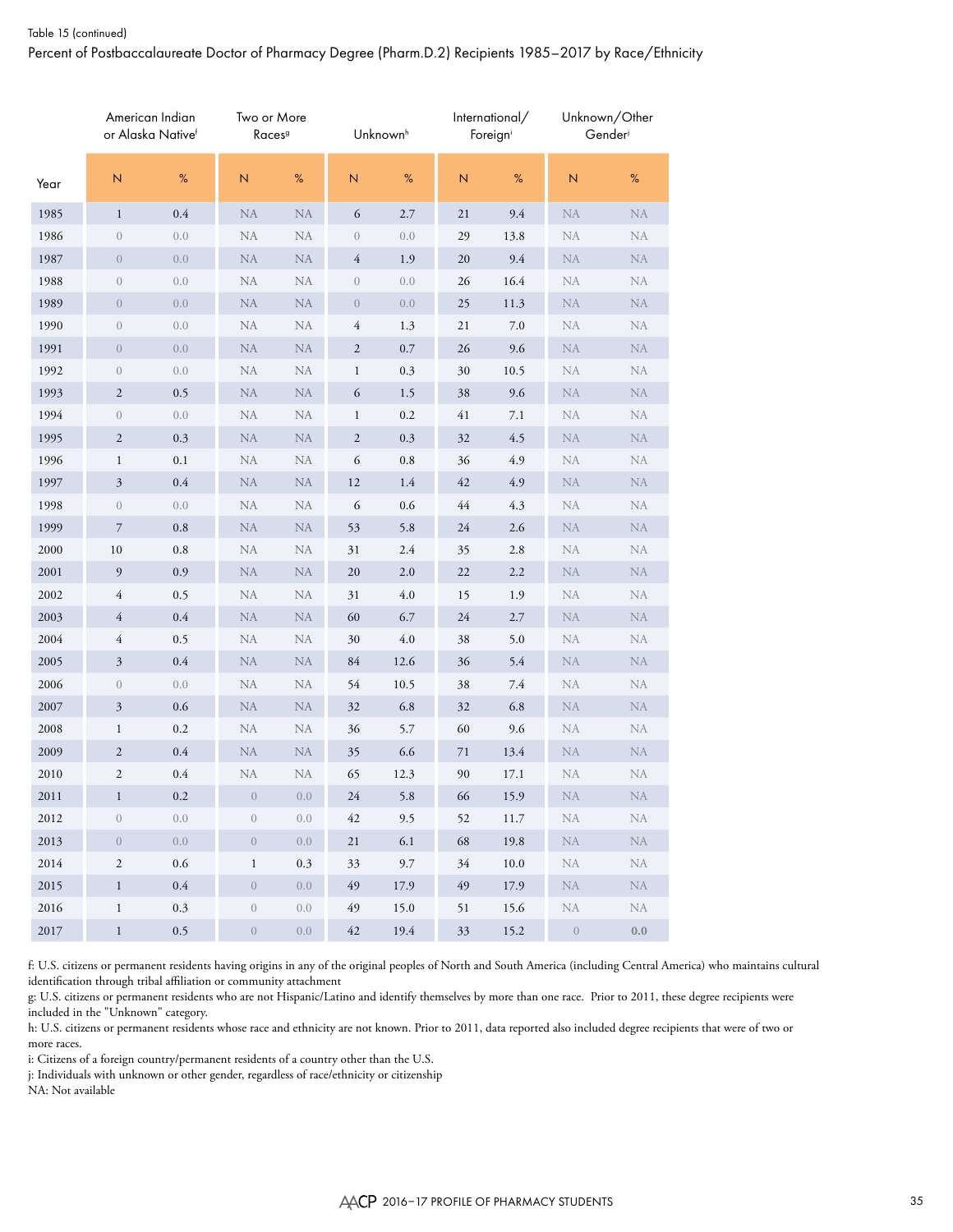### Table 16 Percent of Master of Science Degree (M.S.) Recipients 1985–2017 by Race/Ethnicity

|          |     | White <sup>o</sup> | Black or<br>African | American <sup>b</sup> |                  | Hispanic<br>or Latino <sup>c</sup> |                  | Asiand   | Native Hawaiian<br>or Other Pacific<br><b>Islander</b> <sup>e</sup> |           |
|----------|-----|--------------------|---------------------|-----------------------|------------------|------------------------------------|------------------|----------|---------------------------------------------------------------------|-----------|
| Year     | N   | $\%$               | N                   | $\%$                  | $\mathsf{N}$     | %                                  | $\mathsf{N}$     | $\%$     | N                                                                   | $\%$      |
| 1985     | 215 | 63.6               | 10                  | $3.0\,$               | $\mathfrak{Z}$   | $0.9\,$                            | 11               | 3.3      | <b>NA</b>                                                           | NA        |
| 1986     | 282 | 68.0               | 6                   | $1.4\,$               | 8                | 1.9                                | $\boldsymbol{7}$ | 1.7      | ${\rm NA}$                                                          | NA        |
| 1987     | 231 | 66.4               | 6                   | 1.7                   | 4                | 1.1                                | 11               | 3.2      | <b>NA</b>                                                           | $\rm NA$  |
| 1988     | 227 | 64.3               | 12                  | 3.4                   | $\overline{4}$   | 1.1                                | $\mathfrak{g}$   | 2.5      | NA                                                                  | NA        |
| 1989     | 234 | 59.8               | 8                   | $2.0\,$               | $\boldsymbol{7}$ | 1.8                                | 16               | 4.1      | NA                                                                  | <b>NA</b> |
| 1990     | 209 | 54.3               | 12                  | 3.1                   | 11               | 2.9                                | 28               | 7.3      | NA                                                                  | NA        |
| 1991     | 218 | 59.9               | 13                  | $3.6\,$               | $\boldsymbol{7}$ | 1.9                                | 27               | 7.4      | NA                                                                  | $\rm NA$  |
| 1992     | 140 | 49.6               | 14                  | 5.0                   | 9                | 3.2                                | 14               | 5.0      | NA                                                                  | NA        |
| 1993     | 149 | 49.5               | 9                   | $3.0\,$               | 20               | 6.6                                | 13               | 4.3      | <b>NA</b>                                                           | <b>NA</b> |
| 1994     | 169 | 47.6               | 8                   | 2.3                   | 13               | 3.7                                | 19               | 5.4      | NA                                                                  | NA        |
| 1995     | 206 | 52.6               | 16                  | 4.1                   | 16               | 4.1                                | 32               | 8.2      | <b>NA</b>                                                           | NA        |
| 1996     | 236 | 55.9               | 12                  | $2.8\,$               | 16               | 3.8                                | 23               | 5.5      | NA                                                                  | NA        |
| 1997     | 194 | 48.5               | 18                  | 4.5                   | 17               | 4.3                                | 36               | 9.0      | <b>NA</b>                                                           | NA        |
| 1998     | 213 | 50.6               | 14                  | 3.3                   | 19               | 4.5                                | 38               | 9.0      | NA                                                                  | NA        |
| 1999     | 173 | 45.1               | 20                  | 5.2                   | $\,$ 8 $\,$      | 2.1                                | 31               | 8.1      | $\rm NA$                                                            | <b>NA</b> |
| 2000     | 172 | 48.6               | 13                  | 3.7                   | 13               | 3.7                                | 36               | 10.2     | NA                                                                  | NA        |
| 2001     | 214 | 46.4               | 26                  | 5.6                   | $18\,$           | 3.9                                | 46               | 10.0     | NA                                                                  | $\rm NA$  |
| 2002     | 181 | 40.9               | 17                  | 3.8                   | 16               | 3.6                                | 43               | 9.7      | NA                                                                  | NA        |
| 2003     | 206 | 43.6               | 35                  | 7.4                   | 11               | 2.3                                | 68               | 14.4     | <b>NA</b>                                                           | <b>NA</b> |
| 2004     | 280 | 43.0               | 51                  | 7.8                   | 26               | 4.0                                | 89               | 13.7     | NA                                                                  | NA        |
| 2005     | 270 | 43.1               | 42                  | 6.7                   | 19               | 3.0                                | 80               | 12.8     | NA                                                                  | NA        |
| 2006     | 274 | 42.5               | 52                  | 8.1                   | 28               | 4.3                                | 49               | 7.6      | NA                                                                  | NA        |
| 2007     | 278 | 46.0               | 49                  | 8.1                   | 12               | 2.0                                | 84               | 13.9     | <b>NA</b>                                                           | NA        |
| 2008     | 318 | 43.4               | 35                  | $4.8\,$               | 33               | 4.5                                | 75               | 10.2     | NA                                                                  | <b>NA</b> |
| 2009     | 186 | 24.3               | 30                  | 3.9                   | 11               | 1.4                                | 85               | 11.1     | $\rm NA$                                                            | <b>NA</b> |
| 2010     | 222 | 28.7               | 22                  | 2.8                   | 22               | 2.8                                | 78               | 10.1     | NA                                                                  | NA        |
| 2011     | 235 | 28.6               | 38                  | 4.6                   | 16               | 1.9                                | 78               | 9.5      | $\sqrt{2}$                                                          | $0.2\,$   |
| 2012     | 217 | 31.9               | 24                  | 3.5                   | 15               | 2.2                                | 81               | 11.9     | $\mathbf{1}$                                                        | $0.1\,$   |
| 2013     | 183 | 27.9               | $24\,$              | 3.7                   | 15               | $2.3\,$                            | $72\,$           | $11.0\,$ | $\,1$                                                               | $0.2\,$   |
| 2014     | 204 | 26.3               | 38                  | 4.9                   | 15               | 1.9                                | 75               | 9.7      | $\mathfrak{Z}$                                                      | 0.4       |
| 2015     | 207 | 28.8               | 28                  | 3.9                   | $20\,$           | $2.8\,$                            | 84               | 11.7     | $\boldsymbol{0}$                                                    | 0.0       |
| 2016     | 369 | 36.1               | 68                  | 6.6                   | 51               | $5.0\,$                            | 109              | 10.7     | $\overline{4}$                                                      | 0.4       |
| $2017\,$ | 388 | 40.3               | 59                  | $6.1\,$               | 39               | $4.1\,$                            | 129              | 13.4     | 6                                                                   | $0.6\,$   |

(continued on the following page)

a: U.S. citizens or permanent residents having origins in any of the original peoples of Europe, the Middle East, or North Africa

b: U.S citizens or permanent residents having origins in any of the black racial groups of Africa

c: U.S. citizens or permanent residents of Cuban, Mexican, Puerto Rican, South or Central American, or other Spanish culture or origin, regardless of race

d: U.S. citizens or permanent residents having origins in any of the original peoples of the Far East, Southeast Asia, or the Indian Subcontinent, including, for example, Cambodia, China, India, Japan, Korea, Malaysia, Pakistan, the Philippine Islands, Thailand, and Vietnam. Prior to 2011, data reported also included degree recipients that were Native Hawaiians or Other Pacific Islanders.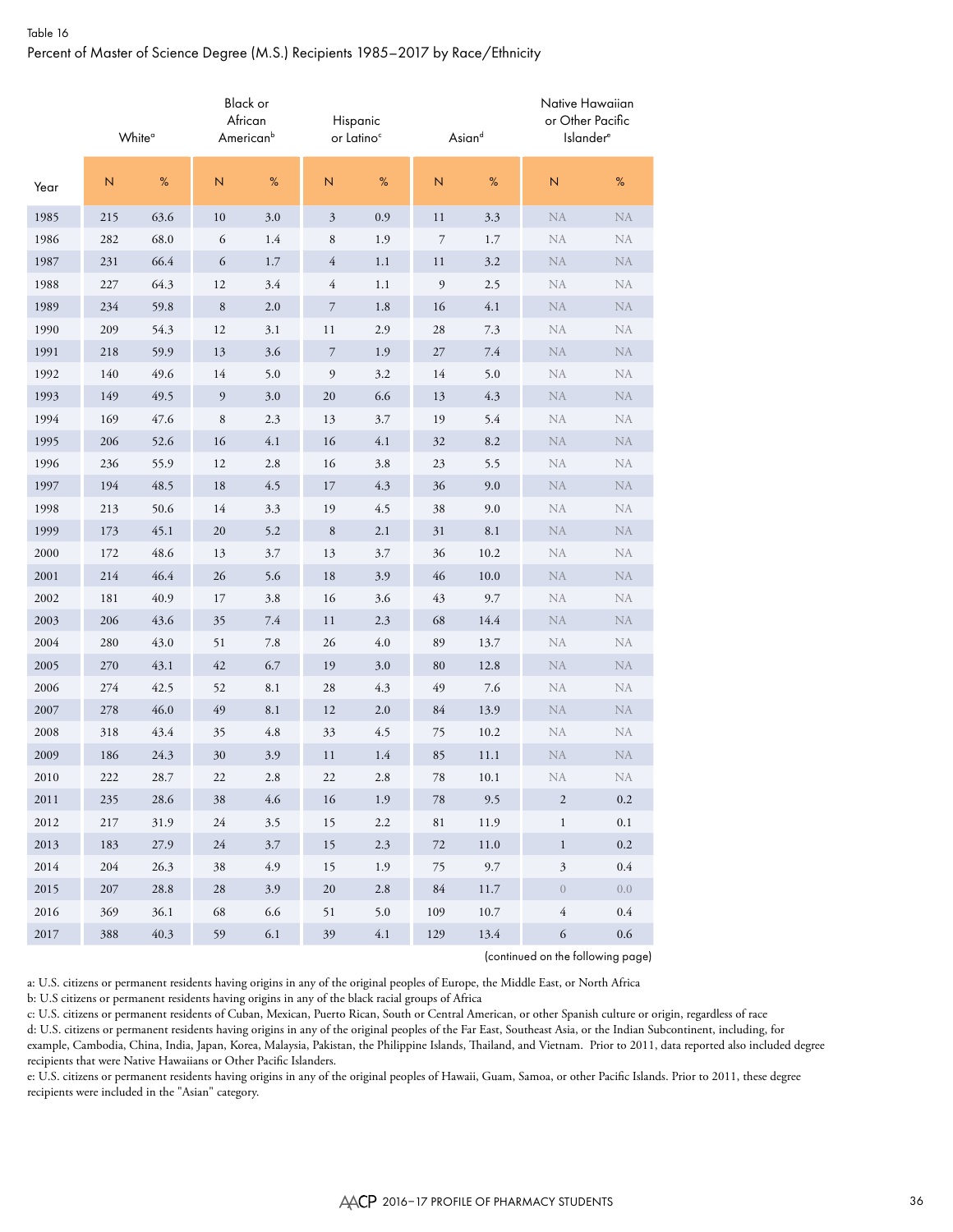### Table 16 (continued) Percent of Master of Science Degree (M.S.) Recipients 1985–2017 by Race/Ethnicity

|          |                         | American Indian<br>or Alaska Nativef |              | Two or More<br>Races <sup>9</sup> |                | Unknown <sup>h</sup> |     | International/<br>Foreigni |            | Unknown/Other<br>Gender |
|----------|-------------------------|--------------------------------------|--------------|-----------------------------------|----------------|----------------------|-----|----------------------------|------------|-------------------------|
| Year     | $\mathsf N$             | $\%$                                 | $\mathbb N$  | $\%$                              | $\mathsf N$    | $\%$                 | N   | %                          | ${\sf N}$  | $\%$                    |
| 1985     | $\boldsymbol{0}$        | 0.0                                  | <b>NA</b>    | <b>NA</b>                         | $\mathbf{1}$   | 0.3                  | 98  | 29.0                       | <b>NA</b>  | ${\rm NA}$              |
| 1986     | 1                       | 0.2                                  | <b>NA</b>    | <b>NA</b>                         | $\theta$       | 0.0                  | 111 | 26.7                       | <b>NA</b>  | NA                      |
| 1987     | $\boldsymbol{0}$        | 0.0                                  | ${\rm NA}$   | NA                                | 14             | $4.0\,$              | 82  | 23.6                       | NA         | <b>NA</b>               |
| 1988     | $\mathbf{2}$            | 0.6                                  | <b>NA</b>    | NA                                | 2              | 0.6                  | 97  | 27.5                       | <b>NA</b>  | NA                      |
| 1989     | $\theta$                | 0.0                                  | NA           | ${\rm NA}$                        | $\overline{c}$ | 0.5                  | 124 | 31.7                       | <b>NA</b>  | <b>NA</b>               |
| 1990     | $\mathbf{1}$            | $0.3\,$                              | NA           | <b>NA</b>                         | $\,$ 8 $\,$    | 2.1                  | 116 | 30.1                       | <b>NA</b>  | NA                      |
| 1991     | $\theta$                | $0.0\,$                              | NA           | NA                                | $\overline{c}$ | 0.5                  | 97  | 26.6                       | <b>NA</b>  | NA                      |
| 1992     | $\boldsymbol{0}$        | 0.0                                  | <b>NA</b>    | NA                                | 5              | 1.8                  | 100 | 35.5                       | NA         | NA                      |
| 1993     | $\overline{0}$          | 0.0                                  | <b>NA</b>    | <b>NA</b>                         | 5              | 1.7                  | 105 | 34.9                       | <b>NA</b>  | <b>NA</b>               |
| 1994     | $\mathbf{0}$            | 0.0                                  | NA           | NA                                | 5              | 1.4                  | 141 | 39.7                       | NA         | NA                      |
| 1995     | $\boldsymbol{0}$        | 0.0                                  | NA           | NA                                | $\mathbf{1}$   | 0.3                  | 121 | 30.9                       | NA         | <b>NA</b>               |
| 1996     | $\mathbf{0}$            | 0.0                                  | NA           | NA                                | 8              | 1.9                  | 127 | 30.1                       | <b>NA</b>  | NA                      |
| 1997     | $\boldsymbol{0}$        | 0.0                                  | ${\rm NA}$   | <b>NA</b>                         | 5              | 1.3                  | 130 | 32.5                       | NA         | <b>NA</b>               |
| 1998     | $\mathbf{1}$            | 0.2                                  | NA           | NA                                | 13             | 3.1                  | 123 | 29.2                       | <b>NA</b>  | NA                      |
| 1999     | $\theta$                | 0.0                                  | NA           | ${\rm NA}$                        | 19             | 4.9                  | 133 | 34.6                       | <b>NA</b>  | <b>NA</b>               |
| 2000     | $\mathbf{1}$            | $0.3\,$                              | NA           | NA                                | $\mathfrak{2}$ | 0.6                  | 117 | 33.1                       | <b>NA</b>  | NA                      |
| 2001     | $\mathbf{1}$            | $0.2\,$                              | NA           | $\rm NA$                          | 12             | 2.6                  | 144 | 31.2                       | <b>NA</b>  | NA                      |
| 2002     | $\boldsymbol{0}$        | 0.0                                  | NA           | NA                                | 15             | 3.4                  | 171 | 38.6                       | NA         | NA                      |
| 2003     | $\boldsymbol{0}$        | 0.0                                  | <b>NA</b>    | <b>NA</b>                         | 16             | 3.4                  | 136 | 28.8                       | <b>NA</b>  | <b>NA</b>               |
| 2004     | $\mathbf{1}$            | $0.2\,$                              | NA           | NA                                | 39             | 6.0                  | 165 | 25.3                       | NA         | NA                      |
| 2005     | $\mathbf{2}$            | $0.3\,$                              | NA           | NA                                | 69             | 11.0                 | 144 | 23.0                       | NA         | <b>NA</b>               |
| 2006     | 2                       | 0.3                                  | <b>NA</b>    | <b>NA</b>                         | 57             | 8.9                  | 182 | 28.3                       | <b>NA</b>  | NA                      |
| 2007     | $\overline{\mathbf{c}}$ | $0.3\,$                              | ${\rm NA}$   | $\rm NA$                          | 51             | 8.4                  | 128 | 21.2                       | NA         | <b>NA</b>               |
| 2008     | $\mathbf{1}$            | 0.1                                  | NA           | NA                                | 64             | 8.7                  | 206 | 28.1                       | <b>NA</b>  | NA                      |
| 2009     | $\mathbf{0}$            | $0.0\,$                              | NA           | ${\rm NA}$                        | 75             | 9.8                  | 380 | 49.5                       | NA         | <b>NA</b>               |
| 2010     | $\mathbf{1}$            | $0.1\,$                              | NA           | NA                                | 73             | 9.4                  | 355 | 45.9                       | NA         | NA                      |
| 2011     | $\overline{\mathbf{c}}$ | $0.2\,$                              | $\mathbf{1}$ | $0.1\,$                           | 66             | $\!\!\!\!\!8.0$      | 384 | 46.7                       | <b>NA</b>  | NA                      |
| 2012     | 4                       | $0.6\,$                              | 3            | $0.4\,$                           | 27             | $4.0\,$              | 309 | 45.4                       | <b>NA</b>  | NA                      |
| 2013     | $\sqrt{3}$              | 0.5                                  | 7            | $1.1\,$                           | 31             | 4.7                  | 319 | 48.7                       | ${\rm NA}$ | <b>NA</b>               |
| 2014     | $\boldsymbol{0}$        | 0.0                                  | 5            | $0.6\,$                           | 49             | 6.3                  | 386 | 49.8                       | NA         | NA                      |
| 2015     | $\overline{0}$          | 0.0                                  | $\,8\,$      | 1.1                               | 22             | 3.1                  | 351 | 48.8                       | NA         | <b>NA</b>               |
| 2016     | $\mathfrak{Z}$          | 0.3                                  | 16           | 1.6                               | 42             | 4.1                  | 361 | 35.3                       | NA         | NA                      |
| $2017\,$ | $\overline{4}$          | $0.4\,$                              | 12           | $1.2\,$                           | $32\,$         | 3.3                  | 291 | 30.2                       | $\sqrt{2}$ | $0.2\,$                 |

f: U.S. citizens or permanent residents having origins in any of the original peoples of North and South America (including Central America) who maintains cultural identification through tribal affiliation or community attachment

g: U.S. citizens or permanent residents who are not Hispanic/Latino and identify themselves by more than one race. Prior to 2011, these degree recipients were included in the "Unknown" category.

h: U.S. citizens or permanent residents whose race and ethnicity are not known. Prior to 2011, data reported also included degree recipients that were of two or more races.

i: Citizens of a foreign country/permanent residents of a country other than the U.S.

j: Individuals with unknown or other gender, regardless of race/ethnicity or citizenship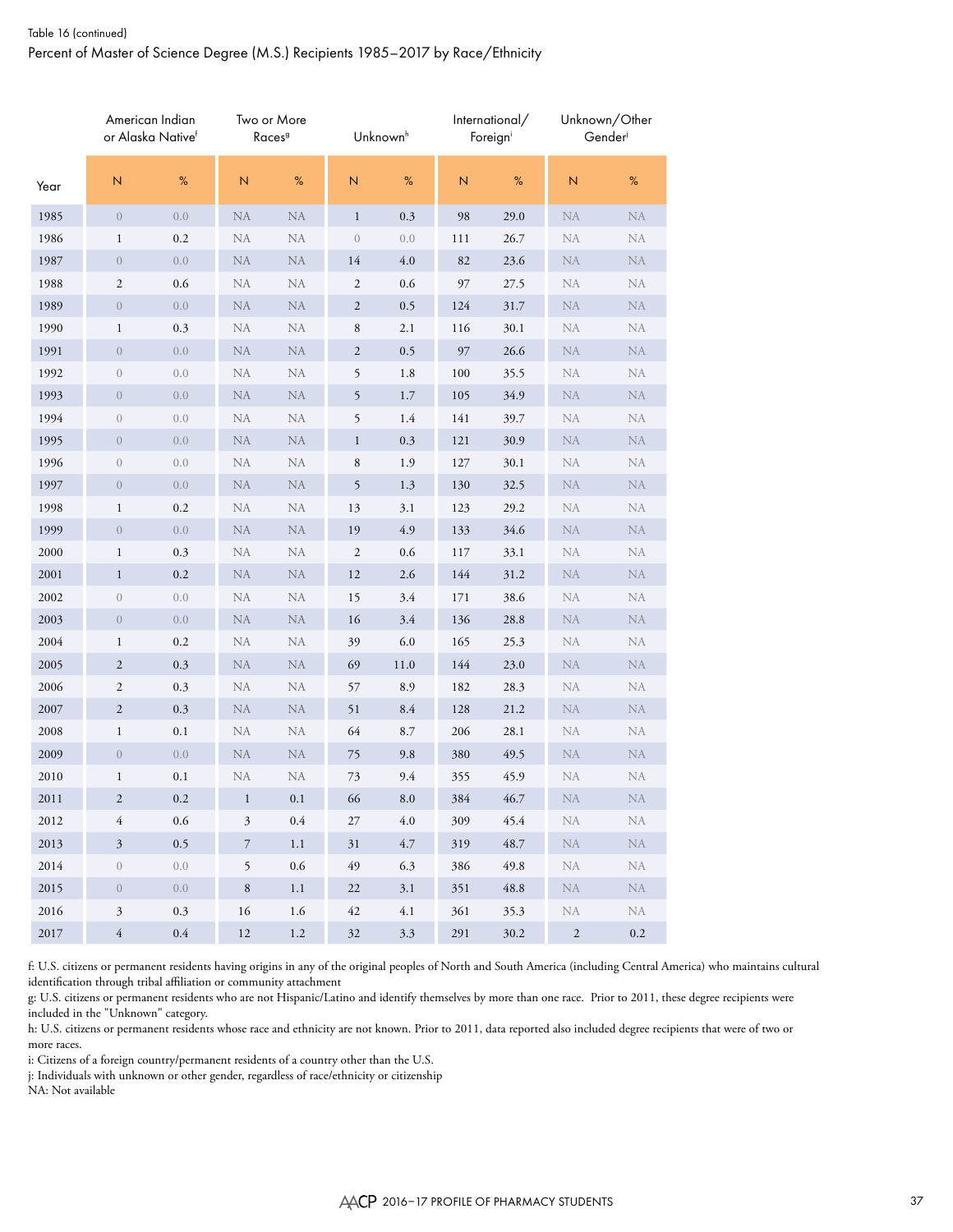# Table 17 Percent of Doctor of Philosophy Degree (Ph.D.) Recipients 1985–2017 by Race/Ethnicity

|          |             | White <sup>o</sup> | African      | Black or<br>American <sup>b</sup> |                  | Hispanic<br>or Latino <sup>c</sup> |             | Asiand  | Native Hawaiian<br>or Other Pacific<br>Islander <sup>e</sup> |            |
|----------|-------------|--------------------|--------------|-----------------------------------|------------------|------------------------------------|-------------|---------|--------------------------------------------------------------|------------|
| Year     | $\mathbb N$ | %                  | $\mathbb N$  | %                                 | $\mathsf N$      | %                                  | $\mathsf N$ | %       | $\overline{N}$                                               | $\%$       |
| 1985     | 140         | 60.3               | $\mathbf{2}$ | $0.9\,$                           | $\mathfrak{2}$   | 0.9                                | 10          | 4.3     | ${\rm NA}$                                                   | NA         |
| 1986     | 160         | 61.5               | 2            | $\rm 0.8$                         | $\mathbf{1}$     | 0.4                                | 6           | 2.3     | <b>NA</b>                                                    | <b>NA</b>  |
| 1987     | 162         | 57.2               | $\mathbf{2}$ | $0.7\,$                           | 4                | 1.4                                | 13          | 4.6     | <b>NA</b>                                                    | <b>NA</b>  |
| 1988     | 145         | 55.1               | 2            | $\rm 0.8$                         | $\mathfrak{Z}$   | 1.1                                | 6           | 2.3     | <b>NA</b>                                                    | NA         |
| 1989     | 154         | 53.7               | 4            | 1.4                               | $\overline{4}$   | 1.4                                | 10          | 3.5     | <b>NA</b>                                                    | ${\rm NA}$ |
| 1990     | 151         | 55.3               | 7            | $2.6\,$                           | $\mathbf{1}$     | 0.4                                | 24          | 8.8     | NA                                                           | ${\rm NA}$ |
| 1991     | 168         | 53.7               | 8            | 2.6                               | 3                | 1.0                                | 26          | 8.3     | <b>NA</b>                                                    | ${\rm NA}$ |
| 1992     | 138         | 43.5               | 8            | 2.5                               | 4                | 1.3                                | 21          | 6.6     | <b>NA</b>                                                    | NA         |
| 1993     | 160         | 46.0               | 5            | 1.4                               | $\mathfrak{Z}$   | 0.9                                | 20          | 5.7     | <b>NA</b>                                                    | ${\rm NA}$ |
| 1994     | 150         | 46.9               | 6            | 1.9                               | 4                | 1.3                                | 25          | $7.8\,$ | NA                                                           | ${\rm NA}$ |
| 1995     | 148         | 42.3               | 10           | 2.9                               | 5                | 1.4                                | 33          | 9.4     | <b>NA</b>                                                    | ${\rm NA}$ |
| 1996     | 135         | 44.4               | 9            | 3.0                               | 5                | 1.6                                | 23          | 7.6     | <b>NA</b>                                                    | <b>NA</b>  |
| 1997     | 145         | 40.5               | 10           | 2.8                               | $\sqrt{3}$       | $0.8\,$                            | 25          | $7.0\,$ | <b>NA</b>                                                    | <b>NA</b>  |
| 1998     | 166         | 40.4               | 14           | 3.4                               | 6                | 1.5                                | 32          | 7.8     | <b>NA</b>                                                    | NA         |
| 1999     | 131         | 36.5               | 13           | 3.6                               | 6                | 1.7                                | 39          | 10.9    | <b>NA</b>                                                    | ${\rm NA}$ |
| 2000     | 123         | 38.1               | 11           | 3.4                               | $\boldsymbol{0}$ | 0.0                                | 38          | 11.8    | NA                                                           | ${\rm NA}$ |
| 2001     | 129         | 34.4               | 15           | $4.0\,$                           | 6                | 1.6                                | 54          | 14.4    | NA                                                           | ${\rm NA}$ |
| 2002     | 151         | 40.2               | $\,$ 8 $\,$  | 2.1                               | 5                | 1.3                                | $27\,$      | 7.2     | <b>NA</b>                                                    | NA         |
| 2003     | 139         | 36.2               | 13           | 3.4                               | $\mathfrak{g}$   | 2.3                                | 32          | 8.3     | <b>NA</b>                                                    | ${\rm NA}$ |
| 2004     | 114         | 34.0               | 11           | 3.3                               | 5                | 1.5                                | 31          | 9.3     | NA                                                           | ${\rm NA}$ |
| 2005     | 109         | 25.4               | 19           | $4.4\,$                           | $\,$ 8 $\,$      | 1.9                                | 35          | 8.2     | <b>NA</b>                                                    | ${\rm NA}$ |
| 2006     | 127         | 28.7               | 17           | 3.8                               | 8                | 1.8                                | 34          | 7.7     | <b>NA</b>                                                    | <b>NA</b>  |
| 2007     | 128         | 31.1               | 16           | 3.9                               | $\,$ 8 $\,$      | 1.9                                | 35          | 8.5     | <b>NA</b>                                                    | <b>NA</b>  |
| 2008     | 164         | 35.0               | 11           | 2.4                               | $\mathfrak{g}$   | 1.9                                | 46          | 9.8     | NA                                                           | NA         |
| 2009     | 151         | 33.0               | 18           | 3.9                               | 10               | 2.2                                | 54          | 11.8    | <b>NA</b>                                                    | ${\rm NA}$ |
| 2010     | 162         | 36.0               | 13           | 2.9                               | 8                | 1.8                                | 48          | 10.7    | <b>NA</b>                                                    | NA         |
| 2011     | 141         | 29.9               | 34           | $7.2\,$                           | $\boldsymbol{9}$ | 1.9                                | 50          | 10.6    | 4                                                            | $\rm 0.8$  |
| 2012     | $148\,$     | 29.8               | 25           | 5.0                               | $18\,$           | $3.6\,$                            | 61          | 12.3    | $\mathbf{1}$                                                 | $0.2\,$    |
| 2013     | 157         | 26.7               | 22           | $3.7\,$                           | $20\,$           | $3.4\,$                            | 68          | 11.5    | $\,0\,$                                                      | 0.0        |
| 2014     | 176         | 31.2               | 25           | 4.4                               | 10               | 1.8                                | 59          | 10.4    | $\sqrt{2}$                                                   | $0.4\,$    |
| 2015     | 171         | 30.5               | 18           | $3.2\,$                           | 13               | $2.3\,$                            | 90          | 16.0    | $\boldsymbol{0}$                                             | 0.0        |
| 2016     | 179         | 32.7               | 16           | 2.9                               | 15               | $2.7\,$                            | 50          | 9.1     | $\boldsymbol{0}$                                             | 0.0        |
| $2017\,$ | 156         | 29.1               | $18\,$       | $3.4\,$                           | $\sqrt{6}$       | $1.1\,$                            | 33          | $6.1\,$ | $\,0\,$                                                      | $0.0\,$    |

(continued on the following page)

a: U.S. citizens or permanent residents having origins in any of the original peoples of Europe, the Middle East, or North Africa

b: U.S citizens or permanent residents having origins in any of the black racial groups of Africa

c: U.S. citizens or permanent residents of Cuban, Mexican, Puerto Rican, South or Central American, or other Spanish culture or origin, regardless of race

d: U.S. citizens or permanent residents having origins in any of the original peoples of the Far East, Southeast Asia, or the Indian Subcontinent, including, for example, Cambodia, China, India, Japan, Korea, Malaysia, Pakistan, the Philippine Islands, Thailand, and Vietnam. Prior to 2011, data reported also included degree recipients that were Native Hawaiians or Other Pacific Islanders.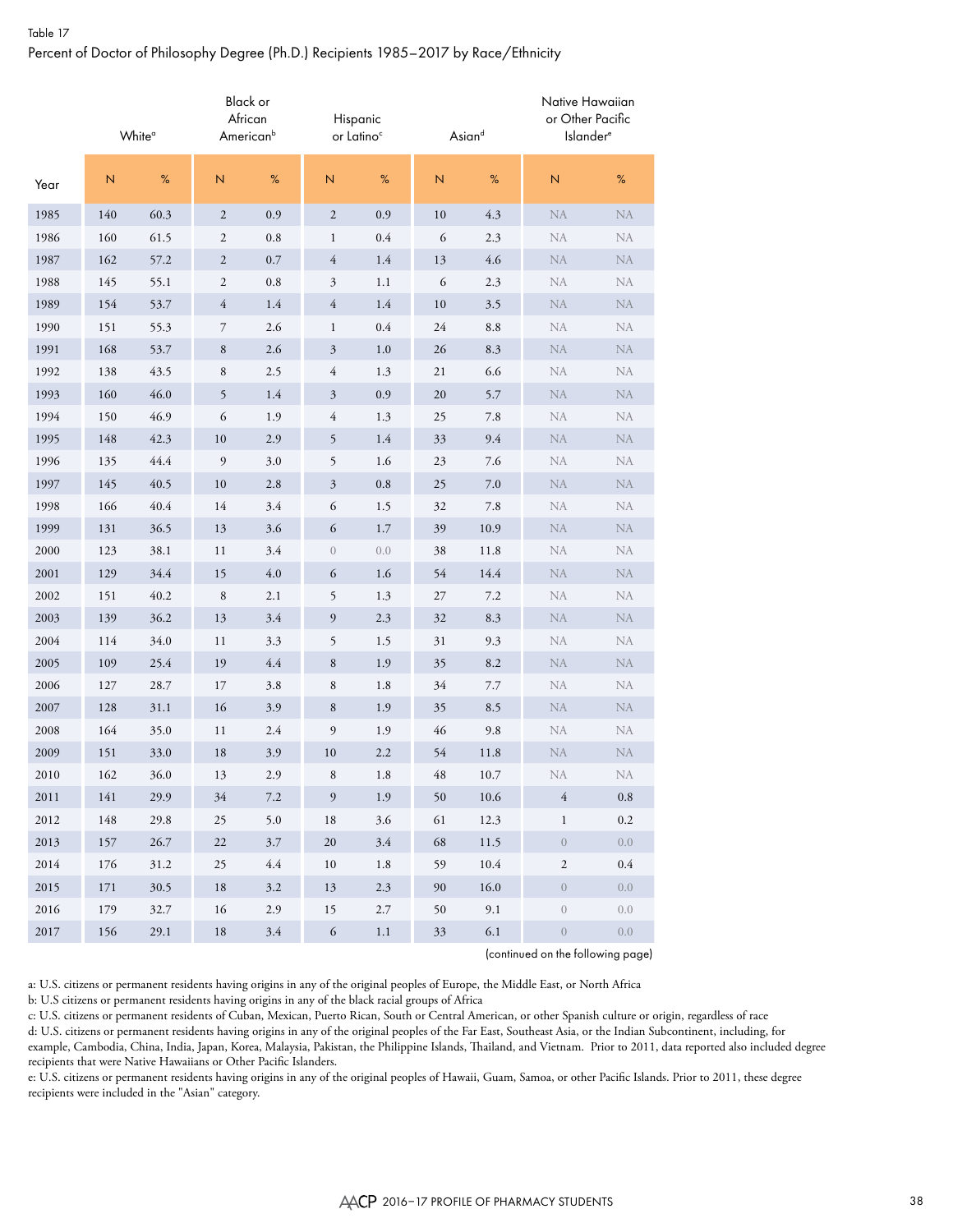### Table 17 (continued) Percent of Doctor of Philosophy Degree (Ph.D.) Recipients 1985–2017 by Race/Ethnicity

|      |                     | American Indian<br>or Alaska Nativef |                | Two or More<br>Races <sup>9</sup> |                  | Unknown <sup>h</sup> |     | International/<br>Foreigni |           | Unknown/Other<br>Gender |
|------|---------------------|--------------------------------------|----------------|-----------------------------------|------------------|----------------------|-----|----------------------------|-----------|-------------------------|
| Year | $\mathsf{N}\xspace$ | $\%$                                 | N              | $\%$                              | $\mathsf{N}$     | %                    | N   | $\%$                       | N         | $\%$                    |
| 1985 | $\mathbf{1}$        | 0.4                                  | <b>NA</b>      | <b>NA</b>                         | $\overline{0}$   | 0.0                  | 77  | 33.2                       | <b>NA</b> | <b>NA</b>               |
| 1986 | $\boldsymbol{0}$    | 0.0                                  | <b>NA</b>      | <b>NA</b>                         | $\mathbf{0}$     | 0.0                  | 91  | 35.0                       | NA        | NA                      |
| 1987 | $\boldsymbol{0}$    | 0.0                                  | NA             | ${\rm NA}$                        | $\,8\,$          | 2.8                  | 94  | 33.2                       | <b>NA</b> | NA                      |
| 1988 | $\boldsymbol{0}$    | 0.0                                  | <b>NA</b>      | NA                                | 2                | $\rm 0.8$            | 105 | 39.9                       | <b>NA</b> | NA                      |
| 1989 | $\theta$            | 0.0                                  | <b>NA</b>      | ${\rm NA}$                        | 6                | 2.1                  | 109 | 38.0                       | <b>NA</b> | <b>NA</b>               |
| 1990 | $\boldsymbol{0}$    | 0.0                                  | <b>NA</b>      | NA                                | 8                | 2.9                  | 82  | 30.0                       | <b>NA</b> | NA                      |
| 1991 | $\theta$            | 0.0                                  | NA             | ${\rm NA}$                        | 5                | 1.6                  | 103 | 32.9                       | NA        | NA                      |
| 1992 | $\boldsymbol{0}$    | 0.0                                  | <b>NA</b>      | NA                                | $\overline{4}$   | 1.3                  | 142 | 44.8                       | <b>NA</b> | NA                      |
| 1993 | $\mathbf{1}$        | 0.3                                  | <b>NA</b>      | <b>NA</b>                         | $\overline{0}$   | $0.0\,$              | 159 | 45.7                       | <b>NA</b> | <b>NA</b>               |
| 1994 | $\mathbf{0}$        | 0.0                                  | <b>NA</b>      | NA                                | 2                | 0.6                  | 133 | 41.6                       | <b>NA</b> | NA                      |
| 1995 | $\mathbf{2}$        | $0.6\,$                              | <b>NA</b>      | <b>NA</b>                         | 4                | 1.1                  | 148 | 42.3                       | NA        | <b>NA</b>               |
| 1996 | $\mathbf{0}$        | 0.0                                  | <b>NA</b>      | <b>NA</b>                         | 3                | $1.0\,$              | 129 | 42.4                       | <b>NA</b> | NA                      |
| 1997 | $\boldsymbol{0}$    | 0.0                                  | NA             | ${\rm NA}$                        | $\boldsymbol{7}$ | $2.0\,$              | 168 | 46.9                       | <b>NA</b> | <b>NA</b>               |
| 1998 | $\mathbf{2}$        | 0.5                                  | NA             | NA                                | $\overline{4}$   | $1.0\,$              | 187 | 45.5                       | <b>NA</b> | NA                      |
| 1999 | $\mathbf{0}$        | 0.0                                  | <b>NA</b>      | ${\rm NA}$                        | 15               | $4.2\,$              | 155 | 43.2                       | <b>NA</b> | <b>NA</b>               |
| 2000 | $\boldsymbol{0}$    | 0.0                                  | <b>NA</b>      | NA                                | 20               | 6.2                  | 131 | 40.6                       | <b>NA</b> | NA                      |
| 2001 | $\boldsymbol{0}$    | $0.0\,$                              | NA             | ${\rm NA}$                        | $\overline{4}$   | 1.1                  | 167 | 44.5                       | <b>NA</b> | NA                      |
| 2002 | 2                   | 0.5                                  | <b>NA</b>      | <b>NA</b>                         | 7                | 1.9                  | 176 | 46.8                       | <b>NA</b> | NA                      |
| 2003 | $\boldsymbol{0}$    | 0.0                                  | <b>NA</b>      | <b>NA</b>                         | $\mathfrak{S}$   | 1.3                  | 186 | 48.4                       | <b>NA</b> | <b>NA</b>               |
| 2004 | $\mathbf{0}$        | 0.0                                  | <b>NA</b>      | NA                                | 4                | 1.2                  | 170 | 50.7                       | <b>NA</b> | NA                      |
| 2005 | $\mathbf{2}$        | 0.5                                  | <b>NA</b>      | <b>NA</b>                         | 6                | 1.4                  | 250 | 58.3                       | NA        | <b>NA</b>               |
| 2006 | $\mathbf{0}$        | 0.0                                  | <b>NA</b>      | <b>NA</b>                         | 2                | 0.5                  | 254 | 57.5                       | <b>NA</b> | NA                      |
| 2007 | $\boldsymbol{0}$    | 0.0                                  | NA             | ${\rm NA}$                        | 5                | 1.2                  | 220 | 53.4                       | <b>NA</b> | <b>NA</b>               |
| 2008 | 2                   | 0.4                                  | NA             | NA                                | 15               | 3.2                  | 221 | 47.2                       | <b>NA</b> | NA                      |
| 2009 | $\theta$            | $0.0\,$                              | NA             | ${\rm NA}$                        | 14               | 3.1                  | 211 | 46.1                       | <b>NA</b> | <b>NA</b>               |
| 2010 | $\mathbf{1}$        | 0.2                                  | NA             | NA                                | 18               | 4.0                  | 200 | 44.4                       | <b>NA</b> | NA                      |
| 2011 | $\boldsymbol{0}$    | 0.0                                  | 5              | 1.1                               | 16               | 3.4                  | 212 | 45.0                       | <b>NA</b> | <b>NA</b>               |
| 2012 | 2                   | $0.4\,$                              | $\mathfrak{2}$ | 0.4                               | 30               | 6.0                  | 210 | 42.3                       | <b>NA</b> | NA                      |
| 2013 | $\mathbf{1}$        | $0.2\,$                              | $\mathfrak{g}$ | 1.5                               | 20               | 3.4                  | 292 | 49.6                       | <b>NA</b> | <b>NA</b>               |
| 2014 | $\mathbf{1}$        | $0.2\,$                              | $\mathfrak{Z}$ | $0.5\,$                           | 15               | 2.7                  | 274 | 48.5                       | NA        | NA                      |
| 2015 | $\mathbf{1}$        | $0.2\,$                              | $\sqrt{2}$     | $0.4\,$                           | $10\,$           | 1.8                  | 256 | 45.6                       | NA        | <b>NA</b>               |
| 2016 | $\mathbf{1}$        | $0.2\,$                              | 5              | 0.9                               | 15               | 2.7                  | 266 | 48.6                       | NA        | NA                      |
| 2017 | $\sqrt{4}$          | $0.7\,$                              | $\sqrt{4}$     | $0.7\,$                           | $10\,$           | 1.9                  | 306 | $57.0\,$                   | $\,0\,$   | $0.0\,$                 |

f: U.S. citizens or permanent residents having origins in any of the original peoples of North and South America (including Central America) who maintains cultural identification through tribal affiliation or community attachment

g: U.S. citizens or permanent residents who are not Hispanic/Latino and identify themselves by more than one race. Prior to 2011, these degree recipients were included in the "Unknown" category.

h: U.S. citizens or permanent residents whose race and ethnicity are not known. Prior to 2011, data reported also included degree recipients that were of two or more races.

i: Citizens of a foreign country/permanent residents of a country other than the U.S.

j: Individuals with unknown or other gender, regardless of race/ethnicity or citizenship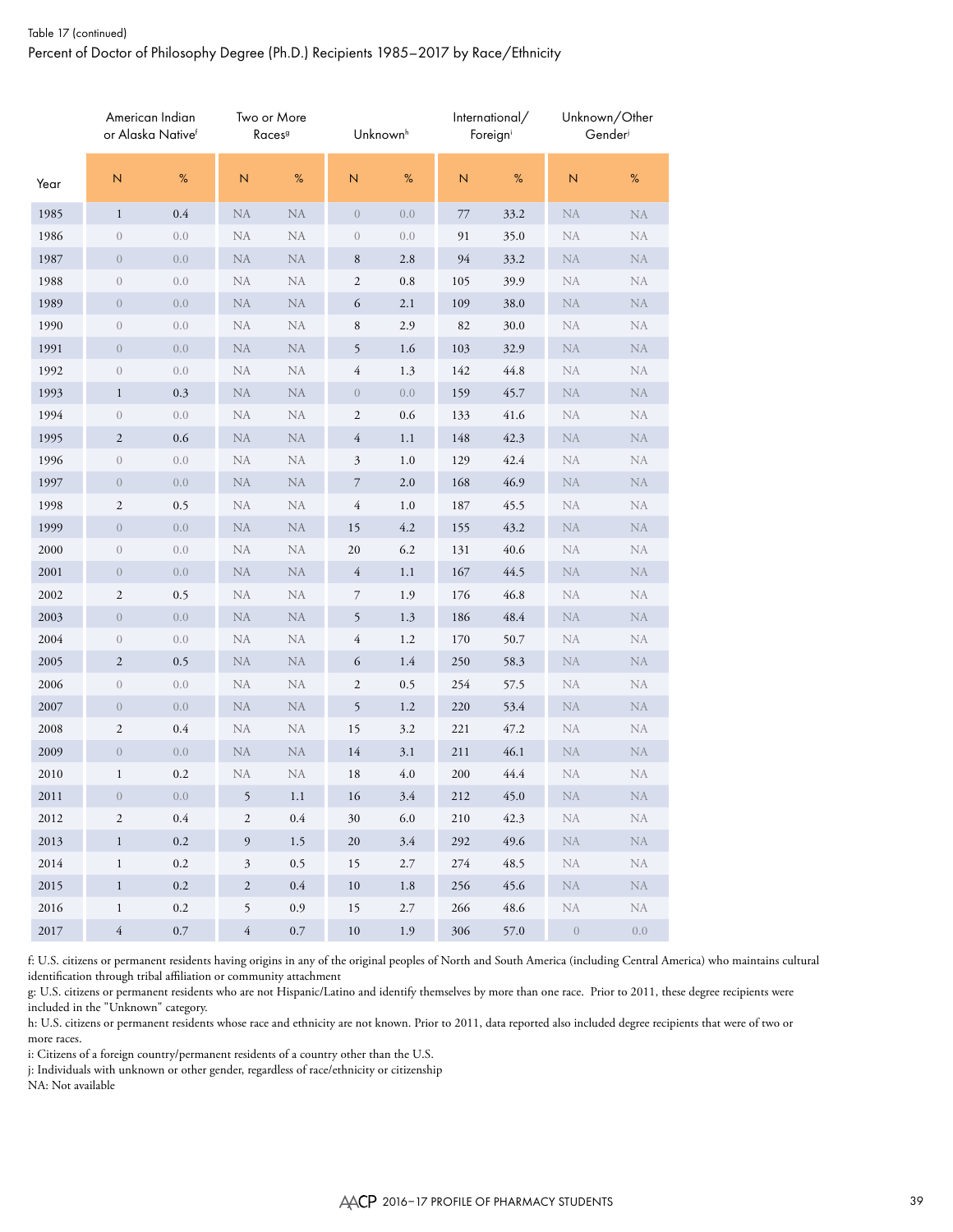#### Table 18

Recipients of the Doctor of Pharmacy Degree Conferred as the First Professional Degree (Pharm.D.1) 1985–2017 by Residency/Citizenship

|          | Total     |             | U.S. Citizen/Permanent Resident |                | Foreign/Nonpermanent Resident | Unknown     |            |
|----------|-----------|-------------|---------------------------------|----------------|-------------------------------|-------------|------------|
| Year     | ${\sf N}$ | $\mathsf N$ | $\%$                            | $\overline{N}$ | $\%$                          | ${\sf N}$   | $\%$       |
| 1985     | 588       | 559         | 95.1                            | 29             | $4.9\,$                       | ${\rm NA}$  | ${\rm NA}$ |
| 1986     | 610       | 565         | 92.6                            | 45             | 7.4                           | ${\rm NA}$  | ${\rm NA}$ |
| 1987     | 690       | 650         | 94.2                            | $40\,$         | 5.8                           | ${\rm NA}$  | ${\rm NA}$ |
| 1988     | 813       | 776         | 95.4                            | $37\,$         | $4.6\,$                       | ${\rm NA}$  | ${\rm NA}$ |
| 1989     | 839       | 810         | 96.5                            | 29             | $3.5$                         | ${\rm NA}$  | ${\rm NA}$ |
| 1990     | 946       | 913         | 96.5                            | 33             | 3.5                           | ${\rm NA}$  | ${\rm NA}$ |
| 1991     | 1,195     | 1,172       | 98.1                            | 23             | 1.9                           | ${\rm NA}$  | ${\rm NA}$ |
| 1992     | 1,216     | 1,187       | 97.6                            | 29             | $2.4\,$                       | ${\rm NA}$  | ${\rm NA}$ |
| 1993     | 1,349     | 1,320       | 97.9                            | 29             | $2.1\,$                       | ${\rm NA}$  | ${\rm NA}$ |
| 1994     | 1,359     | 1,331       | 97.9                            | $28\,$         | 2.1                           | ${\rm NA}$  | ${\rm NA}$ |
| 1995     | 1,619     | 1,583       | 97.8                            | $36\,$         | $2.2\,$                       | ${\rm NA}$  | ${\rm NA}$ |
| 1996     | 1,835     | 1,794       | 97.8                            | $41\,$         | $2.2\,$                       | ${\rm NA}$  | ${\rm NA}$ |
| 1997     | 2,004     | 1,947       | 97.2                            | 57             | $2.8\,$                       | ${\rm NA}$  | ${\rm NA}$ |
| 1998     | 2,632     | 2,584       | 98.2                            | $\sqrt{48}$    | 1.8                           | ${\rm NA}$  | ${\rm NA}$ |
| 1999     | 3,265     | 3,205       | 98.2                            | 60             | 1.8                           | ${\rm NA}$  | ${\rm NA}$ |
| 2000     | 4,304     | 4,208       | 97.8                            | 96             | $2.2\,$                       | ${\rm NA}$  | ${\rm NA}$ |
| $2001\,$ | 5,086     | 4,977       | 97.9                            | 109            | $2.1\,$                       | ${\rm NA}$  | ${\rm NA}$ |
| 2002     | 6,158     | 6,013       | 97.6                            | 145            | $2.4\,$                       | ${\rm NA}$  | ${\rm NA}$ |
| 2003     | 6,649     | 6,469       | 97.3                            | 180            | $2.7\,$                       | ${\rm NA}$  | ${\rm NA}$ |
| 2004     | 7,770     | 7,560       | 97.3                            | 210            | $2.7\,$                       | ${\rm NA}$  | ${\rm NA}$ |
| 2005     | 8,242     | 8,048       | 97.6                            | 194            | $2.4\,$                       | ${\rm NA}$  | ${\rm NA}$ |
| 2006     | 9,040     | 8,821       | 97.6                            | 219            | $2.4\,$                       | ${\rm NA}$  | ${\rm NA}$ |
| 2007     | 9,812     | 9,610       | 98.0                            | 202            | $2.0\,$                       | ${\rm NA}$  | $\rm NA$   |
| $2008\,$ | 10,500    | 10,260      | 97.7                            | 240            | 2.3                           | ${\rm NA}$  | ${\rm NA}$ |
| 2009     | 10,988    | 10,696      | 97.3                            | 292            | 2.7                           | ${\rm NA}$  | ${\rm NA}$ |
| 2010     | 11,487    | 11,228      | 97.7                            | 259            | 2.3                           | ${\rm NA}$  | ${\rm NA}$ |
| 2011     | 11,931    | 11,623      | 97.4                            | 308            | $2.6\,$                       | ${\rm NA}$  | ${\rm NA}$ |
| 2012     | 12,719    | 12,438      | 97.8                            | 281            | $2.2\,$                       | ${\rm NA}$  | ${\rm NA}$ |
| 2013     | 13,207    | 12,914      | 97.8                            | 293            | 2.2                           | ${\rm NA}$  | ${\rm NA}$ |
| 2014     | 13,838    | 13,535      | 97.8                            | 303            | 2.2                           | ${\rm NA}$  | ${\rm NA}$ |
| 2015     | 13,994    | 13,589      | 97.1                            | 405            | $2.9\,$                       | ${\rm NA}$  | ${\rm NA}$ |
| 2016     | 14,556    | 14,161      | 97.3                            | 395            | $2.7\,$                       | ${\rm NA}$  | ${\rm NA}$ |
| 2017     | 14,502    | 14,144      | 97.5                            | 350            | $2.4\,$                       | $\,$ 8 $\,$ | $0.1\,$    |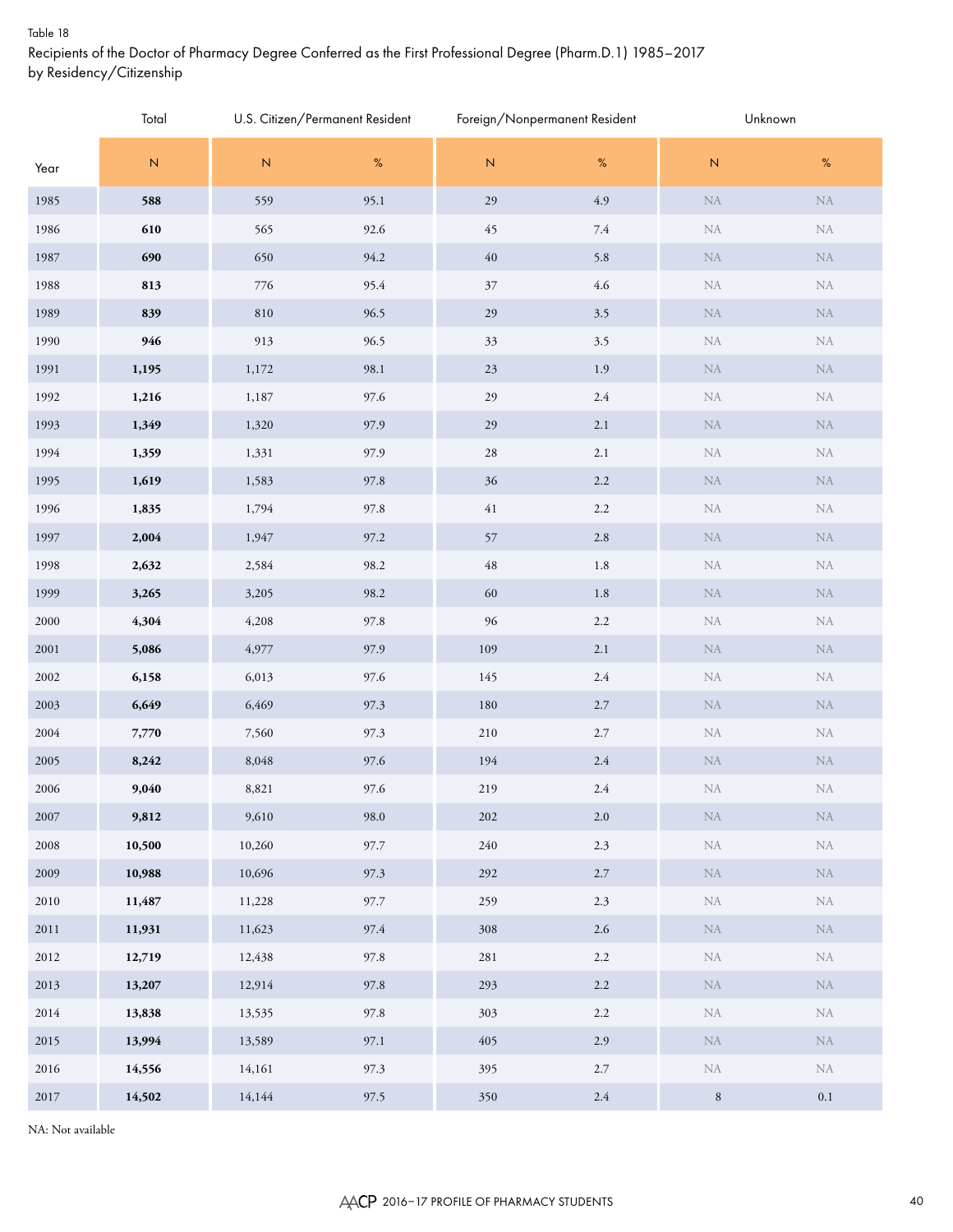#### Table 19

# Postbaccalaureate Doctor of Pharmacy Degree (Pharm.D.2) Recipients 1985–2017 by Residency/Citizenship

|          | Total            |           | U.S. Citizen/Permanent Resident |             | Foreign/Nonpermanent Resident |            | Unknown    |
|----------|------------------|-----------|---------------------------------|-------------|-------------------------------|------------|------------|
| Year     | ${\sf N}$        | ${\bf N}$ | $\%$                            | ${\sf N}$   | $\%$                          | ${\bf N}$  | $\%$       |
| 1985     | 224              | 203       | 90.6                            | $21\,$      | 9.4                           | ${\rm NA}$ | ${\rm NA}$ |
| 1986     | 210              | 181       | 86.2                            | 29          | 13.8                          | NA         | ${\rm NA}$ |
| 1987     | 212              | 192       | 90.6                            | $20\,$      | 9.4                           | ${\rm NA}$ | ${\rm NA}$ |
| 1988     | 159              | 133       | 83.6                            | $26\,$      | 16.4                          | ${\rm NA}$ | ${\rm NA}$ |
| 1989     | 222              | 197       | 88.7                            | $25\,$      | 11.3                          | ${\rm NA}$ | ${\rm NA}$ |
| 1990     | 302              | 281       | 93.0                            | $21\,$      | $7.0\,$                       | NA         | ${\rm NA}$ |
| 1991     | 271              | 245       | 90.4                            | 26          | $9.6\,$                       | ${\rm NA}$ | ${\rm NA}$ |
| 1992     | 286              | 256       | 89.5                            | $30\,$      | 10.5                          | NA         | ${\rm NA}$ |
| 1993     | 396              | 358       | 90.4                            | 38          | $9.6\,$                       | ${\rm NA}$ | ${\rm NA}$ |
| 1994     | 575              | 534       | 92.9                            | $41\,$      | $7.1\,$                       | NA         | ${\rm NA}$ |
| 1995     | 704              | 672       | 95.5                            | 32          | 4.5                           | ${\rm NA}$ | ${\rm NA}$ |
| 1996     | 732              | 696       | 95.1                            | $36\,$      | 4.9                           | NA         | ${\rm NA}$ |
| 1997     | 859              | 817       | 95.1                            | $42\,$      | $4.9\,$                       | ${\rm NA}$ | ${\rm NA}$ |
| 1998     | 1,014            | 970       | 95.7                            | $\sqrt{44}$ | 4.3                           | NA         | ${\rm NA}$ |
| 1999     | 913              | 889       | 97.4                            | $24\,$      | $2.6\,$                       | ${\rm NA}$ | ${\rm NA}$ |
| 2000     | 1,269            | 1,234     | 97.2                            | 35          | $2.8\,$                       | NA         | ${\rm NA}$ |
| $2001\,$ | 979              | 957       | 97.8                            | $22\,$      | $2.2\,$                       | ${\rm NA}$ | ${\rm NA}$ |
| 2002     | 780              | 765       | 98.1                            | 15          | 1.9                           | NA         | ${\rm NA}$ |
| 2003     | 895              | 871       | 97.3                            | $24\,$      | $2.7\,$                       | ${\rm NA}$ | ${\rm NA}$ |
| 2004     | 756              | 718       | 95.0                            | $38\,$      | 5.0                           | NA         | ${\rm NA}$ |
| 2005     | 668              | 632       | 94.6                            | 36          | 5.4                           | ${\rm NA}$ | $\rm NA$   |
| 2006     | 515              | 477       | 92.6                            | 38          | $7.4\,$                       | NA         | ${\rm NA}$ |
| 2007     | $470\,$          | 438       | 93.2                            | $32\,$      | $6.8\,$                       | ${\rm NA}$ | ${\rm NA}$ |
| 2008     | 627              | 567       | 90.4                            | $60\,$      | 9.6                           | ${\rm NA}$ | ${\rm NA}$ |
| 2009     | 528              | 457       | 86.6                            | $71\,$      | 13.4                          | ${\rm NA}$ | ${\rm NA}$ |
| $2010\,$ | 527              | 437       | 82.9                            | $90\,$      | 17.1                          | ${\rm NA}$ | ${\rm NA}$ |
| 2011     | 415              | 349       | 84.1                            | 66          | 15.9                          | ${\rm NA}$ | ${\rm NA}$ |
| 2012     | $\color{red}444$ | 392       | 88.3                            | 52          | $11.7\,$                      | ${\rm NA}$ | ${\rm NA}$ |
| 2013     | 344              | $276\,$   | $80.2\,$                        | 68          | 19.8                          | ${\rm NA}$ | ${\rm NA}$ |
| 2014     | 339              | 305       | 90.0                            | $34\,$      | $10.0\,$                      | ${\rm NA}$ | ${\rm NA}$ |
| 2015     | $273\,$          | 224       | 82.1                            | $\sqrt{49}$ | 17.9                          | ${\rm NA}$ | ${\rm NA}$ |
| 2016     | 326              | $275\,$   | $84.4\,$                        | 51          | 15.6                          | ${\rm NA}$ | ${\rm NA}$ |
| 2017     | $\bf 217$        | $184\,$   | $84.8\,$                        | $33\,$      | 15.2                          | $\,0\,$    | $0.0\,$    |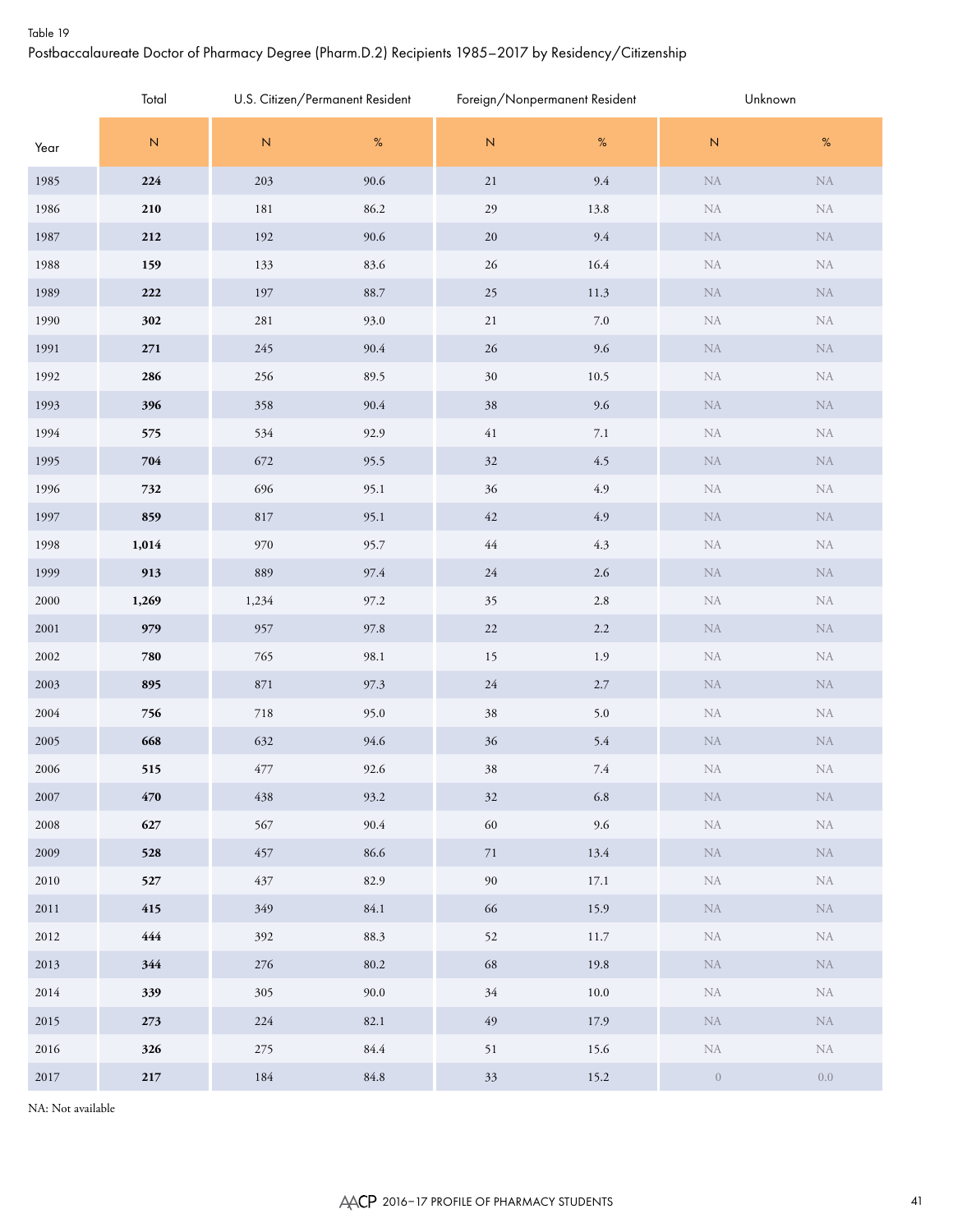## Table 20 Master of Science Degree (M.S.) Recipients 1985-2017 by Residency/Citizenship

|          | Total       | U.S. Citizen/Permanent Resident |          |                | Foreign/Nonpermanent Resident | Unknown    |            |  |  |
|----------|-------------|---------------------------------|----------|----------------|-------------------------------|------------|------------|--|--|
| Year     | ${\sf N}$   | $\mathsf N$                     | %        | $\overline{N}$ | $\%$                          | ${\sf N}$  | $\%$       |  |  |
| 1985     | 338         | $240\,$                         | $71.0\,$ | 98             | 29.0                          | ${\rm NA}$ | ${\rm NA}$ |  |  |
| 1986     | 415         | 304                             | 73.3     | 111            | 26.7                          | ${\rm NA}$ | ${\rm NA}$ |  |  |
| 1987     | 348         | 266                             | $76.4\,$ | 82             | $23.6\,$                      | ${\rm NA}$ | ${\rm NA}$ |  |  |
| 1988     | 353         | 256                             | 72.5     | 97             | 27.5                          | ${\rm NA}$ | ${\rm NA}$ |  |  |
| 1989     | 391         | 267                             | 68.3     | 124            | $31.7\,$                      | ${\rm NA}$ | ${\rm NA}$ |  |  |
| 1990     | 385         | 269                             | 69.9     | 116            | 30.1                          | ${\rm NA}$ | ${\rm NA}$ |  |  |
| 1991     | 364         | 267                             | 73.4     | 97             | 26.6                          | ${\rm NA}$ | ${\rm NA}$ |  |  |
| 1992     | 282         | 182                             | 64.5     | $100\,$        | 35.5                          | ${\rm NA}$ | ${\rm NA}$ |  |  |
| 1993     | 301         | 196                             | 65.1     | 105            | 34.9                          | ${\rm NA}$ | ${\rm NA}$ |  |  |
| 1994     | 355         | 214                             | 60.3     | 141            | 39.7                          | ${\rm NA}$ | ${\rm NA}$ |  |  |
| 1995     | 392         | $271\,$                         | 69.1     | 121            | 30.9                          | ${\rm NA}$ | ${\rm NA}$ |  |  |
| 1996     | 422         | 295                             | 69.9     | 127            | 30.1                          | ${\rm NA}$ | ${\rm NA}$ |  |  |
| 1997     | $\pmb{400}$ | 270                             | 67.5     | 130            | 32.5                          | ${\rm NA}$ | ${\rm NA}$ |  |  |
| 1998     | 421         | 298                             | $70.8\,$ | 123            | 29.2                          | ${\rm NA}$ | ${\rm NA}$ |  |  |
| 1999     | 384         | $251\,$                         | 65.4     | 133            | 34.6                          | ${\rm NA}$ | ${\rm NA}$ |  |  |
| 2000     | 354         | $237\,$                         | 67.0     | 117            | 33.0                          | ${\rm NA}$ | ${\rm NA}$ |  |  |
| 2001     | 461         | 317                             | 68.8     | 144            | 31.2                          | ${\rm NA}$ | ${\rm NA}$ |  |  |
| 2002     | 443         | $272\,$                         | 61.4     | 171            | 38.6                          | ${\rm NA}$ | ${\rm NA}$ |  |  |
| 2003     | $472\,$     | 336                             | $71.2\,$ | 136            | 28.8                          | ${\rm NA}$ | ${\rm NA}$ |  |  |
| 2004     | 651         | 486                             | 74.7     | 165            | 25.3                          | ${\rm NA}$ | ${\rm NA}$ |  |  |
| 2005     | 626         | 482                             | $77.0\,$ | 144            | 23.0                          | ${\rm NA}$ | ${\rm NA}$ |  |  |
| 2006     | 644         | 462                             | $71.7\,$ | 182            | 28.3                          | ${\rm NA}$ | ${\rm NA}$ |  |  |
| 2007     | 604         | 476                             | $78.8\,$ | 128            | 21.2                          | ${\rm NA}$ | ${\rm NA}$ |  |  |
| 2008     | 732         | 526                             | 71.9     | 206            | 28.1                          | ${\rm NA}$ | ${\rm NA}$ |  |  |
| 2009     | 767         | 387                             | 50.5     | 380            | 49.5                          | ${\rm NA}$ | ${\rm NA}$ |  |  |
| 2010     | 773         | 418                             | 54.1     | 355            | 45.9                          | ${\rm NA}$ | ${\rm NA}$ |  |  |
| 2011     | 822         | 438                             | 53.3     | 384            | 46.7                          | ${\rm NA}$ | NA         |  |  |
| 2012     | 681         | 372                             | 54.6     | 309            | 45.4                          | ${\rm NA}$ | ${\rm NA}$ |  |  |
| 2013     | 655         | 336                             | 51.3     | 319            | 48.7                          | ${\rm NA}$ | NA         |  |  |
| 2014     | 775         | 389                             | 50.2     | 386            | 49.8                          | ${\rm NA}$ | ${\rm NA}$ |  |  |
| 2015     | 720         | 369                             | 51.3     | 351            | 48.8                          | ${\rm NA}$ | ${\rm NA}$ |  |  |
| 2016     | 1,023       | 662                             | 64.7     | 361            | 35.3                          | ${\rm NA}$ | ${\rm NA}$ |  |  |
| $2017\,$ | 962         | 669                             | 69.5     | $291\,$        | $30.2\,$                      | $\sqrt{2}$ | $0.2\,$    |  |  |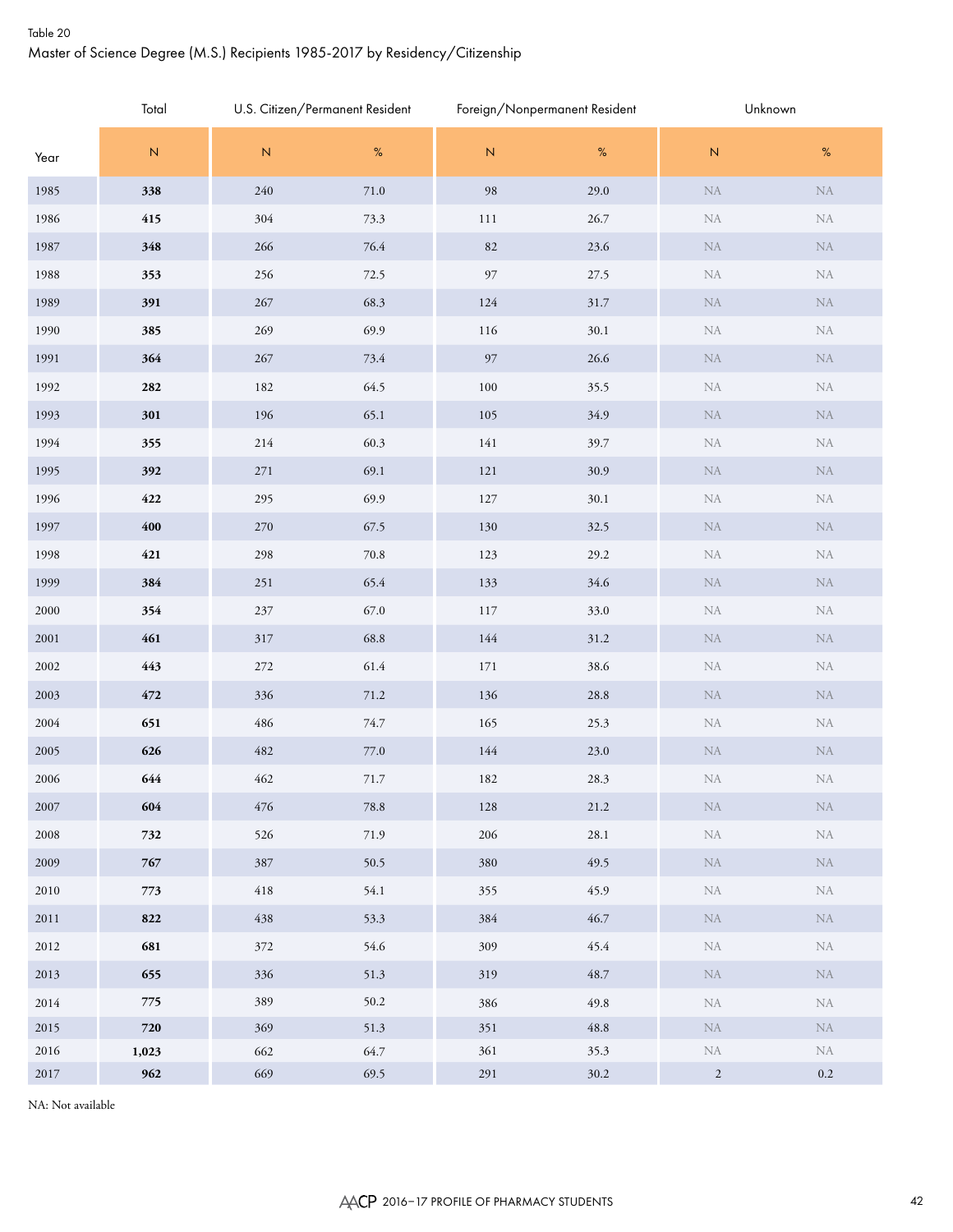# Table 21 Doctor of Philosophy Degree (Ph.D.) Recipients 1985–2017 by Residency/Citizenship

|          | Total     | U.S. Citizen/Permanent Resident |          |           | Foreign/Nonpermanent Resident | Unknown          |            |  |
|----------|-----------|---------------------------------|----------|-----------|-------------------------------|------------------|------------|--|
| Year     | ${\sf N}$ | $\overline{\mathsf{N}}$         | $\%$     | ${\sf N}$ | $\%$                          | ${\bf N}$        | $\%$       |  |
| 1985     | 232       | 155                             | 66.8     | $77\,$    | 33.2                          | ${\rm NA}$       | ${\rm NA}$ |  |
| 1986     | 260       | 169                             | 65.0     | 91        | 35.0                          | ${\rm NA}$       | ${\rm NA}$ |  |
| 1987     | 283       | 189                             | 66.8     | 94        | 33.2                          | ${\rm NA}$       | $\rm NA$   |  |
| 1988     | 263       | 158                             | 60.1     | 105       | 39.9                          | ${\rm NA}$       | ${\rm NA}$ |  |
| 1989     | 287       | 178                             | 62.0     | 109       | 38.0                          | ${\rm NA}$       | $\rm NA$   |  |
| 1990     | 273       | 191                             | $70.0\,$ | 82        | $30.0\,$                      | ${\rm NA}$       | ${\rm NA}$ |  |
| 1991     | 313       | 210                             | 67.1     | 103       | 32.9                          | ${\rm NA}$       | $\rm NA$   |  |
| 1992     | 317       | 175                             | 55.2     | 142       | 44.8                          | ${\rm NA}$       | ${\rm NA}$ |  |
| 1993     | 348       | 189                             | 54.3     | 159       | 45.7                          | ${\rm NA}$       | $\rm NA$   |  |
| 1994     | 320       | 187                             | 58.4     | 133       | 41.6                          | ${\rm NA}$       | ${\rm NA}$ |  |
| 1995     | 350       | 202                             | 57.7     | 148       | 42.3                          | ${\rm NA}$       | $\rm NA$   |  |
| 1996     | 304       | 175                             | 57.6     | 129       | 42.4                          | ${\rm NA}$       | ${\rm NA}$ |  |
| 1997     | 358       | 190                             | 53.1     | 168       | 46.9                          | ${\rm NA}$       | $\rm NA$   |  |
| 1998     | 411       | 224                             | 54.5     | 187       | 45.5                          | ${\rm NA}$       | ${\rm NA}$ |  |
| 1999     | 359       | 204                             | 56.8     | 155       | 43.2                          | ${\rm NA}$       | $\rm NA$   |  |
| $2000\,$ | 323       | 192                             | 59.4     | 131       | $40.6\,$                      | ${\rm NA}$       | ${\rm NA}$ |  |
| $2001\,$ | 375       | 208                             | 55.5     | 167       | 44.5                          | ${\rm NA}$       | $\rm NA$   |  |
| $2002\,$ | 376       | 200                             | 53.2     | 176       | 46.8                          | ${\rm NA}$       | ${\rm NA}$ |  |
| 2003     | 384       | 198                             | 51.6     | 186       | 48.4                          | ${\rm NA}$       | $\rm NA$   |  |
| 2004     | 335       | 165                             | 49.3     | 170       | 50.7                          | ${\rm NA}$       | ${\rm NA}$ |  |
| 2005     | 429       | 179                             | 41.7     | 250       | 58.3                          | ${\rm NA}$       | $\rm NA$   |  |
| 2006     | 442       | 188                             | 42.5     | 254       | 57.5                          | ${\rm NA}$       | ${\rm NA}$ |  |
| 2007     | 412       | 192                             | 46.6     | 220       | 53.4                          | ${\rm NA}$       | ${\rm NA}$ |  |
| 2008     | 468       | $247\,$                         | 52.8     | 221       | 47.2                          | ${\rm NA}$       | ${\rm NA}$ |  |
| 2009     | 458       | 247                             | 53.9     | $211\,$   | 46.1                          | ${\rm NA}$       | NA         |  |
| 2010     | 450       | 250                             | 55.6     | 200       | 44.4                          | ${\rm NA}$       | ${\rm NA}$ |  |
| 2011     | 471       | 259                             | 55.0     | 212       | 45.0                          | ${\rm NA}$       | NA         |  |
| 2012     | 497       | 287                             | 57.7     | 210       | 42.3                          | ${\rm NA}$       | ${\rm NA}$ |  |
| 2013     | 589       | 297                             | 50.4     | 292       | 49.6                          | ${\rm NA}$       | NA         |  |
| 2014     | 565       | 291                             | 51.5     | 274       | 48.5                          | ${\rm NA}$       | ${\rm NA}$ |  |
| 2015     | 561       | 305                             | 54.4     | 256       | 45.6                          | ${\rm NA}$       | NA         |  |
| $2016\,$ | 547       | 281                             | 51.4     | 266       | 48.6                          | ${\rm NA}$       | ${\rm NA}$ |  |
| $2017\,$ | 537       | $231\,$                         | 43.0     | 306       | 57.0                          | $\boldsymbol{0}$ | $0.0\,$    |  |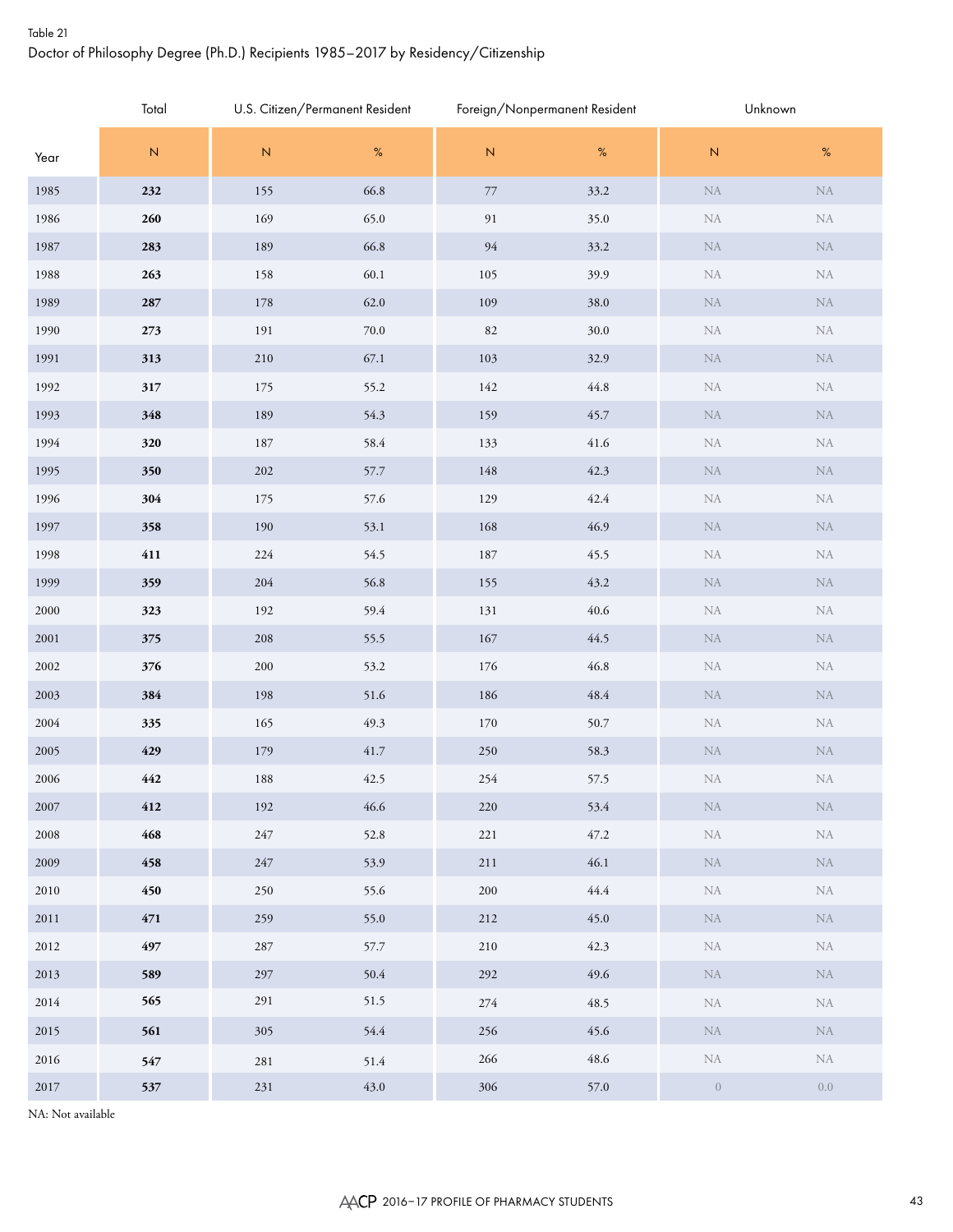|                                                       |                |                | Pharm.D.1 <sup>o</sup>                    |                  | Pharm.D.2 <sup>b</sup>       |                                |                             |                                      |                                |                                  | M.S.                                 |                          | Ph.D.                          |                                |                              |                         |  |
|-------------------------------------------------------|----------------|----------------|-------------------------------------------|------------------|------------------------------|--------------------------------|-----------------------------|--------------------------------------|--------------------------------|----------------------------------|--------------------------------------|--------------------------|--------------------------------|--------------------------------|------------------------------|-------------------------|--|
| College                                               | Male           | Female         | Unknown/<br>Other<br>Gender               | Total            | Male                         | Female                         | Unknown/<br>Other<br>Gender | Total                                | Male                           | Female                           | Unknown/<br>Other<br>Gender          | Total                    | Male                           | Female                         | Unknown/<br>Other<br>Gender  | Total                   |  |
| Auburn                                                | 45             | 107            | $\boldsymbol{0}$                          | 152              | $\theta$                     | $\theta$                       | $\overline{0}$              | $\boldsymbol{0}$                     | $\overline{c}$                 | $\overline{0}$                   | $\boldsymbol{0}$                     | $\mathbf{2}$             | $\overline{4}$                 | $\overline{2}$                 | $\overline{0}$               | 6                       |  |
| Samford                                               | 39             | 93             | $\sqrt{a}$                                | 132              | $\overline{0}$               | $\sqrt{a}$                     | $\sqrt{a}$                  | $\boldsymbol{0}$                     | $\overline{0}$                 | $\theta$                         | $\boldsymbol{0}$                     | $\boldsymbol{0}$         | $\theta$                       | $\theta$                       | $\boldsymbol{0}$             | $\mathbf{0}$            |  |
| Midwestern/Glendale                                   | 69             | 80             | $\overline{0}$                            | 149              | $\overline{0}$               | $\boldsymbol{0}$               | $\overline{0}$              | $\mathbf{0}$                         | $\theta$                       | $\overline{0}$                   | $\boldsymbol{0}$                     | $\bf{0}$                 | $\overline{0}$                 | $\overline{0}$                 | $\overline{0}$               | $\boldsymbol{0}$        |  |
| Arizona                                               | 34             | 59             | $\,0\,$                                   | 93               | $\overline{0}$               | $\sqrt{a}$                     | $\sqrt{a}$                  | $\boldsymbol{0}$                     | $\mathfrak{2}$                 | 3                                | $\boldsymbol{0}$                     | 5                        | $\overline{7}$                 | 4                              | $\sqrt{a}$                   | 11                      |  |
| Harding                                               | 16             | 38             | $\theta$                                  | 54               | $\overline{0}$               | $\overline{0}$                 | $\overline{0}$              | $\bf{0}$                             | $\theta$                       | $\overline{0}$                   | $\overline{0}$                       | $\boldsymbol{0}$         | $\boldsymbol{0}$               | $\overline{0}$                 | $\overline{0}$               | $\bf{0}$                |  |
| Arkansas                                              | 47             | 74             | $\sqrt{a}$                                | 121              | $\overline{0}$               | $\overline{0}$                 | $\overline{0}$              | $\mathbf{0}$                         | $\boldsymbol{0}$               | $\overline{0}$                   | $\boldsymbol{0}$                     | $\boldsymbol{0}$         | $\overline{2}$                 | $\sqrt{a}$                     | $\sqrt{a}$                   | $\boldsymbol{2}$        |  |
| California Health Sciences                            | $\overline{0}$ | $\overline{0}$ | $\theta$                                  | $\boldsymbol{0}$ | $\overline{0}$               | $\boldsymbol{0}$               | $\overline{0}$              | $\bf{0}$                             | $\theta$                       | $\overline{0}$                   | $\boldsymbol{0}$                     | $\boldsymbol{0}$         | $\boldsymbol{0}$               | $\overline{0}$                 | $\overline{0}$               | $\boldsymbol{0}$        |  |
| California Northstate                                 | 39             | 75             | $\,0\,$                                   | 114              | $\sqrt{a}$                   | $\sqrt{a}$                     | $\sqrt{0}$                  | $\boldsymbol{0}$                     | $\boldsymbol{0}$               | $\sqrt{0}$                       | $\boldsymbol{0}$                     | $\boldsymbol{0}$         | $\sqrt{0}$                     | $\theta$                       | $\boldsymbol{0}$             | $\boldsymbol{0}$        |  |
| Chapman                                               | $\overline{0}$ | $\overline{0}$ | $\theta$                                  | $\bf{0}$         | $\mathbf{0}$                 | $\overline{0}$                 | $\overline{0}$              | $\mathbf{0}$                         | $\overline{4}$                 | $\overline{4}$                   | $\sqrt{0}$                           | ${\bf 8}$                | $\overline{0}$                 | $\overline{0}$                 | $\overline{0}$               | $\bf{0}$                |  |
| Keck (KGI)                                            | $\overline{0}$ | $\overline{0}$ | $\sqrt{a}$                                | $\mathbf{0}$     | $\mathbf{0}$                 | $\sqrt{a}$                     | $\sqrt{a}$                  | $\mathbf{0}$                         | $\sqrt{a}$                     | $\sqrt{a}$                       | $\boldsymbol{0}$                     | $\boldsymbol{0}$         | $\mathbf{0}$                   | $\sqrt{a}$                     | $\,0\,$                      | $\boldsymbol{0}$        |  |
| Loma Linda                                            | 21             | 61             | $\theta$                                  | 82               | $\mathbf{0}$                 | $\overline{0}$                 | $\overline{0}$              | $\bf{0}$                             | $\theta$                       | $\theta$                         | $\sqrt{0}$                           | $\boldsymbol{0}$         | $\overline{0}$                 | $\overline{0}$                 | $\overline{0}$               | $\boldsymbol{0}$        |  |
| Marshall B. Ketchum                                   | $\mathbf{0}$   | $\sqrt{a}$     | $\,0\,$                                   | $\mathbf{0}$     | $\mathbf{0}$                 | $\boldsymbol{0}$               | $\sqrt{0}$                  | $\boldsymbol{0}$                     | $\boldsymbol{0}$               | $\sqrt{0}$                       | $\boldsymbol{0}$                     | $\boldsymbol{0}$         | $\sqrt{0}$                     | $\sqrt{0}$                     | $\boldsymbol{0}$             | $\boldsymbol{0}$        |  |
| Touro-CA                                              | 36             | 52             | $\overline{2}$                            | 90               | $\mathbf{0}$                 | $\overline{0}$                 | $\overline{0}$              | $\bf{0}$                             | $\mathfrak{Z}$                 | $\mathfrak{Z}$                   | $\sqrt{0}$                           | 6                        | $\sqrt{0}$                     | $\theta$                       | $\overline{0}$               | $\bf{0}$                |  |
| California-San Diego                                  | 22             | 38             | $\boldsymbol{0}$                          | 60               | $\mathbf{0}$                 | $\sqrt{a}$                     | $\sqrt{a}$                  | $\mathbf{0}$                         | $\boldsymbol{0}$               | $\sqrt{a}$                       | $\boldsymbol{0}$                     | $\boldsymbol{0}$         | $\theta$                       | $\sqrt{a}$                     | $\boldsymbol{0}$             | $\mathbf{0}$            |  |
| California-San Francisco                              | 36             | 83             | $\overline{0}$                            | 119              | $\overline{0}$               | $\overline{0}$                 | $\overline{0}$              | $\bf{0}$                             | $\mathbf{1}$                   | $\theta$                         | $\overline{0}$                       | $\mathbf{1}$             | 20                             | 12                             | $\overline{0}$               | 32                      |  |
| Pacific-CA                                            | 75             | 141            | $\theta$                                  | 216              | $\boldsymbol{0}$             | $\boldsymbol{0}$               | $\boldsymbol{0}$            | $\boldsymbol{0}$                     | $\mathfrak{Z}$                 | $\mathbf{1}$                     | $\boldsymbol{0}$                     | $\overline{4}$           | $\overline{2}$                 | $\sqrt{2}$                     | $\boldsymbol{0}$             | $\overline{4}$          |  |
| Southern California                                   | 64             | 115            | $\theta$                                  | 179              | $\overline{0}$               | $\overline{0}$                 | $\overline{0}$              | $\bf{0}$                             | 44                             | 58                               | $\overline{0}$                       | 102                      | 14                             | $\,8\,$                        | $\overline{0}$               | 22                      |  |
| <b>West Coast</b>                                     | $\overline{0}$ | $\sqrt{a}$     | $\sqrt{a}$                                | $\mathbf{0}$     | $\mathbf{0}$                 | $\mathbf{0}$                   | $\sqrt{a}$                  | $\mathbf{0}$                         | $\mathbf{0}$                   | $\boldsymbol{0}$                 | $\boldsymbol{0}$                     | $\boldsymbol{0}$         | $\theta$                       | $\sqrt{a}$                     | $\boldsymbol{0}$             | $\mathbf{0}$            |  |
| Western                                               | 27             | 79             | $\overline{0}$                            | 106              | 6                            | 12                             | $\overline{0}$              | 18                                   | $\mathfrak{Z}$                 | 5                                | $\overline{0}$                       | 8                        | $\overline{0}$                 | $\overline{0}$                 | $\theta$                     | $\boldsymbol{0}$        |  |
| Regis                                                 | 20             | 41             | $\left\langle {}\right\rangle$            | 61               | $\boldsymbol{0}$             | $\theta$                       | $\boldsymbol{0}$            | $\boldsymbol{0}$                     | $\boldsymbol{0}$               | $\sqrt{a}$                       | $\sqrt{a}$                           | $\boldsymbol{0}$         | $\theta$                       | $\boldsymbol{0}$               | $\boldsymbol{0}$             | $\boldsymbol{0}$        |  |
| Colorado                                              | 60             | 97             | $\overline{0}$                            | 157              | 11                           | 22                             | $\overline{0}$              | 33                                   | $\overline{0}$                 | $\overline{0}$                   | $\overline{0}$                       | $\boldsymbol{0}$         | $\mathbf{1}$                   | 6                              | $\overline{0}$               | $\overline{7}$          |  |
| Saint Joseph                                          | 29             | 56             | $\theta$                                  | 85               | $\mathbf{0}$                 | $\overline{0}$                 | $\boldsymbol{0}$            | $\mathbf{0}$                         | $\boldsymbol{0}$               | $\overline{0}$                   | $\boldsymbol{0}$                     | $\boldsymbol{0}$         | $\theta$                       | $\overline{0}$                 | $\sqrt{a}$                   | $\mathbf{0}$            |  |
| Connecticut                                           | 50             | 55             | $\theta$                                  | 105              | $\boldsymbol{0}$             | $\boldsymbol{0}$               | $\overline{0}$              | $\bf{0}$                             | $\mathbf{1}$                   | $\overline{0}$                   | $\boldsymbol{0}$                     | $\mathbf{1}$             | $\sqrt{2}$                     | $\overline{4}$                 | $\overline{0}$               | 6                       |  |
| Howard                                                | 24             | 33             | $\theta$                                  | 57               | $\sqrt{a}$                   | $\theta$                       | $\theta$                    | $\boldsymbol{0}$                     | $\sqrt{a}$                     | $\sqrt{a}$                       | $\boldsymbol{0}$                     | $\boldsymbol{0}$         | $\boldsymbol{0}$               | $\mathbf{1}$                   | $\sqrt{a}$                   | $\mathbf{1}$            |  |
| Florida A&M                                           | 51             | 118            | $\theta$                                  | 169              | $\overline{0}$               | $\overline{0}$                 | $\overline{0}$              | $\mathbf{0}$                         | $\theta$                       | $\overline{0}$                   | $\boldsymbol{0}$                     | $\boldsymbol{0}$         | $\mathbf{1}$                   | $8\phantom{1}$                 | $\overline{0}$               | 9                       |  |
| Larkin                                                | $\sqrt{a}$     | $\sqrt{a}$     | $\sqrt{a}$                                | $\mathbf{0}$     | $\overline{0}$               | $\overline{0}$                 | $\overline{0}$              | $\mathbf{0}$                         | $\overline{0}$                 | $\sqrt{a}$                       | $\boldsymbol{0}$                     | $\boldsymbol{0}$         | $\theta$                       | $\sqrt{a}$                     | $\boldsymbol{0}$             | $\boldsymbol{0}$        |  |
| Nova Southeastern                                     | 74             | 161            | $\overline{0}$                            | 235              | $\overline{0}$               | $\boldsymbol{0}$               | $\theta$                    | $\mathbf{0}$                         | $\theta$                       | $\overline{0}$                   | $\boldsymbol{0}$                     | $\boldsymbol{0}$         | $\overline{4}$                 | $\mathbf{1}$                   | $\overline{0}$               | 5                       |  |
| Palm Beach Atlantic                                   | 26             | 36             | $\theta$                                  | 62               | $\boldsymbol{0}$             | $\sqrt{a}$                     | $\theta$                    | $\boldsymbol{0}$                     | $\theta$                       | $\sqrt{a}$                       | $\boldsymbol{0}$                     | $\boldsymbol{0}$         | $\sqrt{a}$                     | $\sqrt{a}$                     | $\sqrt{a}$                   | $\boldsymbol{0}$        |  |
| Florida                                               | 98             | 164            | $\overline{0}$                            | 262              | 15                           | 69                             | $\overline{0}$              | 84                                   | 50                             | 143                              | $\overline{0}$                       | 193                      | $8\phantom{1}$                 | $\overline{7}$                 | $\overline{0}$               | 15                      |  |
| South Florida                                         | 54             | 61             | $\boldsymbol{0}$                          | 115              | $\sqrt{a}$                   | $\sqrt{a}$                     | $\boldsymbol{0}$            | $\boldsymbol{0}$                     | $\theta$                       | $\sqrt{a}$                       | $\boldsymbol{0}$                     | $\boldsymbol{0}$         | $\sqrt{0}$                     | $\boldsymbol{0}$               | $\boldsymbol{0}$             | $\boldsymbol{0}$        |  |
| Mercer                                                | 55             | 110            | $\,0\,$                                   | 165              | $\boldsymbol{0}$             | $\,0\,$                        | $\sqrt{0}$                  | $\mathbf{0}$                         | $\,0\,$                        | $\boldsymbol{0}$                 | $\boldsymbol{0}$                     | $\boldsymbol{0}$         | $\mathfrak{Z}$                 | $\overline{4}$                 | $\overline{0}$               | $\overline{7}$          |  |
| PCOM-GA                                               | 50             | 42             | $\,0\,$                                   | 92               | $\boldsymbol{0}$             | $\,0\,$                        | $\boldsymbol{0}$            | $\boldsymbol{0}$                     | $\boldsymbol{0}$               | $\sqrt{a}$                       | $\boldsymbol{0}$                     | $\boldsymbol{0}$         | $\sqrt{a}$                     | $\left\langle {}\right\rangle$ | $\boldsymbol{0}$             | $\boldsymbol{0}$        |  |
| South-GA                                              | 49             | 86             | $\,0\,$                                   | 135              | $\overline{0}$               | $\,0\,$                        | $\theta$                    | $\boldsymbol{0}$                     | $\sqrt{0}$                     | $\sqrt{a}$                       | $\boldsymbol{0}$                     | $\boldsymbol{0}$         | $\mathbf{0}$                   | $\,0\,$                        | $\overline{0}$               | $\boldsymbol{0}$        |  |
| Georgia                                               | 41             | $87\,$         | $\mathbf{0}$                              | 128              | $\overline{0}$               | $\,0\,$                        | $\sqrt{a}$                  | $\boldsymbol{0}$                     | $\mathbf{1}$                   | $\mathfrak{Z}$                   | $\boldsymbol{0}$                     | 4                        | $\mathfrak{Z}$                 | $\overline{7}$                 | $\,0\,$                      | 10                      |  |
| Hawaii-Hilo                                           | $40\,$         | 39             | $\overline{0}$                            | 79               | $\overline{0}$               | $\,0\,$                        | $\boldsymbol{0}$            | $\mathbf{0}$                         | $\,0\,$                        | $\overline{2}$                   | $\boldsymbol{0}$                     | $\mathbf{2}$             | $\sqrt{2}$                     | $\overline{2}$                 | $\,0\,$                      | $\overline{\mathbf{4}}$ |  |
| <b>Idaho</b> State                                    | 37             | 32             | $\,0\,$                                   | 69               | $\sqrt{a}$                   | $\boldsymbol{0}$               | $\boldsymbol{0}$            | $\boldsymbol{0}$                     | $\mathbf{1}$                   | $\boldsymbol{0}$                 | $\boldsymbol{0}$                     | $\mathbf{1}$             | $\boldsymbol{0}$               | $\,0\,$                        | $\,0\,$                      | $\boldsymbol{0}$        |  |
| Chicago State                                         | 27             | 45             | $\,0\,$                                   | 72               | $\overline{0}$               | $\,0\,$                        | $\sqrt{0}$                  | $\mathbf{0}$                         | $\sqrt{0}$                     | $\sqrt{a}$                       | $\boldsymbol{0}$                     | $\boldsymbol{0}$         | $\mathbf{0}$                   | $\,0\,$                        | $\sqrt{0}$                   | $\boldsymbol{0}$        |  |
| Midwestern/Downers Grove<br>Roosevelt                 | 71             | 128            | $\sqrt{a}$                                | 199              | $\overline{0}$               | $\boldsymbol{0}$               | $\sqrt{a}$                  | $\boldsymbol{0}$                     | $\sqrt{a}$                     | $\sqrt{a}$                       | $\boldsymbol{0}$                     | $\boldsymbol{0}$         | $\sqrt{a}$                     | $\boldsymbol{0}$               | $\sqrt{a}$                   | $\boldsymbol{0}$        |  |
| Rosalind Franklin                                     | $27\,$<br>34   | 29             | $\overline{0}$                            | 56               | $\overline{0}$               | $\sqrt{a}$                     | $\overline{0}$              | $\mathbf{0}$                         | $\sqrt{a}$                     | $\sqrt{0}$                       | $\boldsymbol{0}$                     | $\boldsymbol{0}$         | $\overline{0}$                 | $\sqrt{0}$                     | $\boldsymbol{0}$             | $\boldsymbol{0}$        |  |
|                                                       |                | 29             | $\overline{0}$                            | 63               | $\sqrt{a}$                   | $\boldsymbol{0}$               | $\boldsymbol{0}$            | $\boldsymbol{0}$                     | $\boldsymbol{0}$               | $\boldsymbol{0}$                 | $\boldsymbol{0}$                     | $\boldsymbol{0}$         | $\left\langle {}\right\rangle$ | $\boldsymbol{0}$               | $\boldsymbol{0}$             | $\mathbf{0}$            |  |
| Southern Illinois-Edwardsville<br>Illinois at Chicago | 28<br>65       | $46\,$<br>122  | $\,0\,$<br>$\left\langle {}\right\rangle$ | $74\,$<br>187    | $\overline{0}$<br>$\sqrt{a}$ | $\boldsymbol{0}$<br>$\sqrt{a}$ | $\theta$<br>$\sqrt{a}$      | $\boldsymbol{0}$<br>$\boldsymbol{0}$ | $\overline{0}$<br>$\mathbf{1}$ | $\overline{0}$<br>$\mathfrak{Z}$ | $\boldsymbol{0}$<br>$\boldsymbol{0}$ | $\boldsymbol{0}$<br>4    | $\overline{0}$<br>11           | $\,0\,$<br>11                  | $\theta$<br>$\boldsymbol{0}$ | $\boldsymbol{0}$<br>22  |  |
| <b>Butler</b>                                         | $42\,$         | 77             | $\overline{0}$                            | 119              | $\boldsymbol{0}$             | $\boldsymbol{0}$               | $\overline{0}$              | $\boldsymbol{0}$                     | $\sqrt{2}$                     | $\mathbf{2}$                     | $\boldsymbol{0}$                     | $\overline{4}$           | $\boldsymbol{0}$               | $\sqrt{0}$                     | $\boldsymbol{0}$             | $\mathbf{0}$            |  |
| Manchester                                            | 25             | 46             | $\boldsymbol{0}$                          | 71               | $\sqrt{a}$                   | $\boldsymbol{0}$               | $\boldsymbol{0}$            | $\boldsymbol{0}$                     | $\overline{4}$                 | 5                                | $\boldsymbol{0}$                     | 9                        | $\sqrt{a}$                     | $\boldsymbol{0}$               | $\boldsymbol{0}$             | $\mathbf{0}$            |  |
| Purdue                                                | 50             | 100            | $\overline{0}$                            | 150              | $\overline{0}$               | $\boldsymbol{0}$               | $\overline{0}$              | $\mathbf{0}$                         | $\overline{4}$                 | $\boldsymbol{\beta}$             | $\boldsymbol{0}$                     | $\overline{\phantom{a}}$ | 12                             | $\overline{4}$                 | $\boldsymbol{0}$             | 16                      |  |
| Drake                                                 | 35             | 75             | $\,0\,$                                   | 110              | $\overline{0}$               | $\boldsymbol{0}$               | $\sqrt{a}$                  | $\boldsymbol{0}$                     | $\boldsymbol{0}$               | $\sqrt{a}$                       | $\boldsymbol{0}$                     | $\boldsymbol{0}$         | $\sqrt{a}$                     | $\boldsymbol{0}$               | $\overline{0}$               | $\mathbf{0}$            |  |
| lowa                                                  | 30             | 76             | $\overline{0}$                            | 106              | $\overline{0}$               | $\boldsymbol{0}$               | $\boldsymbol{0}$            | $\mathbf{0}$                         | $\overline{0}$                 | $\overline{2}$                   | $\boldsymbol{0}$                     | $\mathbf{2}$             | 10                             | 2                              | $\boldsymbol{0}$             | 12                      |  |
| Kansas                                                | 53             | 104            | $\boldsymbol{0}$                          | 157              | $\boldsymbol{0}$             | $\boldsymbol{0}$               | $\boldsymbol{0}$            | $\boldsymbol{0}$                     | 10                             | 13                               | $\boldsymbol{0}$                     | 23                       | $\,8\,$                        | $\overline{9}$                 | $\boldsymbol{0}$             | 17                      |  |
|                                                       |                |                |                                           |                  |                              |                                |                             |                                      |                                |                                  |                                      |                          |                                |                                |                              |                         |  |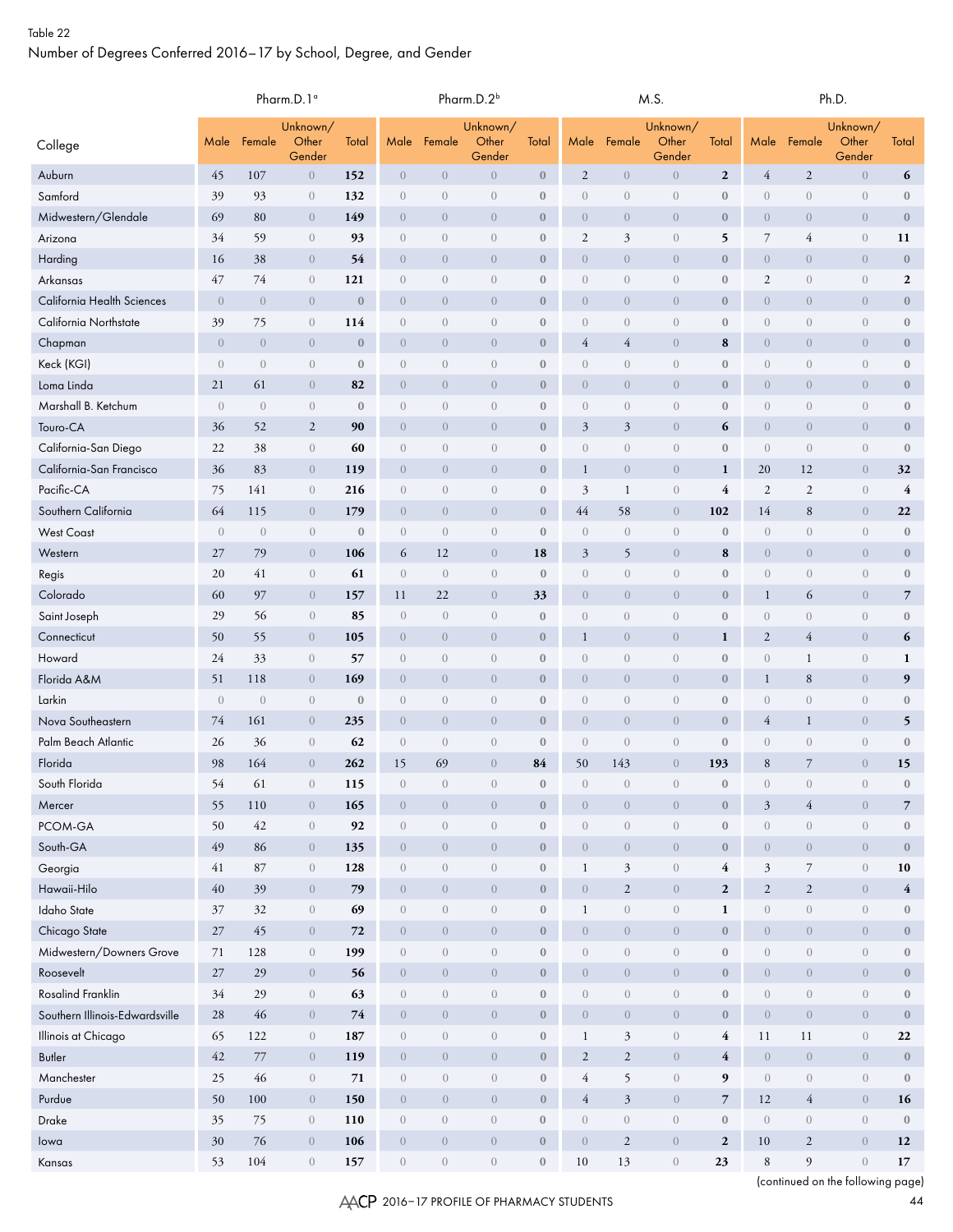| College                        | Male             | Female         | Unknown/<br>Other<br>Gender | Total        |
|--------------------------------|------------------|----------------|-----------------------------|--------------|
| Auburn                         | 51               | 109            | $\overline{0}$              | 160          |
| Samford                        | 39               | 93             | $\left( \right)$            | 132          |
| Midwestern/Glendale            | 69               | 80             | $\overline{0}$              | 149          |
| Arizona                        | 43               | 66             | $\overline{0}$              | 109          |
| Harding                        | 16               | 38             | $\overline{0}$              | 54           |
| Arkansas                       | 49               | 74             | $\overline{0}$              | 123          |
| California Health Sciences     | $\overline{0}$   | $\overline{0}$ | $\overline{0}$              | $\bf{0}$     |
| California Northstate          | 39               | 75             | $\overline{0}$              | 114          |
| Chapman                        | 4                | $\overline{4}$ | $\overline{0}$              | 8            |
| Keck (KGI)                     | $\overline{0}$   | $\overline{0}$ | $\overline{0}$              | $\mathbf{0}$ |
| Loma Linda                     | 21               | 61             | $\overline{0}$              | 82           |
| Marshall B. Ketchum            | $\left( \right)$ | $\overline{0}$ | $\overline{0}$              | $\mathbf{0}$ |
| Touro-CA                       | 39               | 55             | $\overline{2}$              | 96           |
| California-San Diego           | 22               | 38             | $\overline{0}$              | 60           |
| California-San Francisco       | 57               | 95             | $\overline{0}$              | 152          |
| Pacific-CA                     | 80               | 144            | $\overline{0}$              | 224          |
| Southern California            | 122              | 181            | $\overline{0}$              | 303          |
| <b>West Coast</b>              | $\overline{0}$   | $\overline{0}$ | $\overline{0}$              | $\mathbf{0}$ |
| Western                        | 36               | 96             | $\overline{0}$              | 132          |
| Regis                          | 20               | 41             | $\overline{0}$              | 61           |
| Colorado                       | 72               | 125            | $\overline{0}$              | 197          |
| Saint Joseph                   | 29               | 56             | $\overline{0}$              | 85           |
| Connecticut                    | 53               | 59             | $\overline{0}$              | 112          |
| Howard                         | 24               | 34             | $\overline{0}$              | 58           |
| Florida A&M                    | 52               | 126            | $\overline{0}$              | 178          |
| Larkin                         | $\overline{0}$   | $\overline{0}$ | $\overline{0}$              | $\mathbf{0}$ |
| Nova Southeastern              | 78               | 162            | $\overline{0}$              | 240          |
| Palm Beach Atlantic            | 26               | 36             | $\overline{0}$              | 62           |
| Florida                        | 171              | 383            | $\overline{0}$              | 554          |
| South Florida                  | 54               | 61             | $\overline{0}$              | 115          |
| Mercer                         | 58               | 114            | $\overline{0}$              | 172          |
| PCOM-GA                        | 50               | 42             | $\overline{0}$              | 92           |
| South-GA                       | 49               | 86             | $\overline{0}$              | 135          |
| Georgia                        | 45               | 97             | $\overline{0}$              | 142          |
| Hawaii-Hilo                    | 42               | 43             | $\overline{0}$              | 85           |
| <b>Idaho State</b>             | 38               | 32             | $\overline{0}$              | 70           |
| Chicago State                  | 27               | 45             | $\overline{0}$              | 72           |
| Midwestern/Downers Grove       | 71               | 128            | $\overline{0}$              | 199          |
| Roosevelt                      | 27               | 29             | $\overline{0}$              | 56           |
| <b>Rosalind Franklin</b>       | 34               | 29             | $\overline{0}$              | 63           |
| Southern Illinois-Edwardsville | 28               | 46             | $\overline{0}$              | 74           |
| Illinois at Chicago            | 77               | 136            | $\overline{0}$              | 213          |
| <b>Butler</b>                  | 44               | 79             | $\overline{0}$              | 123          |
| Manchester                     | 29               | 51             | $\overline{0}$              | 80           |
| Purdue                         | 66               | 107            | $\overline{0}$              | 173          |
| Drake                          | 35               | 75             | $\overline{0}$              | 110          |
| lowa                           | 40               | 80             | $\overline{0}$              | 120          |
| Kansas                         | $71\,$           | 126            | $\overline{0}$              | 197          |

(continued on the following page)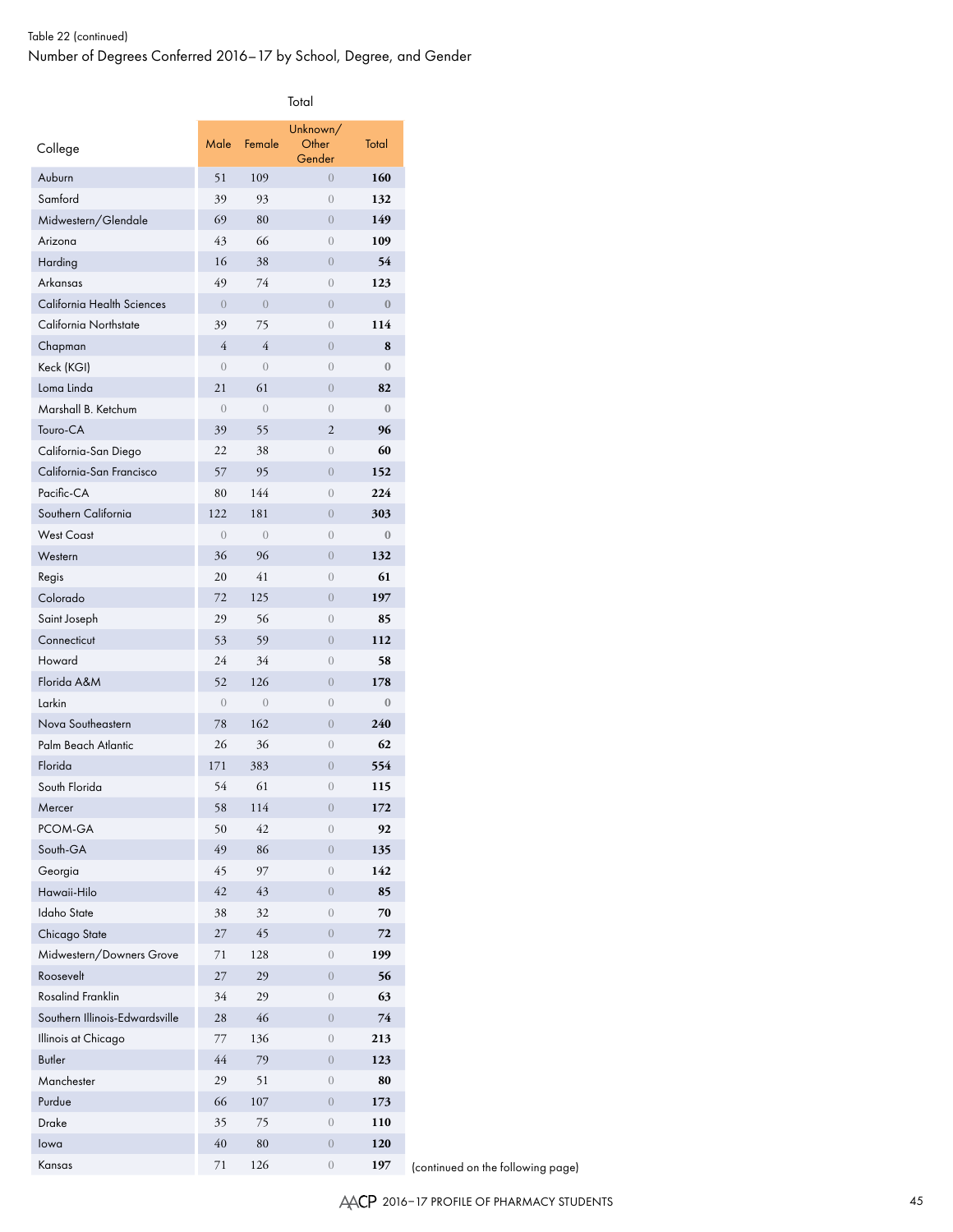|                            |                                                        |                | Pharm.D.1 <sup>a</sup> |              |                   |                  | Pharm.D.2 <sup>b</sup>   |                  |                   |                  | M.S.                       |                  | Ph.D.             |                  |                          |                  |  |  |
|----------------------------|--------------------------------------------------------|----------------|------------------------|--------------|-------------------|------------------|--------------------------|------------------|-------------------|------------------|----------------------------|------------------|-------------------|------------------|--------------------------|------------------|--|--|
| College                    | Unknown/<br>Other<br>Total<br>Male<br>Female<br>Gender |                | Male                   | Female       | Unknown/<br>Other | Total            | Male                     | Female           | Unknown/<br>Other | Total            | Male                       | Female           | Unknown/<br>Other | Total            |                          |                  |  |  |
| Sullivan                   | 35                                                     | 39             | $\overline{0}$         | 74           | $\overline{0}$    | $\overline{0}$   | Gender<br>$\overline{0}$ | $\mathbf{0}$     | $\overline{0}$    | $\overline{0}$   | Gender<br>$\boldsymbol{0}$ | $\boldsymbol{0}$ | $\overline{0}$    | $\overline{0}$   | Gender<br>$\overline{0}$ | $\boldsymbol{0}$ |  |  |
| Kentucky                   | 53                                                     | 84             | $\overline{0}$         | 137          | $\overline{0}$    | $\overline{0}$   | $\overline{0}$           | $\bf{0}$         | $\overline{c}$    | 5                | $\boldsymbol{0}$           | $\overline{7}$   | 8                 | $\overline{7}$   | $\theta$                 | 15               |  |  |
| Louisiana at Monroe        | 32                                                     | 63             | $\overline{0}$         | 95           | $\overline{0}$    | $\overline{0}$   | $\overline{0}$           | $\mathbf{0}$     | $\overline{0}$    | $\overline{0}$   | $\overline{0}$             | $\boldsymbol{0}$ | 6                 | $\mathbf{1}$     | $\overline{0}$           | $\overline{7}$   |  |  |
| Xavier                     | 44                                                     | 101            | $\theta$               | 145          | $\overline{0}$    | $\sqrt{a}$       | $\theta$                 | $\bf{0}$         | $\sqrt{a}$        | $\theta$         | $\boldsymbol{0}$           | $\boldsymbol{0}$ | $\sqrt{a}$        | $\overline{0}$   | $\theta$                 | $\boldsymbol{0}$ |  |  |
| Husson                     | 27                                                     | 29             | $\overline{0}$         | 56           | $\overline{0}$    | $\overline{0}$   | $\overline{0}$           | $\mathbf{0}$     | $\overline{0}$    | $\overline{0}$   | $\overline{0}$             | $\boldsymbol{0}$ | $\overline{0}$    | $\overline{0}$   | $\overline{0}$           | $\mathbf{0}$     |  |  |
| New England                | 37                                                     | 50             | $\sqrt{a}$             | 87           | $\overline{0}$    | $\theta$         | $\overline{0}$           | $\bf{0}$         | $\theta$          | $\theta$         | $\boldsymbol{0}$           | $\boldsymbol{0}$ | $\theta$          | $\overline{0}$   | $\theta$                 | $\boldsymbol{0}$ |  |  |
| Notre Dame                 | 25                                                     | 33             | $\theta$               | 58           | $\overline{0}$    | $\overline{0}$   | $\overline{0}$           | $\mathbf{0}$     | $\overline{0}$    | $\theta$         | $\overline{0}$             | $\boldsymbol{0}$ | $\overline{0}$    | $\overline{0}$   | $\overline{0}$           | $\mathbf{0}$     |  |  |
| Maryland                   | 59                                                     | 96             | $\mathfrak{Z}$         | 158          | $\overline{0}$    | $\sqrt{a}$       | $\overline{0}$           | $\bf{0}$         | 20                | 25               | $\mathbf{2}$               | 47               | $\boldsymbol{7}$  | 12               | $\theta$                 | 19               |  |  |
| Maryland Eastern Shore     | 29                                                     | 31             | $\overline{0}$         | 60           | $\overline{0}$    | $\overline{0}$   | $\overline{0}$           | $\mathbf{0}$     | $\overline{0}$    | $\mathbf{1}$     | $\overline{0}$             | 1                | $\overline{0}$    | $\overline{0}$   | $\overline{0}$           | $\mathbf{0}$     |  |  |
| MCPHS-Boston               | 109                                                    | 164            | $\overline{0}$         | 273          | 11                | 21               | $\overline{0}$           | 32               | 23                | 31               | $\overline{0}$             | 54               | 13                | 3                | $\theta$                 | 16               |  |  |
| MCPHS-Worcester            | 115                                                    | 148            | $\overline{0}$         | 263          | $\sqrt{a}$        | $\overline{0}$   | $\overline{0}$           | $\mathbf{0}$     | $\theta$          | $\overline{0}$   | $\overline{0}$             | $\boldsymbol{0}$ | $\overline{0}$    | $\overline{0}$   | $\overline{0}$           | $\mathbf{0}$     |  |  |
| Northeastern               | 29                                                     | 71             | $\theta$               | 100          | $\sqrt{a}$        | $\theta$         | $\theta$                 | $\bf{0}$         | 12                | 32               | $\boldsymbol{0}$           | 44               | 4                 | 6                | $\theta$                 | 10               |  |  |
| <b>Western New England</b> | 26                                                     | 43             | $\theta$               | 69           | $\overline{0}$    | $\overline{0}$   | $\overline{0}$           | $\mathbf{0}$     | $\overline{0}$    | $\overline{0}$   | $\overline{0}$             | $\boldsymbol{0}$ | $\overline{0}$    | $\overline{0}$   | $\overline{0}$           | $\bf{0}$         |  |  |
| Ferris State               | 73                                                     | 74             | $\sqrt{a}$             | 147          | $\sqrt{a}$        | $\mathbf{0}$     | $\mathbf{0}$             | $\bf{0}$         | $\boldsymbol{0}$  | $\boldsymbol{0}$ | $\overline{0}$             | $\boldsymbol{0}$ | $\mathbf{0}$      | $\overline{0}$   | $\boldsymbol{0}$         | $\mathbf{0}$     |  |  |
| Michigan                   | 23                                                     | 57             | $\overline{0}$         | 80           | $\overline{0}$    | $\overline{0}$   | $\overline{0}$           | $\mathbf{0}$     | $\boldsymbol{0}$  | $\theta$         | $\overline{0}$             | $\boldsymbol{0}$ | $\boldsymbol{7}$  | 6                | $\overline{0}$           | 13               |  |  |
| <b>Wayne State</b>         | 39                                                     | 49             | $\theta$               | 88           | $\sqrt{a}$        | $\theta$         | $\mathbf{0}$             | $\bf{0}$         | $\overline{4}$    | 5                | $\boldsymbol{0}$           | 9                | $\mathbf{1}$      | 6                | $\theta$                 | $\overline{7}$   |  |  |
| Minnesota                  | 58                                                     | 107            | $\overline{0}$         | 165          | $\overline{0}$    | $\overline{0}$   | $\overline{0}$           | $\bf{0}$         | $\overline{c}$    | $\overline{4}$   | $\overline{0}$             | 6                | $\overline{7}$    | $\overline{7}$   | $\overline{0}$           | 14               |  |  |
| Mississippi                | 39                                                     | 77             | $\theta$               | 116          | $\sqrt{a}$        | $\sqrt{a}$       | $\sqrt{a}$               | $\bf{0}$         | $\mathfrak{Z}$    | $\mathbf{1}$     | $\overline{0}$             | $\overline{4}$   | $\overline{7}$    | 3                | $\boldsymbol{0}$         | 10               |  |  |
| St. Louis                  | 78                                                     | 142            | $\overline{0}$         | 220          | $\overline{0}$    | $\overline{0}$   | $\overline{0}$           | $\mathbf{0}$     | $\overline{0}$    | $\boldsymbol{0}$ | $\overline{0}$             | $\boldsymbol{0}$ | $\overline{0}$    | $\overline{0}$   | $\overline{0}$           | $\boldsymbol{0}$ |  |  |
| Missouri-Kansas City       | 47                                                     | 77             | $\theta$               | 124          | $\sqrt{a}$        | $\boldsymbol{0}$ | $\mathbf{0}$             | $\bf{0}$         | $\boldsymbol{0}$  | $\boldsymbol{0}$ | $\overline{0}$             | $\boldsymbol{0}$ | 3                 | 4                | $\boldsymbol{0}$         | $\overline{7}$   |  |  |
| Montana                    | 28                                                     | 35             | $\theta$               | 63           | $\overline{0}$    | $\overline{0}$   | $\overline{0}$           | $\mathbf{0}$     | $\overline{0}$    | $\overline{0}$   | $\overline{0}$             | $\boldsymbol{0}$ | $\mathfrak{Z}$    | $\sqrt{2}$       | $\overline{0}$           | 5                |  |  |
| Creighton                  | 58                                                     | 93             | $\overline{0}$         | 151          | $\sqrt{a}$        | $\mathbf{0}$     | $\mathbf{0}$             | $\bf{0}$         | $\sqrt{a}$        | 5                | $\boldsymbol{0}$           | 5                | $\overline{0}$    | $\overline{0}$   | $\theta$                 | $\boldsymbol{0}$ |  |  |
| Nebraska                   | 22                                                     | 34             | $\overline{0}$         | 56           | $\overline{0}$    | $\overline{0}$   | $\overline{0}$           | $\bf{0}$         | $\theta$          | $\theta$         | $\overline{0}$             | $\mathbf{0}$     | 5                 | $\mathfrak{Z}$   | $\overline{0}$           | 8                |  |  |
| Roseman                    | 102                                                    | 124            | $\theta$               | 226          | $\overline{0}$    | $\sqrt{a}$       | $\mathbf{0}$             | $\bf{0}$         | $\theta$          | $\sqrt{a}$       | $\boldsymbol{0}$           | $\boldsymbol{0}$ | $\sqrt{a}$        | $\theta$         | $\theta$                 | $\boldsymbol{0}$ |  |  |
| Fairleigh Dickinson        | 30                                                     | 50             | $\overline{0}$         | 80           | $\overline{0}$    | $\overline{0}$   | $\overline{0}$           | $\mathbf{0}$     | $\overline{0}$    | $\overline{0}$   | $\overline{0}$             | $\boldsymbol{0}$ | $\overline{0}$    | $\overline{0}$   | $\overline{0}$           | $\mathbf{0}$     |  |  |
| Rutgers                    | 66                                                     | 130            | $\overline{0}$         | 196          | $\overline{0}$    | $\overline{0}$   | $\overline{0}$           | $\bf{0}$         | $\overline{4}$    | $\mathbf{1}$     | $\boldsymbol{0}$           | 5                | 6                 | 5                | $\theta$                 | 11               |  |  |
| New Mexico                 | 31                                                     | 45             | $\overline{0}$         | 76           | $\overline{0}$    | $\overline{0}$   | $\overline{0}$           | $\mathbf{0}$     | $\overline{0}$    | 3                | $\overline{0}$             | $\mathfrak{z}$   | 1                 | $\mathfrak{2}$   | $\theta$                 | $\mathbf{3}$     |  |  |
| Binghamton                 | $\overline{0}$                                         | $\overline{0}$ | $\theta$               | $\mathbf{0}$ | $\boldsymbol{0}$  | $\sqrt{a}$       | $\theta$                 | $\bf{0}$         | $\sqrt{a}$        | $\sqrt{a}$       | $\boldsymbol{0}$           | $\boldsymbol{0}$ | $\overline{0}$    | $\theta$         | $\overline{0}$           | $\bf{0}$         |  |  |
| D'Youville                 | 34                                                     | 37             | $\overline{0}$         | 71           | $\overline{0}$    | $\overline{0}$   | $\overline{0}$           | $\mathbf{0}$     | $\overline{0}$    | $\overline{0}$   | $\overline{0}$             | $\mathbf{0}$     | $\overline{0}$    | $\overline{0}$   | $\overline{0}$           | $\bf{0}$         |  |  |
| A&M Schwartz               | 74                                                     | 100            | $\overline{0}$         | 174          | $\overline{0}$    | $\overline{0}$   | $\overline{0}$           | $\mathbf{0}$     | 21                | 36               | $\overline{0}$             | 57               | 5                 | 4                | $\overline{0}$           | 9                |  |  |
| St. John Fisher            | 33                                                     | 47             | $\overline{0}$         | 80           | $\sqrt{a}$        | $\overline{0}$   | $\overline{0}$           | $\mathbf{0}$     | $\sqrt{0}$        | $\mathbf{0}$     | $\overline{0}$             | $\boldsymbol{0}$ | $\overline{0}$    | $\sqrt{0}$       | $\mathbf{0}$             | $\bf{0}$         |  |  |
| St. John's                 | $108\,$                                                | 163            | $\theta$               | 271          | $\sqrt{a}$        | $\,0\,$          | $\,0\,$                  | $\boldsymbol{0}$ | 12                | 24               | $\overline{0}$             | 36               | 11                | $\mathfrak{Z}$   | $\boldsymbol{0}$         | 14               |  |  |
| Touro-NY                   | 21                                                     | 76             | $\theta$               | 97           | $\overline{0}$    | $\theta$         | $\overline{0}$           | $\mathbf{0}$     | $\overline{0}$    | $\theta$         | $\overline{0}$             | $\boldsymbol{0}$ | $\overline{0}$    | $\overline{0}$   | $\overline{0}$           | $\mathbf{0}$     |  |  |
| New York at Buffalo        | 52                                                     | 65             | $\theta$               | 117          | $\boldsymbol{0}$  | $\,0\,$          | $\sqrt{a}$               | $\boldsymbol{0}$ | $\overline{4}$    | 9                | $\boldsymbol{0}$           | 13               | $\overline{2}$    | 6                | $\boldsymbol{0}$         | 8                |  |  |
| Albany                     | 93                                                     | 134            | $\overline{0}$         | 227          | $\overline{0}$    | $\overline{0}$   | $\overline{0}$           | $\mathbf{0}$     | $\sqrt{2}$        | $\overline{4}$   | $\boldsymbol{0}$           | 6                | $\mathbf{0}$      | $\overline{0}$   | $\overline{0}$           | $\mathbf{0}$     |  |  |
| Campbell                   | 32                                                     | 73             | $\theta$               | 105          | $\mathbf{1}$      | $\,0\,$          | $\,0\,$                  | $\mathbf{1}$     | 15                | 36               | $\boldsymbol{0}$           | 51               | $\sqrt{0}$        | $\,0\,$          | $\boldsymbol{0}$         | $\mathbf{0}$     |  |  |
| High Point                 | $\overline{0}$                                         | $\overline{0}$ | $\overline{0}$         | $\mathbf{0}$ | $\overline{0}$    | $\sqrt{0}$       | $\overline{0}$           | $\mathbf{0}$     | $\overline{0}$    | $\overline{0}$   | $\overline{0}$             | $\boldsymbol{0}$ | $\overline{0}$    | $\overline{0}$   | $\overline{0}$           | $\mathbf{0}$     |  |  |
| North Carolina             | 62                                                     | 97             | $\theta$               | 159          | $\sqrt{a}$        | $\sqrt{a}$       | $\sqrt{a}$               | $\mathbf{0}$     | $\overline{7}$    | 6                | $\boldsymbol{0}$           | 13               | 12                | 5                | $\mathbf{0}$             | 17               |  |  |
| Wingate                    | 35                                                     | 59             | $\overline{0}$         | 94           | $\overline{0}$    | $\overline{0}$   | $\overline{0}$           | $\mathbf{0}$     | $\overline{0}$    | $\overline{0}$   | $\boldsymbol{0}$           | $\boldsymbol{0}$ | $\overline{0}$    | $\overline{0}$   | $\overline{0}$           | $\mathbf{0}$     |  |  |
| North Dakota State         | 32                                                     | 49             | $\theta$               | 81           | $\sqrt{a}$        | $\boldsymbol{0}$ | $\boldsymbol{0}$         | $\boldsymbol{0}$ | $\theta$          | $\boldsymbol{0}$ | $\boldsymbol{0}$           | $\boldsymbol{0}$ | $\mathbf{1}$      | 3                | $\boldsymbol{0}$         | $\overline{4}$   |  |  |
| Cedarville                 | 17                                                     | 28             | $\overline{0}$         | 45           | $\overline{0}$    | $\theta$         | $\overline{0}$           | $\mathbf{0}$     | $\overline{0}$    | $\overline{0}$   | $\overline{0}$             | $\bf 0$          | $\overline{0}$    | $\overline{0}$   | $\overline{0}$           | $\mathbf{0}$     |  |  |
| Northeast Ohio             | 31                                                     | 47             | $\theta$               | 78           | $\boldsymbol{0}$  | $\boldsymbol{0}$ | $\sqrt{a}$               | $\boldsymbol{0}$ | $\sqrt{a}$        | $\boldsymbol{0}$ | $\boldsymbol{0}$           | $\bf 0$          | $\sqrt{a}$        | $\boldsymbol{0}$ | $\boldsymbol{0}$         | $\mathbf{0}$     |  |  |
| Ohio Northern              | 55                                                     | 100            | $\overline{0}$         | 155          | $\overline{0}$    | $\overline{0}$   | $\overline{0}$           | $\boldsymbol{0}$ | $\overline{0}$    | $\overline{0}$   | $\overline{0}$             | $\bf 0$          | $\overline{0}$    | $\overline{0}$   | $\overline{0}$           | $\mathbf{0}$     |  |  |
| Ohio State                 | 45                                                     | 75             | $\theta$               | 120          | $\overline{0}$    | $\boldsymbol{0}$ | $\boldsymbol{0}$         | $\boldsymbol{0}$ | 10                | $\sqrt{4}$       | $\boldsymbol{0}$           | 14               | $\overline{4}$    | $\sqrt{2}$       | $\boldsymbol{0}$         | 6                |  |  |
| Cincinnati                 | 36                                                     | 59             | $\overline{0}$         | 95           | $\overline{0}$    | $\overline{0}$   | $\overline{0}$           | $\mathbf{0}$     | 6                 | 13               | $\overline{0}$             | 19               | $\mathfrak{Z}$    | $\mathfrak{Z}$   | $\overline{0}$           | 6                |  |  |
| Findlay                    | 20                                                     | 41             | $\mathbf{1}$           | 62           | $\boldsymbol{0}$  | $\boldsymbol{0}$ | $\sqrt{a}$               | $\bf{0}$         | $\sqrt{a}$        | $\boldsymbol{0}$ | $\boldsymbol{0}$           | $\boldsymbol{0}$ | $\overline{0}$    | $\sqrt{a}$       | $\theta$                 | $\mathbf{0}$     |  |  |
| Toledo                     | 42                                                     | 45             | $\overline{0}$         | 87           | $\boldsymbol{0}$  | $\theta$         | $\overline{0}$           | $\boldsymbol{0}$ | 13                | 11               | $\overline{0}$             | 24               | $\overline{4}$    | $\sqrt{2}$       | $\theta$                 | 6                |  |  |
| Southwestern Oklahoma      | 34                                                     | 38             | $\theta$               | 72           | $\boldsymbol{0}$  | $\boldsymbol{0}$ | $\sqrt{0}$               | $\bf{0}$         | $\sqrt{0}$        | $\boldsymbol{0}$ | $\boldsymbol{0}$           | $\boldsymbol{0}$ | $\overline{0}$    | $\boldsymbol{0}$ | $\theta$                 | $\boldsymbol{0}$ |  |  |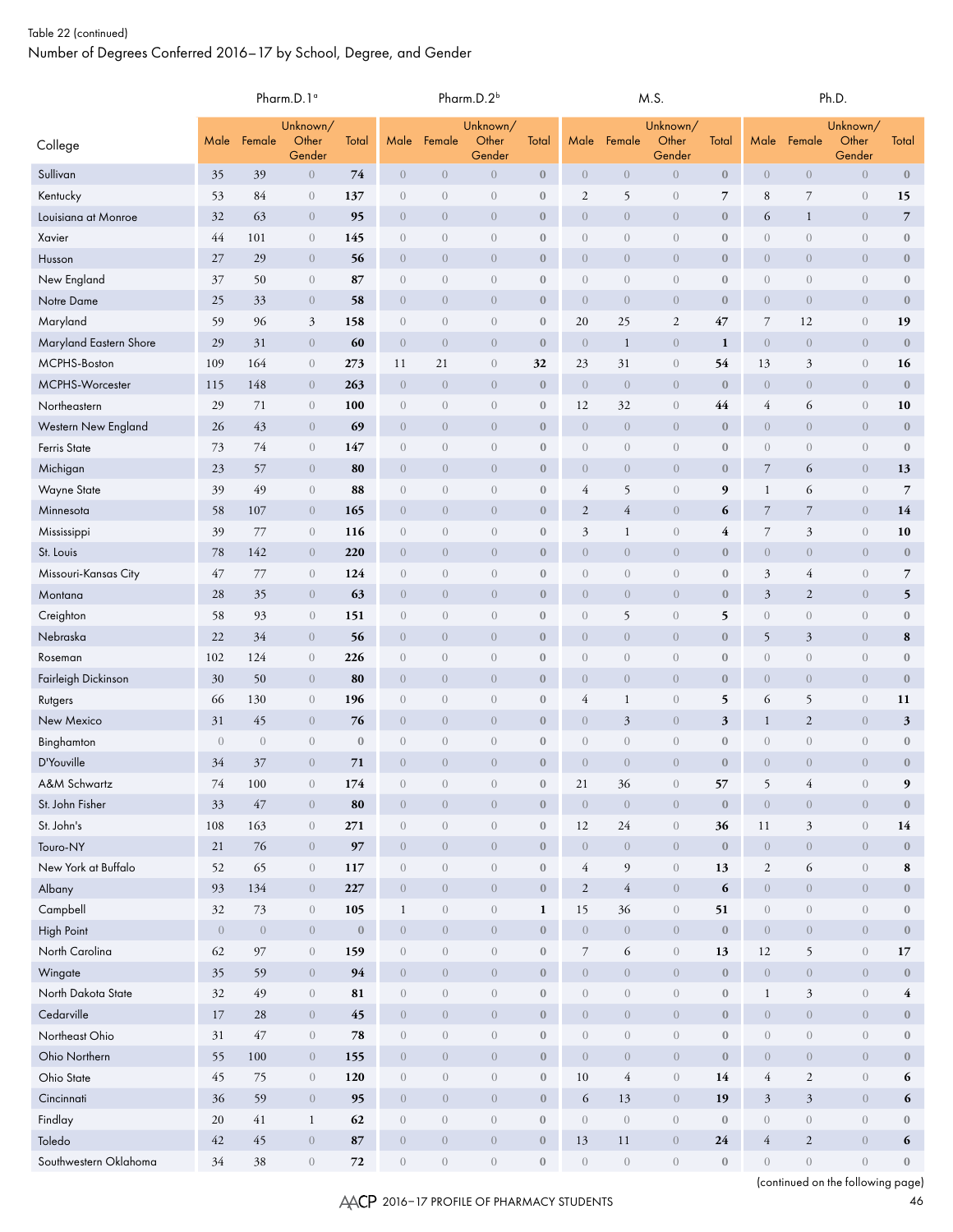| College                       | Male           | Female          | Unknown/<br>Other<br>Gender | Total        |
|-------------------------------|----------------|-----------------|-----------------------------|--------------|
| Sullivan                      | 35             | 39              | $\left($                    | 74           |
| Kentucky                      | 63             | 96              | $\overline{0}$              | 159          |
| Louisiana at Monroe           | 38             | 64              | $\overline{0}$              | 102          |
| Xavier                        | 44             | 101             | $\overline{0}$              | 145          |
| Husson                        | 27             | 29              | $\overline{0}$              | 56           |
| New England                   | 37             | 50              | $\overline{0}$              | 87           |
| Notre Dame                    | 25             | 33              | $\overline{0}$              | 58           |
| Maryland                      | 86             | 133             | 5                           | 224          |
| Maryland Eastern Shore        | 29             | 32              | $\overline{0}$              | 61           |
| MCPHS-Boston                  | 156            | 219             | $\overline{0}$              | 375          |
| MCPHS-Worcester               | 115            | 148             | $\overline{0}$              | 263          |
| Northeastern                  | 45             | 109             | $\overline{0}$              | 154          |
| Western New England           | 26             | 43              | $\overline{0}$              | 69           |
| <b>Ferris State</b>           | 73             | 74              | $\overline{0}$              | 147          |
| Michigan                      | 30             | 63              | $\overline{0}$              | 93           |
| <b>Wayne State</b>            | 44             | 60              | $\overline{0}$              | 104          |
| Minnesota                     | 67             | 118             | $\overline{0}$              | 185          |
| Mississippi                   | 49             | 81              | $\overline{0}$              | 130          |
| St. Louis                     | 78             | 142             | $\overline{0}$              | 220          |
| Missouri-Kansas City          | 50             | 81              | $\mathbf{0}$                | 131          |
| Montana                       | 31             | 37              | $\theta$                    | 68           |
| Creighton                     | 58             | 98              | $\overline{0}$              | 156          |
| Nebraska                      | 27             | 37              | $\overline{0}$              | 64           |
| Roseman                       | 102            | 124             | $\overline{0}$              | 226          |
| Fairleigh Dickinson           | 30             | 50              | $\overline{0}$              | 80           |
| Rutgers                       | 76             | 136             | $\overline{0}$              | 212          |
| New Mexico                    | 32             | 50              | $\overline{0}$              | 82           |
| Binghamton                    | $\overline{0}$ | $\sqrt{a}$      | $\mathbf{0}$                | $\mathbf{0}$ |
| D'Youville                    | 34             | 37              | $\overline{0}$              | 71           |
| A&M Schwartz                  | 100            | 140             | $\overline{0}$              | 240          |
| St. John Fisher               | 33             | 47              | $\theta$                    | 80           |
| St. John's                    | 131            | 190             | $\mathbf{0}$                | 321          |
| Touro-NY                      | 21             | 76              | $\mathbf{0}$                | 97           |
| New York at Buffalo           | 58             | 80              | $\boldsymbol{0}$            | 138          |
| Albany                        | 95             | 138             | $\sqrt{a}$                  | 233          |
| Campbell                      | 48             | 109             | $\mathbf{0}$                | 157          |
| <b>High Point</b>             | $\theta$       |                 | $\overline{0}$              | $\bf{0}$     |
| North Carolina                | 81             | $\theta$<br>108 | $\overline{0}$              | 189          |
|                               |                |                 | $\sqrt{a}$                  | 94           |
| Wingate<br>North Dakota State | 35             | 59              |                             |              |
| Cedarville                    | 33             | 52              | $\mathbf{0}$                | 85<br>45     |
|                               | 17             | 28              | $\overline{0}$              |              |
| Northeast Ohio                | 31             | 47              | $\sqrt{a}$                  | 78           |
| Ohio Northern                 | 55             | 100             | $\sqrt{a}$                  | 155          |
| Ohio State                    | 59             | 81              | $\mathbf{0}$                | 140          |
| Cincinnati                    | 45             | 75              | $\overline{0}$              | 120          |
| Findlay                       | 20             | 41              | $\mathbf 1$                 | 62           |
| Toledo                        | 59             | 58              | $\sqrt{a}$                  | 117          |
| Southwestern Oklahoma         | 34             | 38              | $\mathbf{0}$                | 72           |

(continued on the following page)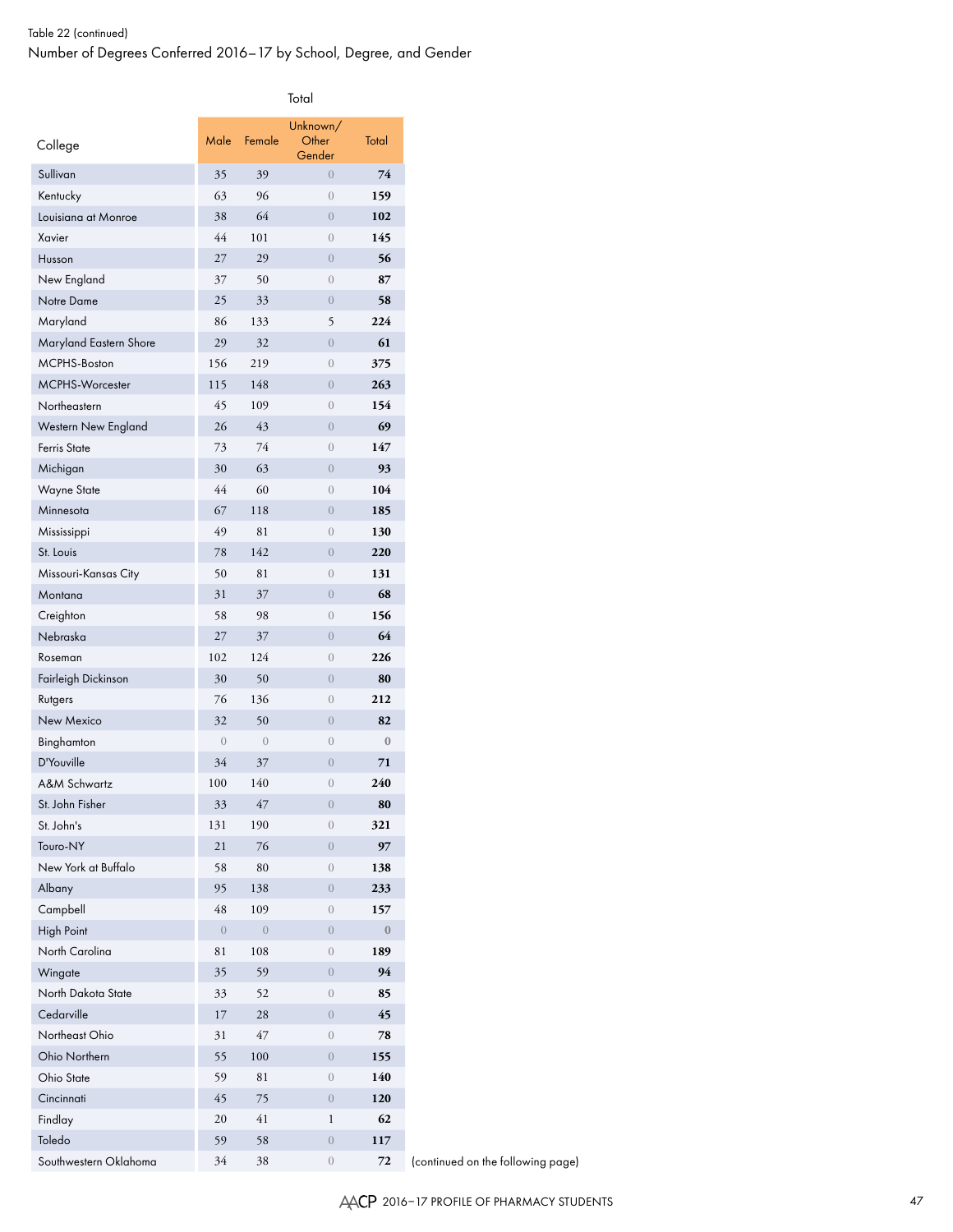|                             |                                                        |                | Pharm.D.1 <sup>a</sup> |                  | Pharm.D.2 <sup>b</sup> |                                |                  |                  |                                |                             | M.S.             |                         | Ph.D.            |                                |                  |                         |  |
|-----------------------------|--------------------------------------------------------|----------------|------------------------|------------------|------------------------|--------------------------------|------------------|------------------|--------------------------------|-----------------------------|------------------|-------------------------|------------------|--------------------------------|------------------|-------------------------|--|
| College                     | Unknown/<br>Other<br>Total<br>Male<br>Female<br>Gender |                |                        | Male             | Female                 | Unknown/<br>Other<br>Gender    | Total            | Male             | Female                         | Unknown/<br>Other<br>Gender | Total            | Male                    | Female           | Unknown/<br>Other<br>Gender    | Total            |                         |  |
| Oklahoma                    | 45                                                     | 55             | $\overline{0}$         | 100              | $\overline{0}$         | $\overline{0}$                 | $\overline{0}$   | $\mathbf{0}$     | $\overline{0}$                 | $\boldsymbol{0}$            | $\boldsymbol{0}$ | $\boldsymbol{0}$        | 3                | $\mathfrak{2}$                 | $\boldsymbol{0}$ | 5                       |  |
| Oregon State                | 32                                                     | 40             | $\sqrt{a}$             | 72               | $\boldsymbol{0}$       | $\theta$                       | $\boldsymbol{0}$ | $\bf{0}$         | $\overline{0}$                 | $\mathbf{1}$                | $\boldsymbol{0}$ | 1                       | 3                | 1                              | $\boldsymbol{0}$ | $\overline{\mathbf{4}}$ |  |
| Pacific-OR                  | 29                                                     | 60             | $\overline{0}$         | 89               | $\overline{0}$         | $\overline{0}$                 | $\overline{0}$   | $\mathbf{0}$     | $\overline{0}$                 | $\overline{0}$              | $\overline{0}$   | $\bf{0}$                | $\overline{0}$   | $\overline{0}$                 | $\theta$         | $\bf{0}$                |  |
| Duquesne                    | 58                                                     | 119            | $\overline{0}$         | 177              | $\boldsymbol{0}$       | $\sqrt{a}$                     | $\overline{0}$   | $\mathbf{0}$     | $\overline{4}$                 | 1                           | $\sqrt{a}$       | 5                       | $\mathfrak{2}$   | $\mathfrak{2}$                 | $\boldsymbol{0}$ | 4                       |  |
| <b>LECOM</b>                | 109                                                    | 156            | $\overline{0}$         | 265              | $\overline{0}$         | $\theta$                       | $\overline{0}$   | $\mathbf{0}$     | $\overline{0}$                 | $\overline{0}$              | $\overline{0}$   | $\boldsymbol{0}$        | $\overline{0}$   | $\boldsymbol{0}$               | $\theta$         | $\bf{0}$                |  |
| Philadelphia                | 80                                                     | 100            | $\overline{0}$         | 180              | $\boldsymbol{0}$       | $\overline{0}$                 | $\theta$         | $\mathbf{0}$     | $\sqrt{2}$                     | 4                           | $\sqrt{a}$       | 6                       | 3                | $\mathbf{1}$                   | $\boldsymbol{0}$ | 4                       |  |
| Temple                      | 71                                                     | 76             | $\mathbf{1}$           | 148              | $\overline{0}$         | $\overline{0}$                 | $\overline{0}$   | $\bf{0}$         | 25                             | 66                          | $\overline{0}$   | 91                      | $\overline{0}$   | $\mathfrak{Z}$                 | $\overline{0}$   | $\mathfrak{z}$          |  |
| Thomas Jefferson            | 19                                                     | 33             | $\theta$               | 52               | $\boldsymbol{0}$       | $\sqrt{a}$                     | $\overline{0}$   | $\bf{0}$         | $\theta$                       | $\sqrt{a}$                  | $\overline{0}$   | $\boldsymbol{0}$        | $\overline{0}$   | $\sqrt{a}$                     | $\boldsymbol{0}$ | $\bf{0}$                |  |
| Pittsburgh                  | 42                                                     | 68             | $\overline{0}$         | 110              | $\overline{0}$         | $\overline{0}$                 | $\overline{0}$   | $\mathbf{0}$     | 3                              | 2                           | $\overline{0}$   | 5                       | $\mathbf{2}$     | $\mathfrak{2}$                 | $\theta$         | 4                       |  |
| Wilkes                      | 25                                                     | 43             | $\sqrt{a}$             | 68               | $\overline{0}$         | $\sqrt{a}$                     | $\boldsymbol{0}$ | $\mathbf{0}$     | $\mathbf{0}$                   | $\sqrt{a}$                  | $\boldsymbol{0}$ | $\boldsymbol{0}$        | $\mathbf{0}$     | $\sqrt{a}$                     | $\boldsymbol{0}$ | $\boldsymbol{0}$        |  |
| Puerto Rico                 | 12                                                     | 30             | $\overline{0}$         | 42               | $\overline{0}$         | $\overline{0}$                 | $\overline{0}$   | $\bf{0}$         | $\overline{0}$                 | $\mathbf{1}$                | $\overline{0}$   | 1                       | $\overline{0}$   | $\overline{0}$                 | $\overline{0}$   | $\bf{0}$                |  |
| Rhode Island                | 38                                                     | 78             | $\theta$               | 116              | $\overline{0}$         | $\boldsymbol{0}$               | $\mathbf{0}$     | $\boldsymbol{0}$ | $\mathfrak{Z}$                 | $\boldsymbol{0}$            | $\boldsymbol{0}$ | $\mathfrak z$           | 6                | $\mathbf{1}$                   | $\boldsymbol{0}$ | 7                       |  |
| Med. U of South Carolina    | 21                                                     | 60             | $\overline{0}$         | 81               | $\overline{0}$         | $\overline{0}$                 | $\overline{0}$   | $\bf{0}$         | $\overline{0}$                 | $\mathbf{0}$                | $\overline{0}$   | $\boldsymbol{0}$        | $\overline{0}$   | $\overline{0}$                 | $\overline{0}$   | $\bf{0}$                |  |
| Presbyterian                | 24                                                     | 50             | $\sqrt{a}$             | 74               | $\overline{0}$         | $\mathbf{0}$                   | $\sqrt{a}$       | $\mathbf{0}$     | $\mathbf{0}$                   | $\sqrt{a}$                  | $\boldsymbol{0}$ | $\boldsymbol{0}$        | $\theta$         | $\sqrt{a}$                     | $\boldsymbol{0}$ | $\boldsymbol{0}$        |  |
| South Carolina              | 32                                                     | 72             | $\overline{0}$         | 104              | $\overline{0}$         | $\overline{0}$                 | $\overline{0}$   | $\bf{0}$         | $\overline{0}$                 | $\mathbf{0}$                | $\overline{0}$   | $\bf{0}$                | $\mathbf{1}$     | $\mathbf{1}$                   | $\overline{0}$   | $\boldsymbol{2}$        |  |
| South Dakota State          | 27                                                     | 46             | $\theta$               | 73               | $\overline{0}$         | $\boldsymbol{0}$               | $\mathbf{0}$     | $\bf{0}$         | $\sqrt{0}$                     | $\boldsymbol{0}$            | $\theta$         | $\boldsymbol{0}$        | $\mathbf{1}$     | $\boldsymbol{0}$               | $\boldsymbol{0}$ | $\mathbf{1}$            |  |
| Belmont                     | 31                                                     | 36             | $\overline{0}$         | 67               | $\overline{0}$         | $\overline{0}$                 | $\overline{0}$   | $\bf{0}$         | $\overline{0}$                 | $\overline{0}$              | $\overline{0}$   | $\bf{0}$                | $\overline{0}$   | $\overline{0}$                 | $\overline{0}$   | $\bf{0}$                |  |
| <b>East Tennessee State</b> | 42                                                     | 40             | $\mathbf{0}$           | 82               | $\overline{0}$         | $\sqrt{a}$                     | $\sqrt{a}$       | $\mathbf{0}$     | $\theta$                       | $\sqrt{a}$                  | $\boldsymbol{0}$ | $\boldsymbol{0}$        | $\overline{0}$   | $\sqrt{a}$                     | $\boldsymbol{0}$ | $\boldsymbol{0}$        |  |
| Lipscomb                    | 33                                                     | 39             | $\overline{0}$         | 72               | $\overline{0}$         | $\overline{0}$                 | $\overline{0}$   | $\bf{0}$         | $\overline{0}$                 | $\overline{0}$              | $\theta$         | $\bf{0}$                | $\overline{0}$   | $\overline{0}$                 | $\overline{0}$   | $\bf{0}$                |  |
| South-TN                    | 38                                                     | 51             | $\theta$               | 89               | $\overline{0}$         | $\mathbf{0}$                   | $\mathbf{0}$     | $\boldsymbol{0}$ | $\theta$                       | $\boldsymbol{0}$            | $\boldsymbol{0}$ | $\boldsymbol{0}$        | $\overline{0}$   | $\boldsymbol{0}$               | $\boldsymbol{0}$ | $\boldsymbol{0}$        |  |
| Union                       | 23                                                     | 33             | $\overline{0}$         | 56               | $\overline{0}$         | $\theta$                       | $\overline{0}$   | $\bf{0}$         | $\overline{0}$                 | $\overline{0}$              | $\overline{0}$   | $\boldsymbol{0}$        | $\overline{0}$   | $\overline{0}$                 | $\overline{0}$   | $\bf{0}$                |  |
| Tennessee                   | 63                                                     | 96             | $\mathbf{0}$           | 159              | $\overline{0}$         | $\sqrt{a}$                     | $\mathbf{0}$     | $\bf{0}$         | 12                             | 6                           | $\overline{0}$   | 18                      | 8                | 5                              | $\boldsymbol{0}$ | 13                      |  |
| Texas A&M                   | 49                                                     | 39             | $\overline{0}$         | 88               | $\overline{0}$         | $\overline{0}$                 | $\overline{0}$   | $\bf{0}$         | $\overline{0}$                 | $\overline{0}$              | $\overline{0}$   | $\boldsymbol{0}$        | $\overline{0}$   | $\overline{0}$                 | $\overline{0}$   | $\boldsymbol{0}$        |  |
| Texas Southern              | 44                                                     | 68             | $\theta$               | 112              | $\boldsymbol{0}$       | $\overline{0}$                 | $\overline{0}$   | $\bf{0}$         | $\sqrt{a}$                     | $\sqrt{a}$                  | $\overline{0}$   | $\boldsymbol{0}$        | $\mathfrak{2}$   | $\mathbf{1}$                   | $\boldsymbol{0}$ | 3                       |  |
| Texas Tech                  | 57                                                     | 86             | $\overline{0}$         | 143              | $\overline{0}$         | $\overline{0}$                 | $\overline{0}$   | $\mathbf{0}$     | $\overline{0}$                 | $\overline{0}$              | $\overline{0}$   | $\boldsymbol{0}$        | 4                | $\boldsymbol{2}$               | $\theta$         | 6                       |  |
| Houston                     | 32                                                     | 75             | $\theta$               | 107              | $\overline{0}$         | $\theta$                       | $\sqrt{a}$       | $\mathbf{0}$     | 1                              | 6                           | $\sqrt{a}$       | $\overline{7}$          | 4                | $\overline{4}$                 | $\boldsymbol{0}$ | 8                       |  |
| Incarnate Word              | 30                                                     | 59             | $\theta$               | 89               | $\overline{0}$         | $\overline{0}$                 | $\overline{0}$   | $\mathbf{0}$     | $\overline{0}$                 | $\overline{0}$              | $\overline{0}$   | $\boldsymbol{0}$        | $\overline{0}$   | $\overline{0}$                 | $\overline{0}$   | $\bf{0}$                |  |
| North Texas                 | 28                                                     | 40             | $\theta$               | 68               | $\boldsymbol{0}$       | $\overline{0}$                 | $\overline{0}$   | $\bf{0}$         | $\sqrt{a}$                     | $\overline{0}$              | $\sqrt{a}$       | $\boldsymbol{0}$        | $\overline{0}$   | $\theta$                       | $\boldsymbol{0}$ | $\bf{0}$                |  |
| Texas at Austin             | 43                                                     | 82             | $\overline{0}$         | 125              | $\boldsymbol{0}$       | $\overline{0}$                 | $\overline{0}$   | $\mathbf{0}$     | $\overline{2}$                 | $\overline{c}$              | $\boldsymbol{0}$ | $\overline{\mathbf{4}}$ | $\overline{2}$   | 6                              | $\overline{0}$   | 8                       |  |
| Texas at El Paso            | <b>NR</b>                                              | <b>NR</b>      | <b>NR</b>              | <b>NR</b>        | <b>NR</b>              | <b>NR</b>                      | <b>NR</b>        | <b>NR</b>        | <b>NR</b>                      | <b>NR</b>                   | <b>NR</b>        | <b>NR</b>               | <b>NR</b>        | <b>NR</b>                      | <b>NR</b>        | <b>NR</b>               |  |
| Texas at Tyler              | $\overline{0}$                                         | $\,0\,$        | $\,0\,$                | $\boldsymbol{0}$ | $\boldsymbol{0}$       | $\sqrt{0}$                     | $\sqrt{0}$       | $\boldsymbol{0}$ | $\boldsymbol{0}$               | $\boldsymbol{0}$            | $\,0\,$          | $\boldsymbol{0}$        | $\,0\,$          | $\boldsymbol{0}$               | $\,0\,$          | $\mathbf{0}$            |  |
| Utah                        | ${\rm NR}$                                             | $\rm NR$       | $\rm NR$               | $\rm NR$         | $\overline{0}$         | $\left\langle {}\right\rangle$ | $\boldsymbol{0}$ | $\boldsymbol{0}$ | $\,0\,$                        | $\boldsymbol{0}$            | $\boldsymbol{0}$ | $\boldsymbol{0}$        | $10\,$           | 6                              | $\boldsymbol{0}$ | 16                      |  |
| Hampton                     | 16                                                     | 41             | $\theta$               | 57               | $\overline{0}$         | $\boldsymbol{0}$               | $\overline{0}$   | $\mathbf{0}$     | $\overline{0}$                 | $\overline{0}$              | $\,0\,$          | $\boldsymbol{0}$        | $\overline{0}$   | $\,0\,$                        | $\,0\,$          | $\bf{0}$                |  |
| Shenandoah                  | 39                                                     | 68             | $\boldsymbol{0}$       | $107\,$          | 19                     | $30\,$                         | $\sqrt{a}$       | 49               | $\left\langle {}\right\rangle$ | $\boldsymbol{0}$            | $\boldsymbol{0}$ | $\boldsymbol{0}$        | $\sqrt{a}$       | $\left\langle {}\right\rangle$ | $\boldsymbol{0}$ | $\boldsymbol{0}$        |  |
| Appalachian                 | 30                                                     | 30             | $\,0\,$                | 60               | $\,0\,$                | $\,0\,$                        | $\sqrt{0}$       | $\boldsymbol{0}$ | $\,0\,$                        | $\boldsymbol{0}$            | $\,0\,$          | $\boldsymbol{0}$        | $\theta$         | $\sqrt{0}$                     | $\,0\,$          | $\mathbf{0}$            |  |
| Virginia Commonwealth       | $\rm NR$                                               | $\rm NR$       | $\rm NR$               | $\rm NR$         | $\rm NR$               | $\rm NR$                       | $\rm NR$         | $\rm NR$         | ${\rm NR}$                     | $\rm NR$                    | $\rm NR$         | $\rm NR$                | ${\rm NR}$       | $\rm NR$                       | ${\rm NR}$       | $\rm NR$                |  |
| Washington                  | 37                                                     | 58             | $\theta$               | 95               | $\boldsymbol{0}$       | $\,0\,$                        | $\overline{0}$   | $\mathbf{0}$     | $\mathfrak{Z}$                 | $\mathfrak{Z}$              | $\boldsymbol{0}$ | $\boldsymbol{6}$        | $\overline{2}$   | $\sqrt{4}$                     | $\boldsymbol{0}$ | 6                       |  |
| Washington State            | 43                                                     | 49             | $\sqrt{a}$             | 92               | $\sqrt{a}$             | $\boldsymbol{0}$               | $\boldsymbol{0}$ | $\boldsymbol{0}$ | $\left\langle {}\right\rangle$ | $\mathbf{1}$                | $\,0\,$          | $\mathbf{1}$            | $\mathbf{1}$     | $\mathbf{1}$                   | $\boldsymbol{0}$ | $\boldsymbol{2}$        |  |
| Marshall                    | 27                                                     | 37             | $\theta$               | 64               | $\overline{0}$         | $\sqrt{0}$                     | $\overline{0}$   | $\mathbf{0}$     | $\boldsymbol{0}$               | $\boldsymbol{0}$            | $\boldsymbol{0}$ | $\boldsymbol{0}$        | $\overline{0}$   | $\sqrt{a}$                     | $\boldsymbol{0}$ | $\boldsymbol{0}$        |  |
| Charleston                  | 35                                                     | 51             | $\boldsymbol{0}$       | 86               | $\boldsymbol{0}$       | $\boldsymbol{0}$               | $\boldsymbol{0}$ | $\boldsymbol{0}$ | $\left\langle {}\right\rangle$ | $\boldsymbol{0}$            | $\,0\,$          | $\boldsymbol{0}$        | $\boldsymbol{0}$ | $\boldsymbol{0}$               | $\boldsymbol{0}$ | $\boldsymbol{0}$        |  |
| West Virginia               | 33                                                     | 50             | $\,0\,$                | 83               | $\overline{0}$         | $\theta$                       | $\overline{0}$   | $\mathbf{0}$     | $\theta$                       | $\theta$                    | $\boldsymbol{0}$ | $\boldsymbol{0}$        | 3                | $\mathfrak{Z}$                 | $\overline{0}$   | 6                       |  |
| Concordia                   | $44\,$                                                 | 50             | $\sqrt{a}$             | 94               | $\overline{0}$         | $\boldsymbol{0}$               | $\boldsymbol{0}$ | $\boldsymbol{0}$ | $\overline{2}$                 | $\,0\,$                     | $\boldsymbol{0}$ | $\boldsymbol{2}$        | $\boldsymbol{0}$ | $\boldsymbol{0}$               | $\overline{0}$   | $\mathbf{0}$            |  |
| Med College of Wisconsin    | $\sqrt{a}$                                             | $\overline{0}$ | $\,0\,$                | $\bf 0$          | $\overline{0}$         | $\sqrt{0}$                     | $\overline{0}$   | $\mathbf{0}$     | $\boldsymbol{0}$               | $\boldsymbol{0}$            | $\boldsymbol{0}$ | $\boldsymbol{0}$        | $\boldsymbol{0}$ | $\sqrt{a}$                     | $\overline{0}$   | $\bf 0$                 |  |
| Wisconsin-Madison           | $44\,$                                                 | 83             | $\boldsymbol{0}$       | 127              | $\boldsymbol{0}$       | $\boldsymbol{0}$               | $\sqrt{a}$       | $\boldsymbol{0}$ | $\mathfrak{h}$                 | 3                           | $\boldsymbol{0}$ | $\bf 8$                 | 5                | $\boldsymbol{7}$               | $\boldsymbol{0}$ | 12                      |  |
| Wyoming                     | 9                                                      | 28             | $\mathbf{1}$           | 38               | $\boldsymbol{0}$       | $\boldsymbol{0}$               | $\overline{0}$   | $\boldsymbol{0}$ | $\boldsymbol{0}$               | $\boldsymbol{0}$            | $\boldsymbol{0}$ | $\boldsymbol{0}$        | $\boldsymbol{0}$ | $\boldsymbol{0}$               | $\boldsymbol{0}$ | $\bf{0}$                |  |
| Lebanese American           | 5                                                      | 26             | $\boldsymbol{0}$       | 31               | $\boldsymbol{0}$       | $\boldsymbol{0}$               | $\boldsymbol{0}$ | $\boldsymbol{0}$ | $\boldsymbol{0}$               | $\left( \right)$            | $\boldsymbol{0}$ | $\boldsymbol{0}$        | $\sqrt{a}$       | $\boldsymbol{0}$               | $\boldsymbol{0}$ | $\boldsymbol{0}$        |  |
| Total                       | 5,524                                                  | 8,970          | 8                      | 14,502           | 63                     | 154                            | $\,0\,$          | 217              | 358                            | 602                         | $\mathbf{2}$     | 962                     | 296              | 241                            | $\boldsymbol{0}$ | 537                     |  |

a: Pharm.D.1 refers to the Doctor of Pharmacy degree awarded as the first professional degree

b: Pharm.D.2 refers to the Doctor of Pharmacy degree awarded as a postbaccalaureate degree NR: Not reported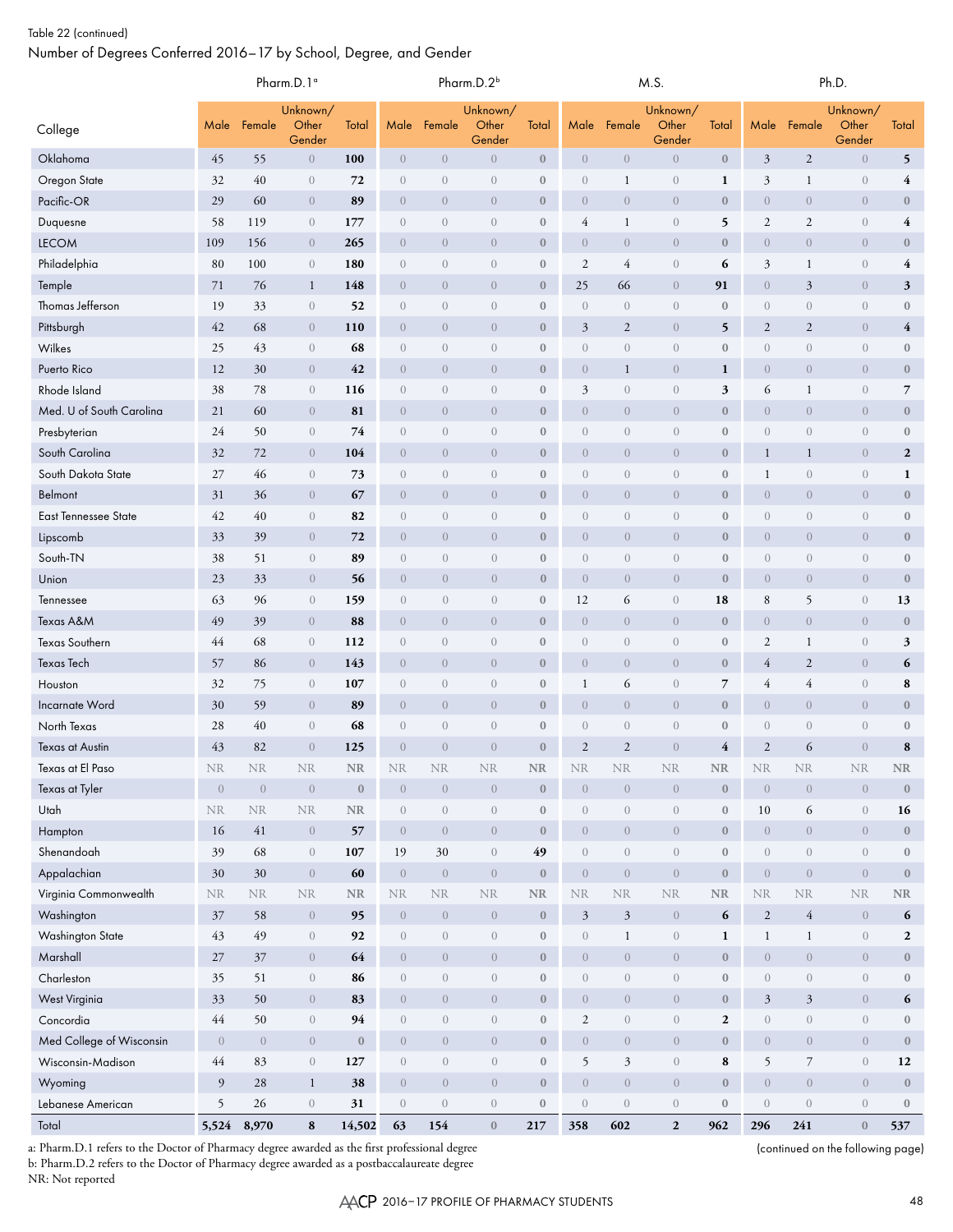Total

| College                     | Male       | Female       | Unknown/<br>Other<br>Gender | Total          |
|-----------------------------|------------|--------------|-----------------------------|----------------|
| Oklahoma                    | 48         | 57           | $\left($                    | 105            |
| Oregon State                | 35         | 42           | $\left( \right)$            | 77             |
| Pacific-OR                  | 29         | 60           | $\overline{0}$              | 89             |
| Duquesne                    | 64         | 122          | $\overline{0}$              | 186            |
| <b>LECOM</b>                | 109        | 156          | $\overline{0}$              | 265            |
| Philadelphia                | 85         | 105          | $\overline{0}$              | 190            |
| Temple                      | 96         | 145          | $\mathbf{1}$                | 242            |
| Thomas Jefferson            | 19         | 33           | $\overline{0}$              | 52             |
| Pittsburgh                  | 47         | 72           | $\overline{0}$              | 119            |
| Wilkes                      | 25         | 43           | $\overline{0}$              | 68             |
| Puerto Rico                 | 12         | 31           | $\overline{0}$              | 43             |
| Rhode Island                | 47         | 79           | $\overline{0}$              | 126            |
| Med. U of South Carolina    | 21         | 60           | $\overline{0}$              | 81             |
| Presbyterian                | 24         | 50           | $\overline{0}$              | 74             |
| South Carolina              | 33         | 73           | $\overline{0}$              | 106            |
| South Dakota State          | 28         | 46           | $\overline{0}$              | 74             |
| Belmont                     | 31         | 36           | $\overline{0}$              | 67             |
| <b>East Tennessee State</b> | 42         | 40           | $\overline{0}$              | 82             |
| Lipscomb                    | 33         | 39           | $\overline{0}$              | 72             |
| South-TN                    | 38         | 51           | $\mathbf{0}$                | 89             |
| Union                       | 23         | 33           | $\overline{0}$              | 56             |
| Tennessee                   | 83         | 107          | $\overline{0}$              | 190            |
| Texas A&M                   | 49         | 39           | $\overline{0}$              | 88             |
| <b>Texas Southern</b>       | 46         | 69           | $\overline{0}$              | 115            |
| <b>Texas Tech</b>           | 61         | 88           | $\overline{0}$              | 149            |
| Houston                     | 37         | 85           | $\overline{0}$              | 122            |
| <b>Incarnate Word</b>       | 30         | 59           | $\overline{0}$              | 89             |
| North Texas                 | 28         | 40           | $\overline{0}$              | 68             |
| <b>Texas at Austin</b>      | 47         | 90           | $\overline{0}$              | 137            |
| Texas at El Paso            | <b>NR</b>  | <b>NR</b>    | <b>NR</b>                   | <b>NR</b>      |
| Texas at Tyler              | $\theta$   | $\theta$     | $\theta$                    | $\bf{0}$       |
| Utah                        | 10         | 6            | $\mathbf{0}$                | 16             |
| Hampton                     | 16         | 41           | $\overline{0}$              | 57             |
| Shenandoah                  | 58         | 98           | $\overline{0}$              | 156            |
| Appalachian                 | 30         | 30           | $\overline{0}$              | 60             |
| Virginia Commonwealth       | <b>NR</b>  | <b>NR</b>    | <b>NR</b>                   | $\rm NR$       |
| Washington                  | 42         | 65           | $\overline{0}$              | 107            |
| <b>Washington State</b>     | 44         | 51           | $\overline{0}$              | 95             |
| Marshall                    | 27         | 37           | $\overline{0}$              | 64             |
| Charleston                  | 35         | 51           | $\overline{0}$              | 86             |
| <b>West Virginia</b>        | 36         | 53           | $\overline{0}$              | 89             |
| Concordia                   | 46         | 50           | $\overline{0}$              | 96             |
| Med College of Wisconsin    | $\sqrt{a}$ | $\mathbf{0}$ | $\overline{0}$              | $\overline{0}$ |
| Wisconsin-Madison           | 54         | 93           | $\overline{0}$              | 147            |
| Wyoming                     | 9          | 28           | 1                           | 38             |
| Lebanese American           | 5          | 26           | $\overline{0}$              | 31             |
| Total                       | 6,241      | 9,967        | 10                          | 16,218         |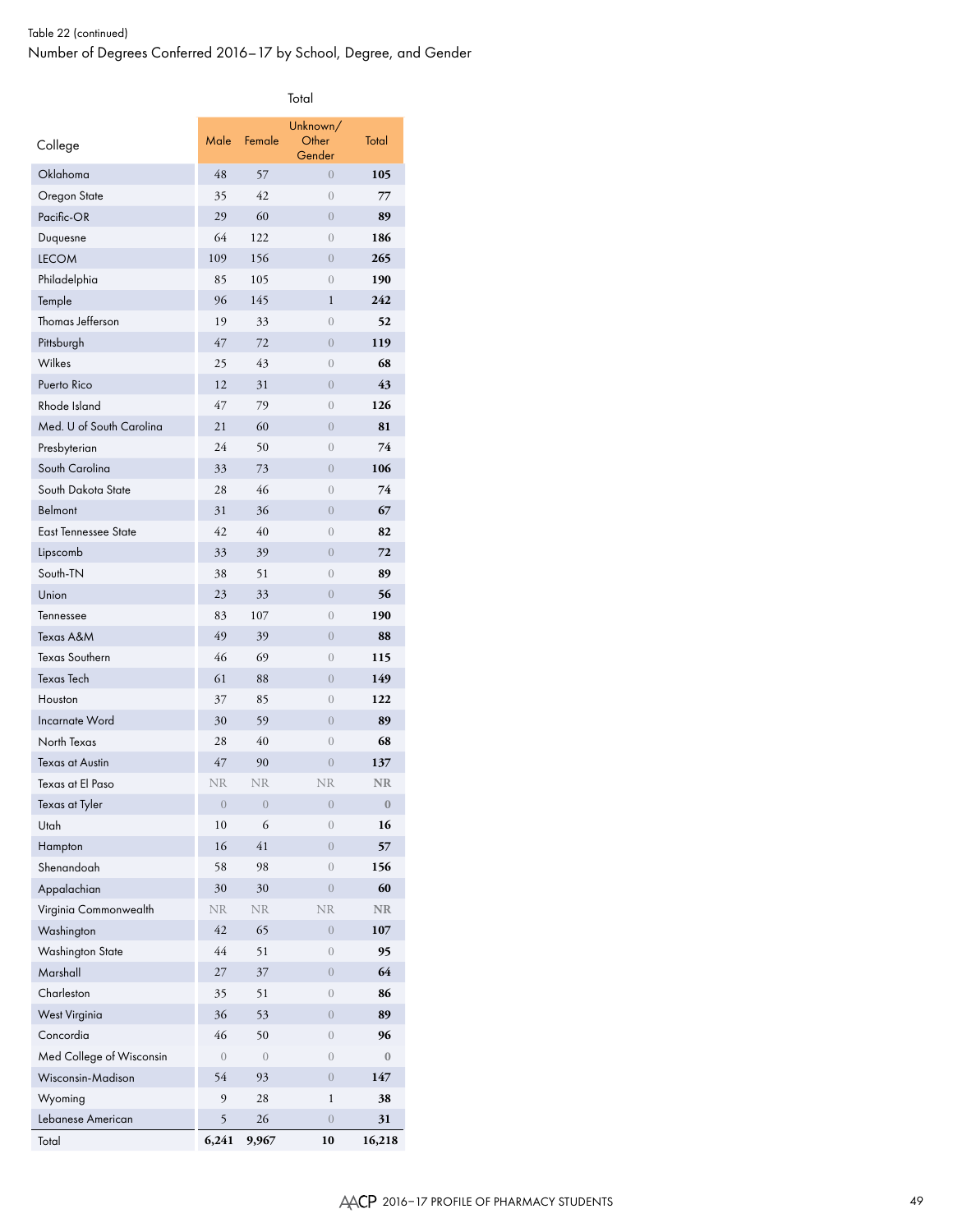#### Table 23

Number of Degrees Conferred 2016–17 by State<sup>a</sup>, Degree, and Gender

|                      | Pharm.D.1 <sup>b</sup> |        |                             |       |                  | Pharm.D.2 <sup>c</sup> |                             |              |                |                | M.S.                        |                  |                | Ph.D.          |                             |                  |        | Total   |                             |         |  |
|----------------------|------------------------|--------|-----------------------------|-------|------------------|------------------------|-----------------------------|--------------|----------------|----------------|-----------------------------|------------------|----------------|----------------|-----------------------------|------------------|--------|---------|-----------------------------|---------|--|
| State                | Male                   | Female | Unknown/<br>Other<br>Gender | Total | Male             | Female                 | Unknown/<br>Other<br>Gender | Total        |                | Male Female    | Unknown/<br>Other<br>Gender | Total            | Male           | Female         | Unknown/<br>Other<br>Gender | Total            | Male   | Female  | Unknown/<br>Other<br>Gender | Total   |  |
| Alabama              | 84                     | 200    | $\overline{0}$              | 284   | $\overline{0}$   | $\overline{0}$         | $\overline{0}$              | $\mathbf{0}$ | $\overline{2}$ | $\overline{0}$ | $\overline{0}$              | $\boldsymbol{2}$ | 4              | $\overline{2}$ | $\overline{0}$              | 6                | 90     | 202     | $\overline{0}$              | 292     |  |
| Arizona              | 103                    | 139    | $\overline{0}$              | 242   | $\overline{0}$   | $\overline{0}$         | $\left( \right)$            | $\mathbf{0}$ | $\overline{2}$ | 3              | $\overline{0}$              | 5                | 7              | $\overline{4}$ | $\overline{0}$              | 11               | 112    | 146     | $\left( \right)$            | 258     |  |
| Arkansas             | 63                     | 112    | $\overline{0}$              | 175   | $\overline{0}$   | $\overline{0}$         | $\overline{0}$              | $\mathbf{0}$ | $\overline{0}$ | $\overline{0}$ | $\overline{0}$              | $\bf{0}$         | 2              | $\overline{0}$ | $\overline{0}$              | $\overline{2}$   | 65     | 112     | $\overline{0}$              | 177     |  |
| California           | 320                    | 644    | 2                           | 966   | 6                | 12                     | $\theta$                    | 18           | 58             | 71             | $\overline{0}$              | 129              | 36             | 22             | $\overline{0}$              | 58               | 420    | 749     | $\overline{2}$              | 1,171   |  |
| Colorado             | 80                     | 138    | $\overline{0}$              | 218   | 11               | 22                     | $\overline{0}$              | 33           | $\overline{0}$ | $\overline{0}$ | $\overline{0}$              | $\bf{0}$         |                | 6              | $\overline{0}$              | $\overline{7}$   | 92     | 166     | $\overline{0}$              | 258     |  |
| Connecticut          | 79                     | 111    | $\overline{0}$              | 190   | $\overline{0}$   | $\overline{0}$         | $\overline{0}$              | $\mathbf{0}$ | -1             | $\overline{0}$ | $\overline{0}$              | 1                | $\mathfrak{2}$ | $\overline{4}$ | $\theta$                    | 6                | 82     | 115     | $\overline{0}$              | 197     |  |
| District of Columbia | 24                     | 33     | $\overline{0}$              | 57    | $\overline{0}$   | $\overline{0}$         | $\overline{0}$              | $\mathbf{0}$ | $\overline{0}$ | $\overline{0}$ | $\overline{0}$              | $\bf{0}$         | $\overline{0}$ |                | $\overline{0}$              | 1                | 24     | 34      | $\overline{0}$              | 58      |  |
| Florida              | 303                    | 540    | $\overline{0}$              | 843   | 15               | 69                     | $\overline{0}$              | 84           | 50             | 143            | $\overline{0}$              | 193              | 13             | 16             | $\theta$                    | 29               | 381    | 768     | $\overline{0}$              | 1,149   |  |
| Georgia              | 195                    | 325    | $\overline{0}$              | 520   | $\overline{0}$   | $\overline{0}$         | $\overline{0}$              | $\mathbf{0}$ | -1             | 3              | $\overline{0}$              | $\overline{4}$   | 6              | 11             | $\overline{0}$              | 17               | 202    | 339     | $\overline{0}$              | 541     |  |
| Hawaii               | 40                     | 39     | $\overline{0}$              | 79    | $\overline{0}$   | $\overline{0}$         | $\overline{0}$              | $\mathbf{0}$ | $\overline{0}$ | 2              | $\overline{0}$              | $\boldsymbol{2}$ | $\overline{2}$ | $\overline{2}$ | $\overline{0}$              | $\overline{4}$   | 42     | 43      | $\left( \right)$            | 85      |  |
| Idaho                | 37                     | 32     | $\overline{0}$              | 69    | $\overline{0}$   | $\overline{0}$         | $\overline{0}$              | $\mathbf{0}$ | -1             | $\overline{0}$ | $\overline{0}$              | $\mathbf{1}$     | $\overline{0}$ | $\overline{0}$ | $\overline{0}$              | $\bf{0}$         | 38     | 32      | $\overline{0}$              | 70      |  |
| Illinois             | 252                    | 399    | $\overline{0}$              | 651   | $\overline{0}$   | $\overline{0}$         | $\overline{0}$              | $\mathbf{0}$ | -1             | 3              | $\overline{0}$              | 4                | 11             | 11             | $\mathbf{0}$                | 22               | 264    | 413     | $\overline{0}$              | 677     |  |
| Indiana              | 117                    | 223    | $\overline{0}$              | 340   | $\overline{0}$   | $\overline{0}$         | $\overline{0}$              | $\mathbf{0}$ | 10             | 10             | $\overline{0}$              | <b>20</b>        | 12             | 4              | $\overline{0}$              | 16               | 139    | 237     | $\overline{0}$              | 376     |  |
| lowa                 | 65                     | 151    | $\overline{0}$              | 216   | $\overline{0}$   | $\overline{0}$         | $\overline{0}$              | $\mathbf{0}$ | $\overline{0}$ | 2              | $\overline{0}$              | $\boldsymbol{2}$ | 10             | 2              | $\overline{0}$              | 12               | 75     | 155     | $\overline{0}$              | 230     |  |
| Kansas               | 53                     | 104    | $\overline{0}$              | 157   | $\overline{0}$   | $\overline{0}$         | $\overline{0}$              | $\mathbf{0}$ | 10             | 13             | $\overline{0}$              | 23               | 8              | 9              | $\overline{0}$              | 17               | 71     | 126     | $\overline{0}$              | 197     |  |
| Kentucky             | 88                     | 123    | $\overline{0}$              | 211   | $\overline{0}$   | $\overline{0}$         | $\left( \right)$            | $\mathbf{0}$ | $\overline{2}$ | 5              | $\overline{0}$              | 7                | 8              | 7              | $\overline{0}$              | 15               | 98     | 135     | $\left( \right)$            | 233     |  |
| Louisiana            | 76                     | 164    | $\overline{0}$              | 240   | $\overline{0}$   | $\overline{0}$         | $\overline{0}$              | $\mathbf{0}$ | $\theta$       | $\overline{0}$ | $\overline{0}$              | $\bf{0}$         | 6              | 1              | $\overline{0}$              | $\overline{7}$   | 82     | 165     | $\overline{0}$              | 247     |  |
| Maine                | 64                     | 79     | $\overline{0}$              | 143   | $\overline{0}$   | $\overline{0}$         | $\overline{0}$              | $\mathbf{0}$ | $\overline{0}$ | $\overline{0}$ | $\overline{0}$              | $\bf{0}$         | $\overline{0}$ | $\overline{0}$ | $\theta$                    | $\mathbf{0}$     | 64     | 79      | $\overline{0}$              | 143     |  |
| Maryland             | 113                    | 160    | $\mathbf{3}$                | 276   | $\overline{0}$   | $\overline{0}$         | $\overline{0}$              | $\mathbf{0}$ | 20             | 26             | 2                           | 48               | 7              | 12             | $\overline{0}$              | 19               | 140    | 198     | 5                           | 343     |  |
| Massachusetts        | 279                    | 426    | $\overline{0}$              | 705   | 11               | 21                     | $\left( \right)$            | 32           | 35             | 63             | $\overline{0}$              | 98               | 17             | 9              | $\overline{0}$              | 26               | 342    | 519     | $\left( \right)$            | 861     |  |
| Michigan             | 135                    | 180    | $\overline{0}$              | 315   | $\overline{0}$   | $\overline{0}$         | $\overline{0}$              | $\mathbf{0}$ | $\overline{4}$ | 5              | $\overline{0}$              | 9                | 8              | 12             | $\overline{0}$              | 20               | 147    | 197     | $\overline{0}$              | 344     |  |
| Minnesota            | 58                     | 107    | $\overline{0}$              | 165   | $\overline{0}$   | $\overline{0}$         | $\overline{0}$              | $\bf{0}$     | 2              | 4              | $\overline{0}$              | 6                | 7              | $\overline{7}$ | $\theta$                    | 14               | 67     | 118     | $\overline{0}$              | 185     |  |
| Mississippi          | 39                     | 77     | $\overline{0}$              | 116   | $\overline{0}$   | $\overline{0}$         | $\overline{0}$              | $\mathbf{0}$ | $\mathfrak{Z}$ |                | $\overline{0}$              | 4                | 7              | 3              | $\overline{0}$              | 10               | 49     | 81      | $\overline{0}$              | 130     |  |
| Missouri             | 125                    | 219    | $\overline{0}$              | 344   | $\overline{0}$   | $\overline{0}$         | $\overline{0}$              | $\mathbf{0}$ | $\overline{0}$ | $\overline{0}$ | $\overline{0}$              | $\bf{0}$         | 3              | 4              | $\overline{0}$              | $\overline{7}$   | 128    | 223     | $\overline{0}$              | 351     |  |
| Montana              | 28                     | 35     | $\overline{0}$              | 63    | $\overline{0}$   | $\overline{0}$         | $\overline{0}$              | $\mathbf{0}$ | $\overline{0}$ | $\overline{0}$ | $\overline{0}$              | $\bf{0}$         | 3              | 2              | $\overline{0}$              | 5                | 31     | 37      | $\overline{0}$              | 68      |  |
| Nebraska             | 80                     | 127    | $\overline{0}$              | 207   | $\overline{0}$   | $\overline{0}$         | $\sqrt{a}$                  | $\mathbf{0}$ | $\overline{0}$ | 5              | $\overline{0}$              | 5                | 5              | 3              | $\boldsymbol{0}$            | 8                | 85     | 135     | $\overline{0}$              | 220     |  |
| Nevada               | 102                    | 124    | $\overline{0}$              | 226   | $\overline{0}$   | $\overline{0}$         | $\overline{0}$              | $\mathbf{0}$ | $\overline{0}$ | $\overline{0}$ | $\overline{0}$              | $\mathbf{0}$     | $\overline{0}$ | $\overline{0}$ | $\overline{0}$              | $\mathbf{0}$     | 102    | 124     | $\overline{0}$              | 226     |  |
| New Jersey           | 96                     | 180    | $\overline{0}$              | 276   | $\overline{0}$   | $\overline{0}$         | $\sqrt{a}$                  | $\mathbf{0}$ | 4              |                | $\overline{0}$              | 5                | 6              | 5              | $\overline{0}$              | 11               | 106    | 186     | $\left( \right)$            | 292     |  |
| New Mexico           | 31                     | 45     | $\overline{0}$              | 76    | $\overline{0}$   | $\overline{0}$         | $\overline{0}$              | $\mathbf{0}$ | $\overline{0}$ | 3              | $\overline{0}$              | 3                | 1              | $\overline{2}$ | $\overline{0}$              | $\mathbf{3}$     | 32     | 50      | $\overline{0}$              | 82      |  |
| New York             | 415                    | 622    | $\theta$                    | 1,037 | $\overline{0}$   | $\overline{0}$         | $\overline{0}$              | $\bf{0}$     | 39             | 73             | $\overline{0}$              | 112              | 18             | 13             | $\overline{0}$              | 31               | 472    | 708     | $\overline{0}$              | 1,180   |  |
| North Carolina       | 129                    | 229    | $\overline{0}$              | 358   |                  | $\overline{0}$         | $\overline{0}$              | 1            | 22             | 42             | $\overline{0}$              | 64               | 12             | 5              | $\overline{0}$              | 17               | 164    | 276     | $\overline{0}$              | 440     |  |
| North Dakota         | 32                     | 49     | $\overline{0}$              | 81    | $\overline{0}$   | $\overline{0}$         | $\overline{0}$              | $\mathbf{0}$ | $\overline{0}$ | $\overline{0}$ | $\overline{0}$              | $\bf{0}$         | 1              | $\overline{3}$ | $\overline{0}$              | 4                | 33     | 52      | $\overline{0}$              | 85      |  |
| Ohio                 | 246                    | 395    | $\mathbf{1}$                | 642   | $\overline{0}$   | $\bigcap$              | $\bigcap$                   | $\mathbf{0}$ | 29             | 28             | ()                          | 57               | 11             | $\overline{7}$ | $\Omega$                    | 18               | 286    | $430\,$ | $\mathbf{1}$                | $717\,$ |  |
| Oklahoma             | 79                     | 93     | $\theta$                    | 172   | $\theta$         | $\overline{0}$         | $\overline{0}$              | $\mathbf{0}$ | $\theta$       | $\overline{0}$ | $\theta$                    | $\boldsymbol{0}$ | $\mathfrak{Z}$ | $\overline{c}$ | $\theta$                    | 5                | 82     | 95      | $\sqrt{a}$                  | 177     |  |
| Oregon               | 61                     | 100    | $\overline{0}$              | 161   | $\overline{0}$   | $\overline{0}$         | $\overline{0}$              | $\mathbf{0}$ | $\overline{0}$ | $\mathbf{1}$   | $\overline{0}$              | $\mathbf{1}$     | $\mathfrak{Z}$ | $\mathbf{1}$   | $\overline{0}$              | $\overline{4}$   | 64     | $102\,$ | $\overline{0}$              | 166     |  |
| Pennsylvania         | 404                    | 595    | $\mathbf{1}$                | 1,000 | $\overline{0}$   | $\theta$               | $\sqrt{ }$                  | $\mathbf{0}$ | 34             | 73             | $\theta$                    | 107              | 7              | 8              | $\overline{0}$              | 15               | 445    | 676     | $\mathbf{1}$                | 1,122   |  |
| Puerto Rico          | 12                     | $30\,$ | $\sqrt{a}$                  | 42    | $\overline{0}$   | $\overline{0}$         | $\overline{0}$              | $\mathbf{0}$ | $\overline{0}$ | $\mathbf{1}$   | $\overline{0}$              | $\mathbf{1}$     | $\overline{0}$ | $\overline{0}$ | $\overline{0}$              | $\boldsymbol{0}$ | 12     | $31\,$  | $\overline{0}$              | 43      |  |
| Rhode Island         | 38                     | 78     | $\theta$                    | 116   | $\left( \right)$ | $\theta$               | $\sqrt{ }$                  | $\mathbf{0}$ | $\mathfrak{Z}$ | $\sqrt{ }$     | $\sqrt{ }$                  | $\mathfrak z$    | 6              | $\mathbf{1}$   | $\overline{0}$              | $\overline{7}$   | $47\,$ | 79      | $\sqrt{ }$                  | 126     |  |
| South Carolina       | 77                     | 182    | $\overline{0}$              | 259   | $\overline{0}$   | $\overline{0}$         | $\sqrt{ }$                  | $\mathbf{0}$ | $\overline{0}$ | $\overline{0}$ | $\overline{0}$              | $\mathbf{0}$     | $\mathbf{1}$   | $\mathbf{1}$   | $\overline{0}$              | $\overline{2}$   | $78\,$ | 183     | $\overline{0}$              | 261     |  |

AACP 2016-17 PROFILE OF PHARMACY STUDENTS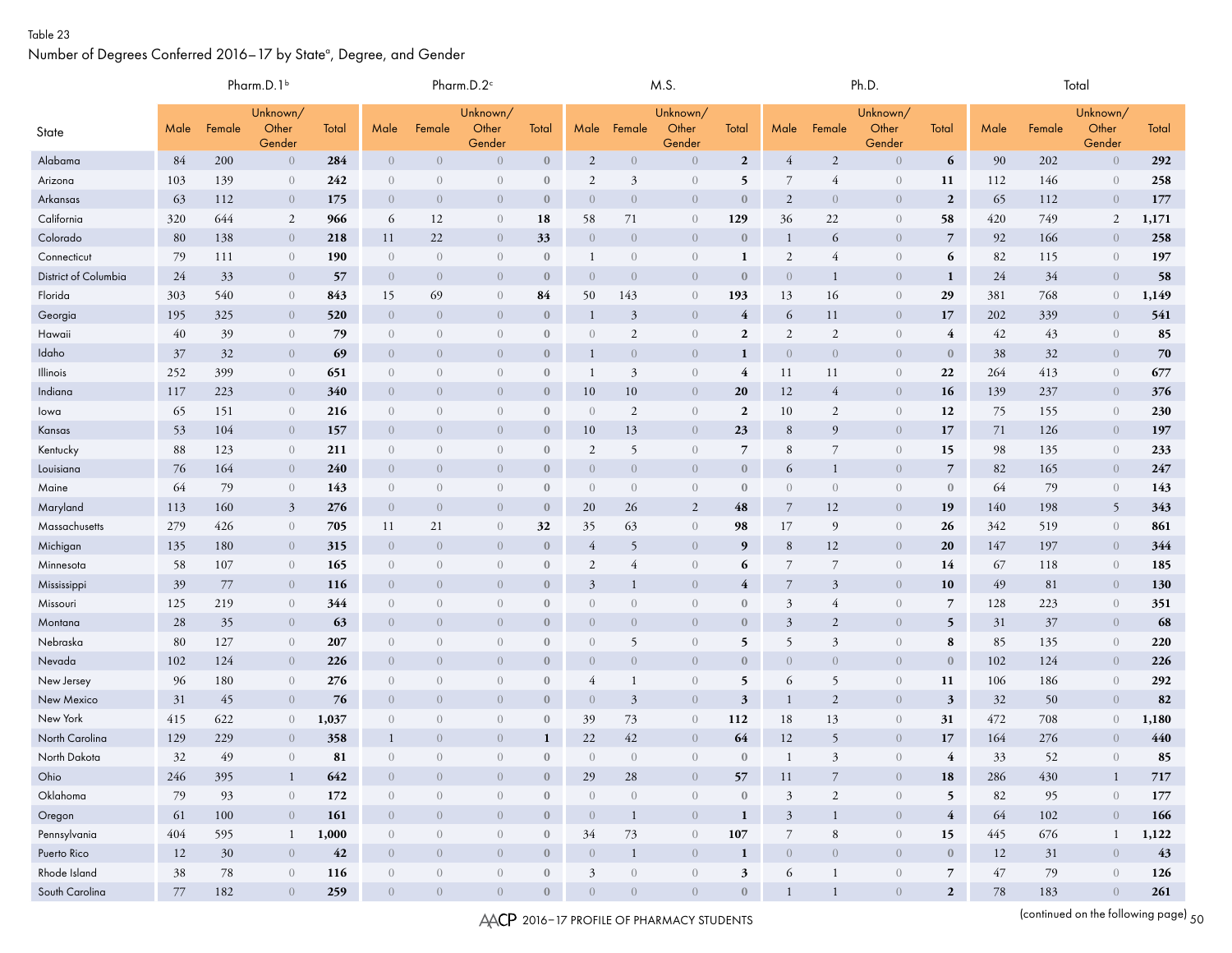#### Table 23 (continued)

#### Number of Degrees Conferred 2016–17 by State<sup>a</sup>, Degree, and Gender

|               |             |           | Pharm.D.1 $b$               |           | Pharm.D. $2^{\circ}$ |                |                             | M.S.         |                  |                  | Ph.D.                       |              |              |                | Total                       |              |          |        |                             |        |
|---------------|-------------|-----------|-----------------------------|-----------|----------------------|----------------|-----------------------------|--------------|------------------|------------------|-----------------------------|--------------|--------------|----------------|-----------------------------|--------------|----------|--------|-----------------------------|--------|
| State         | Male        | Female    | Unknown/<br>Other<br>Gender | Total     | Male                 | Female         | Unknown/<br>Other<br>Gender | Total        | Male             | Female           | Unknown/<br>Other<br>Gender | Total        | Male         | Female         | Unknown/<br>Other<br>Gender | Total        | Male     | Female | Unknown/<br>Other<br>Gender | Total  |
| South Dakota  | 27          | 46        | $\overline{0}$              | 73        | $\left( \right)$     | $\overline{0}$ | $\overline{0}$              | $\mathbf{0}$ | $\overline{0}$   | $\left( \right)$ | $\left( \right)$            | $\mathbf{0}$ |              |                | $\left( \right)$            |              | 28       | 46     | $\overline{0}$              | 74     |
| Tennessee     | 230         | 295       | $\overline{0}$              | 525       | $\overline{0}$       | $\overline{0}$ | $\overline{0}$              | $\mathbf{0}$ | 12               | $\sigma$         | $\overline{0}$              | 18           | 8            |                | $\overline{0}$              | 13           | 250      | 306    | $\overline{0}$              | 556    |
| Texas         | 283         | 449       | $\overline{0}$              | 732       | $\overline{0}$       | $\overline{0}$ | $\overline{0}$              | $\mathbf{0}$ | 3                | 8                | $\overline{0}$              | 11           | 12           | 13             | $\overline{0}$              | 25           | 298      | 470    | $\overline{0}$              | 768    |
| Utah          | <b>NR</b>   | <b>NR</b> | <b>NR</b>                   | <b>NR</b> | $\left( \right)$     | $\overline{0}$ | $\overline{0}$              | $\mathbf{0}$ | $\overline{0}$   | $\Omega$         | $\overline{0}$              | $\mathbf{0}$ | 10           | 6              | $\overline{0}$              | 16           | 10       | 6      | $\overline{0}$              | 16     |
| Virginia      | 85          | 139       | $\overline{0}$              | 224       | 19                   | 30             | $\overline{0}$              | 49           | $\overline{0}$   |                  | $\left( \right)$            | $\mathbf{0}$ |              |                | $\left( \right)$            | $\mathbf{0}$ | 104      | 169    | $\overline{0}$              | 273    |
| Washington    | 80          | 107       | $\overline{0}$              | 187       | $\left($             | $\overline{0}$ | $\overline{0}$              | $\mathbf{0}$ | 3                | 4                | $\overline{0}$              | $7^{\circ}$  | 3            |                | $\overline{0}$              | 8            | 86       | 116    | $\overline{0}$              | 202    |
| West Virginia | 95          | 138       | $\overline{0}$              | 233       | $\left( \right)$     | $\overline{0}$ | $\overline{0}$              | $\mathbf{0}$ | $\left( \right)$ | $\bigcap$        | $\overline{0}$              | $\mathbf{0}$ | $\mathbf{z}$ | $\mathbf{z}$   | $\overline{0}$              | 6            | 98       | 141    | $\overline{0}$              | 239    |
| Wisconsin     | 88          | 133       | $\overline{0}$              | 221       | $\overline{0}$       | $\overline{0}$ | $\overline{0}$              | $\mathbf{0}$ |                  |                  | $\overline{0}$              | 10           |              | $\overline{ }$ | $\overline{0}$              | 12           | 100      | 143    | $\overline{0}$              | 243    |
| Wyoming       | 9           | 28        |                             | 38        | $\left( \right)$     | $\overline{0}$ | $\overline{0}$              | $\mathbf{0}$ | $\left( \right)$ | $\Omega$         | $\overline{0}$              | $\mathbf{0}$ |              |                | $\overline{0}$              | $\mathbf{0}$ | $\Omega$ | 28     |                             | 38     |
| Lebanon       |             | 26        | $\overline{0}$              | 31        | $\overline{0}$       | $\overline{0}$ | $\overline{0}$              | $\mathbf{0}$ | $\overline{0}$   | $\overline{0}$   | $\overline{0}$              | $\mathbf{0}$ | $\Omega$     | $\cup$         | $\overline{0}$              | $\mathbf{0}$ |          | 26     | $\overline{0}$              | 31     |
| Total         | 5,524 8,970 |           | 8                           | 14,502    | 63                   | 154            | $\mathbf{0}$                | 217          | 358              | 602              | $\overline{2}$              | 962          | 296          | 241            | $\mathbf{0}$                | 537          | 6,241    | 9,967  | 10                          | 16,218 |

a: Degrees conferred are reported by the state in which the school's main campus is located.

b: Pharm.D.1 refers to the Doctor of Pharmacy degree awarded as the first professional degree

c: Pharm.D.2 refers to the Doctor of Pharmacy degree awarded as a postbaccalaureate degree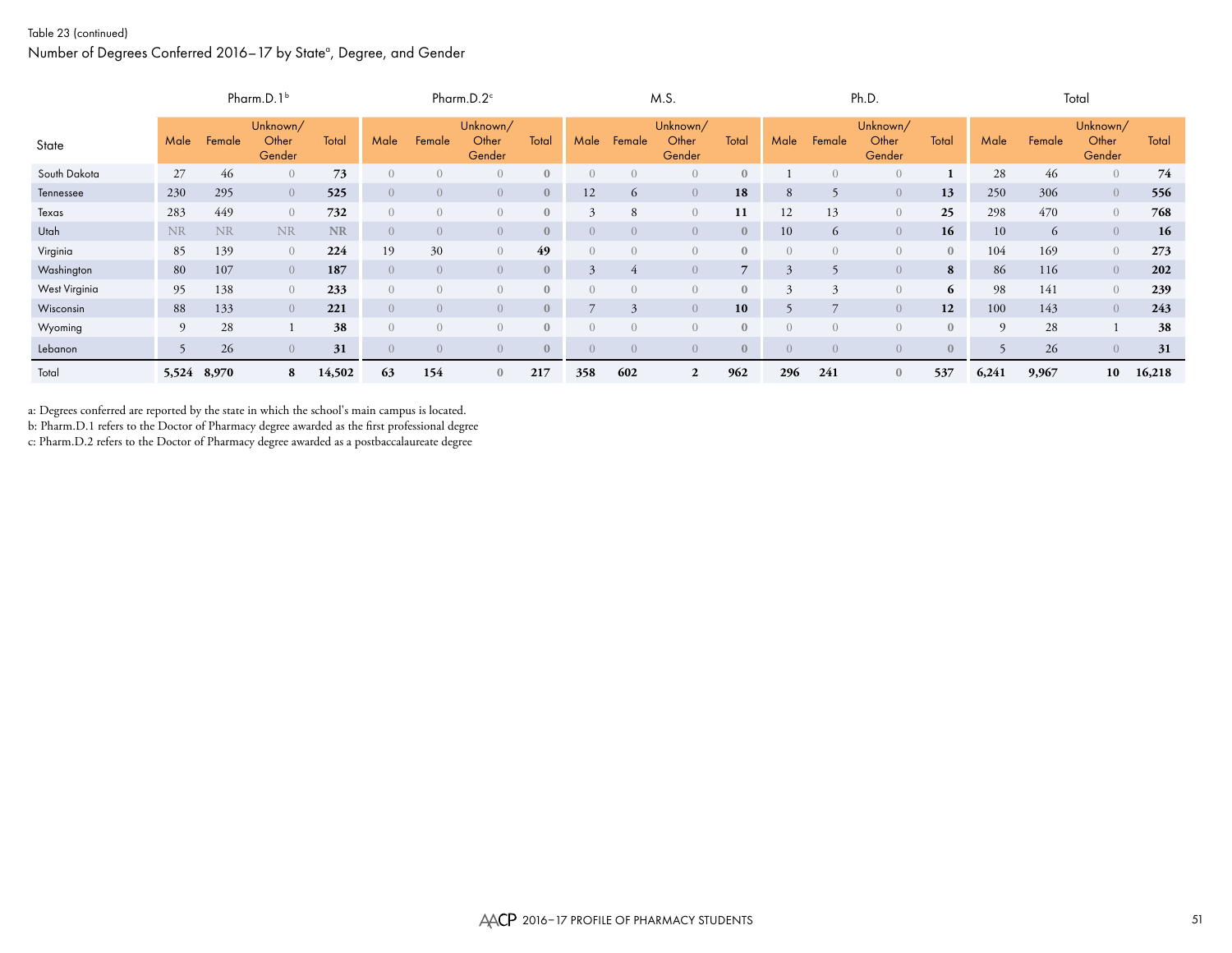Number of Doctor of Pharmacy Degrees Conferred as First Professional Degrees (Pharm.D.1) 2016–17 by School, Gender, and Race/Ethnicity

|                               |                  | White <sup>a</sup> |                  | <b>Black or African</b><br>American <sup>b</sup><br>Total<br>Male<br>Female |                  |                          |                      | Hispanic or Latino <sup>c</sup> |                          |                  | Asiand                         |                          |                  | Native Hawaiian<br>or Other Pacific<br>Islander <sup>e</sup> |                         |                | American Indian<br>or Alaska Nativef |                  |
|-------------------------------|------------------|--------------------|------------------|-----------------------------------------------------------------------------|------------------|--------------------------|----------------------|---------------------------------|--------------------------|------------------|--------------------------------|--------------------------|------------------|--------------------------------------------------------------|-------------------------|----------------|--------------------------------------|------------------|
| College                       | Male             | Female             | Total            |                                                                             |                  |                          | Male                 | Female                          | Total                    | Male             | Female                         | Total                    | Male             | Female                                                       | Total                   | Male           | Female                               | Total            |
| Auburn                        | 37               | 93                 | 130              | $\overline{4}$                                                              | 5                | 9                        | $\theta$             | $\overline{0}$                  | $\boldsymbol{0}$         | 4                | 9                              | 13                       | $\theta$         | $\overline{0}$                                               | $\bf{0}$                | $\overline{0}$ | $\overline{0}$                       | $\boldsymbol{0}$ |
| Samford                       | 38               | 75                 | 113              | $\overline{0}$                                                              | $\,$ 8 $\,$      | 8                        | $\sqrt{a}$           | $\boldsymbol{0}$                | $\boldsymbol{0}$         | $\mathbf{0}$     | 8                              | 8                        | $\boldsymbol{0}$ | $\mathbf{0}$                                                 | $\mathbf{0}$            | $\mathbf{0}$   | $\sqrt{0}$                           | $\boldsymbol{0}$ |
| Midwestern/Glendale           | 34               | 35                 | 69               | $\theta$                                                                    | $\mathbf{1}$     | 1                        | 5                    | $\overline{4}$                  | 9                        | 26               | 34                             | 60                       | $\boldsymbol{0}$ | $\theta$                                                     | $\boldsymbol{0}$        | $\theta$       | $\overline{0}$                       | $\boldsymbol{0}$ |
| Arizona                       | 18               | 26                 | 44               | $\overline{0}$                                                              | $\overline{0}$   | $\boldsymbol{0}$         | 4                    | $\,8\,$                         | 12                       | 12               | 22                             | 34                       | $\boldsymbol{0}$ | $\mathbf{0}$                                                 | $\boldsymbol{0}$        | $\overline{0}$ | $\theta$                             | $\boldsymbol{0}$ |
| Harding                       | 11               | 26                 | 37               | 2                                                                           | $\mathbf{1}$     | $\mathfrak{z}$           | $\theta$             | $\theta$                        | $\boldsymbol{0}$         | 3                | 10                             | 13                       | $\boldsymbol{0}$ | $\theta$                                                     | $\boldsymbol{0}$        | $\theta$       | $\overline{0}$                       | $\boldsymbol{0}$ |
| Arkansas                      | 39               | 64                 | 103              | $\mathbf{1}$                                                                | $\overline{4}$   | 5                        | $\sqrt{2}$           | $\sqrt{2}$                      | $\overline{4}$           | $\mathbf{2}$     | 3                              | 5                        | $\boldsymbol{0}$ | $\mathbf{0}$                                                 | $\boldsymbol{0}$        | $\overline{0}$ | $\sqrt{0}$                           | $\boldsymbol{0}$ |
| California Health<br>Sciences | $\theta$         | $\theta$           | $\boldsymbol{0}$ | $\theta$                                                                    | $\theta$         | $\bf{0}$                 | $\theta$             | $\theta$                        | $\boldsymbol{0}$         | $\theta$         | $\theta$                       | $\boldsymbol{0}$         | $\boldsymbol{0}$ | $\theta$                                                     | $\boldsymbol{0}$        | $\theta$       | $\overline{0}$                       | $\boldsymbol{0}$ |
| California Northstate         | 9                | 13                 | 22               | 3                                                                           | $\mathbf{1}$     | 4                        | $\sqrt{a}$           | $\mathfrak{Z}$                  | $\mathfrak z$            | 20               | 53                             | 73                       | $\mathfrak{2}$   | $\sqrt{0}$                                                   | $\boldsymbol{2}$        | $\sqrt{0}$     | $\theta$                             | $\boldsymbol{0}$ |
| Chapman                       | $\overline{0}$   | $\theta$           | $\boldsymbol{0}$ | $\theta$                                                                    | $\overline{0}$   | $\bf{0}$                 | $\theta$             | $\theta$                        | $\boldsymbol{0}$         | $\overline{0}$   | $\theta$                       | $\boldsymbol{0}$         | $\boldsymbol{0}$ | $\theta$                                                     | $\boldsymbol{0}$        | $\overline{0}$ | $\overline{0}$                       | $\boldsymbol{0}$ |
| Keck (KGI)                    | $\mathbf{0}$     | $\sqrt{a}$         | $\boldsymbol{0}$ | $\overline{0}$                                                              | $\overline{0}$   | $\boldsymbol{0}$         | $\sqrt{a}$           | $\theta$                        | $\boldsymbol{0}$         | $\boldsymbol{0}$ | $\sqrt{a}$                     | $\boldsymbol{0}$         | $\boldsymbol{0}$ | $\mathbf{0}$                                                 | $\boldsymbol{0}$        | $\sqrt{0}$     | $\sqrt{0}$                           | $\boldsymbol{0}$ |
| Loma Linda                    | 9                | 27                 | 36               | $\mathbf{1}$                                                                | $\mathbf{1}$     | $\boldsymbol{2}$         | $\theta$             | $\overline{4}$                  | $\overline{4}$           | 10               | 28                             | 38                       | $\boldsymbol{0}$ | $\theta$                                                     | $\boldsymbol{0}$        | $\mathbf{1}$   | $\mathbf{1}$                         | $\boldsymbol{2}$ |
| Marshall B. Ketchum           | $\boldsymbol{0}$ | $\sqrt{a}$         | $\boldsymbol{0}$ | $\overline{0}$                                                              | $\overline{0}$   | $\boldsymbol{0}$         | $\,0\,$              | $\theta$                        | $\boldsymbol{0}$         | $\overline{0}$   | $\mathbf{0}$                   | $\boldsymbol{0}$         | $\boldsymbol{0}$ | $\mathbf{0}$                                                 | $\boldsymbol{0}$        | $\sqrt{0}$     | $\sqrt{0}$                           | $\boldsymbol{0}$ |
| Touro-CA                      | $\overline{4}$   | 9                  | 13               | $\mathbf{1}$                                                                | $\overline{0}$   | 1                        | $\mathbf{1}$         | $\mathbf{1}$                    | $\boldsymbol{2}$         | 25               | 38                             | 63                       | $\boldsymbol{0}$ | $\mathbf{1}$                                                 | 1                       | $\overline{0}$ | $\theta$                             | $\boldsymbol{0}$ |
| California-San Diego          | 10               | 10                 | 20               | $\mathbf{1}$                                                                | $\theta$         | 1                        | $\sqrt{a}$           | $\theta$                        | $\boldsymbol{0}$         | 10               | 28                             | 38                       | $\mathbf{1}$     | $\overline{0}$                                               | $\mathbf{1}$            | $\sqrt{0}$     | $\theta$                             | $\boldsymbol{0}$ |
| California-San Francisco      | 5                | 11                 | 16               | $\overline{2}$                                                              | $\overline{7}$   | 9                        | 5                    | $\sqrt{2}$                      | $\overline{7}$           | 18               | 54                             | 72                       | $\overline{0}$   | $\overline{0}$                                               | $\bf{0}$                | $\mathbf{1}$   | $\mathbf{1}$                         | $\overline{2}$   |
| Pacific-CA                    | 6                | 23                 | 29               | $\overline{0}$                                                              | $\theta$         | $\boldsymbol{0}$         | $\mathfrak{Z}$       | $\overline{4}$                  | $\overline{7}$           | 53               | 106                            | 159                      | $\boldsymbol{0}$ | $\mathbf{0}$                                                 | $\boldsymbol{0}$        | $\sqrt{0}$     | $\mathbf{1}$                         | 1                |
| Southern California           | 11               | 18                 | 29               | $\theta$                                                                    | 2                | $\boldsymbol{2}$         | $\mathbf{1}$         | $\overline{9}$                  | 10                       | 52               | 86                             | 138                      | $\boldsymbol{0}$ | $\overline{0}$                                               | $\boldsymbol{0}$        | $\theta$       | $\theta$                             | $\boldsymbol{0}$ |
| <b>West Coast</b>             | $\theta$         | $\sqrt{a}$         | $\boldsymbol{0}$ | $\overline{0}$                                                              | $\overline{0}$   | $\boldsymbol{0}$         | $\sqrt{a}$           | $\theta$                        | $\boldsymbol{0}$         | $\overline{0}$   | $\mathbf{0}$                   | $\boldsymbol{0}$         | $\boldsymbol{0}$ | $\mathbf{0}$                                                 | $\boldsymbol{0}$        | $\overline{0}$ | $\sqrt{0}$                           | $\boldsymbol{0}$ |
| Western                       | $\overline{7}$   | 25                 | 32               | $\theta$                                                                    | $\overline{0}$   | $\bf{0}$                 | $\mathfrak{Z}$       | $\overline{2}$                  | 5                        | 13               | 41                             | 54                       | $\boldsymbol{0}$ | $\overline{0}$                                               | $\bf{0}$                | $\overline{0}$ | $\overline{0}$                       | $\boldsymbol{0}$ |
| Regis                         | $\mathbf{0}$     | $\overline{0}$     | $\bf{0}$         | $\theta$                                                                    | $\theta$         | $\bf{0}$                 | $\sqrt{a}$           | $\theta$                        | $\mathbf{0}$             | $\mathbf{0}$     | $\boldsymbol{0}$               | $\boldsymbol{0}$         | $\boldsymbol{0}$ | $\mathbf{0}$                                                 | $\boldsymbol{0}$        | $\theta$       | $\sqrt{0}$                           | $\boldsymbol{0}$ |
| Colorado                      | 33               | 50                 | 83               | $\mathfrak{Z}$                                                              | $\overline{4}$   | $\overline{7}$           | 5                    | 9                               | 14                       | 19               | 34                             | 53                       | $\overline{0}$   | $\overline{0}$                                               | $\bf{0}$                | $\overline{0}$ | $\overline{0}$                       | $\mathbf{0}$     |
| Saint Joseph                  | 11               | $20\,$             | 31               | $\overline{\mathbf{3}}$                                                     | $\overline{4}$   | $\overline{\phantom{a}}$ | $\sqrt{2}$           | $\sqrt{3}$                      | 5                        | $\boldsymbol{9}$ | 19                             | ${\bf 28}$               | $\boldsymbol{0}$ | $\,0\,$                                                      | $\boldsymbol{0}$        | $\,0\,$        | $\left\langle {}\right\rangle$       | $\boldsymbol{0}$ |
| Connecticut                   | $37\,$           | 39                 | $76$             | $\mathbf{1}$                                                                | $\sqrt{2}$       | $\mathbf{3}$             | $\,0\,$              | $\sqrt{2}$                      | $\boldsymbol{2}$         | $\,8\,$          | $\sqrt{6}$                     | 14                       | $\sqrt{0}$       | $\sqrt{0}$                                                   | $\bf 0$                 | $\sqrt{0}$     | $\sqrt{0}$                           | $\boldsymbol{0}$ |
| Howard                        | $\mathbf{1}$     | $\sqrt{2}$         | $\sqrt{3}$       | $21\,$                                                                      | $24\,$           | 45                       | $\mathbf{1}$         | $\mathbf{1}$                    | $\boldsymbol{2}$         | $\mathbf{1}$     | 6                              | $\overline{\phantom{a}}$ | $\boldsymbol{0}$ | $\boldsymbol{0}$                                             | $\boldsymbol{0}$        | $\,0\,$        | $\bf 0$                              | $\boldsymbol{0}$ |
| Florida A&M                   | $\overline{9}$   | 13                 | $22\,$           | 32                                                                          | 87               | 119                      | $\sqrt{2}$           | $\sqrt{2}$                      | $\overline{\mathbf{4}}$  | $\boldsymbol{7}$ | 14                             | 21                       | $\overline{0}$   | $\sqrt{0}$                                                   | $\mathbf{0}$            | $\mathbf{1}$   | $\overline{2}$                       | $\mathbf{3}$     |
| ${\sf L}$                     | $\boldsymbol{0}$ | $\left( \right)$   | $\boldsymbol{0}$ | $\,0\,$                                                                     | $\,0\,$          | $\boldsymbol{0}$         | $\,0\,$              | $\left\langle {}\right\rangle$  | $\boldsymbol{0}$         | $\boldsymbol{0}$ | $\left\langle {}\right\rangle$ | $\boldsymbol{0}$         | $\boldsymbol{0}$ | $\,0\,$                                                      | $\boldsymbol{0}$        | $\,0\,$        | $\bf 0$                              | $\boldsymbol{0}$ |
| Nova Southeastern             | 17               | $40\,$             | 57               | $\overline{5}$                                                              | $\overline{4}$   | $\boldsymbol{9}$         | $25\,$               | 67                              | 92                       | 16               | $34\,$                         | 50                       | $\overline{0}$   | $\sqrt{a}$                                                   | $\mathbf{0}$            | $\theta$       | $\sqrt{ }$                           | $\boldsymbol{0}$ |
| Palm Beach Atlantic           | $\boldsymbol{9}$ | $17\,$             | 26               | $\overline{2}$                                                              | $\overline{4}$   | $\boldsymbol{6}$         | $\mathfrak{S}$       | $\boldsymbol{7}$                | 12                       | $\boldsymbol{7}$ | $\overline{4}$                 | 11                       | $\boldsymbol{0}$ | $\boldsymbol{0}$                                             | $\boldsymbol{0}$        | $\,0\,$        | $\,0\,$                              | $\boldsymbol{0}$ |
| Florida                       | 61               | $80\,$             | 141              | $\overline{2}$                                                              | 10               | 12                       | $10\,$               | 28                              | 38                       | 21               | 39                             | 60                       | $\,1$            | $\mathfrak{Z}$                                               | $\overline{4}$          | $\theta$       | $\sqrt{ }$                           | $\boldsymbol{0}$ |
| South Florida                 | $28\,$           | 33                 | 61               | $\overline{4}$                                                              | $\boldsymbol{7}$ | 11                       | $\boldsymbol{7}$     | 11                              | 18                       | $\boldsymbol{7}$ | $\overline{4}$                 | 11                       | $\mathbf{1}$     | $\mathfrak{Z}$                                               | $\overline{\mathbf{4}}$ | $\,0\,$        | $\,0\,$                              | $\boldsymbol{0}$ |
| Mercer                        | 26               | 54                 | ${\bf 80}$       | $\overline{4}$                                                              | 22               | 26                       | $\boldsymbol{\beta}$ | $\sqrt{3}$                      | $\boldsymbol{6}$         | 11               | 22                             | 33                       | $\boldsymbol{0}$ | $\sqrt{a}$                                                   | $\boldsymbol{0}$        | $\sqrt{0}$     | $\sqrt{ }$                           | $\boldsymbol{0}$ |
| PCOM-GA                       | 14               | 11                 | 25               | $\overline{9}$                                                              | $\boldsymbol{9}$ | 18                       | $\,0\,$              | $\left\langle {}\right\rangle$  | $\boldsymbol{0}$         | $\boldsymbol{7}$ | $\sqrt{2}$                     | $\boldsymbol{9}$         | $\boldsymbol{0}$ | $\boldsymbol{0}$                                             | $\boldsymbol{0}$        | $\,0\,$        | $\,0\,$                              | $\boldsymbol{0}$ |
| South-GA                      | $28\,$           | 54                 | 82               | $\,8\,$                                                                     | 11               | 19                       | $\sqrt{2}$           | $\mathfrak{H}$                  | $\overline{\phantom{a}}$ | 11               | 16                             | 27                       | $\boldsymbol{0}$ | $\sqrt{0}$                                                   | $\boldsymbol{0}$        | $\sqrt{0}$     | $\sqrt{ }$                           | $\boldsymbol{0}$ |
| Georgia                       | 31               | 50                 | ${\bf 81}$       | $\overline{2}$                                                              | $\boldsymbol{7}$ | 9                        | $\,0\,$              | $\mathbf{1}$                    | 1                        | 6                | 23                             | 29                       | $\boldsymbol{0}$ | $\boldsymbol{0}$                                             | $\boldsymbol{0}$        | $\,0\,$        | $\,0\,$                              | $\boldsymbol{0}$ |
| Hawaii-Hilo                   | $\boldsymbol{7}$ | $\boldsymbol{7}$   | ${\bf 14}$       | $\mathbf{2}$                                                                | $\mathbf{1}$     | 3 <sup>1</sup>           | $\,1$                | $\sqrt{2}$                      | $\mathbf{3}$             | $21\,$           | 23                             | $\bf 44$                 | $\overline{4}$   | $\boldsymbol{0}$                                             | $\overline{\mathbf{4}}$ | $\,0\,$        | $\sqrt{ }$                           | $\boldsymbol{0}$ |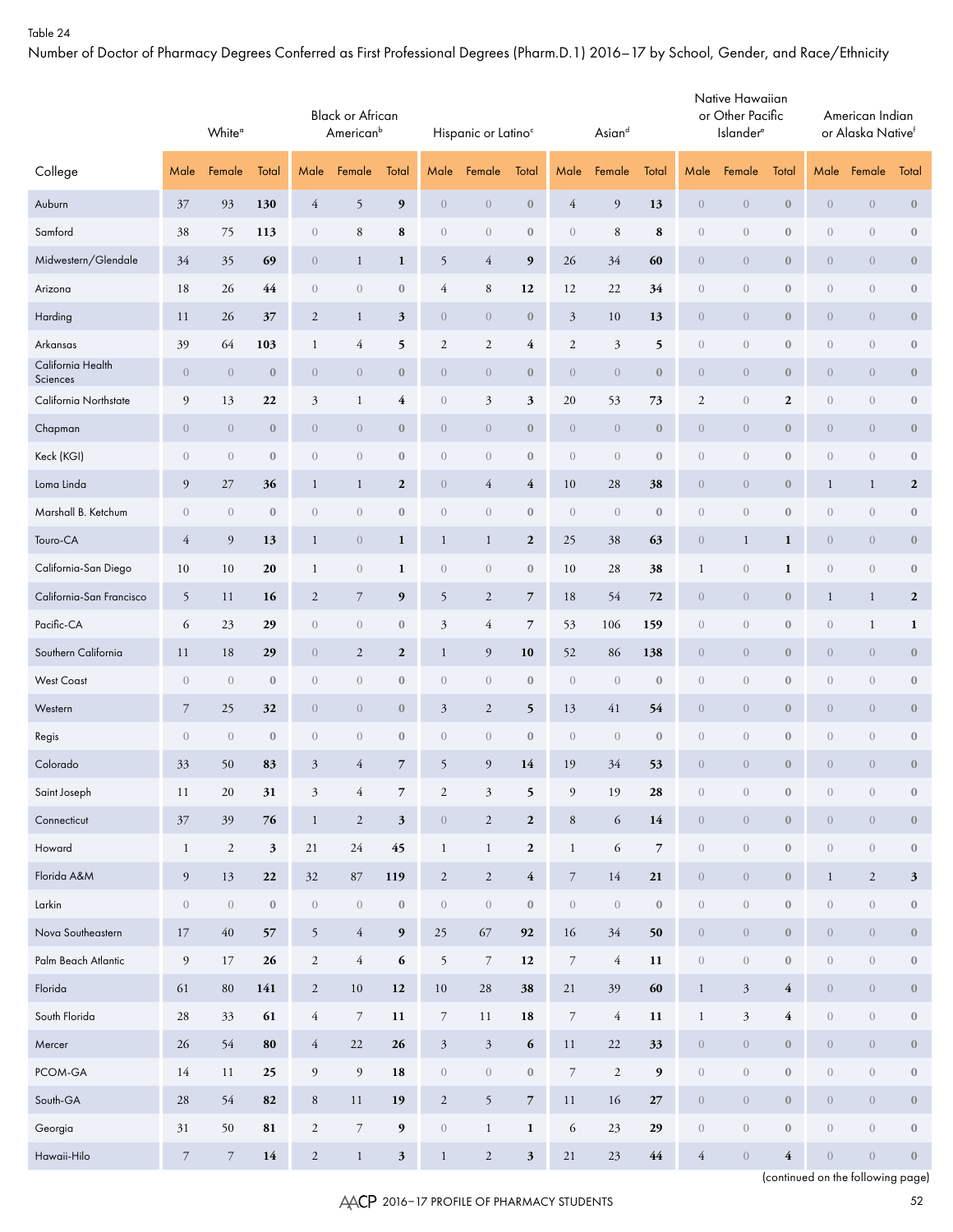Number of Doctor of Pharmacy Degrees Conferred as First Professional Degrees (Pharm.D.1) 2016–17 by School, Gender, and Race/Ethnicity

|                            |                  | Two or More<br>Races <sup>9</sup> |                         |                  | Unknown <sup>h</sup> |                         |                  | International/<br>Foreign |                         | Unknown/Other<br>Gender |                  |                  | Total                    |              |
|----------------------------|------------------|-----------------------------------|-------------------------|------------------|----------------------|-------------------------|------------------|---------------------------|-------------------------|-------------------------|------------------|------------------|--------------------------|--------------|
| College                    | Male             | Female                            | Total                   | Male             | Female               | Total                   | Male             | Female                    | Total                   | Total                   | Male             | Female           | Unknown/<br>Other Gender | Total        |
| Auburn                     | $\boldsymbol{0}$ | $\boldsymbol{0}$                  | $\boldsymbol{0}$        | $\boldsymbol{0}$ | $\boldsymbol{0}$     | $\boldsymbol{0}$        | $\boldsymbol{0}$ | $\overline{0}$            | $\boldsymbol{0}$        | $\boldsymbol{0}$        | 45               | 107              | $\boldsymbol{0}$         | 152          |
| Samford                    | $\sqrt{a}$       | $\boldsymbol{0}$                  | $\boldsymbol{0}$        | $\mathbf{1}$     | $\sqrt{a}$           | $\mathbf{1}$            | $\sqrt{a}$       | $\overline{c}$            | $\boldsymbol{2}$        | $\boldsymbol{0}$        | 39               | 93               | $\overline{0}$           | 132          |
| Midwestern/Glendale        | $\mathfrak{Z}$   | $\overline{4}$                    | 7                       | $\mathbf{1}$     | $\sqrt{2}$           | 3                       | $\boldsymbol{0}$ | $\overline{0}$            | $\boldsymbol{0}$        | $\boldsymbol{0}$        | 69               | 80               | $\overline{0}$           | 149          |
| Arizona                    | $\sqrt{a}$       | $\boldsymbol{0}$                  | $\boldsymbol{0}$        | $\boldsymbol{0}$ | $\mathbf{1}$         | $\mathbf{1}$            | $\sqrt{a}$       | $\boldsymbol{2}$          | $\boldsymbol{2}$        | $\boldsymbol{0}$        | 34               | 59               | $\overline{0}$           | 93           |
| Harding                    | $\boldsymbol{0}$ | $\theta$                          | $\boldsymbol{0}$        | $\boldsymbol{0}$ | $\boldsymbol{0}$     | $\boldsymbol{0}$        | $\boldsymbol{0}$ | $\mathbf{1}$              | $\mathbf{1}$            | $\boldsymbol{0}$        | 16               | 38               | $\overline{0}$           | 54           |
| Arkansas                   | $\mathfrak{Z}$   | $\mathbf{1}$                      | 4                       | $\sqrt{a}$       | $\sqrt{a}$           | $\boldsymbol{0}$        | $\sqrt{a}$       | $\overline{0}$            | $\boldsymbol{0}$        | $\boldsymbol{0}$        | 47               | 74               | $\overline{0}$           | 121          |
| California Health Sciences | $\overline{0}$   | $\boldsymbol{0}$                  | $\boldsymbol{0}$        | $\boldsymbol{0}$ | $\boldsymbol{0}$     | $\boldsymbol{0}$        | $\boldsymbol{0}$ | $\overline{0}$            | $\boldsymbol{0}$        | $\boldsymbol{0}$        | $\boldsymbol{0}$ | $\theta$         | $\overline{0}$           | $\bf 0$      |
| California Northstate      | $\sqrt{2}$       | $\mathfrak{Z}$                    | 5                       | $\mathfrak{Z}$   | $\boldsymbol{2}$     | 5                       | $\sqrt{a}$       | $\sqrt{a}$                | $\boldsymbol{0}$        | $\boldsymbol{0}$        | 39               | 75               | $\overline{0}$           | 114          |
| Chapman                    | $\theta$         | $\theta$                          | $\boldsymbol{0}$        | $\boldsymbol{0}$ | $\boldsymbol{0}$     | $\boldsymbol{0}$        | $\boldsymbol{0}$ | $\overline{0}$            | $\boldsymbol{0}$        | $\boldsymbol{0}$        | $\boldsymbol{0}$ | $\boldsymbol{0}$ | $\overline{0}$           | $\bf 0$      |
| Keck (KGI)                 | $\theta$         | $\boldsymbol{0}$                  | $\boldsymbol{0}$        | $\sqrt{a}$       | $\boldsymbol{0}$     | $\boldsymbol{0}$        | $\overline{0}$   | $\sqrt{a}$                | $\mathbf{0}$            | $\boldsymbol{0}$        | $\sqrt{a}$       | $\overline{0}$   | $\overline{0}$           | $\mathbf{0}$ |
| Loma Linda                 | $\theta$         | $\theta$                          | $\boldsymbol{0}$        | $\boldsymbol{0}$ | $\boldsymbol{0}$     | $\boldsymbol{0}$        | $\boldsymbol{0}$ | $\overline{0}$            | $\boldsymbol{0}$        | $\boldsymbol{0}$        | 21               | 61               | $\overline{0}$           | 82           |
| Marshall B. Ketchum        | $\sqrt{a}$       | $\boldsymbol{0}$                  | $\boldsymbol{0}$        | $\sqrt{a}$       | $\sqrt{a}$           | $\boldsymbol{0}$        | $\overline{0}$   | $\sqrt{a}$                | $\mathbf{0}$            | $\boldsymbol{0}$        | $\boldsymbol{0}$ | $\overline{0}$   | $\overline{0}$           | $\mathbf{0}$ |
| Touro-CA                   | $\overline{2}$   | $\mathbf{1}$                      | $\mathfrak{z}$          | $\mathfrak{Z}$   | $\boldsymbol{2}$     | 5                       | $\boldsymbol{0}$ | $\overline{0}$            | $\boldsymbol{0}$        | $\boldsymbol{2}$        | 36               | 52               | $\mathbf{2}$             | 90           |
| California-San Diego       | $\sqrt{a}$       | $\boldsymbol{0}$                  | $\boldsymbol{0}$        | $\boldsymbol{0}$ | $\sqrt{a}$           | $\boldsymbol{0}$        | $\overline{0}$   | $\sqrt{a}$                | $\mathbf{0}$            | $\boldsymbol{0}$        | 22               | 38               | $\overline{0}$           | 60           |
| California-San Francisco   | $\mathfrak{Z}$   | $\overline{2}$                    | 5                       | $\boldsymbol{2}$ | 6                    | 8                       | $\boldsymbol{0}$ | $\overline{0}$            | $\boldsymbol{0}$        | $\boldsymbol{0}$        | 36               | 83               | $\overline{0}$           | 119          |
| Pacific-CA                 | $\,$ 8 $\,$      | $\overline{4}$                    | 12                      | 5                | $\mathfrak{Z}$       | 8                       | $\sqrt{a}$       | $\sqrt{a}$                | $\boldsymbol{0}$        | $\boldsymbol{0}$        | 75               | 141              | $\overline{0}$           | 216          |
| Southern California        | $\boldsymbol{0}$ | $\theta$                          | $\boldsymbol{0}$        | $\boldsymbol{0}$ | $\boldsymbol{0}$     | $\boldsymbol{0}$        | $\boldsymbol{0}$ | $\overline{0}$            | $\boldsymbol{0}$        | $\boldsymbol{0}$        | 64               | 115              | $\overline{0}$           | 179          |
| <b>West Coast</b>          | $\theta$         | $\boldsymbol{0}$                  | $\boldsymbol{0}$        | $\sqrt{a}$       | $\sqrt{a}$           | $\boldsymbol{0}$        | $\sqrt{a}$       | $\sqrt{a}$                | $\boldsymbol{0}$        | $\boldsymbol{0}$        | $\boldsymbol{0}$ | $\theta$         | $\overline{0}$           | $\mathbf{0}$ |
| Western                    | $\mathbf{1}$     | $\mathfrak{Z}$                    | $\overline{\mathbf{4}}$ | $\mathfrak{Z}$   | $\, 8$               | 11                      | $\boldsymbol{0}$ | $\overline{0}$            | $\boldsymbol{0}$        | $\boldsymbol{0}$        | 27               | 79               | $\overline{0}$           | 106          |
| Regis                      | $\theta$         | $\boldsymbol{0}$                  | $\boldsymbol{0}$        | 20               | 41                   | 61                      | $\sqrt{a}$       | $\sqrt{a}$                | $\boldsymbol{0}$        | $\boldsymbol{0}$        | 20               | 41               | $\overline{0}$           | 61           |
| Colorado                   | $\boldsymbol{0}$ | $\boldsymbol{0}$                  | $\boldsymbol{0}$        | $\boldsymbol{0}$ | $\boldsymbol{0}$     | $\boldsymbol{0}$        | $\boldsymbol{0}$ | $\overline{0}$            | $\boldsymbol{0}$        | $\boldsymbol{0}$        | 60               | 97               | $\overline{0}$           | 157          |
| Saint Joseph               | $\mathbf{1}$     | 5                                 | 6                       | $\mathbf{1}$     | 5                    | 6                       | 2                | $\overline{0}$            | $\mathbf{2}$            | $\mathbf{0}$            | 29               | 56               | $\overline{0}$           | 85           |
| Connecticut                | $\theta$         | $\mathbf{1}$                      | $\mathbf{1}$            | $\overline{4}$   | $\overline{4}$       | 8                       | $\boldsymbol{0}$ | $\mathbf{1}$              | $\mathbf{1}$            | $\boldsymbol{0}$        | 50               | 55               | $\boldsymbol{0}$         | 105          |
| Howard                     | $\left( \right)$ | $\,0\,$                           | $\boldsymbol{0}$        | $\boldsymbol{0}$ | $\boldsymbol{0}$     | $\boldsymbol{0}$        | $\boldsymbol{0}$ | $\boldsymbol{0}$          | $\boldsymbol{0}$        | $\boldsymbol{0}$        | 24               | 33               | $\boldsymbol{0}$         | 57           |
| Florida A&M                | $\boldsymbol{0}$ | $\boldsymbol{0}$                  | $\boldsymbol{0}$        | $\boldsymbol{0}$ | $\boldsymbol{0}$     | $\boldsymbol{0}$        | $\boldsymbol{0}$ | $\boldsymbol{0}$          | $\boldsymbol{0}$        | $\boldsymbol{0}$        | 51               | 118              | $\overline{0}$           | 169          |
| Larkin                     | $\left( \right)$ | $\boldsymbol{0}$                  | $\boldsymbol{0}$        | $\boldsymbol{0}$ | $\boldsymbol{0}$     | $\boldsymbol{0}$        | $\boldsymbol{0}$ | $\boldsymbol{0}$          | $\bf 0$                 | $\boldsymbol{0}$        | $\boldsymbol{0}$ | $\,0\,$          | $\overline{0}$           | $\bf 0$      |
| Nova Southeastern          | $\boldsymbol{0}$ | $\boldsymbol{0}$                  | $\boldsymbol{0}$        | $\boldsymbol{0}$ | $\overline{4}$       | $\overline{4}$          | 11               | $12\,$                    | 23                      | $\boldsymbol{0}$        | 74               | 161              | $\overline{0}$           | 235          |
| Palm Beach Atlantic        | $\sqrt{2}$       | $\mathbf{1}$                      | $\mathfrak z$           | $\boldsymbol{0}$ | $\boldsymbol{0}$     | $\boldsymbol{0}$        | $\mathbf{1}$     | $\mathfrak{Z}$            | $\overline{\mathbf{4}}$ | $\boldsymbol{0}$        | 26               | 36               | $\overline{0}$           | 62           |
| Florida                    | $\boldsymbol{0}$ | $\boldsymbol{0}$                  | $\boldsymbol{0}$        | $\mathfrak{Z}$   | $\overline{4}$       | $\overline{7}$          | $\boldsymbol{0}$ | $\boldsymbol{0}$          | $\boldsymbol{0}$        | $\boldsymbol{0}$        | 98               | 164              | $\overline{0}$           | 262          |
| South Florida              | $\mathbf{2}$     | $\mathbf{1}$                      | $\mathfrak z$           | 5                | $\overline{c}$       | $\overline{\mathbf{7}}$ | $\boldsymbol{0}$ | $\boldsymbol{0}$          | $\boldsymbol{0}$        | $\boldsymbol{0}$        | 54               | 61               | $\overline{0}$           | 115          |
| Mercer                     | $\,8\,$          | $\overline{4}$                    | 12                      | $\mathbf{2}$     | $\overline{c}$       | $\overline{4}$          | $\mathbf{1}$     | $\mathfrak{Z}$            | $\overline{4}$          | $\boldsymbol{0}$        | 55               | 110              | $\overline{0}$           | 165          |
| PCOM-GA                    | 19               | $18\,$                            | $37\,$                  | $\boldsymbol{0}$ | $\boldsymbol{0}$     | $\boldsymbol{0}$        | $\mathbf{1}$     | $\mathfrak{2}$            | 3                       | $\boldsymbol{0}$        | 50               | $42\,$           | $\overline{0}$           | 92           |
| South-GA                   | $\boldsymbol{0}$ | $\boldsymbol{0}$                  | $\bf 0$                 | $\boldsymbol{0}$ | $\boldsymbol{0}$     | $\boldsymbol{0}$        | $\boldsymbol{0}$ | $\overline{0}$            | $\boldsymbol{0}$        | $\bf 0$                 | 49               | 86               | $\overline{0}$           | 135          |
| Georgia                    | $\overline{c}$   | 6                                 | $\bf8$                  | $\boldsymbol{0}$ | $\boldsymbol{0}$     | $\boldsymbol{0}$        | $\boldsymbol{0}$ | $\boldsymbol{0}$          | $\boldsymbol{0}$        | $\boldsymbol{0}$        | 41               | 87               | $\overline{0}$           | 128          |
| Hawaii-Hilo                | $\overline{4}$   | $\sqrt{6}$                        | ${\bf 10}$              | $\boldsymbol{0}$ | $\boldsymbol{0}$     | $\mathbf{0}$            | $\,1$            | $\boldsymbol{0}$          | $\mathbf{1}$            | $\boldsymbol{0}$        | 40               | 39               | $\boldsymbol{0}$         | 79           |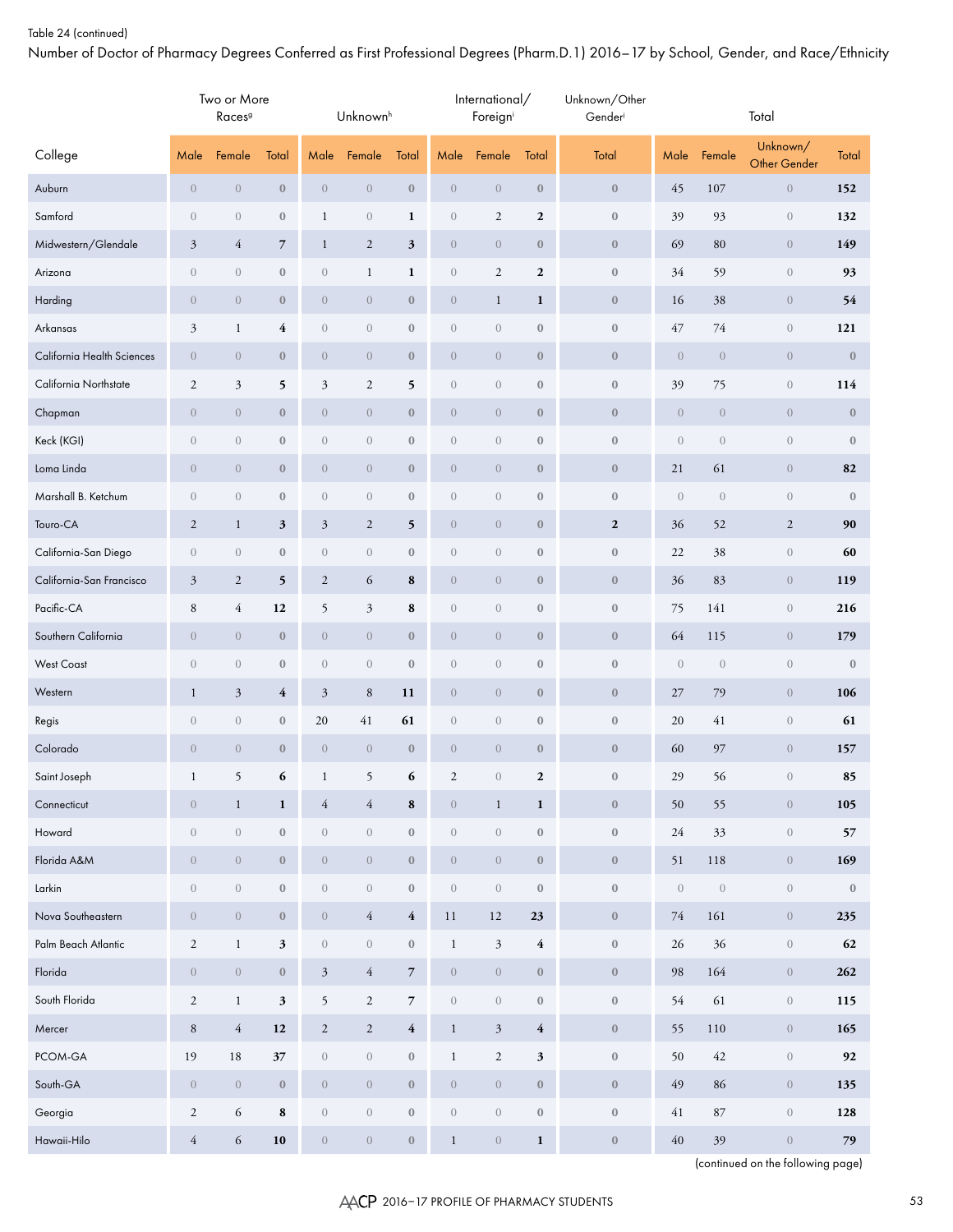Number of Doctor of Pharmacy Degrees Conferred as First Professional Degrees (Pharm.D.1) 2016–17 by School, Gender, and Race/Ethnicity

|                                   |             | White <sup>a</sup> |        | <b>Black or African</b><br>American <sup>b</sup><br>Female<br>Total<br>Male |                  |                  | Hispanic or Latino <sup>c</sup> |                      |                  | Asiand           |                                |                          | Native Hawaiian<br>or Other Pacific<br><b>Islander</b> <sup>e</sup> |                  |                  | American Indian<br>or Alaska Native <sup>f</sup> |                  |                  |
|-----------------------------------|-------------|--------------------|--------|-----------------------------------------------------------------------------|------------------|------------------|---------------------------------|----------------------|------------------|------------------|--------------------------------|--------------------------|---------------------------------------------------------------------|------------------|------------------|--------------------------------------------------|------------------|------------------|
| College                           | Male        | Female             | Total  |                                                                             |                  |                  | Male                            | Female               | Total            | Male             | Female                         | Total                    | Male                                                                | Female           | Total            | Male                                             | Female           | Total            |
| Idaho State                       | 30          | 24                 | 54     | $\mathfrak{Z}$                                                              | $\boldsymbol{0}$ | 3                | $\boldsymbol{0}$                | $\sqrt{2}$           | $\boldsymbol{2}$ | $\boldsymbol{0}$ | 5                              | 5                        | $\boldsymbol{0}$                                                    | $\,0\,$          | $\boldsymbol{0}$ | $\mathbf{1}$                                     | $\mathbf{1}$     | $\boldsymbol{2}$ |
| Chicago State                     | 6           | 14                 | 20     | 9                                                                           | 11               | 20               | $\mathfrak{Z}$                  | $\overline{4}$       | $\overline{7}$   | 8                | 15                             | 23                       | $\overline{0}$                                                      | $\sqrt{0}$       | $\boldsymbol{0}$ | $\sqrt{0}$                                       | $\overline{0}$   | $\boldsymbol{0}$ |
| Midwestern/<br>Downers Grove      | 28          | 57                 | 85     | $\sqrt{2}$                                                                  | $\overline{7}$   | 9                | $\sqrt{2}$                      | $\mathbf{1}$         | $\mathfrak{z}$   | 30               | 57                             | ${\bf 87}$               | $\mathbf{1}$                                                        | $\,0\,$          | $\mathbf{1}$     | $\sqrt{0}$                                       | $\boldsymbol{0}$ | $\boldsymbol{0}$ |
| Roosevelt                         | 14          | 11                 | 25     | $\mathbf{1}$                                                                | $\mathbf{1}$     | $\boldsymbol{2}$ | $\sqrt{2}$                      | $\boldsymbol{\beta}$ | 5                | $\boldsymbol{7}$ | $\overline{9}$                 | 16                       | $\theta$                                                            | $\mathbf{1}$     | $\mathbf{1}$     | $\sqrt{0}$                                       | $\overline{0}$   | $\boldsymbol{0}$ |
| Rosalind Franklin                 | 15          | 13                 | 28     | $\mathfrak{Z}$                                                              | 6                | 9                | $\mathbf{1}$                    | $\mathbf{1}$         | $\boldsymbol{2}$ | 11               | $\overline{9}$                 | 20                       | $\boldsymbol{0}$                                                    | $\boldsymbol{0}$ | $\boldsymbol{0}$ | $\sqrt{0}$                                       | $\boldsymbol{0}$ | $\boldsymbol{0}$ |
| Southern<br>Illinois-Edwardsville | 26          | 43                 | 69     | $\boldsymbol{0}$                                                            | $\mathbf{1}$     | $\mathbf{1}$     | $\boldsymbol{0}$                | $\mathbf{1}$         | $\mathbf{1}$     | $\theta$         | $\mathbf{1}$                   | $\mathbf{1}$             | $\overline{0}$                                                      | $\theta$         | $\boldsymbol{0}$ | $\sqrt{0}$                                       | $\overline{0}$   | $\boldsymbol{0}$ |
| Illinois at Chicago               | 32          | 54                 | 86     | $\sqrt{2}$                                                                  | $10\,$           | 12               | 5                               | $\mathfrak{Z}$       | $\bf 8$          | $18\,$           | 42                             | 60                       | $\boldsymbol{0}$                                                    | $\boldsymbol{0}$ | $\boldsymbol{0}$ | $\sqrt{0}$                                       | $\boldsymbol{0}$ | $\boldsymbol{0}$ |
| Butler                            | 36          | 67                 | 103    | $\boldsymbol{0}$                                                            | $\theta$         | $\boldsymbol{0}$ | $\mathbf{1}$                    | $\mathbf{1}$         | $\boldsymbol{2}$ | $\overline{4}$   | $\mathfrak{Z}$                 | $\overline{7}$           | $\overline{0}$                                                      | $\theta$         | $\boldsymbol{0}$ | $\sqrt{0}$                                       | $\overline{0}$   | $\boldsymbol{0}$ |
| Manchester                        | $\,$ 8 $\,$ | 29                 | 37     | 6                                                                           | 6                | 12               | $\mathbf{1}$                    | $\sqrt{2}$           | $\mathfrak z$    | 10               | $\overline{9}$                 | 19                       | $\boldsymbol{0}$                                                    | $\boldsymbol{0}$ | $\boldsymbol{0}$ | $\sqrt{0}$                                       | $\boldsymbol{0}$ | $\boldsymbol{0}$ |
| Purdue                            | 34          | 76                 | 110    | $\overline{4}$                                                              | $\mathfrak{Z}$   | $\overline{7}$   | $\sqrt{2}$                      | $\sqrt{2}$           | $\overline{4}$   | 6                | 12                             | 18                       | $\overline{0}$                                                      | $\theta$         | $\boldsymbol{0}$ | $\sqrt{0}$                                       | $\overline{0}$   | $\boldsymbol{0}$ |
| Drake                             | 19          | 52                 | 71     | $\sqrt{a}$                                                                  | $\sqrt{a}$       | $\boldsymbol{0}$ | $\boldsymbol{0}$                | $\sqrt{2}$           | $\boldsymbol{2}$ | $\mathfrak{Z}$   | 4                              | $\overline{7}$           | $\boldsymbol{0}$                                                    | $\boldsymbol{0}$ | $\boldsymbol{0}$ | $\sqrt{0}$                                       | $\boldsymbol{0}$ | $\boldsymbol{0}$ |
| lowa                              | 19          | 56                 | 75     | $\boldsymbol{2}$                                                            | $\mathbf{1}$     | $\mathfrak{z}$   | $\boldsymbol{0}$                | 5                    | 5                | $\mathfrak{Z}$   | 5                              | 8                        | $\overline{0}$                                                      | $\theta$         | $\boldsymbol{0}$ | $\sqrt{0}$                                       | $\overline{0}$   | $\boldsymbol{0}$ |
| Kansas                            | 42          | 81                 | 123    | $\sqrt{2}$                                                                  | 5                | $\overline{7}$   | $\mathbf{1}$                    | $\mathfrak{Z}$       | $\overline{4}$   | $\mathbf{1}$     | 11                             | 12                       | $\boldsymbol{0}$                                                    | $\boldsymbol{0}$ | $\boldsymbol{0}$ | $\sqrt{0}$                                       | $\boldsymbol{0}$ | $\boldsymbol{0}$ |
| Sullivan                          | 30          | 34                 | 64     | $\mathbf{1}$                                                                | $\mathbf{1}$     | $\boldsymbol{2}$ | $\theta$                        | $\theta$             | $\boldsymbol{0}$ | $\overline{4}$   | $\overline{4}$                 | 8                        | $\overline{0}$                                                      | $\theta$         | $\boldsymbol{0}$ | $\sqrt{0}$                                       | $\overline{0}$   | $\boldsymbol{0}$ |
| Kentucky                          | 43          | 75                 | 118    | $\sqrt{2}$                                                                  | $\sqrt{2}$       | 4                | $\sqrt{2}$                      | $\sqrt{2}$           | 4                | 5                | $\overline{4}$                 | $\boldsymbol{9}$         | $\boldsymbol{0}$                                                    | $\boldsymbol{0}$ | $\boldsymbol{0}$ | $\sqrt{0}$                                       | $\mathbf{1}$     | $\mathbf{1}$     |
| Louisiana at Monroe               | $27\,$      | 47                 | 74     | $\boldsymbol{2}$                                                            | $\mathfrak{Z}$   | 5                | $\boldsymbol{0}$                | $\mathbf{1}$         | $\mathbf{1}$     | $\mathfrak{Z}$   | 11                             | 14                       | $\theta$                                                            | $\theta$         | $\boldsymbol{0}$ | $\sqrt{0}$                                       | $\overline{0}$   | $\boldsymbol{0}$ |
| Xavier                            | 9           | 30                 | 39     | 17                                                                          | 35               | 52               | $\boldsymbol{0}$                | $\sqrt{2}$           | $\boldsymbol{2}$ | 17               | 33                             | 50                       | $\boldsymbol{0}$                                                    | $\boldsymbol{0}$ | $\boldsymbol{0}$ | $\mathbf{1}$                                     | $\boldsymbol{0}$ | $\mathbf{1}$     |
| Husson                            | 14          | 14                 | 28     | 6                                                                           | $\overline{4}$   | 10               | $\mathbf{1}$                    | $\mathbf{1}$         | $\boldsymbol{2}$ | 6                | $\overline{9}$                 | 15                       | $\theta$                                                            | $\theta$         | $\boldsymbol{0}$ | $\sqrt{0}$                                       | $\overline{0}$   | $\boldsymbol{0}$ |
| New England                       | 19          | 26                 | 45     | $\overline{4}$                                                              | $\overline{4}$   | ${\bf 8}$        | $\mathfrak{Z}$                  | $\sqrt{2}$           | 5                | 6                | 12                             | 18                       | $\boldsymbol{0}$                                                    | $\boldsymbol{0}$ | $\boldsymbol{0}$ | $\sqrt{0}$                                       | $\boldsymbol{0}$ | $\boldsymbol{0}$ |
| Notre Dame                        | 9           | 19                 | 28     | $\overline{2}$                                                              | $\overline{4}$   | 6                | $\theta$                        | 8                    | 8                | 13               | $\theta$                       | 13                       | $\theta$                                                            | $\sqrt{0}$       | $\bf{0}$         | $\sqrt{0}$                                       | $\overline{0}$   | $\bf{0}$         |
| Maryland                          | 20          | $27\,$             | 47     | 9                                                                           | 14               | 23               | $\mathbf{1}$                    | $\sqrt{2}$           | 3                | 22               | 46                             | 68                       | $\boldsymbol{0}$                                                    | $\boldsymbol{0}$ | $\boldsymbol{0}$ | $\mathbf{0}$                                     | $\boldsymbol{0}$ | $\boldsymbol{0}$ |
| Maryland Eastern Shore            | 6           | $10\,$             | 16     | $18\,$                                                                      | 13               | 31               | 1                               | 1                    | $\mathbf 2$      | $\sqrt{2}$       |                                | 9                        | $\boldsymbol{0}$                                                    | $\theta$         | $\boldsymbol{0}$ | $\overline{0}$                                   | $\sqrt{0}$       |                  |
| MCPHS-Boston                      | 38          | 49                 | 87     | $\boldsymbol{\beta}$                                                        | $\overline{7}$   | ${\bf 10}$       | $\mathbf{1}$                    | $\sqrt{2}$           | $\mathfrak z$    | $38\,$           | 53                             | 91                       | $\,0\,$                                                             | $\mathbf{1}$     | $\mathbf 1$      | $\boldsymbol{0}$                                 | $\,0\,$          | $\boldsymbol{0}$ |
| MCPHS-Worcester                   | 42          | $43\,$             | 85     | 16                                                                          | 20               | 36               | $\mathbf{1}$                    | $\sqrt{3}$           | $\overline{4}$   | 30               | 46                             | 76                       | $\boldsymbol{0}$                                                    | $\boldsymbol{0}$ | $\boldsymbol{0}$ | $\boldsymbol{0}$                                 | $\boldsymbol{0}$ | $\bf 0$          |
| Northeastern                      | $\,$ 8 $\,$ | 19                 | $27\,$ | $\sqrt{0}$                                                                  | $\mathfrak{Z}$   | $\mathbf{3}$     | $\,0\,$                         | $\mathbf{1}$         | $\mathbf{1}$     | 17               | 33                             | 50                       | $\boldsymbol{0}$                                                    | $\boldsymbol{0}$ | $\boldsymbol{0}$ | $\sqrt{a}$                                       | $\,0\,$          | $\boldsymbol{0}$ |
| Western New England               | 20          | 35                 | 55     | $\overline{0}$                                                              | $\overline{2}$   | $\boldsymbol{2}$ | $\mathfrak{Z}$                  | $\,1$                | $\overline{4}$   | $\sqrt{2}$       | $\mathfrak{h}$                 | $\overline{7}$           | $\sqrt{a}$                                                          | $\boldsymbol{0}$ | $\boldsymbol{0}$ | $\boldsymbol{0}$                                 | $\sqrt{a}$       | $\bf 0$          |
| Ferris State                      | 64          | 60                 | 124    | $\mathbf{1}$                                                                | $\sqrt{2}$       | $\mathbf{3}$     | $\mathbf{1}$                    | $\sqrt{3}$           | $\overline{4}$   | $\mathbf{1}$     | $\left\langle {}\right\rangle$ | $\mathbf{1}$             | $\sqrt{a}$                                                          | $\boldsymbol{0}$ | $\boldsymbol{0}$ | $\sqrt{a}$                                       | $\,0\,$          | $\boldsymbol{0}$ |
| Michigan                          | 14          | $40\,$             | 54     | $\overline{0}$                                                              | $\mathbf{1}$     | $\mathbf{1}$     | $\mathbf{1}$                    | $\boldsymbol{0}$     | $\mathbf{1}$     | 5                | 14                             | 19                       | $\sqrt{a}$                                                          | $\boldsymbol{0}$ | $\boldsymbol{0}$ | $\theta$                                         | $\sqrt{a}$       | $\bf 0$          |
| Wayne State                       | 28          | 23                 | 51     | $\sqrt{a}$                                                                  | $\mathbf{1}$     | $\mathbf{1}$     | $\,0\,$                         | $\boldsymbol{0}$     | $\boldsymbol{0}$ | $\mathbf{1}$     | $\boldsymbol{9}$               | 10                       | $\boldsymbol{0}$                                                    | $\boldsymbol{0}$ | $\boldsymbol{0}$ | $\boldsymbol{0}$                                 | $\,0\,$          | $\boldsymbol{0}$ |
| Minnesota                         | 44          | 76                 | 120    | $\overline{c}$                                                              | $\sqrt{2}$       | $\overline{4}$   | $\boldsymbol{0}$                | $\,1$                | $\mathbf{1}$     | 6                | 19                             | 25                       | $\overline{0}$                                                      | $\boldsymbol{0}$ | $\boldsymbol{0}$ | $\boldsymbol{0}$                                 | $\mathbf{1}$     | $\mathbf{1}$     |
| Mississippi                       | $32\,$      | 65                 | 97     | $\sqrt{2}$                                                                  | $\,8\,$          | $10$             | $\,0\,$                         | $\mathbf{1}$         | $\mathbf{1}$     | $\mathfrak{h}$   | $\sqrt{2}$                     | $\overline{\phantom{a}}$ | $\boldsymbol{0}$                                                    | $\boldsymbol{0}$ | $\boldsymbol{0}$ | $\boldsymbol{0}$                                 | $\mathbf{1}$     | $\mathbf{1}$     |
| St. Louis                         | 53          | 93                 | 146    | 6                                                                           | 11               | 17               | $\,0\,$                         | $\,1$                | $\mathbf{1}$     | 16               | 34                             | 50                       | $\overline{0}$                                                      | $\boldsymbol{0}$ | $\boldsymbol{0}$ | $\mathbf{1}$                                     | $\sqrt{a}$       | $\mathbf{1}$     |
| Missouri-Kansas City              | 35          | 59                 | 94     | $\sqrt{6}$                                                                  | $\sqrt{2}$       | ${\bf 8}$        | $\mathbf{1}$                    | $\mathbf{1}$         | $\boldsymbol{2}$ | $\mathbf{1}$     | $\,8\,$                        | $\boldsymbol{9}$         | $\boldsymbol{0}$                                                    | $\boldsymbol{0}$ | $\boldsymbol{0}$ | $\boldsymbol{0}$                                 | $\mathbf{1}$     | $\mathbf{1}$     |
| Montana                           | 21          | 31                 | 52     | $\overline{0}$                                                              | $\overline{0}$   | $\boldsymbol{0}$ | $\overline{2}$                  | $\boldsymbol{0}$     | $\boldsymbol{2}$ | $\overline{2}$   | $\overline{c}$                 | $\overline{\mathbf{4}}$  | $\overline{0}$                                                      | $\mathbf{0}$     | $\boldsymbol{0}$ | $\theta$                                         | $\boldsymbol{0}$ | $\boldsymbol{0}$ |
| Creighton                         | 37          | 59                 | 96     | $\sqrt{a}$                                                                  | $10\,$           | 10               | 3                               | $\overline{c}$       | 5                | 16               | 18                             | 34                       | $\boldsymbol{0}$                                                    | $\overline{2}$   | $\boldsymbol{2}$ | $\boldsymbol{0}$                                 | $\boldsymbol{0}$ | $\bf{0}$         |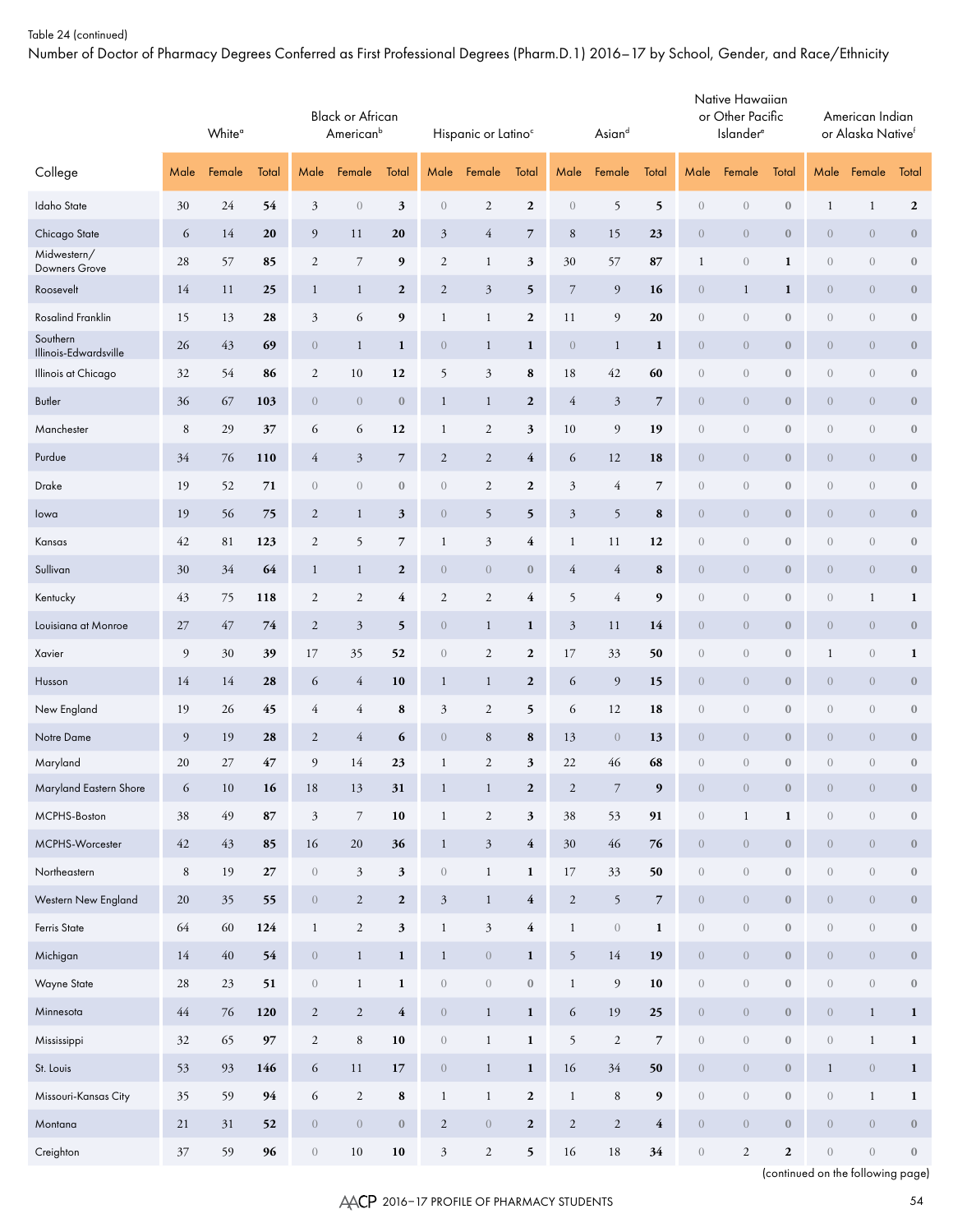Number of Doctor of Pharmacy Degrees Conferred as First Professional Degrees (Pharm.D.1) 2016–17 by School, Gender, and Race/Ethnicity

|                                   |                  | Two or More<br>Races <sup>9</sup> |                  |                  | Unknown <sup>h</sup> |                         |                                | International/<br>Foreigni |                  | Unknown/Other<br>Gender |        |         | Total                           |              |
|-----------------------------------|------------------|-----------------------------------|------------------|------------------|----------------------|-------------------------|--------------------------------|----------------------------|------------------|-------------------------|--------|---------|---------------------------------|--------------|
| College                           | Male             | Female                            | Total            | Male             | Female               | Total                   | Male                           | Female                     | Total            | Total                   | Male   | Female  | Unknown/<br><b>Other Gender</b> | <b>Total</b> |
| <b>Idaho</b> State                | $\sqrt{a}$       | $\boldsymbol{0}$                  | $\boldsymbol{0}$ | $\boldsymbol{0}$ | $\boldsymbol{0}$     | $\boldsymbol{0}$        | $\mathfrak{Z}$                 | $\boldsymbol{0}$           | 3                | $\boldsymbol{0}$        | 37     | 32      | $\,0\,$                         | 69           |
| Chicago State                     | $\overline{0}$   | $\mathbf{1}$                      | $\mathbf{1}$     | $\mathbf{1}$     | $\overline{0}$       | $\mathbf{1}$            | $\overline{0}$                 | $\theta$                   | $\boldsymbol{0}$ | $\boldsymbol{0}$        | 27     | 45      | $\overline{0}$                  | 72           |
| Midwestern/<br>Downers Grove      | $\boldsymbol{0}$ | $\boldsymbol{0}$                  | $\boldsymbol{0}$ | 6                | $\mathfrak{Z}$       | 9                       | $\sqrt{2}$                     | $\mathfrak{Z}$             | 5                | $\boldsymbol{0}$        | 71     | 128     | $\boldsymbol{0}$                | 199          |
| Roosevelt                         | $\overline{0}$   | $\sqrt{2}$                        | $\mathbf{2}$     | $\mathbf{1}$     | $\mathbf{1}$         | $\mathbf{2}$            | $\mathbf{2}$                   | $\mathbf{1}$               | 3                | $\boldsymbol{0}$        | 27     | 29      | $\overline{0}$                  | 56           |
| Rosalind Franklin                 | $\boldsymbol{0}$ | $\boldsymbol{0}$                  | $\boldsymbol{0}$ | $\mathfrak{Z}$   | $\boldsymbol{0}$     | 3                       | $\mathbf{1}$                   | $\boldsymbol{0}$           | $\mathbf{1}$     | $\boldsymbol{0}$        | 34     | 29      | $\boldsymbol{0}$                | 63           |
| Southern<br>Illinois-Edwardsville | $\boldsymbol{2}$ | $\boldsymbol{0}$                  | $\mathbf{2}$     | $\theta$         | $\overline{0}$       | $\boldsymbol{0}$        | $\theta$                       | $\theta$                   | $\boldsymbol{0}$ | $\boldsymbol{0}$        | 28     | 46      | $\overline{0}$                  | 74           |
| Illinois at Chicago               | $\overline{4}$   | 4                                 | ${\bf 8}$        | $\sqrt{2}$       | $\mathfrak{Z}$       | 5                       | $\mathfrak{2}$                 | 6                          | ${\bf 8}$        | $\boldsymbol{0}$        | 65     | 122     | $\boldsymbol{0}$                | 187          |
| Butler                            | $\overline{0}$   | $\mathbf{1}$                      | $\mathbf{1}$     | $\mathbf{1}$     | $\overline{4}$       | 5                       | $\theta$                       | $\mathbf{1}$               | 1                | $\boldsymbol{0}$        | 42     | 77      | $\overline{0}$                  | 119          |
| Manchester                        | $\boldsymbol{0}$ | $\boldsymbol{0}$                  | $\boldsymbol{0}$ | $\boldsymbol{0}$ | $\boldsymbol{0}$     | $\boldsymbol{0}$        | $\boldsymbol{0}$               | $\boldsymbol{0}$           | $\boldsymbol{0}$ | $\boldsymbol{0}$        | 25     | 46      | $\sqrt{a}$                      | 71           |
| Purdue                            | $\boldsymbol{2}$ | $\mathfrak{Z}$                    | 5                | $\mathbf{1}$     | $\mathbf{1}$         | $\boldsymbol{2}$        | $\mathbf{1}$                   | $\mathfrak{Z}$             | $\overline{4}$   | $\boldsymbol{0}$        | 50     | 100     | $\overline{0}$                  | 150          |
| Drake                             | $\boldsymbol{0}$ | $\boldsymbol{0}$                  | $\boldsymbol{0}$ | 13               | 16                   | 29                      | $\left\langle {}\right\rangle$ | $\mathbf{1}$               | $\mathbf{1}$     | $\boldsymbol{0}$        | 35     | 75      | $\boldsymbol{0}$                | 110          |
| lowa                              | $\boldsymbol{0}$ | $\mathbf{1}$                      | $\mathbf{1}$     | 6                | 8                    | 14                      | $\theta$                       | $\theta$                   | $\boldsymbol{0}$ | $\boldsymbol{0}$        | 30     | 76      | $\overline{0}$                  | 106          |
| Kansas                            | 5                | $\mathfrak{Z}$                    | ${\bf 8}$        | $\boldsymbol{0}$ | $\boldsymbol{0}$     | $\boldsymbol{0}$        | $\mathfrak{2}$                 | $\mathbf{1}$               | $\mathfrak z$    | $\boldsymbol{0}$        | 53     | 104     | $\boldsymbol{0}$                | 157          |
| Sullivan                          | $\boldsymbol{0}$ | $\boldsymbol{0}$                  | $\boldsymbol{0}$ | $\theta$         | $\theta$             | $\boldsymbol{0}$        | $\theta$                       | $\theta$                   | $\boldsymbol{0}$ | $\boldsymbol{0}$        | 35     | 39      | $\overline{0}$                  | 74           |
| Kentucky                          | $\boldsymbol{0}$ | $\boldsymbol{0}$                  | $\boldsymbol{0}$ | $\mathbf{1}$     | $\boldsymbol{0}$     | $\mathbf{1}$            | $\boldsymbol{0}$               | $\boldsymbol{0}$           | $\boldsymbol{0}$ | $\boldsymbol{0}$        | 53     | 84      | $\boldsymbol{0}$                | 137          |
| Louisiana at Monroe               | $\boldsymbol{0}$ | $\boldsymbol{0}$                  | $\boldsymbol{0}$ | $\theta$         | $\mathbf{1}$         | $\mathbf{1}$            | $\theta$                       | $\theta$                   | $\boldsymbol{0}$ | $\boldsymbol{0}$        | 32     | 63      | $\overline{0}$                  | 95           |
| Xavier                            | $\boldsymbol{0}$ | $\mathbf{1}$                      | $\mathbf{1}$     | $\boldsymbol{0}$ | $\boldsymbol{0}$     | $\boldsymbol{0}$        | $\boldsymbol{0}$               | $\boldsymbol{0}$           | $\boldsymbol{0}$ | $\boldsymbol{0}$        | 44     | 101     | $\boldsymbol{0}$                | 145          |
| Husson                            | $\boldsymbol{0}$ | $\boldsymbol{0}$                  | $\boldsymbol{0}$ | $\theta$         | $\overline{0}$       | $\boldsymbol{0}$        | $\theta$                       | $\mathbf{1}$               | 1                | $\bf 0$                 | 27     | 29      | $\overline{0}$                  | 56           |
| New England                       | $\overline{2}$   | $\mathbf{1}$                      | $\mathfrak z$    | $\sqrt{2}$       | 5                    | $\overline{7}$          | $\mathbf{1}$                   | $\boldsymbol{0}$           | $\mathbf{1}$     | $\boldsymbol{0}$        | 37     | 50      | $\sqrt{a}$                      | 87           |
| Notre Dame                        | $\boldsymbol{0}$ | $\boldsymbol{0}$                  | $\boldsymbol{0}$ | $\theta$         | $\theta$             | $\boldsymbol{0}$        | $\mathbf{1}$                   | $\overline{2}$             | $\mathbf{3}$     | $\bf 0$                 | 25     | 33      | $\overline{0}$                  | 58           |
| Maryland                          | $\overline{2}$   | $\mathfrak{Z}$                    | 5                | $\mathbf{1}$     | $\mathbf{1}$         | $\boldsymbol{2}$        | $\overline{4}$                 | $\mathfrak{Z}$             | $\overline{7}$   | $\mathfrak{z}$          | 59     | 96      | $\mathfrak{Z}$                  | 158          |
| Maryland Eastern Shore            | $\mathbf{1}$     | $\boldsymbol{0}$                  | $\mathbf{1}$     | $\boldsymbol{0}$ | $\boldsymbol{0}$     | $\boldsymbol{0}$        | $\mathbf{1}$                   | $\overline{0}$             | $\mathbf{1}$     | $\boldsymbol{0}$        | 29     | 31      | $\overline{0}$                  | 60           |
| MCPHS-Boston                      | $\mathbf{1}$     | $\boldsymbol{0}$                  | $\mathbf{1}$     | 13               | $28\,$               | $\bf 41$                | 15                             | $24\,$                     | 39               | $\boldsymbol{0}$        | 109    | 164     | $\boldsymbol{0}$                | 273          |
| MCPHS-Worcester                   | $\sqrt{ }$       | $\mathbf{1}$                      | $\mathbf 1$      | $\boldsymbol{9}$ | $20\,$               | 29                      | $17\,$                         | $15\,$                     | 32               | $\boldsymbol{0}$        | 115    | 148     | $\boldsymbol{0}$                | 263          |
| Northeastern                      | $\boldsymbol{0}$ | $\mathfrak{Z}$                    | $\mathbf{3}$     | $\sqrt{2}$       | $\sqrt{3}$           | $\mathbf{5}$            | $\sqrt{2}$                     | $\overline{9}$             | $11\,$           | $\boldsymbol{0}$        | 29     | $71\,$  | $\,0\,$                         | 100          |
| Western New England               | $\overline{0}$   | $\,0\,$                           | $\boldsymbol{0}$ | $\mathbf{1}$     | $\,0\,$              | $\mathbf{1}$            | $\sqrt{0}$                     | $\sqrt{ }$                 | $\boldsymbol{0}$ | $\mathbf 0$             | 26     | $43\,$  | $\boldsymbol{0}$                | 69           |
| Ferris State                      | $\boldsymbol{0}$ | $\boldsymbol{0}$                  | $\boldsymbol{0}$ | 5                | $\,7$                | $\bf{12}$               | $\mathbf{1}$                   | $\sqrt{2}$                 | $\mathbf{3}$     | $\boldsymbol{0}$        | 73     | $74\,$  | $\,0\,$                         | $147\,$      |
| Michigan                          | $\overline{0}$   | $\boldsymbol{0}$                  | $\boldsymbol{0}$ | $\mathfrak{Z}$   | $\overline{2}$       | $5\overline{)}$         | $\,0\,$                        | $\sqrt{ }$                 | $\boldsymbol{0}$ | $\mathbf 0$             | 23     | 57      | $\boldsymbol{0}$                | 80           |
| Wayne State                       | $\mathbf{1}$     | $\boldsymbol{0}$                  | $\mathbf 1$      | $\sqrt{4}$       | $13\,$               | $17\,$                  | 5                              | $\mathfrak{Z}$             | ${\bf 8}$        | $\boldsymbol{0}$        | 39     | 49      | $\,0\,$                         | 88           |
| Minnesota                         | $\sqrt{ }$       | $\,0\,$                           | $\boldsymbol{0}$ | $\overline{4}$   | $\sqrt{4}$           | $\bf 8$                 | $\sqrt{2}$                     | $\sqrt{4}$                 | $\boldsymbol{6}$ | $\boldsymbol{0}$        | 58     | $107\,$ | $\boldsymbol{0}$                | 165          |
| Mississippi                       | $\boldsymbol{0}$ | $\boldsymbol{0}$                  | $\boldsymbol{0}$ | $\,0\,$          | $\,0\,$              | $\boldsymbol{0}$        | $\boldsymbol{0}$               | $\boldsymbol{0}$           | $\boldsymbol{0}$ | $\boldsymbol{0}$        | 39     | $77\,$  | $\,0\,$                         | 116          |
| St. Louis                         | $\overline{0}$   | $\boldsymbol{0}$                  | $\boldsymbol{0}$ | $\,0\,$          | $\mathbf{1}$         | $\mathbf{1}$            | $\sqrt{2}$                     | $\sqrt{2}$                 | $\bf 4$          | $\mathbf 0$             | $78\,$ | $142\,$ | $\boldsymbol{0}$                | 220          |
| Missouri-Kansas City              | $\mathfrak{Z}$   | $\sqrt{2}$                        | $\mathbf{5}$     | $\mathbf{1}$     | $\mathfrak{Z}$       | $\overline{\mathbf{4}}$ | $\boldsymbol{0}$               | $\,1$                      | $\mathbf{1}$     | $\boldsymbol{0}$        | $47\,$ | $77\,$  | $\,0\,$                         | 124          |
| Montana                           | $\mathbf{1}$     | $\sqrt{2}$                        | $\mathbf{3}$     | $\,0\,$          | $\,0\,$              | $\mathbf{0}$            | $\sqrt{2}$                     | $\,0\,$                    | $\bf 2$          | $\boldsymbol{0}$        | $28\,$ | $35\,$  | $\boldsymbol{0}$                | 63           |
| Creighton                         | $\boldsymbol{0}$ | $\boldsymbol{0}$                  | $\boldsymbol{0}$ | $\mathbf{1}$     | $\sqrt{ }$           | $\mathbf{1}$            | $\mathbf{1}$                   | $\mathbf{2}$               | $\mathbf{3}$     | $\boldsymbol{0}$        | 58     | $93\,$  | $\,0\,$                         | 151          |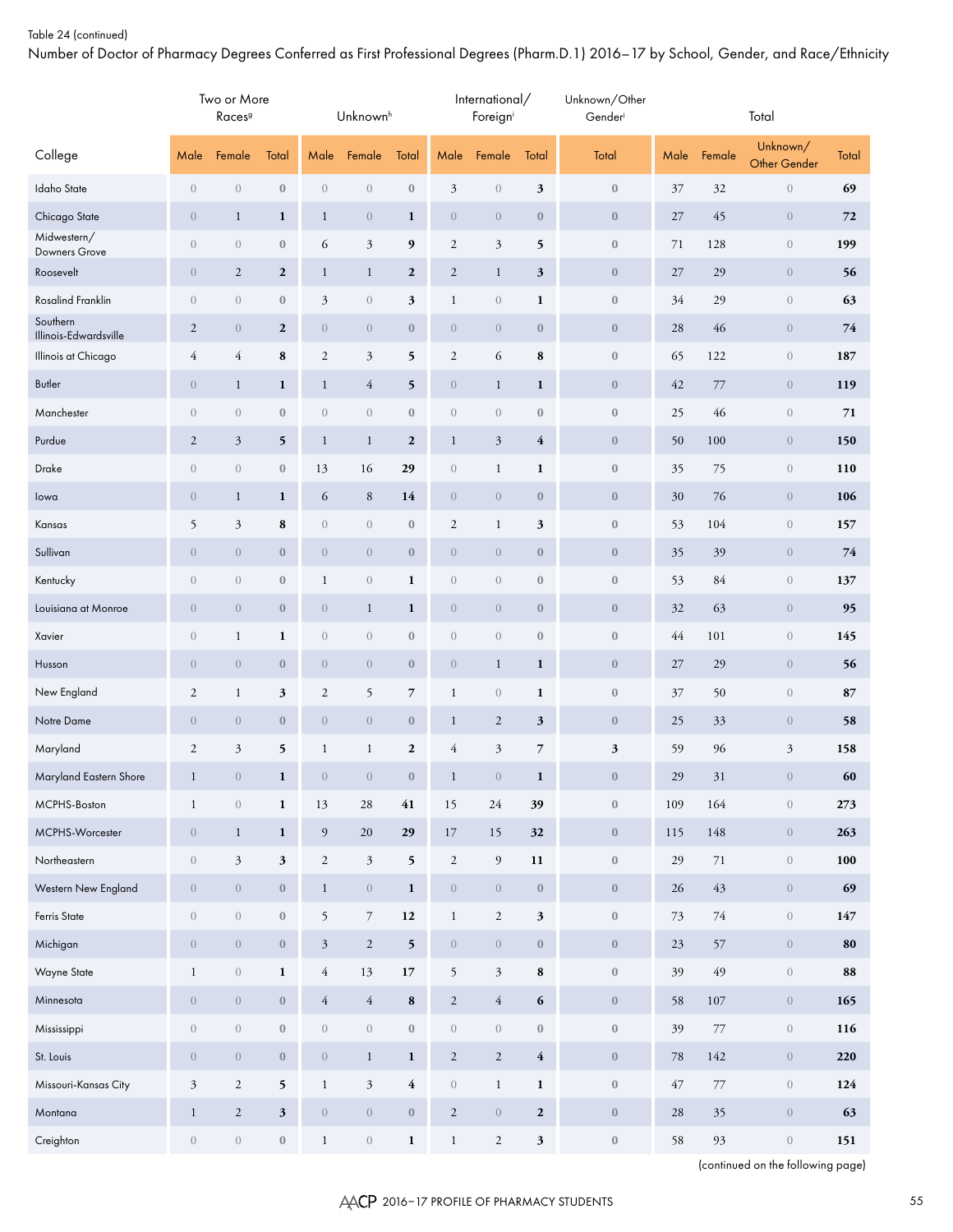Number of Doctor of Pharmacy Degrees Conferred as First Professional Degrees (Pharm.D.1) 2016–17 by School, Gender, and Race/Ethnicity

|                       | White <sup>a</sup><br>Male<br>Female<br>Total |             |                  |                      | <b>Black or African</b><br>American <sup>b</sup> |                         |                             | Hispanic or Latino <sup>c</sup> |                  |                  | Asiand                   |                          |                  | Native Hawaiian<br>or Other Pacific<br>Islander <sup>e</sup> |                  |                  | American Indian<br>or Alaska Native <sup>f</sup> |                  |
|-----------------------|-----------------------------------------------|-------------|------------------|----------------------|--------------------------------------------------|-------------------------|-----------------------------|---------------------------------|------------------|------------------|--------------------------|--------------------------|------------------|--------------------------------------------------------------|------------------|------------------|--------------------------------------------------|------------------|
| College               |                                               |             |                  | Male                 | Female                                           | Total                   | Male                        | Female                          | Total            | Male             | Female                   | Total                    | Male             | Female                                                       | Total            | Male             | Female                                           | Total            |
| Nebraska              | 17                                            | 28          | 45               | $\mathbf{1}$         | $\boldsymbol{0}$                                 | $\mathbf{1}$            | $\boldsymbol{0}$            | $\mathbf{1}$                    | 1                | $\mathbf{2}$     | $\mathfrak{Z}$           | 5                        | $\overline{0}$   | $\boldsymbol{0}$                                             | $\boldsymbol{0}$ | $\overline{0}$   | $\overline{0}$                                   | $\boldsymbol{0}$ |
| Roseman               | 60                                            | 46          | 106              | 5                    | 3                                                | 8                       | 5                           | $\mathfrak 2$                   | $\overline{7}$   | 26               | 64                       | 90                       | $\boldsymbol{2}$ | 4                                                            | 6                | $\boldsymbol{0}$ | $\mathbf{1}$                                     | 1                |
| Fairleigh Dickinson   | 12                                            | 14          | 26               | 5                    | $\overline{4}$                                   | 9                       | $\sqrt{2}$                  | $\boldsymbol{7}$                | $\boldsymbol{9}$ | $\boldsymbol{7}$ | 16                       | 23                       | $\overline{0}$   | $\sqrt{0}$                                                   | $\boldsymbol{0}$ | $\overline{0}$   | $\overline{0}$                                   | $\boldsymbol{0}$ |
| Rutgers               | 15                                            | 34          | 49               | $\sqrt{2}$           | $\boldsymbol{0}$                                 | 2                       | 6                           | $\sqrt{2}$                      | 8                | 39               | 88                       | 127                      | $\mathbf{1}$     | $\boldsymbol{0}$                                             | 1                | $\boldsymbol{0}$ | $\boldsymbol{0}$                                 | $\boldsymbol{0}$ |
| New Mexico            | 10                                            | 15          | 25               | $\mathbf{1}$         | $\boldsymbol{2}$                                 | 3                       | 13                          | 21                              | 34               | 5                | $\overline{\phantom{a}}$ | 12                       | $\overline{0}$   | $\sqrt{0}$                                                   | $\boldsymbol{0}$ | $\mathfrak{2}$   | $\overline{0}$                                   | $\mathbf{2}$     |
| Binghamton            | $\boldsymbol{0}$                              | $\theta$    | $\boldsymbol{0}$ | $\boldsymbol{0}$     | $\boldsymbol{0}$                                 | $\boldsymbol{0}$        | $\boldsymbol{0}$            | $\boldsymbol{0}$                | $\boldsymbol{0}$ | $\boldsymbol{0}$ | $\boldsymbol{0}$         | $\boldsymbol{0}$         | $\sqrt{a}$       | $\boldsymbol{0}$                                             | $\boldsymbol{0}$ | $\boldsymbol{0}$ | $\boldsymbol{0}$                                 | $\boldsymbol{0}$ |
| D'Youville            | 27                                            | 31          | 58               | $\sqrt{2}$           | $\mathbf{1}$                                     | $\mathbf{3}$            | $\boldsymbol{0}$            | $\theta$                        | $\boldsymbol{0}$ | 5                | $\mathfrak{Z}$           | 8                        | $\overline{0}$   | $\boldsymbol{0}$                                             | $\boldsymbol{0}$ | $\overline{0}$   | $\overline{0}$                                   | $\boldsymbol{0}$ |
| A&M Schwartz          | 25                                            | 44          | 69               | 4                    | 6                                                | 10                      | $\boldsymbol{2}$            | $\mathfrak 2$                   | 4                | 28               | 32                       | 60                       | $\sqrt{a}$       | $\boldsymbol{0}$                                             | $\boldsymbol{0}$ | $\mathbf 1$      | $\boldsymbol{0}$                                 | $\mathbf{1}$     |
| St. John Fisher       | 26                                            | 35          | 61               | $\sqrt{2}$           | $\overline{4}$                                   | 6                       | $\boldsymbol{0}$            | $\theta$                        | $\boldsymbol{0}$ | 5                | 6                        | 11                       | $\overline{0}$   | $\boldsymbol{0}$                                             | $\boldsymbol{0}$ | $\sqrt{0}$       | $\overline{0}$                                   | $\boldsymbol{0}$ |
| St. John's            | 26                                            | 49          | 75               | $\mathfrak{2}$       | $\mathfrak{2}$                                   | 4                       | $\boldsymbol{0}$            | $\overline{\phantom{a}}$        | 7                | $70\,$           | 80                       | 150                      | $\boldsymbol{2}$ | $\boldsymbol{0}$                                             | $\boldsymbol{2}$ | $\boldsymbol{0}$ | $\boldsymbol{0}$                                 | $\boldsymbol{0}$ |
| Touro-NY              | 8                                             | 28          | 36               | $\boldsymbol{0}$     | $\overline{9}$                                   | 9                       | $\sqrt{2}$                  | $\sqrt{2}$                      | $\overline{4}$   | 10               | 30                       | 40                       | $\overline{0}$   | $\mathbf{1}$                                                 | $\mathbf{1}$     | $\overline{0}$   | $\mathbf{1}$                                     | $\mathbf{1}$     |
| New York at Buffalo   | 24                                            | 30          | 54               | 4                    | 5                                                | 9                       | $\boldsymbol{0}$            | 3                               | 3                | 20               | 19                       | 39                       | $\sqrt{a}$       | $\boldsymbol{0}$                                             | $\boldsymbol{0}$ | $\boldsymbol{0}$ | $\boldsymbol{0}$                                 | $\boldsymbol{0}$ |
| Albany                | 62                                            | 91          | 153              | $\mathbf{1}$         | 6                                                | $\overline{7}$          | 5                           | $\sqrt{4}$                      | $\boldsymbol{9}$ | 14               | 16                       | 30                       | $\overline{0}$   | $\mathbf{1}$                                                 | $\mathbf{1}$     | $\sqrt{0}$       | $\sqrt{2}$                                       | $\mathbf{2}$     |
| Campbell              | 25                                            | 54          | 79               | $\boldsymbol{2}$     | $\mathfrak{2}$                                   | 4                       | $\boldsymbol{0}$            | $\mathbf{1}$                    | 1                | $\mathfrak{Z}$   | 11                       | 14                       | $\boldsymbol{0}$ | $\boldsymbol{0}$                                             | $\boldsymbol{0}$ | $\boldsymbol{0}$ | $\boldsymbol{0}$                                 | $\boldsymbol{0}$ |
| High Point            | $\boldsymbol{0}$                              | $\theta$    | $\boldsymbol{0}$ | $\boldsymbol{0}$     | $\boldsymbol{0}$                                 | $\boldsymbol{0}$        | $\boldsymbol{0}$            | $\theta$                        | $\boldsymbol{0}$ | $\boldsymbol{0}$ | $\boldsymbol{0}$         | $\boldsymbol{0}$         | $\overline{0}$   | $\boldsymbol{0}$                                             | $\boldsymbol{0}$ | $\overline{0}$   | $\overline{0}$                                   | $\boldsymbol{0}$ |
| North Carolina        | 45                                            | 63          | 108              | 1                    | 6                                                | 7                       | 4                           | 4                               | 8                | 9                | 12                       | 21                       | $\boldsymbol{0}$ | $\mathbf{1}$                                                 | 1                | $\boldsymbol{0}$ | $\sqrt{2}$                                       | $\mathbf{2}$     |
| Wingate               | 30                                            | 41          | 71               | $\mathbf{1}$         | 6                                                | $\overline{7}$          | $\boldsymbol{0}$            | $\sqrt{2}$                      | $\mathbf 2$      | $\overline{4}$   | $\,$ 8 $\,$              | 12                       | $\overline{0}$   | $\boldsymbol{0}$                                             | $\boldsymbol{0}$ | $\sqrt{0}$       | $\mathbf{1}$                                     | $\mathbf{1}$     |
| North Dakota State    | 28                                            | 45          | 73               | $\overline{0}$       | $\boldsymbol{0}$                                 | $\boldsymbol{0}$        | $\boldsymbol{0}$            | $\mathbf{1}$                    | $\mathbf{1}$     | $\sqrt{2}$       | $\sqrt{2}$               | 4                        | $\boldsymbol{0}$ | $\boldsymbol{0}$                                             | $\boldsymbol{0}$ | $\boldsymbol{2}$ | $\boldsymbol{0}$                                 | $\boldsymbol{2}$ |
| Cedarville            | 15                                            | 24          | 39               | $\sqrt{2}$           | $\mathbf{1}$                                     | 3                       | $\boldsymbol{0}$            | $\theta$                        | $\boldsymbol{0}$ | $\boldsymbol{0}$ | $\sqrt{2}$               | $\boldsymbol{2}$         | $\boldsymbol{0}$ | $\boldsymbol{0}$                                             | $\boldsymbol{0}$ | $\overline{0}$   | $\overline{0}$                                   | $\boldsymbol{0}$ |
| Northeast Ohio        | 25                                            | 40          | 65               | $\overline{0}$       | $\boldsymbol{0}$                                 | $\boldsymbol{0}$        | $\mathbf{1}$                | $\mathbf{1}$                    | $\boldsymbol{2}$ | 4                | $\mathfrak{Z}$           | 7                        | $\boldsymbol{0}$ | $\boldsymbol{0}$                                             | $\boldsymbol{0}$ | $\boldsymbol{0}$ | $\boldsymbol{0}$                                 | $\boldsymbol{0}$ |
| Ohio Northern         | 46                                            | 90          | 136              | $\mathfrak{Z}$       | $\mathbf{1}$                                     | 4                       | $\sqrt{2}$                  | $\boldsymbol{0}$                | $\boldsymbol{2}$ | $\mathfrak{Z}$   | $\overline{4}$           | $\overline{7}$           | $\boldsymbol{0}$ | $\sqrt{a}$                                                   | $\boldsymbol{0}$ | $\overline{0}$   | $\overline{0}$                                   | $\boldsymbol{0}$ |
| Ohio State            | 29                                            | 56          | 85               | $\mathbf{1}$         | $\mathfrak{Z}$                                   | 4                       | $\mathbf{1}$                | $\,1$                           | $\mathbf{2}$     | $10\,$           | 13                       | 23                       | $\boldsymbol{0}$ | $\begin{matrix} 0 \end{matrix}$                              | $\boldsymbol{0}$ | $\boldsymbol{0}$ | $\sqrt{0}$                                       | $\mathbf{0}$     |
| Cincinnati            | 29                                            | $\sqrt{48}$ | $77\,$           | $\sqrt{2}$           | $\sqrt{3}$                                       | 5                       | $\,0\,$                     | $\,1$                           | $\mathbf 1$      | $\sqrt{3}$       | 5                        | $\bf8$                   | $\overline{0}$   | $\boldsymbol{0}$                                             | $\boldsymbol{0}$ | $\boldsymbol{0}$ | $\boldsymbol{0}$                                 | $\boldsymbol{0}$ |
| Findlay               | 19                                            | $28\,$      | $47\,$           | $\mathbf{1}$         | $\sqrt{4}$                                       | 5                       | $\boldsymbol{0}$            | $\,1$                           | $\mathbf 1$      | $\boldsymbol{0}$ | 5                        | $\mathbf 5$              | $\boldsymbol{0}$ | $\boldsymbol{0}$                                             | $\boldsymbol{0}$ | $\overline{0}$   | $\boldsymbol{0}$                                 | $\boldsymbol{0}$ |
| Toledo                | $34\,$                                        | $34\,$      | 68               | $\boldsymbol{\beta}$ | $\mathfrak{Z}$                                   | 6                       | $\boldsymbol{0}$            | $\,0\,$                         | $\boldsymbol{0}$ | $\mathfrak{Z}$   | $\overline{4}$           | $\overline{\phantom{a}}$ | $\overline{0}$   | $\overline{0}$                                               | $\boldsymbol{0}$ | $\overline{0}$   | $\boldsymbol{0}$                                 | $\boldsymbol{0}$ |
| Southwestern Oklahoma | $20\,$                                        | $21\,$      | $\bf 41$         | $\sqrt{2}$           | $\sqrt{3}$                                       | 5                       | $\boldsymbol{0}$            | $\sqrt{2}$                      | $\boldsymbol{2}$ | $\boldsymbol{7}$ | 6                        | 13                       | $\boldsymbol{0}$ | $\boldsymbol{0}$                                             | $\boldsymbol{0}$ | $\mathbf{2}$     | $\sqrt{4}$                                       | 6                |
| Oklahoma              | 25                                            | $28\,$      | 53               | $\overline{4}$       | $\mathbf{1}$                                     | 5                       | $\,0\,$                     | $\,1$                           | $\mathbf 1$      | 12               | 16                       | ${\bf 28}$               | $\overline{0}$   | $\overline{0}$                                               | $\boldsymbol{0}$ | $\boldsymbol{0}$ | $\sqrt{2}$                                       | $\mathbf{2}$     |
| Oregon State          | 10                                            | 11          | 21               | $\mathbf{1}$         | $\mathbf{1}$                                     | $\mathbf{2}$            | $\mathbf{1}$                | $\mathbf{1}$                    | $\boldsymbol{2}$ | 14               | 21                       | 35                       | $\boldsymbol{0}$ | $\boldsymbol{0}$                                             | $\boldsymbol{0}$ | $\overline{0}$   | $\boldsymbol{0}$                                 | $\boldsymbol{0}$ |
| $Pacific-OR$          | $10\,$                                        | $30\,$      | $\sqrt{40}$      | $\,1$                | $\sqrt{2}$                                       | $\mathbf{3}$            | $\sqrt{2}$                  | $\mathfrak{Z}$                  | 5                | 16               | $23\,$                   | 39                       | $\overline{0}$   | $\overline{0}$                                               | $\boldsymbol{0}$ | $\overline{0}$   | $\boldsymbol{0}$                                 | $\boldsymbol{0}$ |
| Duquesne              | 55                                            | 99          | 154              | $\left( \right)$     | 5                                                | 5                       | $\boldsymbol{0}$            | $\,0\,$                         | $\boldsymbol{0}$ | $\mathbf{1}$     | $\,$ 8 $\,$              | 9                        | $\boldsymbol{0}$ | $\boldsymbol{0}$                                             | $\boldsymbol{0}$ | $\overline{0}$   | $\boldsymbol{0}$                                 | $\boldsymbol{0}$ |
| LECOM                 | 49                                            | 82          | 131              | $22\,$               | 25                                               | $47\,$                  | $\boldsymbol{9}$            | $10\,$                          | 19               | $25\,$           | $38\,$                   | 63                       | $\boldsymbol{2}$ | $\boldsymbol{0}$                                             | $\boldsymbol{2}$ | $\boldsymbol{0}$ | $\overline{0}$                                   | $\boldsymbol{0}$ |
| Philadelphia          | $38\,$                                        | $41\,$      | 79               | $\mathbf{1}$         | $\boldsymbol{7}$                                 | 8                       | $\,1$                       | $\sqrt{2}$                      | $\mathbf{3}$     | 34               | $41\,$                   | $75\,$                   | $\boldsymbol{0}$ | $\boldsymbol{0}$                                             | $\boldsymbol{0}$ | $\overline{0}$   | $\boldsymbol{0}$                                 | $\boldsymbol{0}$ |
| Temple                | $34\,$                                        | $37\,$      | $71\,$           | $\,$ 8 $\,$          | $\boldsymbol{7}$                                 | 15                      | $\ensuremath{\mathfrak{Z}}$ | $\sqrt{6}$                      | 9                | $23\,$           | 19                       | $\pmb{42}$               | $\boldsymbol{0}$ | $\mathbf{1}$                                                 | $\mathbf{1}$     | $\boldsymbol{0}$ | $\overline{0}$                                   | $\boldsymbol{0}$ |
| Thomas Jefferson      | 9                                             | $20\,$      | 29               | $\boldsymbol{0}$     | $\mathbf{1}$                                     | $\mathbf 1$             | $\,1$                       | $\,0\,$                         | $\mathbf 1$      | $\,$ 8 $\,$      | 11                       | 19                       | $\boldsymbol{0}$ | $\boldsymbol{0}$                                             | $\boldsymbol{0}$ | $\boldsymbol{0}$ | $\boldsymbol{0}$                                 | $\boldsymbol{0}$ |
| Pittsburgh            | 32                                            | 53          | 85               | $\,1$                | $\sqrt{3}$                                       | $\overline{\mathbf{4}}$ | $\,1$                       | $\,1\,$                         | $\boldsymbol{2}$ | $\,8\,$          | 10                       | 18                       | $\overline{0}$   | $\boldsymbol{0}$                                             | $\boldsymbol{0}$ | $\overline{0}$   | $\boldsymbol{0}$                                 | $\boldsymbol{0}$ |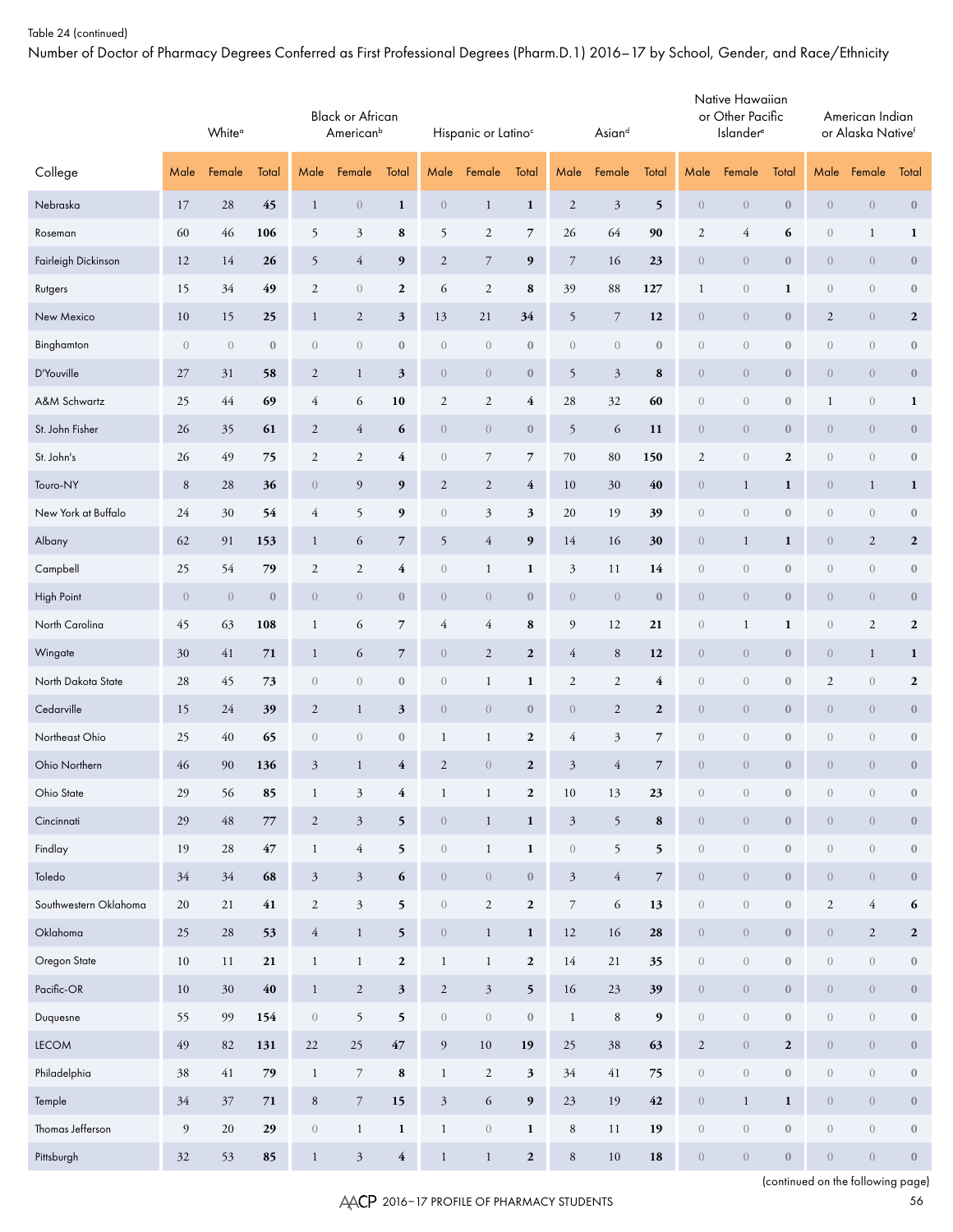Number of Doctor of Pharmacy Degrees Conferred as First Professional Degrees (Pharm.D.1) 2016–17 by School, Gender, and Race/Ethnicity

|                       |                  | Two or More<br>Races <sup>g</sup> |                  |                  | Unknown <sup>h</sup> |                  |                  | International/<br>Foreigni |                         | Unknown/Other<br>Gender |                  |                  | Total                    |              |
|-----------------------|------------------|-----------------------------------|------------------|------------------|----------------------|------------------|------------------|----------------------------|-------------------------|-------------------------|------------------|------------------|--------------------------|--------------|
| College               | Male             | Female                            | Total            | Male             | Female               | Total            | Male             | Female                     | Total                   | Total                   | Male             | Female           | Unknown/<br>Other Gender | Total        |
| Nebraska              | $\theta$         | $\mathbf{1}$                      | $\mathbf{1}$     | $\mathbf{1}$     | $\boldsymbol{0}$     | $\mathbf{1}$     | $\mathbf{1}$     | $\mathbf{1}$               | $\mathbf 2$             | $\boldsymbol{0}$        | 22               | 34               | $\boldsymbol{0}$         | 56           |
| Roseman               | $\mathfrak{Z}$   | $\sqrt{2}$                        | 5                | $\,0\,$          | $\sqrt{2}$           | $\boldsymbol{2}$ | $\mathbf 1$      | $\boldsymbol{0}$           | $\mathbf{1}$            | $\boldsymbol{0}$        | 102              | 124              | $\sqrt{a}$               | 226          |
| Fairleigh Dickinson   | $\theta$         | $\boldsymbol{0}$                  | $\boldsymbol{0}$ | $\mathfrak{Z}$   | $\boldsymbol{7}$     | 10               | $\mathbf 1$      | $\sqrt{2}$                 | $\mathfrak{z}$          | $\boldsymbol{0}$        | 30               | 50               | $\boldsymbol{0}$         | 80           |
| Rutgers               | $\mathfrak{Z}$   | $\mathfrak{Z}$                    | 6                | $\boldsymbol{0}$ | $\sqrt{2}$           | $\boldsymbol{2}$ | $\boldsymbol{0}$ | $\mathbf{1}$               | $\mathbf{1}$            | $\boldsymbol{0}$        | 66               | 130              | $\sqrt{a}$               | 196          |
| New Mexico            | $\theta$         | $\boldsymbol{0}$                  | $\boldsymbol{0}$ | $\boldsymbol{0}$ | $\boldsymbol{0}$     | $\boldsymbol{0}$ | $\boldsymbol{0}$ | $\theta$                   | $\boldsymbol{0}$        | $\boldsymbol{0}$        | 31               | 45               | $\sqrt{0}$               | 76           |
| Binghamton            | $\theta$         | $\boldsymbol{0}$                  | $\boldsymbol{0}$ | $\sqrt{a}$       | $\boldsymbol{0}$     | $\boldsymbol{0}$ | $\boldsymbol{0}$ | $\boldsymbol{0}$           | $\boldsymbol{0}$        | $\boldsymbol{0}$        | $\boldsymbol{0}$ | $\sqrt{a}$       | $\sqrt{a}$               | $\mathbf{0}$ |
| D'Youville            | $\theta$         | $\boldsymbol{0}$                  | $\boldsymbol{0}$ | $\boldsymbol{0}$ | $\boldsymbol{0}$     | $\boldsymbol{0}$ | $\boldsymbol{0}$ | $\sqrt{2}$                 | $\boldsymbol{2}$        | $\boldsymbol{0}$        | 34               | 37               | $\boldsymbol{0}$         | 71           |
| A&M Schwartz          | $\mathbf{1}$     | $\mathbf{1}$                      | $\boldsymbol{2}$ | 12               | 15                   | 27               | $\mathbf 1$      | $\boldsymbol{0}$           | $\mathbf{1}$            | $\boldsymbol{0}$        | 74               | 100              | $\sqrt{a}$               | 174          |
| St. John Fisher       | $\theta$         | $\theta$                          | $\boldsymbol{0}$ | $\boldsymbol{0}$ | $\mathbf{1}$         | $\mathbf{1}$     | $\boldsymbol{0}$ | $\mathbf{1}$               | $\mathbf{1}$            | $\boldsymbol{0}$        | 33               | 47               | $\sqrt{0}$               | 80           |
| St. John's            | $\theta$         | $\mathbf{1}$                      | $\mathbf{1}$     | 6                | 17                   | 23               | 2                | $\boldsymbol{7}$           | 9                       | $\boldsymbol{0}$        | 108              | 163              | $\sqrt{a}$               | 271          |
| Touro-NY              | $\theta$         | $\sqrt{2}$                        | $\boldsymbol{2}$ | $\mathbf{1}$     | $\sqrt{3}$           | $\overline{4}$   | $\boldsymbol{0}$ | $\theta$                   | $\boldsymbol{0}$        | $\boldsymbol{0}$        | 21               | 76               | $\overline{0}$           | 97           |
| New York at Buffalo   | $\boldsymbol{0}$ | $\boldsymbol{0}$                  | $\boldsymbol{0}$ | $\overline{4}$   | 7                    | 11               | $\boldsymbol{0}$ | $\mathbf{1}$               | $\mathbf{1}$            | $\boldsymbol{0}$        | 52               | 65               | $\sqrt{a}$               | 117          |
| Albany                | $\mathbf{1}$     | $\boldsymbol{0}$                  | $\mathbf{1}$     | $\overline{7}$   | 6                    | 13               | $\mathfrak{Z}$   | $\,8\,$                    | 11                      | $\boldsymbol{0}$        | 93               | 134              | $\overline{0}$           | 227          |
| Campbell              | $\theta$         | $\boldsymbol{0}$                  | $\boldsymbol{0}$ | $\sqrt{2}$       | $\mathfrak{Z}$       | 5                | $\boldsymbol{0}$ | $\mathfrak{2}$             | $\boldsymbol{2}$        | $\boldsymbol{0}$        | 32               | 73               | $\sqrt{a}$               | 105          |
| High Point            | $\theta$         | $\boldsymbol{0}$                  | $\boldsymbol{0}$ | $\boldsymbol{0}$ | $\boldsymbol{0}$     | $\boldsymbol{0}$ | $\boldsymbol{0}$ | $\theta$                   | $\boldsymbol{0}$        | $\boldsymbol{0}$        | $\boldsymbol{0}$ | $\boldsymbol{0}$ | $\overline{0}$           | $\mathbf{0}$ |
| North Carolina        | $\overline{2}$   | 5                                 | $\overline{7}$   | $\mathbf{1}$     | $\sqrt{2}$           | $\mathfrak z$    | $\boldsymbol{0}$ | $\mathfrak{2}$             | $\boldsymbol{2}$        | $\boldsymbol{0}$        | 62               | 97               | $\sqrt{a}$               | 159          |
| Wingate               | $\theta$         | $\mathbf{1}$                      | $\mathbf{1}$     | $\boldsymbol{0}$ | $\boldsymbol{0}$     | $\boldsymbol{0}$ | $\boldsymbol{0}$ | $\theta$                   | $\boldsymbol{0}$        | $\boldsymbol{0}$        | 35               | 59               | $\overline{0}$           | 94           |
| North Dakota State    | $\theta$         | $\boldsymbol{0}$                  | $\boldsymbol{0}$ | $\,0\,$          | $\boldsymbol{0}$     | $\boldsymbol{0}$ | $\boldsymbol{0}$ | $\mathbf{1}$               | $\mathbf{1}$            | $\boldsymbol{0}$        | 32               | 49               | $\sqrt{a}$               | 81           |
| Cedarville            | $\boldsymbol{0}$ | $\mathbf{1}$                      | $\mathbf{1}$     | $\boldsymbol{0}$ | $\boldsymbol{0}$     | $\boldsymbol{0}$ | $\boldsymbol{0}$ | $\theta$                   | $\boldsymbol{0}$        | $\boldsymbol{0}$        | 17               | 28               | $\overline{0}$           | 45           |
| Northeast Ohio        | $\theta$         | $\boldsymbol{0}$                  | $\boldsymbol{0}$ | $\mathbf{1}$     | $\mathfrak{Z}$       | 4                | $\boldsymbol{0}$ | $\boldsymbol{0}$           | $\boldsymbol{0}$        | $\boldsymbol{0}$        | 31               | 47               | $\sqrt{a}$               | 78           |
| Ohio Northern         | $\boldsymbol{0}$ | $\mathbf{1}$                      | $\mathbf{1}$     | $\boldsymbol{0}$ | $\boldsymbol{0}$     | $\boldsymbol{0}$ | $\mathbf{1}$     | $\overline{4}$             | 5                       | $\bf{0}$                | 55               | 100              | $\overline{0}$           | 155          |
| Ohio State            | $\sqrt{a}$       | $\boldsymbol{0}$                  | $\boldsymbol{0}$ | $\mathfrak{Z}$   | $\mathbf{1}$         | 4                | $\mathbf{1}$     | $\mathbf{1}$               | $\mathbf{2}$            | $\boldsymbol{0}$        | 45               | 75               | $\overline{0}$           | 120          |
| Cincinnati            | $\mathbf{1}$     | $\mathbf{1}$                      | $\boldsymbol{2}$ | $\boldsymbol{0}$ | $\boldsymbol{0}$     | $\boldsymbol{0}$ | $\mathbf{1}$     | $\mathbf{1}$               | $\mathbf{2}$            | $\boldsymbol{0}$        | 36               | 59               | $\boldsymbol{0}$         | 95           |
| Findlay               | $\,0\,$          | $\overline{c}$                    | $\boldsymbol{2}$ | $\,0\,$          | $\mathbf{1}$         | $\mathbf 1$      | $\boldsymbol{0}$ | $\boldsymbol{0}$           | $\boldsymbol{0}$        | $\mathbf{1}$            | 20               | $41\,$           | $\mathbf{1}$             | 62           |
| Toledo                | $\sqrt{a}$       | $\overline{c}$                    | $\mathbf{2}$     | $\boldsymbol{0}$ | $\boldsymbol{0}$     | $\boldsymbol{0}$ | $\overline{c}$   | $\overline{c}$             | $\overline{4}$          | $\bf 0$                 | 42               | $45\,$           | $\boldsymbol{0}$         | ${\bf 87}$   |
| Southwestern Oklahoma | $\,1$            | $\sqrt{2}$                        | $\mathfrak z$    | $\sqrt{2}$       | $\boldsymbol{0}$     | $\boldsymbol{2}$ | $\boldsymbol{0}$ | $\boldsymbol{0}$           | $\boldsymbol{0}$        | $\bf 0$                 | 34               | 38               | $\sqrt{ }$               | 72           |
| Oklahoma              | $\mathbf{1}$     | $\overline{4}$                    | 5                | $\mathbf{2}$     | $\mathbf{1}$         | $\mathbf{3}$     | $\mathbf{1}$     | $\overline{c}$             | $\mathbf{3}$            | $\bf 0$                 | 45               | 55               | $\boldsymbol{0}$         | 100          |
| Oregon State          | $\overline{4}$   | $\overline{4}$                    | ${\bf 8}$        | $\sqrt{2}$       | $\sqrt{2}$           | $\bf 4$          | $\boldsymbol{0}$ | $\boldsymbol{0}$           | $\boldsymbol{0}$        | $\bf 0$                 | 32               | $40\,$           | $\,0\,$                  | 72           |
| Pacific-OR            | $\sqrt{a}$       | $\boldsymbol{0}$                  | $\boldsymbol{0}$ | $\boldsymbol{0}$ | $\mathbf{1}$         | $\mathbf{1}$     | $\boldsymbol{0}$ | $\mathbf{1}$               | $\mathbf{1}$            | $\bf 0$                 | $29\,$           | 60               | $\boldsymbol{0}$         | 89           |
| Duquesne              | $\overline{2}$   | $\sqrt{4}$                        | $\bf 6$          | $\,0\,$          | $\,1$                | $\mathbf 1$      | $\boldsymbol{0}$ | $\sqrt{2}$                 | $\mathbf{2}$            | $\bf 0$                 | 58               | 119              | $\,0\,$                  | 177          |
| LECOM                 | $\mathbf{2}$     | $\mathbf{1}$                      | $\mathbf{3}$     | $\boldsymbol{0}$ | $\boldsymbol{0}$     | $\boldsymbol{0}$ | $\boldsymbol{0}$ | $\boldsymbol{0}$           | $\boldsymbol{0}$        | $\bf 0$                 | 109              | 156              | $\boldsymbol{0}$         | 265          |
| Philadelphia          | $\mathfrak{Z}$   | $\sqrt{3}$                        | $\bf 6$          | $\sqrt{2}$       | $\mathfrak{Z}$       | 5                | $\mathbf{1}$     | $\boldsymbol{\beta}$       | $\overline{\mathbf{4}}$ | $\bf 0$                 | $80\,$           | 100              | $\,0\,$                  | 180          |
| Temple                | $\sqrt{a}$       | $\overline{c}$                    | $\mathbf{2}$     | $\sqrt{a}$       | $\boldsymbol{0}$     | $\boldsymbol{0}$ | $\sqrt{3}$       | $\sqrt{4}$                 | $\overline{7}$          | $\mathbf 1$             | $71\,$           | 76               | $\mathbf{1}$             | 148          |
| Thomas Jefferson      | $\,0\,$          | $\,0\,$                           | $\boldsymbol{0}$ | $\,0\,$          | $\boldsymbol{0}$     | $\boldsymbol{0}$ | $\mathbf{1}$     | $\mathbf{1}$               | $\mathbf{2}$            | $\bf 0$                 | 19               | $33\,$           | $\,0\,$                  | 52           |
| Pittsburgh            | $\sqrt{a}$       | $\boldsymbol{0}$                  | $\boldsymbol{0}$ | $\boldsymbol{0}$ | $\boldsymbol{0}$     | $\boldsymbol{0}$ | $\boldsymbol{0}$ | $\mathbf{1}$               | $\mathbf{1}$            | $\bf 0$                 | $42\,$           | $68\,$           | $\boldsymbol{0}$         | 110          |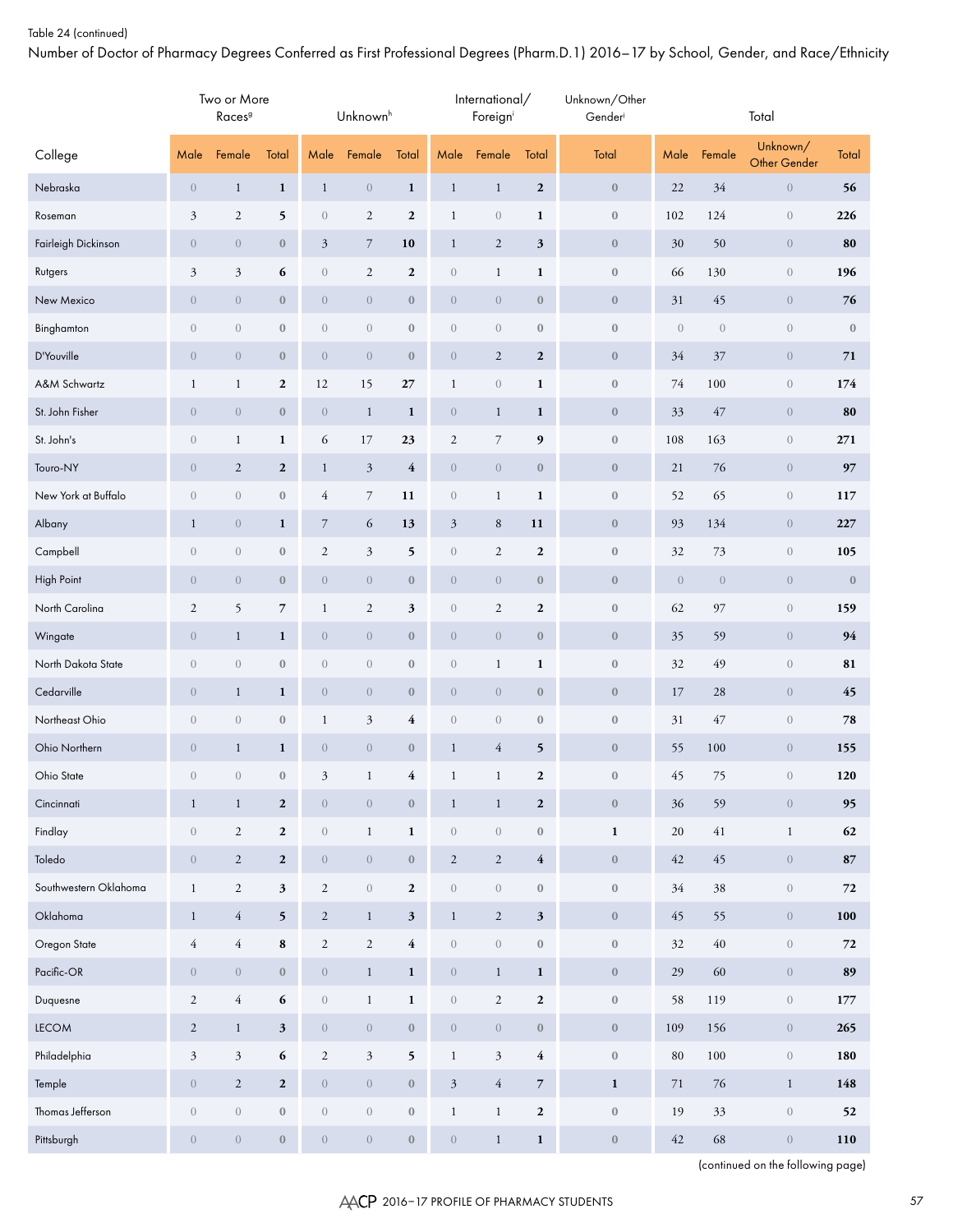Number of Doctor of Pharmacy Degrees Conferred as First Professional Degrees (Pharm.D.1) 2016–17 by School, Gender, and Race/Ethnicity

|                             |                  | White <sup>a</sup> |                         |                                | <b>Black or African</b><br>American <sup>b</sup> |                  |                  | Hispanic or Latino <sup>c</sup> |                         |                  | Asiand           |                          |                  | Native Hawaiian<br>or Other Pacific<br>Islander <sup>e</sup> |                  |                  | American Indian<br>or Alaska Nativef |                  |
|-----------------------------|------------------|--------------------|-------------------------|--------------------------------|--------------------------------------------------|------------------|------------------|---------------------------------|-------------------------|------------------|------------------|--------------------------|------------------|--------------------------------------------------------------|------------------|------------------|--------------------------------------|------------------|
| College                     | Male             | Female             | Total                   | Male                           | Female                                           | Total            | Male             | Female                          | Total                   | Male             | Female           | Total                    | Male             | Female                                                       | Total            | Male             | Female                               | Total            |
| Wilkes                      | 21               | 33                 | 54                      | $\overline{0}$                 | $\mathbf{1}$                                     | $\mathbf{1}$     | $\sqrt{a}$       | $\boldsymbol{0}$                | $\boldsymbol{0}$        | $\mathbf{1}$     | $\mathbf{1}$     | $\boldsymbol{2}$         | $\boldsymbol{0}$ | $\sqrt{a}$                                                   | $\boldsymbol{0}$ | $\boldsymbol{0}$ | $\boldsymbol{0}$                     | $\boldsymbol{0}$ |
| Puerto Rico                 | $\overline{0}$   | $\theta$           | $\bf{0}$                | $\theta$                       | $\theta$                                         | $\bf{0}$         | 12               | 30                              | 42                      | $\overline{0}$   | $\boldsymbol{0}$ | $\boldsymbol{0}$         | $\boldsymbol{0}$ | $\boldsymbol{0}$                                             | $\boldsymbol{0}$ | $\theta$         | $\overline{0}$                       | $\boldsymbol{0}$ |
| Rhode Island                | 26               | 56                 | 82                      | $\overline{0}$                 | $\sqrt{2}$                                       | $\boldsymbol{2}$ | $\mathfrak{Z}$   | $\overline{4}$                  | $\overline{7}$          | $\mathfrak{Z}$   | 6                | $\boldsymbol{9}$         | $\boldsymbol{0}$ | $\boldsymbol{0}$                                             | $\boldsymbol{0}$ | $\overline{0}$   | $\boldsymbol{0}$                     | $\boldsymbol{0}$ |
| Med. U of South<br>Carolina | 18               | 41                 | 59                      | $\theta$                       | 5                                                | 5                | $\boldsymbol{0}$ | $\overline{4}$                  | 4                       | $\mathbf{1}$     | 10               | 11                       | $\boldsymbol{0}$ | $\mathbf{0}$                                                 | $\bf{0}$         | $\theta$         | $\overline{0}$                       | $\bf{0}$         |
| Presbyterian                | 15               | 34                 | 49                      | 5                              | 10                                               | 15               | $\mathfrak{Z}$   | $\boldsymbol{0}$                | 3                       | $\mathbf{1}$     | 4                | 5                        | $\boldsymbol{0}$ | $\boldsymbol{0}$                                             | $\boldsymbol{0}$ | $\boldsymbol{0}$ | $\boldsymbol{0}$                     | $\boldsymbol{0}$ |
| South Carolina              | 19               | 56                 | 75                      | $\mathfrak{Z}$                 | 9                                                | 12               | $\theta$         | $\overline{0}$                  | $\boldsymbol{0}$        | 6                | 4                | 10                       | $\boldsymbol{0}$ | $\mathbf{0}$                                                 | $\bf{0}$         | $\theta$         | $\overline{0}$                       | $\bf{0}$         |
| South Dakota State          | 25               | 45                 | 70                      | $\boldsymbol{0}$               | $\boldsymbol{0}$                                 | $\boldsymbol{0}$ | $\boldsymbol{0}$ | $\boldsymbol{0}$                | $\boldsymbol{0}$        | $\mathfrak{2}$   | $\mathbf 1$      | 3                        | $\boldsymbol{0}$ | $\boldsymbol{0}$                                             | $\boldsymbol{0}$ | $\boldsymbol{0}$ | $\boldsymbol{0}$                     | $\boldsymbol{0}$ |
| Belmont                     | 15               | 24                 | 39                      | $\mathbf{1}$                   | $\theta$                                         | $\mathbf{1}$     | $\mathbf{1}$     | $\overline{0}$                  | $\mathbf{1}$            | $\mathbf{2}$     | $\mathfrak{2}$   | $\overline{4}$           | $\boldsymbol{0}$ | $\overline{0}$                                               | $\bf{0}$         | $\theta$         | $\overline{0}$                       | $\bf{0}$         |
| <b>East Tennessee State</b> | 38               | 34                 | 72                      | $\sqrt{2}$                     | $\sqrt{2}$                                       | 4                | $\boldsymbol{0}$ | $\boldsymbol{0}$                | $\boldsymbol{0}$        | $\mathbf{1}$     | $\mathfrak{2}$   | 3                        | $\boldsymbol{0}$ | $\boldsymbol{0}$                                             | $\boldsymbol{0}$ | $\boldsymbol{0}$ | $\boldsymbol{0}$                     | $\boldsymbol{0}$ |
| Lipscomb                    | 21               | 32                 | 53                      | $\overline{2}$                 | $\sqrt{2}$                                       | 4                | $\mathbf{1}$     | $\overline{0}$                  | $\mathbf{1}$            | $\,8\,$          | $\mathfrak{Z}$   | 11                       | $\boldsymbol{0}$ | $\overline{0}$                                               | $\bf{0}$         | $\theta$         | $\overline{0}$                       | $\bf{0}$         |
| South-TN                    | 25               | 28                 | 53                      | $\mathfrak{Z}$                 | $10\,$                                           | 13               | $\sqrt{2}$       | $\boldsymbol{0}$                | $\boldsymbol{2}$        | $\boldsymbol{7}$ | 12               | 19                       | $\boldsymbol{0}$ | $\boldsymbol{0}$                                             | $\boldsymbol{0}$ | $\overline{0}$   | $\boldsymbol{0}$                     | $\boldsymbol{0}$ |
| Union                       | 17               | 26                 | 43                      | $\overline{2}$                 | $\overline{4}$                                   | 6                | $\mathbf{1}$     | $\overline{0}$                  | $\mathbf{1}$            | $\mathfrak{Z}$   | $\boldsymbol{2}$ | 5                        | $\boldsymbol{0}$ | $\overline{0}$                                               | $\bf{0}$         | $\theta$         | $\overline{0}$                       | $\bf{0}$         |
| Tennessee                   | 49               | 61                 | 110                     | $\mathfrak{Z}$                 | 17                                               | 20               | $\boldsymbol{0}$ | $\mathbf{1}$                    | $\mathbf{1}$            | $\mathfrak{g}$   | 16               | 25                       | $\boldsymbol{0}$ | $\boldsymbol{0}$                                             | $\boldsymbol{0}$ | $\overline{0}$   | $\boldsymbol{0}$                     | $\boldsymbol{0}$ |
| Texas A&M                   | 13               | 11                 | 24                      | $\mathbf{1}$                   | $\mathbf{1}$                                     | $\boldsymbol{2}$ | 17               | 17                              | 34                      | 17               | 10               | 27                       | $\boldsymbol{0}$ | $\mathbf{0}$                                                 | $\bf{0}$         | $\theta$         | $\overline{0}$                       | $\bf{0}$         |
| Texas Southern              | $\overline{c}$   | 5                  | $\overline{7}$          | 22                             | $31\,$                                           | 53               | $\mathfrak{Z}$   | $\overline{4}$                  | $\overline{7}$          | 12               | 22               | 34                       | $\boldsymbol{0}$ | $\boldsymbol{0}$                                             | $\boldsymbol{0}$ | $\overline{0}$   | $\boldsymbol{0}$                     | $\boldsymbol{0}$ |
| <b>Texas Tech</b>           | 23               | 37                 | 60                      | $\overline{7}$                 | $\overline{2}$                                   | 9                | 11               | 12                              | 23                      | 15               | 32               | 47                       | $\boldsymbol{0}$ | $\boldsymbol{0}$                                             | $\bf{0}$         | $\theta$         | $\overline{0}$                       | $\boldsymbol{0}$ |
| Houston                     | 9                | 18                 | 27                      | $\left\langle {}\right\rangle$ | $\sqrt{2}$                                       | $\boldsymbol{2}$ | $\overline{4}$   | 5                               | 9                       | 18               | 46               | 64                       | $\boldsymbol{0}$ | $\mathbf{1}$                                                 | $\mathbf{1}$     | $\sqrt{a}$       | $\boldsymbol{0}$                     | $\boldsymbol{0}$ |
| Incarnate Word              | 10               | 19                 | 29                      | $\mathbf{1}$                   | 5                                                | 6                | 11               | 14                              | 25                      | 5                | 14               | 19                       | $\boldsymbol{0}$ | $\boldsymbol{0}$                                             | $\bf{0}$         | $\theta$         | $\mathbf{1}$                         | 1                |
| North Texas                 | $\overline{7}$   | 12                 | 19                      | 5                              | 6                                                | 11               | $\,8\,$          | $\mathfrak{Z}$                  | 11                      | $\boldsymbol{7}$ | 18               | 25                       | $\mathbf{1}$     | $\sqrt{0}$                                                   | $\mathbf{1}$     | $\sqrt{a}$       | $\boldsymbol{0}$                     | $\boldsymbol{0}$ |
| Texas at Austin             | 17               | 29                 | 46                      | $\overline{0}$                 | $\overline{4}$                                   | $\overline{4}$   | 11               | 12                              | 23                      | 14               | 36               | 50                       | $\boldsymbol{0}$ | $\sqrt{0}$                                                   | $\boldsymbol{0}$ | $\theta$         | $\boldsymbol{0}$                     | $\boldsymbol{0}$ |
| Texas at El Paso            | <b>NR</b>        | <b>NR</b>          | NR                      | <b>NR</b>                      | <b>NR</b>                                        | $\rm NR$         | $\rm NR$         | <b>NR</b>                       | $\rm NR$                | <b>NR</b>        | <b>NR</b>        | $\rm NR$                 | $\rm NR$         | <b>NR</b>                                                    | <b>NR</b>        | <b>NR</b>        | <b>NR</b>                            | $\rm NR$         |
| Texas at Tyler              | $\boldsymbol{0}$ | $\boldsymbol{0}$   | $\bf 0$                 | $\,0\,$                        | $\,0\,$                                          | $\boldsymbol{0}$ | $\,0\,$          | $\sqrt{0}$                      | $\boldsymbol{0}$        | $\,0\,$          | $\boldsymbol{0}$ | $\boldsymbol{0}$         | $\boldsymbol{0}$ | $\theta$                                                     | $\boldsymbol{0}$ | $\boldsymbol{0}$ | $\boldsymbol{0}$                     | $\mathbf{0}$     |
| Utah                        | $\rm NR$         | $\rm NR$           | $\rm NR$                | $\rm NR$                       | $\rm NR$                                         | $\rm NR$         | $\rm NR$         | $\rm NR$                        | $\rm NR$                | $\rm NR$         | $\rm NR$         | $\rm NR$                 | $\rm NR$         | $\rm NR$                                                     | $\rm NR$         | $\rm NR$         | $\rm NR$                             | $\rm NR$         |
| Hampton                     | $\mathfrak{h}$   | $\overline{c}$     | $\overline{\mathbf{7}}$ | $\mathfrak{h}$                 | 27                                               | 32               | $\boldsymbol{0}$ | $\boldsymbol{0}$                | $\bf 0$                 | $\overline{2}$   | $\overline{4}$   | 6                        | $\sqrt{ }$       | $\,0\,$                                                      | $\boldsymbol{0}$ | $\sqrt{a}$       | $\boldsymbol{0}$                     | $\boldsymbol{0}$ |
| Shenandoah                  | 15               | 25                 | $40\,$                  | $\overline{7}$                 | $\overline{7}$                                   | 14               | $\,0\,$          | 6                               | 6                       | 16               | 27               | 43                       | $\boldsymbol{0}$ | $\sqrt{a}$                                                   | $\boldsymbol{0}$ | $\overline{0}$   | $\boldsymbol{0}$                     | $\boldsymbol{0}$ |
| Appalachian                 | 17               | $18\,$             | 35                      | $\,8\,$                        | $\overline{4}$                                   | 12               | $\boldsymbol{0}$ | $\mathbf{1}$                    | $\mathbf 1$             | $\sqrt{4}$       | $5\overline{)}$  | $\boldsymbol{9}$         | $\sqrt{ }$       | $\sqrt{a}$                                                   | $\boldsymbol{0}$ | $\sqrt{a}$       | $\sqrt{a}$                           | $\boldsymbol{0}$ |
| Virginia Commonwealth       | $\rm NR$         | <b>NR</b>          | $\rm NR$                | $\rm NR$                       | <b>NR</b>                                        | $\rm NR$         | $\rm NR$         | $\rm NR$                        | $\rm NR$                | $\rm NR$         | $\rm NR$         | $\rm NR$                 | $\rm NR$         | $\rm NR$                                                     | $\rm NR$         | $\rm NR$         | $\rm NR$                             | $\rm NR$         |
| Washington                  | 13               | 14                 | $\bf 27$                | $\mathbf{1}$                   | $\mathbf{1}$                                     | $\mathbf{2}$     | $\mathbf{1}$     | $\sqrt{3}$                      | $\overline{4}$          | 17               | 32               | 49                       | $\,1$            | $\theta$                                                     | $\mathbf{1}$     | $\mathbf{1}$     | $\sqrt{a}$                           | $\mathbf{1}$     |
| <b>Washington State</b>     | 13               | 14                 | $\bf 27$                | $\mathbf{1}$                   | $\overline{2}$                                   | $\mathbf{3}$     | $\,0\,$          | $\mathbf{1}$                    | $\mathbf{1}$            | 6                | 5                | 11                       | $\overline{0}$   | $\boldsymbol{0}$                                             | $\boldsymbol{0}$ | $\boldsymbol{0}$ | $\overline{0}$                       | $\mathbf{0}$     |
| Marshall                    | $20\,$           | 33                 | 53                      | $\mathbf{1}$                   | $\mathfrak{Z}$                                   | $\overline{4}$   | $\boldsymbol{0}$ | $\sqrt{ }$                      | $\boldsymbol{0}$        | 6                | $\mathbf{1}$     | $\overline{\phantom{a}}$ | $\boldsymbol{0}$ | $\sqrt{a}$                                                   | $\boldsymbol{0}$ | $\boldsymbol{0}$ | $\overline{0}$                       | $\boldsymbol{0}$ |
| Charleston                  | 19               | 31                 | 50                      | $\boldsymbol{\beta}$           | $\sqrt{4}$                                       | $\overline{7}$   | $\,0\,$          | $\mathfrak{Z}$                  | $\overline{\mathbf{3}}$ | 9                | 9                | 18                       | $\boldsymbol{0}$ | $\,0\,$                                                      | $\boldsymbol{0}$ | $\boldsymbol{0}$ | $\boldsymbol{0}$                     | $\boldsymbol{0}$ |
| West Virginia               | 31               | 49                 | 80                      | $\mathbf{1}$                   | $\sqrt{a}$                                       | $\mathbf{1}$     | $\,0\,$          | $\sqrt{ }$                      | $\boldsymbol{0}$        | $\mathbf{1}$     | $\mathbf{1}$     | $\boldsymbol{2}$         | $\boldsymbol{0}$ | $\sqrt{a}$                                                   | $\boldsymbol{0}$ | $\boldsymbol{0}$ | $\overline{0}$                       | $\boldsymbol{0}$ |
| Concordia                   | $37\,$           | 36                 | 73                      | $\boldsymbol{0}$               | $\overline{c}$                                   | $\mathbf{2}$     | $\,0\,$          | $\mathbf{1}$                    | $\mathbf{1}$            | $\overline{3}$   | 9                | $12\,$                   | $\overline{0}$   | $\,0\,$                                                      | $\boldsymbol{0}$ | $\mathbf{1}$     | $\mathbf{1}$                         | $\mathbf{2}$     |
| Med College of<br>Wisconsin | $\overline{0}$   | $\sqrt{0}$         | $\bf 0$                 | $\,0\,$                        | $\sqrt{a}$                                       | $\boldsymbol{0}$ | $\,0\,$          | $\sqrt{a}$                      | $\boldsymbol{0}$        | $\sqrt{a}$       | $\overline{0}$   | $\boldsymbol{0}$         | $\boldsymbol{0}$ | $\sqrt{a}$                                                   | $\boldsymbol{0}$ | $\boldsymbol{0}$ | $\sqrt{a}$                           | $\boldsymbol{0}$ |
| Wisconsin-Madison           | 38               | 66                 | ${\bf 104}$             | $\sqrt{a}$                     | $\,0\,$                                          | $\mathbf{0}$     | $\mathbf{1}$     | $\overline{2}$                  | 3 <sup>1</sup>          | $\mathfrak{Z}$   | $14\,$           | $17$                     | $\boldsymbol{0}$ | $\sqrt{a}$                                                   | $\boldsymbol{0}$ | $\overline{0}$   | $\sqrt{ }$                           | $\boldsymbol{0}$ |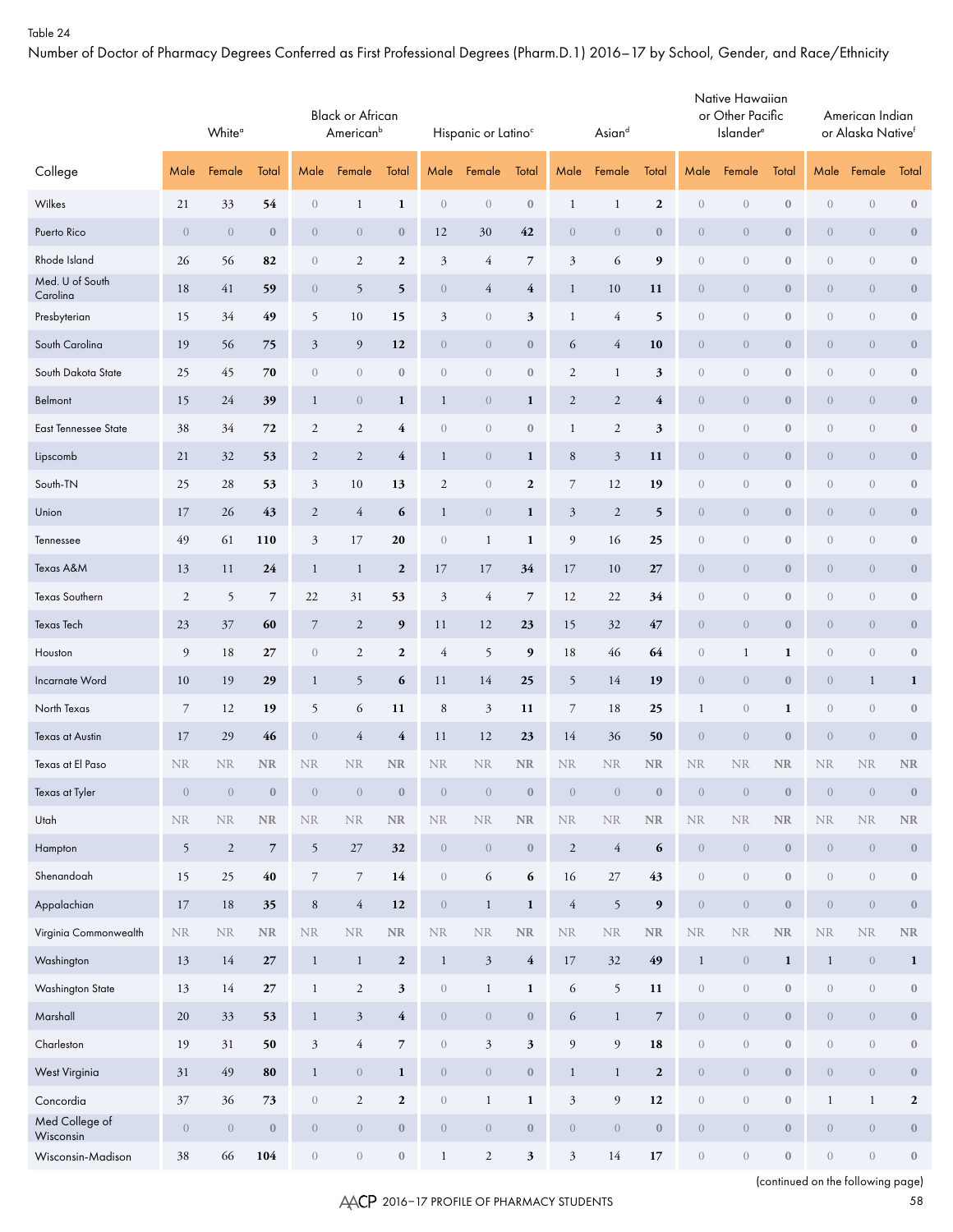Number of Doctor of Pharmacy Degrees Conferred as First Professional Degrees (Pharm.D.1) 2016–17 by School, Gender, and Race/Ethnicity

|                             |                  | Two or More<br>Races <sup>9</sup> |                  |                  | Unknown <sup>h</sup> |                         |                  | International/<br>Foreigni |                  | Unknown/Other<br>Gender |                  |                | Total                           |                  |
|-----------------------------|------------------|-----------------------------------|------------------|------------------|----------------------|-------------------------|------------------|----------------------------|------------------|-------------------------|------------------|----------------|---------------------------------|------------------|
| College                     | Male             | Female                            | Total            | Male             | Female               | Total                   | Male             | Female                     | Total            | Total                   | Male             | Female         | Unknown/<br><b>Other Gender</b> | Total            |
| Wilkes                      | $\boldsymbol{0}$ | $\boldsymbol{0}$                  | $\boldsymbol{0}$ | $\mathfrak{Z}$   | 8                    | 11                      | $\boldsymbol{0}$ | $\boldsymbol{0}$           | $\boldsymbol{0}$ | $\boldsymbol{0}$        | 25               | 43             | $\boldsymbol{0}$                | 68               |
| Puerto Rico                 | $\boldsymbol{0}$ | $\boldsymbol{0}$                  | $\boldsymbol{0}$ | $\overline{0}$   | $\boldsymbol{0}$     | $\boldsymbol{0}$        | $\boldsymbol{0}$ | $\overline{0}$             | $\boldsymbol{0}$ | $\boldsymbol{0}$        | 12               | 30             | $\overline{0}$                  | 42               |
| Rhode Island                | $\mathbf{1}$     | $\mathbf{1}$                      | $\boldsymbol{2}$ | $\mathfrak{Z}$   | $\overline{4}$       | 7                       | $\mathbf{2}$     | 5                          | $\overline{7}$   | $\boldsymbol{0}$        | 38               | 78             | $\overline{0}$                  | 116              |
| Med. U of South Carolina    | $\boldsymbol{0}$ | $\boldsymbol{0}$                  | $\boldsymbol{0}$ | $\overline{c}$   | $\boldsymbol{0}$     | $\boldsymbol{2}$        | $\boldsymbol{0}$ | $\overline{0}$             | $\boldsymbol{0}$ | $\boldsymbol{0}$        | 21               | 60             | $\overline{0}$                  | 81               |
| Presbyterian                | $\boldsymbol{0}$ | $\mathbf{1}$                      | $\mathbf{1}$     | $\boldsymbol{0}$ | $\mathbf{1}$         | $\mathbf{1}$            | $\sqrt{a}$       | $\overline{0}$             | $\boldsymbol{0}$ | $\boldsymbol{0}$        | 24               | 50             | $\overline{0}$                  | 74               |
| South Carolina              | $\mathfrak{Z}$   | $\mathbf{1}$                      | 4                | $\overline{0}$   | $\boldsymbol{0}$     | $\boldsymbol{0}$        | $\mathbf{1}$     | $\overline{c}$             | 3                | $\boldsymbol{0}$        | 32               | 72             | $\overline{0}$                  | 104              |
| South Dakota State          | $\sqrt{a}$       | $\boldsymbol{0}$                  | $\boldsymbol{0}$ | $\boldsymbol{0}$ | $\boldsymbol{0}$     | $\boldsymbol{0}$        | $\boldsymbol{0}$ | $\overline{0}$             | $\boldsymbol{0}$ | $\boldsymbol{0}$        | 27               | 46             | $\overline{0}$                  | 73               |
| Belmont                     | $\boldsymbol{0}$ | $\boldsymbol{0}$                  | $\boldsymbol{0}$ | 12               | 9                    | 21                      | $\boldsymbol{0}$ | $\mathbf{1}$               | $\mathbf{1}$     | $\boldsymbol{0}$        | 31               | 36             | $\overline{0}$                  | 67               |
| <b>East Tennessee State</b> | $\mathbf{1}$     | $\mathbf{1}$                      | $\boldsymbol{2}$ | $\boldsymbol{0}$ | $\mathbf{1}$         | $\mathbf{1}$            | $\sqrt{a}$       | $\overline{0}$             | $\boldsymbol{0}$ | $\boldsymbol{0}$        | 42               | 40             | $\sqrt{a}$                      | 82               |
| Lipscomb                    | $\boldsymbol{0}$ | $\boldsymbol{0}$                  | $\boldsymbol{0}$ | $\mathbf{1}$     | $\overline{c}$       | 3                       | $\boldsymbol{0}$ | $\overline{0}$             | $\boldsymbol{0}$ | $\boldsymbol{0}$        | 33               | 39             | $\overline{0}$                  | 72               |
| South-TN                    | $\mathbf{1}$     | $\mathbf{1}$                      | $\boldsymbol{2}$ | $\boldsymbol{0}$ | $\boldsymbol{0}$     | $\boldsymbol{0}$        | $\boldsymbol{0}$ | $\overline{0}$             | $\boldsymbol{0}$ | $\boldsymbol{0}$        | 38               | 51             | $\overline{0}$                  | 89               |
| Union                       | $\boldsymbol{0}$ | $\boldsymbol{0}$                  | $\boldsymbol{0}$ | $\overline{0}$   | $\overline{0}$       | $\boldsymbol{0}$        | $\boldsymbol{0}$ | $\mathbf{1}$               | $\mathbf{1}$     | $\boldsymbol{0}$        | 23               | 33             | $\overline{0}$                  | 56               |
| Tennessee                   | $\sqrt{a}$       | $\boldsymbol{0}$                  | $\boldsymbol{0}$ | $\mathbf{1}$     | $\boldsymbol{0}$     | $\mathbf{1}$            | $\mathbf{1}$     | $\mathbf{1}$               | $\boldsymbol{2}$ | $\boldsymbol{0}$        | 63               | 96             | $\overline{0}$                  | 159              |
| Texas A&M                   | $\mathbf{1}$     | $\boldsymbol{0}$                  | $\mathbf{1}$     | $\overline{0}$   | $\boldsymbol{0}$     | $\mathbf{0}$            | $\boldsymbol{0}$ | $\overline{0}$             | $\bf{0}$         | $\boldsymbol{0}$        | 49               | 39             | $\overline{0}$                  | 88               |
| Texas Southern              | $\mathbf{1}$     | $\boldsymbol{0}$                  | $\mathbf{1}$     | $\boldsymbol{0}$ | $\boldsymbol{0}$     | $\boldsymbol{0}$        | 4                | 6                          | 10               | $\boldsymbol{0}$        | 44               | 68             | $\overline{0}$                  | 112              |
| Texas Tech                  | $\boldsymbol{0}$ | $\boldsymbol{0}$                  | $\boldsymbol{0}$ | $\mathbf{1}$     | $\mathfrak{Z}$       | $\overline{\mathbf{4}}$ | $\boldsymbol{0}$ | $\overline{0}$             | $\bf{0}$         | $\boldsymbol{0}$        | 57               | 86             | $\overline{0}$                  | 143              |
| Houston                     | $\sqrt{a}$       | $\boldsymbol{0}$                  | $\boldsymbol{0}$ | $\mathbf{1}$     | $\mathbf{1}$         | $\boldsymbol{2}$        | $\boldsymbol{0}$ | $\mathbf{2}$               | $\boldsymbol{2}$ | $\boldsymbol{0}$        | 32               | 75             | $\theta$                        | 107              |
| Incarnate Word              | $\boldsymbol{0}$ | $\boldsymbol{0}$                  | $\boldsymbol{0}$ | $\overline{c}$   | $\overline{4}$       | 6                       | $\mathbf{1}$     | $\overline{c}$             | 3                | $\boldsymbol{0}$        | 30               | 59             | $\overline{0}$                  | 89               |
| North Texas                 | $\sqrt{a}$       | $\boldsymbol{0}$                  | $\boldsymbol{0}$ | $\boldsymbol{0}$ | $\mathbf{1}$         | $\mathbf{1}$            | $\sqrt{a}$       | $\overline{0}$             | $\boldsymbol{0}$ | $\boldsymbol{0}$        | 28               | 40             | $\theta$                        | 68               |
| Texas at Austin             | $\boldsymbol{0}$ | $\boldsymbol{0}$                  | $\boldsymbol{0}$ | $\mathbf{1}$     | $\theta$             | $\mathbf{1}$            | $\theta$         | $\mathbf{1}$               | $\mathbf{1}$     | $\boldsymbol{0}$        | 43               | 82             | $\overline{0}$                  | 125              |
| Texas at El Paso            | <b>NR</b>        | <b>NR</b>                         | <b>NR</b>        | <b>NR</b>        | <b>NR</b>            | NR                      | <b>NR</b>        | <b>NR</b>                  | $\rm NR$         | ${\bf NR}$              | <b>NR</b>        | <b>NR</b>      | <b>NR</b>                       | NR               |
| Texas at Tyler              | $\boldsymbol{0}$ | $\boldsymbol{0}$                  | $\boldsymbol{0}$ | $\overline{0}$   | $\boldsymbol{0}$     | $\bf{0}$                | $\overline{0}$   | $\overline{0}$             | $\bf{0}$         | $\boldsymbol{0}$        | $\boldsymbol{0}$ | $\overline{0}$ | $\overline{0}$                  | $\boldsymbol{0}$ |
| Utah                        | $\rm NR$         | $\rm NR$                          | $\rm NR$         | $\rm NR$         | $\rm NR$             | $\rm NR$                | $\rm NR$         | <b>NR</b>                  | $\rm NR$         | ${\bf NR}$              | $\rm NR$         | $\rm NR$       | $\rm NR$                        | $\rm NR$         |
| Hampton                     | $\boldsymbol{0}$ | $\sqrt{2}$                        | $\overline{2}$   | $\sqrt{a}$       | $\,0\,$              | $\boldsymbol{0}$        | $\overline{4}$   | 6                          | $10$             | $\boldsymbol{0}$        | 16               | $41\,$         | $\left\langle 0\right\rangle$   | 57               |
| Shenandoah                  | $\boldsymbol{0}$ | $\boldsymbol{0}$                  | $\bf 0$          | $\boldsymbol{0}$ | $\sqrt{a}$           | $\boldsymbol{0}$        | $\mathbf{1}$     | $\mathfrak{Z}$             | $\overline{4}$   | $\boldsymbol{0}$        | 39               | 68             | $\left\langle 0\right\rangle$   | 107              |
| Appalachian                 | $\boldsymbol{0}$ | $\boldsymbol{0}$                  | $\bf 0$          | $\mathbf{1}$     | $\mathbf{1}$         | $\mathbf{2}$            | $\sqrt{ }$       | $\mathbf{1}$               | $\mathbf 1$      | $\boldsymbol{0}$        | 30               | $30\,$         | $\left\langle 0\right\rangle$   | 60               |
| Virginia Commonwealth       | $\rm NR$         | $\rm NR$                          | $\rm NR$         | $\rm NR$         | $\rm NR$             | $\rm NR$                | $\rm NR$         | $\rm NR$                   | $\rm NR$         | $\rm NR$                | $\rm NR$         | $\rm NR$       | $\rm NR$                        | $\rm NR$         |
| Washington                  | $\,1$            | $\mathbf{2}$                      | $\mathbf{3}$     | $\mathbf{1}$     | $\sqrt{4}$           | 5                       | $\mathbf{1}$     | $\overline{c}$             | $\mathbf{3}$     | $\boldsymbol{0}$        | 37               | 58             | $\left\langle 0\right\rangle$   | 95               |
| Washington State            | $\boldsymbol{0}$ | $\boldsymbol{0}$                  | $\boldsymbol{0}$ | 23               | $27\,$               | 50                      | $\sqrt{a}$       | $\sqrt{ }$                 | $\mathbb O$      | $\boldsymbol{0}$        | 43               | 49             | $\,0\,$                         | 92               |
| Marshall                    | $\boldsymbol{0}$ | $\boldsymbol{0}$                  | $\bf 0$          | $\sqrt{ }$       | $\sqrt{ }$           | $\boldsymbol{0}$        | $\sqrt{0}$       | $\sqrt{0}$                 | $\bf 0$          | $\boldsymbol{0}$        | 27               | $37\,$         | $\sqrt{ }$                      | 64               |
| Charleston                  | $\boldsymbol{0}$ | $\,1$                             | $\mathbf 1$      | $\mathfrak{Z}$   | $\overline{c}$       | 5                       | $\mathbf{1}$     | $\mathbf{1}$               | $\boldsymbol{2}$ | $\boldsymbol{0}$        | 35               | 51             | $\left\langle {}\right\rangle$  | 86               |
| West Virginia               | $\boldsymbol{0}$ | $\boldsymbol{0}$                  | $\bf 0$          | $\sqrt{ }$       | $\sqrt{0}$           | $\mathbf{0}$            | $\sqrt{0}$       | $\sqrt{0}$                 | $\bf 0$          | $\boldsymbol{0}$        | 33               | 50             | $\left\langle 0\right\rangle$   | 83               |
| Concordia                   | $\boldsymbol{0}$ | $\boldsymbol{0}$                  | $\boldsymbol{0}$ | $\overline{c}$   | $\mathbf{1}$         | 3                       | $\mathbf{1}$     | $\sqrt{ }$                 | $\mathbf 1$      | $\boldsymbol{0}$        | $44$             | 50             | $\,0\,$                         | 94               |
| Med College of<br>Wisconsin | $\boldsymbol{0}$ | $\boldsymbol{0}$                  | $\bf 0$          | $\sqrt{a}$       | $\sqrt{0}$           | $\mathbf{0}$            | $\boldsymbol{0}$ | $\sqrt{0}$                 | $\bf 0$          | $\boldsymbol{0}$        | $\sqrt{a}$       | $\sqrt{0}$     | $\boldsymbol{0}$                | $\mathbf{0}$     |
| Wisconsin-Madison           | $\boldsymbol{0}$ | $\boldsymbol{0}$                  | $\bf 0$          | $\boldsymbol{0}$ | $\sqrt{a}$           | $\boldsymbol{0}$        | $\overline{c}$   | $\mathbf{1}$               | 3                | $\boldsymbol{0}$        | $\sqrt{44}$      | 83             | $\boldsymbol{0}$                | 127              |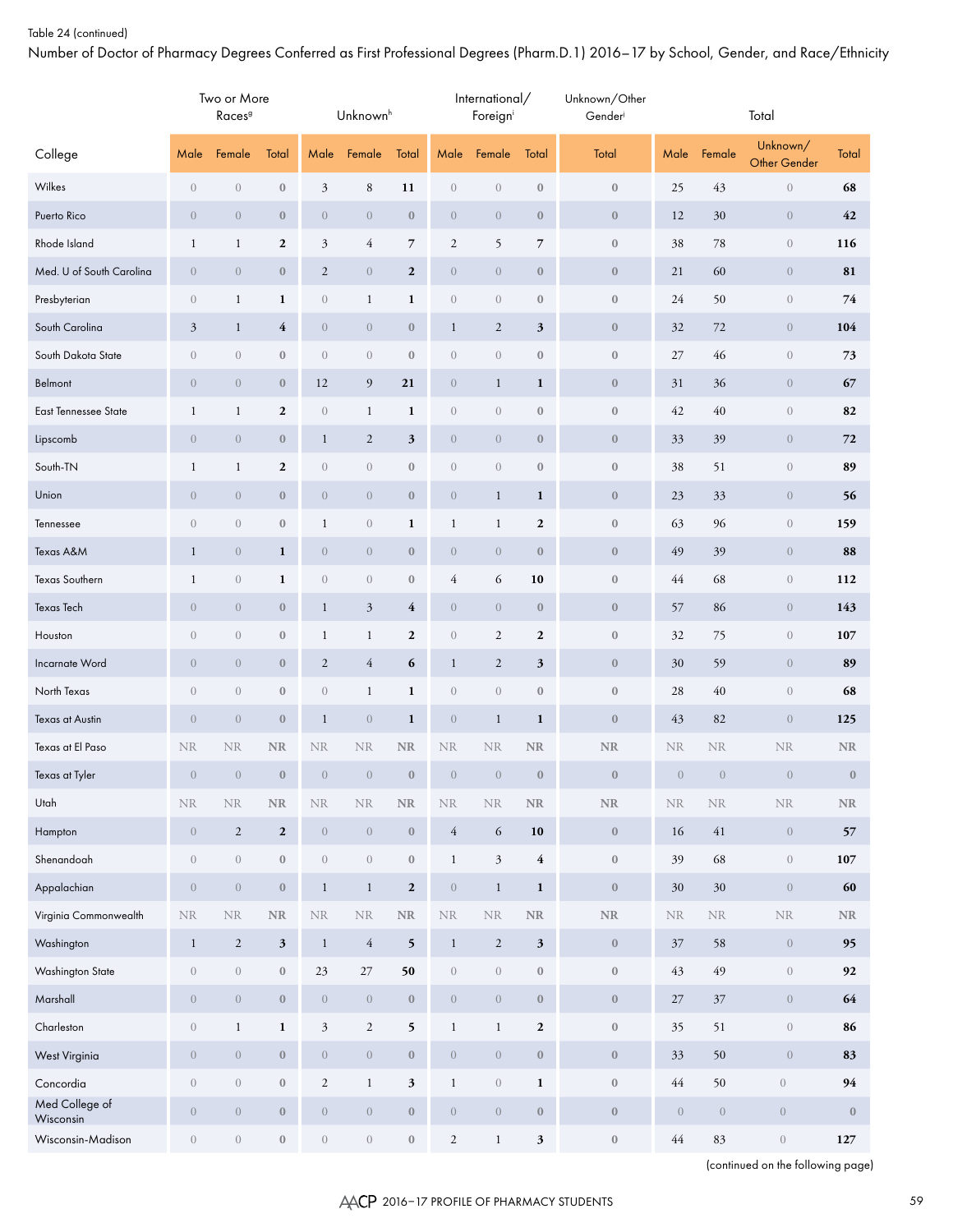Number of Doctor of Pharmacy Degrees Conferred as First Professional Degrees (Pharm.D.1) 2016–17 by School, Gender, and Race/Ethnicity

|                   |          | White <sup>o</sup> |              |            | <b>Black or African</b><br>American <sup>b</sup> |              |                | Hispanic or Latino <sup>c</sup> |                  |                  | Asiand           |                |                | Native Hawaiian<br>or Other Pacific<br>Islander <sup>e</sup> |              |                  | American Indian<br>or Alaska Native <sup>f</sup> |                |
|-------------------|----------|--------------------|--------------|------------|--------------------------------------------------|--------------|----------------|---------------------------------|------------------|------------------|------------------|----------------|----------------|--------------------------------------------------------------|--------------|------------------|--------------------------------------------------|----------------|
| College           | Male     | Female             | Total        | Male       | Female                                           | Total        | Male           | Female                          | Total            |                  | Male Female      | Total          | Male           | Female                                                       | Total        | Male             | Female                                           | Total          |
| Wyoming           | 8        | 25                 | 33           | $\Omega$   | $\left($                                         | $\mathbf{0}$ | $\overline{0}$ |                                 |                  |                  |                  | $\overline{2}$ | $\overline{0}$ | $\overline{0}$                                               | $\mathbf{0}$ | $\left( \right)$ | $\overline{0}$                                   | $\mathbf{0}$   |
| Lebanese American | $\Omega$ | $\left( \right)$   | $\mathbf{0}$ | $\bigcirc$ | $\left( \right)$                                 | $\Omega$     | $\Omega$       | $\overline{0}$                  | $\left( \right)$ | $\left( \right)$ | $\left( \right)$ | $\mathbf{0}$   | $\overline{0}$ | $\left( \right)$                                             | $\mathbf{0}$ | $\Omega$         | $\left( \right)$                                 | $\overline{0}$ |
| Total             | 2,977    | 4,740              | 7,717        | 413        | 715                                              | 1,128        | 277            | 458                             | 735              |                  | 1,338 2,292      | 3,630          | 19             | 20                                                           | 39           | 15               | 25                                               | 40             |

a: U.S. citizens or permanent residents having origins in any of the original peoples of Europe, the Middle East, or North Africa

b: U.S citizens or permanent residents having origins in any of the black racial groups of Africa

c: U.S. citizens or permanent residents of Cuban, Mexican, Puerto Rican, South or Central American, or other Spanish culture or origin, regardless of race

d: U.S. citizens or permanent residents having origins in any of the original peoples of the Far East, Southeast Asia, or the Indian Subcontinent, including, for example, Cambodia, China, India, Japan, Korea, Malaysia, Pakistan, the Philippine Islands, Thailand, and Vietnam

e: U.S. citizens or permanent residents having origins in any of the original peoples of Hawaii, Guam, Samoa, or other Pacific Islands

f: U.S. citizens or permanent residents having origins in any of the original peoples of North and South America (including Central America) who maintains cultural identification through tribal affiliation or community attachment

#### Table 24 (continued)

Number of Doctor of Pharmacy Degrees Conferred as First Professional Degrees (Pharm.D.1) 2016–17 by School, Gender, and Race/Ethnicity

|                   |          | Two or More<br>Races <sup>9</sup> |              |                | Unknown <sup>h</sup> |              |          | International/<br>Foreigni |       | Unknown/Other<br>Gender |       |             | Total                           |        |
|-------------------|----------|-----------------------------------|--------------|----------------|----------------------|--------------|----------|----------------------------|-------|-------------------------|-------|-------------|---------------------------------|--------|
| College           | Male     | Female                            | Total        | Male           | Female               | Total        | Male     | Female                     | Total | Total                   |       | Male Female | Unknown/<br><b>Other Gender</b> | Total  |
| Wyoming           | $\Omega$ | $\left($                          | $\mathbf{0}$ | $\Omega$       | $\overline{0}$       | $\mathbf{0}$ | $\left($ |                            |       |                         | 9     | 28          |                                 | 38     |
| Lebanese American | $\Omega$ | $\overline{0}$                    | $\mathbf{0}$ | $\overline{0}$ | $\overline{0}$       | $\mathbf{0}$ | 5.       | 26                         | 31    | $\mathbf{0}$            | 5.    | 26          | $\Omega$                        | 31     |
| Total             | 117      | 141                               | 258          | 240            | 357                  | 597          | 128      | 222                        | 350   | 8                       | 5,524 | 8,970       | 8                               | 14,502 |

g: U.S. citizens or permanent residents who are not Hispanic/Latino and identify themselves by more than one race

h: U.S. citizens or permanent residents whose race and ethnicity are not known

i: Citizens of a foreign country/permanent residents of a country other than the U.S.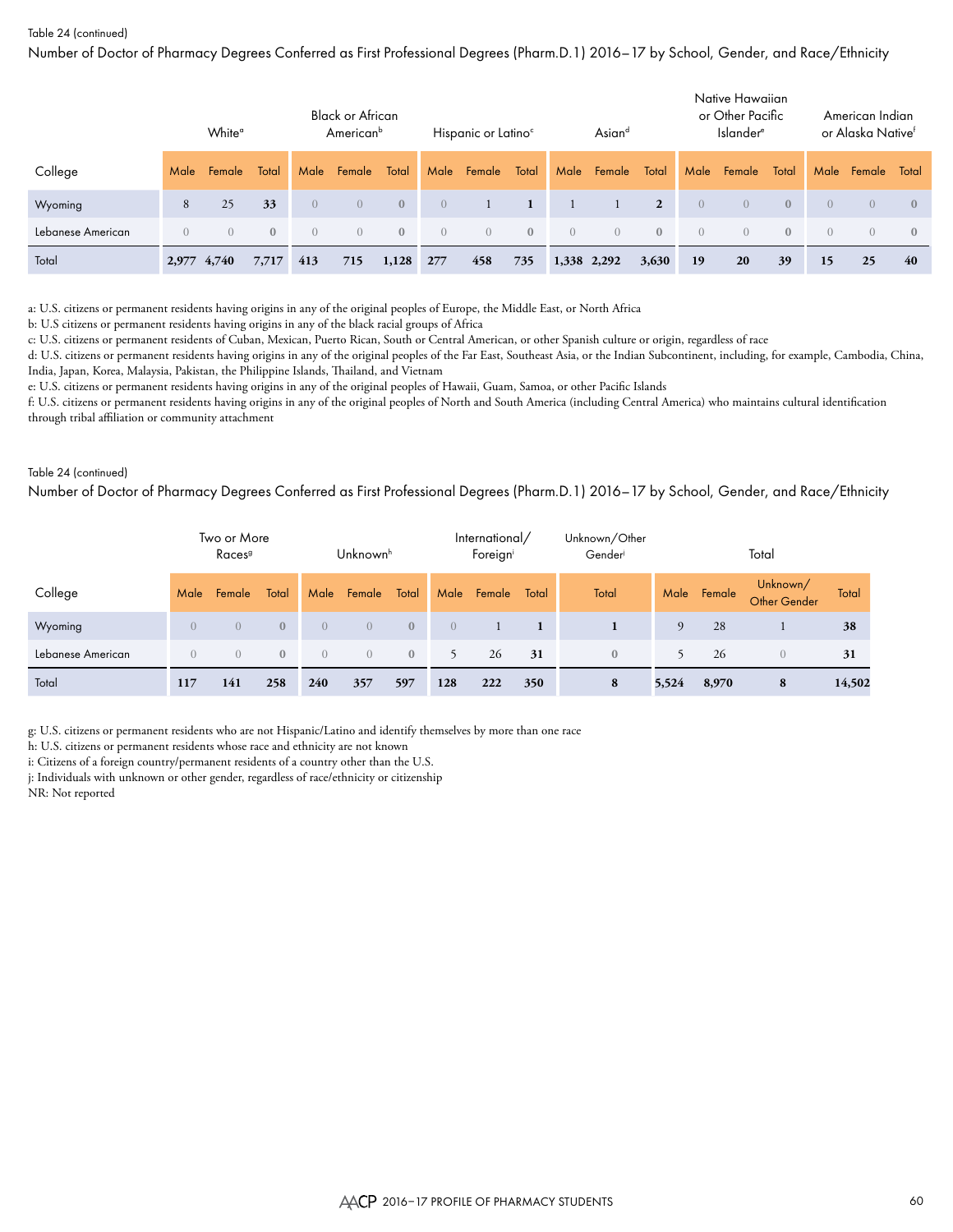Number of Postbaccalaureate Doctor of Pharmacy Degrees (Pharm.D.2) Conferred 2016–17 by School, Gender, and Race/Ethnicity

|              |                | White <sup>a</sup> |                |                | <b>Black or African</b><br>American <sup>b</sup> |                |                | Hispanic or Latino <sup>c</sup> |                |                  | Asiand         |                |                | Native Hawaiian<br>or Other Pacific<br><b>Islander</b> <sup>e</sup> |              |                  | American Indian<br>or Alaska Native <sup>f</sup> |                |
|--------------|----------------|--------------------|----------------|----------------|--------------------------------------------------|----------------|----------------|---------------------------------|----------------|------------------|----------------|----------------|----------------|---------------------------------------------------------------------|--------------|------------------|--------------------------------------------------|----------------|
| College      | Male           | Female             | Total          | Male           | Female                                           | Total          | Male           | Female                          | Total          | Male             | Female         | Total          | Male           | Female                                                              | Total        | Male             | Female                                           | Total          |
| Western      | $\overline{0}$ |                    | $\mathbf{1}$   |                | $\overline{0}$                                   |                | $\overline{0}$ | 1                               | 1              | 4                | 5              | 9              | $\overline{0}$ | $\overline{0}$                                                      | $\mathbf{0}$ | $\left($         | $\overline{0}$                                   | $\overline{0}$ |
| Colorado     | $\overline{0}$ | $\overline{2}$     | $\overline{2}$ | $\overline{2}$ | $\overline{4}$                                   | 6              | $\overline{0}$ | $\overline{0}$                  | $\mathbf{0}$   | $\overline{2}$   | $\overline{2}$ | $\overline{4}$ | $\overline{0}$ | $\overline{0}$                                                      | $\mathbf{0}$ | $\left( \right)$ | $\overline{0}$                                   | $\overline{0}$ |
| Florida      |                | 20                 | 27             | $\mathfrak{Z}$ | 12                                               | 15             | $\overline{0}$ | 2                               | $\overline{2}$ | $\overline{2}$   | 20             | 22             | $\overline{0}$ | $\overline{0}$                                                      | $\mathbf{0}$ | $\left( \right)$ |                                                  |                |
| MCPHS-Boston |                | 2                  | 3              | $\left($       | $\Omega$                                         | $\overline{0}$ | $\overline{0}$ | $\overline{0}$                  | $\mathbf{0}$   | $\left( \right)$ |                | 1              | $\overline{0}$ | $\overline{0}$                                                      | $\mathbf{0}$ | $\left( \right)$ | $\overline{0}$                                   | $\mathbf{0}$   |
| Campbell     | $\overline{0}$ | $\overline{0}$     | $\mathbf{0}$   | $\left($       | $\overline{0}$                                   | $\mathbf{0}$   | $\overline{0}$ | $\overline{0}$                  | $\mathbf{0}$   | $\overline{0}$   | $\overline{0}$ | $\mathbf{0}$   | $\overline{0}$ | $\overline{0}$                                                      | $\mathbf{0}$ | $\overline{0}$   | $\overline{0}$                                   | $\mathbf{0}$   |
| Shenandoah   | 10             | 14                 | 24             |                | 3                                                | 10             |                |                                 | $\overline{2}$ | $\left( \right)$ | 11             | 11             | $\overline{0}$ | $\overline{0}$                                                      | $\mathbf{0}$ | $\left( \right)$ | $\overline{0}$                                   | $\overline{0}$ |
| Total        | 18             | 39                 | 57             | 13             | 19                                               | 32             |                | 4                               | 5              | 8                | 39             | 47             | $\mathbf{0}$   | $\mathbf{0}$                                                        | $\mathbf{0}$ | $\theta$         |                                                  |                |

a: U.S. citizens or permanent residents having origins in any of the original peoples of Europe, the Middle East, or North Africa

b: U.S citizens or permanent residents having origins in any of the black racial groups of Africa

c: U.S. citizens or permanent residents of Cuban, Mexican, Puerto Rican, South or Central American, or other Spanish culture or origin, regardless of race

d: U.S. citizens or permanent residents having origins in any of the original peoples of the Far East, Southeast Asia, or the Indian Subcontinent, including, for example,

Cambodia, China, India, Japan, Korea, Malaysia, Pakistan, the Philippine Islands, Thailand, and Vietnam

e: U.S. citizens or permanent residents having origins in any of the original peoples of Hawaii, Guam, Samoa, or other Pacific Islands

f: U.S. citizens or permanent residents having origins in any of the original peoples of North and South America (including Central America) who maintains cultural identification through tribal affiliation or community attachment

#### Table 25 (continued)

Number of Postbaccalaureate Doctor of Pharmacy Degrees (Pharm.D.2) Conferred 2016–17 by School, Gender, and Race/Ethnicity

|              |                | Two or More<br>Races <sup>9</sup> |              |                  | Unknown <sup>h</sup> |                |                | International/<br>Foreigni |                | Unknown/Other<br>Gender |      |                | Total                           |       |
|--------------|----------------|-----------------------------------|--------------|------------------|----------------------|----------------|----------------|----------------------------|----------------|-------------------------|------|----------------|---------------------------------|-------|
| College      | Male           | Female                            | Total        | Male             | Female               | Total          | Male           | Female                     | Total          | Total                   | Male | Female         | Unknown/<br><b>Other Gender</b> | Total |
| Western      | $\overline{0}$ | $\overline{0}$                    | $\mathbf{0}$ |                  |                      | $\overline{2}$ | $\overline{0}$ | $\overline{4}$             | $\overline{4}$ | $\overline{0}$          | 6    | 12             | $\overline{0}$                  | 18    |
| Colorado     | $\overline{0}$ | $\overline{0}$                    | $\mathbf{0}$ | 3                | 5                    | 8              | $\overline{4}$ | 9                          | 13             | $\overline{0}$          | 11   | 22             | $\overline{0}$                  | 33    |
| Florida      | $\Omega$       | $\overline{0}$                    | $\mathbf{0}$ | $\left( \right)$ | $\overline{2}$       | $\overline{2}$ | 3              | 12                         | 15             | $\overline{0}$          | 15   | 69             | $\overline{0}$                  | 84    |
| MCPHS-Boston | $\overline{0}$ | $\overline{0}$                    | $\mathbf{0}$ | 10               | 17                   | 27             | $\overline{0}$ |                            | $\mathbf{1}$   | $\overline{0}$          | 11   | 21             | $\overline{0}$                  | 32    |
| Campbell     | $\overline{0}$ | $\overline{0}$                    | $\mathbf{0}$ |                  | $\overline{0}$       | $\mathbf{1}$   | $\overline{0}$ | $\overline{0}$             | $\mathbf{0}$   | $\overline{0}$          |      | $\overline{0}$ | $\overline{0}$                  | 1     |
| Shenandoah   | $\overline{0}$ | $\overline{0}$                    | $\mathbf{0}$ |                  |                      | $\overline{2}$ | $\overline{0}$ | $\overline{0}$             | $\mathbf{0}$   | $\overline{0}$          | 19   | 30             | $\overline{0}$                  | 49    |
| Total        | $\mathbf{0}$   | $\mathbf{0}$                      | $\mathbf{0}$ | 16               | 26                   | 42             | 7              | 26                         | 33             | $\mathbf{0}$            | 63   | 154            | $\mathbf{0}$                    | 217   |

g: U.S. citizens or permanent residents who are not Hispanic/Latino and identify themselves by more than one race

h: U.S. citizens or permanent residents whose race and ethnicity are not known

i: Citizens of a foreign country/permanent residents of a country other than the U.S.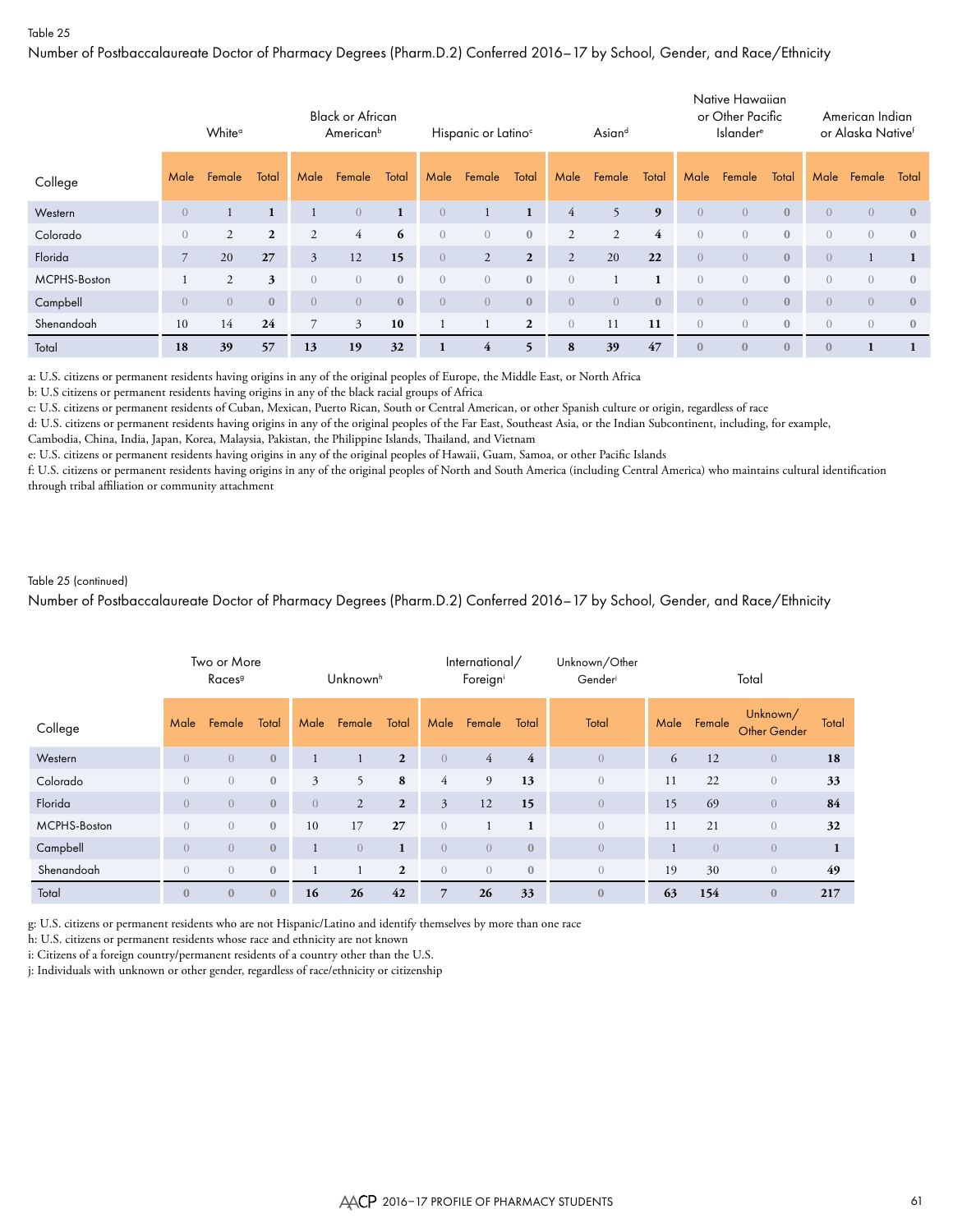Number of Master of Science (M.S.) Degrees Conferred 2016–17 by School, Gender, and Race/Ethnicity

|                          |                  | White <sup>o</sup> |                  |                  | <b>Black or African</b><br>American <sup>b</sup> |                         |                  | Hispanic or<br>Latino <sup>c</sup> |                  |                  | Asiand           |                  |                  | Native Hawaiian<br>or Other Pacific<br>Islander <sup>e</sup> |                  |                  | American Indian<br>or Alaska Nativef |                  |
|--------------------------|------------------|--------------------|------------------|------------------|--------------------------------------------------|-------------------------|------------------|------------------------------------|------------------|------------------|------------------|------------------|------------------|--------------------------------------------------------------|------------------|------------------|--------------------------------------|------------------|
| College                  | Male             | Female             | Total            | Male             | Female                                           | Total                   | Male             | Female                             | Total            | Male             | Female           | Total            | Male             | Female                                                       | Total            | Male             | Female                               | Total            |
| Auburn                   | $\overline{0}$   | $\sqrt{a}$         | $\boldsymbol{0}$ | $\theta$         | $\overline{0}$                                   | $\bf{0}$                | $\overline{0}$   | $\boldsymbol{0}$                   | $\boldsymbol{0}$ | $\sqrt{a}$       | $\boldsymbol{0}$ | $\bf 0$          | $\boldsymbol{0}$ | $\boldsymbol{0}$                                             | $\bf{0}$         | $\overline{0}$   | $\theta$                             | $\bf 0$          |
| Arizona                  | $\sqrt{a}$       | $\theta$           | $\boldsymbol{0}$ | $\boldsymbol{0}$ | $\sqrt{a}$                                       | $\boldsymbol{0}$        | $\theta$         | $\mathbf{1}$                       | 1                | $\sqrt{a}$       | $\mathbf{1}$     | 1                | $\mathbf{1}$     | $\boldsymbol{0}$                                             | $\mathbf{1}$     | $\boldsymbol{0}$ | $\boldsymbol{0}$                     | $\boldsymbol{0}$ |
| Chapman                  | $\mathbf{1}$     | $\mathbf{1}$       | $\boldsymbol{2}$ | $\theta$         | $\overline{0}$                                   | $\boldsymbol{0}$        | $\overline{0}$   | $\theta$                           | $\boldsymbol{0}$ | $\mathbf{1}$     | $\mathbf{1}$     | $\boldsymbol{2}$ | $\boldsymbol{0}$ | $\boldsymbol{0}$                                             | $\bf{0}$         | $\boldsymbol{0}$ | $\theta$                             | $\boldsymbol{0}$ |
| Touro-CA                 | 1                | $\sqrt{a}$         | 1                | $\boldsymbol{0}$ | $\sqrt{a}$                                       | $\mathbf{0}$            | $\boldsymbol{0}$ | $\theta$                           | $\boldsymbol{0}$ | $\overline{2}$   | 3                | 5                | $\boldsymbol{0}$ | $\boldsymbol{0}$                                             | $\mathbf{0}$     | $\theta$         | $\theta$                             | $\bf 0$          |
| California-San Francisco | $\overline{0}$   | $\overline{0}$     | $\bf{0}$         | $\theta$         | $\overline{0}$                                   | $\mathbf{0}$            | $\overline{0}$   | $\theta$                           | $\boldsymbol{0}$ | $\boldsymbol{0}$ | $\boldsymbol{0}$ | $\boldsymbol{0}$ | $\mathbf{1}$     | $\boldsymbol{0}$                                             | 1                | $\overline{0}$   | $\overline{0}$                       | $\boldsymbol{0}$ |
| Pacific-CA               | 1                | $\overline{0}$     | 1                | $\theta$         | $\overline{0}$                                   | $\mathbf{0}$            | $\overline{0}$   | $\theta$                           | $\boldsymbol{0}$ | $\mathbf{1}$     | $\overline{0}$   | $\mathbf{1}$     | $\boldsymbol{0}$ | $\boldsymbol{0}$                                             | $\mathbf{0}$     | $\overline{0}$   | $\theta$                             | $\bf 0$          |
| Southern California      | 15               | 12                 | 27               | $\mathbf{1}$     | $\mathbf{1}$                                     | $\mathbf{2}$            | $\mathbf{1}$     | 6                                  | $\overline{7}$   | $\overline{9}$   | $18\,$           | 27               | $\mathfrak{Z}$   | $\boldsymbol{0}$                                             | 3                | $\overline{0}$   | $\overline{0}$                       | $\boldsymbol{0}$ |
| Western                  | $\mathbf{1}$     | $\mathfrak{2}$     | 3                | $\boldsymbol{0}$ | $\overline{0}$                                   | $\boldsymbol{0}$        | 1                | $\theta$                           | 1                | $\sqrt{a}$       | $\mathbf{1}$     | 1                | $\boldsymbol{0}$ | $\boldsymbol{0}$                                             | $\boldsymbol{0}$ | $\boldsymbol{0}$ | $\theta$                             | $\bf 0$          |
| Connecticut              | -1               | $\theta$           | $\mathbf{1}$     | $\overline{0}$   | $\overline{0}$                                   | $\mathbf{0}$            | $\overline{0}$   | $\theta$                           | $\boldsymbol{0}$ | $\overline{0}$   | $\overline{0}$   | $\bf{0}$         | $\overline{0}$   | $\boldsymbol{0}$                                             | $\bf{0}$         | $\overline{0}$   | $\overline{0}$                       | $\bf{0}$         |
| Florida                  | 36               | 102                | 138              | 4                | 14                                               | 18                      | 5                | 11                                 | 16               | $\mathbf{1}$     | 6                | $\overline{7}$   | $\boldsymbol{0}$ | $\boldsymbol{0}$                                             | $\boldsymbol{0}$ | $\mathbf{1}$     | $\mathfrak{Z}$                       | 4                |
| Georgia                  | -1               | $\theta$           | $\mathbf{1}$     | $\theta$         | $\overline{0}$                                   | $\boldsymbol{0}$        | $\overline{0}$   | $\boldsymbol{0}$                   | $\boldsymbol{0}$ | $\overline{0}$   | $\overline{0}$   | $\boldsymbol{0}$ | $\overline{0}$   | $\boldsymbol{0}$                                             | $\bf{0}$         | $\overline{0}$   | $\theta$                             | $\boldsymbol{0}$ |
| Hawaii-Hilo              | $\sqrt{a}$       | $\theta$           | $\bf 0$          | $\theta$         | $\boldsymbol{0}$                                 | $\boldsymbol{0}$        | $\theta$         | $\theta$                           | $\boldsymbol{0}$ | $\sqrt{a}$       | $\boldsymbol{0}$ | $\boldsymbol{0}$ | $\boldsymbol{0}$ | $\boldsymbol{0}$                                             | $\boldsymbol{0}$ | $\boldsymbol{0}$ | $\boldsymbol{0}$                     | $\bf 0$          |
| Idaho State              | $\overline{0}$   | $\overline{0}$     | $\boldsymbol{0}$ | $\theta$         | $\overline{0}$                                   | $\boldsymbol{0}$        | $\overline{0}$   | $\theta$                           | $\boldsymbol{0}$ | $\theta$         | $\overline{0}$   | $\boldsymbol{0}$ | $\overline{0}$   | $\boldsymbol{0}$                                             | $\bf{0}$         | $\theta$         | $\overline{0}$                       | $\boldsymbol{0}$ |
| Illinois at Chicago      | $\overline{0}$   | $\mathbf{1}$       | 1                | $\boldsymbol{0}$ | $\sqrt{a}$                                       | $\mathbf{0}$            | $\boldsymbol{0}$ | $\theta$                           | $\boldsymbol{0}$ | $\theta$         | $\mathbf{1}$     | 1                | $\boldsymbol{0}$ | $\boldsymbol{0}$                                             | $\mathbf{0}$     | $\theta$         | $\boldsymbol{0}$                     | $\boldsymbol{0}$ |
| Butler                   | $\overline{0}$   | $\theta$           | $\bf{0}$         | $\theta$         | $\overline{0}$                                   | $\mathbf{0}$            | $\overline{0}$   | $\theta$                           | $\boldsymbol{0}$ | $\boldsymbol{0}$ | $\boldsymbol{0}$ | $\boldsymbol{0}$ | $\overline{0}$   | $\boldsymbol{0}$                                             | $\mathbf{0}$     | $\boldsymbol{0}$ | $\overline{0}$                       | $\bf 0$          |
| Manchester               | 4                | 4                  | 8                | $\boldsymbol{0}$ | $\overline{0}$                                   | $\mathbf{0}$            | $\overline{0}$   | $\theta$                           | $\boldsymbol{0}$ | $\theta$         | 1                | $\mathbf{1}$     | $\boldsymbol{0}$ | $\boldsymbol{0}$                                             | $\mathbf{0}$     | $\theta$         | $\theta$                             | $\bf 0$          |
| Purdue                   | $\overline{2}$   | $\mathfrak{Z}$     | 5                | $\overline{0}$   | $\boldsymbol{0}$                                 | $\bf{0}$                | $\boldsymbol{0}$ | $\theta$                           | $\boldsymbol{0}$ | $\theta$         | $\theta$         | $\bf 0$          | $\overline{0}$   | $\boldsymbol{0}$                                             | $\bf{0}$         | $\overline{0}$   | $\overline{0}$                       | $\bf 0$          |
| lowa                     | $\theta$         | $\mathfrak{2}$     | $\boldsymbol{2}$ | $\boldsymbol{0}$ | $\overline{0}$                                   | $\mathbf{0}$            | $\overline{0}$   | $\theta$                           | $\boldsymbol{0}$ | $\overline{0}$   | $\sqrt{a}$       | $\boldsymbol{0}$ | $\boldsymbol{0}$ | $\boldsymbol{0}$                                             | $\mathbf{0}$     | $\boldsymbol{0}$ | $\theta$                             | $\bf 0$          |
| Kansas                   | 6                | $\,8$              | 14               | $\overline{0}$   | $\overline{0}$                                   | $\mathbf{0}$            | $\overline{0}$   | $\theta$                           | $\boldsymbol{0}$ | $\mathbf{1}$     | $\overline{0}$   | 1                | $\overline{0}$   | $\overline{0}$                                               | $\bf{0}$         | $\overline{0}$   | $\overline{0}$                       | $\bf{0}$         |
| Kentucky                 | $\mathbf{1}$     | 3                  | $\overline{4}$   | $\boldsymbol{0}$ | $\overline{0}$                                   | $\boldsymbol{0}$        | 1                | $\theta$                           | $\mathbf{1}$     | $\sqrt{a}$       | $\sqrt{a}$       | $\boldsymbol{0}$ | $\boldsymbol{0}$ | $\boldsymbol{0}$                                             | $\boldsymbol{0}$ | $\boldsymbol{0}$ | $\theta$                             | $\boldsymbol{0}$ |
| Maryland                 | 6                | $\overline{7}$     | 13               | 5                | $\mathfrak{Z}$                                   | 8                       | $\overline{0}$   | $\mathbf{1}$                       | 1                | 6                | 10               | 16               | $\overline{0}$   | $\boldsymbol{0}$                                             | $\bf{0}$         | $\overline{0}$   | $\theta$                             | $\bf 0$          |
| Maryland Eastern Shore   | $\overline{0}$   | $\overline{0}$     | $\bf{0}$         | $\boldsymbol{0}$ | $\boldsymbol{0}$                                 | $\boldsymbol{0}$        | $\theta$         | $\theta$                           | $\boldsymbol{0}$ | $\sqrt{a}$       | $\mathbf{1}$     | 1                | $\boldsymbol{0}$ | $\boldsymbol{0}$                                             | $\boldsymbol{0}$ | $\boldsymbol{0}$ | $\boldsymbol{0}$                     | $\bf 0$          |
| MCPHS-Boston             | $\mathfrak{Z}$   | 6                  | 9                | $\boldsymbol{2}$ | $\mathbf{1}$                                     | $\mathfrak{z}$          | $\overline{0}$   | $\boldsymbol{2}$                   | $\boldsymbol{2}$ | $\mathbf{1}$     | $\overline{c}$   | $\mathfrak{z}$   | $\boldsymbol{0}$ | $\boldsymbol{0}$                                             | $\bf{0}$         | $\theta$         | $\boldsymbol{0}$                     | $\bf{0}$         |
| Northeastern             | 4                | $\,$ 8 $\,$        | 12               | $\sqrt{a}$       | $\sqrt{a}$                                       | $\mathbf{0}$            | $\boldsymbol{0}$ | $\mathfrak{2}$                     | $\boldsymbol{2}$ | $\mathfrak{Z}$   | $\overline{0}$   | 3                | $\boldsymbol{0}$ | $\boldsymbol{0}$                                             | $\boldsymbol{0}$ | $\theta$         | $\boldsymbol{0}$                     | $\bf 0$          |
| <b>Wayne State</b>       | $\overline{0}$   | $\overline{0}$     | $\bf{0}$         | $\theta$         | 1                                                | 1                       | $\overline{0}$   | $\theta$                           | $\boldsymbol{0}$ | $\mathbf{1}$     | $\boldsymbol{0}$ | 1                | $\overline{0}$   | $\boldsymbol{0}$                                             | $\mathbf{0}$     | $\overline{0}$   | $\overline{0}$                       | $\bf{0}$         |
| Minnesota                | 1                | $\mathbf{1}$       | $\mathbf{2}$     | $\boldsymbol{0}$ | $\sqrt{a}$                                       | $\boldsymbol{0}$        | $\boldsymbol{0}$ | $\sqrt{a}$                         | $\boldsymbol{0}$ | $\overline{0}$   | $\overline{0}$   | $\mathbf{0}$     | $\boldsymbol{0}$ | $\boldsymbol{0}$                                             | $\boldsymbol{0}$ | $\theta$         | $\sqrt{a}$                           | $\bf 0$          |
| Mississippi              |                  | 1                  | $\overline{2}$   | $\overline{0}$   | $\bigcap$                                        | $\mathbf{0}$            | $\overline{0}$   | $\overline{0}$                     | $\Omega$         | $\overline{0}$   | $\bigcap$        | $\mathbf{0}$     | $\overline{0}$   | $\Omega$                                                     | $\Omega$         | $\theta$         | $\overline{0}$                       | $\Omega$         |
| Creighton                | $\boldsymbol{0}$ | $\boldsymbol{0}$   | $\boldsymbol{0}$ | $\,0\,$          | $\boldsymbol{0}$                                 | $\boldsymbol{0}$        | $\boldsymbol{0}$ | $\boldsymbol{0}$                   | $\boldsymbol{0}$ | $\boldsymbol{0}$ | $\boldsymbol{0}$ | $\boldsymbol{0}$ | $\boldsymbol{0}$ | $\boldsymbol{0}$                                             | $\boldsymbol{0}$ | $\boldsymbol{0}$ | $\boldsymbol{0}$                     | $\boldsymbol{0}$ |
| Rutgers                  | $\overline{2}$   | $\boldsymbol{0}$   | $\boldsymbol{2}$ | $\boldsymbol{0}$ | $\mathbf{1}$                                     | $\mathbf{1}$            | $\boldsymbol{0}$ | $\,0\,$                            | $\boldsymbol{0}$ | $\sqrt{2}$       | $\boldsymbol{0}$ | $\boldsymbol{2}$ | $\boldsymbol{0}$ | $\boldsymbol{0}$                                             | $\boldsymbol{0}$ | $\boldsymbol{0}$ | $\,0\,$                              | $\mathbf{0}$     |
| New Mexico               | $\sqrt{a}$       | $\mathbf{1}$       | $\mathbf{1}$     | $\boldsymbol{0}$ | $\overline{0}$                                   | $\boldsymbol{0}$        | $\boldsymbol{0}$ | $\mathbf{1}$                       | $\mathbf{1}$     | $\,0\,$          | $\mathbf{1}$     | $\mathbf{1}$     | $\boldsymbol{0}$ | $\sqrt{a}$                                                   | $\boldsymbol{0}$ | $\boldsymbol{0}$ | $\left( \right)$                     | $\boldsymbol{0}$ |
| A&M Schwartz             | $\overline{0}$   | $\overline{0}$     | $\boldsymbol{0}$ | $\mathbf{1}$     | $\overline{0}$                                   | $\mathbf{1}$            | $\overline{0}$   | $\,1\,$                            | $\mathbf{1}$     | $\mathfrak{Z}$   | $\mathbf{1}$     | $\overline{4}$   | $\boldsymbol{0}$ | $\boldsymbol{0}$                                             | $\mathbf{0}$     | $\overline{0}$   | $\sqrt{a}$                           | $\boldsymbol{0}$ |
| St. John's               | $\overline{2}$   | $\overline{2}$     | 4                | $\mathbf{1}$     | $\overline{4}$                                   | 5                       | $\mathbf{1}$     | $\mathbf{1}$                       | $\mathbf{2}$     | $\mathbf{1}$     | $\overline{4}$   | 5                | $\boldsymbol{0}$ | $\boldsymbol{0}$                                             | $\mathbf{0}$     | $\boldsymbol{0}$ | $\left( \right)$                     | $\boldsymbol{0}$ |
| New York at Buffalo      | $\overline{0}$   | $\overline{0}$     | $\boldsymbol{0}$ | $\,1$            | $\overline{0}$                                   | $\mathbf{1}$            | $\boldsymbol{0}$ | $\boldsymbol{0}$                   | $\boldsymbol{0}$ | $\mathbf{1}$     | $\overline{4}$   | 5                | $\boldsymbol{0}$ | $\boldsymbol{0}$                                             | $\mathbf 0$      | $\,0\,$          | $\boldsymbol{0}$                     | $\bf 0$          |
| Albany                   | $\mathbf{1}$     | $\mathfrak{Z}$     | $\overline{4}$   | $\boldsymbol{0}$ | $\boldsymbol{0}$                                 | $\mathbf{0}$            | $\boldsymbol{0}$ | $\boldsymbol{0}$                   | $\boldsymbol{0}$ | $\boldsymbol{0}$ | $\boldsymbol{0}$ | $\boldsymbol{0}$ | $\boldsymbol{0}$ | $\boldsymbol{0}$                                             | $\boldsymbol{0}$ | $\sqrt{a}$       | $\left( \right)$                     | $\boldsymbol{0}$ |
| Campbell                 | 5                | 16                 | 21               | $\mathbf{1}$     | $\overline{2}$                                   | 3                       | $\boldsymbol{0}$ | $\sqrt{a}$                         | $\boldsymbol{0}$ | $\mathbf{1}$     | $\mathfrak{Z}$   | $\overline{4}$   | $\overline{0}$   | $\overline{0}$                                               | $\mathbf{0}$     | $\sqrt{a}$       | $\sqrt{a}$                           | $\mathbf{0}$     |
| North Carolina           | 5                | $\overline{4}$     | 9                | $\mathbf{2}$     | $\overline{0}$                                   | $\mathbf{2}$            | $\overline{0}$   | $\boldsymbol{0}$                   | $\boldsymbol{0}$ | $\sqrt{a}$       | $\overline{0}$   | $\boldsymbol{0}$ | $\boldsymbol{0}$ | $\mathbf{1}$                                                 | $\mathbf{1}$     | $\sqrt{a}$       | $\,0\,$                              | $\boldsymbol{0}$ |
| Ohio State               | $\,8\,$          | $\overline{4}$     | 12               | $\sqrt{a}$       | $\overline{0}$                                   | $\mathbf{0}$            | $\boldsymbol{0}$ | $\sqrt{a}$                         | $\boldsymbol{0}$ | $\overline{0}$   | $\sqrt{0}$       | $\mathbf{0}$     | $\boldsymbol{0}$ | $\,0\,$                                                      | $\mathbf{0}$     | $\boldsymbol{0}$ | $\,0\,$                              | $\boldsymbol{0}$ |
| Cincinnati               | $\mathfrak{Z}$   | 6                  | $\boldsymbol{9}$ | $\,1$            | $\mathfrak{Z}$                                   | $\overline{\mathbf{4}}$ | $\boldsymbol{0}$ | $\sqrt{a}$                         | $\boldsymbol{0}$ | $\mathbf{1}$     | $\mathbf{1}$     | $\boldsymbol{2}$ | $\boldsymbol{0}$ | $\boldsymbol{0}$                                             | $\boldsymbol{0}$ | $\boldsymbol{0}$ | $\sqrt{a}$                           | $\boldsymbol{0}$ |
| Toledo                   | $\overline{2}$   | $\mathfrak{Z}$     | $\mathbf{5}$     | $\sqrt{a}$       | $\mathbf{1}$                                     | $\mathbf{1}$            | $\boldsymbol{0}$ | $\,0\,$                            | $\mathbf 0$      | $\overline{0}$   | $\overline{0}$   | $\boldsymbol{0}$ | $\overline{0}$   | $\boldsymbol{0}$                                             | $\mathbf{0}$     | $\sqrt{a}$       | $\,0\,$                              | $\bf 0$          |
| Oregon State             | $\boldsymbol{0}$ | $\mathbf{1}$       | $\mathbf{1}$     | $\boldsymbol{0}$ | $\overline{0}$                                   | $\mathbf{0}$            | $\boldsymbol{0}$ | $\left( \right)$                   | $\boldsymbol{0}$ | $\boldsymbol{0}$ | $\boldsymbol{0}$ | $\boldsymbol{0}$ | $\boldsymbol{0}$ | $\sqrt{a}$                                                   | $\mathbf{0}$     | $\sqrt{a}$       | $\boldsymbol{0}$                     | $\boldsymbol{0}$ |
| Duquesne                 | 2                | $\,0\,$            | $\boldsymbol{2}$ | $\sqrt{a}$       | $\overline{0}$                                   | $\mathbf{0}$            | $\boldsymbol{0}$ | $\boldsymbol{0}$                   | $\boldsymbol{0}$ | $\overline{0}$   | $\boldsymbol{0}$ | $\boldsymbol{0}$ | $\boldsymbol{0}$ | $\boldsymbol{0}$                                             | $\mathbf{0}$     | $\overline{0}$   | $\sqrt{a}$                           | $\bf 0$          |
| Philadelphia             | $\sqrt{a}$       | $\boldsymbol{0}$   | $\boldsymbol{0}$ | $\boldsymbol{0}$ | $\boldsymbol{0}$                                 | $\mathbf{0}$            | $\boldsymbol{0}$ | $\left( \right)$                   | $\boldsymbol{0}$ | $\boldsymbol{0}$ | $\mathbf{1}$     | $\mathbf{1}$     | $\boldsymbol{0}$ | $\boldsymbol{0}$                                             | $\boldsymbol{0}$ | $\boldsymbol{0}$ | $\left( \right)$                     | $\boldsymbol{0}$ |
| Temple                   | $10\,$           | 30                 | 40               | $\,1$            | $\overline{4}$                                   | 5                       | $\mathbf{1}$     | $\sqrt{2}$                         | $\mathbf{3}$     | $\,8\,$          | $17\,$           | 25               | $\boldsymbol{0}$ | $\boldsymbol{0}$                                             | $\boldsymbol{0}$ | $\boldsymbol{0}$ | $\boldsymbol{0}$                     | $\bf 0$          |
| Pittsburgh               | $\sqrt{a}$       | $\,0\,$            | $\boldsymbol{0}$ | $\,0\,$          | $\overline{0}$                                   | $\boldsymbol{0}$        | $\boldsymbol{0}$ | $\left( \right)$                   | $\boldsymbol{0}$ | $\sqrt{a}$       | $\boldsymbol{0}$ | $\boldsymbol{0}$ | $\boldsymbol{0}$ | $\boldsymbol{0}$                                             | $\boldsymbol{0}$ | $\,0\,$          | $\,0\,$                              | $\boldsymbol{0}$ |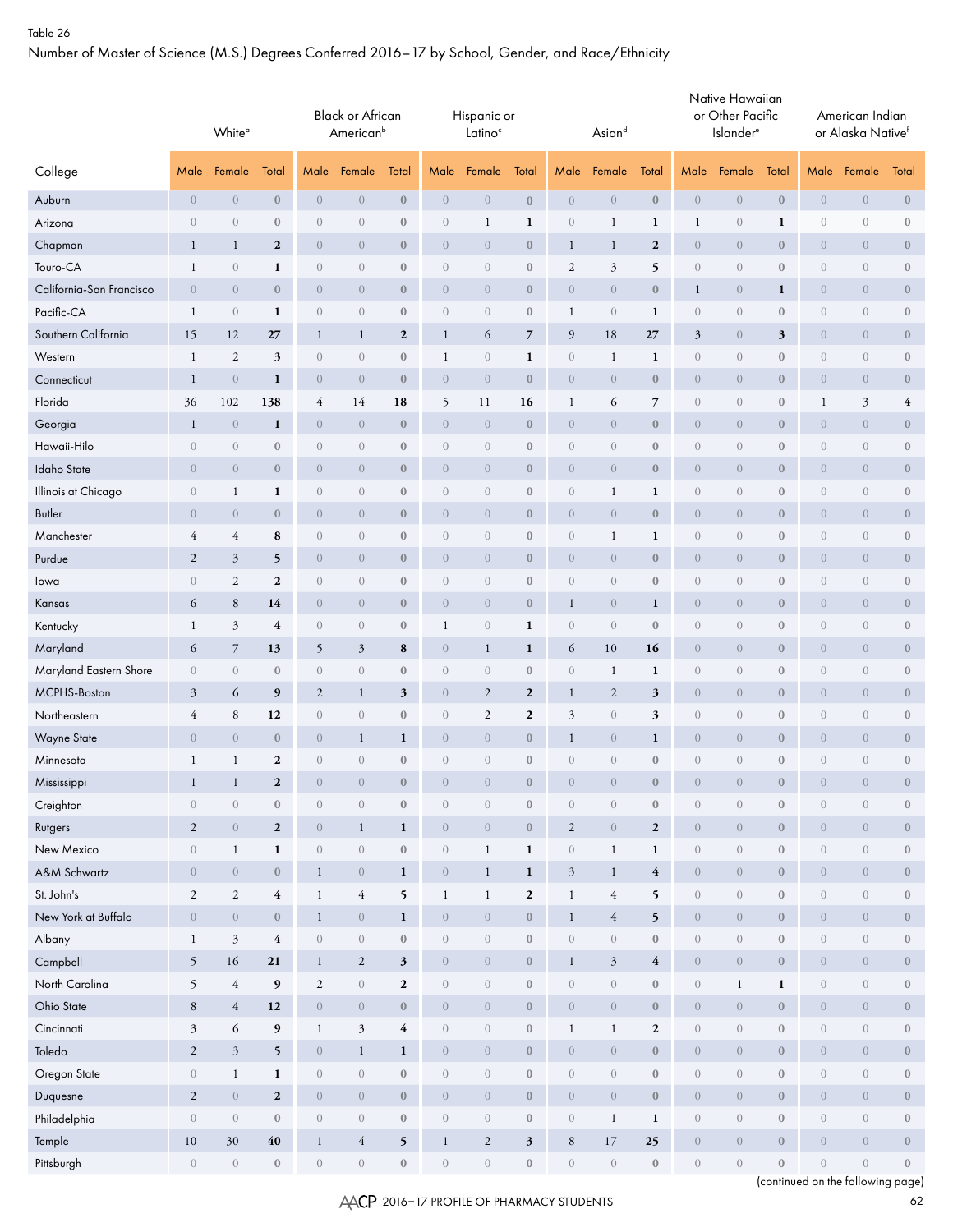Number of Master of Science (M.S.) Degrees Conferred 2016–17 by School, Gender, and Race/Ethnicity

|                          |                  | Two or More<br>Races <sup>9</sup> |                         |                                | Unknown <sup>h</sup>            |                  |                      | International/<br>Foreign |                         | Unknown/<br>Other<br>Gender |                  |                  | Total                                                 |                         |
|--------------------------|------------------|-----------------------------------|-------------------------|--------------------------------|---------------------------------|------------------|----------------------|---------------------------|-------------------------|-----------------------------|------------------|------------------|-------------------------------------------------------|-------------------------|
| College                  | Male             | Female                            | Total                   | Male                           | Female                          | Total            | Male                 | Female                    | Total                   | Total                       | Male             | Female           | Unknown/Other<br>Gender                               | Total                   |
| Auburn                   | $\boldsymbol{0}$ | $\boldsymbol{0}$                  | $\bf 0$                 | $\boldsymbol{0}$               | $\boldsymbol{0}$                | $\boldsymbol{0}$ | $\overline{2}$       | $\,0\,$                   | $\boldsymbol{2}$        | $\overline{0}$              | $\overline{2}$   | $\boldsymbol{0}$ | $\boldsymbol{0}$                                      | $\mathbf{2}$            |
| Arizona                  | $\theta$         | $\theta$                          | $\boldsymbol{0}$        | $\sqrt{a}$                     | $\begin{matrix} 0 \end{matrix}$ | $\boldsymbol{0}$ | 1                    | $\mathbf{1}$              | $\mathbf{2}$            | $\theta$                    | $\boldsymbol{2}$ | $\mathfrak{Z}$   | $\theta$                                              | 5                       |
| Chapman                  | $\theta$         | $\overline{0}$                    | $\boldsymbol{0}$        | $\boldsymbol{0}$               | $\theta$                        | $\boldsymbol{0}$ | $\sqrt{2}$           | $\overline{2}$            | 4                       | $\boldsymbol{0}$            | 4                | $\overline{4}$   | $\theta$                                              | ${\bf 8}$               |
| Touro-CA                 | $\overline{0}$   | $\theta$                          | $\boldsymbol{0}$        | $\sqrt{a}$                     | $\boldsymbol{0}$                | $\boldsymbol{0}$ | $\boldsymbol{0}$     | $\overline{0}$            | $\boldsymbol{0}$        | $\overline{0}$              | 3                | $\mathfrak{Z}$   | $\sqrt{a}$                                            | 6                       |
| California-San Francisco | $\overline{0}$   | $\boldsymbol{0}$                  | $\boldsymbol{0}$        | $\sqrt{0}$                     | $\boldsymbol{0}$                | $\boldsymbol{0}$ | $\,0\,$              | $\sqrt{0}$                | $\boldsymbol{0}$        | $\boldsymbol{0}$            | $\mathbf{1}$     | $\sqrt{a}$       | $\theta$                                              | $\mathbf{1}$            |
| Pacific-CA               | $\theta$         | $\boldsymbol{0}$                  | $\boldsymbol{0}$        | $\boldsymbol{0}$               | $\boldsymbol{0}$                | $\boldsymbol{0}$ | $\mathbf{1}$         | $\mathbf{1}$              | $\boldsymbol{2}$        | $\sqrt{a}$                  | $\mathfrak{Z}$   | $\mathbf{1}$     | $\boldsymbol{0}$                                      | 4                       |
| Southern California      | $\theta$         | $\overline{c}$                    | $\boldsymbol{2}$        | $\mathbf{1}$                   | $\boldsymbol{0}$                | $\mathbf{1}$     | 14                   | 19                        | 33                      | $\boldsymbol{0}$            | 44               | 58               | $\overline{0}$                                        | 102                     |
| Western                  | $\theta$         | $\boldsymbol{0}$                  | $\boldsymbol{0}$        | $\boldsymbol{0}$               | $\boldsymbol{0}$                | $\boldsymbol{0}$ | $\mathbf{1}$         | $\sqrt{2}$                | 3                       | $\overline{0}$              | $\mathfrak{Z}$   | 5                | $\boldsymbol{0}$                                      | 8                       |
| Connecticut              | $\overline{0}$   | $\overline{0}$                    | $\mathbf{0}$            | $\overline{0}$                 | $\sqrt{0}$                      | $\mathbf{0}$     | $\overline{0}$       | $\overline{0}$            | $\boldsymbol{0}$        | $\overline{0}$              | $\mathbf{1}$     | $\overline{0}$   | $\overline{0}$                                        | $\mathbf{1}$            |
| Florida                  | $\boldsymbol{0}$ | $\boldsymbol{0}$                  | $\boldsymbol{0}$        | $\mathfrak{Z}$                 | $\overline{7}$                  | 10               | $\sqrt{a}$           | $\overline{0}$            | $\boldsymbol{0}$        | $\sqrt{a}$                  | 50               | 143              | $\boldsymbol{0}$                                      | 193                     |
| Georgia                  | $\theta$         | $\overline{0}$                    | $\boldsymbol{0}$        | $\boldsymbol{0}$               | $\boldsymbol{0}$                | $\mathbf{0}$     | $\boldsymbol{0}$     | $\mathfrak{Z}$            | $\mathbf{3}$            | $\boldsymbol{0}$            | $\mathbf{1}$     | $\mathfrak{Z}$   | $\theta$                                              | $\overline{4}$          |
| Hawaii-Hilo              | $\theta$         | $\mathbf{2}$                      | $\boldsymbol{2}$        | $\sqrt{a}$                     | $\theta$                        | $\boldsymbol{0}$ | $\sqrt{a}$           | $\overline{0}$            | $\boldsymbol{0}$        | $\overline{0}$              | $\theta$         | $\mathfrak{2}$   | $\theta$                                              | $\boldsymbol{2}$        |
| Idaho State              | $\theta$         | $\overline{0}$                    | $\boldsymbol{0}$        | $\theta$                       | $\boldsymbol{0}$                | $\boldsymbol{0}$ | $\mathbf{1}$         | $\overline{0}$            | $\mathbf{1}$            | $\boldsymbol{0}$            | $\mathbf{1}$     | $\theta$         | $\theta$                                              | $\mathbf{1}$            |
| Illinois at Chicago      | $\theta$         | $\sqrt{0}$                        | $\boldsymbol{0}$        | $\sqrt{0}$                     | $\boldsymbol{0}$                | $\boldsymbol{0}$ | $\mathbf{1}$         | 1                         | $\boldsymbol{2}$        | $\theta$                    | 1                | $\mathfrak{Z}$   | $\sqrt{a}$                                            | $\overline{\mathbf{4}}$ |
| <b>Butler</b>            | $\theta$         | $\boldsymbol{0}$                  | $\boldsymbol{0}$        | $\boldsymbol{0}$               | $\boldsymbol{0}$                | $\boldsymbol{0}$ | $\mathfrak{2}$       | $\sqrt{2}$                | 4                       | $\boldsymbol{0}$            | $\overline{2}$   | $\sqrt{2}$       | $\sqrt{0}$                                            | $\overline{\mathbf{4}}$ |
| Manchester               | $\theta$         | $\boldsymbol{0}$                  | $\boldsymbol{0}$        | $\sqrt{0}$                     | $\boldsymbol{0}$                | $\boldsymbol{0}$ | $\boldsymbol{0}$     | $\boldsymbol{0}$          | $\boldsymbol{0}$        | $\boldsymbol{0}$            | 4                | 5                | $\boldsymbol{0}$                                      | 9                       |
| Purdue                   | $\theta$         | $\overline{0}$                    | $\boldsymbol{0}$        | $\overline{0}$                 | $\boldsymbol{0}$                | $\boldsymbol{0}$ | $\mathfrak{2}$       | $\overline{0}$            | $\boldsymbol{2}$        | $\boldsymbol{0}$            | $\overline{4}$   | $\mathfrak{Z}$   | $\sqrt{0}$                                            | $\overline{7}$          |
| lowa                     | $\theta$         | $\boldsymbol{0}$                  | $\boldsymbol{0}$        | $\sqrt{0}$                     | $\boldsymbol{0}$                | $\boldsymbol{0}$ | $\boldsymbol{0}$     | $\boldsymbol{0}$          | $\boldsymbol{0}$        | $\sqrt{a}$                  | $\theta$         | $\mathfrak{2}$   | $\sqrt{0}$                                            | $\mathbf{2}$            |
| Kansas                   | $\overline{0}$   | $\theta$                          | $\mathbf{0}$            | $\overline{0}$                 | $\boldsymbol{0}$                | $\mathbf{0}$     | $\mathfrak{Z}$       | 5                         | 8                       | $\overline{0}$              | 10               | 13               | $\overline{0}$                                        | 23                      |
| Kentucky                 | $\boldsymbol{0}$ | $\boldsymbol{0}$                  | $\boldsymbol{0}$        | $\boldsymbol{0}$               | $\sqrt{a}$                      | $\boldsymbol{0}$ | $\boldsymbol{0}$     | $\sqrt{2}$                | $\boldsymbol{2}$        | $\boldsymbol{0}$            | $\overline{2}$   | 5                | $\,0\,$                                               | $\overline{7}$          |
| Maryland                 | $\theta$         | $\mathbf{1}$                      | $\mathbf{1}$            | $\mathbf{1}$                   | $\boldsymbol{0}$                | $\mathbf{1}$     | $\sqrt{2}$           | $\mathfrak{Z}$            | 5                       | $\boldsymbol{2}$            | 20               | 25               | $\overline{2}$                                        | 47                      |
| Maryland Eastern Shore   | $\theta$         | $\boldsymbol{0}$                  | $\boldsymbol{0}$        | $\theta$                       | $\begin{matrix} 0 \end{matrix}$ | $\boldsymbol{0}$ | $\theta$             | $\theta$                  | $\boldsymbol{0}$        | $\boldsymbol{0}$            | $\overline{0}$   | $\mathbf{1}$     | $\sqrt{0}$                                            | 1                       |
| MCPHS-Boston             | $\mathbf{1}$     | $\mathbf{1}$                      | $\boldsymbol{2}$        | $\mathbf{1}$                   | $\overline{4}$                  | 5                | 15                   | 15                        | 30                      | $\boldsymbol{0}$            | 23               | 31               | $\sqrt{0}$                                            | 54                      |
| Northeastern             | $\overline{0}$   | $\sqrt{0}$                        | $\boldsymbol{0}$        | $\sqrt{0}$                     | $\boldsymbol{0}$                | $\boldsymbol{0}$ | 5                    | 22                        | 27                      | $\boldsymbol{0}$            | 12               | 32               | $\sqrt{0}$                                            | 44                      |
| <b>Wayne State</b>       | $\overline{0}$   | $\boldsymbol{0}$                  | $\boldsymbol{0}$        | $\boldsymbol{0}$               | $\boldsymbol{0}$                | $\boldsymbol{0}$ | $\mathfrak z$        | $\overline{4}$            | $\overline{7}$          | $\boldsymbol{0}$            | 4                | 5                | $\theta$                                              | 9                       |
| Minnesota                | $\theta$         | $\boldsymbol{0}$                  | $\boldsymbol{0}$        | $\boldsymbol{0}$               | $\boldsymbol{0}$                | $\boldsymbol{0}$ | 1                    | $\mathfrak{Z}$            | 4                       | $\boldsymbol{0}$            | $\overline{2}$   | $\overline{4}$   | $\boldsymbol{0}$                                      | 6                       |
| Mississippi              | $\overline{0}$   | $\overline{0}$                    | $\boldsymbol{0}$        | $\overline{0}$                 | $\overline{0}$                  | $\bf{0}$         | $\overline{c}$       | $\overline{0}$            | $\mathbf{2}$            | $\mathbf{0}$                | 3                | $\mathbf{1}$     | $\overline{0}$                                        | 4                       |
| Creighton                | $\boldsymbol{0}$ | $\boldsymbol{0}$                  | $\boldsymbol{0}$        | $\boldsymbol{0}$               | $\boldsymbol{0}$                | $\boldsymbol{0}$ | $\boldsymbol{0}$     | 5                         | 5                       | $\boldsymbol{0}$            | $\boldsymbol{0}$ | 5                | $\boldsymbol{0}$                                      | 5                       |
| Rutgers                  | $\,0\,$          | $\boldsymbol{0}$                  | $\boldsymbol{0}$        | $\overline{0}$                 | $\boldsymbol{0}$                | $\mathbf{0}$     | $\boldsymbol{0}$     | $\overline{0}$            | $\mathbf{0}$            | $\boldsymbol{0}$            | $\overline{4}$   | $\mathbf{1}$     | $\sqrt{0}$                                            | 5                       |
| New Mexico               | $\left( \right)$ | $\boldsymbol{0}$                  | $\boldsymbol{0}$        | $\,0\,$                        | $\,0\,$                         | $\boldsymbol{0}$ | $\boldsymbol{0}$     | $\boldsymbol{0}$          | $\boldsymbol{0}$        | $\boldsymbol{0}$            | $\sqrt{a}$       | $\mathfrak{Z}$   | $\,0\,$                                               | $\mathbf{3}$            |
| A&M Schwartz             | $\sqrt{a}$       | $\sqrt{0}$                        | $\boldsymbol{0}$        | $\overline{2}$                 | $\mathfrak{Z}$                  | 5                | 15                   | 31                        | 46                      | $\boldsymbol{0}$            | 21               | 36               | $\sqrt{0}$                                            | 57                      |
| St. John's               | $\boldsymbol{0}$ | $\sqrt{a}$                        | $\boldsymbol{0}$        | $\left\langle {}\right\rangle$ | $\boldsymbol{0}$                | $\boldsymbol{0}$ | $7\overline{ }$      | 13                        | $20\,$                  | $\boldsymbol{0}$            | 12               | $24\,$           | $\boldsymbol{0}$                                      | 36                      |
| New York at Buffalo      | $\sqrt{a}$       | $\boldsymbol{0}$                  | $\boldsymbol{0}$        | $\boldsymbol{0}$               | $\,1$                           | $\mathbf{1}$     | $\overline{2}$       | $\sqrt{4}$                | 6                       | $\boldsymbol{0}$            | $\overline{4}$   | 9                | $\sqrt{0}$                                            | 13                      |
| Albany                   | $\boldsymbol{0}$ | $\boldsymbol{0}$                  | $\boldsymbol{0}$        | $\mathbf{1}$                   | $\boldsymbol{0}$                | $\mathbf 1$      | $\boldsymbol{0}$     | $\mathbf{1}$              | $\mathbf 1$             | $\boldsymbol{0}$            | $\overline{2}$   | $\sqrt{4}$       | $\boldsymbol{0}$                                      | 6                       |
| Campbell                 | $\boldsymbol{0}$ | $\boldsymbol{0}$                  | $\boldsymbol{0}$        | $\mathbf{1}$                   | $\boldsymbol{0}$                | $\mathbf{1}$     | $\boldsymbol{7}$     | 15                        | 22                      | $\boldsymbol{0}$            | 15               | $36\,$           | $\sqrt{0}$                                            | 51                      |
| North Carolina           | $\boldsymbol{0}$ | $\mathbf{1}$                      | $\mathbf 1$             | $\left\langle {}\right\rangle$ | $\,0\,$                         | $\boldsymbol{0}$ | $\,0\,$              | $\,0\,$                   | $\boldsymbol{0}$        | $\boldsymbol{0}$            | $\overline{7}$   | 6                | $\sqrt{a}$                                            | 13                      |
| Ohio State               | $\boldsymbol{0}$ | $\boldsymbol{0}$                  | $\boldsymbol{0}$        | $\sqrt{0}$                     | $\,0\,$                         | $\mathbf{0}$     | $\overline{2}$       | $\boldsymbol{0}$          | $\mathbf{2}$            | $\boldsymbol{0}$            | $10\,$           | $\sqrt{4}$       | $\sqrt{0}$                                            | 14                      |
| Cincinnati               | $\boldsymbol{0}$ | $\boldsymbol{0}$                  | $\boldsymbol{0}$        | $\boldsymbol{0}$               | $\,0\,$                         | $\boldsymbol{0}$ | $\mathbf{1}$         | $\mathfrak{Z}$            | $\overline{\mathbf{4}}$ | $\boldsymbol{0}$            | 6                | 13               | $\sqrt{a}$                                            | 19                      |
| Toledo                   | $\boldsymbol{0}$ | $\boldsymbol{0}$                  | $\boldsymbol{0}$        | $\boldsymbol{0}$               | $\,0\,$                         | $\mathbf{0}$     | 11                   | $\overline{7}$            | ${\bf 18}$              | $\boldsymbol{0}$            | 13               | 11               | $\sqrt{0}$                                            | 24                      |
| Oregon State             | $\boldsymbol{0}$ | $\,0\,$                           | $\boldsymbol{0}$        | $\,0\,$                        | $\,0\,$                         | $\boldsymbol{0}$ | $\boldsymbol{0}$     | $\boldsymbol{0}$          | $\boldsymbol{0}$        | $\boldsymbol{0}$            | $\sqrt{a}$       | $\mathbf{1}$     | $\,0\,$                                               | $\mathbf{1}$            |
| Duquesne                 | $\boldsymbol{0}$ | $\sqrt{0}$                        | $\boldsymbol{0}$        | $\boldsymbol{0}$               | $\,0\,$                         | $\boldsymbol{0}$ | $\overline{c}$       | $\mathbf{1}$              | $\mathbf{3}$            | $\boldsymbol{0}$            | $\overline{4}$   | $\mathbf{1}$     | $\sqrt{a}$                                            | 5                       |
| Philadelphia             | $\boldsymbol{0}$ | $\boldsymbol{0}$                  | $\boldsymbol{0}$        | $\sqrt{a}$                     | $\,0\,$                         | $\boldsymbol{0}$ | $\overline{c}$       | 3                         | 5                       | $\boldsymbol{0}$            | $\overline{2}$   | $\overline{4}$   | $\left\langle {}\right\rangle$                        | 6                       |
| Temple                   | $\mathbf{1}$     | $\mathfrak{Z}$                    | $\overline{\mathbf{4}}$ | $\sqrt{2}$                     | 5                               | $\overline{7}$   | $\sqrt{2}$           | $\mathfrak{h}$            | $\overline{7}$          | $\boldsymbol{0}$            | 25               | 66               | $\,0\,$                                               | 91                      |
| Pittsburgh               | $\,0\,$          | $\,0\,$                           | $\boldsymbol{0}$        | $\,0\,$                        | $\,0\,$                         | $\boldsymbol{0}$ | $\boldsymbol{\beta}$ | $\boldsymbol{2}$          | 5                       | $\boldsymbol{0}$            | $\sqrt{3}$       | $\sqrt{2}$       | $\boldsymbol{0}$<br>(continued on the following page) | 5                       |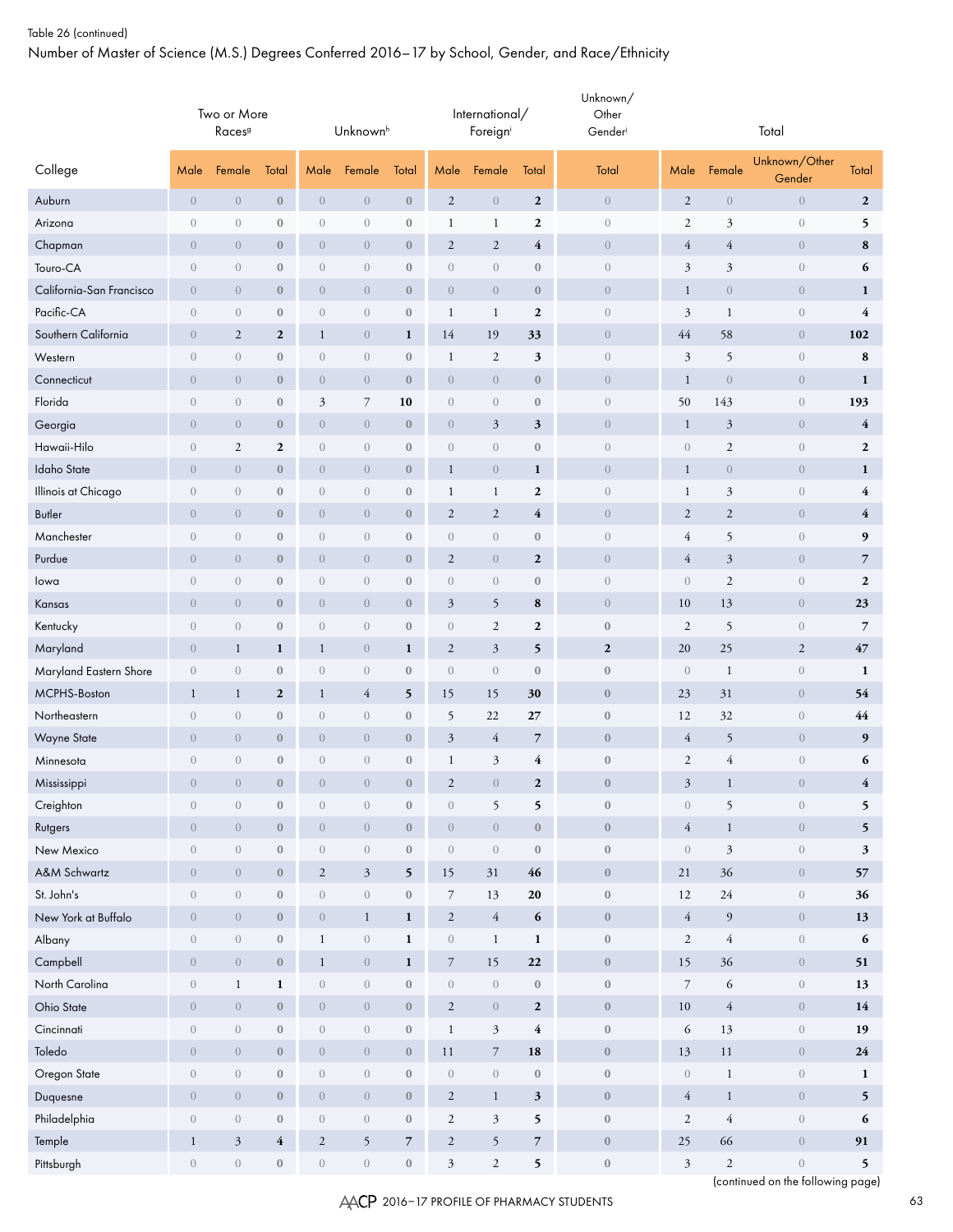Number of Master of Science (M.S.) Degrees Conferred 2016–17 by School, Gender, and Race/Ethnicity

|                         |                | White <sup>a</sup> |                         |                | <b>Black or African</b><br>American <sup>b</sup> |              |                  | Hispanic or<br>Latino <sup>c</sup> |              |                  | Asiand           |                |                | Native Hawaiian<br>or Other Pacific<br><b>Islander</b> <sup>e</sup> |              |                  | American Indian<br>or Alaska Native <sup>f</sup> |                |
|-------------------------|----------------|--------------------|-------------------------|----------------|--------------------------------------------------|--------------|------------------|------------------------------------|--------------|------------------|------------------|----------------|----------------|---------------------------------------------------------------------|--------------|------------------|--------------------------------------------------|----------------|
| College                 | Male           | Female             | Total                   | Male           | Female                                           | Total        | Male             | Female                             | Total        | Male             | Female           | Total          | Male           | Female                                                              | Total        | Male             | Female                                           | Total          |
| Puerto Rico             | $\overline{0}$ | $\overline{0}$     | $\mathbf{0}$            | $\overline{0}$ |                                                  | $\mathbf{1}$ | $\overline{0}$   | $\overline{0}$                     | $\mathbf{0}$ | $\overline{0}$   | $\overline{0}$   | $\mathbf{0}$   | $\overline{0}$ | $\overline{0}$                                                      | $\mathbf{0}$ | $\overline{0}$   | $\overline{0}$                                   | $\mathbf{0}$   |
| Rhode Island            | $\overline{2}$ | $\Omega$           | $\mathbf{2}$            | $\overline{0}$ | $\left( \right)$                                 | $\Omega$     | $\Omega$         | $\overline{0}$                     | $\mathbf{0}$ | $\left( \right)$ | $\Omega$         | $\mathbf{0}$   | $\overline{0}$ | $\Omega$                                                            | $\mathbf{0}$ | $\overline{0}$   | $\overline{0}$                                   | $\mathbf{0}$   |
| Tennessee               | 7              | $\overline{4}$     | 11                      | $\mathbf{1}$   | $\overline{0}$                                   | $\mathbf{1}$ | $\overline{0}$   | $\overline{0}$                     | $\mathbf{0}$ | $\overline{4}$   | 2                | 6              | $\overline{0}$ | $\overline{0}$                                                      | $\mathbf{0}$ | $\overline{0}$   | $\overline{0}$                                   | $\mathbf{0}$   |
| Houston                 | $\overline{0}$ | 5                  | $\overline{\mathbf{5}}$ |                | $\left( \right)$                                 |              | $\left( \right)$ | $\overline{0}$                     | $\mathbf{0}$ | $\overline{0}$   |                  | $\mathbf{1}$   | $\overline{0}$ | $\bigcirc$                                                          | $\mathbf{0}$ | $\left( \right)$ | $\overline{0}$                                   | $\mathbf{0}$   |
| Texas at Austin         | 2              | $\overline{2}$     | $\overline{4}$          | $\overline{0}$ | $\left( \right)$                                 | $\mathbf{0}$ | $\overline{0}$   | $\overline{0}$                     | $\mathbf{0}$ | $\overline{0}$   | $\overline{0}$   | $\mathbf{0}$   | $\overline{0}$ | $\overline{0}$                                                      | $\mathbf{0}$ | $\overline{0}$   | $\overline{0}$                                   | $\mathbf{0}$   |
| Washington              | $\overline{2}$ | 2                  | $\overline{4}$          | $\overline{0}$ | $\left( \right)$                                 | $\mathbf{0}$ | $\left( \right)$ | $\overline{0}$                     | $\mathbf{0}$ |                  |                  | $\overline{2}$ | $\overline{0}$ | $\overline{0}$                                                      | $\mathbf{0}$ | $\overline{0}$   | $\overline{0}$                                   | $\mathbf{0}$   |
| <b>Washington State</b> | $\overline{0}$ | $\overline{0}$     | $\mathbf{0}$            | $\overline{0}$ | $\overline{0}$                                   | $\mathbf{0}$ | $\left( \right)$ | $\overline{0}$                     | $\mathbf{0}$ | $\overline{0}$   | $\overline{0}$   | $\mathbf{0}$   | $\overline{0}$ | $\overline{0}$                                                      | $\mathbf{0}$ | $\overline{0}$   | $\overline{0}$                                   | $\mathbf{0}$   |
| Concordia               | $\overline{2}$ | $\overline{0}$     | $\overline{2}$          | $\overline{0}$ | $\left( \right)$                                 | $\mathbf{0}$ | $\left( \right)$ | $\overline{0}$                     | $\mathbf{0}$ | $\overline{0}$   | $\left( \right)$ | $\mathbf{0}$   | $\overline{0}$ | $\overline{0}$                                                      | $\mathbf{0}$ | $\overline{0}$   | $\overline{0}$                                   | $\mathbf{0}$   |
| Wisconsin-Madison       | 3              |                    | $\overline{4}$          | $\overline{0}$ |                                                  | 1            |                  | $\overline{0}$                     | 1            | $\left($         | $\overline{0}$   | $\mathbf{0}$   | $\overline{0}$ | $\overline{0}$                                                      | $\mathbf{0}$ | $\overline{0}$   | $\overline{0}$                                   | $\mathbf{0}$   |
| Total                   | 143            | 245                | 388                     | 22             | 37                                               | 59           | 11               | 28                                 | 39           | 48               | 81               | 129            | 5              |                                                                     | 6            | 1                | 3                                                | $\overline{4}$ |

a: U.S. citizens or permanent residents having origins in any of the original peoples of Europe, the Middle East, or North Africa

b: U.S citizens or permanent residents having origins in any of the black racial groups of Africa

c: U.S. citizens or permanent residents of Cuban, Mexican, Puerto Rican, South or Central American, or other Spanish culture or origin, regardless of race

d: U.S. citizens or permanent residents having origins in any of the original peoples of the Far East, Southeast Asia, or the Indian Subcontinent, including, for example, Cambodia, China, India, Japan, Korea, Malaysia, Pakistan, the Philippine Islands, Thailand, and Vietnam

e: U.S. citizens or permanent residents having origins in any of the original peoples of Hawaii, Guam, Samoa, or other Pacific Islands

f: U.S. citizens or permanent residents having origins in any of the original peoples of North and South America (including Central America) who maintains cultural identification through tribal affiliation or community attachment

## Table 26 (continued)

## Number of Master of Science (M.S.) Degrees Conferred 2016–17 by School, Gender, and Race/Ethnicity

|                         | Two or More<br>Races <sup>9</sup><br>Female<br>Total<br>Male |                |              |                  | Unknownh         |              |                | International/<br>Foreigni |              | Unknown/<br>Other<br>Gender |                |                | Total                   |                |
|-------------------------|--------------------------------------------------------------|----------------|--------------|------------------|------------------|--------------|----------------|----------------------------|--------------|-----------------------------|----------------|----------------|-------------------------|----------------|
| College                 |                                                              |                |              | Male             | Female           | Total        | Male           | Female                     | Total        | Total                       | Male           | Female         | Unknown/Other<br>Gender | Total          |
| Puerto Rico             | $\overline{0}$                                               | $\overline{0}$ | $\mathbf{0}$ | $\overline{0}$   | $\overline{0}$   | $\mathbf{0}$ | $\overline{0}$ | $\overline{0}$             | $\mathbf{0}$ | $\mathbf{0}$                | $\overline{0}$ |                | $\overline{0}$          | 1              |
| Rhode Island            | $\overline{0}$                                               | $\overline{0}$ | $\mathbf{0}$ | $\overline{0}$   | $\left( \right)$ | $\mathbf{0}$ |                | $\left( \right)$           | $\mathbf{1}$ | $\mathbf{0}$                | $\overline{3}$ | $\overline{0}$ | $\overline{0}$          | 3              |
| Tennessee               | $\overline{0}$                                               | $\overline{0}$ | $\mathbf{0}$ | $\left( \right)$ | $\overline{0}$   | $\mathbf{0}$ | $\Omega$       | $\overline{0}$             | $\mathbf{0}$ | $\mathbf{0}$                | 12             | 6              | $\overline{0}$          | 18             |
| Houston                 | $\overline{0}$                                               | $\overline{0}$ | $\mathbf{0}$ | $\overline{0}$   | $\overline{0}$   | $\mathbf{0}$ | $\overline{0}$ | $\overline{0}$             | $\mathbf{0}$ | $\mathbf{0}$                |                | 6              | $\overline{0}$          | $\overline{7}$ |
| <b>Texas at Austin</b>  | $\overline{0}$                                               | $\overline{0}$ | $\mathbf{0}$ | $\overline{0}$   | $\overline{0}$   | $\mathbf{0}$ | $\overline{0}$ | $\overline{0}$             | $\mathbf{0}$ | $\mathbf{0}$                | $\overline{2}$ | $\overline{2}$ | $\overline{0}$          | $\overline{4}$ |
| Washington              | $\overline{0}$                                               | $\sqrt{a}$     | $\mathbf{0}$ | $\overline{0}$   | $\overline{0}$   | $\mathbf{0}$ | $\overline{0}$ | $\overline{0}$             | $\mathbf{0}$ | $\mathbf{0}$                | $\mathfrak{Z}$ | $\overline{3}$ | $\overline{0}$          | 6              |
| <b>Washington State</b> | $\overline{0}$                                               | $\overline{0}$ | $\mathbf{0}$ | $\overline{0}$   | $\overline{0}$   | $\mathbf{0}$ | $\overline{0}$ |                            | $\mathbf{1}$ | $\mathbf{0}$                | $\overline{0}$ |                | $\overline{0}$          | $\mathbf{1}$   |
| Concordia               | $\overline{0}$                                               | $\overline{0}$ | $\mathbf{0}$ | $\overline{0}$   | $\overline{0}$   | $\mathbf{0}$ | $\overline{0}$ | $\overline{0}$             | $\mathbf{0}$ | $\mathbf{0}$                | 2              | $\overline{0}$ | $\sqrt{a}$              | $\overline{2}$ |
| Wisconsin-Madison       | $\sqrt{a}$                                                   | $\overline{0}$ | $\mathbf{0}$ | $\overline{0}$   | $\overline{0}$   | $\mathbf{0}$ |                |                            | $\mathbf{2}$ | $\mathbf{0}$                | 5              | $\mathfrak{Z}$ | $\sqrt{a}$              | 8              |
| Total                   | $\mathbf{2}$                                                 | 10             | 12           | 12               | 20               | 32           | 114            | 177                        | 291          | $\mathbf{2}$                | 358            | 602            | $\overline{2}$          | 962            |

g: U.S. citizens or permanent residents who are not Hispanic/Latino and identify themselves by more than one race

h: U.S. citizens or permanent residents whose race and ethnicity are not known

i: Citizens of a foreign country/permanent residents of a country other than the U.S.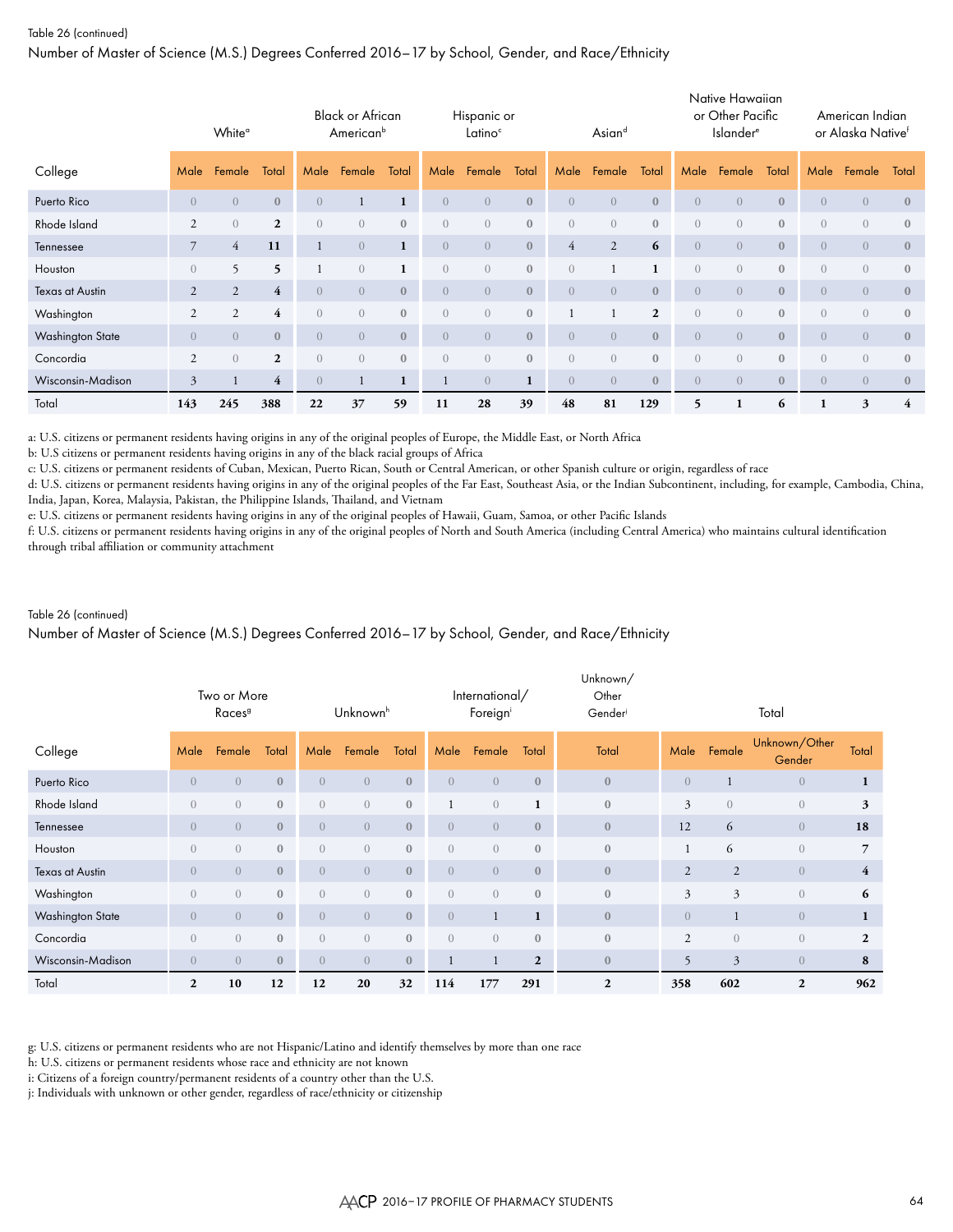Number of Doctor of Philosophy Degrees (Ph.D.) Conferred 2016–17 by School, Gender, and Race/Ethnicity

|                          |                                 | White <sup>a</sup> |                  |                  | <b>Black or African</b><br>American <sup>b</sup> |                  |                                 | Hispanic or<br>Latino <sup>c</sup> |                  |                  | $\mathsf{A} \mathsf{s}$ iand |                  |                  | Native Hawaiian<br>or Other Pacific<br><b>Islander</b> <sup>e</sup> |                  |                  | American Indian<br>or Alaska Nativef |                  |
|--------------------------|---------------------------------|--------------------|------------------|------------------|--------------------------------------------------|------------------|---------------------------------|------------------------------------|------------------|------------------|------------------------------|------------------|------------------|---------------------------------------------------------------------|------------------|------------------|--------------------------------------|------------------|
| College                  | Male                            | Female             | Total            | Male             | Female                                           | Total            | Male                            | Female                             | Total            | Male             | Female                       | Total            | Male             | Female                                                              | Total            | Male             | Female                               | Total            |
| Auburn                   | $\mathbf{1}$                    | $\boldsymbol{0}$   | $\mathbf{1}$     | $\theta$         | $\overline{0}$                                   | $\boldsymbol{0}$ | $\overline{0}$                  | $\boldsymbol{0}$                   | $\boldsymbol{0}$ | $\theta$         | $\overline{0}$               | $\bf{0}$         | $\theta$         | $\theta$                                                            | $\boldsymbol{0}$ | $\theta$         | $\theta$                             | $\boldsymbol{0}$ |
| Arizona                  | 2                               | $\mathfrak{2}$     | 4                | $\sqrt{a}$       | $\overline{0}$                                   | $\mathbf{0}$     | $\overline{0}$                  | $\sqrt{2}$                         | $\boldsymbol{2}$ | $\mathbf{1}$     | $\overline{0}$               | 1                | $\sqrt{a}$       | $\overline{0}$                                                      | $\bf{0}$         | $\sqrt{a}$       | $\sqrt{a}$                           | $\bf{0}$         |
| Arkansas                 | $\overline{0}$                  | $\boldsymbol{0}$   | $\boldsymbol{0}$ | $\theta$         | $\theta$                                         | $\mathbf{0}$     | $\overline{0}$                  | $\boldsymbol{0}$                   | $\boldsymbol{0}$ | $\overline{0}$   | $\overline{0}$               | $\boldsymbol{0}$ | $\boldsymbol{0}$ | $\boldsymbol{0}$                                                    | $\mathbf{0}$     | $\overline{0}$   | $\overline{0}$                       | $\boldsymbol{0}$ |
| California-San Francisco | 9                               | 7                  | 16               | $\overline{0}$   | $\mathbf{1}$                                     | 1                | $\mathbf{0}$                    | $\sqrt{a}$                         | $\boldsymbol{0}$ | 4                | 1                            | 5                | $\sqrt{a}$       | $\overline{0}$                                                      | $\bf{0}$         | $\mathbf{1}$     | $\sqrt{a}$                           | 1                |
| Pacific-CA               | $\mathbf{1}$                    | $\overline{0}$     | 1                | $\overline{0}$   | $\overline{0}$                                   | $\mathbf{0}$     | $\overline{0}$                  | $\overline{0}$                     | $\boldsymbol{0}$ | $\overline{0}$   | $\overline{0}$               | $\boldsymbol{0}$ | $\overline{0}$   | $\overline{0}$                                                      | $\bf{0}$         | $\overline{0}$   | $\overline{0}$                       | $\bf{0}$         |
| Southern California      | 6                               | 3                  | 9                | $\theta$         | $\overline{0}$                                   | $\boldsymbol{0}$ | $\overline{0}$                  | $\mathbf{1}$                       | 1                | $\mathbf{1}$     | $\overline{0}$               | 1                | $\sqrt{a}$       | $\overline{0}$                                                      | $\bf{0}$         | $\overline{0}$   | $\sqrt{a}$                           | $\bf 0$          |
| Colorado                 | $\mathbf{1}$                    | $\mathfrak{Z}$     | 4                | $\theta$         | $\overline{0}$                                   | $\bf{0}$         | $\overline{0}$                  | $\mathbf{1}$                       | 1                | $\overline{0}$   | $\overline{0}$               | $\bf{0}$         | $\theta$         | $\theta$                                                            | $\bf{0}$         | $\overline{0}$   | $\overline{0}$                       | $\bf{0}$         |
| Connecticut              | $\mathfrak{2}$                  | $\mathbf{1}$       | 3                | $\sqrt{a}$       | $\sqrt{a}$                                       | $\boldsymbol{0}$ | $\overline{0}$                  | $\sqrt{a}$                         | $\boldsymbol{0}$ | $\sqrt{a}$       | $\overline{0}$               | $\boldsymbol{0}$ | $\sqrt{a}$       | $\overline{0}$                                                      | $\bf{0}$         | $\sqrt{a}$       | $\theta$                             | $\bf 0$          |
| Howard                   | $\overline{0}$                  | $\overline{0}$     | $\boldsymbol{0}$ | $\theta$         | $\mathbf{1}$                                     | 1                | $\overline{0}$                  | $\overline{0}$                     | $\boldsymbol{0}$ | $\overline{0}$   | $\overline{0}$               | $\bf{0}$         | $\boldsymbol{0}$ | $\overline{0}$                                                      | $\mathbf{0}$     | $\overline{0}$   | $\theta$                             | $\bf{0}$         |
| Florida A&M              | $\boldsymbol{0}$                | $\sqrt{a}$         | $\boldsymbol{0}$ | $\mathbf{1}$     | 5                                                | 6                | $\boldsymbol{0}$                | $\sqrt{a}$                         | $\boldsymbol{0}$ | $\boldsymbol{0}$ | $\sqrt{a}$                   | $\boldsymbol{0}$ | $\boldsymbol{0}$ | $\sqrt{a}$                                                          | $\boldsymbol{0}$ | $\sqrt{a}$       | $\sqrt{a}$                           | $\bf{0}$         |
| Nova Southeastern        | $\overline{0}$                  | $\overline{0}$     | $\bf{0}$         | $\overline{0}$   | $\overline{0}$                                   | $\boldsymbol{0}$ | $\overline{0}$                  | $\overline{0}$                     | $\boldsymbol{0}$ | $\overline{0}$   | $\overline{0}$               | $\bf{0}$         | $\overline{0}$   | $\theta$                                                            | $\bf{0}$         | $\overline{0}$   | $\overline{0}$                       | $\bf{0}$         |
| Florida                  | 5                               | $\mathfrak{2}$     | 7                | $\sqrt{a}$       | $\overline{0}$                                   | $\mathbf{0}$     | $\overline{0}$                  | $\sqrt{a}$                         | $\bf{0}$         | $\overline{0}$   | $\overline{0}$               | $\bf{0}$         | $\sqrt{a}$       | $\overline{0}$                                                      | $\bf{0}$         | $\overline{0}$   | $\theta$                             | $\bf{0}$         |
| Mercer                   | $\overline{0}$                  | $\overline{0}$     | $\boldsymbol{0}$ | $\boldsymbol{2}$ | $\mathbf{1}$                                     | $\mathfrak{z}$   | $\overline{0}$                  | $\overline{0}$                     | $\boldsymbol{0}$ | $\overline{0}$   | $\overline{0}$               | $\bf{0}$         | $\boldsymbol{0}$ | $\boldsymbol{0}$                                                    | $\mathbf{0}$     | $\overline{0}$   | $\overline{0}$                       | $\bf{0}$         |
| Georgia                  | $\overline{0}$                  | 3                  | 3                | $\theta$         | $\theta$                                         | $\boldsymbol{0}$ | $\mathbf{0}$                    | $\sqrt{a}$                         | $\boldsymbol{0}$ | $\sqrt{a}$       | $\overline{0}$               | $\bf{0}$         | $\sqrt{a}$       | $\overline{0}$                                                      | $\bf{0}$         | $\theta$         | $\sqrt{a}$                           | $\bf 0$          |
| Hawaii-Hilo              | $\boldsymbol{0}$                | $\overline{0}$     | $\bf{0}$         | $\theta$         | $\theta$                                         | $\mathbf{0}$     | $\overline{0}$                  | $\overline{0}$                     | $\bf{0}$         | $\boldsymbol{0}$ | $\boldsymbol{2}$             | $\mathbf{2}$     | $\boldsymbol{0}$ | $\overline{0}$                                                      | $\bf{0}$         | $\overline{0}$   | $\overline{0}$                       | $\bf{0}$         |
| Illinois at Chicago      | $\overline{4}$                  | $\overline{c}$     | 6                | $\theta$         | $\overline{0}$                                   | $\boldsymbol{0}$ | $\overline{0}$                  | $\overline{0}$                     | $\boldsymbol{0}$ | $\sqrt{a}$       | 1                            | 1                | $\overline{0}$   | $\overline{0}$                                                      | $\bf{0}$         | $\overline{0}$   | $\sqrt{a}$                           | $\bf 0$          |
| Purdue                   | 5                               | $\overline{c}$     | $\overline{7}$   | $\theta$         | $\overline{0}$                                   | $\bf{0}$         | $\overline{0}$                  | $\overline{0}$                     | $\bf{0}$         | $\overline{0}$   | $\overline{0}$               | $\bf{0}$         | $\boldsymbol{0}$ | $\theta$                                                            | $\bf{0}$         | $\overline{0}$   | $\overline{0}$                       | $\bf{0}$         |
| lowa                     | 6                               | $\sqrt{a}$         | 6                | $\sqrt{a}$       | $\overline{0}$                                   | $\boldsymbol{0}$ | $\overline{0}$                  | $\sqrt{a}$                         | $\boldsymbol{0}$ | $\sqrt{a}$       | $\overline{0}$               | $\boldsymbol{0}$ | $\sqrt{a}$       | $\overline{0}$                                                      | $\bf{0}$         | $\sqrt{a}$       | $\theta$                             | $\bf{0}$         |
| Kansas                   | 3                               | 5                  | 8                | $\mathbf{1}$     | $\overline{0}$                                   | $\mathbf{1}$     | $\overline{0}$                  | $\overline{0}$                     | $\boldsymbol{0}$ | $\overline{0}$   | $\overline{0}$               | $\bf{0}$         | $\boldsymbol{0}$ | $\overline{0}$                                                      | $\mathbf{0}$     | $\overline{0}$   | $\theta$                             | $\bf{0}$         |
| Kentucky                 | 5                               | $\mathfrak{Z}$     | 8                | $\sqrt{a}$       | $\sqrt{a}$                                       | $\boldsymbol{0}$ | $\overline{0}$                  | $\sqrt{a}$                         | $\boldsymbol{0}$ | $\boldsymbol{0}$ | $\mathfrak{2}$               | $\mathbf{2}$     | $\boldsymbol{0}$ | $\sqrt{a}$                                                          | $\boldsymbol{0}$ | $\sqrt{a}$       | $\sqrt{a}$                           | $\bf{0}$         |
| Louisiana at Monroe      | $\boldsymbol{0}$                | $\mathbf{1}$       | $\mathbf{1}$     | $\theta$         | $\theta$                                         | $\boldsymbol{0}$ | $\overline{0}$                  | $\overline{0}$                     | $\boldsymbol{0}$ | $\overline{0}$   | $\overline{0}$               | $\bf{0}$         | $\boldsymbol{0}$ | $\theta$                                                            | $\bf{0}$         | $\boldsymbol{0}$ | $\theta$                             | $\boldsymbol{0}$ |
| Maryland                 | 3                               | 4                  | 7                | $\sqrt{a}$       | $\overline{0}$                                   | $\mathbf{0}$     | $\overline{0}$                  | $\sqrt{a}$                         | $\bf{0}$         | $\mathbf{1}$     | 2                            | 3                | $\overline{0}$   | $\overline{0}$                                                      | $\bf{0}$         | $\overline{0}$   | $\theta$                             | $\bf{0}$         |
| MCPHS-Boston             | $\overline{0}$                  | $\mathbf{1}$       | $\mathbf{1}$     | $\theta$         | $\overline{0}$                                   | $\bf{0}$         | $\overline{0}$                  | $\overline{0}$                     | $\boldsymbol{0}$ | $\overline{0}$   | $\overline{0}$               | $\boldsymbol{0}$ | $\boldsymbol{0}$ | $\boldsymbol{0}$                                                    | $\mathbf{0}$     | $\overline{0}$   | $\overline{0}$                       | $\bf{0}$         |
| Northeastern             | $\overline{0}$                  | $\overline{0}$     | $\boldsymbol{0}$ | $\theta$         | $\theta$                                         | $\boldsymbol{0}$ | $\mathbf{0}$                    | $\sqrt{a}$                         | $\boldsymbol{0}$ | $\sqrt{a}$       | $\overline{0}$               | $\bf{0}$         | $\sqrt{a}$       | $\overline{0}$                                                      | $\bf{0}$         | $\sqrt{a}$       | $\sqrt{a}$                           | $\bf 0$          |
| Michigan                 | 5                               | $\mathfrak{Z}$     | 8                | $\overline{0}$   | $\mathbf{1}$                                     | 1                | $\overline{0}$                  | $\overline{0}$                     | $\bf{0}$         | $\mathbf{1}$     | 1                            | $\mathbf{2}$     | $\overline{0}$   | $\overline{0}$                                                      | $\bf{0}$         | $\overline{0}$   | $\overline{0}$                       | $\bf{0}$         |
| Wayne State              | $\begin{matrix} 0 \end{matrix}$ | $\boldsymbol{0}$   | $\boldsymbol{0}$ | $\sqrt{a}$       | $\overline{0}$                                   | $\boldsymbol{0}$ | $\begin{matrix} 0 \end{matrix}$ | $\sqrt{a}$                         | $\boldsymbol{0}$ | $\sqrt{a}$       | $\overline{0}$               | $\boldsymbol{0}$ | $\overline{0}$   | $\overline{0}$                                                      | $\mathbf{0}$     | $\sqrt{a}$       | 1                                    | $\mathbf{1}$     |
| Minnesota                | 5                               | $\mathbf{1}$       | 6                | $\overline{0}$   | $\overline{0}$                                   | $\mathbf{0}$     | $\overline{0}$                  | $\overline{0}$                     | $\Omega$         | -1               | $\overline{0}$               | 1                | $\overline{0}$   | $\overline{0}$                                                      | $\mathbf{0}$     | $\overline{0}$   | 1                                    | 1                |
| Mississippi              | $\mathbf{1}$                    | $\mathbf{1}$       | $\boldsymbol{2}$ | $\,0\,$          | $\boldsymbol{0}$                                 | $\boldsymbol{0}$ | $\boldsymbol{0}$                | $\boldsymbol{0}$                   | $\boldsymbol{0}$ | $\boldsymbol{0}$ | $\boldsymbol{0}$             | $\boldsymbol{0}$ | $\boldsymbol{0}$ | $\boldsymbol{0}$                                                    | $\boldsymbol{0}$ | $\boldsymbol{0}$ | $\boldsymbol{0}$                     | $\boldsymbol{0}$ |
| Missouri-Kansas City     | $\boldsymbol{0}$                | $\sqrt{a}$         | $\boldsymbol{0}$ | $\boldsymbol{0}$ | $\boldsymbol{0}$                                 | $\mathbf{0}$     | $\overline{0}$                  | $\sqrt{0}$                         | $\boldsymbol{0}$ | $\overline{0}$   | $\overline{0}$               | $\boldsymbol{0}$ | $\overline{0}$   | $\overline{0}$                                                      | $\boldsymbol{0}$ | $\boldsymbol{0}$ | $\sqrt{a}$                           | $\bf 0$          |
| Montana                  | $\mathbf{1}$                    | $\mathbf{2}$       | $\mathbf 3$      | $\left( \right)$ | $\sqrt{a}$                                       | $\bf 0$          | $\sqrt{a}$                      | $\boldsymbol{0}$                   | $\boldsymbol{0}$ | $\sqrt{a}$       | $\overline{0}$               | $\boldsymbol{0}$ | $\sqrt{a}$       | $\sqrt{a}$                                                          | $\boldsymbol{0}$ | $\mathbf{1}$     | $\boldsymbol{0}$                     | $\mathbf{1}$     |
| Nebraska                 | $\overline{0}$                  | $\boldsymbol{0}$   | $\boldsymbol{0}$ | $\boldsymbol{0}$ | $\theta$                                         | $\bf 0$          | $\boldsymbol{0}$                | $\boldsymbol{0}$                   | $\bf{0}$         | $\overline{0}$   | $\overline{0}$               | $\boldsymbol{0}$ | $\overline{0}$   | $\boldsymbol{0}$                                                    | $\boldsymbol{0}$ | $\boldsymbol{0}$ | $\sqrt{a}$                           | $\boldsymbol{0}$ |
| Rutgers                  | $\mathbf{1}$                    | $\overline{4}$     | 5                | $\boldsymbol{0}$ | $\sqrt{a}$                                       | $\bf 0$          | $\sqrt{a}$                      | $\boldsymbol{0}$                   | $\bf 0$          | $\mathfrak{2}$   | $\overline{0}$               | $\mathbf{2}$     | $\sqrt{a}$       | $\sqrt{a}$                                                          | $\bf{0}$         | $\boldsymbol{0}$ | $\boldsymbol{0}$                     | $\bf 0$          |
| New Mexico               | $\boldsymbol{0}$                | $\boldsymbol{0}$   | $\boldsymbol{0}$ | $\boldsymbol{0}$ | $\boldsymbol{0}$                                 | $\boldsymbol{0}$ | $\theta$                        | $\boldsymbol{0}$                   | $\bf 0$          | $\overline{0}$   | $\boldsymbol{0}$             | $\boldsymbol{0}$ | $\overline{0}$   | $\boldsymbol{0}$                                                    | $\boldsymbol{0}$ | $\theta$         | $\overline{0}$                       | $\boldsymbol{0}$ |
| A&M Schwartz             | $\sqrt{a}$                      | $\boldsymbol{0}$   | $\boldsymbol{0}$ | $\boldsymbol{0}$ | $\sqrt{a}$                                       | $\boldsymbol{0}$ | $\overline{0}$                  | $\mathbf{1}$                       | $\mathbf{1}$     | $\sqrt{a}$       | $\overline{0}$               | $\boldsymbol{0}$ | $\boldsymbol{0}$ | $\sqrt{a}$                                                          | $\boldsymbol{0}$ | $\boldsymbol{0}$ | $\boldsymbol{0}$                     | $\bf 0$          |
| St. John's               | $\overline{0}$                  | $\mathbf{1}$       | $\mathbf{1}$     | $\mathbf{1}$     | $\overline{0}$                                   | $\mathbf{1}$     | $\theta$                        | $\sqrt{a}$                         | $\boldsymbol{0}$ | $\overline{0}$   | $\overline{0}$               | $\boldsymbol{0}$ | $\overline{0}$   | $\overline{0}$                                                      | $\mathbf{0}$     | $\boldsymbol{0}$ | $\sqrt{a}$                           | $\mathbf{0}$     |
| New York at Buffalo      | $\mathbf{1}$                    | $\mathbf{1}$       | $\boldsymbol{2}$ | $\boldsymbol{0}$ | $\sqrt{a}$                                       | $\boldsymbol{0}$ | $\sqrt{a}$                      | $\boldsymbol{0}$                   | $\boldsymbol{0}$ | $\sqrt{a}$       | $\mathbf{1}$                 | $\mathbf{1}$     | $\overline{0}$   | $\sqrt{a}$                                                          | $\mathbf{0}$     | $\sqrt{a}$       | $\boldsymbol{0}$                     | $\bf 0$          |
| North Carolina           | 9                               | $\mathfrak{Z}$     | 12               | $\boldsymbol{0}$ | $\overline{0}$                                   | $\mathbf{0}$     | $\theta$                        | $\sqrt{a}$                         | $\boldsymbol{0}$ | $\mathfrak{Z}$   | $\mathbf{2}$                 | 5                | $\overline{0}$   | $\overline{0}$                                                      | $\mathbf{0}$     | $\overline{0}$   | $\sqrt{a}$                           | $\mathbf{0}$     |
| North Dakota State       | $\boldsymbol{0}$                | $\boldsymbol{0}$   | $\boldsymbol{0}$ | $\boldsymbol{0}$ | $\boldsymbol{0}$                                 | $\boldsymbol{0}$ | $\sqrt{a}$                      | $\boldsymbol{0}$                   | $\boldsymbol{0}$ | $\boldsymbol{0}$ | $\boldsymbol{0}$             | $\boldsymbol{0}$ | $\sqrt{a}$       | $\boldsymbol{0}$                                                    | $\boldsymbol{0}$ | $\boldsymbol{0}$ | $\boldsymbol{0}$                     | $\bf 0$          |
| Ohio State               | $\overline{0}$                  | $\boldsymbol{0}$   | $\boldsymbol{0}$ | $\boldsymbol{0}$ | $\theta$                                         | $\boldsymbol{0}$ | $\theta$                        | $\sqrt{a}$                         | $\mathbf 0$      | $\overline{0}$   | $\overline{0}$               | $\boldsymbol{0}$ | $\overline{0}$   | $\overline{0}$                                                      | $\mathbf 0$      | $\boldsymbol{0}$ | $\overline{0}$                       | $\boldsymbol{0}$ |
| Cincinnati               | $\boldsymbol{0}$                | $\mathbf{1}$       | $\mathbf 1$      | $\boldsymbol{0}$ | $\sqrt{a}$                                       | $\boldsymbol{0}$ | $\sqrt{a}$                      | $\boldsymbol{0}$                   | $\boldsymbol{0}$ | $\sqrt{a}$       | $\overline{0}$               | $\boldsymbol{0}$ | $\sqrt{a}$       | $\sqrt{a}$                                                          | $\mathbf{0}$     | $\sqrt{a}$       | $\boldsymbol{0}$                     | $\bf 0$          |
| Toledo                   | $\overline{0}$                  | $\mathbf{1}$       | $\mathbf{1}$     | $\boldsymbol{0}$ | $\theta$                                         | $\bf 0$          | $\boldsymbol{0}$                | $\sqrt{0}$                         | $\bf{0}$         | $\overline{0}$   | $\overline{0}$               | $\boldsymbol{0}$ | $\overline{0}$   | $\boldsymbol{0}$                                                    | $\bf{0}$         | $\overline{0}$   | $\sqrt{a}$                           | $\boldsymbol{0}$ |
| Oklahoma                 | $\mathfrak{2}$                  | $\sqrt{a}$         | $\boldsymbol{2}$ | $\boldsymbol{0}$ | $\boldsymbol{0}$                                 | $\boldsymbol{0}$ | $\sqrt{a}$                      | $\boldsymbol{0}$                   | $\bf 0$          | $\sqrt{a}$       | $\overline{0}$               | $\boldsymbol{0}$ | $\sqrt{a}$       | $\sqrt{a}$                                                          | $\boldsymbol{0}$ | $\boldsymbol{0}$ | $\boldsymbol{0}$                     | $\bf 0$          |
| Oregon State             | $\boldsymbol{0}$                | $\sqrt{a}$         | $\boldsymbol{0}$ | $\boldsymbol{0}$ | $\boldsymbol{0}$                                 | $\boldsymbol{0}$ | $\theta$                        | $\sqrt{0}$                         | $\boldsymbol{0}$ | $\boldsymbol{0}$ | $\overline{0}$               | $\boldsymbol{0}$ | $\overline{0}$   | $\boldsymbol{0}$                                                    | $\boldsymbol{0}$ | $\,0\,$          | $\sqrt{a}$                           | $\boldsymbol{0}$ |
| Duquesne                 | $\sqrt{a}$                      | $\overline{0}$     | $\boldsymbol{0}$ | $\left( \right)$ | $\sqrt{a}$                                       | $\bf 0$          | $\sqrt{a}$                      | $\boldsymbol{0}$                   | $\boldsymbol{0}$ | $\sqrt{a}$       | $\overline{0}$               | $\boldsymbol{0}$ | $\overline{0}$   | $\sqrt{a}$                                                          | $\boldsymbol{0}$ | $\,0\,$          | $\sqrt{a}$                           | $\boldsymbol{0}$ |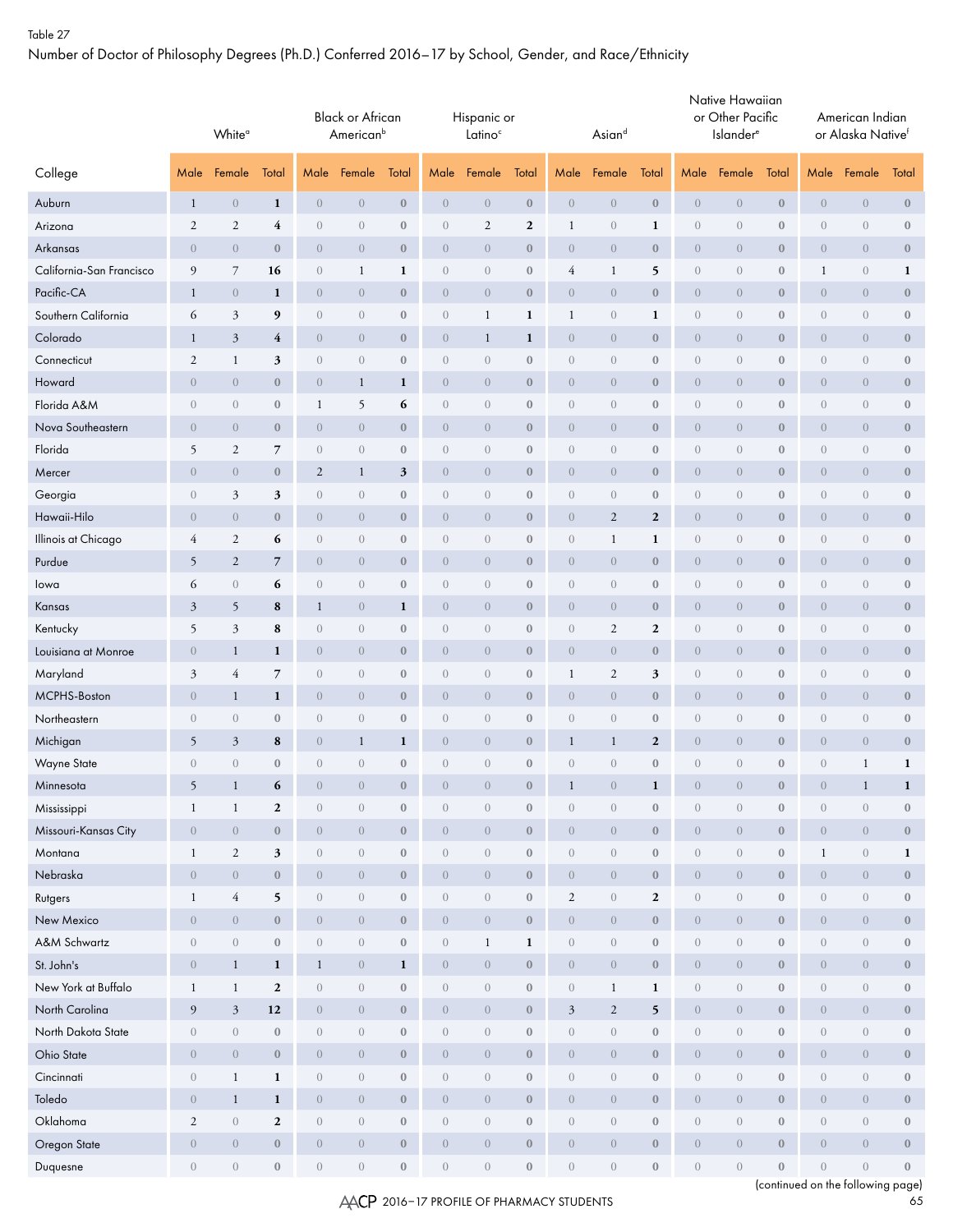# Table 27 (continued) Number of Doctor of Philosophy Degrees (Ph.D.) Conferred 2016–17 by School, Gender, and Race/Ethnicity

|                          |                  | Two or More<br>Races <sup>9</sup> |                  |                  | Unknownh         |                  |                  | International/<br>Foreigni |                         | Unknown/Other<br>Gender |                  |                | Total                   |                         |
|--------------------------|------------------|-----------------------------------|------------------|------------------|------------------|------------------|------------------|----------------------------|-------------------------|-------------------------|------------------|----------------|-------------------------|-------------------------|
| College                  | Male             | Female                            | Total            | Male             | Female           | Total            | Male             | Female                     | Total                   | Total                   | Male             | Female         | Unknown/Other<br>Gender | Total                   |
| Auburn                   | $\boldsymbol{0}$ | $\boldsymbol{0}$                  | $\boldsymbol{0}$ | $\boldsymbol{0}$ | $\boldsymbol{0}$ | $\bf 0$          | $\mathfrak z$    | $\sqrt{2}$                 | 5                       | $\boldsymbol{0}$        | $\overline{4}$   | $\sqrt{2}$     | $\,0\,$                 | 6                       |
| Arizona                  | $\overline{0}$   | $\overline{0}$                    | $\boldsymbol{0}$ | $\boldsymbol{0}$ | $\boldsymbol{0}$ | $\boldsymbol{0}$ | 4                | $\boldsymbol{0}$           | 4                       | $\boldsymbol{0}$        | $\overline{7}$   | $\overline{4}$ | $\boldsymbol{0}$        | 11                      |
| Arkansas                 | $\overline{0}$   | $\overline{0}$                    | $\mathbf{0}$     | $\overline{0}$   | $\overline{0}$   | $\bf 0$          | $\mathfrak{2}$   | $\overline{0}$             | $\boldsymbol{2}$        | $\bf{0}$                | $\overline{2}$   | $\sqrt{0}$     | $\overline{0}$          | $\boldsymbol{2}$        |
| California-San Francisco | $\mathbf{1}$     | $\mathbf{1}$                      | $\mathbf{2}$     | 4                | $\boldsymbol{0}$ | 4                | $\mathbf{1}$     | $\mathfrak{2}$             | 3                       | $\boldsymbol{0}$        | 20               | 12             | $\boldsymbol{0}$        | 32                      |
| Pacific-CA               | $\overline{0}$   | $\overline{0}$                    | $\bf{0}$         | $\boldsymbol{0}$ | $\boldsymbol{0}$ | $\bf 0$          | $\mathbf{1}$     | $\boldsymbol{2}$           | $\mathfrak{z}$          | $\boldsymbol{0}$        | 2                | $\overline{2}$ | $\overline{0}$          | $\overline{4}$          |
| Southern California      | $\boldsymbol{0}$ | $\overline{0}$                    | $\boldsymbol{0}$ | $\boldsymbol{0}$ | $\,0\,$          | $\boldsymbol{0}$ | $\overline{7}$   | 4                          | 11                      | $\boldsymbol{0}$        | 14               | $\,$ 8 $\,$    | $\boldsymbol{0}$        | 22                      |
| Colorado                 | $\overline{0}$   | $\theta$                          | $\bf{0}$         | $\boldsymbol{0}$ | $\boldsymbol{0}$ | $\bf 0$          | $\overline{0}$   | $\overline{2}$             | $\boldsymbol{2}$        | $\boldsymbol{0}$        | $\mathbf{1}$     | 6              | $\boldsymbol{0}$        | $\overline{7}$          |
| Connecticut              | $\overline{0}$   | $\overline{0}$                    | $\bf{0}$         | $\overline{0}$   | $\boldsymbol{0}$ | $\boldsymbol{0}$ | $\overline{0}$   | 3                          | 3                       | $\boldsymbol{0}$        | $\overline{2}$   | $\overline{4}$ | $\boldsymbol{0}$        | 6                       |
| Howard                   | $\overline{0}$   | $\boldsymbol{0}$                  | $\bf{0}$         | $\boldsymbol{0}$ | $\boldsymbol{0}$ | $\boldsymbol{0}$ | $\overline{0}$   | $\boldsymbol{0}$           | $\boldsymbol{0}$        | $\boldsymbol{0}$        | $\overline{0}$   | $\mathbf{1}$   | $\boldsymbol{0}$        | $\mathbf{1}$            |
| Florida A&M              | $\overline{0}$   | $\overline{0}$                    | $\bf{0}$         | $\boldsymbol{0}$ | $\boldsymbol{0}$ | $\boldsymbol{0}$ | $\boldsymbol{0}$ | 3                          | 3                       | $\boldsymbol{0}$        | $\mathbf{1}$     | $\,$ 8 $\,$    | $\boldsymbol{0}$        | 9                       |
| Nova Southeastern        | $\overline{0}$   | $\overline{0}$                    | $\bf{0}$         | $\boldsymbol{0}$ | $\boldsymbol{0}$ | $\boldsymbol{0}$ | $\overline{4}$   | $\mathbf{1}$               | 5                       | $\boldsymbol{0}$        | $\overline{4}$   | $\mathbf{1}$   | $\boldsymbol{0}$        | 5                       |
| Florida                  | $\overline{0}$   | $\theta$                          | $\boldsymbol{0}$ | $\boldsymbol{0}$ | $\boldsymbol{0}$ | $\boldsymbol{0}$ | 3                | 5                          | 8                       | $\boldsymbol{0}$        | $\,8\,$          | 7              | $\boldsymbol{0}$        | 15                      |
| Mercer                   | $\overline{0}$   | $\mathbf{1}$                      | $\mathbf{1}$     | $\overline{0}$   | $\overline{0}$   | $\bf{0}$         | $\mathbf{1}$     | $\mathfrak{2}$             | 3                       | $\bf{0}$                | 3                | $\overline{4}$ | $\overline{0}$          | $\overline{7}$          |
| Georgia                  | $\boldsymbol{0}$ | $\sqrt{a}$                        | $\boldsymbol{0}$ | $\boldsymbol{0}$ | $\boldsymbol{0}$ | $\boldsymbol{0}$ | $\mathfrak{Z}$   | 4                          | 7                       | $\boldsymbol{0}$        | $\mathfrak{Z}$   | 7              | $\boldsymbol{0}$        | ${\bf 10}$              |
| Hawaii-Hilo              | $\mathbf{1}$     | $\theta$                          | $\mathbf{1}$     | $\boldsymbol{0}$ | $\boldsymbol{0}$ | $\bf 0$          | $\mathbf{1}$     | $\boldsymbol{0}$           | $\mathbf{1}$            | $\boldsymbol{0}$        | 2                | $\overline{2}$ | $\boldsymbol{0}$        | $\overline{4}$          |
| Illinois at Chicago      | $\boldsymbol{0}$ | $\overline{0}$                    | $\boldsymbol{0}$ | $\boldsymbol{0}$ | $\,0\,$          | $\boldsymbol{0}$ | $\overline{7}$   | 8                          | 15                      | $\boldsymbol{0}$        | 11               | 11             | $\boldsymbol{0}$        | 22                      |
| Purdue                   | $\overline{0}$   | $\theta$                          | $\bf{0}$         | $\overline{0}$   | $\boldsymbol{0}$ | $\bf 0$          | 7                | $\overline{2}$             | 9                       | $\boldsymbol{0}$        | 12               | $\overline{4}$ | $\boldsymbol{0}$        | 16                      |
| lowa                     | $\overline{0}$   | $\overline{0}$                    | $\bf{0}$         | $\overline{0}$   | $\boldsymbol{0}$ | $\boldsymbol{0}$ | 4                | $\mathfrak{2}$             | 6                       | $\boldsymbol{0}$        | 10               | 2              | $\boldsymbol{0}$        | 12                      |
| Kansas                   | $\overline{0}$   | $\boldsymbol{0}$                  | $\bf{0}$         | $\boldsymbol{0}$ | $\boldsymbol{0}$ | $\boldsymbol{0}$ | $\overline{4}$   | 4                          | 8                       | $\boldsymbol{0}$        | $8\phantom{1}$   | 9              | $\boldsymbol{0}$        | 17                      |
| Kentucky                 | $\boldsymbol{0}$ | $\overline{0}$                    | $\boldsymbol{0}$ | $\boldsymbol{0}$ | $\boldsymbol{0}$ | $\boldsymbol{0}$ | 3                | $\mathfrak{2}$             | 5                       | $\boldsymbol{0}$        | 8                | 7              | $\boldsymbol{0}$        | 15                      |
| Louisiana at Monroe      | $\overline{0}$   | $\overline{0}$                    | $\bf{0}$         | $\boldsymbol{0}$ | $\boldsymbol{0}$ | $\boldsymbol{0}$ | 6                | $\boldsymbol{0}$           | 6                       | $\boldsymbol{0}$        | 6                | $\mathbf{1}$   | $\boldsymbol{0}$        | $\overline{7}$          |
| Maryland                 | $\boldsymbol{0}$ | $\sqrt{a}$                        | $\bf{0}$         | $\boldsymbol{0}$ | $\boldsymbol{0}$ | $\boldsymbol{0}$ | 3                | 6                          | 9                       | $\boldsymbol{0}$        | $\boldsymbol{7}$ | 12             | $\boldsymbol{0}$        | 19                      |
| MCPHS-Boston             | $\overline{0}$   | $\overline{0}$                    | $\mathbf{0}$     | $\overline{0}$   | $\theta$         | $\bf 0$          | 13               | $\mathfrak{2}$             | 15                      | $\bf{0}$                | 13               | $\mathfrak{Z}$ | $\overline{0}$          | 16                      |
| Northeastern             | $\boldsymbol{0}$ | $\sqrt{a}$                        | $\boldsymbol{0}$ | $\mathbf{1}$     | $\boldsymbol{0}$ | $\mathbf{1}$     | $\mathfrak{Z}$   | 6                          | 9                       | $\boldsymbol{0}$        | $\overline{4}$   | 6              | $\boldsymbol{0}$        | 10                      |
| Michigan                 | $\overline{0}$   | $\overline{0}$                    | $\bf{0}$         | $\boldsymbol{0}$ | $\boldsymbol{0}$ | $\bf 0$          | $\mathbf{1}$     | $\mathbf{1}$               | $\boldsymbol{2}$        | $\boldsymbol{0}$        | $\overline{7}$   | 6              | $\boldsymbol{0}$        | 13                      |
| Wayne State              | $\boldsymbol{0}$ | $\overline{0}$                    | $\boldsymbol{0}$ | $\boldsymbol{0}$ | $\boldsymbol{0}$ | $\boldsymbol{0}$ | $\mathbf{1}$     | 5                          | 6                       | $\boldsymbol{0}$        | $\mathbf{1}$     | 6              | $\boldsymbol{0}$        | $\overline{7}$          |
| Minnesota                | $\overline{0}$   | $\overline{0}$                    | $\mathbf{0}$     | $\boldsymbol{0}$ | $\boldsymbol{0}$ | $\mathbf{0}$     | $\mathbf{1}$     | 5                          | 6                       | $\boldsymbol{0}$        | $\overline{7}$   | $\overline{7}$ | $\overline{0}$          | 14                      |
| Mississippi              | $\theta$         | $\theta$                          | $\bf{0}$         | $\theta$         | $\theta$         | $\bf{0}$         | 6                | 2                          | 8                       | $\bf{0}$                | 7                | 3              | $\theta$                | 10                      |
| Missouri-Kansas City     | $\overline{0}$   | $\boldsymbol{0}$                  | $\boldsymbol{0}$ | $\mathbf{1}$     | $\boldsymbol{0}$ | $\mathbf{1}$     | $\mathbf{2}$     | $\overline{4}$             | 6                       | $\boldsymbol{0}$        | $\mathfrak{Z}$   | $\overline{4}$ | $\,0\,$                 | $\overline{7}$          |
| Montana                  | $\boldsymbol{0}$ | $\sqrt{a}$                        | $\boldsymbol{0}$ | $\boldsymbol{0}$ | $\boldsymbol{0}$ | $\boldsymbol{0}$ | $\mathbf{1}$     | $\boldsymbol{0}$           | $\mathbf{1}$            | $\boldsymbol{0}$        | $\mathfrak{Z}$   | $\sqrt{2}$     | $\,0\,$                 | 5                       |
| Nebraska                 | $\overline{0}$   | $\boldsymbol{0}$                  | $\mathbf{0}$     | $\overline{0}$   | $\boldsymbol{0}$ | $\bf 0$          | 5                | $\boldsymbol{\beta}$       | 8                       | $\boldsymbol{0}$        | 5                | $\mathfrak{Z}$ | $\sqrt{a}$              | 8                       |
| Rutgers                  | $\boldsymbol{0}$ | $\sqrt{0}$                        | $\boldsymbol{0}$ | $\boldsymbol{0}$ | $\boldsymbol{0}$ | $\boldsymbol{0}$ | 3                | $\mathbf{1}$               | 4                       | $\boldsymbol{0}$        | 6                | 5              | $\,0\,$                 | 11                      |
| New Mexico               | $\overline{0}$   | $\theta$                          | $\mathbf{0}$     | $\overline{0}$   | $\boldsymbol{0}$ | $\bf 0$          | $\mathbf{1}$     | $\sqrt{2}$                 | $\mathfrak{z}$          | $\boldsymbol{0}$        | $\mathbf{1}$     | $\overline{2}$ | $\boldsymbol{0}$        | $\mathbf{3}$            |
| A&M Schwartz             | $\overline{0}$   | $\boldsymbol{0}$                  | $\boldsymbol{0}$ | $\boldsymbol{0}$ | $\boldsymbol{0}$ | $\boldsymbol{0}$ | 5                | 3                          | 8                       | $\boldsymbol{0}$        | 5                | $\overline{4}$ | $\boldsymbol{0}$        | $\boldsymbol{9}$        |
| St. John's               | $\overline{0}$   | $\overline{0}$                    | $\mathbf{0}$     | $\overline{0}$   | $\boldsymbol{0}$ | $\boldsymbol{0}$ | 10               | $\overline{2}$             | 12                      | $\boldsymbol{0}$        | 11               | $\mathfrak{Z}$ | $\boldsymbol{0}$        | 14                      |
| New York at Buffalo      | $\boldsymbol{0}$ | $\sqrt{a}$                        | $\boldsymbol{0}$ | $\boldsymbol{0}$ | $\boldsymbol{0}$ | $\bf 0$          | $\mathbf{1}$     | $\overline{4}$             | 5                       | $\mathbf{0}$            | 2                | 6              | $\boldsymbol{0}$        | ${\bf 8}$               |
| North Carolina           | $\boldsymbol{0}$ | $\boldsymbol{0}$                  | $\mathbf{0}$     | $\overline{0}$   | $\boldsymbol{0}$ | $\bf 0$          | $\boldsymbol{0}$ | $\overline{0}$             | $\boldsymbol{0}$        | $\boldsymbol{0}$        | 12               | 5              | $\boldsymbol{0}$        | 17                      |
| North Dakota State       | $\overline{0}$   | $\sqrt{a}$                        | $\boldsymbol{0}$ | $\sqrt{a}$       | $\boldsymbol{0}$ | $\boldsymbol{0}$ | $\mathbf{1}$     | 3                          | 4                       | $\boldsymbol{0}$        | $\mathbf{1}$     | $\mathfrak{Z}$ | $\boldsymbol{0}$        | 4                       |
| Ohio State               | $\overline{0}$   | $\theta$                          | $\boldsymbol{0}$ | $\overline{0}$   | $\boldsymbol{0}$ | $\boldsymbol{0}$ | $\overline{4}$   | $\sqrt{2}$                 | 6                       | $\boldsymbol{0}$        | $\overline{4}$   | $\overline{2}$ | $\boldsymbol{0}$        | 6                       |
| Cincinnati               | $\overline{0}$   | $\sqrt{a}$                        | $\mathbf{0}$     | $\boldsymbol{0}$ | $\boldsymbol{0}$ | $\boldsymbol{0}$ | $\mathfrak{Z}$   | $\sqrt{2}$                 | 5                       | $\boldsymbol{0}$        | $\mathfrak{Z}$   | $\mathfrak{Z}$ | $\,0\,$                 | 6                       |
| Toledo                   | $\overline{0}$   | $\boldsymbol{0}$                  | $\boldsymbol{0}$ | $\mathbf{1}$     | $\boldsymbol{0}$ | $\mathbf{1}$     | $\mathfrak{Z}$   | $\mathbf{1}$               | $\overline{4}$          | $\boldsymbol{0}$        | $\overline{4}$   | $\overline{2}$ | $\sqrt{a}$              | 6                       |
| Oklahoma                 | $\boldsymbol{0}$ | $\sqrt{0}$                        | $\boldsymbol{0}$ | $\boldsymbol{0}$ | $\boldsymbol{0}$ | $\boldsymbol{0}$ | $\mathbf{1}$     | $\sqrt{2}$                 | $\mathfrak{z}$          | $\boldsymbol{0}$        | $\mathfrak{Z}$   | $\mathfrak{2}$ | $\,0\,$                 | 5                       |
| Oregon State             | $\overline{0}$   | $\overline{0}$                    | $\boldsymbol{0}$ | $\mathbf{1}$     | $\boldsymbol{0}$ | $\mathbf{1}$     | $\overline{2}$   | $\mathbf{1}$               | $\mathfrak{z}$          | $\boldsymbol{0}$        | $\mathfrak{Z}$   | $\mathbf{1}$   | $\boldsymbol{0}$        | $\overline{4}$          |
| Duquesne                 | $\boldsymbol{0}$ | $\boldsymbol{0}$                  | $\boldsymbol{0}$ | $\boldsymbol{0}$ | $\boldsymbol{0}$ | $\bf 0$          | $\mathfrak{2}$   | $\sqrt{2}$                 | $\overline{\mathbf{4}}$ | $\boldsymbol{0}$        | 2                | $\sqrt{2}$     | $\,0\,$                 | $\overline{\mathbf{4}}$ |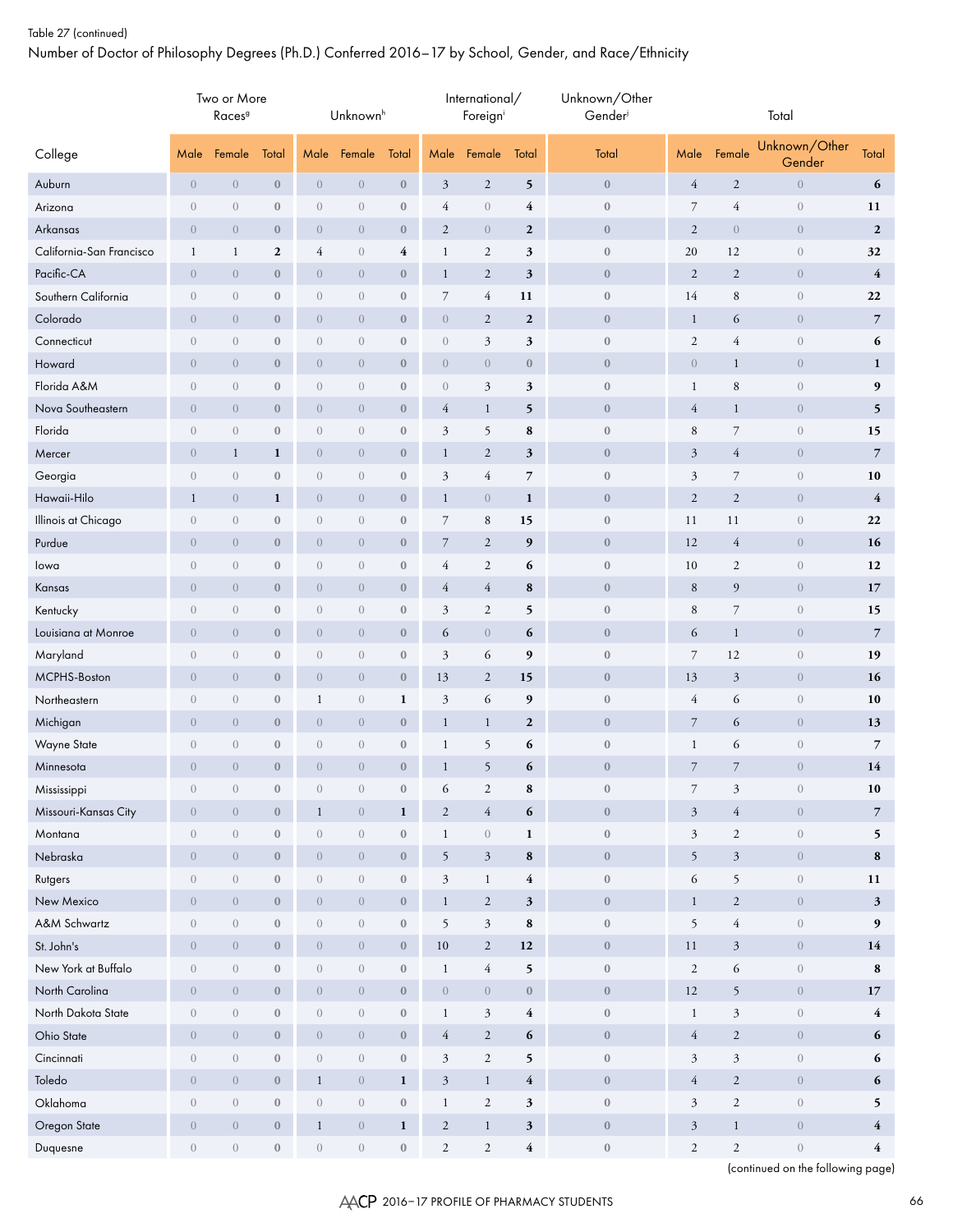Number of Doctor of Philosophy Degrees (Ph.D.) Conferred 2016–17 by School, Gender, and Race/Ethnicity

|                       | White <sup>a</sup><br>Male<br>Female<br>Total |                |                  | <b>Black or African</b><br>American <sup>b</sup> |                |              | Hispanic or<br>Latino <sup>c</sup> |                |                  | Asiand         |                |                  | Native Hawaiian<br>or Other Pacific<br><b>Islander</b> <sup>e</sup> |                  |                  | American Indian<br>or Alaska Nativef |                |                         |
|-----------------------|-----------------------------------------------|----------------|------------------|--------------------------------------------------|----------------|--------------|------------------------------------|----------------|------------------|----------------|----------------|------------------|---------------------------------------------------------------------|------------------|------------------|--------------------------------------|----------------|-------------------------|
| College               |                                               |                |                  | Male                                             | Female         | Total        | Male                               | Female         | Total            | Male           | Female         | Total            | Male                                                                | Female           | Total            | Male                                 | Female         | Total                   |
| Philadelphia          | $\overline{0}$                                | $\overline{0}$ | $\mathbf{0}$     | $\overline{0}$                                   | $\overline{0}$ | $\bf{0}$     | $\overline{0}$                     | $\overline{0}$ | $\mathbf{0}$     | $\overline{0}$ | $\overline{0}$ | $\mathbf{0}$     | $\sqrt{a}$                                                          | $\overline{0}$   | $\mathbf{0}$     | $\theta$                             | $\overline{0}$ | $\bf{0}$                |
| Temple                | $\overline{0}$                                | $\overline{0}$ | $\mathbf{0}$     | $\overline{0}$                                   | $\overline{0}$ | $\mathbf{0}$ | $\overline{0}$                     | $\overline{0}$ | $\mathbf{0}$     | $\overline{0}$ | $\overline{0}$ | $\boldsymbol{0}$ | $\sqrt{a}$                                                          | $\overline{0}$   | $\mathbf{0}$     | $\overline{0}$                       | $\overline{0}$ | $\boldsymbol{0}$        |
| Pittsburgh            | $\overline{0}$                                | $\mathbf{1}$   | $\mathbf{1}$     | $\overline{0}$                                   | $\overline{0}$ | $\mathbf{0}$ | $\overline{0}$                     | $\overline{0}$ | $\mathbf{0}$     | $\overline{0}$ | $\overline{0}$ | $\mathbf{0}$     | $\overline{0}$                                                      | $\boldsymbol{0}$ | $\mathbf{0}$     | $\theta$                             | $\overline{0}$ | $\mathbf{0}$            |
| Rhode Island          | $\overline{2}$                                | $\overline{0}$ | $\mathbf{2}$     | $\sqrt{a}$                                       | $\overline{0}$ | $\mathbf{0}$ | $\overline{0}$                     | $\overline{0}$ | $\mathbf{0}$     | $\overline{0}$ | $\overline{0}$ | $\boldsymbol{0}$ | $\overline{0}$                                                      | $\overline{0}$   | $\mathbf{0}$     | $\overline{0}$                       | $\sqrt{a}$     | $\boldsymbol{0}$        |
| South Carolina        | 1                                             | $\overline{0}$ | $\mathbf{1}$     | $\overline{0}$                                   | $\overline{0}$ | $\mathbf{0}$ | $\overline{0}$                     | $\overline{0}$ | $\mathbf{0}$     | $\overline{0}$ | $\overline{0}$ | $\mathbf{0}$     | $\overline{0}$                                                      | $\boldsymbol{0}$ | $\mathbf{0}$     | $\theta$                             | $\overline{0}$ | $\mathbf{0}$            |
| South Dakota State    | $\overline{0}$                                | $\overline{0}$ | $\mathbf{0}$     | $\sqrt{a}$                                       | $\overline{0}$ | $\mathbf{0}$ | $\overline{0}$                     | $\sqrt{a}$     | $\mathbf{0}$     | $\overline{0}$ | $\overline{0}$ | $\boldsymbol{0}$ | $\overline{0}$                                                      | $\overline{0}$   | $\mathbf{0}$     | $\overline{0}$                       | $\sqrt{a}$     | $\bf 0$                 |
| Tennessee             | 2                                             | 2              | $\overline{4}$   | $\overline{0}$                                   | $\overline{0}$ | $\mathbf{0}$ | $\overline{0}$                     | $\overline{0}$ | $\boldsymbol{0}$ | $\mathbf{1}$   | $\overline{0}$ | 1                | $\overline{0}$                                                      | $\overline{0}$   | $\mathbf{0}$     | $\overline{0}$                       | $\overline{0}$ | $\bf 0$                 |
| <b>Texas Southern</b> | $\overline{0}$                                | $\overline{0}$ | $\boldsymbol{0}$ | 1                                                |                | $\mathbf{2}$ | $\overline{0}$                     | $\sqrt{a}$     | $\mathbf{0}$     | $\overline{0}$ | $\overline{0}$ | $\mathbf{0}$     | $\sqrt{a}$                                                          | $\overline{0}$   | $\mathbf{0}$     | $\overline{0}$                       | $\sqrt{a}$     | $\bf 0$                 |
| <b>Texas Tech</b>     | $\overline{0}$                                | $\overline{0}$ | $\mathbf{0}$     | $\mathbf{1}$                                     | $\overline{0}$ | 1            | $\overline{0}$                     | $\overline{0}$ | $\mathbf{0}$     | $\overline{0}$ | $\overline{0}$ | $\mathbf{0}$     | $\overline{0}$                                                      | $\boldsymbol{0}$ | $\mathbf{0}$     | $\boldsymbol{0}$                     | $\overline{0}$ | $\mathbf{0}$            |
| Houston               | $\overline{0}$                                | $\overline{0}$ | $\boldsymbol{0}$ | $\overline{0}$                                   | $\overline{0}$ | $\mathbf{0}$ | $\overline{0}$                     | $\overline{0}$ | $\mathbf{0}$     | $\overline{0}$ | $\overline{0}$ | $\mathbf{0}$     | $\overline{0}$                                                      | $\overline{0}$   | $\mathbf{0}$     | $\overline{0}$                       | $\sqrt{a}$     | $\mathbf{0}$            |
| Texas at Austin       | 1                                             | 1              | $\overline{2}$   | $\overline{0}$                                   | $\overline{0}$ | $\mathbf{0}$ | $\overline{0}$                     | $\overline{0}$ | $\mathbf{0}$     | $\overline{0}$ | $\mathbf{1}$   | 1                | $\overline{0}$                                                      | $\overline{0}$   | $\mathbf{0}$     | $\overline{0}$                       | $\overline{0}$ | $\mathbf{0}$            |
| Utah                  | $\overline{4}$                                | $\mathbf{1}$   | 5                | $\overline{0}$                                   | $\overline{0}$ | $\mathbf{0}$ | $\overline{0}$                     | $\overline{0}$ | $\mathbf{0}$     | $\mathbf{1}$   | $\overline{0}$ | 1                | $\overline{0}$                                                      | $\overline{0}$   | $\mathbf{0}$     | $\overline{0}$                       | $\overline{0}$ | $\mathbf{0}$            |
| Washington            | -1                                            | 1              | $\overline{2}$   | 1                                                | $\overline{0}$ | $\mathbf{1}$ | $\overline{0}$                     | $\overline{0}$ | $\mathbf{0}$     | $\overline{0}$ | $\mathfrak{Z}$ | 3                | $\overline{0}$                                                      | $\boldsymbol{0}$ | $\boldsymbol{0}$ | $\theta$                             | $\overline{0}$ | $\mathbf{0}$            |
| Washington State      | $\overline{0}$                                | $\mathbf{1}$   | 1                | $\sqrt{a}$                                       | $\overline{0}$ | $\mathbf{0}$ | $\overline{0}$                     | $\sqrt{a}$     | $\mathbf{0}$     | $\overline{0}$ | $\overline{0}$ | $\mathbf{0}$     | $\overline{0}$                                                      | $\overline{0}$   | $\mathbf{0}$     | $\overline{0}$                       | $\sqrt{a}$     | $\mathbf{0}$            |
| <b>West Virginia</b>  | -1                                            | $\overline{0}$ | 1                | $\overline{0}$                                   | $\overline{0}$ | $\mathbf{0}$ | $\overline{0}$                     | $\overline{0}$ | $\mathbf{0}$     | $\overline{0}$ | $\mathbf{1}$   | 1                | $\overline{0}$                                                      | $\overline{0}$   | $\mathbf{0}$     | $\overline{0}$                       | $\overline{0}$ | $\mathbf{0}$            |
| Wisconsin-Madison     | $\mathbf{1}$                                  | 1              | $\overline{2}$   | $\sqrt{a}$                                       | $\overline{0}$ | $\mathbf{0}$ |                                    | $\overline{0}$ | 1                | $\overline{0}$ | $\overline{0}$ | $\mathbf{0}$     | $\sqrt{a}$                                                          | $\overline{0}$   | $\mathbf{0}$     | $\overline{0}$                       | $\overline{0}$ | $\boldsymbol{0}$        |
| Total                 | 91                                            | 65             | 156              | 8                                                | 10             | 18           | 1                                  | 5              | 6                | 16             | 17             | 33               | $\overline{0}$                                                      | $\mathbf{0}$     | $\mathbf{0}$     | $\mathbf{2}$                         | $\overline{2}$ | $\overline{\mathbf{4}}$ |

(continued on the following page)

a: U.S. citizens or permanent residents having origins in any of the original peoples of Europe, the Middle East, or North Africa

b: U.S citizens or permanent residents having origins in any of the black racial groups of Africa

c: U.S. citizens or permanent residents of Cuban, Mexican, Puerto Rican, South or Central American, or other Spanish culture or origin, regardless of race

d: U.S. citizens or permanent residents having origins in any of the original peoples of the Far East, Southeast Asia, or the Indian Subcontinent, including, for example, Cambodia, China, India, Japan, Korea, Malaysia, Pakistan, the Philippine Islands, Thailand, and Vietnam

e: U.S. citizens or permanent residents having origins in any of the original peoples of Hawaii, Guam, Samoa, or other Pacific Islands

f: U.S. citizens or permanent residents having origins in any of the original peoples of North and South America (including Central America) who maintains cultural identification through tribal affiliation or community attachment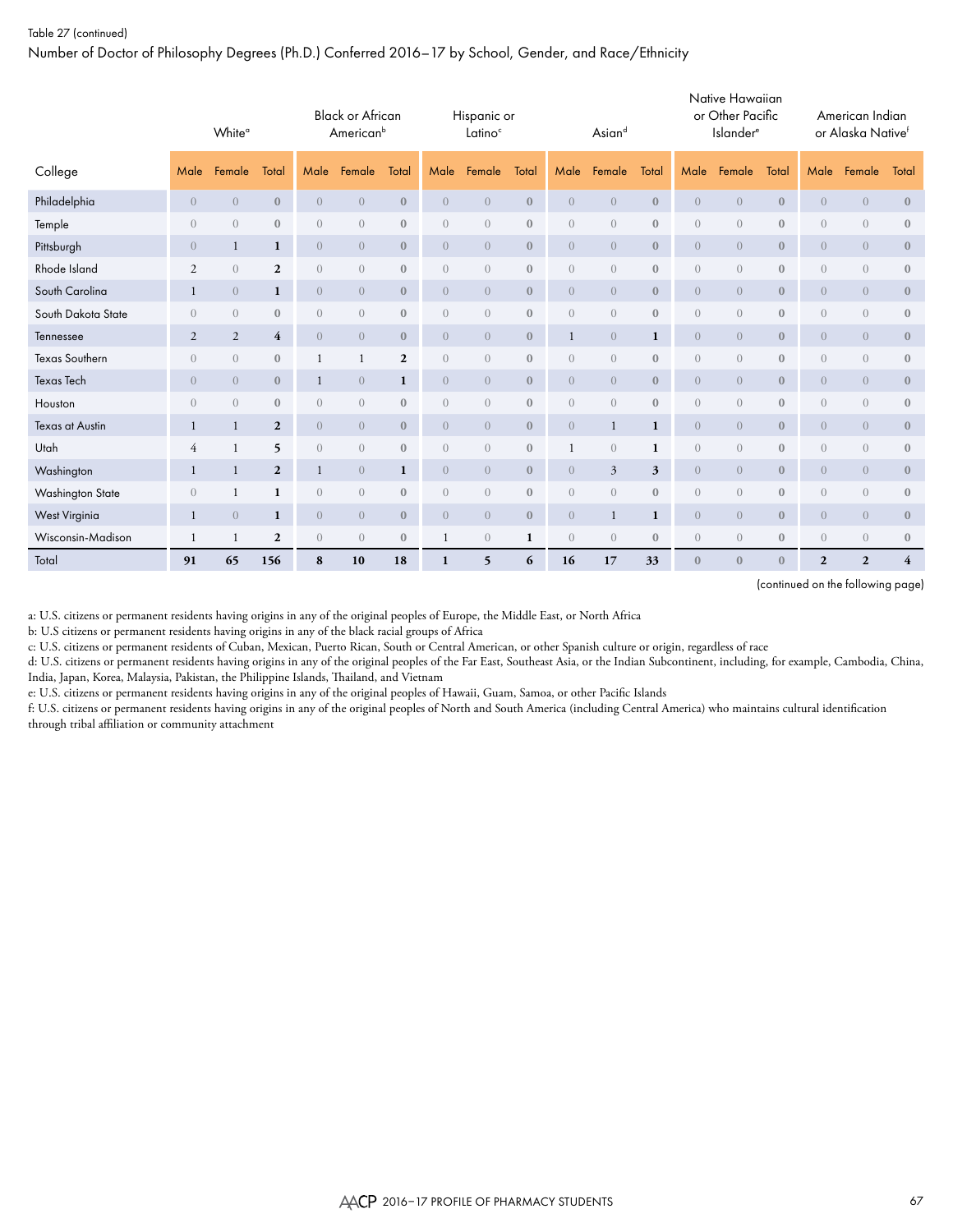# Table 27 (continued) Number of Doctor of Philosophy Degrees (Ph.D.) Conferred 2016–17 by School, Gender, and Race/Ethnicity

|                        |                  | Two or More<br>Races <sup>9</sup> |                  |                | Unknown <sup>h</sup>            |                  |                | International/<br>Foreigni      |                | Unknown/Other<br>Gender |                |                | Total                   |                |
|------------------------|------------------|-----------------------------------|------------------|----------------|---------------------------------|------------------|----------------|---------------------------------|----------------|-------------------------|----------------|----------------|-------------------------|----------------|
| College                | Male             | Female                            | Total            | Male           | Female                          | Total            | Male           | Female                          | Total          | Total                   | Male           | Female         | Unknown/Other<br>Gender | Total          |
| Philadelphia           | $\overline{0}$   | $\overline{0}$                    | $\mathbf{0}$     | $\mathbf{1}$   | 1                               | $\mathbf{2}$     | 2              | $\overline{0}$                  | $\overline{2}$ | $\mathbf{0}$            | $\mathfrak{Z}$ | $\mathbf{1}$   | $\overline{0}$          | 4              |
| Temple                 | $\overline{0}$   | $\overline{0}$                    | $\boldsymbol{0}$ | $\overline{0}$ | $\boldsymbol{0}$                | $\boldsymbol{0}$ | $\overline{0}$ | 3                               | 3              | $\bf 0$                 | $\overline{0}$ | $\mathfrak{Z}$ | $\overline{0}$          | 3              |
| Pittsburgh             | $\overline{0}$   | $\overline{0}$                    | $\mathbf{0}$     | $\overline{0}$ | $\boldsymbol{0}$                | $\mathbf{0}$     | 2              | $\mathbf{1}$                    | 3              | $\mathbf{0}$            | 2              | $\overline{2}$ | $\overline{0}$          | $\overline{4}$ |
| Rhode Island           | $\overline{0}$   | $\overline{0}$                    | $\boldsymbol{0}$ | $\overline{0}$ | $\sqrt{a}$                      | $\boldsymbol{0}$ | $\overline{4}$ | $\mathbf{1}$                    | 5              | $\mathbf{0}$            | 6              | $\mathbf{1}$   | $\overline{0}$          | $\overline{7}$ |
| South Carolina         | $\overline{0}$   | $\overline{0}$                    | $\mathbf{0}$     | $\overline{0}$ | $\overline{0}$                  | $\mathbf{0}$     | $\overline{0}$ | $\mathbf{1}$                    | 1              | $\mathbf{0}$            | $\mathbf{1}$   | 1              | $\overline{0}$          | $\mathbf{2}$   |
| South Dakota State     | $\overline{0}$   | $\overline{0}$                    | $\boldsymbol{0}$ | $\overline{0}$ | $\begin{matrix} 0 \end{matrix}$ | $\bf 0$          |                | $\boldsymbol{0}$                | 1              | $\mathbf{0}$            | 1              | $\sqrt{a}$     | $\theta$                | 1              |
| Tennessee              | $\overline{0}$   | $\overline{0}$                    | $\mathbf{0}$     | $\overline{0}$ | $\overline{0}$                  | $\boldsymbol{0}$ | 5              | $\mathfrak{Z}$                  | 8              | $\bf{0}$                | 8              | 5              | $\overline{0}$          | 13             |
| Texas Southern         | $\overline{0}$   | $\sqrt{a}$                        | $\boldsymbol{0}$ | $\overline{0}$ | $\boldsymbol{0}$                | $\bf 0$          | 1              | $\boldsymbol{0}$                | 1              | $\mathbf 0$             | $\overline{2}$ | 1              | $\overline{0}$          | 3              |
| <b>Texas Tech</b>      | $\overline{0}$   | $\overline{0}$                    | $\mathbf{0}$     | $\overline{0}$ | $\overline{0}$                  | $\mathbf{0}$     | $\mathfrak{Z}$ | $\mathbf{2}$                    | 5              | $\mathbf{0}$            | $\overline{4}$ | $\overline{2}$ | $\overline{0}$          | 6              |
| Houston                | $\overline{0}$   | $\overline{0}$                    | $\mathbf{0}$     | $\overline{0}$ | $\boldsymbol{0}$                | $\boldsymbol{0}$ | $\overline{4}$ | $\overline{4}$                  | 8              | $\mathbf{0}$            | $\overline{4}$ | $\overline{4}$ | $\overline{0}$          | 8              |
| <b>Texas at Austin</b> | $\overline{0}$   | $\overline{0}$                    | $\bf{0}$         | $\overline{0}$ | $\sqrt{a}$                      | $\mathbf{0}$     | 1              | 4                               | 5              | $\bf{0}$                | $\mathfrak{2}$ | 6              | $\overline{0}$          | 8              |
| Utah                   | $\overline{0}$   | $\overline{0}$                    | $\mathbf{0}$     | $\overline{0}$ | $\sqrt{a}$                      | $\bf 0$          | 5              | 5                               | 10             | $\mathbf{0}$            | 10             | 6              | $\overline{0}$          | 16             |
| Washington             | $\overline{0}$   | $\overline{0}$                    | $\mathbf{0}$     | $\overline{0}$ | $\boldsymbol{0}$                | $\bf 0$          | $\overline{0}$ | $\sqrt{a}$                      | $\mathbf{0}$   | $\mathbf{0}$            | $\overline{2}$ | $\overline{4}$ | $\overline{0}$          | 6              |
| Washington State       | $\overline{0}$   | $\overline{0}$                    | $\mathbf{0}$     | $\overline{0}$ | $\sqrt{a}$                      | $\bf 0$          |                | $\begin{matrix} 0 \end{matrix}$ | $\mathbf{1}$   | $\mathbf{0}$            | 1              | 1              | $\overline{0}$          | $\mathbf{2}$   |
| West Virginia          | $\overline{0}$   | $\overline{0}$                    | $\mathbf{0}$     | $\overline{0}$ | $\boldsymbol{0}$                | $\bf 0$          | $\sqrt{2}$     | $\sqrt{2}$                      | $\overline{4}$ | $\mathbf{0}$            | $\mathfrak{Z}$ | $\mathfrak{Z}$ | $\overline{0}$          | 6              |
| Wisconsin-Madison      | $\boldsymbol{0}$ | $\overline{0}$                    | $\bf{0}$         | $\overline{0}$ | $\sqrt{a}$                      | $\mathbf{0}$     | 3              | 6                               | 9              | $\mathbf{0}$            | 5              | 7              | $\theta$                | 12             |
| Total                  | $\overline{2}$   | $\overline{2}$                    | 4                | 9              | 1                               | 10               | 167            | 139                             | 306            | $\mathbf{0}$            | 296            | 241            | $\mathbf{0}$            | 537            |

g: U.S. citizens or permanent residents who are not Hispanic/Latino and identify themselves by more than one race

h: U.S. citizens or permanent residents whose race and ethnicity are not known

i: Citizens of a foreign country/permanent residents of a country other than the U.S.

j: Individuals with unknown or other gender, regardless of race/ethnicity or citizenship

### Table 28

# Summary of Master of Science (M.S.) and Doctor of Philosophy (Ph.D.) Degrees Conferred 2016–17 by Gender and Discipline

|                                    |      |        | M.S.                    |       |                                         |      |        | Ph.D.                   |       |                                          |
|------------------------------------|------|--------|-------------------------|-------|-----------------------------------------|------|--------|-------------------------|-------|------------------------------------------|
| Discipline                         | Male | Female | Unknown/Other<br>Gender | Total | Percent of<br>M.S. Degrees<br>Conferred | Male | Female | Unknown/Other<br>Gender | Total | Percent of<br>Ph.D. Degrees<br>Conferred |
| <b>Medicinal Chemistry</b>         | 64   | 133    | $\mathbf{0}$            | 197   | 20.5%                                   | 68   | 41     | $\mathbf{0}$            | 109   | 20.3%                                    |
| Pharmacology                       | 38   | 57     | $\mathbf{0}$            | 95    | 9.9%                                    | 47   | 51     | $\mathbf{0}$            | 98    | 18.2%                                    |
| Social and Administrative Sciences | 78   | 145    | $\overline{2}$          | 225   | 23.4%                                   | 36   | 34     | $\mathbf{0}$            | 70    | 13.0%                                    |
| <b>Pharmacy Practice</b>           | 36   | 68     | $\mathbf{0}$            | 104   | 10.8%                                   | 14   | 13     | $\mathbf{0}$            | 27    | 5.0%                                     |
| Pharmaceutics                      | 80   | 124    | $\mathbf{0}$            | 204   | 21.2%                                   | 114  | 94     | $\mathbf{0}$            | 208   | 38.7%                                    |
| Other <sup>o</sup>                 | 62   | 75     | $\mathbf{0}$            | 137   | 14.2%                                   | 17   | 8      | $\mathbf{0}$            | 25    | 4.7%                                     |
| Total                              | 358  | 602    | $\overline{2}$          | 962   |                                         | 296  | 241    | $\bf{0}$                | 537   |                                          |

a: Includes biological & medical informatics, HCDA/MDD/MPQ/RSCI, immunology, clinical psychopharmacology, health system pharmacy administration, pharmacogenomics, pharmacometrics, pharmacotherapy, public health, and unknown in M.S. programs and biophysics/biological & medical informatics, biomolecular sciences, clinical pharmaceutical sciences, DRSc, pharmacometrics, and no concentration in Ph.D. programs.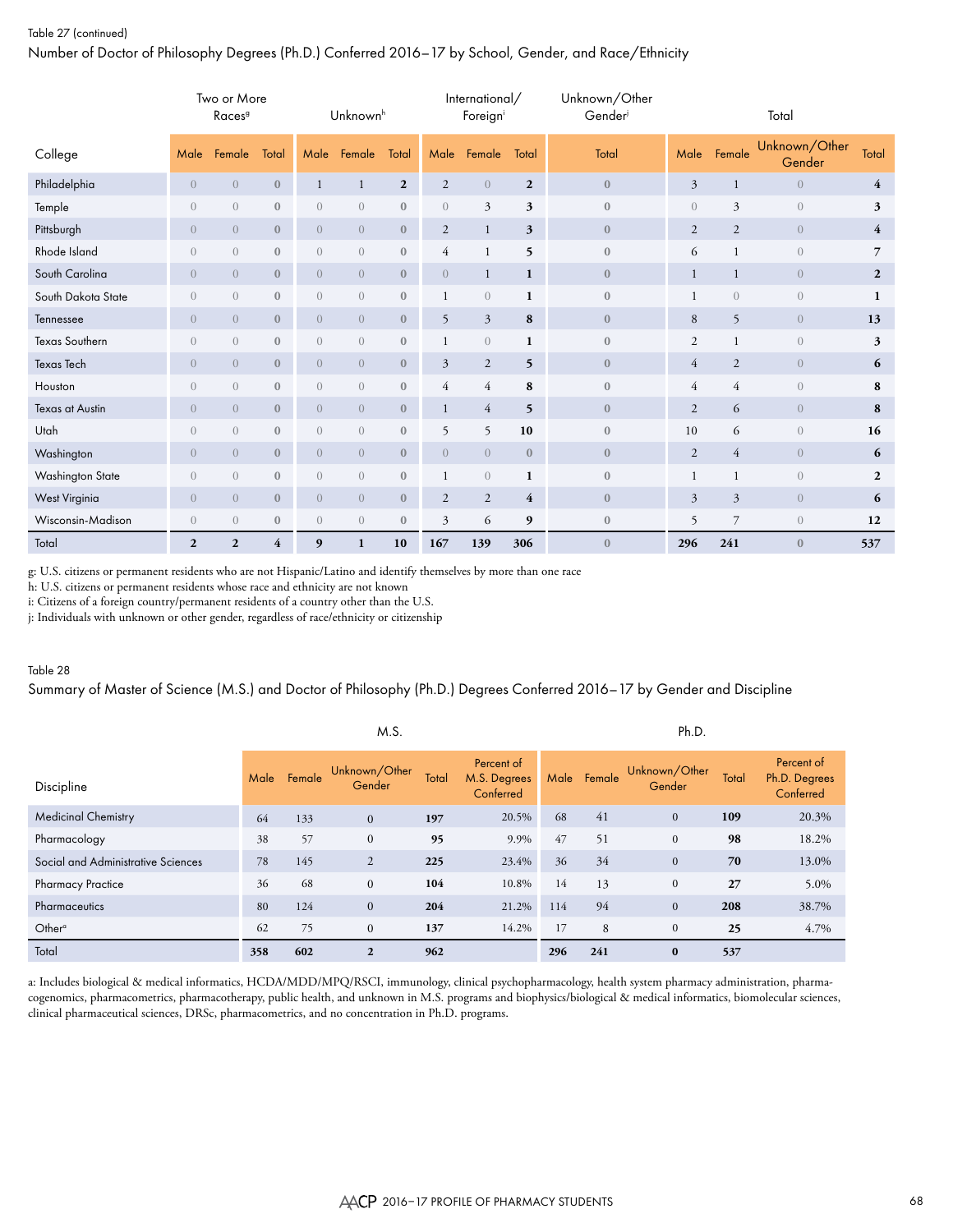Number of Master of Science Degrees (M.S.) in Medicinal Chemistry Conferred 2016–17 by School, Gender, and Race/Ethnicity

|                 | White <sup>o</sup> |                |                  |                | <b>Black or African</b><br>American <sup>b</sup> |                  |                  | Hispanic or<br>Latino <sup>c</sup> |                  |                  | Asiand         |                  |                  | Native Hawaiian<br>or Other Pacific<br><b>Islander</b> <sup>e</sup> |                  |                  | American Indian<br>or Alaska Nativef |                         |
|-----------------|--------------------|----------------|------------------|----------------|--------------------------------------------------|------------------|------------------|------------------------------------|------------------|------------------|----------------|------------------|------------------|---------------------------------------------------------------------|------------------|------------------|--------------------------------------|-------------------------|
| College         | Male               | Female         | Total            | Male           | Female                                           | Total            | Male             | Female                             | Total            | Male             | Female         | Total            | Male             | Female                                                              | Total            | Male             | Female                               | Total                   |
| Auburn          | $\boldsymbol{0}$   | $\overline{0}$ | $\bf{0}$         | $\theta$       | $\overline{0}$                                   | $\boldsymbol{0}$ | $\overline{0}$   | $\overline{0}$                     | $\mathbf{0}$     | $\overline{0}$   | $\overline{0}$ | $\boldsymbol{0}$ | $\overline{0}$   | $\theta$                                                            | $\boldsymbol{0}$ | $\boldsymbol{0}$ | $\boldsymbol{0}$                     | $\boldsymbol{0}$        |
| Arizona         | $\overline{0}$     | $\sqrt{a}$     | $\mathbf{0}$     | $\theta$       | $\theta$                                         | $\mathbf{0}$     | $\boldsymbol{0}$ | $\sqrt{a}$                         | $\boldsymbol{0}$ | $\overline{0}$   | $\overline{0}$ | $\bf 0$          | 1                | $\boldsymbol{0}$                                                    | 1                | $\sqrt{a}$       | $\boldsymbol{0}$                     | $\boldsymbol{0}$        |
| Pacific-CA      | $\boldsymbol{0}$   | $\overline{0}$ | $\mathbf{0}$     | $\overline{0}$ | $\overline{0}$                                   | $\mathbf{0}$     | $\sqrt{a}$       | $\overline{0}$                     | $\boldsymbol{0}$ | $\mathbf{1}$     | $\overline{0}$ | $\mathbf{1}$     | $\overline{0}$   | $\overline{0}$                                                      | $\mathbf{0}$     | $\overline{0}$   | $\overline{0}$                       | $\mathbf{0}$            |
| Florida         | 29                 | 86             | 115              | $\mathfrak{Z}$ | 8                                                | 11               | 4                | $\,$ 8 $\,$                        | 12               | 1                | 6              | $\overline{7}$   | $\boldsymbol{0}$ | $\sqrt{a}$                                                          | $\bf{0}$         | 1                | 3                                    | 4                       |
| Purdue          | $\overline{2}$     | $\overline{2}$ | $\overline{4}$   | $\overline{0}$ | $\overline{0}$                                   | $\mathbf{0}$     | $\overline{0}$   | $\overline{0}$                     | $\boldsymbol{0}$ | $\overline{0}$   | $\overline{0}$ | $\boldsymbol{0}$ | $\overline{0}$   | $\overline{0}$                                                      | $\mathbf{0}$     | $\overline{0}$   | $\overline{0}$                       | $\mathbf{0}$            |
| lowa            | $\overline{0}$     | $\mathfrak{2}$ | $\mathbf{2}$     | $\theta$       | $\sqrt{a}$                                       | $\mathbf{0}$     | $\mathbf{0}$     | $\theta$                           | $\boldsymbol{0}$ | $\overline{0}$   | $\overline{0}$ | $\bf 0$          | $\overline{0}$   | $\sqrt{a}$                                                          | $\boldsymbol{0}$ | $\sqrt{a}$       | $\boldsymbol{0}$                     | $\mathbf{0}$            |
| Kansas          | $\boldsymbol{0}$   | $\mathfrak{Z}$ | 3                | $\overline{0}$ | $\overline{0}$                                   | $\mathbf{0}$     | $\overline{0}$   | $\overline{0}$                     | $\mathbf{0}$     | $\overline{0}$   | $\overline{0}$ | $\mathbf{0}$     | $\overline{0}$   | $\overline{0}$                                                      | $\mathbf{0}$     | $\overline{0}$   | $\overline{0}$                       | $\mathbf{0}$            |
| MCPHS-Boston    | $\theta$           | $\overline{0}$ | $\boldsymbol{0}$ | $\theta$       | $\overline{0}$                                   | $\boldsymbol{0}$ | $\mathbf{0}$     | $\theta$                           | $\boldsymbol{0}$ | $\overline{0}$   | $\overline{0}$ | $\bf 0$          | $\overline{0}$   | $\overline{0}$                                                      | $\boldsymbol{0}$ | $\sqrt{a}$       | $\boldsymbol{0}$                     | $\boldsymbol{0}$        |
| Northeastern    | 3                  | $\overline{0}$ | 3                | $\overline{0}$ | $\overline{0}$                                   | $\mathbf{0}$     | $\overline{0}$   | $\sqrt{2}$                         | $\mathbf{2}$     | $\overline{0}$   | $\overline{0}$ | $\mathbf{0}$     | $\overline{0}$   | $\overline{0}$                                                      | $\mathbf{0}$     | $\overline{0}$   | $\overline{0}$                       | $\bf{0}$                |
| Rutgers         | 1                  | $\sqrt{a}$     | 1                | $\theta$       | 1                                                | 1                | $\mathbf{0}$     | $\sqrt{a}$                         | $\boldsymbol{0}$ | $\boldsymbol{0}$ | $\overline{0}$ | $\bf 0$          | $\boldsymbol{0}$ | $\overline{0}$                                                      | $\boldsymbol{0}$ | $\sqrt{a}$       | $\boldsymbol{0}$                     | $\boldsymbol{0}$        |
| St. John's      | $\boldsymbol{0}$   | $\overline{0}$ | $\mathbf{0}$     | $\overline{0}$ | $\overline{0}$                                   | $\bf{0}$         | $\overline{0}$   | $\overline{0}$                     | $\mathbf{0}$     | $\mathbf{1}$     | $\overline{0}$ | 1                | $\overline{0}$   | $\overline{0}$                                                      | $\boldsymbol{0}$ | $\overline{0}$   | $\overline{0}$                       | $\boldsymbol{0}$        |
| North Carolina  | 1                  | $\sqrt{a}$     | 1                | $\sqrt{a}$     | $\overline{0}$                                   | $\mathbf{0}$     | $\mathbf{0}$     | $\sqrt{a}$                         | $\boldsymbol{0}$ | $\boldsymbol{0}$ | $\overline{0}$ | $\bf 0$          | $\sqrt{a}$       | $\sqrt{a}$                                                          | $\boldsymbol{0}$ | $\boldsymbol{0}$ | $\boldsymbol{0}$                     | $\boldsymbol{0}$        |
| Ohio State      | $\overline{2}$     | $\overline{0}$ | $\mathbf{2}$     | $\overline{0}$ | $\overline{0}$                                   | $\mathbf{0}$     | $\overline{0}$   | $\overline{0}$                     | $\mathbf{0}$     | $\overline{0}$   | $\overline{0}$ | $\mathbf{0}$     | $\overline{0}$   | $\overline{0}$                                                      | $\bf{0}$         | $\overline{0}$   | $\overline{0}$                       | $\boldsymbol{0}$        |
| Toledo          | $\overline{0}$     | $\overline{0}$ | $\boldsymbol{0}$ | $\sqrt{a}$     | $\overline{0}$                                   | $\mathbf{0}$     | $\overline{0}$   | $\theta$                           | $\boldsymbol{0}$ | $\overline{0}$   | $\overline{0}$ | $\mathbf{0}$     | $\overline{0}$   | $\overline{0}$                                                      | $\mathbf{0}$     | $\overline{0}$   | $\boldsymbol{0}$                     | $\boldsymbol{0}$        |
| Oregon State    | $\boldsymbol{0}$   | $\mathbf{1}$   | $\mathbf{1}$     | $\overline{0}$ | $\overline{0}$                                   | $\bf{0}$         | $\sqrt{a}$       | $\overline{0}$                     | $\mathbf{0}$     | $\overline{0}$   | $\overline{0}$ | $\mathbf{0}$     | $\overline{0}$   | $\overline{0}$                                                      | $\bf{0}$         | $\overline{0}$   | $\overline{0}$                       | $\mathbf{0}$            |
| Duquesne        | $\sqrt{a}$         | $\overline{0}$ | $\mathbf{0}$     | $\sqrt{a}$     | $\sqrt{a}$                                       | $\mathbf{0}$     | $\boldsymbol{0}$ | $\sqrt{a}$                         | $\boldsymbol{0}$ | $\sqrt{a}$       | $\overline{0}$ | $\bf 0$          | $\sqrt{a}$       | $\sqrt{a}$                                                          | $\bf{0}$         | $\boldsymbol{0}$ | $\boldsymbol{0}$                     | $\boldsymbol{0}$        |
| Temple          | $\boldsymbol{0}$   | $\overline{0}$ | $\mathbf{0}$     | $\overline{0}$ | $\overline{0}$                                   | $\bf{0}$         | $\sqrt{a}$       | $\overline{0}$                     | $\mathbf{0}$     | $\overline{0}$   | $\overline{0}$ | $\mathbf{0}$     | $\overline{0}$   | $\overline{0}$                                                      | $\bf{0}$         | $\overline{0}$   | $\overline{0}$                       | $\bf{0}$                |
| Pittsburgh      | $\boldsymbol{0}$   | $\overline{0}$ | $\mathbf{0}$     | $\sqrt{a}$     | $\sqrt{a}$                                       | $\boldsymbol{0}$ | $\sqrt{a}$       | $\sqrt{a}$                         | $\boldsymbol{0}$ | $\overline{0}$   | $\overline{0}$ | $\bf 0$          | $\sqrt{a}$       | $\sqrt{a}$                                                          | $\bf{0}$         | $\boldsymbol{0}$ | $\boldsymbol{0}$                     | $\boldsymbol{0}$        |
| Texas at Austin | 1                  | $\overline{0}$ | 1                | $\overline{0}$ | $\overline{0}$                                   | $\bf{0}$         | $\sqrt{a}$       | $\overline{0}$                     | $\mathbf{0}$     | $\overline{0}$   | $\overline{0}$ | $\mathbf{0}$     | $\overline{0}$   | $\overline{0}$                                                      | $\mathbf{0}$     | $\overline{0}$   | $\overline{0}$                       | $\bf{0}$                |
| Concordia       | $\overline{2}$     | $\overline{0}$ | $\mathbf{2}$     | $\theta$       | $\theta$                                         | $\mathbf{0}$     | $\sqrt{a}$       | $\sqrt{a}$                         | $\boldsymbol{0}$ | $\overline{0}$   | $\overline{0}$ | $\boldsymbol{0}$ | $\theta$         | $\overline{0}$                                                      | $\boldsymbol{0}$ | $\sqrt{a}$       | $\boldsymbol{0}$                     | $\boldsymbol{0}$        |
| Total           | 41                 | 94             | 135              | 3              | 9                                                | 12               | 4                | 10                                 | 14               | 3                | 6              | 9                | $\mathbf{1}$     | $\mathbf{0}$                                                        | $\mathbf{1}$     | $\mathbf{1}$     | 3                                    | $\overline{\mathbf{4}}$ |

a: U.S. citizens or permanent residents having origins in any of the original peoples of Europe, the Middle East, or North Africa

b: U.S citizens or permanent residents having origins in any of the black racial groups of Africa

c: U.S. citizens or permanent residents of Cuban, Mexican, Puerto Rican, South or Central American, or other Spanish culture or origin, regardless of race

d: U.S. citizens or permanent residents having origins in any of the original peoples of the Far East, Southeast Asia, or the Indian Subcontinent, including, for example, Cambodia, China, India, Japan, Korea, Malaysia, Pakistan, the Philippine Islands, Thailand, and Vietnam

e: U.S. citizens or permanent residents having origins in any of the original peoples of Hawaii, Guam, Samoa, or other Pacific Islands

f: U.S. citizens or permanent residents having origins in any of the original peoples of North and South America (including Central America) who maintains cultural identification through tribal affiliation or community attachment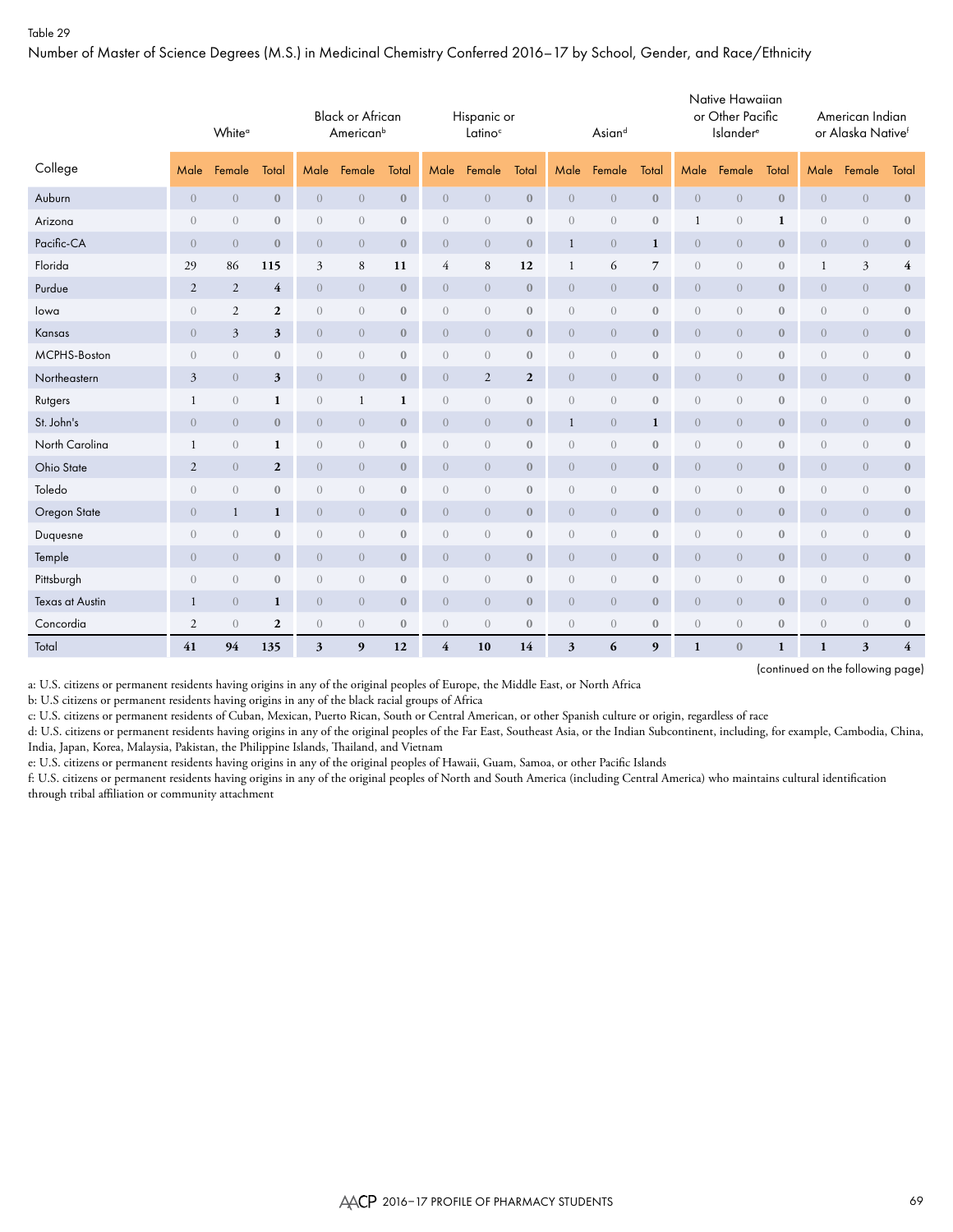Number of Master of Science Degrees (M.S.) in Medicinal Chemistry Conferred 2016–17 by School, Gender, and Race/Ethnicity

|                 |                | Two or More<br>Races <sup>9</sup> |                  |                | Unknownh         |                  |                  | International/<br>Foreigni |                  | Unknown/Other<br>Gender |                |                | Total                   |                |
|-----------------|----------------|-----------------------------------|------------------|----------------|------------------|------------------|------------------|----------------------------|------------------|-------------------------|----------------|----------------|-------------------------|----------------|
| College         | Male           | Female                            | Total            | Male           | Female           | Total            | Male             | Female                     | Total            | Total                   | Male           | Female         | Unknown/Other<br>Gender | Total          |
| Auburn          | $\overline{0}$ | $\overline{0}$                    | $\mathbf{0}$     | $\overline{0}$ | $\overline{0}$   | $\boldsymbol{0}$ | $\mathbf{1}$     | $\overline{0}$             | $\mathbf{1}$     | $\boldsymbol{0}$        | $\mathbf{1}$   | $\overline{0}$ | $\overline{0}$          | $\mathbf{1}$   |
| Arizona         | $\overline{0}$ | $\overline{0}$                    | $\bf{0}$         | $\overline{0}$ | $\overline{0}$   | $\boldsymbol{0}$ | $\sqrt{a}$       | $\sqrt{a}$                 | $\boldsymbol{0}$ | $\boldsymbol{0}$        | $\mathbf{1}$   | $\sqrt{a}$     | $\sqrt{a}$              | $\mathbf{1}$   |
| Pacific-CA      | $\overline{0}$ | $\overline{0}$                    | $\mathbf{0}$     | $\overline{0}$ | $\overline{0}$   | $\mathbf{0}$     | $\overline{0}$   | $\overline{0}$             | $\mathbf{0}$     | $\mathbf{0}$            | -1             | $\overline{0}$ | $\overline{0}$          | $\mathbf{1}$   |
| Florida         | $\overline{0}$ | $\sqrt{a}$                        | $\mathbf{0}$     | $\mathfrak{2}$ | 5                | $\overline{7}$   | $\boldsymbol{0}$ | $\sqrt{a}$                 | $\boldsymbol{0}$ | $\boldsymbol{0}$        | 40             | 116            | $\sqrt{a}$              | 156            |
| Purdue          | $\overline{0}$ | $\overline{0}$                    | $\mathbf{0}$     | $\overline{0}$ | $\overline{0}$   | $\mathbf{0}$     | $\overline{0}$   | $\overline{0}$             | $\mathbf{0}$     | $\mathbf{0}$            | 2              | $\overline{2}$ | $\overline{0}$          | $\overline{4}$ |
| lowa            | $\overline{0}$ | $\overline{0}$                    | $\bf{0}$         | $\overline{0}$ | $\mathbf{0}$     | $\boldsymbol{0}$ | $\sqrt{a}$       | $\overline{0}$             | $\boldsymbol{0}$ | $\bf{0}$                | $\overline{0}$ | 2              | $\sqrt{a}$              | $\mathbf{2}$   |
| Kansas          | $\overline{0}$ | $\overline{0}$                    | $\mathbf{0}$     | $\overline{0}$ | $\overline{0}$   | $\mathbf{0}$     | $\overline{0}$   | $\mathbf{1}$               | 1                | $\mathbf{0}$            | $\overline{0}$ | 4              | $\overline{0}$          | $\overline{4}$ |
| MCPHS-Boston    | $\overline{0}$ | $\overline{0}$                    | $\mathbf{0}$     | $\mathbf{1}$   | $\mathbf{0}$     | $\mathbf{1}$     | $\overline{0}$   | $\overline{0}$             | $\mathbf{0}$     | $\bf{0}$                | -1             | $\overline{0}$ | $\overline{0}$          | 1              |
| Northeastern    | $\overline{0}$ | $\overline{0}$                    | $\mathbf{0}$     | $\overline{0}$ | $\sqrt{0}$       | $\boldsymbol{0}$ | $\overline{0}$   | $\overline{2}$             | $\boldsymbol{2}$ | $\boldsymbol{0}$        | $\mathfrak{Z}$ | $\overline{4}$ | $\overline{0}$          | $\overline{7}$ |
| Rutgers         | $\overline{0}$ | $\sqrt{a}$                        | $\bf{0}$         | $\overline{0}$ | $\sqrt{a}$       | $\boldsymbol{0}$ | $\boldsymbol{0}$ | $\sqrt{a}$                 | $\bf 0$          | $\boldsymbol{0}$        | $\mathbf{1}$   | $\mathbf{1}$   | $\sqrt{a}$              | $\mathbf{2}$   |
| St. John's      | $\overline{0}$ | $\overline{0}$                    | $\mathbf{0}$     | $\overline{0}$ | $\overline{0}$   | $\boldsymbol{0}$ | $\overline{0}$   | $\overline{0}$             | $\mathbf{0}$     | $\mathbf{0}$            | $\mathbf{1}$   | $\overline{0}$ | $\overline{0}$          | $\mathbf{1}$   |
| North Carolina  | $\overline{0}$ | $\mathbf{0}$                      | $\bf{0}$         | $\overline{0}$ | $\mathbf{0}$     | $\boldsymbol{0}$ | $\sqrt{a}$       | $\overline{0}$             | $\bf 0$          | $\mathbf{0}$            | 1              | $\overline{0}$ | $\sqrt{a}$              | $\mathbf{1}$   |
| Ohio State      | $\overline{0}$ | $\overline{0}$                    | $\mathbf{0}$     | $\overline{0}$ | $\overline{0}$   | $\boldsymbol{0}$ | $\overline{0}$   | $\overline{0}$             | $\mathbf{0}$     | $\mathbf{0}$            | 2              | $\overline{0}$ | $\overline{0}$          | $\mathbf{2}$   |
| Toledo          | $\overline{0}$ | $\sqrt{a}$                        | $\boldsymbol{0}$ | $\sqrt{a}$     | $\boldsymbol{0}$ | $\boldsymbol{0}$ | $\overline{4}$   | $\mathbf{1}$               | 5                | $\boldsymbol{0}$        | $\overline{4}$ | 1              | $\boldsymbol{0}$        | 5              |
| Oregon State    | $\overline{0}$ | $\overline{0}$                    | $\mathbf{0}$     | $\overline{0}$ | $\overline{0}$   | $\boldsymbol{0}$ | $\overline{0}$   | $\overline{0}$             | $\boldsymbol{0}$ | $\mathbf{0}$            | $\overline{0}$ | 1              | $\overline{0}$          | $\mathbf{1}$   |
| Duquesne        | $\overline{0}$ | $\sqrt{a}$                        | $\bf{0}$         | $\overline{0}$ | $\overline{0}$   | $\boldsymbol{0}$ | 1                | $\overline{0}$             | $\mathbf{1}$     | $\mathbf{0}$            | $\mathbf{1}$   | $\overline{0}$ | $\sqrt{a}$              | $\mathbf{1}$   |
| Temple          | $\overline{0}$ | $\overline{0}$                    | $\bf{0}$         | $\overline{0}$ | $\overline{0}$   | $\mathbf{0}$     | $\sqrt{a}$       | $\mathbf{1}$               | 1                | $\mathbf{0}$            | $\overline{0}$ | $\mathbf{1}$   | $\overline{0}$          | $\mathbf{1}$   |
| Pittsburgh      | $\overline{0}$ | $\overline{0}$                    | $\bf{0}$         | $\overline{0}$ | $\sqrt{a}$       | $\boldsymbol{0}$ | $\mathfrak{2}$   | $\mathbf{1}$               | 3                | $\mathbf{0}$            | 2              | 1              | $\overline{0}$          | 3              |
| Texas at Austin | $\overline{0}$ | $\overline{0}$                    | $\bf{0}$         | $\overline{0}$ | $\mathbf{0}$     | $\mathbf{0}$     | $\overline{0}$   | $\overline{0}$             | $\mathbf{0}$     | $\boldsymbol{0}$        | $\mathbf{1}$   | $\overline{0}$ | $\overline{0}$          | $\mathbf{1}$   |
| Concordia       | $\overline{0}$ | $\overline{0}$                    | $\bf{0}$         | $\overline{0}$ | $\overline{0}$   | $\mathbf{0}$     | $\mathbf{0}$     | $\overline{0}$             | $\mathbf{0}$     | $\boldsymbol{0}$        | 2              | $\overline{0}$ | $\sqrt{a}$              | $\mathbf{2}$   |
| Total           | $\mathbf{0}$   | $\mathbf{0}$                      | $\mathbf{0}$     | 3              | 5                | 8                | 8                | 6                          | 14               | $\mathbf{0}$            | 64             | 133            | $\mathbf{0}$            | 197            |

g: U.S. citizens or permanent residents who are not Hispanic/Latino and identify themselves by more than one race

h: U.S. citizens or permanent residents whose race and ethnicity are not known

i: Citizens of a foreign country/permanent residents of a country other than the U.S.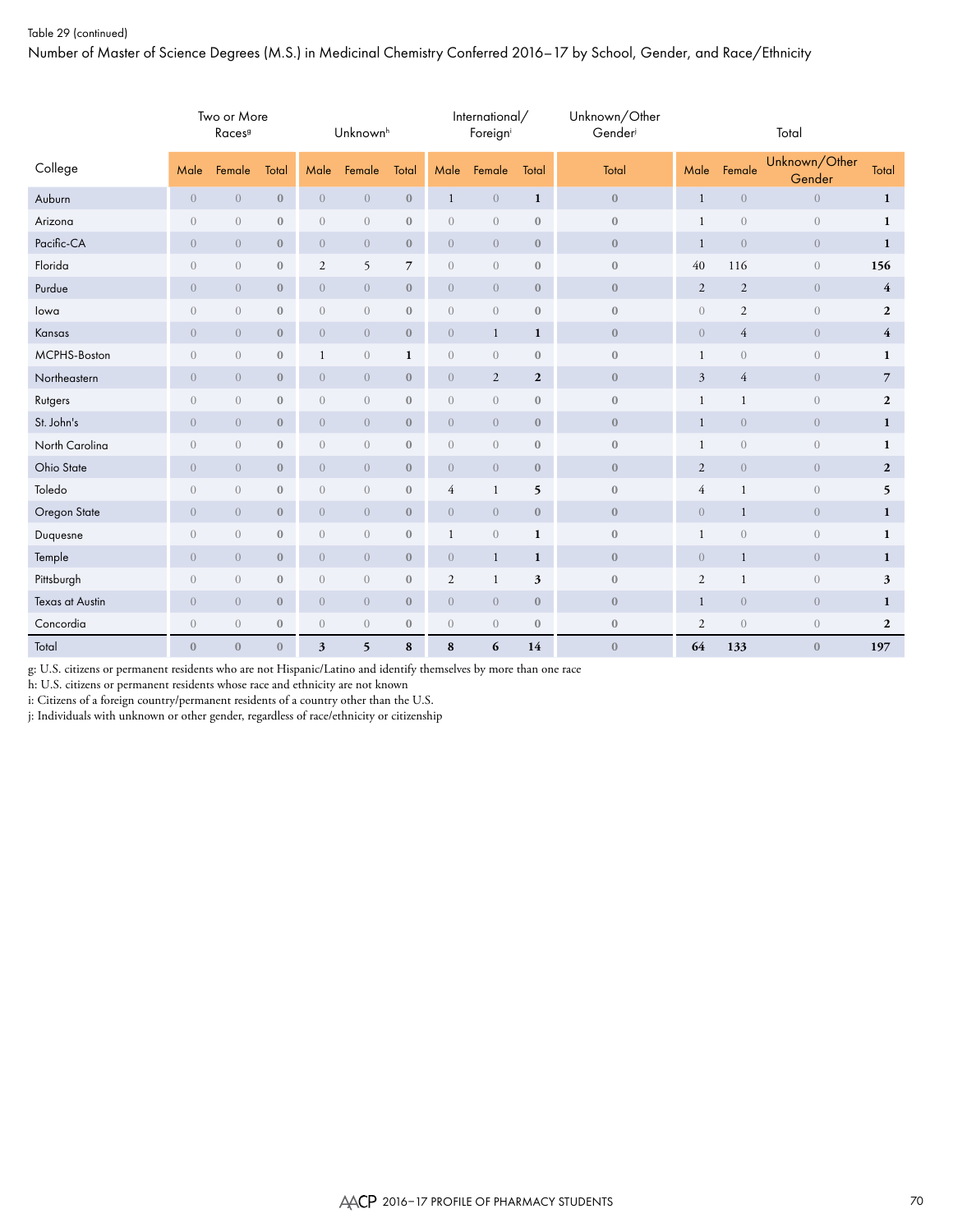Number of Master of Science Degrees (M.S.) in Pharmacology Conferred 2016–17 by School, Gender, and Race/Ethnicity

|                     | White <sup>a</sup> |                |                  |                  | <b>Black or African</b><br>American <sup>b</sup> |                  |                | Hispanic or<br>Latino <sup>c</sup> |                  |                | Asiand           |                  |                  | Native Hawaiian<br>or Other Pacific<br><b>Islander</b> <sup>e</sup> |                  |                  | American Indian<br>or Alaska Nativef |                  |
|---------------------|--------------------|----------------|------------------|------------------|--------------------------------------------------|------------------|----------------|------------------------------------|------------------|----------------|------------------|------------------|------------------|---------------------------------------------------------------------|------------------|------------------|--------------------------------------|------------------|
| College             | Male               | Female         | Total            | Male             | Female                                           | Total            | Male           | Female                             | Total            | Male           | Female           | Total            | Male             | Female                                                              | Total            | Male             | Female                               | Total            |
| Auburn              | $\sqrt{a}$         | $\overline{0}$ | $\boldsymbol{0}$ | $\boldsymbol{0}$ | $\overline{0}$                                   | $\boldsymbol{0}$ | $\overline{0}$ | $\overline{0}$                     | $\mathbf{0}$     | $\overline{0}$ | $\overline{0}$   | $\boldsymbol{0}$ | $\boldsymbol{0}$ | $\theta$                                                            | $\boldsymbol{0}$ | $\boldsymbol{0}$ | $\boldsymbol{0}$                     | $\boldsymbol{0}$ |
| Arizona             | $\overline{0}$     | $\overline{0}$ | $\boldsymbol{0}$ | $\sqrt{a}$       | $\overline{0}$                                   | $\bf{0}$         | $\overline{0}$ | $\mathbf{1}$                       | 1                | $\overline{0}$ | 1                | $\mathbf{1}$     | $\boldsymbol{0}$ | $\overline{0}$                                                      | $\bf{0}$         | $\sqrt{a}$       | $\overline{0}$                       | $\boldsymbol{0}$ |
| Southern California | 1                  | $\overline{0}$ | $\mathbf{1}$     | $\overline{0}$   | $\overline{0}$                                   | $\mathbf{0}$     | $\overline{0}$ | $\overline{0}$                     | $\boldsymbol{0}$ | $\overline{0}$ | $\overline{0}$   | $\mathbf{0}$     | $\overline{0}$   | $\overline{0}$                                                      | $\mathbf{0}$     | $\overline{0}$   | $\overline{0}$                       | $\mathbf{0}$     |
| Connecticut         | 1                  | $\overline{0}$ | 1                | $\overline{0}$   | $\overline{0}$                                   | $\mathbf{0}$     | $\theta$       | $\sqrt{a}$                         | $\mathbf{0}$     | $\overline{0}$ | $\overline{0}$   | $\mathbf{0}$     | $\sqrt{a}$       | $\overline{0}$                                                      | $\mathbf{0}$     | $\overline{0}$   | $\overline{0}$                       | $\mathbf{0}$     |
| Illinois at Chicago | $\overline{0}$     | $\mathbf{1}$   | $\mathbf{1}$     | $\overline{0}$   | $\overline{0}$                                   | $\mathbf{0}$     | $\overline{0}$ | $\overline{0}$                     | $\mathbf{0}$     | $\overline{0}$ | $\mathbf{1}$     | 1                | $\overline{0}$   | $\overline{0}$                                                      | $\mathbf{0}$     | $\overline{0}$   | $\overline{0}$                       | $\mathbf{0}$     |
| Kansas              | $\mathfrak{2}$     | 2              | 4                | $\overline{0}$   | $\overline{0}$                                   | $\mathbf{0}$     | $\theta$       | $\sqrt{a}$                         | $\boldsymbol{0}$ | $\overline{0}$ | $\boldsymbol{0}$ | $\mathbf{0}$     | $\sqrt{a}$       | $\overline{0}$                                                      | $\boldsymbol{0}$ | $\sqrt{a}$       | $\overline{0}$                       | $\mathbf{0}$     |
| Kentucky            | $\overline{0}$     | $\overline{0}$ | $\mathbf{0}$     | $\overline{0}$   | $\overline{0}$                                   | $\mathbf{0}$     | $\overline{0}$ | $\overline{0}$                     | $\mathbf{0}$     | $\overline{0}$ | $\overline{0}$   | $\mathbf{0}$     | $\overline{0}$   | $\overline{0}$                                                      | $\mathbf{0}$     | $\overline{0}$   | $\overline{0}$                       | $\mathbf{0}$     |
| MCPHS-Boston        | $\overline{0}$     | 1              | 1                | $\overline{0}$   | $\theta$                                         | $\mathbf{0}$     | $\overline{0}$ | 1                                  | 1                | $\overline{0}$ | $\overline{0}$   | $\mathbf{0}$     | $\sqrt{a}$       | $\theta$                                                            | $\bf{0}$         | $\sqrt{a}$       | $\overline{0}$                       | $\mathbf{0}$     |
| Northeastern        | $\mathbf{1}$       | $\mathfrak{Z}$ | $\overline{4}$   | $\overline{0}$   | $\overline{0}$                                   | $\mathbf{0}$     | $\overline{0}$ | $\overline{0}$                     | $\mathbf{0}$     | 1              | $\overline{0}$   | $\mathbf{1}$     | $\overline{0}$   | $\overline{0}$                                                      | $\mathbf{0}$     | $\overline{0}$   | $\overline{0}$                       | $\mathbf{0}$     |
| Rutgers             | 1                  | $\overline{0}$ | 1                | $\sqrt{a}$       | $\overline{0}$                                   | $\mathbf{0}$     | $\overline{0}$ | $\sqrt{a}$                         | $\boldsymbol{0}$ | $\overline{0}$ | $\overline{0}$   | $\boldsymbol{0}$ | $\sqrt{a}$       | $\overline{0}$                                                      | $\boldsymbol{0}$ | $\sqrt{a}$       | $\overline{0}$                       | $\boldsymbol{0}$ |
| A&M Schwartz        | $\overline{0}$     | $\overline{0}$ | $\boldsymbol{0}$ | $\boldsymbol{0}$ | $\overline{0}$                                   | $\mathbf{0}$     | $\overline{0}$ | $\overline{0}$                     | $\boldsymbol{0}$ | $\overline{0}$ | $\overline{0}$   | $\boldsymbol{0}$ | $\overline{0}$   | $\overline{0}$                                                      | $\mathbf{0}$     | $\overline{0}$   | $\overline{0}$                       | $\boldsymbol{0}$ |
| St. John's          | $\sqrt{2}$         | $\mathbf{2}$   | 4                | $\boldsymbol{0}$ | $\overline{0}$                                   | $\mathbf{0}$     | $\overline{0}$ | $\sqrt{a}$                         | $\boldsymbol{0}$ | $\overline{0}$ | 1                | $\mathbf{1}$     | $\sqrt{a}$       | $\sqrt{a}$                                                          | $\boldsymbol{0}$ | $\sqrt{a}$       | $\overline{0}$                       | $\boldsymbol{0}$ |
| Ohio State          | 1                  | $\overline{0}$ | 1                | $\boldsymbol{0}$ | $\overline{0}$                                   | $\mathbf{0}$     | $\overline{0}$ | $\overline{0}$                     | $\boldsymbol{0}$ | $\overline{0}$ | $\overline{0}$   | $\mathbf{0}$     | $\overline{0}$   | $\overline{0}$                                                      | $\mathbf{0}$     | $\overline{0}$   | $\overline{0}$                       | $\boldsymbol{0}$ |
| Cincinnati          | $\overline{0}$     | $\overline{0}$ | $\boldsymbol{0}$ | $\boldsymbol{0}$ | $\overline{0}$                                   | $\mathbf{0}$     | $\overline{0}$ | $\sqrt{a}$                         | $\boldsymbol{0}$ | $\overline{0}$ | $\overline{0}$   | $\mathbf{0}$     | $\overline{0}$   | $\overline{0}$                                                      | $\boldsymbol{0}$ | $\sqrt{a}$       | $\boldsymbol{0}$                     | $\mathbf{0}$     |
| Toledo              | $\overline{0}$     | $\overline{2}$ | $\mathbf{2}$     | $\overline{0}$   | $\overline{0}$                                   | $\mathbf{0}$     | $\overline{0}$ | $\overline{0}$                     | $\mathbf{0}$     | $\overline{0}$ | $\overline{0}$   | $\mathbf{0}$     | $\overline{0}$   | $\overline{0}$                                                      | $\bf{0}$         | $\overline{0}$   | $\overline{0}$                       | $\mathbf{0}$     |
| Duquesne            | 1                  | $\overline{0}$ | $\mathbf{1}$     | $\overline{0}$   | $\overline{0}$                                   | $\mathbf{0}$     | $\overline{0}$ | $\sqrt{a}$                         | $\boldsymbol{0}$ | $\overline{0}$ | $\overline{0}$   | $\mathbf{0}$     | $\sqrt{a}$       | $\overline{0}$                                                      | $\boldsymbol{0}$ | $\sqrt{a}$       | $\overline{0}$                       | $\mathbf{0}$     |
| Pittsburgh          | $\overline{0}$     | $\overline{0}$ | $\mathbf{0}$     | $\overline{0}$   | $\overline{0}$                                   | $\mathbf{0}$     | $\overline{0}$ | $\overline{0}$                     | $\mathbf{0}$     | $\overline{0}$ | $\overline{0}$   | $\mathbf{0}$     | $\overline{0}$   | $\overline{0}$                                                      | $\mathbf{0}$     | $\overline{0}$   | $\overline{0}$                       | $\mathbf{0}$     |
| Rhode Island        | 1                  | $\overline{0}$ | 1                | $\overline{0}$   | $\overline{0}$                                   | $\mathbf{0}$     | $\overline{0}$ | $\sqrt{a}$                         | $\boldsymbol{0}$ | $\overline{0}$ | $\overline{0}$   | $\mathbf{0}$     | $\sqrt{a}$       | $\overline{0}$                                                      | $\bf{0}$         | $\sqrt{a}$       | $\overline{0}$                       | $\mathbf{0}$     |
| Tennessee           | 7                  | 4              | 11               | $\mathbf{1}$     | $\overline{0}$                                   | 1                | $\overline{0}$ | $\overline{0}$                     | $\boldsymbol{0}$ | 4              | $\overline{2}$   | 6                | $\overline{0}$   | $\overline{0}$                                                      | $\bf{0}$         | $\overline{0}$   | $\overline{0}$                       | $\bf{0}$         |
| Total               | 18                 | 15             | 33               | $\mathbf{1}$     | $\mathbf{0}$                                     | 1                | $\mathbf{0}$   | $\mathbf{2}$                       | $\overline{2}$   | 5              | 5                | 10               | $\mathbf{0}$     | $\mathbf{0}$                                                        | $\mathbf{0}$     | $\mathbf{0}$     | $\mathbf{0}$                         | $\mathbf{0}$     |

(continued on the following page)

a: U.S. citizens or permanent residents having origins in any of the original peoples of Europe, the Middle East, or North Africa

b: U.S citizens or permanent residents having origins in any of the black racial groups of Africa

c: U.S. citizens or permanent residents of Cuban, Mexican, Puerto Rican, South or Central American, or other Spanish culture or origin, regardless of race

d: U.S. citizens or permanent residents having origins in any of the original peoples of the Far East, Southeast Asia, or the Indian Subcontinent, including, for example, Cambodia, China, India, Japan, Korea, Malaysia, Pakistan, the Philippine Islands, Thailand, and Vietnam

e: U.S. citizens or permanent residents having origins in any of the original peoples of Hawaii, Guam, Samoa, or other Pacific Islands

f: U.S. citizens or permanent residents having origins in any of the original peoples of North and South America (including Central America) who maintains cultural identification through tribal affiliation or community attachment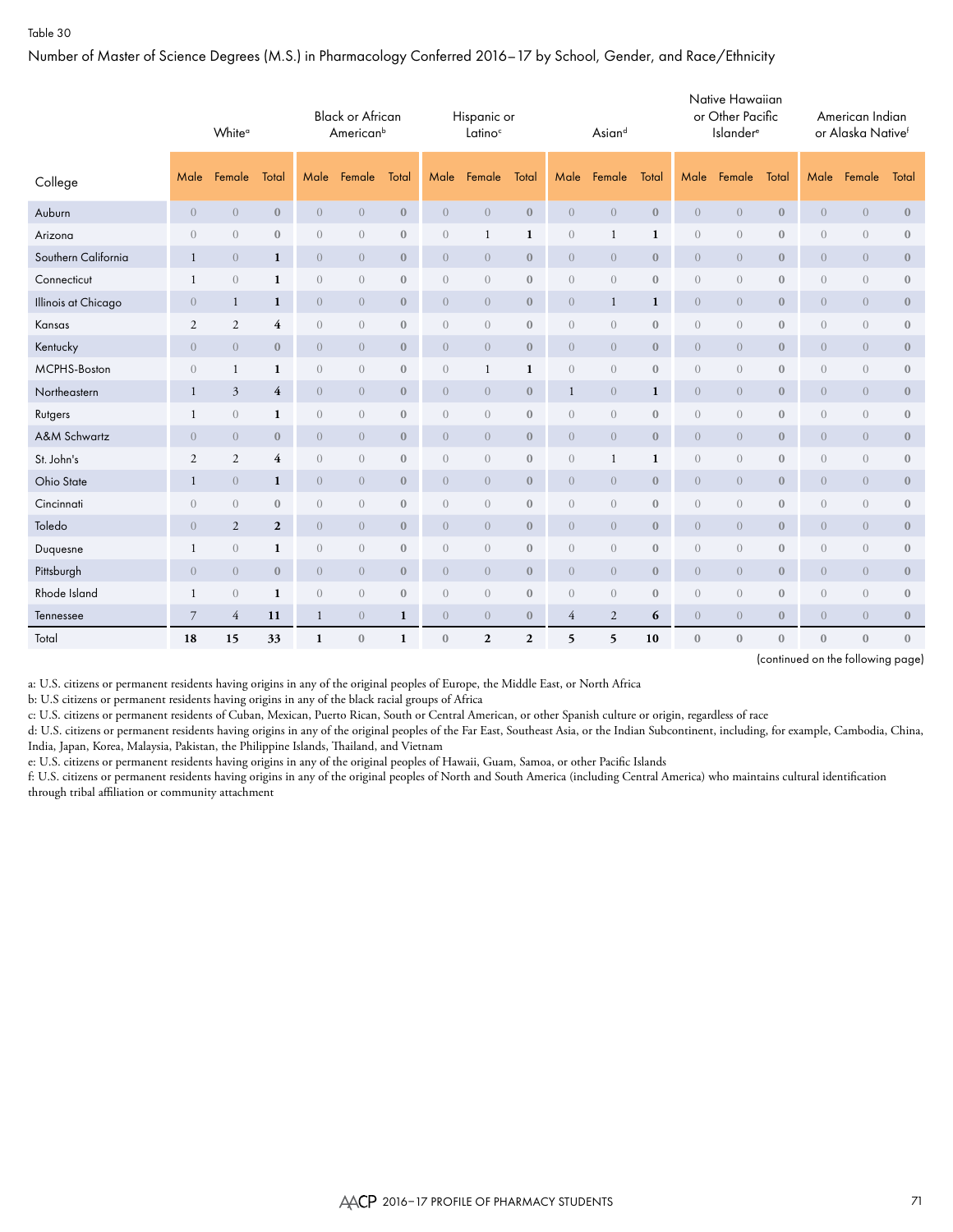#### Table 30 (continued)

Number of Master of Science Degrees (M.S.) in Pharmacology Conferred 2016–17 by School, Gender, and Race/Ethnicity

|                     |                | Two or More<br>Races <sup>9</sup> |              |                | Unknown <sup>h</sup> |                  |                  | International/<br>Foreign |                  | Unknown/Other<br>Gender |                |                  | Total                   |                  |
|---------------------|----------------|-----------------------------------|--------------|----------------|----------------------|------------------|------------------|---------------------------|------------------|-------------------------|----------------|------------------|-------------------------|------------------|
| College             | Male           | Female                            | Total        | Male           | Female               | Total            | Male             | Female                    | Total            | Total                   | Male           | Female           | Unknown/Other<br>Gender | Total            |
| Auburn              | $\mathbf{0}$   | $\boldsymbol{0}$                  | $\bf 0$      | $\overline{0}$ | $\boldsymbol{0}$     | $\boldsymbol{0}$ | $\mathbf{1}$     | $\,0\,$                   | $\mathbf{1}$     | $\boldsymbol{0}$        | $\mathbf{1}$   | $\boldsymbol{0}$ | $\boldsymbol{0}$        | $\mathbf{1}$     |
| Arizona             | $\overline{0}$ | $\overline{0}$                    | $\mathbf{0}$ | $\overline{0}$ | $\boldsymbol{0}$     | $\mathbf{0}$     | $\overline{0}$   | $\mathbf{0}$              | $\mathbf{0}$     | $\mathbf{0}$            | $\sqrt{a}$     | $\overline{c}$   | $\overline{0}$          | $\mathbf{2}$     |
| Southern California | $\overline{0}$ | $\overline{0}$                    | $\mathbf{0}$ | $\overline{0}$ | $\overline{0}$       | $\boldsymbol{0}$ | $\sqrt{0}$       | $\overline{2}$            | $\boldsymbol{2}$ | $\mathbf{0}$            | $\mathbf{1}$   | $\overline{2}$   | $\overline{0}$          | 3                |
| Connecticut         | $\overline{0}$ | $\boldsymbol{0}$                  | $\bf 0$      | $\sqrt{a}$     | $\sqrt{a}$           | $\boldsymbol{0}$ | $\boldsymbol{0}$ | $\sqrt{a}$                | $\boldsymbol{0}$ | $\mathbf{0}$            | 1              | $\sqrt{a}$       | $\sqrt{a}$              | 1                |
| Illinois at Chicago | $\overline{0}$ | $\overline{0}$                    | $\mathbf{0}$ | $\overline{0}$ | $\boldsymbol{0}$     | $\boldsymbol{0}$ | $\boldsymbol{0}$ | $\overline{0}$            | $\mathbf{0}$     | $\mathbf{0}$            | $\sqrt{0}$     | $\overline{2}$   | $\overline{0}$          | $\boldsymbol{2}$ |
| Kansas              | $\overline{0}$ | $\sqrt{a}$                        | $\mathbf{0}$ | $\sqrt{a}$     | $\boldsymbol{0}$     | $\boldsymbol{0}$ | $\mathfrak{2}$   | $\mathfrak{2}$            | 4                | $\mathbf{0}$            | $\overline{4}$ | $\overline{4}$   | $\overline{0}$          | 8                |
| Kentucky            | $\overline{0}$ | $\overline{0}$                    | $\bf{0}$     | $\overline{0}$ | $\mathbf{0}$         | $\mathbf{0}$     | $\boldsymbol{0}$ | $\mathbf{1}$              | 1                | $\mathbf{0}$            | $\sqrt{0}$     | $\mathbf{1}$     | $\overline{0}$          | 1                |
| MCPHS-Boston        | $\overline{0}$ | $\boldsymbol{0}$                  | $\bf 0$      | $\sqrt{a}$     | $\sqrt{a}$           | $\boldsymbol{0}$ | 3                | $\mathbf{1}$              | $\overline{4}$   | $\mathbf{0}$            | $\mathfrak{Z}$ | 3                | $\sqrt{a}$              | 6                |
| Northeastern        | $\overline{0}$ | $\overline{0}$                    | $\mathbf{0}$ | $\overline{0}$ | $\mathbf{0}$         | $\mathbf{0}$     | $\mathbf{1}$     | 13                        | 14               | $\mathbf{0}$            | $\mathfrak z$  | 16               | $\overline{0}$          | 19               |
| Rutgers             | $\overline{0}$ | $\boldsymbol{0}$                  | $\bf 0$      | $\sqrt{a}$     | $\sqrt{a}$           | $\boldsymbol{0}$ | $\boldsymbol{0}$ | $\sqrt{a}$                | $\boldsymbol{0}$ | $\mathbf{0}$            | $\mathbf{1}$   | $\sqrt{a}$       | $\sqrt{a}$              | 1                |
| A&M Schwartz        | $\overline{0}$ | $\sqrt{0}$                        | $\mathbf{0}$ | $\overline{0}$ | $\overline{0}$       | $\mathbf{0}$     | $\mathfrak{2}$   | 5                         | $\overline{7}$   | $\mathbf{0}$            | $\overline{2}$ | 5                | $\overline{0}$          | $\overline{7}$   |
| St. John's          | $\overline{0}$ | $\boldsymbol{0}$                  | $\bf 0$      | $\sqrt{a}$     | $\sqrt{a}$           | $\boldsymbol{0}$ | 3                | $\overline{7}$            | 10               | $\boldsymbol{0}$        | 5              | 10               | $\sqrt{a}$              | 15               |
| Ohio State          | $\overline{0}$ | $\sqrt{0}$                        | $\mathbf{0}$ | $\overline{0}$ | $\sqrt{a}$           | $\mathbf{0}$     | $\boldsymbol{0}$ | $\overline{0}$            | $\mathbf{0}$     | $\mathbf{0}$            | $\mathbf{1}$   | $\overline{0}$   | $\overline{0}$          | 1                |
| Cincinnati          | $\overline{0}$ | $\overline{0}$                    | $\mathbf{0}$ | $\overline{0}$ | $\sqrt{a}$           | $\mathbf{0}$     | $\overline{0}$   | 1                         | 1                | $\mathbf{0}$            | $\overline{0}$ | $\mathbf{1}$     | $\sqrt{a}$              | 1                |
| Toledo              | $\overline{0}$ | $\overline{0}$                    | $\mathbf{0}$ | $\overline{0}$ | $\overline{0}$       | $\mathbf{0}$     | $\overline{2}$   | $\overline{2}$            | $\overline{4}$   | $\mathbf{0}$            | 2              | $\overline{4}$   | $\overline{0}$          | 6                |
| Duquesne            | $\overline{0}$ | $\sqrt{a}$                        | $\mathbf{0}$ | $\sqrt{a}$     | $\sqrt{a}$           | $\mathbf{0}$     | $\sqrt{a}$       | $\sqrt{a}$                | $\boldsymbol{0}$ | $\mathbf{0}$            | 1              | $\sqrt{a}$       | $\overline{0}$          | 1                |
| Pittsburgh          | $\overline{0}$ | $\overline{0}$                    | $\mathbf{0}$ | $\overline{0}$ | $\boldsymbol{0}$     | $\mathbf{0}$     | $\boldsymbol{0}$ | $\mathbf{1}$              | 1                | $\mathbf{0}$            | $\sqrt{0}$     | $\mathbf{1}$     | $\overline{0}$          | 1                |
| Rhode Island        | $\overline{0}$ | $\overline{0}$                    | $\mathbf{0}$ | $\sqrt{a}$     | $\sqrt{a}$           | $\mathbf{0}$     | $\overline{0}$   | $\sqrt{a}$                | $\mathbf{0}$     | $\mathbf{0}$            | $\mathbf{1}$   | $\sqrt{a}$       | $\sqrt{a}$              | 1                |
| Tennessee           | $\overline{0}$ | $\overline{0}$                    | $\mathbf{0}$ | $\overline{0}$ | $\mathbf{0}$         | $\mathbf{0}$     | $\overline{0}$   | $\overline{0}$            | $\mathbf{0}$     | $\mathbf{0}$            | 12             | 6                | $\overline{0}$          | 18               |
| Total               | $\mathbf{0}$   | $\mathbf{0}$                      | $\mathbf{0}$ | $\mathbf{0}$   | $\mathbf{0}$         | $\mathbf{0}$     | 14               | 35                        | 49               | $\mathbf{0}$            | 38             | 57               | $\mathbf{0}$            | 95               |

g: U.S. citizens or permanent residents who are not Hispanic/Latino and identify themselves by more than one race

h: U.S. citizens or permanent residents whose race and ethnicity are not known

i: Citizens of a foreign country/permanent residents of a country other than the U.S.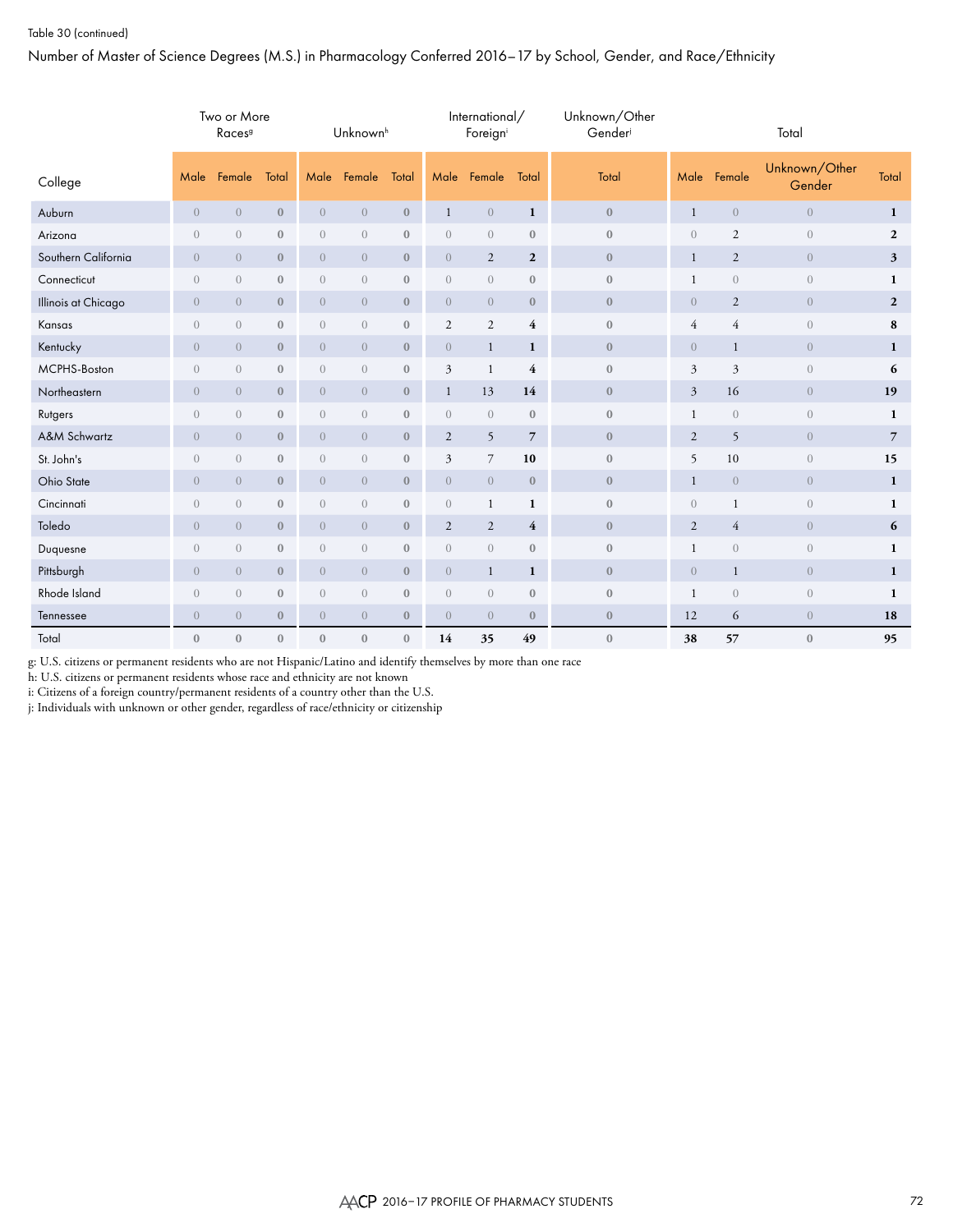Number of Master of Science Degrees (M.S.) in Social and Administrative Sciences Conferred 2016–17 by School, Gender, and Race/Ethnicity

|                        |                                 | White <sup>a</sup><br>Total<br>Female |                  |                  | <b>Black or African</b><br>American <sup>b</sup> |                  |                  | Hispanic or<br>Latino <sup>c</sup> |                  |                | Asiand           |                  |                  | Native Hawaiian<br>or Other Pacific<br><b>Islander</b> <sup>e</sup> |                  |                                 | American Indian<br>or Alaska Nativef |                  |
|------------------------|---------------------------------|---------------------------------------|------------------|------------------|--------------------------------------------------|------------------|------------------|------------------------------------|------------------|----------------|------------------|------------------|------------------|---------------------------------------------------------------------|------------------|---------------------------------|--------------------------------------|------------------|
| College                | Male                            |                                       |                  | Male             | Female                                           | Total            | Male             | Female                             | Total            | Male           | Female           | Total            | Male             | Female                                                              | Total            | Male                            | Female                               | Total            |
| Arizona                | $\overline{0}$                  | $\overline{0}$                        | $\mathbf{0}$     | $\overline{0}$   | $\boldsymbol{0}$                                 | $\boldsymbol{0}$ | $\overline{0}$   | $\theta$                           | $\boldsymbol{0}$ | $\overline{0}$ | $\overline{0}$   | $\bf 0$          | $\overline{0}$   | $\overline{0}$                                                      | $\mathbf{0}$     | $\boldsymbol{0}$                | $\theta$                             | $\bf 0$          |
| Southern California    | $\overline{0}$                  | $\overline{0}$                        | $\mathbf{0}$     | $\overline{0}$   | $\begin{matrix} 0 \end{matrix}$                  | $\boldsymbol{0}$ | $\overline{0}$   | $\overline{0}$                     | $\boldsymbol{0}$ | $\overline{0}$ | $\overline{0}$   | $\mathbf{0}$     | $\boldsymbol{0}$ | $\overline{0}$                                                      | $\boldsymbol{0}$ | $\begin{matrix} 0 \end{matrix}$ | $\sqrt{a}$                           | $\bf 0$          |
| Georgia                | $\mathbf{1}$                    | $\overline{0}$                        | 1                | $\overline{0}$   | $\overline{0}$                                   | $\boldsymbol{0}$ | $\overline{0}$   | $\overline{0}$                     | $\mathbf{0}$     | $\overline{0}$ | $\overline{0}$   | $\mathbf{0}$     | $\overline{0}$   | $\overline{0}$                                                      | $\mathbf{0}$     | $\boldsymbol{0}$                | $\overline{0}$                       | $\mathbf{0}$     |
| Illinois at Chicago    | $\boldsymbol{0}$                | $\sqrt{a}$                            | $\boldsymbol{0}$ | $\boldsymbol{0}$ | $\boldsymbol{0}$                                 | $\boldsymbol{0}$ | $\overline{0}$   | $\boldsymbol{0}$                   | $\boldsymbol{0}$ | $\sqrt{a}$     | $\sqrt{a}$       | $\boldsymbol{0}$ | $\boldsymbol{0}$ | $\boldsymbol{0}$                                                    | $\boldsymbol{0}$ | $\sqrt{a}$                      | $\boldsymbol{0}$                     | $\boldsymbol{0}$ |
| Purdue                 | $\overline{0}$                  | 1                                     | 1                | $\overline{0}$   | $\overline{0}$                                   | $\mathbf{0}$     | $\overline{0}$   | $\overline{0}$                     | $\mathbf{0}$     | $\overline{0}$ | $\overline{0}$   | $\mathbf{0}$     | $\overline{0}$   | $\overline{0}$                                                      | $\mathbf{0}$     | $\overline{0}$                  | $\overline{0}$                       | $\boldsymbol{0}$ |
| Kentucky               | $\boldsymbol{0}$                | $\sqrt{a}$                            | $\mathbf{0}$     | $\sqrt{a}$       | $\begin{matrix} 0 \end{matrix}$                  | $\boldsymbol{0}$ | 1                | $\sqrt{a}$                         | $\mathbf{1}$     | $\sqrt{a}$     | $\boldsymbol{0}$ | $\mathbf{0}$     | $\boldsymbol{0}$ | $\boldsymbol{0}$                                                    | $\boldsymbol{0}$ | $\sqrt{a}$                      | $\sqrt{a}$                           | $\boldsymbol{0}$ |
| Maryland               | $\overline{3}$                  | 6                                     | 9                | 5                | 3                                                | 8                | $\overline{0}$   | $\mathbf{1}$                       | $\mathbf{1}$     | $\overline{2}$ | 5                | $\overline{7}$   | $\overline{0}$   | $\overline{0}$                                                      | $\mathbf{0}$     | $\boldsymbol{0}$                | $\overline{0}$                       | $\mathbf{0}$     |
| MCPHS-Boston           | $\overline{2}$                  | $\overline{4}$                        | 6                | $\mathbf{1}$     | $\mathbf{1}$                                     | $\mathbf{2}$     | $\overline{0}$   | $\mathbf{1}$                       | $\mathbf{1}$     | $\mathbf{1}$   | $\mathbf{1}$     | $\mathbf{2}$     | $\boldsymbol{0}$ | $\boldsymbol{0}$                                                    | $\boldsymbol{0}$ | $\sqrt{a}$                      | $\sqrt{a}$                           | $\boldsymbol{0}$ |
| Western New England    | $\overline{0}$                  | $\overline{0}$                        | $\bf{0}$         | $\overline{0}$   | $\overline{0}$                                   | $\mathbf{0}$     | $\overline{0}$   | $\overline{0}$                     | $\mathbf{0}$     | $\overline{0}$ | $\overline{0}$   | $\mathbf{0}$     | $\overline{0}$   | $\overline{0}$                                                      | $\mathbf{0}$     | $\boldsymbol{0}$                | $\overline{0}$                       | $\mathbf{0}$     |
| Minnesota              | 1                               | 1                                     | $\overline{2}$   | $\theta$         | $\begin{matrix} 0 \end{matrix}$                  | $\boldsymbol{0}$ | $\overline{0}$   | $\overline{0}$                     | $\boldsymbol{0}$ | $\theta$       | $\overline{0}$   | $\mathbf{0}$     | $\boldsymbol{0}$ | $\theta$                                                            | $\mathbf{0}$     | $\theta$                        | $\sqrt{a}$                           | $\boldsymbol{0}$ |
| Mississippi            | $\mathbf{1}$                    | $\overline{0}$                        | $\mathbf{1}$     | $\overline{0}$   | $\boldsymbol{0}$                                 | $\mathbf{0}$     | $\overline{0}$   | $\overline{0}$                     | $\bf{0}$         | $\overline{0}$ | $\overline{0}$   | $\mathbf{0}$     | $\boldsymbol{0}$ | $\overline{0}$                                                      | $\mathbf{0}$     | $\boldsymbol{0}$                | $\overline{0}$                       | $\bf 0$          |
| Creighton              | $\begin{matrix} 0 \end{matrix}$ | $\boldsymbol{0}$                      | $\bf{0}$         | $\boldsymbol{0}$ | $\begin{matrix} 0 \end{matrix}$                  | $\boldsymbol{0}$ | $\overline{0}$   | $\boldsymbol{0}$                   | $\boldsymbol{0}$ | $\sqrt{a}$     | $\overline{0}$   | $\bf 0$          | $\boldsymbol{0}$ | $\boldsymbol{0}$                                                    | $\boldsymbol{0}$ | $\boldsymbol{0}$                | $\boldsymbol{0}$                     | $\bf 0$          |
| New Mexico             | $\overline{0}$                  | $\mathbf{1}$                          | 1                | $\overline{0}$   | $\overline{0}$                                   | $\mathbf{0}$     | $\overline{0}$   | $\mathbf{1}$                       | $\mathbf{1}$     | $\overline{0}$ | $\overline{0}$   | $\mathbf{0}$     | $\overline{0}$   | $\overline{0}$                                                      | $\mathbf{0}$     | $\overline{0}$                  | $\overline{0}$                       | $\mathbf{0}$     |
| A&M Schwartz           | $\sqrt{a}$                      | $\overline{0}$                        | $\bf 0$          | $\sqrt{a}$       | $\sqrt{a}$                                       | $\boldsymbol{0}$ | $\overline{0}$   | $\sqrt{a}$                         | $\boldsymbol{0}$ | $\mathbf{1}$   | $\overline{0}$   | $\mathbf{1}$     | $\boldsymbol{0}$ | $\boldsymbol{0}$                                                    | $\boldsymbol{0}$ | $\sqrt{a}$                      | $\boldsymbol{0}$                     | $\boldsymbol{0}$ |
| St. John's             | $\overline{0}$                  | $\overline{0}$                        | $\mathbf{0}$     | $\mathbf{1}$     | $\boldsymbol{0}$                                 | $\mathbf{1}$     | $\overline{0}$   | $\overline{0}$                     | $\boldsymbol{0}$ | $\overline{0}$ | $\mathbf{1}$     | $\mathbf{1}$     | $\boldsymbol{0}$ | $\sqrt{a}$                                                          | $\boldsymbol{0}$ | $\theta$                        | $\overline{0}$                       | $\boldsymbol{0}$ |
| North Carolina         | $\mathbf{1}$                    | $\mathbf{1}$                          | $\overline{2}$   | $\mathbf{1}$     | $\sqrt{a}$                                       | $\mathbf{1}$     | $\overline{0}$   | $\theta$                           | $\boldsymbol{0}$ | $\theta$       | $\overline{0}$   | $\mathbf{0}$     | $\boldsymbol{0}$ | $\theta$                                                            | $\boldsymbol{0}$ | $\theta$                        | $\overline{0}$                       | $\boldsymbol{0}$ |
| Cincinnati             | $\overline{0}$                  | $\overline{0}$                        | $\mathbf{0}$     | $\overline{0}$   | $\overline{0}$                                   | $\boldsymbol{0}$ | $\overline{0}$   | $\overline{0}$                     | $\mathbf{0}$     | $\overline{0}$ | $\overline{0}$   | $\mathbf{0}$     | $\overline{0}$   | $\overline{0}$                                                      | $\mathbf{0}$     | $\boldsymbol{0}$                | $\overline{0}$                       | $\mathbf{0}$     |
| Toledo                 | $\mathfrak{2}$                  | $\boldsymbol{0}$                      | $\boldsymbol{2}$ | $\boldsymbol{0}$ | 1                                                | $\mathbf{1}$     | $\boldsymbol{0}$ | $\boldsymbol{0}$                   | $\boldsymbol{0}$ | $\sqrt{a}$     | $\overline{0}$   | $\bf 0$          | $\boldsymbol{0}$ | $\boldsymbol{0}$                                                    | $\boldsymbol{0}$ | $\boldsymbol{0}$                | $\boldsymbol{0}$                     | $\boldsymbol{0}$ |
| Duquesne               | $\mathbf{1}$                    | $\overline{0}$                        | $\mathbf{1}$     | $\overline{0}$   | $\overline{0}$                                   | $\boldsymbol{0}$ | $\overline{0}$   | $\boldsymbol{0}$                   | $\boldsymbol{0}$ | $\overline{0}$ | $\overline{0}$   | $\boldsymbol{0}$ | $\boldsymbol{0}$ | $\sqrt{a}$                                                          | $\mathbf{0}$     | $\boldsymbol{0}$                | $\boldsymbol{0}$                     | $\boldsymbol{0}$ |
| Philadelphia           | $\sqrt{a}$                      | $\theta$                              | $\mathbf{0}$     | $\sqrt{a}$       | $\sqrt{a}$                                       | $\boldsymbol{0}$ | $\overline{0}$   | $\sqrt{a}$                         | $\mathbf{0}$     | $\theta$       | $\overline{0}$   | $\mathbf{0}$     | $\boldsymbol{0}$ | $\boldsymbol{0}$                                                    | $\mathbf{0}$     | $\theta$                        | $\boldsymbol{0}$                     | $\boldsymbol{0}$ |
| Temple                 | 9                               | 28                                    | 37               | $\mathbf{1}$     | $\overline{4}$                                   | 5                | 1                | $\mathbf{2}$                       | 3                | 6              | 14               | 20               | $\overline{0}$   | $\sqrt{a}$                                                          | $\boldsymbol{0}$ | $\boldsymbol{0}$                | $\overline{0}$                       | $\mathbf{0}$     |
| Rhode Island           | $\mathbf{1}$                    | $\sqrt{a}$                            | $\mathbf{1}$     | $\boldsymbol{0}$ | $\boldsymbol{0}$                                 | $\boldsymbol{0}$ | $\overline{0}$   | $\boldsymbol{0}$                   | $\boldsymbol{0}$ | $\sqrt{a}$     | $\boldsymbol{0}$ | $\boldsymbol{0}$ | $\boldsymbol{0}$ | $\boldsymbol{0}$                                                    | $\boldsymbol{0}$ | $\sqrt{a}$                      | $\boldsymbol{0}$                     | $\boldsymbol{0}$ |
| Houston                | $\sqrt{a}$                      | 5                                     | 5                | $\mathbf{1}$     | $\overline{0}$                                   | $\mathbf{1}$     | $\overline{0}$   | $\overline{0}$                     | $\mathbf{0}$     | $\overline{0}$ | $\mathbf{1}$     | $\mathbf{1}$     | $\overline{0}$   | $\overline{0}$                                                      | $\mathbf{0}$     | $\boldsymbol{0}$                | $\overline{0}$                       | $\boldsymbol{0}$ |
| <b>Texas at Austin</b> | $\begin{matrix} 0 \end{matrix}$ | $\mathbf{1}$                          | 1                | $\theta$         | $\begin{matrix} 0 \end{matrix}$                  | $\boldsymbol{0}$ | $\overline{0}$   | $\overline{0}$                     | $\boldsymbol{0}$ | $\theta$       | $\overline{0}$   | $\mathbf{0}$     | $\boldsymbol{0}$ | $\theta$                                                            | $\boldsymbol{0}$ | $\theta$                        | $\theta$                             | $\bf 0$          |
| Wisconsin-Madison      | $\theta$                        | $\mathbf{1}$                          | 1                | $\,0\,$          | $\boldsymbol{0}$                                 | $\boldsymbol{0}$ | $\overline{0}$   | $\boldsymbol{0}$                   | $\boldsymbol{0}$ | $\sqrt{a}$     | $\overline{0}$   | $\bf 0$          | $\boldsymbol{0}$ | $\boldsymbol{0}$                                                    | $\mathbf{0}$     | $\boldsymbol{0}$                | $\boldsymbol{0}$                     | $\boldsymbol{0}$ |
| Total                  | 22                              | 49                                    | 71               | 10               | 9                                                | 19               | $\overline{2}$   | 5                                  | $\overline{7}$   | 10             | 22               | 32               | $\mathbf{0}$     | $\mathbf{0}$                                                        | $\mathbf{0}$     | $\mathbf{0}$                    | $\boldsymbol{0}$                     | $\boldsymbol{0}$ |

(continued on the following page)

a: U.S. citizens or permanent residents having origins in any of the original peoples of Europe, the Middle East, or North Africa

b: U.S citizens or permanent residents having origins in any of the black racial groups of Africa

c: U.S. citizens or permanent residents of Cuban, Mexican, Puerto Rican, South or Central American, or other Spanish culture or origin, regardless of race

d: U.S. citizens or permanent residents having origins in any of the original peoples of the Far East, Southeast Asia, or the Indian Subcontinent, including, for example, Cambodia, China, India, Japan, Korea, Malaysia, Pakistan, the Philippine Islands, Thailand, and Vietnam

e: U.S. citizens or permanent residents having origins in any of the original peoples of Hawaii, Guam, Samoa, or other Pacific Islands

f: U.S. citizens or permanent residents having origins in any of the original peoples of North and South America (including Central America) who maintains cultural identification through tribal affiliation or community attachment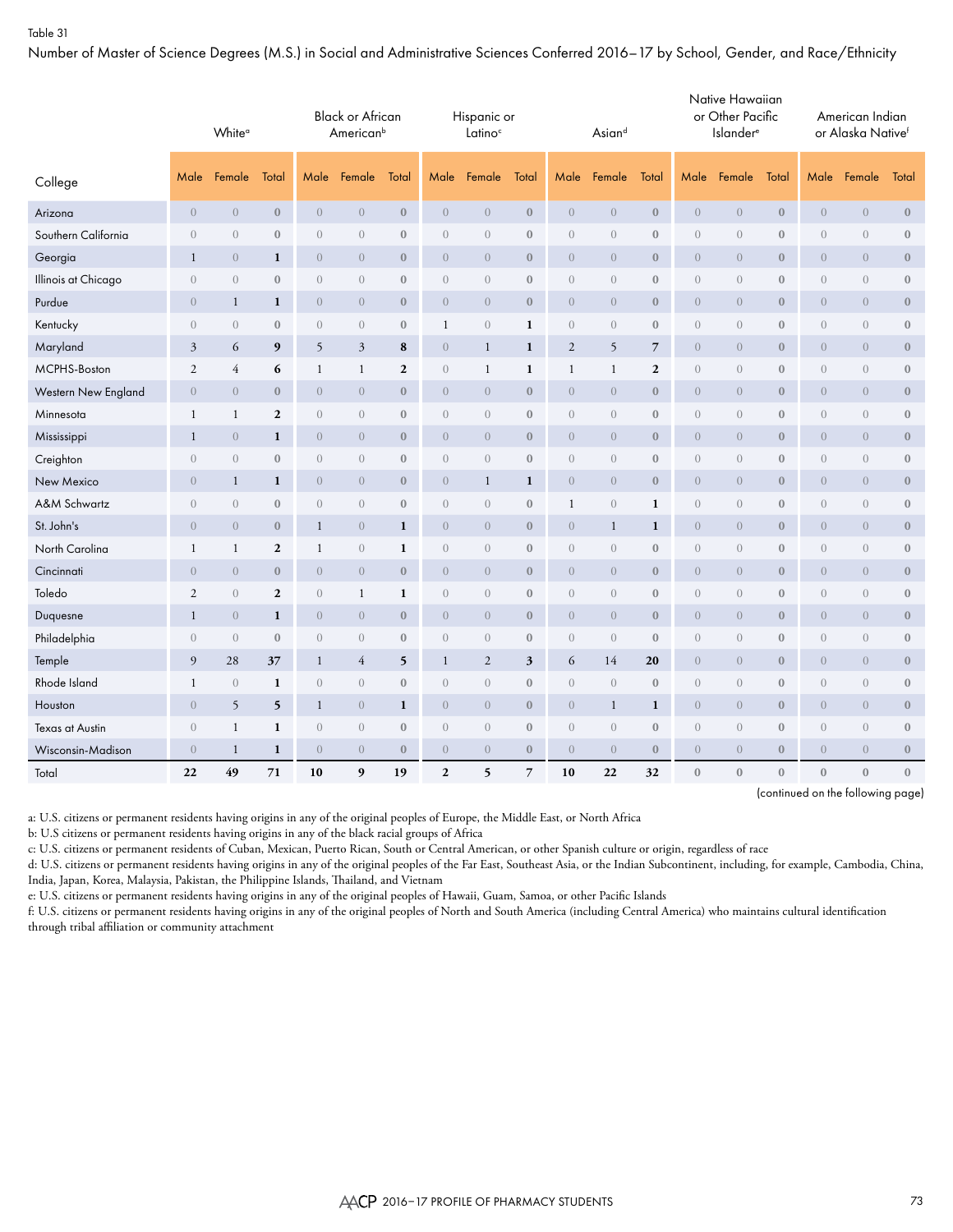## Table 31 (continued)

Number of Master of Science Degrees (M.S.) in Social and Administrative Sciences Conferred 2016–17 by School, Gender, and Race/Ethnicity

|                        |                | Two or More<br>Races <sup>9</sup> |                         |                         | Unknown <sup>h</sup> |                  |                  | International/<br>Foreigni |                         | Unknown/Other<br>Gender |                |                  | Total                   |                         |
|------------------------|----------------|-----------------------------------|-------------------------|-------------------------|----------------------|------------------|------------------|----------------------------|-------------------------|-------------------------|----------------|------------------|-------------------------|-------------------------|
| College                | Male           | Female                            | Total                   | Male                    | Female               | Total            | Male             | Female                     | Total                   | Total                   | Male           | Female           | Unknown/Other<br>Gender | <b>Total</b>            |
| Arizona                | $\overline{0}$ | $\overline{0}$                    | $\boldsymbol{0}$        | $\overline{0}$          | $\overline{0}$       | $\boldsymbol{0}$ | $\mathbf{1}$     | $\mathbf{1}$               | $\boldsymbol{2}$        | $\boldsymbol{0}$        | $\mathbf{1}$   | $\mathbf{1}$     | $\overline{0}$          | $\mathbf{2}$            |
| Southern California    | $\overline{0}$ | $\theta$                          | $\mathbf{0}$            | $\overline{0}$          | $\theta$             | $\boldsymbol{0}$ | $\boldsymbol{0}$ | 3                          | 3                       | $\boldsymbol{0}$        | $\theta$       | $\mathfrak{Z}$   | $\overline{0}$          | $\mathfrak z$           |
| Georgia                | $\theta$       | $\overline{0}$                    | $\boldsymbol{0}$        | $\overline{0}$          | $\theta$             | $\boldsymbol{0}$ | $\boldsymbol{0}$ | $\mathfrak{Z}$             | $\mathbf{3}$            | $\boldsymbol{0}$        | $\mathbf{1}$   | $\mathfrak{Z}$   | $\overline{0}$          | $\overline{\mathbf{4}}$ |
| Illinois at Chicago    | $\theta$       | $\theta$                          | $\boldsymbol{0}$        | $\overline{0}$          | $\theta$             | $\boldsymbol{0}$ | $\mathbf{1}$     | $\boldsymbol{0}$           | $\mathbf{1}$            | $\boldsymbol{0}$        | $\mathbf{1}$   | $\boldsymbol{0}$ | $\boldsymbol{0}$        | $\mathbf{1}$            |
| Purdue                 | $\overline{0}$ | $\overline{0}$                    | $\boldsymbol{0}$        | $\overline{0}$          | $\overline{0}$       | $\boldsymbol{0}$ | $\overline{0}$   | $\overline{0}$             | $\mathbf{0}$            | $\mathbf{0}$            | $\overline{0}$ | $\mathbf{1}$     | $\overline{0}$          | $\mathbf{1}$            |
| Kentucky               | $\overline{0}$ | $\overline{0}$                    | $\mathbf{0}$            | $\overline{0}$          | $\theta$             | $\boldsymbol{0}$ | $\sqrt{a}$       | $\overline{0}$             | $\boldsymbol{0}$        | $\boldsymbol{0}$        | $\mathbf{1}$   | $\sqrt{a}$       | $\overline{0}$          | $\mathbf{1}$            |
| Maryland               | $\overline{0}$ | $\mathbf{1}$                      | $\mathbf{1}$            | $\mathbf{1}$            | $\overline{0}$       | $\mathbf{1}$     | $\mathbf{2}$     | $\overline{2}$             | $\overline{\mathbf{4}}$ | $\overline{2}$          | 13             | 18               | $\sqrt{2}$              | 33                      |
| MCPHS-Boston           | $\sqrt{a}$     | $\sqrt{a}$                        | $\boldsymbol{0}$        | $\boldsymbol{0}$        | 4                    | 4                | 8                | 10                         | 18                      | $\boldsymbol{0}$        | 12             | 21               | $\boldsymbol{0}$        | 33                      |
| Western New England    | $\overline{0}$ | $\overline{0}$                    | $\mathbf{0}$            | $\overline{0}$          | $\overline{0}$       | $\mathbf{0}$     | $\overline{0}$   | $\overline{0}$             | $\mathbf{0}$            | $\boldsymbol{0}$        | $\overline{0}$ | $\overline{0}$   | $\overline{0}$          | $\mathbf{0}$            |
| Minnesota              | $\sqrt{a}$     | $\overline{0}$                    | $\boldsymbol{0}$        | $\overline{0}$          | $\sqrt{a}$           | $\boldsymbol{0}$ | $\boldsymbol{0}$ | $\sqrt{a}$                 | $\boldsymbol{0}$        | $\boldsymbol{0}$        | $\mathbf{1}$   | $\mathbf{1}$     | $\boldsymbol{0}$        | $\boldsymbol{2}$        |
| Mississippi            | $\overline{0}$ | $\overline{0}$                    | $\boldsymbol{0}$        | $\overline{0}$          | $\overline{0}$       | $\boldsymbol{0}$ | $\mathbf{1}$     | $\overline{0}$             | $\mathbf{1}$            | $\boldsymbol{0}$        | 2              | $\overline{0}$   | $\overline{0}$          | $\mathbf{2}$            |
| Creighton              | $\sqrt{a}$     | $\boldsymbol{0}$                  | $\boldsymbol{0}$        | $\boldsymbol{0}$        | $\sqrt{a}$           | $\boldsymbol{0}$ | $\boldsymbol{0}$ | $\mathbf{1}$               | $\mathbf{1}$            | $\boldsymbol{0}$        | $\sqrt{a}$     | $\mathbf{1}$     | $\boldsymbol{0}$        | $\mathbf{1}$            |
| New Mexico             | $\overline{0}$ | $\overline{0}$                    | $\boldsymbol{0}$        | $\overline{0}$          | $\theta$             | $\boldsymbol{0}$ | $\theta$         | $\boldsymbol{0}$           | $\mathbf{0}$            | $\boldsymbol{0}$        | $\overline{0}$ | $\sqrt{2}$       | $\overline{0}$          | $\mathbf{2}$            |
| A&M Schwartz           | $\overline{0}$ | $\overline{0}$                    | $\boldsymbol{0}$        | 1                       | $\overline{2}$       | 3                | 6                | 12                         | 18                      | $\boldsymbol{0}$        | 8              | 14               | $\boldsymbol{0}$        | 22                      |
| St. John's             | $\overline{0}$ | $\overline{0}$                    | $\bf{0}$                | $\overline{0}$          | $\overline{0}$       | $\mathbf{0}$     | $\mathfrak{Z}$   | 2                          | 5                       | $\mathbf{0}$            | $\overline{4}$ | 3                | $\overline{0}$          | $\overline{7}$          |
| North Carolina         | $\overline{0}$ | $\overline{0}$                    | $\boldsymbol{0}$        | $\overline{0}$          | $\overline{0}$       | $\boldsymbol{0}$ | $\boldsymbol{0}$ | $\sqrt{a}$                 | $\boldsymbol{0}$        | $\boldsymbol{0}$        | $\mathfrak{2}$ | $\mathbf{1}$     | $\boldsymbol{0}$        | $\sqrt{3}$              |
| Cincinnati             | $\overline{0}$ | $\overline{0}$                    | $\boldsymbol{0}$        | $\overline{0}$          | $\overline{0}$       | $\boldsymbol{0}$ | $\mathbf{1}$     | $\overline{0}$             | $\mathbf{1}$            | $\mathbf{0}$            | $\mathbf{1}$   | $\sqrt{a}$       | $\overline{0}$          | $\mathbf{1}$            |
| Toledo                 | $\overline{0}$ | $\overline{0}$                    | $\boldsymbol{0}$        | $\overline{0}$          | $\overline{0}$       | $\mathbf{0}$     | 1                | $\overline{3}$             | 4                       | $\boldsymbol{0}$        | 3              | $\overline{4}$   | $\sqrt{a}$              | $\overline{7}$          |
| Duquesne               | $\overline{0}$ | $\overline{0}$                    | $\mathbf{0}$            | $\overline{0}$          | $\overline{0}$       | $\mathbf{0}$     | $\mathbf{1}$     | $\mathbf{1}$               | $\mathbf{2}$            | $\mathbf{0}$            | 2              | $\mathbf{1}$     | $\overline{0}$          | 3                       |
| Philadelphia           | $\overline{0}$ | $\overline{0}$                    | $\boldsymbol{0}$        | $\overline{0}$          | $\overline{0}$       | $\boldsymbol{0}$ | $\mathfrak{2}$   | 3                          | 5                       | $\boldsymbol{0}$        | $\overline{2}$ | $\mathfrak{Z}$   | $\boldsymbol{0}$        | 5                       |
| Temple                 | $\mathbf{1}$   | $\mathfrak{Z}$                    | $\overline{\mathbf{4}}$ | $\mathbf{2}$            | $\mathfrak{h}$       | $\overline{7}$   | $\mathbf{1}$     | $\mathfrak{Z}$             | $\overline{\mathbf{4}}$ | $\boldsymbol{0}$        | 21             | 59               | $\overline{0}$          | 80                      |
| Rhode Island           | $\theta$       | $\theta$                          | $\boldsymbol{0}$        | $\boldsymbol{0}$        | $\theta$             | $\boldsymbol{0}$ | $\boldsymbol{0}$ | $\boldsymbol{0}$           | $\boldsymbol{0}$        | $\boldsymbol{0}$        | $\mathbf{1}$   | $\boldsymbol{0}$ | $\boldsymbol{0}$        | $\mathbf{1}$            |
| Houston                | $\overline{0}$ | $\overline{0}$                    | $\mathbf{0}$            | $\overline{0}$          | $\theta$             | $\boldsymbol{0}$ | $\overline{0}$   | $\theta$                   | $\boldsymbol{0}$        | $\mathbf{0}$            | $\mathbf{1}$   | 6                | $\overline{0}$          | $\overline{7}$          |
| <b>Texas at Austin</b> | $\overline{0}$ | $\theta$                          | $\boldsymbol{0}$        | $\overline{0}$          | $\theta$             | $\boldsymbol{0}$ | $\boldsymbol{0}$ | $\theta$                   | $\boldsymbol{0}$        | $\boldsymbol{0}$        | $\theta$       | $\mathbf{1}$     | $\boldsymbol{0}$        | $\mathbf{1}$            |
| Wisconsin-Madison      | $\theta$       | $\overline{0}$                    | $\boldsymbol{0}$        | $\overline{0}$          | $\overline{0}$       | $\boldsymbol{0}$ | $\mathbf{1}$     | $\mathbf{1}$               | $\boldsymbol{2}$        | $\boldsymbol{0}$        | $\mathbf{1}$   | $\mathbf{2}$     | $\overline{0}$          | $\mathfrak{z}$          |
| Total                  | $\mathbf{1}$   | $\overline{\mathbf{4}}$           | 5                       | $\overline{\mathbf{4}}$ | 11                   | 15               | 29               | 45                         | 74                      | $\overline{2}$          | 78             | 145              | $\overline{2}$          | 225                     |

g: U.S. citizens or permanent residents who are not Hispanic/Latino and identify themselves by more than one race

h: U.S. citizens or permanent residents whose race and ethnicity are not known

i: Citizens of a foreign country/permanent residents of a country other than the U.S.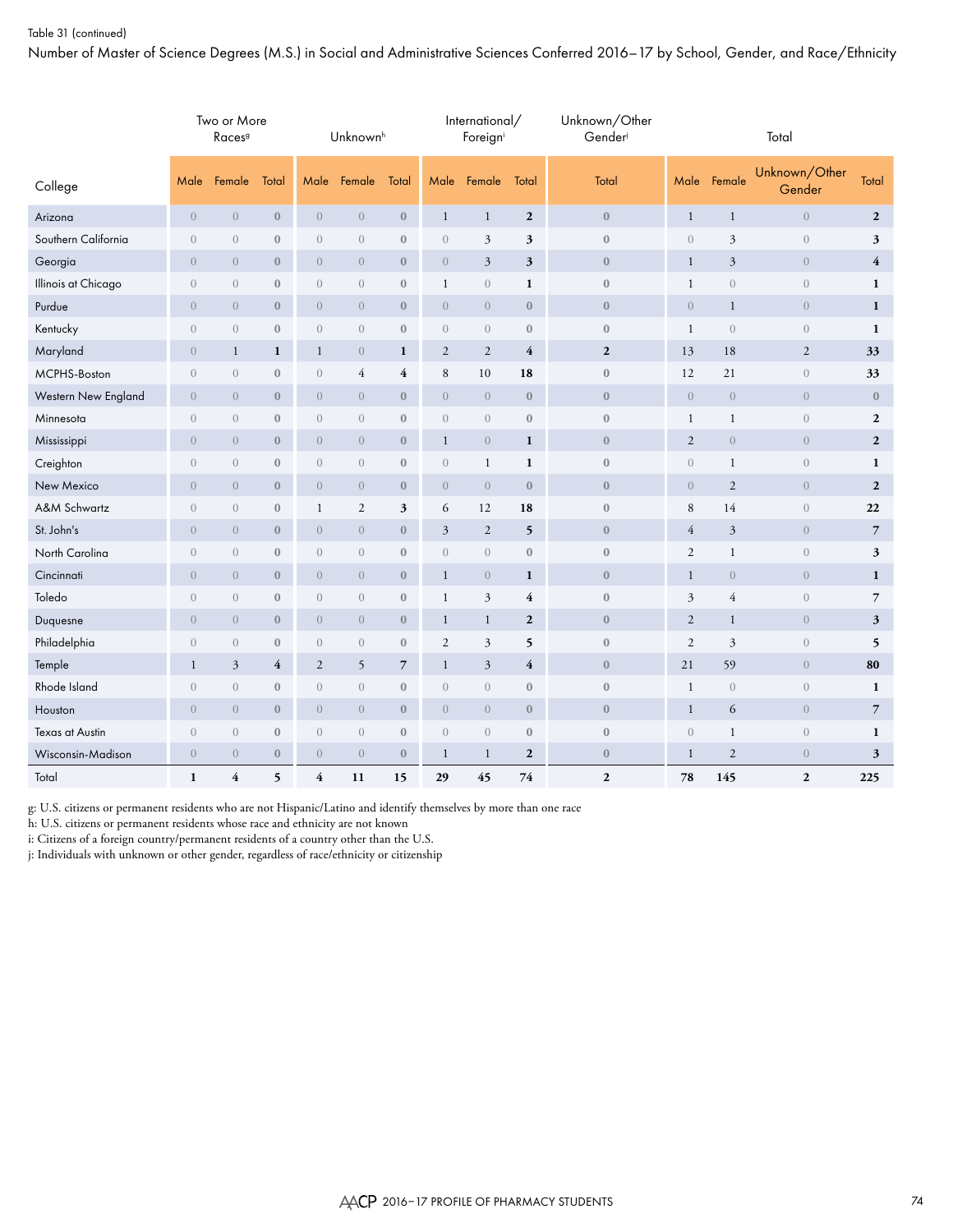Number of Master of Science Degrees (M.S.) in Pharmacy Practice Conferred 2016–17 by School, Gender, and Race/Ethnicity

|                   |                | White <sup>o</sup> |                |                | <b>Black or African</b><br>American <sup>b</sup> |                |                | Hispanic or<br>Latino <sup>c</sup> |              |                  | Asiand         |                |                | Native Hawaiian<br>or Other Pacific<br><b>Islander</b> <sup>e</sup> |              |                | American Indian<br>or Alaska Nativef |                  |
|-------------------|----------------|--------------------|----------------|----------------|--------------------------------------------------|----------------|----------------|------------------------------------|--------------|------------------|----------------|----------------|----------------|---------------------------------------------------------------------|--------------|----------------|--------------------------------------|------------------|
| College           | Male           | Female             | Total          | Male           | Female                                           | Total          | Male           | Female                             | Total        | Male             | Female         | Total          | Male           | Female                                                              | Total        | Male           | Female                               | Total            |
| Pacific-CA        | $\mathbf{1}$   | $\overline{0}$     | 1              | $\overline{0}$ | $\overline{0}$                                   | $\mathbf{0}$   | $\overline{0}$ | $\overline{0}$                     | $\mathbf{0}$ | $\overline{0}$   | $\overline{0}$ | $\mathbf{0}$   | $\overline{0}$ | $\overline{0}$                                                      | $\mathbf{0}$ | $\overline{0}$ | $\overline{0}$                       | $\mathbf{0}$     |
| Florida           | 7              | 16                 | 23             | $\mathbf{1}$   | 6                                                | $\overline{7}$ |                | $\mathfrak{Z}$                     | 4            | $\overline{0}$   | $\overline{0}$ | $\bf 0$        | $\overline{0}$ | $\overline{0}$                                                      | $\mathbf{0}$ | $\overline{0}$ | $\overline{0}$                       | $\mathbf{0}$     |
| Kansas            |                | $\mathfrak{Z}$     | $\overline{4}$ | $\overline{0}$ | $\overline{0}$                                   | $\mathbf{0}$   | $\overline{0}$ | $\overline{0}$                     | $\mathbf{0}$ | $\overline{0}$   | $\overline{0}$ | $\mathbf{0}$   | $\overline{0}$ | $\overline{0}$                                                      | $\mathbf{0}$ | $\overline{0}$ | $\overline{0}$                       | $\mathbf{0}$     |
| Kentucky          |                | 3                  | $\overline{4}$ | $\overline{0}$ | $\overline{0}$                                   | $\mathbf{0}$   | $\overline{0}$ | $\overline{0}$                     | $\mathbf{0}$ | $\left( \right)$ | $\overline{0}$ | $\bf 0$        | $\overline{0}$ | $\overline{0}$                                                      | $\mathbf{0}$ | $\overline{0}$ | $\overline{0}$                       | $\mathbf{0}$     |
| MCPHS-Boston      |                |                    | $\overline{2}$ | 1              | $\overline{0}$                                   | $\mathbf{1}$   | $\overline{0}$ | $\overline{0}$                     | $\mathbf{0}$ | $\overline{0}$   | $\mathbf{1}$   | $\mathbf{1}$   | $\overline{0}$ | $\overline{0}$                                                      | $\mathbf{0}$ | $\overline{0}$ | $\overline{0}$                       | $\mathbf{0}$     |
| New Mexico        | $\overline{0}$ | $\overline{0}$     | $\mathbf{0}$   | $\overline{0}$ | $\overline{0}$                                   | $\mathbf{0}$   | $\overline{0}$ | $\sqrt{a}$                         | $\mathbf{0}$ | $\overline{0}$   |                | $\mathbf{1}$   | $\overline{0}$ | $\overline{0}$                                                      | $\mathbf{0}$ | $\overline{0}$ | $\overline{0}$                       | $\mathbf{0}$     |
| Campbell          | $\overline{4}$ | 14                 | 18             | $\mathbf{1}$   | 2                                                | 3              | $\overline{0}$ | $\overline{0}$                     | $\mathbf{0}$ | $\overline{0}$   | 2              | $\overline{2}$ | $\overline{0}$ | $\overline{0}$                                                      | $\mathbf{0}$ | $\overline{0}$ | $\overline{0}$                       | $\mathbf{0}$     |
| North Carolina    | 3              | 3                  | 6              |                | $\overline{0}$                                   | $\mathbf{1}$   | $\overline{0}$ | $\overline{0}$                     | $\mathbf{0}$ | $\left( \right)$ | $\Omega$       | $\mathbf{0}$   | $\mathbf{0}$   | $\mathbf{1}$                                                        |              | $\overline{0}$ | $\sqrt{a}$                           | $\mathbf{0}$     |
| Washington        |                | 2                  | $\mathbf{3}$   | $\overline{0}$ | $\overline{0}$                                   | $\mathbf{0}$   | $\overline{0}$ | $\overline{0}$                     | $\mathbf{0}$ |                  |                | $\mathbf{2}$   | $\mathbf{0}$   | $\mathbf{0}$                                                        | $\mathbf{0}$ | $\overline{0}$ | $\overline{0}$                       | $\mathbf{0}$     |
| Wisconsin-Madison | 3              | $\overline{0}$     | 3              | $\overline{0}$ | $\overline{0}$                                   | $\mathbf{0}$   | 1              | $\overline{0}$                     | 1            | $\overline{0}$   | $\overline{0}$ | $\bf 0$        | $\overline{0}$ | $\overline{0}$                                                      | $\mathbf{0}$ | $\overline{0}$ | $\overline{0}$                       | $\boldsymbol{0}$ |
| Total             | 22             | 42                 | 64             | $\overline{4}$ | 8                                                | 12             | $\overline{2}$ | 3                                  | 5            |                  | 5              | 6              | $\mathbf{0}$   |                                                                     |              | $\mathbf{0}$   | $\overline{0}$                       | $\mathbf{0}$     |

a: U.S. citizens or permanent residents having origins in any of the original peoples of Europe, the Middle East, or North Africa

b: U.S citizens or permanent residents having origins in any of the black racial groups of Africa

c: U.S. citizens or permanent residents of Cuban, Mexican, Puerto Rican, South or Central American, or other Spanish culture or origin, regardless of race

d: U.S. citizens or permanent residents having origins in any of the original peoples of the Far East, Southeast Asia, or the Indian Subcontinent, including, for example, Cambodia, China, India, Japan, Korea, Malaysia, Pakistan, the Philippine Islands, Thailand, and Vietnam

e: U.S. citizens or permanent residents having origins in any of the original peoples of Hawaii, Guam, Samoa, or other Pacific Islands

f: U.S. citizens or permanent residents having origins in any of the original peoples of North and South America (including Central America) who maintains cultural identification through tribal affiliation or community attachment

#### Table 32 (continued)

Number of Master of Science Degrees (M.S.) in Pharmacy Practice Conferred 2016–17 by School, Gender, and Race/Ethnicity

|                   |                | Two or More<br>Races <sup>9</sup> |                |                  | Unknown <sup>h</sup> |                         |                         | International/<br>Foreigni |                | Unknown/Other<br>Gender |                  |                | Total                   |                |
|-------------------|----------------|-----------------------------------|----------------|------------------|----------------------|-------------------------|-------------------------|----------------------------|----------------|-------------------------|------------------|----------------|-------------------------|----------------|
| College           | Male           | Female                            | Total          | Male             | Female               | Total                   | Male                    | Female                     | Total          | Total                   | Male             | Female         | Unknown/Other<br>Gender | Total          |
| Pacific-CA        | $\overline{0}$ | $\overline{0}$                    | $\mathbf{0}$   | $\overline{0}$   | $\overline{0}$       | $\mathbf{0}$            | $\sqrt{0}$              | $\overline{0}$             | $\mathbf{0}$   | $\mathbf{0}$            |                  | $\overline{0}$ | $\overline{0}$          | $\mathbf{1}$   |
| Florida           | $\overline{0}$ | $\overline{0}$                    | $\mathbf{0}$   |                  | 2                    | 3                       | $\overline{0}$          | $\overline{0}$             | $\mathbf{0}$   | $\mathbf{0}$            | 10               | 27             | $\overline{0}$          | 37             |
| Kansas            | $\overline{0}$ | $\overline{0}$                    | $\mathbf{0}$   | $\overline{0}$   | $\overline{0}$       | $\mathbf{0}$            | $\overline{0}$          | $\overline{0}$             | $\mathbf{0}$   | $\bf{0}$                | 1                | $\mathfrak{Z}$ | $\overline{0}$          | $\overline{4}$ |
| Kentucky          | $\overline{0}$ | $\overline{0}$                    | $\mathbf{0}$   | $\overline{0}$   | $\overline{0}$       | $\mathbf{0}$            | $\boldsymbol{0}$        | 1                          | 1              | $\boldsymbol{0}$        |                  | $\overline{4}$ | $\overline{0}$          | 5              |
| MCPHS-Boston      | 1              | $\mathbf{1}$                      | $\overline{2}$ | $\overline{0}$   | $\overline{0}$       | $\mathbf{0}$            | $\mathfrak{Z}$          | $\overline{4}$             | $\overline{7}$ | $\mathbf{0}$            | 6                | $\overline{7}$ | $\overline{0}$          | 13             |
| New Mexico        | $\overline{0}$ | $\overline{0}$                    | $\theta$       | $\left( \right)$ | $\overline{0}$       | $\mathbf{0}$            | $\overline{0}$          | $\overline{0}$             | $\mathbf{0}$   | $\mathbf{0}$            | $\left( \right)$ |                | $\overline{0}$          | 1              |
| Campbell          | $\overline{0}$ | $\overline{0}$                    | $\mathbf{0}$   |                  | $\overline{0}$       | $\mathbf{1}$            | $\mathbf{1}$            | $\overline{0}$             | $\mathbf{1}$   | $\mathbf{0}$            | $\overline{7}$   | 18             | $\overline{0}$          | 25             |
| North Carolina    | $\overline{0}$ |                                   | $\mathbf{1}$   | $\overline{0}$   | $\overline{0}$       | $\mathbf{0}$            | $\overline{0}$          | $\overline{0}$             | $\mathbf{0}$   | $\bf{0}$                | $\overline{4}$   | 5              | $\overline{0}$          | 9              |
| Washington        | $\overline{0}$ | $\overline{0}$                    | $\mathbf{0}$   | $\overline{0}$   | $\overline{0}$       | $\mathbf{0}$            | $\overline{0}$          | $\overline{0}$             | $\mathbf{0}$   | $\mathbf{0}$            | 2                | $\overline{3}$ | $\overline{0}$          | 5              |
| Wisconsin-Madison | $\overline{0}$ | $\overline{0}$                    | $\mathbf{0}$   | $\overline{0}$   | $\overline{0}$       | $\mathbf{0}$            | $\overline{0}$          | $\overline{0}$             | $\mathbf{0}$   | $\bf{0}$                | $\overline{4}$   | $\overline{0}$ | $\overline{0}$          | $\overline{4}$ |
| Total             | 1              | $\mathbf{2}$                      | 3              | $\overline{2}$   | $\mathbf{2}$         | $\overline{\mathbf{4}}$ | $\overline{\mathbf{4}}$ | 5                          | 9              | $\boldsymbol{0}$        | 36               | 68             | $\mathbf{0}$            | 104            |

g: U.S. citizens or permanent residents who are not Hispanic/Latino and identify themselves by more than one race

h: U.S. citizens or permanent residents whose race and ethnicity are not known

i: Citizens of a foreign country/permanent residents of a country other than the U.S.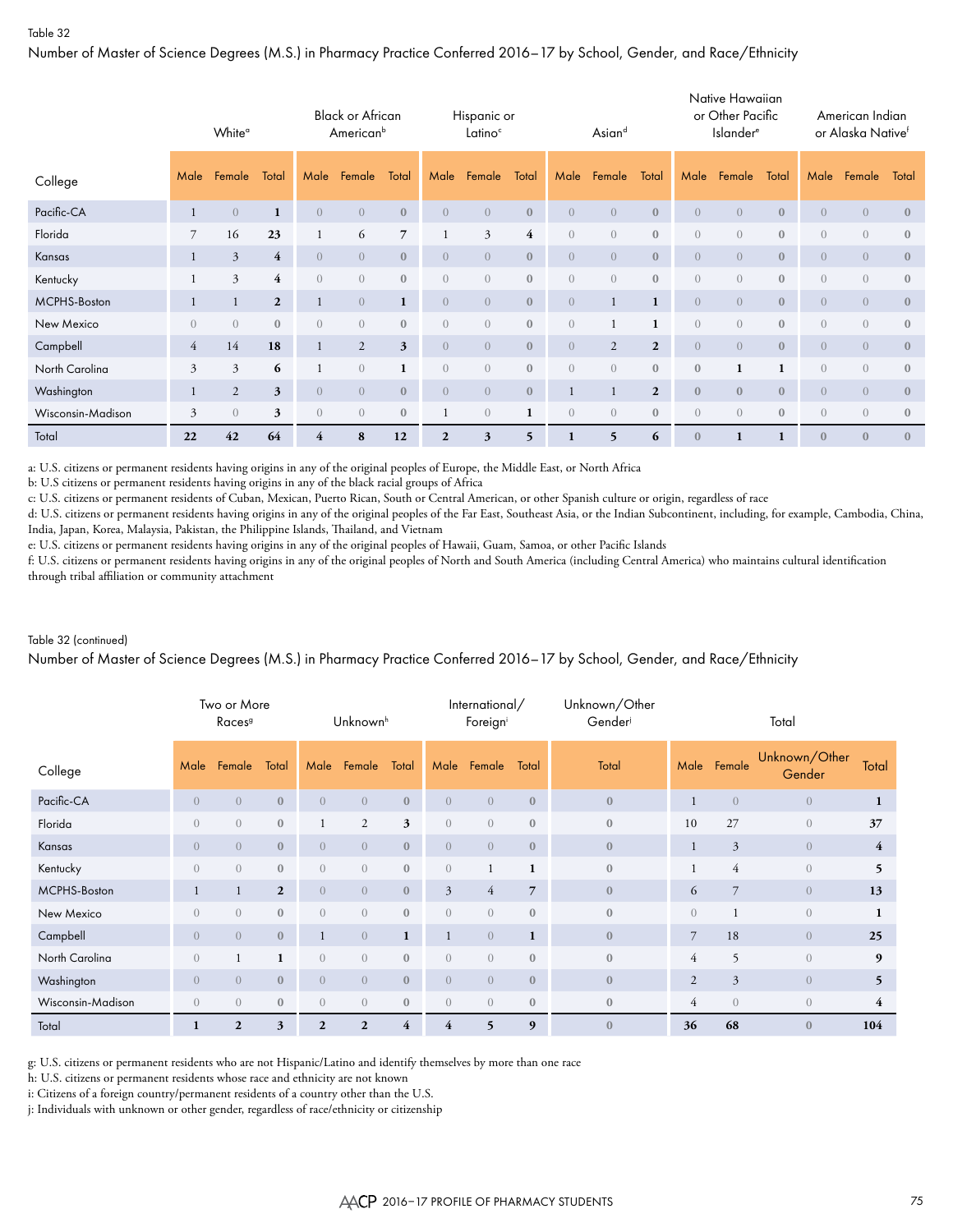Number of Master of Science Degrees (M.S.) in Pharmaceutics Conferred 2016–17 by School, Gender, and Race/Ethnicity

|                        |                                 | White <sup>o</sup><br>Female<br>Male |                  |                  | <b>Black or African</b><br>American <sup>b</sup> |                  |                  | Hispanic or<br>Latino <sup>c</sup> |                  |                  | Asiand           |                  |                  | Native Hawaiian<br>or Other Pacific<br><b>Islander</b> <sup>e</sup> |                  |                  | American Indian<br>or Alaska Nativef |                  |
|------------------------|---------------------------------|--------------------------------------|------------------|------------------|--------------------------------------------------|------------------|------------------|------------------------------------|------------------|------------------|------------------|------------------|------------------|---------------------------------------------------------------------|------------------|------------------|--------------------------------------|------------------|
| College                |                                 |                                      | Total            | Male             | Female                                           | Total            | Male             | Female                             | Total            | Male             | Female           | Total            | Male             | Female                                                              | Total            | Male             | Female                               | Total            |
| Chapman                | $\mathbf{1}$                    | $\mathbf{1}$                         | $\boldsymbol{2}$ | $\boldsymbol{0}$ | $\boldsymbol{0}$                                 | $\mathbf{0}$     | $\overline{0}$   | $\theta$                           | $\boldsymbol{0}$ | $\mathbf{1}$     | $\mathbf{1}$     | $\boldsymbol{2}$ | $\boldsymbol{0}$ | $\boldsymbol{0}$                                                    | $\mathbf{0}$     | $\boldsymbol{0}$ | $\boldsymbol{0}$                     | $\boldsymbol{0}$ |
| Touro-CA               | $\mathbf{1}$                    | $\sqrt{a}$                           | $\mathbf{1}$     | $\sqrt{a}$       | $\boldsymbol{0}$                                 | $\boldsymbol{0}$ | $\boldsymbol{0}$ | $\theta$                           | $\boldsymbol{0}$ | $\sqrt{2}$       | 3                | 5                | $\boldsymbol{0}$ | $\boldsymbol{0}$                                                    | $\boldsymbol{0}$ | $\boldsymbol{0}$ | $\boldsymbol{0}$                     | $\boldsymbol{0}$ |
| Pacific-CA             | $\overline{0}$                  | $\theta$                             | $\bf{0}$         | $\theta$         | $\overline{0}$                                   | $\boldsymbol{0}$ | $\overline{0}$   | $\theta$                           | $\boldsymbol{0}$ | $\overline{0}$   | $\boldsymbol{0}$ | $\bf 0$          | $\boldsymbol{0}$ | $\boldsymbol{0}$                                                    | $\boldsymbol{0}$ | $\boldsymbol{0}$ | $\theta$                             | $\boldsymbol{0}$ |
| Southern California    | $\theta$                        | 1                                    | 1                | $\sqrt{a}$       | $\overline{0}$                                   | $\bf{0}$         | $\overline{0}$   | $\theta$                           | $\boldsymbol{0}$ | $\overline{0}$   | $\overline{0}$   | $\bf{0}$         | $\boldsymbol{0}$ | $\boldsymbol{0}$                                                    | $\bf{0}$         | $\theta$         | $\theta$                             | $\boldsymbol{0}$ |
| Western                | $\mathbf{1}$                    | $\overline{2}$                       | 3                | $\theta$         | $\theta$                                         | $\boldsymbol{0}$ | 1                | $\boldsymbol{0}$                   | $\mathbf{1}$     | $\boldsymbol{0}$ | $\mathbf{1}$     | $\mathbf{1}$     | $\boldsymbol{0}$ | $\boldsymbol{0}$                                                    | $\bf{0}$         | $\theta$         | $\theta$                             | $\boldsymbol{0}$ |
| Illinois at Chicago    | $\sqrt{a}$                      | $\overline{0}$                       | $\bf{0}$         | $\boldsymbol{0}$ | $\sqrt{a}$                                       | $\boldsymbol{0}$ | $\overline{0}$   | $\theta$                           | $\boldsymbol{0}$ | $\overline{0}$   | $\overline{0}$   | $\boldsymbol{0}$ | $\boldsymbol{0}$ | $\theta$                                                            | $\boldsymbol{0}$ | $\theta$         | $\boldsymbol{0}$                     | $\boldsymbol{0}$ |
| <b>Butler</b>          | $\boldsymbol{0}$                | $\theta$                             | $\boldsymbol{0}$ | $\theta$         | $\theta$                                         | $\boldsymbol{0}$ | $\overline{0}$   | $\theta$                           | $\boldsymbol{0}$ | $\boldsymbol{0}$ | $\boldsymbol{0}$ | $\bf 0$          | $\overline{0}$   | $\boldsymbol{0}$                                                    | $\mathbf{0}$     | $\boldsymbol{0}$ | $\overline{0}$                       | $\bf 0$          |
| Purdue                 | $\sqrt{a}$                      | $\overline{0}$                       | $\mathbf{0}$     | $\sqrt{a}$       | $\begin{matrix} 0 \end{matrix}$                  | $\boldsymbol{0}$ | $\overline{0}$   | $\theta$                           | $\boldsymbol{0}$ | $\overline{0}$   | $\overline{0}$   | $\bf 0$          | $\boldsymbol{0}$ | $\theta$                                                            | $\mathbf{0}$     | $\theta$         | $\theta$                             | $\bf 0$          |
| Kansas                 | 3                               | $\theta$                             | 3                | $\theta$         | $\overline{0}$                                   | $\bf{0}$         | $\overline{0}$   | $\theta$                           | $\bf{0}$         | $\mathbf{1}$     | $\overline{0}$   | 1                | $\boldsymbol{0}$ | $\theta$                                                            | $\bf{0}$         | $\theta$         | $\overline{0}$                       | $\bf 0$          |
| Maryland               | $\boldsymbol{0}$                | 1                                    | 1                | $\sqrt{a}$       | $\theta$                                         | $\boldsymbol{0}$ | $\overline{0}$   | $\theta$                           | $\boldsymbol{0}$ | $\sqrt{a}$       | $\sqrt{a}$       | $\bf 0$          | $\boldsymbol{0}$ | $\boldsymbol{0}$                                                    | $\boldsymbol{0}$ | $\boldsymbol{0}$ | $\theta$                             | $\boldsymbol{0}$ |
| Maryland Eastern Shore | $\overline{0}$                  | $\overline{0}$                       | $\bf{0}$         | $\theta$         | $\overline{0}$                                   | $\boldsymbol{0}$ | $\overline{0}$   | $\theta$                           | $\bf{0}$         | $\overline{0}$   | $\mathbf{1}$     | 1                | $\boldsymbol{0}$ | $\boldsymbol{0}$                                                    | $\bf{0}$         | $\theta$         | $\overline{0}$                       | $\bf 0$          |
| MCPHS-Boston           | $\boldsymbol{0}$                | $\sqrt{a}$                           | $\bf 0$          | $\sqrt{a}$       | $\boldsymbol{0}$                                 | $\boldsymbol{0}$ | $\boldsymbol{0}$ | $\theta$                           | $\boldsymbol{0}$ | $\sqrt{a}$       | $\sqrt{a}$       | $\bf 0$          | $\boldsymbol{0}$ | $\boldsymbol{0}$                                                    | $\boldsymbol{0}$ | $\boldsymbol{0}$ | $\boldsymbol{0}$                     | $\boldsymbol{0}$ |
| Northeastern           | $\overline{0}$                  | 5                                    | 5                | $\theta$         | $\overline{0}$                                   | $\boldsymbol{0}$ | $\overline{0}$   | $\theta$                           | $\boldsymbol{0}$ | $\overline{2}$   | $\overline{0}$   | $\boldsymbol{2}$ | $\boldsymbol{0}$ | $\boldsymbol{0}$                                                    | $\bf{0}$         | $\boldsymbol{0}$ | $\theta$                             | $\boldsymbol{0}$ |
| Wayne State            | $\theta$                        | $\sqrt{a}$                           | $\bf{0}$         | $\sqrt{a}$       | $\mathbf{1}$                                     | $\mathbf{1}$     | $\overline{0}$   | $\theta$                           | $\bf{0}$         | $\mathbf{1}$     | $\overline{0}$   | 1                | $\boldsymbol{0}$ | $\boldsymbol{0}$                                                    | $\bf{0}$         | $\theta$         | $\theta$                             | $\boldsymbol{0}$ |
| Minnesota              | $\overline{0}$                  | $\theta$                             | $\boldsymbol{0}$ | $\theta$         | $\overline{0}$                                   | $\boldsymbol{0}$ | $\overline{0}$   | $\theta$                           | $\bf{0}$         | $\boldsymbol{0}$ | $\boldsymbol{0}$ | $\boldsymbol{0}$ | $\boldsymbol{0}$ | $\boldsymbol{0}$                                                    | $\bf{0}$         | $\theta$         | $\boldsymbol{0}$                     | $\boldsymbol{0}$ |
| Mississippi            | $\begin{matrix} 0 \end{matrix}$ | 1                                    | 1                | $\sqrt{a}$       | $\begin{matrix} 0 \end{matrix}$                  | $\boldsymbol{0}$ | $\overline{0}$   | $\theta$                           | $\boldsymbol{0}$ | $\theta$         | $\overline{0}$   | $\boldsymbol{0}$ | $\boldsymbol{0}$ | $\theta$                                                            | $\boldsymbol{0}$ | $\theta$         | $\boldsymbol{0}$                     | $\bf 0$          |
| Creighton              | $\boldsymbol{0}$                | $\theta$                             | $\bf{0}$         | $\theta$         | $\boldsymbol{0}$                                 | $\boldsymbol{0}$ | $\overline{0}$   | $\theta$                           | $\boldsymbol{0}$ | $\boldsymbol{0}$ | $\boldsymbol{0}$ | $\bf 0$          | $\overline{0}$   | $\boldsymbol{0}$                                                    | $\mathbf{0}$     | $\boldsymbol{0}$ | $\overline{0}$                       | $\bf 0$          |
| Rutgers                | $\begin{matrix} 0 \end{matrix}$ | $\overline{0}$                       | $\bf{0}$         | $\sqrt{a}$       | $\begin{matrix} 0 \end{matrix}$                  | $\boldsymbol{0}$ | $\overline{0}$   | $\theta$                           | $\boldsymbol{0}$ | 2                | $\overline{0}$   | $\boldsymbol{2}$ | $\boldsymbol{0}$ | $\theta$                                                            | $\boldsymbol{0}$ | $\theta$         | $\theta$                             | $\bf 0$          |
| A&M Schwartz           | $\overline{0}$                  | $\overline{0}$                       | $\bf{0}$         | $\mathbf{1}$     | $\overline{0}$                                   | 1                | $\overline{0}$   | $\mathbf{1}$                       | $\mathbf{1}$     | $\overline{2}$   | $\mathbf{1}$     | 3                | $\boldsymbol{0}$ | $\overline{0}$                                                      | $\bf{0}$         | $\theta$         | $\overline{0}$                       | $\bf 0$          |
| St. John's             | $\boldsymbol{0}$                | $\theta$                             | $\boldsymbol{0}$ | $\sqrt{a}$       | $\theta$                                         | $\boldsymbol{0}$ | $\overline{0}$   | $\theta$                           | $\boldsymbol{0}$ | $\sqrt{a}$       | $\sqrt{a}$       | $\bf 0$          | $\boldsymbol{0}$ | $\boldsymbol{0}$                                                    | $\boldsymbol{0}$ | $\boldsymbol{0}$ | $\theta$                             | $\boldsymbol{0}$ |
| New York at Buffalo    | $\overline{0}$                  | $\overline{0}$                       | $\bf{0}$         | $\mathbf{1}$     | $\overline{0}$                                   | $\mathbf{1}$     | $\overline{0}$   | $\theta$                           | $\bf{0}$         | $\mathbf{1}$     | $\overline{4}$   | 5                | $\boldsymbol{0}$ | $\boldsymbol{0}$                                                    | $\bf{0}$         | $\theta$         | $\overline{0}$                       | $\bf 0$          |
| Albany                 | $\mathbf{1}$                    | $\mathfrak{Z}$                       | $\overline{4}$   | $\sqrt{a}$       | $\boldsymbol{0}$                                 | $\boldsymbol{0}$ | $\boldsymbol{0}$ | $\theta$                           | $\boldsymbol{0}$ | $\boldsymbol{0}$ | $\sqrt{a}$       | $\bf 0$          | $\boldsymbol{0}$ | $\boldsymbol{0}$                                                    | $\boldsymbol{0}$ | $\boldsymbol{0}$ | $\boldsymbol{0}$                     | $\boldsymbol{0}$ |
| Campbell               | $\mathbf{1}$                    | $\mathfrak{2}$                       | 3                | $\theta$         | $\overline{0}$                                   | $\boldsymbol{0}$ | $\overline{0}$   | $\theta$                           | $\boldsymbol{0}$ | $\mathbf{1}$     | $\mathbf{1}$     | $\boldsymbol{2}$ | $\boldsymbol{0}$ | $\boldsymbol{0}$                                                    | $\boldsymbol{0}$ | $\boldsymbol{0}$ | $\theta$                             | $\boldsymbol{0}$ |
| Ohio State             | $\overline{0}$                  | $\overline{0}$                       | $\bf{0}$         | $\sqrt{a}$       | $\theta$                                         | $\bf{0}$         | $\overline{0}$   | $\theta$                           | $\boldsymbol{0}$ | $\sqrt{a}$       | $\overline{0}$   | $\bf{0}$         | $\boldsymbol{0}$ | $\boldsymbol{0}$                                                    | $\bf{0}$         | $\theta$         | $\theta$                             | $\boldsymbol{0}$ |
| Cincinnati             | 3                               | 6                                    | 9                | $\mathbf{1}$     | 3                                                | 4                | $\overline{0}$   | $\theta$                           | $\boldsymbol{0}$ | $\mathbf{1}$     | $\mathbf{1}$     | $\boldsymbol{2}$ | $\boldsymbol{0}$ | $\boldsymbol{0}$                                                    | $\boldsymbol{0}$ | $\theta$         | $\boldsymbol{0}$                     | $\boldsymbol{0}$ |
| Toledo                 | $\begin{matrix} 0 \end{matrix}$ | $\mathbf{1}$                         | $\mathbf{1}$     | $\sqrt{a}$       | $\boldsymbol{0}$                                 | $\boldsymbol{0}$ | $\overline{0}$   | $\boldsymbol{0}$                   | $\mathbf{0}$     | $\theta$         | $\overline{0}$   | $\boldsymbol{0}$ | $\boldsymbol{0}$ | $\boldsymbol{0}$                                                    | $\mathbf{0}$     | $\sqrt{a}$       | $\sqrt{a}$                           | $\boldsymbol{0}$ |
| Philadelphia           | $\boldsymbol{0}$                | $\sqrt{a}$                           | $\bf 0$          | $\boldsymbol{0}$ | $\boldsymbol{0}$                                 | $\boldsymbol{0}$ | $\boldsymbol{0}$ | $\boldsymbol{0}$                   | $\boldsymbol{0}$ | $\boldsymbol{0}$ | $\mathbf{1}$     | $\mathbf 1$      | $\boldsymbol{0}$ | $\boldsymbol{0}$                                                    | $\boldsymbol{0}$ | $\boldsymbol{0}$ | $\sqrt{a}$                           | $\mathbf{0}$     |
| Temple                 | $\mathbf{1}$                    | $\overline{2}$                       | 3                | $\boldsymbol{0}$ | $\sqrt{a}$                                       | $\bf 0$          | $\overline{0}$   | $\left( \right)$                   | $\boldsymbol{0}$ | $\overline{2}$   | $\mathfrak{Z}$   | 5                | $\boldsymbol{0}$ | $\boldsymbol{0}$                                                    | $\mathbf{0}$     | $\boldsymbol{0}$ | $\,0\,$                              | $\bf 0$          |
| Pittsburgh             | $\overline{0}$                  | $\sqrt{a}$                           | $\bf 0$          | $\sqrt{a}$       | $\sqrt{a}$                                       | $\mathbf{0}$     | $\boldsymbol{0}$ | $\sqrt{ }$                         | $\boldsymbol{0}$ | $\overline{0}$   | $\overline{0}$   | $\boldsymbol{0}$ | $\overline{0}$   | $\sqrt{a}$                                                          | $\mathbf{0}$     | $\boldsymbol{0}$ | $\boldsymbol{0}$                     | $\boldsymbol{0}$ |
| Puerto Rico            | $\boldsymbol{0}$                | $\sqrt{a}$                           | $\boldsymbol{0}$ | $\sqrt{0}$       | $\mathbf{1}$                                     | $\mathbf{1}$     | $\boldsymbol{0}$ | $\left( \right)$                   | $\boldsymbol{0}$ | $\sqrt{a}$       | $\boldsymbol{0}$ | $\boldsymbol{0}$ | $\boldsymbol{0}$ | $\,0\,$                                                             | $\boldsymbol{0}$ | $\boldsymbol{0}$ | $\boldsymbol{0}$                     | $\bf 0$          |
| Rhode Island           | $\overline{0}$                  | $\overline{0}$                       | $\bf 0$          | $\boldsymbol{0}$ | $\overline{0}$                                   | $\mathbf{0}$     | $\boldsymbol{0}$ | $\sqrt{ }$                         | $\boldsymbol{0}$ | $\overline{0}$   | $\overline{0}$   | $\boldsymbol{0}$ | $\boldsymbol{0}$ | $\sqrt{a}$                                                          | $\mathbf{0}$     | $\boldsymbol{0}$ | $\boldsymbol{0}$                     | $\bf 0$          |
| Washington             | $\mathbf{1}$                    | $\left( \right)$                     | $\mathbf 1$      | $\,0\,$          | $\sqrt{a}$                                       | $\bf 0$          | $\boldsymbol{0}$ | $\left( \right)$                   | $\boldsymbol{0}$ | $\boldsymbol{0}$ | $\boldsymbol{0}$ | $\boldsymbol{0}$ | $\boldsymbol{0}$ | $\boldsymbol{0}$                                                    | $\boldsymbol{0}$ | $\boldsymbol{0}$ | $\boldsymbol{0}$                     | $\bf 0$          |
| Washington State       | $\boldsymbol{0}$                | $\boldsymbol{0}$                     | $\bf 0$          | $\boldsymbol{0}$ | $\overline{0}$                                   | $\mathbf 0$      | $\boldsymbol{0}$ | $\boldsymbol{0}$                   | $\boldsymbol{0}$ | $\boldsymbol{0}$ | $\boldsymbol{0}$ | $\boldsymbol{0}$ | $\overline{0}$   | $\,0\,$                                                             | $\mathbf{0}$     | $\boldsymbol{0}$ | $\boldsymbol{0}$                     | $\boldsymbol{0}$ |
| Wisconsin-Madison      | $\,0\,$                         | $\boldsymbol{0}$                     | $\bf 0$          | $\sqrt{0}$       | $\mathbf{1}$                                     | $\mathbf{1}$     | $\boldsymbol{0}$ | $\boldsymbol{0}$                   | $\boldsymbol{0}$ | $\boldsymbol{0}$ | $\boldsymbol{0}$ | $\boldsymbol{0}$ | $\boldsymbol{0}$ | $\boldsymbol{0}$                                                    | $\mathbf{0}$     | $\boldsymbol{0}$ | $\boldsymbol{0}$                     | $\boldsymbol{0}$ |
| Total                  | 13                              | 25                                   | 38               | $\mathbf{3}$     | 6                                                | 9 <sup>°</sup>   | $\mathbf{1}$     | $\mathbf 1$                        | $\mathbf{2}$     | 16               | $17\,$           | 33               | $\boldsymbol{0}$ | $\boldsymbol{0}$                                                    | $\mathbf 0$      | $\boldsymbol{0}$ | $\boldsymbol{0}$                     | $\boldsymbol{0}$ |

(continued on the following page)

a: U.S. citizens or permanent residents having origins in any of the original peoples of Europe, the Middle East, or North Africa

b: U.S citizens or permanent residents having origins in any of the black racial groups of Africa

c: U.S. citizens or permanent residents of Cuban, Mexican, Puerto Rican, South or Central American, or other Spanish culture or origin, regardless of race

d: U.S. citizens or permanent residents having origins in any of the original peoples of the Far East, Southeast Asia, or the Indian Subcontinent, including, for example, Cambodia, China, India, Japan, Korea, Malaysia, Pakistan, the Philippine Islands, Thailand, and Vietnam

e: U.S. citizens or permanent residents having origins in any of the original peoples of Hawaii, Guam, Samoa, or other Pacific Islands

f: U.S. citizens or permanent residents having origins in any of the original peoples of North and South America (including Central America) who maintains cultural identification through tribal affiliation or community attachment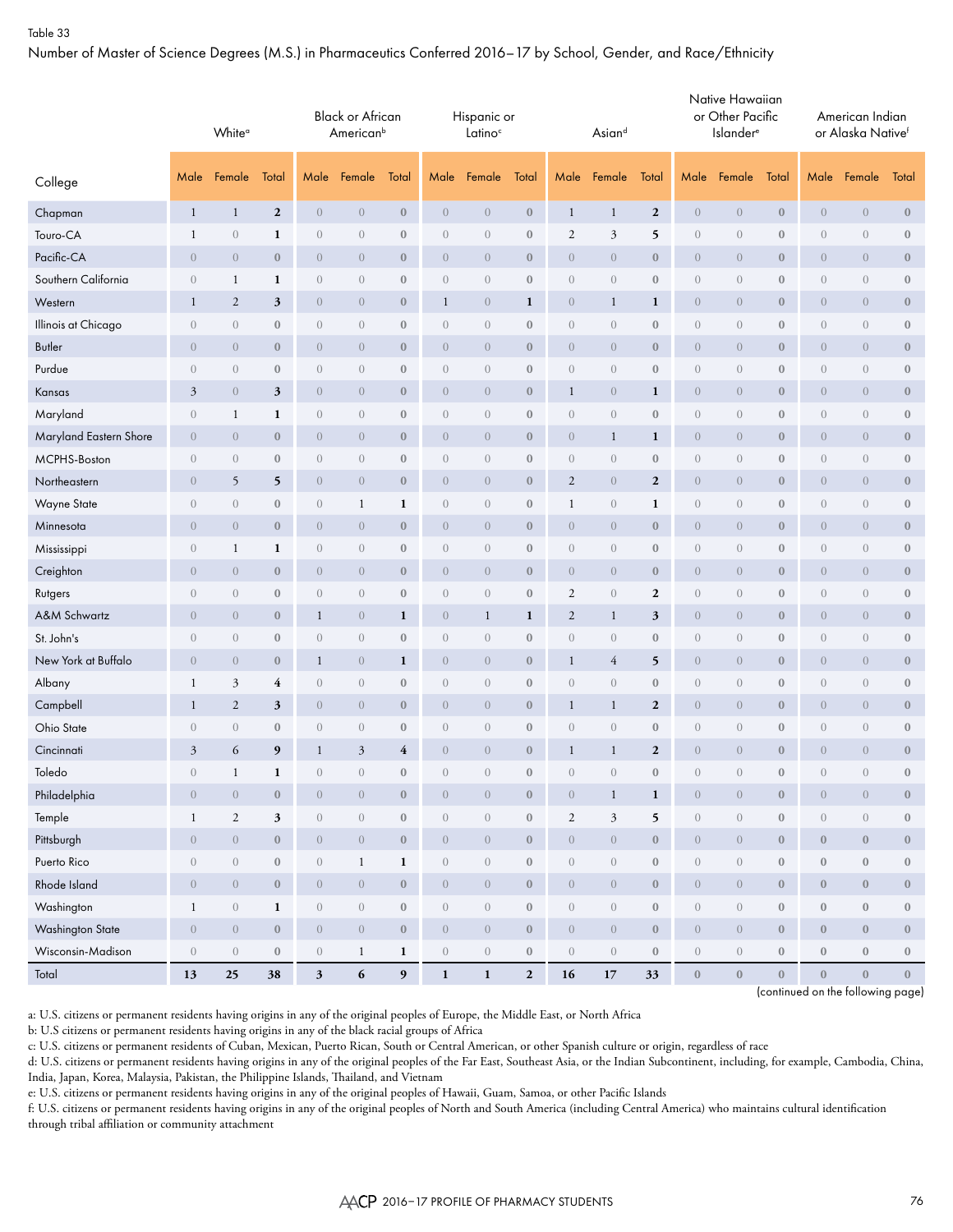## Table 33 (continued)

Number of Master of Science Degrees (M.S.) in Pharmaceutics Conferred 2016–17 by School, Gender, and Race/Ethnicity

|                        |                  | Two or More<br>Races <sup>9</sup> |                  |                  | Unknown <sup>h</sup>           |                         |                  | International/<br>Foreigni     |                         | Unknown/Other<br>Gender |                  |                                | Total                          |                  |
|------------------------|------------------|-----------------------------------|------------------|------------------|--------------------------------|-------------------------|------------------|--------------------------------|-------------------------|-------------------------|------------------|--------------------------------|--------------------------------|------------------|
| College                | Male             | Female                            | Total            | Male             | Female                         | Total                   | Male             | Female                         | Total                   | Total                   | Male             | Female                         | Unknown/Other<br>Gender        | Total            |
| Chapman                | $\overline{0}$   | $\boldsymbol{0}$                  | $\bf 0$          | $\overline{0}$   | $\boldsymbol{0}$               | $\boldsymbol{0}$        | $\sqrt{2}$       | $\sqrt{2}$                     | $\overline{\mathbf{4}}$ | $\boldsymbol{0}$        | $\overline{4}$   | $\overline{4}$                 | $\boldsymbol{0}$               | ${\bf 8}$        |
| Touro-CA               | $\boldsymbol{0}$ | $\boldsymbol{0}$                  | $\boldsymbol{0}$ | $\overline{0}$   | $\theta$                       | $\boldsymbol{0}$        | $\boldsymbol{0}$ | $\boldsymbol{0}$               | $\boldsymbol{0}$        | $\boldsymbol{0}$        | $\mathfrak{Z}$   | $\mathfrak{Z}$                 | $\boldsymbol{0}$               | 6                |
| Pacific-CA             | $\overline{0}$   | $\theta$                          | $\boldsymbol{0}$ | $\overline{0}$   | $\theta$                       | $\bf{0}$                | $\mathbf{1}$     | $\mathbf{1}$                   | $\boldsymbol{2}$        | $\mathbf{0}$            | $\mathbf{1}$     | $\mathbf{1}$                   | $\theta$                       | $\boldsymbol{2}$ |
| Southern California    | $\boldsymbol{0}$ | $\mathbf{0}$                      | $\mathbf{0}$     | $\overline{0}$   | $\theta$                       | $\boldsymbol{0}$        | $\sqrt{2}$       | 3                              | 5                       | $\boldsymbol{0}$        | $\sqrt{2}$       | 4                              | $\boldsymbol{0}$               | 6                |
| Western                | $\boldsymbol{0}$ | $\boldsymbol{0}$                  | $\boldsymbol{0}$ | $\overline{0}$   | $\theta$                       | $\boldsymbol{0}$        | $\mathbf{1}$     | $\sqrt{2}$                     | 3                       | $\boldsymbol{0}$        | $\mathfrak{Z}$   | 5                              | $\theta$                       | 8                |
| Illinois at Chicago    | $\boldsymbol{0}$ | $\mathbf{0}$                      | $\boldsymbol{0}$ | $\overline{0}$   | $\theta$                       | $\boldsymbol{0}$        | $\boldsymbol{0}$ | $\mathbf{1}$                   | 1                       | $\boldsymbol{0}$        | $\boldsymbol{0}$ | $\mathbf 1$                    | $\theta$                       | $\mathbf{1}$     |
| Butler                 | $\boldsymbol{0}$ | $\boldsymbol{0}$                  | $\boldsymbol{0}$ | $\overline{0}$   | $\theta$                       | $\boldsymbol{0}$        | $\mathbf{2}$     | $\sqrt{2}$                     | $\overline{4}$          | $\boldsymbol{0}$        | $\mathbf{2}$     | $\sqrt{2}$                     | $\theta$                       | $\overline{4}$   |
| Purdue                 | $\boldsymbol{0}$ | $\sqrt{a}$                        | $\boldsymbol{0}$ | $\overline{0}$   | $\theta$                       | $\boldsymbol{0}$        | $\sqrt{2}$       | $\boldsymbol{0}$               | $\mathbf{2}$            | $\boldsymbol{0}$        | $\sqrt{2}$       | $\boldsymbol{0}$               | $\theta$                       | $\boldsymbol{2}$ |
| Kansas                 | $\overline{0}$   | $\overline{0}$                    | $\mathbf{0}$     | $\overline{0}$   | $\theta$                       | $\boldsymbol{0}$        | $\mathbf{1}$     | $\sqrt{2}$                     | 3                       | $\boldsymbol{0}$        | 5                | $\sqrt{2}$                     | $\theta$                       | $\overline{7}$   |
| Maryland               | $\sqrt{a}$       | $\boldsymbol{0}$                  | $\boldsymbol{0}$ | $\sqrt{a}$       | $\theta$                       | $\boldsymbol{0}$        | $\boldsymbol{0}$ | $\sqrt{a}$                     | $\mathbf{0}$            | $\bf{0}$                | $\boldsymbol{0}$ | $\mathbf{1}$                   | $\boldsymbol{0}$               | $\mathbf{1}$     |
| Maryland Eastern Shore | $\overline{0}$   | $\mathbf{0}$                      | $\mathbf{0}$     | $\overline{0}$   | $\theta$                       | $\boldsymbol{0}$        | $\boldsymbol{0}$ | $\overline{0}$                 | $\bf{0}$                | $\boldsymbol{0}$        | $\theta$         | $\mathbf{1}$                   | $\theta$                       | $\mathbf{1}$     |
| MCPHS-Boston           | $\boldsymbol{0}$ | $\boldsymbol{0}$                  | $\boldsymbol{0}$ | $\overline{0}$   | $\theta$                       | $\boldsymbol{0}$        | 1                | $\boldsymbol{0}$               | 1                       | $\boldsymbol{0}$        | $\mathbf{1}$     | $\,0\,$                        | $\boldsymbol{0}$               | $\mathbf{1}$     |
| Northeastern           | $\overline{0}$   | $\boldsymbol{0}$                  | $\boldsymbol{0}$ | $\overline{0}$   | $\theta$                       | $\bf{0}$                | 4                | $\boldsymbol{7}$               | 11                      | $\mathbf{0}$            | 6                | 12                             | $\theta$                       | 18               |
| Wayne State            | $\boldsymbol{0}$ | $\sqrt{a}$                        | $\boldsymbol{0}$ | $\mathbf{0}$     | $\theta$                       | $\boldsymbol{0}$        | $\mathfrak{Z}$   | $\overline{4}$                 | 7                       | $\boldsymbol{0}$        | $\overline{4}$   | 5                              | $\boldsymbol{0}$               | 9                |
| Minnesota              | $\overline{0}$   | $\boldsymbol{0}$                  | $\boldsymbol{0}$ | $\overline{0}$   | $\theta$                       | $\boldsymbol{0}$        | $\mathbf{1}$     | $\mathfrak{Z}$                 | $\overline{4}$          | $\boldsymbol{0}$        | $\mathbf{1}$     | 3                              | $\theta$                       | $\overline{4}$   |
| Mississippi            | $\sqrt{a}$       | $\sqrt{a}$                        | $\boldsymbol{0}$ | $\overline{0}$   | $\theta$                       | $\boldsymbol{0}$        | $\mathbf{1}$     | $\sqrt{0}$                     | 1                       | $\boldsymbol{0}$        | $\mathbf{1}$     | $\mathbf{1}$                   | $\theta$                       | $\boldsymbol{2}$ |
| Creighton              | $\sqrt{0}$       | $\boldsymbol{0}$                  | $\boldsymbol{0}$ | $\overline{0}$   | $\theta$                       | $\boldsymbol{0}$        | $\boldsymbol{0}$ | $\overline{4}$                 | $\overline{4}$          | $\boldsymbol{0}$        | $\sqrt{0}$       | $\overline{4}$                 | $\theta$                       | $\overline{4}$   |
| Rutgers                | $\boldsymbol{0}$ | $\mathbf{0}$                      | $\boldsymbol{0}$ | $\sqrt{a}$       | $\theta$                       | $\boldsymbol{0}$        | $\boldsymbol{0}$ | $\mathbf{0}$                   | $\mathbf{0}$            | $\boldsymbol{0}$        | $\sqrt{2}$       | $\mathbf{0}$                   | $\theta$                       | $\mathbf{2}$     |
| A&M Schwartz           | $\overline{0}$   | $\mathbf{0}$                      | $\mathbf{0}$     | $\mathbf{1}$     | $\mathbf{1}$                   | $\boldsymbol{2}$        | $\overline{7}$   | 14                             | 21                      | $\boldsymbol{0}$        | 11               | 17                             | $\theta$                       | 28               |
| St. John's             | $\boldsymbol{0}$ | $\sqrt{a}$                        | $\boldsymbol{0}$ | $\sqrt{a}$       | $\,0\,$                        | $\boldsymbol{0}$        | $\boldsymbol{0}$ | $\mathfrak{Z}$                 | 3                       | $\boldsymbol{0}$        | $\sqrt{0}$       | 3                              | $\theta$                       | 3                |
| New York at Buffalo    | $\overline{0}$   | $\mathbf{0}$                      | $\boldsymbol{0}$ | $\overline{0}$   | $\mathbf{1}$                   | $\mathbf{1}$            | $\mathfrak{2}$   | $\overline{4}$                 | 6                       | $\boldsymbol{0}$        | $\overline{4}$   | 9                              | $\theta$                       | 13               |
| Albany                 | $\boldsymbol{0}$ | $\boldsymbol{0}$                  | $\boldsymbol{0}$ | $\mathbf{1}$     | $\,0\,$                        | $\mathbf{1}$            | $\boldsymbol{0}$ | $\mathbf{1}$                   | 1                       | $\boldsymbol{0}$        | $\sqrt{2}$       | 4                              | $\,0\,$                        | 6                |
| Campbell               | $\overline{0}$   | $\boldsymbol{0}$                  | $\boldsymbol{0}$ | $\overline{0}$   | $\theta$                       | $\bf{0}$                | 6                | 15                             | 21                      | $\boldsymbol{0}$        | $\,8\,$          | 18                             | $\theta$                       | 26               |
| Ohio State             | $\boldsymbol{0}$ | $\boldsymbol{0}$                  | $\boldsymbol{0}$ | $\overline{0}$   | $\theta$                       | $\boldsymbol{0}$        | $\sqrt{2}$       | $\mathbf{0}$                   | $\boldsymbol{2}$        | $\boldsymbol{0}$        | $\sqrt{2}$       | $\sqrt{0}$                     | $\,0\,$                        | $\mathbf{2}$     |
| Cincinnati             | $\overline{0}$   | $\sqrt{a}$                        | $\boldsymbol{0}$ | $\boldsymbol{0}$ | $\boldsymbol{0}$               | $\boldsymbol{0}$        | $\boldsymbol{0}$ | $\boldsymbol{2}$               | $\boldsymbol{2}$        | $\boldsymbol{0}$        | 5                | 12                             | $\overline{0}$                 | 17               |
| Toledo                 | $\boldsymbol{0}$ | $\boldsymbol{0}$                  | $\boldsymbol{0}$ | $\overline{0}$   | $\theta$                       | $\boldsymbol{0}$        | 4                | $\mathbf{1}$                   | 5                       | $\boldsymbol{0}$        | $\overline{4}$   | $\mathfrak{2}$                 | $\boldsymbol{0}$               | 6                |
| Philadelphia           | $\boldsymbol{0}$ | $\overline{0}$                    | $\bf 0$          | $\overline{0}$   | $\overline{0}$                 | $\boldsymbol{0}$        | $\overline{0}$   | $\overline{0}$                 | $\mathbf{0}$            | $\boldsymbol{0}$        | $\sqrt{0}$       | $\mathbf{1}$                   | $\sqrt{a}$                     | $\mathbf{1}$     |
| Temple                 | $\boldsymbol{0}$ | $\boldsymbol{0}$                  | $\boldsymbol{0}$ | $\boldsymbol{0}$ | $\boldsymbol{0}$               | $\boldsymbol{0}$        | $\mathbf{1}$     | $\mathbf{1}$                   | $\boldsymbol{2}$        | $\boldsymbol{0}$        | $\overline{4}$   | 6                              | $\boldsymbol{0}$               | ${\bf 10}$       |
| Pittsburgh             | $\sqrt{ }$       | $\boldsymbol{0}$                  | $\mathbf{0}$     | $\overline{0}$   | $\,0\,$                        | $\boldsymbol{0}$        | $\mathbf{1}$     | $\sqrt{a}$                     | $\mathbf{1}$            | $\boldsymbol{0}$        | $\mathbf{1}$     | $\,0\,$                        | $\sqrt{0}$                     | $\mathbf 1$      |
| Puerto Rico            | $\overline{0}$   | $\boldsymbol{0}$                  | $\boldsymbol{0}$ | $\overline{0}$   | $\left\langle {}\right\rangle$ | $\boldsymbol{0}$        | $\,0\,$          | $\boldsymbol{0}$               | $\boldsymbol{0}$        | $\boldsymbol{0}$        | $\bf 0$          | $\,1$                          | $\left( \right)$               | $\mathbf{1}$     |
| Rhode Island           | $\overline{0}$   | $\sqrt{0}$                        | $\mathbf{0}$     | $\overline{0}$   | $\sqrt{0}$                     | $\boldsymbol{0}$        | $\mathbf{1}$     | $\sqrt{ }$                     | $\mathbf{1}$            | $\mathbf{0}$            | $\mathbf{1}$     | $\,0\,$                        | $\sqrt{a}$                     | $\mathbf{1}$     |
| Washington             | $\overline{0}$   | $\boldsymbol{0}$                  | $\boldsymbol{0}$ | $\overline{0}$   | $\left\langle {}\right\rangle$ | $\boldsymbol{0}$        | $\boldsymbol{0}$ | $\boldsymbol{0}$               | $\boldsymbol{0}$        | $\boldsymbol{0}$        | $\mathbf 1$      | $\left\langle {}\right\rangle$ | $\left\langle {}\right\rangle$ | $\mathbf{1}$     |
| Washington State       | $\overline{0}$   | $\,0\,$                           | $\,0\,$          | $\overline{0}$   | $\,0\,$                        | $\boldsymbol{0}$        | $\boldsymbol{0}$ | $\mathbf{1}$                   | $\mathbf{1}$            | $\boldsymbol{0}$        | $\boldsymbol{0}$ | $\mathbf{1}$                   | $\,0\,$                        | $\mathbf{1}$     |
| Wisconsin-Madison      | $\boldsymbol{0}$ | $\boldsymbol{0}$                  | $\boldsymbol{0}$ | $\boldsymbol{0}$ | $\boldsymbol{0}$               | $\boldsymbol{0}$        | $\sqrt{a}$       | $\left\langle {}\right\rangle$ | $\boldsymbol{0}$        | $\boldsymbol{0}$        | $\boldsymbol{0}$ | $\mathbf{1}$                   | $\boldsymbol{0}$               | $\mathbf{1}$     |
| Total                  | $\boldsymbol{0}$ | $\boldsymbol{0}$                  | $0\,$            | $\mathbf{2}$     | $\mathbf 2$                    | $\overline{\mathbf{4}}$ | $45\,$           | $73\,$                         | 118                     | $\boldsymbol{0}$        | 80               | 124                            | $\bf 0$                        | 204              |

g: U.S. citizens or permanent residents who are not Hispanic/Latino and identify themselves by more than one race

h: U.S. citizens or permanent residents whose race and ethnicity are not known

i: Citizens of a foreign country/permanent residents of a country other than the U.S.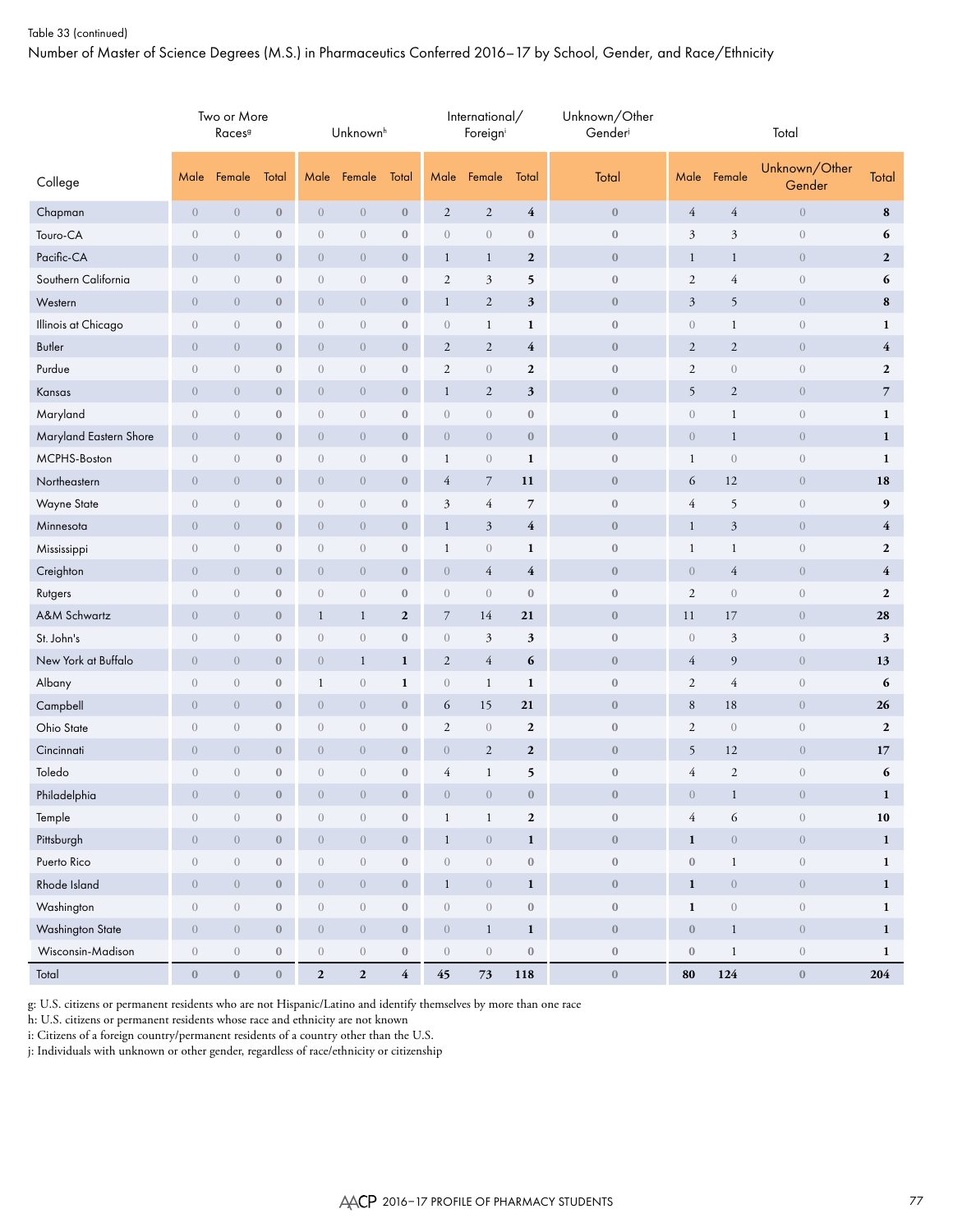Number of Master of Science Degrees (M.S.) in Other Disciplinesª Conferred 2016–17 by School, Gender, and Race/Ethnicity

|                          |                          | Whiteb         |                |                | <b>Black or African</b><br>American <sup>c</sup> |                |                  | Hispanic or<br>Latinod |                |                  | Asian <sup>e</sup> |              |                | Native Hawaiian<br>or Other Pacific<br><b>Islander</b> f |                |                | American Indian<br>or Alaska Native <sup>9</sup> |                  |
|--------------------------|--------------------------|----------------|----------------|----------------|--------------------------------------------------|----------------|------------------|------------------------|----------------|------------------|--------------------|--------------|----------------|----------------------------------------------------------|----------------|----------------|--------------------------------------------------|------------------|
| College                  | Male                     | Female         | Total          | Male           | Female                                           | Total          | Male             | Female                 | Total          | Male             | Female             | Total        | Male           | Female                                                   | Total          | Male           | Female                                           | Total            |
| California-San Francisco | $\overline{0}$           | $\overline{0}$ | $\mathbf{0}$   | $\overline{0}$ | $\overline{0}$                                   | $\mathbf{0}$   | $\overline{0}$   | $\overline{0}$         | $\mathbf{0}$   | $\overline{0}$   | $\overline{0}$     | $\mathbf{0}$ |                | $\overline{0}$                                           | 1              | $\overline{0}$ | $\overline{0}$                                   | $\mathbf{0}$     |
| Southern California      | 14                       | 11             | 25             |                |                                                  | $\overline{2}$ |                  | 6                      | $\overline{7}$ | 9                | 18                 | 27           | $\mathfrak{Z}$ | $\overline{0}$                                           | 3              | $\overline{0}$ | $\overline{0}$                                   | $\mathbf{0}$     |
| Hawaii-Hilo              | $\overline{0}$           | $\overline{0}$ | $\mathbf{0}$   | $\overline{0}$ | $\overline{0}$                                   | $\mathbf{0}$   | $\bigcirc$       | $\overline{0}$         | $\mathbf{0}$   | $\left( \right)$ | $\overline{0}$     | $\mathbf{0}$ | $\overline{0}$ | $\overline{0}$                                           | $\mathbf{0}$   | $\overline{0}$ | $\overline{0}$                                   | $\mathbf{0}$     |
| Idaho State              | $\overline{0}$           | $\overline{0}$ | $\mathbf{0}$   | $\overline{0}$ | $\overline{0}$                                   | $\mathbf{0}$   | $\overline{0}$   | $\overline{0}$         | $\mathbf{0}$   | $\left( \right)$ | $\left( \right)$   | $\mathbf{0}$ | $\overline{0}$ | $\overline{0}$                                           | $\mathbf{0}$   | $\overline{0}$ | $\overline{0}$                                   | $\mathbf{0}$     |
| Manchester               | $\overline{4}$           | $\overline{4}$ | 8              | $\overline{0}$ | $\overline{0}$                                   | $\mathbf{0}$   | $\bigcirc$       | $\overline{0}$         | $\mathbf{0}$   | $\overline{0}$   | $\mathbf{1}$       | $\mathbf{1}$ | $\overline{0}$ | $\overline{0}$                                           | $\mathbf{0}$   | $\overline{0}$ | $\overline{0}$                                   | $\mathbf{0}$     |
| Maryland                 | 3                        | $\overline{0}$ | 3              | $\overline{0}$ | $\overline{0}$                                   | $\mathbf{0}$   | $\left( \right)$ | $\overline{0}$         | $\mathbf{0}$   | $\overline{4}$   | 5                  | 9            | $\overline{0}$ | $\overline{0}$                                           | $\overline{0}$ | $\overline{0}$ | $\overline{0}$                                   | $\mathbf{0}$     |
| St. John's               | $\overline{0}$           | $\overline{0}$ | $\mathbf{0}$   | $\overline{0}$ | $\overline{4}$                                   | $\overline{4}$ |                  | $\mathbf{1}$           | $\mathbf{2}$   | $\overline{0}$   | $\overline{2}$     | $\mathbf{2}$ | $\overline{0}$ | $\overline{0}$                                           | $\mathbf{0}$   | $\overline{0}$ | $\overline{0}$                                   | $\mathbf{0}$     |
| Ohio State               | $\overline{\phantom{0}}$ | $\overline{4}$ | 9              | $\overline{0}$ | $\left( \right)$                                 | $\mathbf{0}$   | $\left( \right)$ | $\overline{0}$         | $\mathbf{0}$   | $\Omega$         | $\left( \right)$   | $\mathbf{0}$ | $\overline{0}$ | $\overline{0}$                                           | $\mathbf{0}$   | $\overline{0}$ | $\overline{0}$                                   | $\mathbf{0}$     |
| <b>Texas at Austin</b>   |                          | 1              | $\overline{2}$ | $\overline{0}$ | $\overline{0}$                                   | $\mathbf{0}$   | $\overline{0}$   | $\overline{0}$         | $\mathbf{0}$   | $\overline{0}$   | $\overline{0}$     | $\mathbf{0}$ | $\overline{0}$ | $\overline{0}$                                           | $\mathbf{0}$   | $\overline{0}$ | $\overline{0}$                                   | $\boldsymbol{0}$ |
| Total                    | 27                       | 20             | 47             |                | 5                                                | 6              | $\mathbf{2}$     | 7                      | 9              | 13               | 26                 | 39           | 4              | $\mathbf{0}$                                             | 4              | $\mathbf{0}$   | $\mathbf{0}$                                     | $\mathbf{0}$     |

a: Includes biological & medical informatics at California-San Francisco, HCDA/MDD/MPQ/RSCI at Southern California, clinical psychopharmacology at Hawaii-Hilo, unknown at Idaho State, pharmacogenomics at Manchester, pharmacometrics at Maryland, public health at St. John's, health system pharmacy administration at Ohio State, and pharmacotherapy at Texas at Austin.

b: U.S. citizens or permanent residents having origins in any of the original peoples of Europe, the Middle East, or North Africa

c: U.S citizens or permanent residents having origins in any of the black racial groups of Africa

d: U.S. citizens or permanent residents of Cuban, Mexican, Puerto Rican, South or Central American, or other Spanish culture or origin, regardless of race

e: U.S. citizens or permanent residents having origins in any of the original peoples of the Far East, Southeast Asia, or the Indian Subcontinent, including, for example, Cambodia, China, India, Japan, Korea, Malaysia, Pakistan, the Philippine Islands, Thailand, and Vietnam

f: U.S. citizens or permanent residents having origins in any of the original peoples of Hawaii, Guam, Samoa, or other Pacific Islands

g: U.S. citizens or permanent residents having origins in any of the original peoples of North and South America (including Central America) who maintains cultural identification through tribal affiliation or community attachment

#### Table 34 (continued)

Number of Master of Science Degrees (M.S.) in Other Disciplinesª Conferred 2016–17 by School, Gender, and Race/Ethnicity

|                          |                  | Two or More<br>Races <sup>h</sup> |                |                  | Unknown        |                  |                | International/<br>Foreigni |                | Unknown/Other<br>Gender <sup>k</sup> |                |                | Total                   |                |
|--------------------------|------------------|-----------------------------------|----------------|------------------|----------------|------------------|----------------|----------------------------|----------------|--------------------------------------|----------------|----------------|-------------------------|----------------|
| College                  | Male             | Female                            | Total          | Male             | Female         | Total            | Male           | Female                     | Total          | Total                                |                | Male Female    | Unknown/Other<br>Gender | Total          |
| California-San Francisco | $\overline{0}$   | $\overline{0}$                    | $\mathbf{0}$   | $\overline{0}$   | $\overline{0}$ | $\mathbf{0}$     | $\overline{0}$ | $\overline{0}$             | $\mathbf{0}$   | $\overline{0}$                       | 1              | $\overline{0}$ | $\overline{0}$          | 1              |
| Southern California      | $\overline{0}$   | 2                                 | $\overline{2}$ |                  | $\overline{0}$ | $\mathbf{1}$     | 12             | 11                         | 23             | $\boldsymbol{0}$                     | 41             | 49             | $\boldsymbol{0}$        | 90             |
| Hawaii-Hilo              | $\overline{0}$   | $\overline{2}$                    | $\overline{2}$ | $\overline{0}$   | $\overline{0}$ | $\mathbf{0}$     | $\overline{0}$ | $\overline{0}$             | $\mathbf{0}$   | $\overline{0}$                       | $\overline{0}$ | $\overline{2}$ | $\overline{0}$          | $\overline{2}$ |
| <b>Idaho State</b>       | $\overline{0}$   | $\left( \right)$                  | $\mathbf{0}$   | $\left( \right)$ | $\overline{0}$ | $\mathbf{0}$     |                | $\overline{0}$             | 1              | $\overline{0}$                       |                | $\overline{0}$ | $\overline{0}$          | 1              |
| Manchester               | $\overline{0}$   | $\left( \right)$                  | $\mathbf{0}$   | $\Omega$         | $\overline{0}$ | $\mathbf{0}$     | $\overline{0}$ | $\overline{0}$             | $\mathbf{0}$   | $\overline{0}$                       | 4              | 5              | $\overline{0}$          | 9              |
| Maryland                 | $\overline{0}$   | $\overline{0}$                    | $\mathbf{0}$   | $\overline{0}$   | $\overline{0}$ | $\boldsymbol{0}$ | $\overline{0}$ |                            | 1              | $\overline{0}$                       | $\overline{7}$ | 6              | $\sqrt{a}$              | 13             |
| St. John's               | $\overline{0}$   | $\overline{0}$                    | $\mathbf{0}$   | $\overline{0}$   | $\overline{0}$ | $\mathbf{0}$     |                |                            | $\overline{2}$ | $\mathbf{0}$                         | 2              | 8              | $\overline{0}$          | 10             |
| Ohio State               | $\left( \right)$ | $\left( \right)$                  | $\mathbf{0}$   | $\Omega$         | $\overline{0}$ | $\mathbf{0}$     | $\overline{0}$ | $\overline{0}$             | $\mathbf{0}$   | $\mathbf{0}$                         | 5              | $\overline{4}$ | $\overline{0}$          | 9              |
| Texas at Austin          | $\overline{0}$   | $\left( \right)$                  | $\mathbf{0}$   | $\Omega$         | $\overline{0}$ | $\mathbf{0}$     | $\overline{0}$ | $\overline{0}$             | $\mathbf{0}$   | $\mathbf{0}$                         |                |                | $\overline{0}$          | $\overline{2}$ |
| Total                    | $\bf{0}$         | 4                                 | 4              |                  | $\bf{0}$       | 1                | 14             | 13                         | 27             | $\mathbf{0}$                         | 62             | 75             | $\boldsymbol{0}$        | 137            |

h: U.S. citizens or permanent residents who are not Hispanic/Latino and identify themselves by more than one race

i: U.S. citizens or permanent residents whose race and ethnicity are not known

j: Citizens of a foreign country/permanent residents of a country other than the U.S.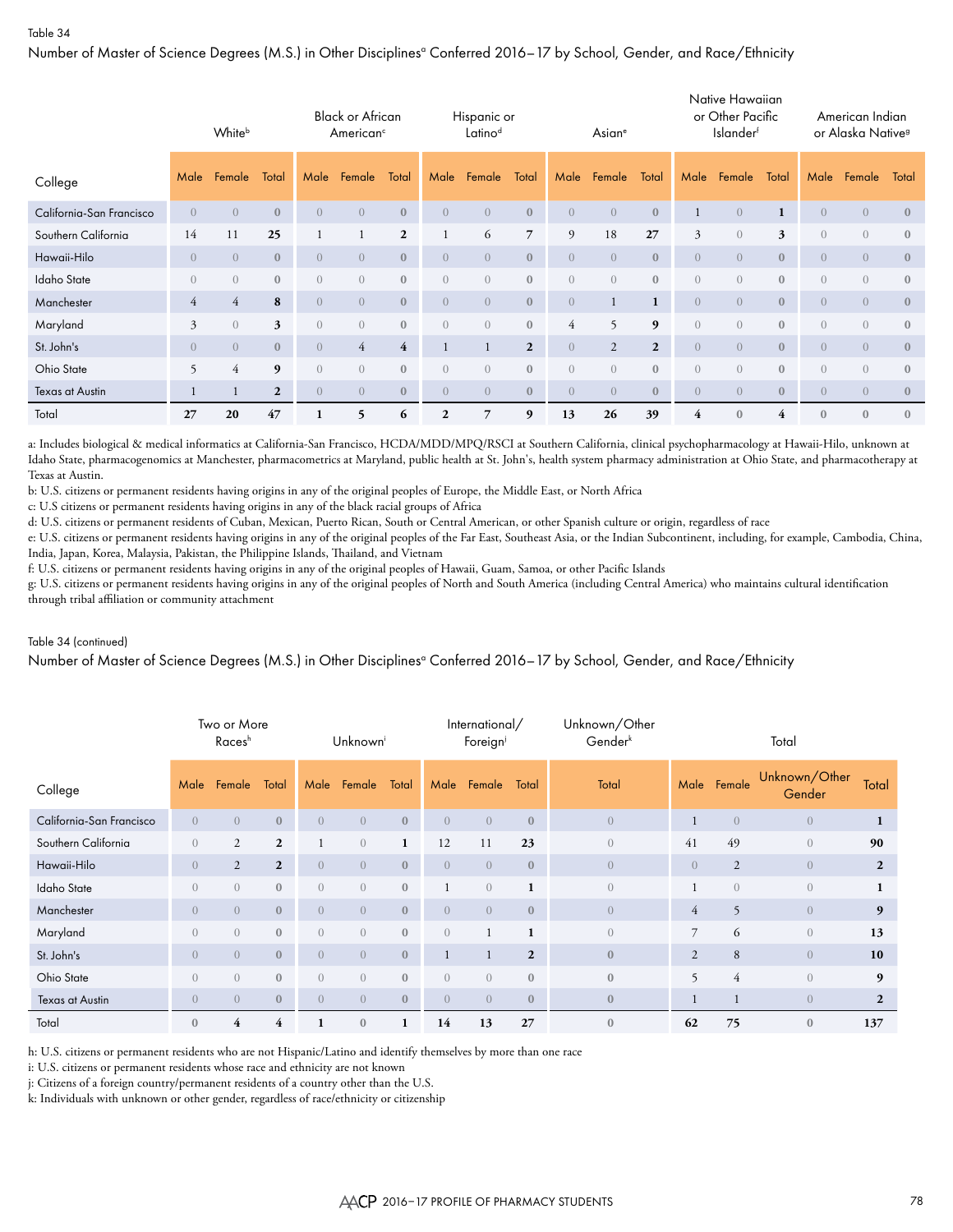Number of Doctor of Philosophy Degrees (Ph.D.) in Medicinal Chemistry Conferred 2016–17 by School, Gender, and Race/Ethnicity

|                          |                  | White <sup>a</sup> |                  |                  | <b>Black or African</b><br>American <sup>b</sup> |                  |                  | Hispanic or<br>Latino <sup>c</sup> |                  |                  | $\mathsf{A} \mathsf{s}$ iand |                  |                  | Native Hawaiian<br>or Other Pacific<br><b>Islander</b> <sup>e</sup> |                  |                  | American Indian<br>or Alaska Native <sup>f</sup> |                  |
|--------------------------|------------------|--------------------|------------------|------------------|--------------------------------------------------|------------------|------------------|------------------------------------|------------------|------------------|------------------------------|------------------|------------------|---------------------------------------------------------------------|------------------|------------------|--------------------------------------------------|------------------|
| College                  | Male             | Female             | Total            | Male             | Female                                           | Total            | Male             | Female                             | Total            | Male             | Female                       | Total            | Male             | Female                                                              | Total            | Male             | Female                                           | Total            |
| Arizona                  | $\overline{0}$   | $\overline{0}$     | $\mathbf{0}$     | $\overline{0}$   | $\overline{0}$                                   | $\mathbf{0}$     | $\sqrt{a}$       | $\mathbf{1}$                       | $\mathbf{1}$     | $\overline{0}$   | $\sqrt{a}$                   | $\mathbf{0}$     | $\overline{0}$   | $\overline{0}$                                                      | $\boldsymbol{0}$ | $\sqrt{a}$       | $\boldsymbol{0}$                                 | $\boldsymbol{0}$ |
| California-San Francisco | 3                | $\overline{4}$     | $\overline{7}$   | $\boldsymbol{0}$ | $\mathbf{1}$                                     | $\mathbf{1}$     | $\boldsymbol{0}$ | $\boldsymbol{0}$                   | $\boldsymbol{0}$ | $\mathbf{1}$     | $\overline{0}$               | $\mathbf{1}$     | $\sqrt{a}$       | $\sqrt{a}$                                                          | $\bf{0}$         | $\boldsymbol{0}$ | $\boldsymbol{0}$                                 | $\boldsymbol{0}$ |
| Pacific-CA               | $\mathbf{1}$     | $\overline{0}$     | $\mathbf{1}$     | $\overline{0}$   | $\overline{0}$                                   | $\boldsymbol{0}$ | $\boldsymbol{0}$ | $\overline{0}$                     | $\mathbf{0}$     | $\overline{0}$   | $\overline{0}$               | $\boldsymbol{0}$ | $\overline{0}$   | $\overline{0}$                                                      | $\boldsymbol{0}$ | $\overline{0}$   | $\overline{0}$                                   | $\boldsymbol{0}$ |
| Connecticut              | $\mathfrak{2}$   | $\sqrt{a}$         | $\mathbf{2}$     | $\sqrt{a}$       | $\sqrt{a}$                                       | $\boldsymbol{0}$ | $\boldsymbol{0}$ | $\sqrt{a}$                         | $\boldsymbol{0}$ | $\sqrt{a}$       | $\sqrt{a}$                   | $\bf 0$          | $\sqrt{a}$       | $\sqrt{a}$                                                          | $\boldsymbol{0}$ | $\boldsymbol{0}$ | $\boldsymbol{0}$                                 | $\boldsymbol{0}$ |
| Florida                  | $\overline{2}$   | $\mathbf{1}$       | $\mathfrak{z}$   | $\overline{0}$   | $\overline{0}$                                   | $\boldsymbol{0}$ | $\overline{0}$   | $\overline{0}$                     | $\boldsymbol{0}$ | $\overline{0}$   | $\overline{0}$               | $\boldsymbol{0}$ | $\overline{0}$   | $\overline{0}$                                                      | $\bf{0}$         | $\sqrt{a}$       | $\overline{0}$                                   | $\bf{0}$         |
| Illinois at Chicago      | 3                | $\overline{0}$     | 3                | $\overline{0}$   | $\overline{0}$                                   | $\boldsymbol{0}$ | $\overline{0}$   | $\overline{0}$                     | $\mathbf{0}$     | $\boldsymbol{0}$ | $\overline{0}$               | $\mathbf{0}$     | $\overline{0}$   | $\sqrt{a}$                                                          | $\bf{0}$         | $\sqrt{a}$       | $\boldsymbol{0}$                                 | $\boldsymbol{0}$ |
| Purdue                   | $\overline{4}$   | 2                  | 6                | $\overline{0}$   | $\overline{0}$                                   | $\boldsymbol{0}$ | $\theta$         | $\overline{0}$                     | $\mathbf{0}$     | $\overline{0}$   | $\overline{0}$               | $\mathbf{0}$     | $\overline{0}$   | $\overline{0}$                                                      | $\bf{0}$         | $\overline{0}$   | $\boldsymbol{0}$                                 | $\boldsymbol{0}$ |
| lowa                     | $\mathbf{1}$     | $\sqrt{a}$         | 1                | $\sqrt{a}$       | $\overline{0}$                                   | $\boldsymbol{0}$ | $\overline{0}$   | $\sqrt{a}$                         | $\mathbf{0}$     | $\boldsymbol{0}$ | $\overline{0}$               | $\boldsymbol{0}$ | $\sqrt{a}$       | $\sqrt{a}$                                                          | $\overline{0}$   | $\boldsymbol{0}$ | $\boldsymbol{0}$                                 | $\boldsymbol{0}$ |
| Kansas                   | $\mathbf{1}$     | $\sqrt{2}$         | 3                | $\theta$         | $\overline{0}$                                   | $\mathbf{0}$     | $\overline{0}$   | $\overline{0}$                     | $\mathbf{0}$     | $\theta$         | $\overline{0}$               | $\boldsymbol{0}$ | $\theta$         | $\theta$                                                            | $\overline{0}$   | $\boldsymbol{0}$ | $\overline{0}$                                   | $\boldsymbol{0}$ |
| Kentucky                 | $\boldsymbol{0}$ | $\mathbf{1}$       | $\mathbf{1}$     | $\theta$         | $\overline{0}$                                   | $\boldsymbol{0}$ | $\boldsymbol{0}$ | $\sqrt{a}$                         | $\boldsymbol{0}$ | $\theta$         | $\sqrt{a}$                   | $\boldsymbol{0}$ | $\theta$         | $\theta$                                                            | $\boldsymbol{0}$ | $\sqrt{a}$       | $\boldsymbol{0}$                                 | $\boldsymbol{0}$ |
| Louisiana at Monroe      | $\overline{0}$   | $\boldsymbol{0}$   | $\boldsymbol{0}$ | $\theta$         | $\overline{0}$                                   | $\boldsymbol{0}$ | $\boldsymbol{0}$ | $\boldsymbol{0}$                   | $\boldsymbol{0}$ | $\overline{0}$   | $\overline{0}$               | $\boldsymbol{0}$ | $\boldsymbol{0}$ | $\theta$                                                            | $\boldsymbol{0}$ | $\boldsymbol{0}$ | $\boldsymbol{0}$                                 | $\boldsymbol{0}$ |
| Maryland                 | $\mathbf{1}$     | $\mathbf{1}$       | $\boldsymbol{2}$ | $\theta$         | $\overline{0}$                                   | $\boldsymbol{0}$ | $\boldsymbol{0}$ | $\sqrt{a}$                         | $\boldsymbol{0}$ | $\overline{0}$   | $\overline{0}$               | $\bf 0$          | $\sqrt{a}$       | $\sqrt{a}$                                                          | $\bf{0}$         | $\boldsymbol{0}$ | $\boldsymbol{0}$                                 | $\boldsymbol{0}$ |
| MCPHS-Boston             | $\sqrt{a}$       | $\sqrt{a}$         | $\boldsymbol{0}$ | $\overline{0}$   | $\overline{0}$                                   | $\boldsymbol{0}$ | $\boldsymbol{0}$ | $\sqrt{a}$                         | $\mathbf{0}$     | $\overline{0}$   | $\overline{0}$               | $\mathbf{0}$     | $\sqrt{a}$       | $\overline{0}$                                                      | $\bf{0}$         | $\sqrt{a}$       | $\overline{0}$                                   | $\boldsymbol{0}$ |
| Michigan                 | $\overline{4}$   | $\mathbf{1}$       | 5                | $\sqrt{0}$       | $\mathbf{1}$                                     | $\mathbf{1}$     | $\boldsymbol{0}$ | $\boldsymbol{0}$                   | $\boldsymbol{0}$ | $\boldsymbol{0}$ | $\overline{0}$               | $\boldsymbol{0}$ | $\boldsymbol{0}$ | $\sqrt{a}$                                                          | $\bf{0}$         | $\boldsymbol{0}$ | $\boldsymbol{0}$                                 | $\boldsymbol{0}$ |
| Minnesota                | 3                | $\boldsymbol{0}$   | $\mathfrak{z}$   | $\overline{0}$   | $\overline{0}$                                   | $\boldsymbol{0}$ | $\boldsymbol{0}$ | $\overline{0}$                     | $\mathbf{0}$     | $\mathbf{1}$     | $\overline{0}$               | 1                | $\theta$         | $\overline{0}$                                                      | $\boldsymbol{0}$ | $\boldsymbol{0}$ | $\boldsymbol{0}$                                 | $\boldsymbol{0}$ |
| Missouri-Kansas City     | $\boldsymbol{0}$ | $\sqrt{a}$         | $\boldsymbol{0}$ | $\boldsymbol{0}$ | $\theta$                                         | $\boldsymbol{0}$ | $\boldsymbol{0}$ | $\boldsymbol{0}$                   | $\boldsymbol{0}$ | $\boldsymbol{0}$ | $\overline{0}$               | $\boldsymbol{0}$ | $\overline{0}$   | $\sqrt{a}$                                                          | $\bf{0}$         | $\boldsymbol{0}$ | $\boldsymbol{0}$                                 | $\boldsymbol{0}$ |
| Rutgers                  | $\overline{0}$   | $\boldsymbol{0}$   | $\boldsymbol{0}$ | $\theta$         | $\overline{0}$                                   | $\boldsymbol{0}$ | $\boldsymbol{0}$ | $\boldsymbol{0}$                   | $\boldsymbol{0}$ | $\overline{0}$   | $\boldsymbol{0}$             | $\bf 0$          | $\theta$         | $\theta$                                                            | $\boldsymbol{0}$ | $\overline{0}$   | $\overline{0}$                                   | $\boldsymbol{0}$ |
| St. John's               | $\sqrt{a}$       | $\sqrt{a}$         | $\boldsymbol{0}$ | $\sqrt{a}$       | $\sqrt{a}$                                       | $\boldsymbol{0}$ | $\boldsymbol{0}$ | $\sqrt{a}$                         | $\boldsymbol{0}$ | $\sqrt{a}$       | $\sqrt{a}$                   | $\bf 0$          | $\sqrt{a}$       | $\sqrt{a}$                                                          | $\bf{0}$         | $\sqrt{a}$       | $\boldsymbol{0}$                                 | $\boldsymbol{0}$ |
| North Carolina           | $\overline{3}$   | $\mathbf{1}$       | $\overline{4}$   | $\overline{0}$   | $\overline{0}$                                   | $\boldsymbol{0}$ | $\boldsymbol{0}$ | $\overline{0}$                     | $\mathbf{0}$     | $\boldsymbol{0}$ | $\overline{0}$               | $\boldsymbol{0}$ | $\sqrt{a}$       | $\overline{0}$                                                      | $\bf{0}$         | $\sqrt{a}$       | $\overline{0}$                                   | $\boldsymbol{0}$ |
| North Dakota State       | $\sqrt{a}$       | $\sqrt{a}$         | $\boldsymbol{0}$ | $\sqrt{a}$       | $\sqrt{a}$                                       | $\boldsymbol{0}$ | $\overline{0}$   | $\sqrt{a}$                         | $\boldsymbol{0}$ | $\boldsymbol{0}$ | $\sqrt{a}$                   | $\boldsymbol{0}$ | $\sqrt{a}$       | $\sqrt{a}$                                                          | $\bf{0}$         | $\boldsymbol{0}$ | $\boldsymbol{0}$                                 | $\boldsymbol{0}$ |
| Ohio State               | $\sqrt{a}$       | $\sqrt{a}$         | $\boldsymbol{0}$ | $\overline{0}$   | $\overline{0}$                                   | $\bf{0}$         | $\theta$         | $\sqrt{a}$                         | $\mathbf{0}$     | $\overline{0}$   | $\overline{0}$               | $\mathbf{0}$     | $\overline{0}$   | $\overline{0}$                                                      | $\bf{0}$         | $\sqrt{a}$       | $\boldsymbol{0}$                                 | $\boldsymbol{0}$ |
| Toledo                   | $\sqrt{a}$       | 1                  | 1                | $\overline{0}$   | $\overline{0}$                                   | $\boldsymbol{0}$ | $\overline{0}$   | $\sqrt{a}$                         | $\boldsymbol{0}$ | $\overline{0}$   | $\overline{0}$               | $\bf 0$          | $\overline{0}$   | $\overline{0}$                                                      | $\boldsymbol{0}$ | $\overline{0}$   | $\boldsymbol{0}$                                 | $\boldsymbol{0}$ |
| Oregon State             | $\overline{0}$   | $\overline{0}$     | $\mathbf{0}$     | $\overline{0}$   | $\overline{0}$                                   | $\mathbf{0}$     | $\overline{0}$   | $\overline{0}$                     | $\mathbf{0}$     | $\overline{0}$   | $\overline{0}$               | $\mathbf{0}$     | $\overline{0}$   | $\overline{0}$                                                      | $\bf{0}$         | $\overline{0}$   | $\overline{0}$                                   | $\boldsymbol{0}$ |
| Duquesne                 | $\sqrt{a}$       | $\sqrt{a}$         | $\boldsymbol{0}$ | $\theta$         | $\theta$                                         | $\boldsymbol{0}$ | $\boldsymbol{0}$ | $\sqrt{a}$                         | $\boldsymbol{0}$ | $\theta$         | $\sqrt{a}$                   | $\bf 0$          | $\theta$         | $\theta$                                                            | $\boldsymbol{0}$ | $\sqrt{a}$       | $\boldsymbol{0}$                                 | $\boldsymbol{0}$ |
| Temple                   | $\overline{0}$   | $\boldsymbol{0}$   | $\boldsymbol{0}$ | $\theta$         | $\overline{0}$                                   | $\mathbf{0}$     | $\overline{0}$   | $\boldsymbol{0}$                   | $\bf{0}$         | $\overline{0}$   | $\overline{0}$               | $\boldsymbol{0}$ | $\overline{0}$   | $\overline{0}$                                                      | $\overline{0}$   | $\overline{0}$   | $\boldsymbol{0}$                                 | $\boldsymbol{0}$ |
| Rhode Island             | $\mathbf{1}$     | $\sqrt{a}$         | $\mathbf{1}$     | $\sqrt{a}$       | $\overline{0}$                                   | $\mathbf{0}$     | $\overline{0}$   | $\sqrt{a}$                         | $\boldsymbol{0}$ | $\overline{0}$   | $\overline{0}$               | $\bf 0$          | $\sqrt{a}$       | $\theta$                                                            | $\overline{0}$   | $\boldsymbol{0}$ | $\boldsymbol{0}$                                 | $\boldsymbol{0}$ |
| <b>Texas at Austin</b>   | $\mathbf{1}$     | $\boldsymbol{0}$   | $\mathbf{1}$     | $\theta$         | $\overline{0}$                                   | $\boldsymbol{0}$ | $\boldsymbol{0}$ | $\boldsymbol{0}$                   | $\boldsymbol{0}$ | $\overline{0}$   | $\overline{0}$               | $\bf 0$          | $\theta$         | $\overline{0}$                                                      | $\boldsymbol{0}$ | $\boldsymbol{0}$ | $\boldsymbol{0}$                                 | $\boldsymbol{0}$ |
| Utah                     | $\sqrt{2}$       | $\boldsymbol{0}$   | $\boldsymbol{2}$ | $\boldsymbol{0}$ | $\boldsymbol{0}$                                 | $\boldsymbol{0}$ | $\boldsymbol{0}$ | $\boldsymbol{0}$                   | $\boldsymbol{0}$ | $\boldsymbol{0}$ | $\sqrt{a}$                   | $\boldsymbol{0}$ | $\boldsymbol{0}$ | $\,0\,$                                                             | $\boldsymbol{0}$ | $\boldsymbol{0}$ | $\boldsymbol{0}$                                 | $\boldsymbol{0}$ |
| Washington               | $\mathbf{1}$     | $\boldsymbol{0}$   | 1                | $\overline{0}$   | $\overline{0}$                                   | $\bf{0}$         | $\boldsymbol{0}$ | $\boldsymbol{0}$                   | $\mathbf{0}$     | $\boldsymbol{0}$ | $\mathbf{1}$                 | $\mathbf{1}$     | $\overline{0}$   | $\overline{0}$                                                      | $\boldsymbol{0}$ | $\boldsymbol{0}$ | $\overline{0}$                                   | $\boldsymbol{0}$ |
| Total                    | 33               | 14                 | 47               | $\mathbf{0}$     | $\overline{2}$                                   | $\overline{2}$   | $\mathbf{0}$     | $\mathbf{1}$                       | 1                | $\overline{2}$   | 1                            | 3                | $\mathbf{0}$     | $\mathbf{0}$                                                        | $\overline{0}$   | $\overline{0}$   | $\mathbf{0}$                                     | $\boldsymbol{0}$ |

(continued on the following page)

a: U.S. citizens or permanent residents having origins in any of the original peoples of Europe, the Middle East, or North Africa

b: U.S citizens or permanent residents having origins in any of the black racial groups of Africa

c: U.S. citizens or permanent residents of Cuban, Mexican, Puerto Rican, South or Central American, or other Spanish culture or origin, regardless of race

d: U.S. citizens or permanent residents having origins in any of the original peoples of the Far East, Southeast Asia, or the Indian Subcontinent, including, for example, Cambodia, China, India, Japan, Korea, Malaysia, Pakistan, the Philippine Islands, Thailand, and Vietnam

e: U.S. citizens or permanent residents having origins in any of the original peoples of Hawaii, Guam, Samoa, or other Pacific Islands

f: U.S. citizens or permanent residents having origins in any of the original peoples of North and South America (including Central America) who maintains cultural identification through tribal affiliation or community attachment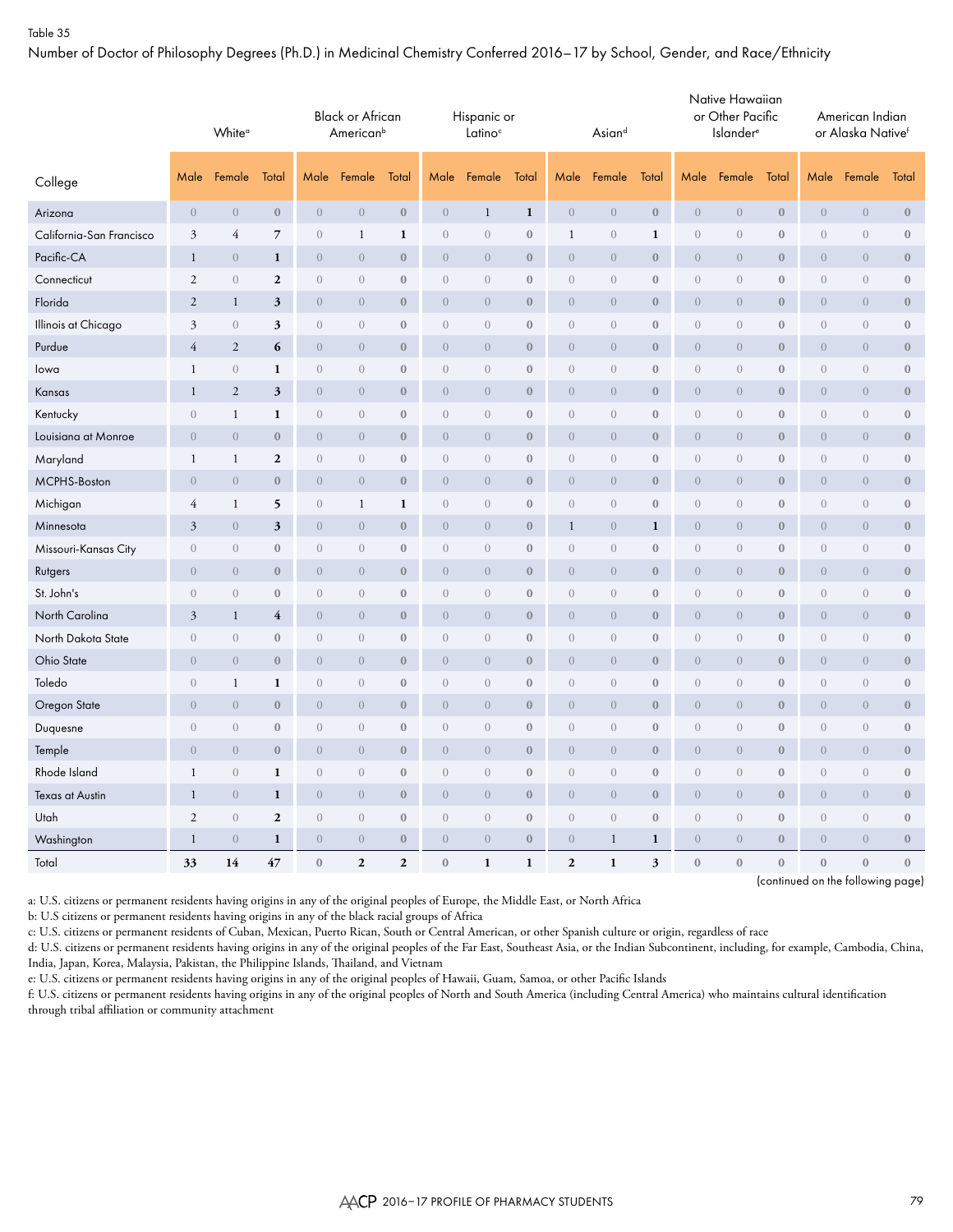### Table 35 (continued)

Number of Doctor of Philosophy Degrees (Ph.D.) in Medicinal Chemistry Conferred 2016–17 by School, Gender, and Race/Ethnicity

|                          | Two or More<br>Races <sup>9</sup><br>Male<br>Female<br>Total |                                |                  |                  | Unknownh         |                  |                         | International/<br>Foreigni |                  | Unknown/Other<br>Gender |                      |                  | Total                   |                         |
|--------------------------|--------------------------------------------------------------|--------------------------------|------------------|------------------|------------------|------------------|-------------------------|----------------------------|------------------|-------------------------|----------------------|------------------|-------------------------|-------------------------|
| College                  |                                                              |                                |                  | Male             | Female           | Total            | Male                    | Female                     | Total            | Total                   | Male                 | Female           | Unknown/Other<br>Gender | Total                   |
| Arizona                  | $\theta$                                                     | $\theta$                       | $\boldsymbol{0}$ | $\boldsymbol{0}$ | $\theta$         | $\boldsymbol{0}$ | $\mathfrak{Z}$          | $\boldsymbol{0}$           | $\mathfrak z$    | $\boldsymbol{0}$        | $\mathfrak{Z}$       | $\mathbf{1}$     | $\boldsymbol{0}$        | $\overline{\mathbf{4}}$ |
| California-San Francisco | $\theta$                                                     | $\theta$                       | $\boldsymbol{0}$ | $\mathbf{1}$     | $\theta$         | $\mathbf{1}$     | $\mathbf{1}$            | $\theta$                   | $\mathbf{1}$     | $\boldsymbol{0}$        | $\sqrt{6}$           | 5                | $\,0\,$                 | 11                      |
| Pacific-CA               | $\theta$                                                     | $\overline{0}$                 | $\boldsymbol{0}$ | $\boldsymbol{0}$ | $\overline{0}$   | $\boldsymbol{0}$ | $\boldsymbol{0}$        | $\boldsymbol{0}$           | $\boldsymbol{0}$ | $\boldsymbol{0}$        | $\mathbf{1}$         | $\,0\,$          | $\overline{0}$          | $\mathbf{1}$            |
| Connecticut              | $\sqrt{a}$                                                   | $\theta$                       | $\mathbf{0}$     | $\overline{0}$   | $\overline{0}$   | $\mathbf{0}$     | $\boldsymbol{0}$        | 2                          | $\mathbf{2}$     | $\mathbf{0}$            | $\mathfrak{2}$       | $\overline{c}$   | $\overline{0}$          | $\overline{4}$          |
| Florida                  | $\overline{0}$                                               | $\boldsymbol{0}$               | $\boldsymbol{0}$ | $\overline{0}$   | $\theta$         | $\boldsymbol{0}$ | $\boldsymbol{0}$        | $\sqrt{2}$                 | $\mathbf 2$      | $\boldsymbol{0}$        | $\sqrt{2}$           | $\mathfrak{Z}$   | $\boldsymbol{0}$        | 5                       |
| Illinois at Chicago      | $\overline{0}$                                               | $\theta$                       | $\boldsymbol{0}$ | $\overline{0}$   | $\theta$         | $\boldsymbol{0}$ | 5                       | $\overline{4}$             | 9                | $\boldsymbol{0}$        | $\,8\,$              | $\overline{4}$   | $\boldsymbol{0}$        | 12                      |
| Purdue                   | $\overline{0}$                                               | $\overline{0}$                 | $\boldsymbol{0}$ | $\boldsymbol{0}$ | $\theta$         | $\boldsymbol{0}$ | $\mathbf{2}$            | $\overline{2}$             | 4                | $\mathbf{0}$            | 6                    | 4                | $\overline{0}$          | 10                      |
| lowa                     | $\overline{0}$                                               | $\theta$                       | $\mathbf{0}$     | $\overline{0}$   | $\theta$         | $\boldsymbol{0}$ | $\boldsymbol{0}$        | $\theta$                   | $\boldsymbol{0}$ | $\mathbf{0}$            | $\mathbf{1}$         | $\mathbf{0}$     | $\boldsymbol{0}$        | $\mathbf{1}$            |
| Kansas                   | $\theta$                                                     | $\boldsymbol{0}$               | $\boldsymbol{0}$ | $\boldsymbol{0}$ | $\theta$         | $\boldsymbol{0}$ | $\mathbf{1}$            | $\mathbf{1}$               | $\boldsymbol{2}$ | $\boldsymbol{0}$        | $\sqrt{2}$           | $\mathfrak{Z}$   | $\boldsymbol{0}$        | 5                       |
| Kentucky                 | $\boldsymbol{0}$                                             | $\overline{0}$                 | $\boldsymbol{0}$ | $\boldsymbol{0}$ | $\boldsymbol{0}$ | $\boldsymbol{0}$ | $\mathbf{1}$            | $\boldsymbol{0}$           | $\mathbf{1}$     | $\boldsymbol{0}$        | $\mathbf{1}$         | $\mathbf{1}$     | $\boldsymbol{0}$        | $\mathbf 2$             |
| Louisiana at Monroe      | $\theta$                                                     | $\overline{0}$                 | $\boldsymbol{0}$ | $\overline{0}$   | $\theta$         | $\boldsymbol{0}$ | $\mathbf{1}$            | $\theta$                   | $\mathbf{1}$     | $\boldsymbol{0}$        | $\mathbf{1}$         | $\overline{0}$   | $\boldsymbol{0}$        | $\mathbf{1}$            |
| Maryland                 | $\overline{0}$                                               | $\overline{0}$                 | $\boldsymbol{0}$ | $\overline{0}$   | $\overline{0}$   | $\boldsymbol{0}$ | $\boldsymbol{0}$        | $\boldsymbol{0}$           | $\boldsymbol{0}$ | $\mathbf{0}$            | $\mathbf{1}$         | $\mathbf{1}$     | $\boldsymbol{0}$        | $\boldsymbol{2}$        |
| MCPHS-Boston             | $\theta$                                                     | $\theta$                       | $\boldsymbol{0}$ | $\overline{0}$   | $\theta$         | $\boldsymbol{0}$ | $\sqrt{2}$              | $\boldsymbol{0}$           | $\boldsymbol{2}$ | $\boldsymbol{0}$        | $\sqrt{2}$           | $\boldsymbol{0}$ | $\boldsymbol{0}$        | $\mathbf{2}$            |
| Michigan                 | $\overline{0}$                                               | $\overline{0}$                 | $\boldsymbol{0}$ | $\boldsymbol{0}$ | $\boldsymbol{0}$ | $\boldsymbol{0}$ | $\boldsymbol{0}$        | $\theta$                   | $\boldsymbol{0}$ | $\mathbf{0}$            | $\overline{4}$       | $\overline{c}$   | $\boldsymbol{0}$        | 6                       |
| Minnesota                | $\theta$                                                     | $\boldsymbol{0}$               | $\boldsymbol{0}$ | $\boldsymbol{0}$ | $\boldsymbol{0}$ | $\boldsymbol{0}$ | $\boldsymbol{0}$        | $\boldsymbol{0}$           | $\boldsymbol{0}$ | $\boldsymbol{0}$        | $\overline{4}$       | $\boldsymbol{0}$ | $\boldsymbol{0}$        | 4                       |
| Missouri-Kansas City     | $\overline{0}$                                               | $\sqrt{a}$                     | $\boldsymbol{0}$ | $\boldsymbol{0}$ | $\boldsymbol{0}$ | $\boldsymbol{0}$ | $\boldsymbol{0}$        | 1                          | $\mathbf 1$      | $\boldsymbol{0}$        | $\boldsymbol{0}$     | $\mathbf 1$      | $\boldsymbol{0}$        | $\mathbf{1}$            |
| Rutgers                  | $\theta$                                                     | $\theta$                       | $\boldsymbol{0}$ | $\boldsymbol{0}$ | $\boldsymbol{0}$ | $\boldsymbol{0}$ | $\mathbf{1}$            | $\mathbf{1}$               | $\boldsymbol{2}$ | $\boldsymbol{0}$        | $\mathbf{1}$         | $\mathbf{1}$     | $\boldsymbol{0}$        | $\boldsymbol{2}$        |
| St. John's               | $\sqrt{a}$                                                   | $\sqrt{a}$                     | $\boldsymbol{0}$ | $\boldsymbol{0}$ | $\boldsymbol{0}$ | $\boldsymbol{0}$ | 3                       | $\boldsymbol{0}$           | 3                | $\boldsymbol{0}$        | $\mathfrak{Z}$       | $\mathbf{0}$     | $\boldsymbol{0}$        | $\sqrt{3}$              |
| North Carolina           | $\theta$                                                     | $\overline{0}$                 | $\boldsymbol{0}$ | $\overline{0}$   | $\theta$         | $\boldsymbol{0}$ | $\boldsymbol{0}$        | $\boldsymbol{0}$           | $\boldsymbol{0}$ | $\boldsymbol{0}$        | $\mathfrak{Z}$       | $\mathbf{1}$     | $\overline{0}$          | $\overline{\mathbf{4}}$ |
| North Dakota State       | $\overline{0}$                                               | $\sqrt{a}$                     | $\boldsymbol{0}$ | $\boldsymbol{0}$ | $\boldsymbol{0}$ | $\boldsymbol{0}$ | $\boldsymbol{0}$        | $\mathfrak{Z}$             | 3                | $\boldsymbol{0}$        | $\sqrt{a}$           | 3                | $\boldsymbol{0}$        | $\sqrt{3}$              |
| Ohio State               | $\overline{0}$                                               | $\overline{0}$                 | $\boldsymbol{0}$ | $\overline{0}$   | $\overline{0}$   | $\boldsymbol{0}$ | $\overline{2}$          | $\overline{2}$             | $\overline{4}$   | $\mathbf{0}$            | $\overline{2}$       | $\overline{2}$   | $\boldsymbol{0}$        | $\overline{4}$          |
| Toledo                   | $\sqrt{a}$                                                   | $\sqrt{a}$                     | $\boldsymbol{0}$ | $\mathbf{1}$     | $\sqrt{a}$       | $\mathbf{1}$     | $\mathfrak{2}$          | $\mathbf{1}$               | 3                | $\boldsymbol{0}$        | $\mathfrak{Z}$       | $\overline{c}$   | $\boldsymbol{0}$        | 5                       |
| Oregon State             | $\overline{0}$                                               | $\overline{0}$                 | $\boldsymbol{0}$ | $\mathbf{1}$     | $\overline{0}$   | $\mathbf{1}$     | $\overline{\mathbf{c}}$ | $\mathbf{1}$               | 3                | $\mathbf{0}$            | $\mathfrak{Z}$       | $\mathbf{1}$     | $\mathbf{0}$            | $\overline{\mathbf{4}}$ |
| Duquesne                 | $\boldsymbol{0}$                                             | $\left\langle {}\right\rangle$ | $\boldsymbol{0}$ | $\overline{0}$   | $\overline{0}$   | $\boldsymbol{0}$ | $\overline{c}$          | $\boldsymbol{0}$           | $\mathbf 2$      | $\boldsymbol{0}$        | $\sqrt{2}$           | $\boldsymbol{0}$ | $\boldsymbol{0}$        | $\boldsymbol{2}$        |
| Temple                   | $\overline{0}$                                               | $\overline{0}$                 | $\mathbf{0}$     | $\overline{0}$   | $\overline{0}$   | $\boldsymbol{0}$ | $\boldsymbol{0}$        | $\mathbf{1}$               | $\mathbf{1}$     | $\mathbf{0}$            | $\mathbf{0}$         | $\mathbf{1}$     | $\overline{0}$          | $\mathbf{1}$            |
| Rhode Island             | $\sqrt{a}$                                                   | $\sqrt{a}$                     | $\boldsymbol{0}$ | $\boldsymbol{0}$ | $\boldsymbol{0}$ | $\boldsymbol{0}$ | $\mathbf{1}$            | $\boldsymbol{0}$           | $\mathbf 1$      | $\boldsymbol{0}$        | $\mathfrak{2}$       | $\mathbf{0}$     | $\sqrt{a}$              | $\boldsymbol{2}$        |
| <b>Texas at Austin</b>   | $\overline{0}$                                               | $\overline{0}$                 | $\boldsymbol{0}$ | $\overline{0}$   | $\overline{0}$   | $\mathbf{0}$     | $\overline{0}$          | $\mathbf{1}$               | $\mathbf{1}$     | $\mathbf{0}$            | $\mathbf{1}$         | $\mathbf{1}$     | $\overline{0}$          | $\boldsymbol{2}$        |
| Utah                     | $\boldsymbol{0}$                                             | $\boldsymbol{0}$               | $\boldsymbol{0}$ | $\boldsymbol{0}$ | $\boldsymbol{0}$ | $\boldsymbol{0}$ | $\mathbf{1}$            | $\mathbf{1}$               | $\mathbf{2}$     | $\boldsymbol{0}$        | $\boldsymbol{\beta}$ | $\mathbf{1}$     | $\boldsymbol{0}$        | $\overline{\mathbf{4}}$ |
| Washington               | $\overline{0}$                                               | $\overline{0}$                 | $\boldsymbol{0}$ | $\overline{0}$   | $\overline{0}$   | $\mathbf{0}$     | $\overline{0}$          | $\overline{0}$             | $\mathbf{0}$     | $\mathbf{0}$            | $\mathbf{1}$         | $\mathbf{1}$     | $\mathbf{0}$            | $\mathbf{2}$            |
| Total                    | $\mathbf{0}$                                                 | $\mathbf{0}$                   | $\boldsymbol{0}$ | 3                | $\mathbf{0}$     | 3                | 30                      | 23                         | 53               | $\boldsymbol{0}$        | 68                   | 41               | $\boldsymbol{0}$        | 109                     |

g: U.S. citizens or permanent residents who are not Hispanic/Latino and identify themselves by more than one race

h: U.S. citizens or permanent residents whose race and ethnicity are not known

i: Citizens of a foreign country/permanent residents of a country other than the U.S.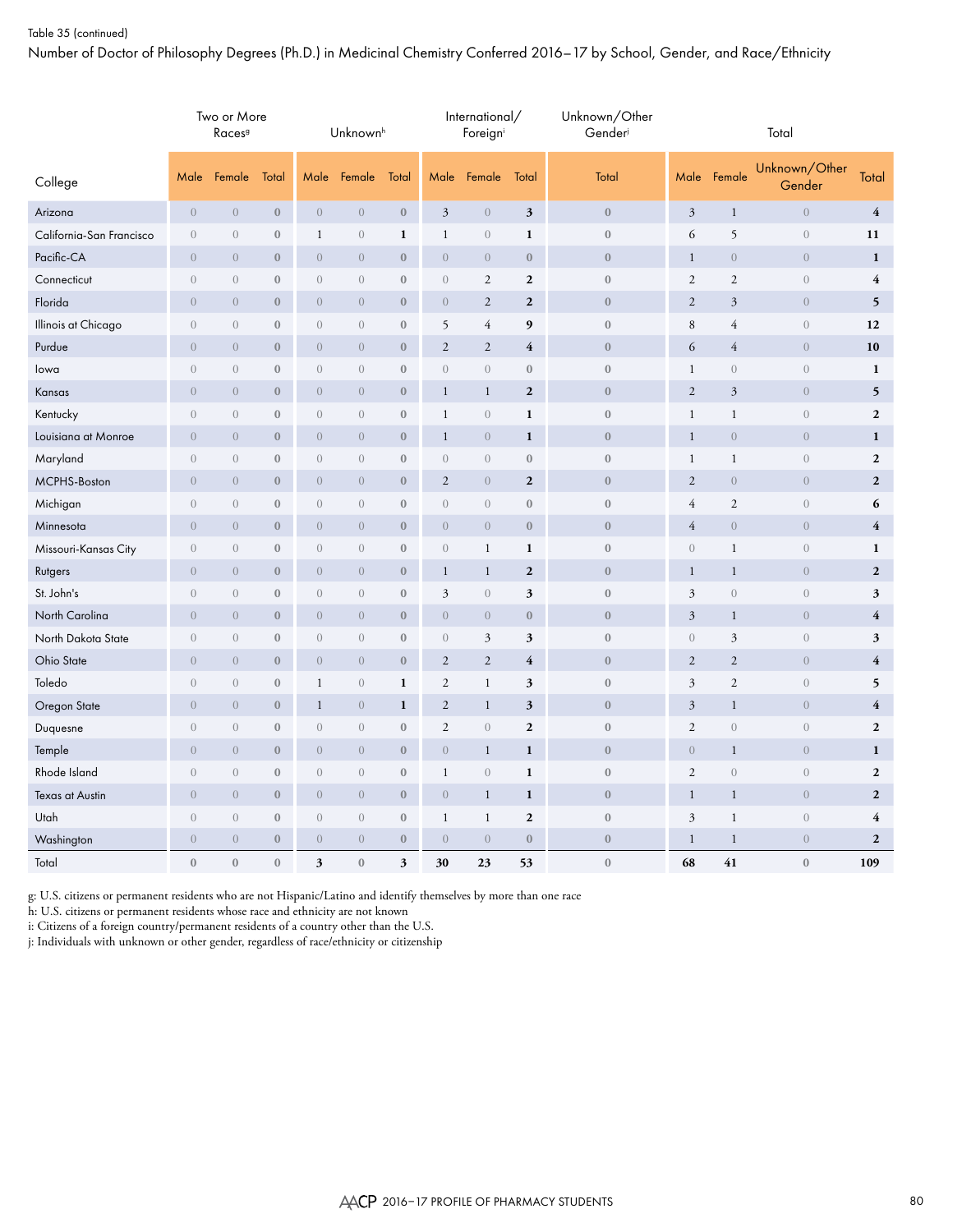Number of Doctor of Philosophy Degrees (Ph.D.) in Pharmacology Conferred 2016–17 by School, Gender, and Race/Ethnicity

|                      | White <sup>o</sup><br>Male<br>Female |                  |                  |                  | <b>Black or African</b><br>American <sup>b</sup> |                  |                  | Hispanic or<br>Latino <sup>c</sup> |                  |                  | Asiand           |                  |                  | Native Hawaiian<br>or Other Pacific<br><b>Islander</b> <sup>e</sup> |                  |                  | American Indian<br>or Alaska Nativef |                  |
|----------------------|--------------------------------------|------------------|------------------|------------------|--------------------------------------------------|------------------|------------------|------------------------------------|------------------|------------------|------------------|------------------|------------------|---------------------------------------------------------------------|------------------|------------------|--------------------------------------|------------------|
| College              |                                      |                  | Total            | Male             | Female                                           | Total            | Male             | Female                             | Total            | Male             | Female           | Total            | Male             | Female                                                              | Total            | Male             | Female                               | Total            |
| Auburn               | $\overline{0}$                       | $\theta$         | $\bf 0$          | $\theta$         | $\overline{0}$                                   | $\mathbf{0}$     | $\overline{0}$   | $\theta$                           | $\boldsymbol{0}$ | $\boldsymbol{0}$ | $\boldsymbol{0}$ | $\boldsymbol{0}$ | $\overline{0}$   | $\boldsymbol{0}$                                                    | $\mathbf{0}$     | $\boldsymbol{0}$ | $\boldsymbol{0}$                     | $\boldsymbol{0}$ |
| Arizona              | $\sqrt{2}$                           | $\mathbf{1}$     | 3                | $\sqrt{a}$       | $\boldsymbol{0}$                                 | $\boldsymbol{0}$ | $\overline{0}$   | $\mathbf{1}$                       | 1                | $\sqrt{a}$       | $\sqrt{a}$       | $\bf{0}$         | $\boldsymbol{0}$ | $\boldsymbol{0}$                                                    | $\boldsymbol{0}$ | $\boldsymbol{0}$ | $\theta$                             | $\boldsymbol{0}$ |
| Pacific-CA           | $\overline{0}$                       | $\overline{0}$   | $\bf{0}$         | $\theta$         | $\overline{0}$                                   | $\boldsymbol{0}$ | $\overline{0}$   | $\theta$                           | $\boldsymbol{0}$ | $\overline{0}$   | $\overline{0}$   | $\bf{0}$         | $\overline{0}$   | $\overline{0}$                                                      | $\boldsymbol{0}$ | $\overline{0}$   | $\theta$                             | $\boldsymbol{0}$ |
| Southern California  | $\overline{0}$                       | $\overline{0}$   | $\bf{0}$         | $\overline{0}$   | $\overline{0}$                                   | $\bf{0}$         | $\overline{0}$   | $\overline{0}$                     | $\bf{0}$         | $\overline{0}$   | $\overline{0}$   | $\bf{0}$         | $\theta$         | $\overline{0}$                                                      | $\bf{0}$         | $\theta$         | $\theta$                             | $\bf 0$          |
| Colorado             | $\mathbf{1}$                         | $\mathfrak{Z}$   | $\overline{4}$   | $\theta$         | $\overline{0}$                                   | $\boldsymbol{0}$ | $\overline{0}$   | $\theta$                           | $\bf{0}$         | $\overline{0}$   | $\overline{0}$   | $\bf{0}$         | $\overline{0}$   | $\boldsymbol{0}$                                                    | $\bf{0}$         | $\theta$         | $\theta$                             | $\bf{0}$         |
| Florida A&M          | $\begin{matrix} 0 \end{matrix}$      | $\overline{0}$   | $\bf{0}$         | $\sqrt{a}$       | $\mathfrak{2}$                                   | $\boldsymbol{2}$ | $\overline{0}$   | $\theta$                           | $\boldsymbol{0}$ | $\overline{0}$   | $\overline{0}$   | $\bf 0$          | $\boldsymbol{0}$ | $\overline{0}$                                                      | $\bf{0}$         | $\theta$         | $\theta$                             | $\bf 0$          |
| Nova Southeastern    | $\overline{0}$                       | $\theta$         | $\bf{0}$         | $\overline{0}$   | $\overline{0}$                                   | $\bf{0}$         | $\overline{0}$   | $\theta$                           | $\boldsymbol{0}$ | $\overline{0}$   | $\overline{0}$   | $\bf{0}$         | $\boldsymbol{0}$ | $\boldsymbol{0}$                                                    | $\mathbf{0}$     | $\theta$         | $\overline{0}$                       | $\bf{0}$         |
| Florida              | $\mathfrak{2}$                       | 1                | 3                | $\overline{0}$   | $\begin{matrix} 0 \end{matrix}$                  | $\boldsymbol{0}$ | $\overline{0}$   | $\theta$                           | $\boldsymbol{0}$ | $\overline{0}$   | $\overline{0}$   | $\mathbf{0}$     | $\boldsymbol{0}$ | $\overline{0}$                                                      | $\boldsymbol{0}$ | $\theta$         | $\theta$                             | $\bf 0$          |
| Mercer               | $\overline{0}$                       | $\overline{0}$   | $\bf{0}$         | $\overline{0}$   | $\mathbf{1}$                                     | 1                | $\overline{0}$   | $\overline{0}$                     | $\bf{0}$         | $\overline{0}$   | $\overline{0}$   | $\bf{0}$         | $\overline{0}$   | $\overline{0}$                                                      | $\bf{0}$         | $\theta$         | $\overline{0}$                       | $\bf{0}$         |
| Kansas               | 1                                    | $\sqrt{a}$       | 1                | $\sqrt{a}$       | $\overline{0}$                                   | $\boldsymbol{0}$ | $\overline{0}$   | $\theta$                           | $\boldsymbol{0}$ | $\overline{0}$   | $\sqrt{a}$       | $\boldsymbol{0}$ | $\boldsymbol{0}$ | $\boldsymbol{0}$                                                    | $\bf{0}$         | $\boldsymbol{0}$ | $\theta$                             | $\bf 0$          |
| Kentucky             | $\overline{0}$                       | $\overline{2}$   | $\boldsymbol{2}$ | $\overline{0}$   | $\overline{0}$                                   | $\boldsymbol{0}$ | $\overline{0}$   | $\theta$                           | $\bf{0}$         | $\overline{0}$   | $\mathbf{1}$     | 1                | $\boldsymbol{0}$ | $\overline{0}$                                                      | $\bf{0}$         | $\theta$         | $\overline{0}$                       | $\bf{0}$         |
| Louisiana at Monroe  | $\boldsymbol{0}$                     | $\mathbf{1}$     | $\mathbf{1}$     | $\sqrt{a}$       | $\boldsymbol{0}$                                 | $\boldsymbol{0}$ | $\boldsymbol{0}$ | $\theta$                           | $\boldsymbol{0}$ | $\sqrt{a}$       | $\sqrt{a}$       | $\bf 0$          | $\boldsymbol{0}$ | $\boldsymbol{0}$                                                    | $\boldsymbol{0}$ | $\boldsymbol{0}$ | $\theta$                             | $\boldsymbol{0}$ |
| MCPHS-Boston         | $\overline{0}$                       | $\theta$         | $\bf{0}$         | $\theta$         | $\overline{0}$                                   | $\boldsymbol{0}$ | $\overline{0}$   | $\theta$                           | $\boldsymbol{0}$ | $\overline{0}$   | $\overline{0}$   | $\bf{0}$         | $\overline{0}$   | $\overline{0}$                                                      | $\boldsymbol{0}$ | $\overline{0}$   | $\theta$                             | $\boldsymbol{0}$ |
| Northeastern         | $\overline{0}$                       | $\overline{0}$   | $\bf{0}$         | $\sqrt{a}$       | $\overline{0}$                                   | $\bf{0}$         | $\overline{0}$   | $\theta$                           | $\bf{0}$         | $\overline{0}$   | $\overline{0}$   | $\bf{0}$         | $\boldsymbol{0}$ | $\overline{0}$                                                      | $\bf{0}$         | $\theta$         | $\theta$                             | $\bf 0$          |
| Minnesota            | $\mathbf{1}$                         | $\theta$         | 1                | $\theta$         | $\overline{0}$                                   | $\bf{0}$         | $\overline{0}$   | $\theta$                           | $\boldsymbol{0}$ | $\overline{0}$   | $\overline{0}$   | $\bf{0}$         | $\boldsymbol{0}$ | $\boldsymbol{0}$                                                    | $\bf{0}$         | $\theta$         | $\theta$                             | $\bf{0}$         |
| Missouri-Kansas City | $\overline{0}$                       | $\overline{0}$   | $\bf{0}$         | $\sqrt{a}$       | $\overline{0}$                                   | $\bf{0}$         | $\overline{0}$   | $\theta$                           | $\boldsymbol{0}$ | $\overline{0}$   | $\overline{0}$   | $\bf 0$          | $\boldsymbol{0}$ | $\theta$                                                            | $\bf{0}$         | $\theta$         | $\theta$                             | $\bf 0$          |
| Montana              | $\mathbf{1}$                         | $\sqrt{2}$       | 3                | $\theta$         | $\overline{0}$                                   | $\bf{0}$         | $\overline{0}$   | $\theta$                           | $\boldsymbol{0}$ | $\boldsymbol{0}$ | $\boldsymbol{0}$ | $\boldsymbol{0}$ | $\boldsymbol{0}$ | $\boldsymbol{0}$                                                    | $\mathbf{0}$     | $\theta$         | $\overline{0}$                       | $\bf{0}$         |
| Rutgers              | 1                                    | $\mathfrak{Z}$   | 4                | $\theta$         | $\overline{0}$                                   | $\boldsymbol{0}$ | $\overline{0}$   | $\theta$                           | $\boldsymbol{0}$ | $\mathbf{1}$     | $\overline{0}$   | $\mathbf{1}$     | $\boldsymbol{0}$ | $\overline{0}$                                                      | $\boldsymbol{0}$ | $\theta$         | $\theta$                             | $\bf 0$          |
| New Mexico           | $\overline{0}$                       | $\overline{0}$   | $\bf{0}$         | $\overline{0}$   | $\overline{0}$                                   | $\mathbf{0}$     | $\overline{0}$   | $\overline{0}$                     | $\bf{0}$         | $\overline{0}$   | $\overline{0}$   | $\bf{0}$         | $\overline{0}$   | $\overline{0}$                                                      | $\bf{0}$         | $\theta$         | $\overline{0}$                       | $\bf{0}$         |
| St. John's           | $\theta$                             | $\mathbf{1}$     | 1                | $\mathbf{1}$     | $\theta$                                         | $\mathbf{1}$     | $\overline{0}$   | $\theta$                           | $\boldsymbol{0}$ | $\theta$         | $\overline{0}$   | $\bf{0}$         | $\boldsymbol{0}$ | $\boldsymbol{0}$                                                    | $\boldsymbol{0}$ | $\boldsymbol{0}$ | $\theta$                             | $\bf 0$          |
| North Dakota State   | $\overline{0}$                       | $\overline{0}$   | $\bf{0}$         | $\overline{0}$   | $\overline{0}$                                   | $\boldsymbol{0}$ | $\overline{0}$   | $\theta$                           | $\bf{0}$         | $\overline{0}$   | $\overline{0}$   | $\bf{0}$         | $\boldsymbol{0}$ | $\overline{0}$                                                      | $\bf{0}$         | $\theta$         | $\overline{0}$                       | $\bf{0}$         |
| Ohio State           | $\boldsymbol{0}$                     | $\sqrt{a}$       | $\bf 0$          | $\sqrt{a}$       | $\boldsymbol{0}$                                 | $\boldsymbol{0}$ | $\boldsymbol{0}$ | $\theta$                           | $\boldsymbol{0}$ | $\sqrt{a}$       | $\sqrt{a}$       | $\bf 0$          | $\boldsymbol{0}$ | $\boldsymbol{0}$                                                    | $\boldsymbol{0}$ | $\boldsymbol{0}$ | $\theta$                             | $\boldsymbol{0}$ |
| Cincinnati           | $\overline{0}$                       | $\theta$         | $\bf{0}$         | $\theta$         | $\overline{0}$                                   | $\boldsymbol{0}$ | $\overline{0}$   | $\theta$                           | $\boldsymbol{0}$ | $\overline{0}$   | $\overline{0}$   | $\bf{0}$         | $\overline{0}$   | $\overline{0}$                                                      | $\boldsymbol{0}$ | $\theta$         | $\theta$                             | $\boldsymbol{0}$ |
| Toledo               | $\overline{0}$                       | $\overline{0}$   | $\bf{0}$         | $\sqrt{a}$       | $\overline{0}$                                   | $\bf{0}$         | $\overline{0}$   | $\theta$                           | $\bf{0}$         | $\overline{0}$   | $\overline{0}$   | $\bf{0}$         | $\boldsymbol{0}$ | $\overline{0}$                                                      | $\bf{0}$         | $\overline{0}$   | $\theta$                             | $\bf 0$          |
| Oklahoma             | $\overline{2}$                       | $\overline{0}$   | $\overline{2}$   | $\theta$         | $\overline{0}$                                   | $\bf{0}$         | $\overline{0}$   | $\theta$                           | $\boldsymbol{0}$ | $\overline{0}$   | $\overline{0}$   | $\bf{0}$         | $\boldsymbol{0}$ | $\overline{0}$                                                      | $\mathbf{0}$     | $\theta$         | $\overline{0}$                       | $\bf{0}$         |
| Duquesne             | $\sqrt{a}$                           | $\overline{0}$   | $\boldsymbol{0}$ | $\sqrt{a}$       | $\theta$                                         | $\boldsymbol{0}$ | $\overline{0}$   | $\boldsymbol{0}$                   | $\mathbf{0}$     | $\overline{0}$   | $\overline{0}$   | $\mathbf{0}$     | $\boldsymbol{0}$ | $\boldsymbol{0}$                                                    | $\boldsymbol{0}$ | $\theta$         | $\sqrt{a}$                           | $\boldsymbol{0}$ |
| Philadelphia         | $\sqrt{a}$                           | $\sqrt{a}$       | $\boldsymbol{0}$ | $\boldsymbol{0}$ | $\overline{0}$                                   | $\boldsymbol{0}$ | $\overline{0}$   | $\boldsymbol{0}$                   | $\boldsymbol{0}$ | $\theta$         | $\overline{0}$   | $\boldsymbol{0}$ | $\boldsymbol{0}$ | $\boldsymbol{0}$                                                    | $\boldsymbol{0}$ | $\boldsymbol{0}$ | $\sqrt{a}$                           | $\mathbf{0}$     |
| Pittsburgh           | $\sqrt{a}$                           | $\boldsymbol{0}$ | $\bf 0$          | $\boldsymbol{0}$ | $\sqrt{a}$                                       | $\boldsymbol{0}$ | $\overline{0}$   | $\boldsymbol{0}$                   | $\boldsymbol{0}$ | $\sqrt{a}$       | $\overline{0}$   | $\bf 0$          | $\boldsymbol{0}$ | $\,0\,$                                                             | $\mathbf{0}$     | $\boldsymbol{0}$ | $\,0\,$                              | $\mathbf{0}$     |
| Rhode Island         | $\mathbf{1}$                         | $\overline{0}$   | $\mathbf{1}$     | $\boldsymbol{0}$ | $\sqrt{a}$                                       | $\mathbf{0}$     | $\overline{0}$   | $\sqrt{ }$                         | $\boldsymbol{0}$ | $\theta$         | $\overline{0}$   | $\boldsymbol{0}$ | $\overline{0}$   | $\sqrt{0}$                                                          | $\mathbf{0}$     | $\boldsymbol{0}$ | $\,0\,$                              | $\boldsymbol{0}$ |
| South Carolina       | $\mathbf{1}$                         | $\sqrt{a}$       | $\mathbf 1$      | $\,0\,$          | $\sqrt{a}$                                       | $\boldsymbol{0}$ | $\boldsymbol{0}$ | $\boldsymbol{0}$                   | $\boldsymbol{0}$ | $\boldsymbol{0}$ | $\sqrt{a}$       | $\boldsymbol{0}$ | $\boldsymbol{0}$ | $\boldsymbol{0}$                                                    | $\boldsymbol{0}$ | $\boldsymbol{0}$ | $\sqrt{a}$                           | $\bf 0$          |
| South Dakota State   | $\boldsymbol{0}$                     | $\overline{0}$   | $\boldsymbol{0}$ | $\boldsymbol{0}$ | $\overline{0}$                                   | $\boldsymbol{0}$ | $\overline{0}$   | $\sqrt{ }$                         | $\boldsymbol{0}$ | $\overline{0}$   | $\overline{0}$   | $\boldsymbol{0}$ | $\overline{0}$   | $\sqrt{a}$                                                          | $\mathbf{0}$     | $\boldsymbol{0}$ | $\sqrt{a}$                           | $\mathbf{0}$     |
| Texas Southern       | $\boldsymbol{0}$                     | $\boldsymbol{0}$ | $\boldsymbol{0}$ | $\mathbf{1}$     | $\mathbf{1}$                                     | $\mathbf{2}$     | $\boldsymbol{0}$ | $\boldsymbol{0}$                   | $\boldsymbol{0}$ | $\boldsymbol{0}$ | $\boldsymbol{0}$ | $\boldsymbol{0}$ | $\boldsymbol{0}$ | $\boldsymbol{0}$                                                    | $\boldsymbol{0}$ | $\boldsymbol{0}$ | $\left( \right)$                     | $\boldsymbol{0}$ |
| Houston              | $\boldsymbol{0}$                     | $\boldsymbol{0}$ | $\boldsymbol{0}$ | $\boldsymbol{0}$ | $\overline{0}$                                   | $\boldsymbol{0}$ | $\overline{0}$   | $\boldsymbol{0}$                   | $\boldsymbol{0}$ | $\theta$         | $\overline{0}$   | $\boldsymbol{0}$ | $\overline{0}$   | $\theta$                                                            | $\bf{0}$         | $\boldsymbol{0}$ | $\boldsymbol{0}$                     | $\bf 0$          |
| Texas at Austin      | $\boldsymbol{0}$                     | $\mathbf{1}$     | $\mathbf{1}$     | $\boldsymbol{0}$ | $\boldsymbol{0}$                                 | $\boldsymbol{0}$ | $\sqrt{a}$       | $\boldsymbol{0}$                   | $\boldsymbol{0}$ | $\boldsymbol{0}$ | $\mathbf{1}$     | $\mathbf{1}$     | $\boldsymbol{0}$ | $\left\langle {}\right\rangle$                                      | $\boldsymbol{0}$ | $\boldsymbol{0}$ | $\boldsymbol{0}$                     | $\bf 0$          |
| Utah                 | $\sqrt{2}$                           | $\mathbf{1}$     | $\mathbf{3}$     | $\boldsymbol{0}$ | $\theta$                                         | $\mathbf{0}$     | $\overline{0}$   | $\boldsymbol{0}$                   | $\boldsymbol{0}$ | $\theta$         | $\boldsymbol{0}$ | $\boldsymbol{0}$ | $\overline{0}$   | $\boldsymbol{0}$                                                    | $\mathbf{0}$     | $\boldsymbol{0}$ | $\boldsymbol{0}$                     | $\boldsymbol{0}$ |
| Total                | 15                                   | $16\,$           | 31               | $\mathbf 2$      | $\overline{\mathbf{4}}$                          | 6                | $\boldsymbol{0}$ | $\mathbf{1}$                       | $\mathbf{1}$     | $\mathbf{1}$     | $\boldsymbol{2}$ | $\mathfrak z$    | $\boldsymbol{0}$ | $\boldsymbol{0}$                                                    | $\boldsymbol{0}$ | $\boldsymbol{0}$ | $\boldsymbol{0}$                     | $\boldsymbol{0}$ |

(continued on the following page)

a: U.S. citizens or permanent residents having origins in any of the original peoples of Europe, the Middle East, or North Africa

b: U.S citizens or permanent residents having origins in any of the black racial groups of Africa

c: U.S. citizens or permanent residents of Cuban, Mexican, Puerto Rican, South or Central American, or other Spanish culture or origin, regardless of race

d: U.S. citizens or permanent residents having origins in any of the original peoples of the Far East, Southeast Asia, or the Indian Subcontinent, including, for example, Cambodia, China, India, Japan, Korea, Malaysia, Pakistan, the Philippine Islands, Thailand, and Vietnam

e: U.S. citizens or permanent residents having origins in any of the original peoples of Hawaii, Guam, Samoa, or other Pacific Islands

f: U.S. citizens or permanent residents having origins in any of the original peoples of North and South America (including Central America) who maintains cultural identification through tribal affiliation or community attachment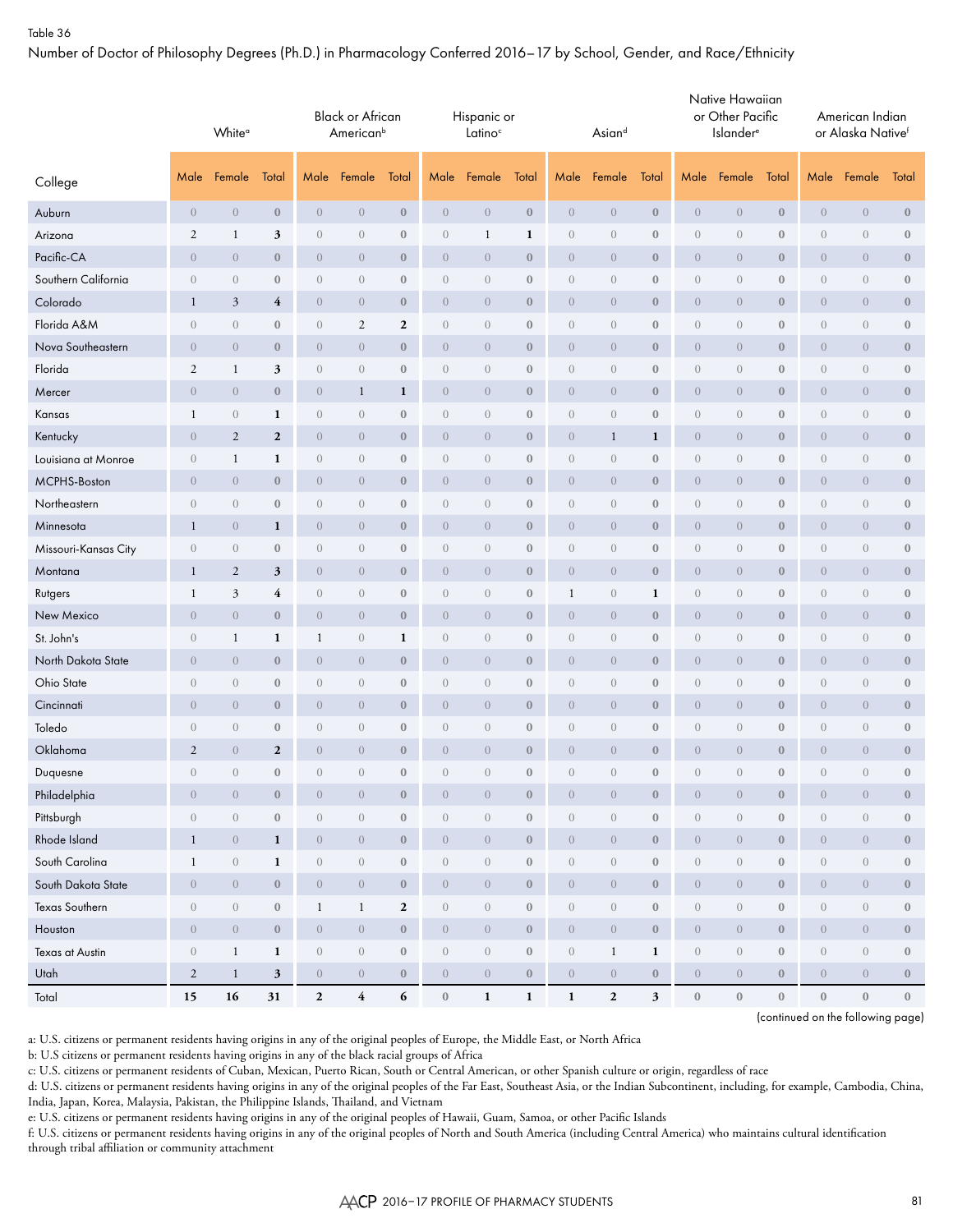## Table 36 (continued)

Number of Doctor of Philosophy Degrees (Ph.D.) in Pharmacology Conferred 2016–17 by School, Gender, and Race/Ethnicity

|                      |                  | Two or More<br>Races <sup>9</sup> |                  |                  | Unknown <sup>h</sup> |                  |                  | International/<br>Foreigni |                  | Unknown/Other<br>Gender | Total            |                  |                                |                         |  |
|----------------------|------------------|-----------------------------------|------------------|------------------|----------------------|------------------|------------------|----------------------------|------------------|-------------------------|------------------|------------------|--------------------------------|-------------------------|--|
| College              | Male             | Female                            | Total            |                  | Male Female          | Total            | Male             | Female                     | Total            | Total                   | Male             | Female           | Unknown/Other<br>Gender        | Total                   |  |
| Auburn               | $\overline{0}$   | $\overline{0}$                    | $\mathbf{0}$     | $\overline{0}$   | $\overline{0}$       | $\boldsymbol{0}$ | $\overline{2}$   | $\overline{2}$             | $\overline{4}$   | $\boldsymbol{0}$        | $\overline{2}$   | $\overline{2}$   | $\sqrt{0}$                     | $\overline{4}$          |  |
| Arizona              | $\sqrt{0}$       | $\boldsymbol{0}$                  | $\mathbf{0}$     | $\boldsymbol{0}$ | $\mathbf{0}$         | $\bf{0}$         | $\theta$         | $\mathbf{0}$               | $\boldsymbol{0}$ | $\boldsymbol{0}$        | $\mathbf{2}$     | $\overline{2}$   | $\,0\,$                        | $\overline{\mathbf{4}}$ |  |
| Pacific-CA           | $\mathbf{0}$     | $\overline{0}$                    | $\boldsymbol{0}$ | $\theta$         | $\overline{0}$       | $\boldsymbol{0}$ | $\overline{0}$   | $\mathbf{1}$               | $\mathbf{1}$     | $\boldsymbol{0}$        | $\overline{0}$   | $\mathbf{1}$     | $\theta$                       | $\mathbf{1}$            |  |
| Southern California  | $\mathbf{0}$     | $\sqrt{a}$                        | $\mathbf{0}$     | $\mathbf{0}$     | $\mathbf{0}$         | $\boldsymbol{0}$ | $\mathbf{1}$     | $\overline{2}$             | 3                | $\boldsymbol{0}$        | $\mathbf{1}$     | 2                | $\sqrt{a}$                     | 3                       |  |
| Colorado             | $\mathbf{0}$     | $\overline{0}$                    | $\mathbf{0}$     | $\sqrt{0}$       | $\overline{0}$       | $\boldsymbol{0}$ | $\sqrt{0}$       | $\mathbf{1}$               | $\mathbf{1}$     | $\boldsymbol{0}$        | $\mathbf{1}$     | $\overline{4}$   | $\theta$                       | 5                       |  |
| Florida A&M          | $\mathbf{0}$     | $\mathbf{0}$                      | $\mathbf{0}$     | $\mathbf{0}$     | $\sqrt{a}$           | $\boldsymbol{0}$ | $\theta$         | 2                          | $\mathbf{2}$     | $\boldsymbol{0}$        | $\mathbf{0}$     | $\overline{4}$   | $\overline{0}$                 | $\overline{\mathbf{4}}$ |  |
| Nova Southeastern    | $\overline{0}$   | $\overline{0}$                    | $\mathbf{0}$     | $\overline{0}$   | $\overline{0}$       | $\boldsymbol{0}$ | $\mathbf{1}$     | $\overline{0}$             | $\mathbf{1}$     | $\bf{0}$                | $\mathbf{1}$     | $\theta$         | $\theta$                       | $\mathbf{1}$            |  |
| Florida              | $\mathbf{0}$     | $\boldsymbol{0}$                  | $\boldsymbol{0}$ | $\boldsymbol{0}$ | $\boldsymbol{0}$     | $\boldsymbol{0}$ | $\theta$         | $\mathbf{0}$               | $\boldsymbol{0}$ | $\boldsymbol{0}$        | $\sqrt{2}$       | $\mathbf 1$      | $\theta$                       | 3                       |  |
| Mercer               | $\overline{0}$   | $\mathbf{1}$                      | 1                | $\overline{0}$   | $\overline{0}$       | $\boldsymbol{0}$ | $\overline{0}$   | $\overline{0}$             | $\boldsymbol{0}$ | $\boldsymbol{0}$        | $\overline{0}$   | $\overline{2}$   | $\overline{0}$                 | $\boldsymbol{2}$        |  |
| Kansas               | $\sqrt{0}$       | $\sqrt{a}$                        | $\mathbf{0}$     | $\sqrt{a}$       | $\sqrt{a}$           | $\boldsymbol{0}$ | $\,0\,$          | $\boldsymbol{2}$           | $\boldsymbol{2}$ | $\boldsymbol{0}$        | $\mathbf{1}$     | $\sqrt{2}$       | $\,0\,$                        | 3                       |  |
| Kentucky             | $\mathbf{0}$     | $\overline{0}$                    | $\mathbf{0}$     | $\overline{0}$   | $\overline{0}$       | $\bf{0}$         | $\sqrt{0}$       | $\sqrt{0}$                 | $\mathbf{0}$     | $\boldsymbol{0}$        | $\overline{0}$   | $\mathfrak{Z}$   | $\overline{0}$                 | 3                       |  |
| Louisiana at Monroe  | $\overline{0}$   | $\sqrt{a}$                        | $\mathbf{0}$     | $\mathbf{0}$     | $\mathbf{0}$         | $\boldsymbol{0}$ | 2                | $\mathbf{0}$               | $\boldsymbol{2}$ | $\boldsymbol{0}$        | $\mathbf{2}$     | $\mathbf{1}$     | $\theta$                       | 3                       |  |
| MCPHS-Boston         | $\mathbf{0}$     | $\overline{0}$                    | $\boldsymbol{0}$ | $\theta$         | $\overline{0}$       | $\boldsymbol{0}$ | $\mathfrak{Z}$   | $\sqrt{0}$                 | $\mathfrak{z}$   | $\boldsymbol{0}$        | $\mathfrak{Z}$   | $\theta$         | $\theta$                       | 3                       |  |
| Northeastern         | $\mathbf{0}$     | $\mathbf{0}$                      | $\mathbf{0}$     | $\mathbf{0}$     | $\mathbf{0}$         | $\boldsymbol{0}$ | $\theta$         | $\overline{2}$             | $\boldsymbol{2}$ | $\boldsymbol{0}$        | $\mathbf{0}$     | $\overline{2}$   | $\sqrt{a}$                     | $\boldsymbol{2}$        |  |
| Minnesota            | $\overline{0}$   | $\overline{0}$                    | $\mathbf{0}$     | $\sqrt{0}$       | $\overline{0}$       | $\boldsymbol{0}$ | $\sqrt{0}$       | $\sqrt{2}$                 | $\boldsymbol{2}$ | $\boldsymbol{0}$        | $\mathbf{1}$     | $\overline{c}$   | $\theta$                       | 3                       |  |
| Missouri-Kansas City | $\mathbf{0}$     | $\sqrt{a}$                        | $\mathbf{0}$     | $\mathbf{0}$     | $\sqrt{a}$           | $\boldsymbol{0}$ | 2                | 2                          | $\overline{4}$   | $\boldsymbol{0}$        | $\mathbf{2}$     | 2                | $\overline{0}$                 | $\overline{\mathbf{4}}$ |  |
| Montana              | $\overline{0}$   | $\overline{0}$                    | $\boldsymbol{0}$ | $\overline{0}$   | $\overline{0}$       | $\boldsymbol{0}$ | $\mathbf{1}$     | $\sqrt{0}$                 | $\mathbf{1}$     | $\bf{0}$                | $\overline{c}$   | $\overline{2}$   | $\theta$                       | $\overline{4}$          |  |
| Rutgers              | $\mathbf{0}$     | $\boldsymbol{0}$                  | $\boldsymbol{0}$ | $\boldsymbol{0}$ | $\boldsymbol{0}$     | $\boldsymbol{0}$ | $\theta$         | $\sqrt{0}$                 | $\boldsymbol{0}$ | $\boldsymbol{0}$        | $\sqrt{2}$       | $\mathfrak{Z}$   | $\theta$                       | 5                       |  |
| New Mexico           | $\overline{0}$   | $\overline{0}$                    | $\boldsymbol{0}$ | $\overline{0}$   | $\overline{0}$       | $\boldsymbol{0}$ | $\overline{0}$   | $\overline{2}$             | $\mathbf{2}$     | $\boldsymbol{0}$        | $\overline{0}$   | $\overline{2}$   | $\overline{0}$                 | $\boldsymbol{2}$        |  |
| St. John's           | $\mathbf{0}$     | $\sqrt{a}$                        | $\mathbf{0}$     | $\sqrt{a}$       | $\sqrt{a}$           | $\boldsymbol{0}$ | 5                | $\mathbf{1}$               | 6                | $\bf 0$                 | 6                | $\overline{2}$   | $\sqrt{a}$                     | 8                       |  |
| North Dakota State   | $\overline{0}$   | $\overline{0}$                    | $\mathbf{0}$     | $\overline{0}$   | $\overline{0}$       | $\bf{0}$         | $\mathbf{1}$     | $\sqrt{0}$                 | $\mathbf{1}$     | $\boldsymbol{0}$        | $\mathbf{1}$     | $\overline{0}$   | $\overline{0}$                 | $\mathbf{1}$            |  |
| Ohio State           | $\mathbf{0}$     | $\sqrt{a}$                        | $\mathbf{0}$     | $\boldsymbol{0}$ | $\mathbf{0}$         | $\boldsymbol{0}$ | $\mathbf{1}$     | $\mathbf{0}$               | $\mathbf{1}$     | $\boldsymbol{0}$        | $\mathbf{1}$     | $\theta$         | $\theta$                       | $\mathbf{1}$            |  |
| Cincinnati           | $\mathbf{0}$     | $\overline{0}$                    | $\boldsymbol{0}$ | $\theta$         | $\overline{0}$       | $\boldsymbol{0}$ | $\mathbf{1}$     | $\sqrt{0}$                 | $\mathbf{1}$     | $\boldsymbol{0}$        | $\mathbf{1}$     | $\theta$         | $\theta$                       | $\mathbf{1}$            |  |
| Toledo               | $\mathbf{0}$     | $\overline{0}$                    | $\mathbf{0}$     | $\mathbf{0}$     | $\overline{0}$       | $\boldsymbol{0}$ | $\mathbf{1}$     | $\sqrt{0}$                 | $\mathbf{1}$     | $\boldsymbol{0}$        | $\mathbf{1}$     | $\theta$         | $\theta$                       | $\mathbf{1}$            |  |
| Oklahoma             | $\overline{0}$   | $\overline{0}$                    | $\mathbf{0}$     | $\sqrt{0}$       | $\overline{0}$       | $\boldsymbol{0}$ | $\mathbf{1}$     | $\sqrt{2}$                 | $\mathfrak{z}$   | $\boldsymbol{0}$        | $\mathfrak{Z}$   | $\overline{c}$   | $\theta$                       | 5                       |  |
| Duquesne             | $\sqrt{0}$       | $\boldsymbol{0}$                  | $\mathbf{0}$     | $\boldsymbol{0}$ | $\mathbf{0}$         | $\boldsymbol{0}$ | $\theta$         | $\mathbf{1}$               | $\mathbf{1}$     | $\boldsymbol{0}$        | $\sqrt{a}$       | $\mathbf{1}$     | $\boldsymbol{0}$               | $\mathbf{1}$            |  |
| Philadelphia         | $\overline{0}$   | $\overline{0}$                    | $\bf{0}$         | $\overline{0}$   | $\overline{0}$       | $\mathbf{0}$     | $\overline{2}$   | $\overline{0}$             | $\mathbf{2}$     | $\mathbf{0}$            | $\mathfrak{2}$   | $\overline{0}$   | $\overline{0}$                 | $\mathbf{2}$            |  |
| Pittsburgh           | $\boldsymbol{0}$ | $\sqrt{a}$                        | $\boldsymbol{0}$ | $\boldsymbol{0}$ | $\boldsymbol{0}$     | $\boldsymbol{0}$ | $\mathbf{1}$     | $\,0\,$                    | $\mathbf 1$      | $\boldsymbol{0}$        | $\mathbf{1}$     | $\boldsymbol{0}$ | $\,0\,$                        | $\mathbf{1}$            |  |
| Rhode Island         | $\boldsymbol{0}$ | $\boldsymbol{0}$                  | $\bf 0$          | $\sqrt{a}$       | $\overline{0}$       | $\boldsymbol{0}$ | $\boldsymbol{0}$ | $\mathbf{1}$               | $\mathbf{1}$     | $\boldsymbol{0}$        | $\mathbf{1}$     | $\mathbf{1}$     | $\,0\,$                        | $\overline{2}$          |  |
| South Carolina       | $\,0\,$          | $\sqrt{a}$                        | $\boldsymbol{0}$ | $\,0\,$          | $\boldsymbol{0}$     | $\boldsymbol{0}$ | $\boldsymbol{0}$ | $\,1$                      | $\mathbf 1$      | $\boldsymbol{0}$        | $\mathbf{1}$     | $\,1$            | $\left\langle {}\right\rangle$ | $\overline{2}$          |  |
| South Dakota State   | $\boldsymbol{0}$ | $\overline{0}$                    | $\mathbf{0}$     | $\sqrt{a}$       | $\,0\,$              | $\boldsymbol{0}$ | $\mathbf{1}$     | $\sqrt{0}$                 | $\mathbf{1}$     | $\boldsymbol{0}$        | $\mathbf{1}$     | $\boldsymbol{0}$ | $\boldsymbol{0}$               | $\mathbf{1}$            |  |
| Texas Southern       | $\boldsymbol{0}$ | $\sqrt{a}$                        | $\boldsymbol{0}$ | $\,0\,$          | $\overline{0}$       | $\boldsymbol{0}$ | $\sqrt{a}$       | $\boldsymbol{0}$           | $\boldsymbol{0}$ | $\bf 0$                 | $\mathbf{1}$     | $\mathbf{1}$     | $\left\langle {}\right\rangle$ | $\overline{2}$          |  |
| Houston              | $\sqrt{a}$       | $\overline{0}$                    | $\bf 0$          | $\boldsymbol{0}$ | $\overline{0}$       | $\bf 0$          | $\overline{c}$   | $\mathbf{1}$               | $\mathfrak{z}$   | $\boldsymbol{0}$        | $\sqrt{2}$       | $\mathbf{1}$     | $\overline{0}$                 | $\mathbf{3}$            |  |
| Texas at Austin      | $\,0\,$          | $\sqrt{a}$                        | $\boldsymbol{0}$ | $\boldsymbol{0}$ | $\boldsymbol{0}$     | $\boldsymbol{0}$ | $\boldsymbol{0}$ | $\mathbf{1}$               | $\mathbf{1}$     | $\boldsymbol{0}$        | $\boldsymbol{0}$ | $\sqrt{3}$       | $\,0\,$                        | $\mathbf{3}$            |  |
| Utah                 | $\boldsymbol{0}$ | $\overline{0}$                    | $\boldsymbol{0}$ | $\sqrt{a}$       | $\overline{0}$       | $\boldsymbol{0}$ | $\mathbf{1}$     | $\mathbf{1}$               | $\boldsymbol{2}$ | $\boldsymbol{0}$        | $\mathfrak{Z}$   | $\sqrt{2}$       | $\boldsymbol{0}$               | $\mathbf{5}$            |  |
| Total                | $\boldsymbol{0}$ | $\mathbf{1}$                      | $\mathbf{1}$     | $\boldsymbol{0}$ | $\,0\,$              | $\bf 0$          | 29               | $27\,$                     | 56               | $\boldsymbol{0}$        | $47\,$           | $51\,$           | $\boldsymbol{0}$               | 98                      |  |

g: U.S. citizens or permanent residents who are not Hispanic/Latino and identify themselves by more than one race

h: U.S. citizens or permanent residents whose race and ethnicity are not known

i: Citizens of a foreign country/permanent residents of a country other than the U.S.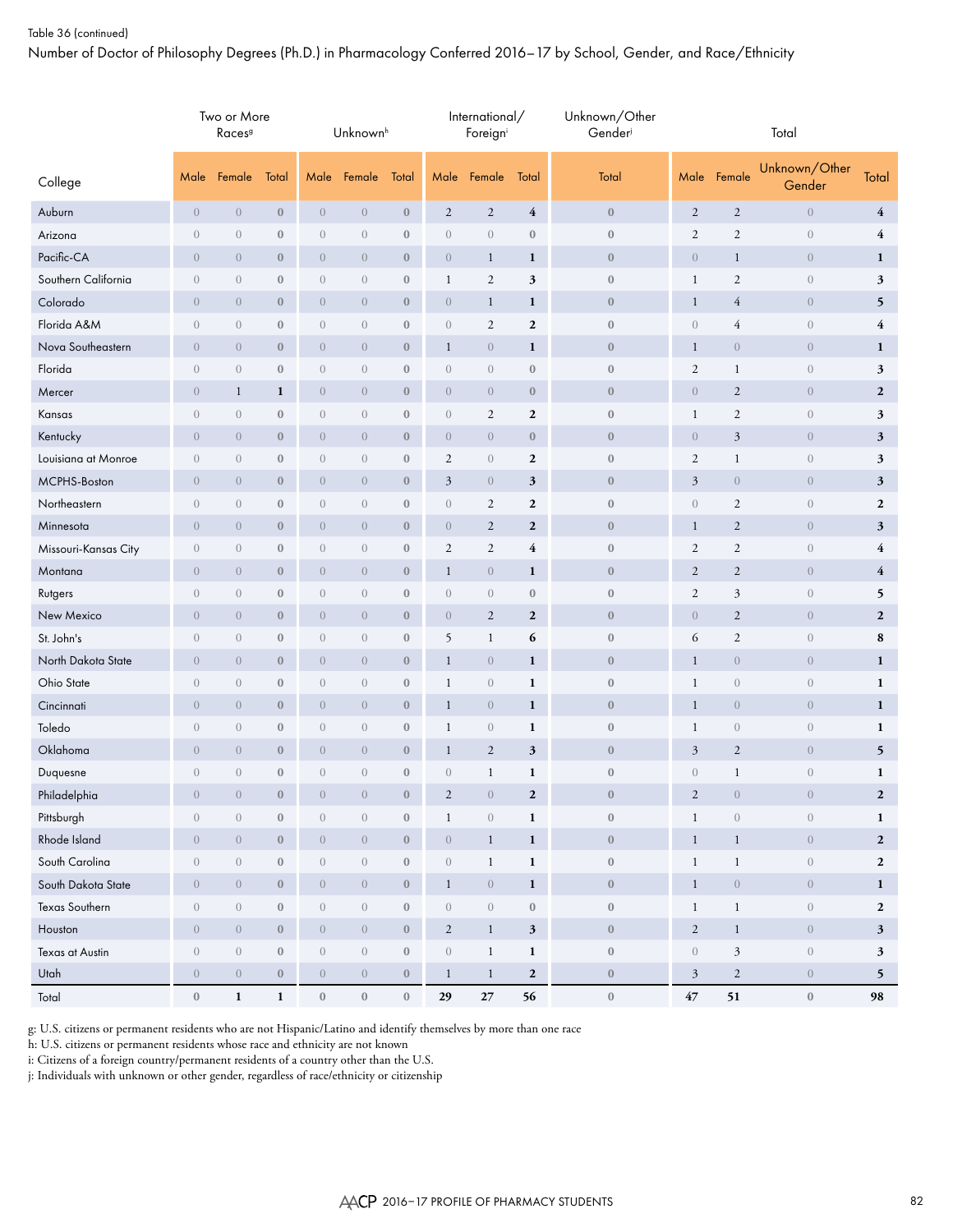Number of Doctor of Philosophy Degrees (Ph.D.) in Social and Administrative Sciences Conferred 2016–17 by School, Gender, and Race/Ethnicity

|                     | White <sup>a</sup> |                |                  | <b>Black or African</b><br>American <sup>b</sup> |                  |                         |                  | Hispanic or<br>Latino <sup>c</sup> |                  |                  | Asiand           |                  | Native Hawaiian<br>or Other Pacific<br>Islander <sup>e</sup> |                  |                  | American Indian<br>or Alaska Nativef |                  |                  |
|---------------------|--------------------|----------------|------------------|--------------------------------------------------|------------------|-------------------------|------------------|------------------------------------|------------------|------------------|------------------|------------------|--------------------------------------------------------------|------------------|------------------|--------------------------------------|------------------|------------------|
| College             | Male               | Female         | Total            | Male                                             | Female           | Total                   | Male             | Female                             | Total            | Male             | Female           | Total            | Male                                                         | Female           | Total            | Male                                 | Female           | Total            |
| Auburn              | $\mathbf{1}$       | $\overline{0}$ | $\mathbf{1}$     | $\overline{0}$                                   | $\overline{0}$   | $\mathbf{0}$            | $\overline{0}$   | $\overline{0}$                     | $\mathbf{0}$     | $\overline{0}$   | $\overline{0}$   | $\mathbf{0}$     | $\overline{0}$                                               | $\sqrt{a}$       | $\mathbf{0}$     | $\overline{0}$                       | $\overline{0}$   | $\mathbf{0}$     |
| Arizona             | $\overline{0}$     | 1              | 1                | $\sqrt{a}$                                       | $\boldsymbol{0}$ | $\mathbf{0}$            | $\overline{0}$   | $\overline{0}$                     | $\mathbf{0}$     | $\theta$         | $\boldsymbol{0}$ | $\boldsymbol{0}$ | $\boldsymbol{0}$                                             | $\sqrt{a}$       | $\boldsymbol{0}$ | $\theta$                             | $\theta$         | $\mathbf{0}$     |
| Southern California | $\mathbf{1}$       | $\overline{0}$ | $\mathbf{1}$     | $\overline{0}$                                   | $\boldsymbol{0}$ | $\mathbf{0}$            | $\overline{0}$   | $\overline{0}$                     | $\mathbf{0}$     | $\overline{0}$   | $\boldsymbol{0}$ | $\mathbf{0}$     | $\overline{0}$                                               | $\sqrt{a}$       | $\mathbf{0}$     | $\theta$                             | $\overline{0}$   | $\mathbf{0}$     |
| Howard              | $\theta$           | $\overline{0}$ | $\mathbf{0}$     | $\sqrt{a}$                                       | 1                | 1                       | $\overline{0}$   | $\overline{0}$                     | $\mathbf{0}$     | $\sqrt{a}$       | $\mathbf{0}$     | $\boldsymbol{0}$ | $\boldsymbol{0}$                                             | $\sqrt{a}$       | $\bf{0}$         | $\sqrt{a}$                           | $\theta$         | $\boldsymbol{0}$ |
| Florida A&M         | $\overline{0}$     | $\theta$       | $\bf{0}$         | $\mathbf{1}$                                     | 3                | $\overline{\mathbf{4}}$ | $\overline{0}$   | $\overline{0}$                     | $\boldsymbol{0}$ | $\theta$         | $\theta$         | $\boldsymbol{0}$ | $\overline{0}$                                               | $\boldsymbol{0}$ | $\mathbf{0}$     | $\overline{0}$                       | $\theta$         | $\boldsymbol{0}$ |
| Nova Southeastern   | $\overline{0}$     | $\overline{0}$ | $\bf{0}$         | $\sqrt{a}$                                       | $\overline{0}$   | $\boldsymbol{0}$        | $\boldsymbol{0}$ | $\theta$                           | $\boldsymbol{0}$ | $\sqrt{a}$       | $\boldsymbol{0}$ | $\boldsymbol{0}$ | $\boldsymbol{0}$                                             | $\boldsymbol{0}$ | $\boldsymbol{0}$ | $\boldsymbol{0}$                     | $\theta$         | $\boldsymbol{0}$ |
| Georgia             | $\overline{0}$     | 2              | $\overline{2}$   | $\overline{0}$                                   | $\overline{0}$   | $\mathbf{0}$            | $\overline{0}$   | $\theta$                           | $\boldsymbol{0}$ | $\overline{0}$   | $\overline{0}$   | $\bf{0}$         | $\boldsymbol{0}$                                             | $\overline{0}$   | $\bf{0}$         | $\overline{0}$                       | $\overline{0}$   | $\bf{0}$         |
| Illinois at Chicago | $\overline{0}$     | $\mathbf{1}$   | $\mathbf{1}$     | $\sqrt{a}$                                       | $\boldsymbol{0}$ | $\mathbf{0}$            | $\boldsymbol{0}$ | $\theta$                           | $\boldsymbol{0}$ | $\sqrt{a}$       | $\overline{0}$   | $\mathbf{0}$     | $\boldsymbol{0}$                                             | $\theta$         | $\bf{0}$         | $\theta$                             | $\sqrt{0}$       | $\boldsymbol{0}$ |
| Purdue              | $\overline{0}$     | $\overline{0}$ | $\boldsymbol{0}$ | $\theta$                                         | $\overline{0}$   | $\mathbf{0}$            | $\overline{0}$   | $\theta$                           | $\boldsymbol{0}$ | $\overline{0}$   | $\overline{0}$   | $\boldsymbol{0}$ | $\boldsymbol{0}$                                             | $\overline{0}$   | $\mathbf{0}$     | $\overline{0}$                       | $\theta$         | $\boldsymbol{0}$ |
| lowa                | $\sqrt{2}$         | $\overline{0}$ | $\overline{2}$   | $\sqrt{a}$                                       | $\boldsymbol{0}$ | $\mathbf{0}$            | $\overline{0}$   | $\overline{0}$                     | $\boldsymbol{0}$ | $\sqrt{a}$       | $\mathbf{0}$     | $\boldsymbol{0}$ | $\boldsymbol{0}$                                             | $\sqrt{a}$       | $\bf{0}$         | $\theta$                             | $\sqrt{a}$       | $\boldsymbol{0}$ |
| Kentucky            | $\mathbf{1}$       | $\overline{0}$ | 1                | $\theta$                                         | $\overline{0}$   | $\mathbf{0}$            | $\overline{0}$   | $\boldsymbol{0}$                   | $\boldsymbol{0}$ | $\overline{0}$   | $\boldsymbol{0}$ | $\boldsymbol{0}$ | $\overline{0}$                                               | $\boldsymbol{0}$ | $\boldsymbol{0}$ | $\boldsymbol{0}$                     | $\theta$         | $\boldsymbol{0}$ |
| Maryland            | $\overline{0}$     | 2              | $\mathbf{2}$     | $\sqrt{a}$                                       | $\theta$         | $\mathbf{0}$            | $\boldsymbol{0}$ | $\boldsymbol{0}$                   | $\boldsymbol{0}$ | $\mathbf{1}$     | $\boldsymbol{0}$ | $\mathbf{1}$     | $\boldsymbol{0}$                                             | $\boldsymbol{0}$ | $\boldsymbol{0}$ | $\theta$                             | $\boldsymbol{0}$ | $\boldsymbol{0}$ |
| MCPHS-Boston        | $\overline{0}$     | $\mathbf{1}$   | $\mathbf{1}$     | $\overline{0}$                                   | $\overline{0}$   | $\mathbf{0}$            | $\overline{0}$   | $\theta$                           | $\mathbf{0}$     | $\overline{0}$   | $\boldsymbol{0}$ | $\boldsymbol{0}$ | $\overline{0}$                                               | $\sqrt{a}$       | $\mathbf{0}$     | $\theta$                             | $\overline{0}$   | $\boldsymbol{0}$ |
| Michigan            | $\overline{0}$     | $\overline{0}$ | $\bf 0$          | $\boldsymbol{0}$                                 | $\boldsymbol{0}$ | $\boldsymbol{0}$        | $\boldsymbol{0}$ | $\theta$                           | $\boldsymbol{0}$ | $\sqrt{a}$       | $\boldsymbol{0}$ | $\boldsymbol{0}$ | $\boldsymbol{0}$                                             | $\boldsymbol{0}$ | $\boldsymbol{0}$ | $\sqrt{a}$                           | $\boldsymbol{0}$ | $\boldsymbol{0}$ |
| Minnesota           | $\mathbf{1}$       | $\mathbf{1}$   | $\boldsymbol{2}$ | $\overline{0}$                                   | $\overline{0}$   | $\mathbf{0}$            | $\overline{0}$   | $\boldsymbol{0}$                   | $\boldsymbol{0}$ | $\sqrt{a}$       | $\overline{0}$   | $\boldsymbol{0}$ | $\boldsymbol{0}$                                             | $\boldsymbol{0}$ | $\mathbf{0}$     | $\overline{0}$                       | $\mathbf{1}$     | $\mathbf{1}$     |
| Mississippi         | $\overline{0}$     | $\overline{0}$ | $\mathbf{0}$     | $\boldsymbol{0}$                                 | $\boldsymbol{0}$ | $\boldsymbol{0}$        | $\boldsymbol{0}$ | $\sqrt{a}$                         | $\boldsymbol{0}$ | $\boldsymbol{0}$ | $\boldsymbol{0}$ | $\boldsymbol{0}$ | $\boldsymbol{0}$                                             | $\boldsymbol{0}$ | $\boldsymbol{0}$ | $\sqrt{a}$                           | $\sqrt{a}$       | $\boldsymbol{0}$ |
| New Mexico          | $\overline{0}$     | $\overline{0}$ | $\bf{0}$         | $\theta$                                         | $\overline{0}$   | $\mathbf{0}$            | $\overline{0}$   | $\theta$                           | $\boldsymbol{0}$ | $\boldsymbol{0}$ | $\theta$         | $\boldsymbol{0}$ | $\boldsymbol{0}$                                             | $\boldsymbol{0}$ | $\boldsymbol{0}$ | $\boldsymbol{0}$                     | $\theta$         | $\boldsymbol{0}$ |
| North Carolina      | $\mathbf{1}$       | $\sqrt{a}$     | $\mathbf{1}$     | $\sqrt{a}$                                       | $\boldsymbol{0}$ | $\boldsymbol{0}$        | $\boldsymbol{0}$ | $\sqrt{a}$                         | $\boldsymbol{0}$ | $\boldsymbol{0}$ | $\boldsymbol{0}$ | $\boldsymbol{0}$ | $\boldsymbol{0}$                                             | $\sqrt{a}$       | $\boldsymbol{0}$ | $\theta$                             | $\sqrt{a}$       | $\boldsymbol{0}$ |
| Cincinnati          | $\overline{0}$     | $\overline{0}$ | $\mathbf{0}$     | $\overline{0}$                                   | $\overline{0}$   | $\mathbf{0}$            | $\overline{0}$   | $\overline{0}$                     | $\boldsymbol{0}$ | $\overline{0}$   | $\overline{0}$   | $\mathbf{0}$     | $\overline{0}$                                               | $\overline{0}$   | $\mathbf{0}$     | $\overline{0}$                       | $\overline{0}$   | $\boldsymbol{0}$ |
| Rhode Island        | $\theta$           | $\overline{0}$ | $\mathbf{0}$     | $\boldsymbol{0}$                                 | $\boldsymbol{0}$ | $\mathbf{0}$            | $\overline{0}$   | $\overline{0}$                     | $\boldsymbol{0}$ | $\sqrt{a}$       | $\overline{0}$   | $\boldsymbol{0}$ | $\boldsymbol{0}$                                             | $\boldsymbol{0}$ | $\boldsymbol{0}$ | $\theta$                             | $\sqrt{a}$       | $\boldsymbol{0}$ |
| Texas at Austin     | $\sqrt{a}$         | $\overline{0}$ | $\mathbf{0}$     | $\overline{0}$                                   | $\overline{0}$   | $\mathbf{0}$            | $\overline{0}$   | $\overline{0}$                     | $\mathbf{0}$     | $\sqrt{a}$       | $\boldsymbol{0}$ | $\boldsymbol{0}$ | $\overline{0}$                                               | $\sqrt{a}$       | $\mathbf{0}$     | $\overline{0}$                       | $\overline{0}$   | $\mathbf{0}$     |
| West Virginia       | $\mathbf{1}$       | $\sqrt{a}$     | $\mathbf{1}$     | $\boldsymbol{0}$                                 | $\overline{0}$   | $\boldsymbol{0}$        | $\overline{0}$   | $\sqrt{a}$                         | $\boldsymbol{0}$ | $\boldsymbol{0}$ | $\overline{0}$   | $\boldsymbol{0}$ | $\boldsymbol{0}$                                             | $\sqrt{a}$       | $\boldsymbol{0}$ | $\theta$                             | $\boldsymbol{0}$ | $\boldsymbol{0}$ |
| Wisconsin-Madison   | $\overline{0}$     | $\mathbf{1}$   | $\mathbf{1}$     | $\theta$                                         | $\overline{0}$   | $\mathbf{0}$            | $\overline{0}$   | $\overline{0}$                     | $\boldsymbol{0}$ | $\overline{0}$   | $\overline{0}$   | $\boldsymbol{0}$ | $\overline{0}$                                               | $\sqrt{a}$       | $\mathbf{0}$     | $\overline{0}$                       | $\overline{0}$   | $\boldsymbol{0}$ |
| Total               | 8                  | 9              | 17               | $\mathbf{1}$                                     | 4                | 5                       | $\mathbf{0}$     | $\mathbf{0}$                       | $\mathbf{0}$     | 1                | $\mathbf{0}$     | $\mathbf{1}$     | $\mathbf{0}$                                                 | $\mathbf{0}$     | $\mathbf{0}$     | $\boldsymbol{0}$                     | 1                | $\mathbf{1}$     |

(continued on the following page)

a: U.S. citizens or permanent residents having origins in any of the original peoples of Europe, the Middle East, or North Africa

b: U.S citizens or permanent residents having origins in any of the black racial groups of Africa

c: U.S. citizens or permanent residents of Cuban, Mexican, Puerto Rican, South or Central American, or other Spanish culture or origin, regardless of race

d: U.S. citizens or permanent residents having origins in any of the original peoples of the Far East, Southeast Asia, or the Indian Subcontinent, including, for example, Cambodia, China, India, Japan, Korea, Malaysia, Pakistan, the Philippine Islands, Thailand, and Vietnam

e: U.S. citizens or permanent residents having origins in any of the original peoples of Hawaii, Guam, Samoa, or other Pacific Islands

f: U.S. citizens or permanent residents having origins in any of the original peoples of North and South America (including Central America) who maintains cultural identification through tribal affiliation or community attachment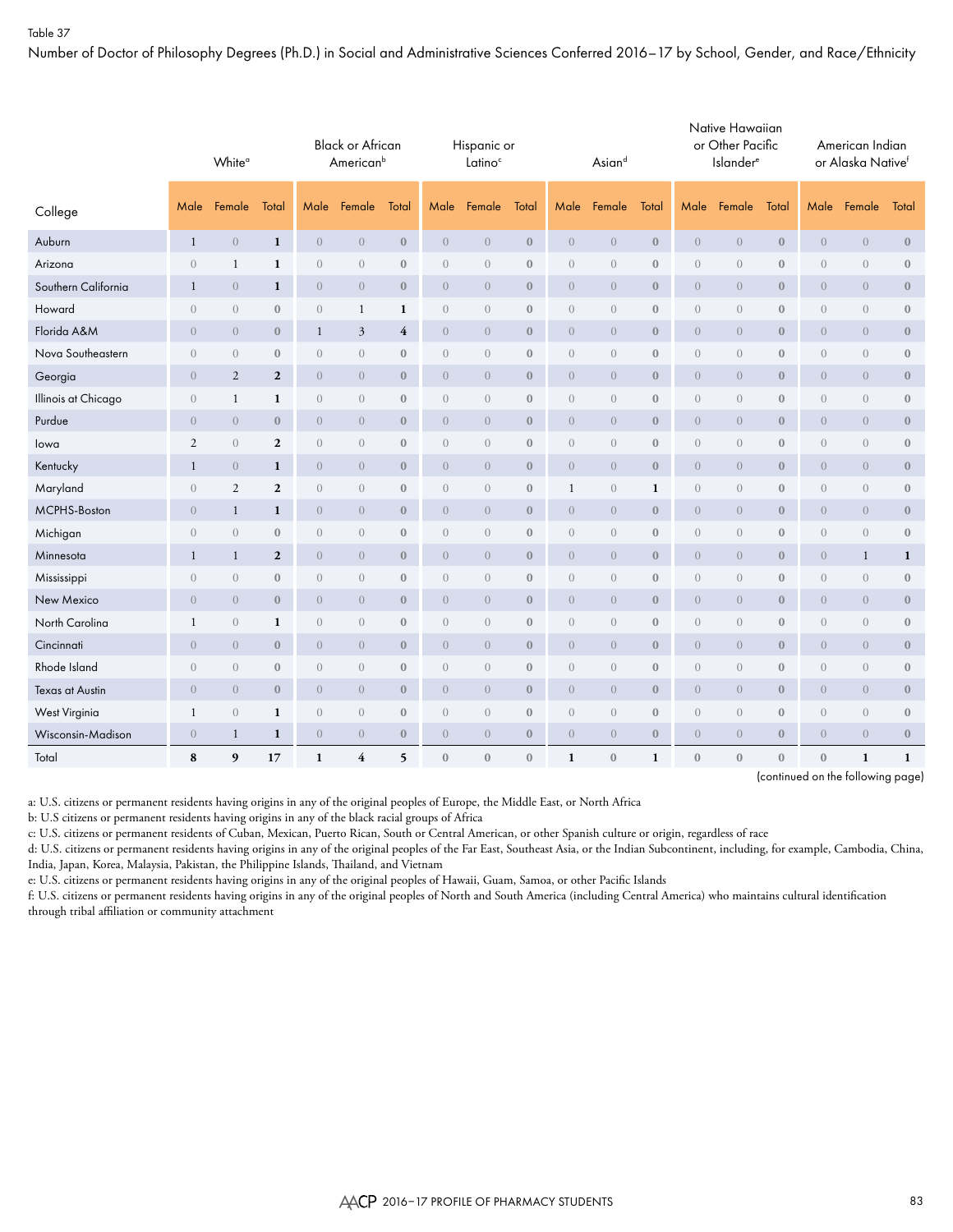## Table 37 (continued)

Number of Doctor of Philosophy Degrees (Ph.D.) in Social and Administrative Sciences Conferred 2016–17 by School, Gender, and Race/Ethnicity

|                     | Two or More<br>Races <sup>9</sup> |                  |                  | Unknown <sup>h</sup> |                  |                  |                  | International/<br>Foreign |                  | Unknown/Other<br>Gender | Total          |                |                         |                |  |  |
|---------------------|-----------------------------------|------------------|------------------|----------------------|------------------|------------------|------------------|---------------------------|------------------|-------------------------|----------------|----------------|-------------------------|----------------|--|--|
| College             | Male                              | Female           | Total            | Male                 | Female           | Total            | Male             | Female                    | Total            | Total                   | Male           | Female         | Unknown/Other<br>Gender | Total          |  |  |
| Auburn              | $\sqrt{a}$                        | $\overline{0}$   | $\boldsymbol{0}$ | $\boldsymbol{0}$     | $\sqrt{a}$       | $\boldsymbol{0}$ | $\boldsymbol{0}$ | $\sqrt{a}$                | $\boldsymbol{0}$ | $\boldsymbol{0}$        | $\mathbf{1}$   | $\,0\,$        | $\sqrt{0}$              | $\mathbf{1}$   |  |  |
| Arizona             | $\theta$                          | $\boldsymbol{0}$ | $\boldsymbol{0}$ | $\sqrt{a}$           | $\boldsymbol{0}$ | $\boldsymbol{0}$ | $\sqrt{a}$       | $\sqrt{a}$                | $\boldsymbol{0}$ | $\bf 0$                 | $\mathbf{0}$   | $\mathbf{1}$   | $\boldsymbol{0}$        | $\mathbf{1}$   |  |  |
| Southern California | $\overline{0}$                    | $\overline{0}$   | $\boldsymbol{0}$ | $\overline{0}$       | $\overline{0}$   | $\mathbf{0}$     | $\overline{2}$   | $\overline{0}$            | $\overline{2}$   | $\boldsymbol{0}$        | $\overline{3}$ | $\sqrt{0}$     | $\sqrt{0}$              | $\mathbf{3}$   |  |  |
| Howard              | $\overline{0}$                    | $\overline{0}$   | $\mathbf{0}$     | $\overline{0}$       | $\overline{0}$   | $\boldsymbol{0}$ | $\sqrt{a}$       | $\sqrt{a}$                | $\boldsymbol{0}$ | $\bf 0$                 | $\overline{0}$ | $\mathbf{1}$   | $\boldsymbol{0}$        | $\mathbf{1}$   |  |  |
| Florida A&M         | $\overline{0}$                    | $\overline{0}$   | $\boldsymbol{0}$ | $\overline{0}$       | $\overline{0}$   | $\boldsymbol{0}$ | $\boldsymbol{0}$ | $\mathbf{1}$              | 1                | $\boldsymbol{0}$        | $\mathbf{1}$   | 4              | $\mathbf{0}$            | 5              |  |  |
| Nova Southeastern   | $\theta$                          | $\overline{0}$   | $\mathbf{0}$     | $\overline{0}$       | $\overline{0}$   | $\mathbf{0}$     | $\mathfrak{2}$   | $\mathbf{1}$              | 3                | $\bf 0$                 | $\mathfrak{2}$ | $\mathbf{1}$   | $\boldsymbol{0}$        | 3              |  |  |
| Georgia             | $\overline{0}$                    | $\overline{0}$   | $\boldsymbol{0}$ | $\overline{0}$       | $\overline{0}$   | $\boldsymbol{0}$ | $\mathfrak{Z}$   | $\mathbf{2}$              | 5                | $\mathbf{0}$            | $\mathfrak{Z}$ | 4              | $\sqrt{0}$              | $\overline{7}$ |  |  |
| Illinois at Chicago | $\theta$                          | $\overline{0}$   | $\boldsymbol{0}$ | $\theta$             | $\overline{0}$   | $\boldsymbol{0}$ | $\mathbf{1}$     | $\mathbf{1}$              | $\mathbf{2}$     | $\bf 0$                 | $\mathbf{1}$   | $\mathfrak{2}$ | $\boldsymbol{0}$        | 3              |  |  |
| Purdue              | $\overline{0}$                    | $\overline{0}$   | $\boldsymbol{0}$ | $\overline{0}$       | $\overline{0}$   | $\mathbf{0}$     | $\mathbf{1}$     | $\overline{0}$            | $\mathbf{1}$     | $\boldsymbol{0}$        | $\mathbf{1}$   | $\overline{0}$ | $\sqrt{0}$              | $\mathbf{1}$   |  |  |
| lowa                | $\theta$                          | $\overline{0}$   | $\boldsymbol{0}$ | $\theta$             | $\overline{0}$   | $\boldsymbol{0}$ | $\sqrt{a}$       | $\mathbf{1}$              | $\mathbf{1}$     | $\mathbf{0}$            | $\overline{2}$ | $\mathbf{1}$   | $\boldsymbol{0}$        | 3              |  |  |
| Kentucky            | $\overline{0}$                    | $\overline{0}$   | $\boldsymbol{0}$ | $\overline{0}$       | $\overline{0}$   | $\boldsymbol{0}$ | $\overline{0}$   | $\overline{0}$            | $\bf{0}$         | $\boldsymbol{0}$        | $\mathbf{1}$   | $\overline{0}$ | $\mathbf{0}$            | $\mathbf{1}$   |  |  |
| Maryland            | $\theta$                          | $\overline{0}$   | $\boldsymbol{0}$ | $\theta$             | $\overline{0}$   | $\boldsymbol{0}$ | $\mathbf{1}$     | 5                         | 6                | $\boldsymbol{0}$        | $\mathbf{2}$   | $\overline{7}$ | $\boldsymbol{0}$        | 9              |  |  |
| MCPHS-Boston        | $\overline{0}$                    | $\overline{0}$   | $\mathbf{0}$     | $\overline{0}$       | $\overline{0}$   | $\mathbf{0}$     | 6                | $\overline{2}$            | 8                | $\mathbf{0}$            | 6              | 3              | $\mathbf{0}$            | 9              |  |  |
| Michigan            | $\theta$                          | $\overline{0}$   | $\boldsymbol{0}$ | $\sqrt{a}$           | $\boldsymbol{0}$ | $\boldsymbol{0}$ | $\boldsymbol{0}$ | $\mathbf{1}$              | 1                | $\boldsymbol{0}$        | $\mathbf{0}$   | $\mathbf{1}$   | $\boldsymbol{0}$        | $\mathbf{1}$   |  |  |
| Minnesota           | $\boldsymbol{0}$                  | $\sqrt{a}$       | $\boldsymbol{0}$ | $\boldsymbol{0}$     | $\sqrt{a}$       | $\boldsymbol{0}$ | $\mathbf{1}$     | $\mathbf{1}$              | $\boldsymbol{2}$ | $\boldsymbol{0}$        | $\sqrt{2}$     | $\mathfrak{Z}$ | $\boldsymbol{0}$        | 5 <sup>5</sup> |  |  |
| Mississippi         | $\sqrt{a}$                        | $\boldsymbol{0}$ | $\boldsymbol{0}$ | $\sqrt{a}$           | $\sqrt{a}$       | $\boldsymbol{0}$ | $\overline{2}$   | $\sqrt{a}$                | $\mathbf{2}$     | $\bf 0$                 | $\overline{2}$ | $\sqrt{a}$     | $\boldsymbol{0}$        | $\overline{2}$ |  |  |
| New Mexico          | $\overline{0}$                    | $\overline{0}$   | $\boldsymbol{0}$ | $\sqrt{a}$           | $\overline{0}$   | $\boldsymbol{0}$ | $\mathbf{1}$     | $\overline{0}$            | $\mathbf{1}$     | $\bf 0$                 | $\mathbf{1}$   | $\sqrt{0}$     | $\sqrt{0}$              | $\mathbf{1}$   |  |  |
| North Carolina      | $\theta$                          | $\overline{0}$   | $\boldsymbol{0}$ | $\theta$             | $\overline{0}$   | $\boldsymbol{0}$ | $\boldsymbol{0}$ | $\overline{0}$            | $\mathbf{0}$     | $\boldsymbol{0}$        | $\mathbf{1}$   | $\sqrt{a}$     | $\boldsymbol{0}$        | $\mathbf{1}$   |  |  |
| Cincinnati          | $\overline{0}$                    | $\overline{0}$   | $\mathbf{0}$     | $\overline{0}$       | $\overline{0}$   | $\mathbf{0}$     | $\mathbf{1}$     | $\mathbf{1}$              | $\overline{2}$   | $\mathbf{0}$            | $\mathbf{1}$   | $\mathbf{1}$   | $\overline{0}$          | $\overline{2}$ |  |  |
| Rhode Island        | $\theta$                          | $\overline{0}$   | $\mathbf{0}$     | $\overline{0}$       | $\overline{0}$   | $\mathbf{0}$     | $\mathfrak{Z}$   | $\overline{0}$            | 3                | $\bf 0$                 | 3              | $\sqrt{a}$     | $\boldsymbol{0}$        | 3              |  |  |
| Texas at Austin     | $\overline{0}$                    | $\overline{0}$   | $\boldsymbol{0}$ | $\overline{0}$       | $\overline{0}$   | $\boldsymbol{0}$ | $\boldsymbol{0}$ | $\mathbf{1}$              | 1                | $\boldsymbol{0}$        | $\overline{0}$ | $\mathbf{1}$   | $\sqrt{0}$              | $\mathbf{1}$   |  |  |
| West Virginia       | $\overline{0}$                    | $\sqrt{a}$       | $\boldsymbol{0}$ | $\overline{0}$       | $\overline{0}$   | $\mathbf{0}$     | $\mathbf{1}$     | $\overline{2}$            | 3                | $\bf 0$                 | $\overline{2}$ | $\mathfrak{2}$ | $\boldsymbol{0}$        | $\overline{4}$ |  |  |
| Wisconsin-Madison   | $\overline{0}$                    | $\overline{0}$   | $\boldsymbol{0}$ | $\overline{0}$       | $\overline{0}$   | $\boldsymbol{0}$ | $\mathbf{1}$     | $\mathbf{1}$              | $\mathbf{2}$     | $\boldsymbol{0}$        | 1              | 2              | $\sqrt{0}$              | 3              |  |  |
| Total               | $\mathbf{0}$                      | $\overline{0}$   | $\mathbf{0}$     | $\mathbf{0}$         | $\overline{0}$   | $\mathbf{0}$     | 26               | 20                        | 46               | $\mathbf{0}$            | 36             | 34             | $\mathbf{0}$            | 70             |  |  |

g: U.S. citizens or permanent residents who are not Hispanic/Latino and identify themselves by more than one race

h: U.S. citizens or permanent residents whose race and ethnicity are not known

i: Citizens of a foreign country/permanent residents of a country other than the U.S.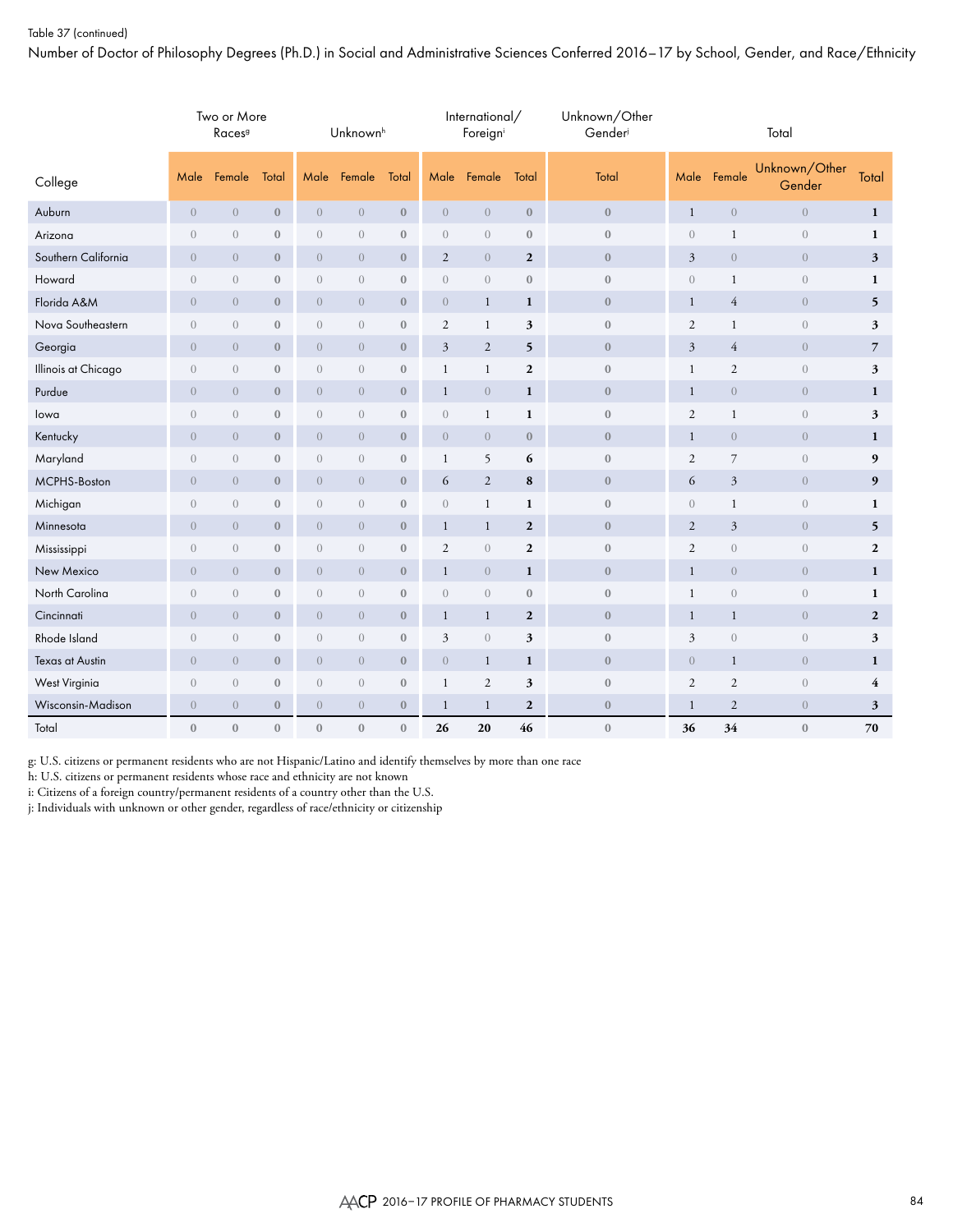Number of Doctor of Philosophy Degrees (Ph.D.) in Pharmacy Practice Conferred 2016–17 by School, Gender, and Race/Ethnicity

|                     | White <sup>a</sup> |                |                |                | <b>Black or African</b><br>American <sup>b</sup> |              |                | Hispanic or<br>Latino <sup>c</sup> |              | Asiand           |                |                | Native Hawaiian<br>or Other Pacific<br>Islander <sup>e</sup> |                |              | American Indian<br>or Alaska Nativef |                |              |
|---------------------|--------------------|----------------|----------------|----------------|--------------------------------------------------|--------------|----------------|------------------------------------|--------------|------------------|----------------|----------------|--------------------------------------------------------------|----------------|--------------|--------------------------------------|----------------|--------------|
| College             | Male               | Female         | Total          | Male           | Female                                           | Total        | Male           | Female                             | Total        | Male             | Female         | Total          | Male                                                         | Female         | Total        | Male                                 | Female         | Total        |
| Southern California |                    |                | $\overline{2}$ | $\overline{0}$ | $\overline{0}$                                   | $\mathbf{0}$ | $\overline{0}$ | $\mathbf{1}$                       | 1            |                  | $\overline{0}$ | $\mathbf{1}$   | $\overline{0}$                                               | $\overline{0}$ | $\mathbf{0}$ | $\overline{0}$                       | $\overline{0}$ | $\mathbf{0}$ |
| Florida             |                    | $\overline{0}$ | $\mathbf{1}$   | $\sqrt{a}$     | $\overline{0}$                                   | $\mathbf{0}$ | $\overline{0}$ | $\overline{0}$                     | $\mathbf{0}$ | $\overline{0}$   | $\overline{0}$ | $\mathbf{0}$   | $\overline{0}$                                               | $\overline{0}$ | $\mathbf{0}$ | $\overline{0}$                       | $\sqrt{a}$     | $\mathbf{0}$ |
| Georgia             | $\overline{0}$     | 1              | 1              | $\overline{0}$ | $\overline{0}$                                   | $\mathbf{0}$ | $\overline{0}$ | $\overline{0}$                     | $\mathbf{0}$ | $\overline{0}$   | $\overline{0}$ | $\mathbf{0}$   | $\overline{0}$                                               | $\overline{0}$ | $\mathbf{0}$ | $\overline{0}$                       | $\overline{0}$ | $\mathbf{0}$ |
| lowa                | $\overline{0}$     | $\overline{0}$ | $\mathbf{0}$   | $\overline{0}$ | $\overline{0}$                                   | $\mathbf{0}$ | $\overline{0}$ | $\overline{0}$                     | $\mathbf{0}$ | $\left( \right)$ | $\overline{0}$ | $\mathbf{0}$   | $\overline{0}$                                               | $\overline{0}$ | $\mathbf{0}$ | $\overline{0}$                       | $\overline{0}$ | $\mathbf{0}$ |
| Kentucky            |                    | $\overline{0}$ | 1              | $\overline{0}$ | $\overline{0}$                                   | $\mathbf{0}$ | $\overline{0}$ | $\overline{0}$                     | $\mathbf{0}$ | $\overline{0}$   |                | $\mathbf{1}$   | $\overline{0}$                                               | $\overline{0}$ | $\mathbf{0}$ | $\overline{0}$                       | $\overline{0}$ | $\mathbf{0}$ |
| North Carolina      | $\overline{2}$     |                | 3              | $\overline{0}$ | $\overline{0}$                                   | $\mathbf{0}$ | $\overline{0}$ | $\overline{0}$                     | $\mathbf{0}$ |                  | $\overline{0}$ | $\mathbf{1}$   | $\overline{0}$                                               | $\overline{0}$ | $\mathbf{0}$ | $\overline{0}$                       | $\overline{0}$ | $\mathbf{0}$ |
| Pittsburgh          | $\overline{0}$     | 1              | 1              | $\overline{0}$ | $\overline{0}$                                   | $\mathbf{0}$ | $\overline{0}$ | $\overline{0}$                     | $\mathbf{0}$ | $\overline{0}$   | $\overline{0}$ | $\mathbf{0}$   | $\overline{0}$                                               | $\overline{0}$ | $\mathbf{0}$ | $\overline{0}$                       | $\overline{0}$ | $\mathbf{0}$ |
| Tennessee           | $\overline{0}$     | $\overline{0}$ | $\mathbf{0}$   | $\overline{0}$ | $\overline{0}$                                   | $\mathbf{0}$ | $\overline{0}$ | $\overline{0}$                     | $\mathbf{0}$ | $\left( \right)$ | $\overline{0}$ | $\mathbf{0}$   | $\overline{0}$                                               | $\overline{0}$ | $\mathbf{0}$ | $\overline{0}$                       | $\overline{0}$ | $\mathbf{0}$ |
| Utah                | $\overline{0}$     | $\overline{0}$ | $\mathbf{0}$   | $\overline{0}$ | $\overline{0}$                                   | $\mathbf{0}$ | $\overline{0}$ | $\overline{0}$                     | $\mathbf{0}$ |                  | $\overline{0}$ | $\mathbf{1}$   | $\overline{0}$                                               | $\overline{0}$ | $\mathbf{0}$ | $\overline{0}$                       | $\overline{0}$ | $\mathbf{0}$ |
| Washington          | $\overline{0}$     |                | 1              | -1             | $\overline{0}$                                   | $\mathbf{1}$ | $\overline{0}$ | $\overline{0}$                     | $\mathbf{0}$ | $\overline{0}$   | $\overline{0}$ | $\mathbf{0}$   | $\overline{0}$                                               | $\overline{0}$ | $\mathbf{0}$ | $\overline{0}$                       | $\overline{0}$ | $\mathbf{0}$ |
| Total               | 5                  | 5              | 10             |                | $\mathbf{0}$                                     |              | $\mathbf{0}$   | 1                                  |              | 3                |                | $\overline{4}$ | $\mathbf{0}$                                                 | $\mathbf{0}$   | $\mathbf{0}$ | $\mathbf{0}$                         | $\mathbf{0}$   | $\mathbf{0}$ |

a: U.S. citizens or permanent residents having origins in any of the original peoples of Europe, the Middle East, or North Africa

b: U.S citizens or permanent residents having origins in any of the black racial groups of Africa

c: U.S. citizens or permanent residents of Cuban, Mexican, Puerto Rican, South or Central American, or other Spanish culture or origin, regardless of race

d: U.S. citizens or permanent residents having origins in any of the original peoples of the Far East, Southeast Asia, or the Indian Subcontinent, including, for example, Cambodia, China, India, Japan, Korea, Malaysia, Pakistan, the Philippine Islands, Thailand, and Vietnam

e: U.S. citizens or permanent residents having origins in any of the original peoples of Hawaii, Guam, Samoa, or other Pacific Islands

f: U.S. citizens or permanent residents having origins in any of the original peoples of North and South America (including Central America) who maintains cultural identification through tribal affiliation or community attachment

#### Table 38 (continued)

Number of Doctor of Philosophy Degrees (Ph.D.) in Pharmacy Practice Conferred 2016–17 by School, Gender, and Race/Ethnicity

|                     | Two or More<br>Races <sup>9</sup> |                  |              | Unknown <sup>h</sup> |                  |                  |                | International/<br>Foreigni |                | Unknown/Other<br>Gender | Total          |                |                         |                |  |  |  |
|---------------------|-----------------------------------|------------------|--------------|----------------------|------------------|------------------|----------------|----------------------------|----------------|-------------------------|----------------|----------------|-------------------------|----------------|--|--|--|
| College             | Male                              | Female           | Total        | Male                 | Female           | Total            | Male           | Female                     | Total          | Total                   | Male           | Female         | Unknown/Other<br>Gender | Total          |  |  |  |
| Southern California | $\overline{0}$                    | $\overline{0}$   | $\mathbf{0}$ | $\overline{0}$       | $\overline{0}$   | $\boldsymbol{0}$ | 1              | $\overline{0}$             | $\mathbf{1}$   | $\mathbf{0}$            | $\overline{3}$ | 2              | $\overline{0}$          | 5              |  |  |  |
| Florida             | $\Omega$                          | $\overline{0}$   | $\mathbf{0}$ | $\overline{0}$       | $\overline{0}$   | $\mathbf{0}$     | $\overline{0}$ |                            |                | $\mathbf{0}$            |                |                | $\overline{0}$          | $\overline{2}$ |  |  |  |
| Georgia             | $\overline{0}$                    | $\overline{0}$   | $\mathbf{0}$ | $\overline{0}$       | $\overline{0}$   | $\mathbf{0}$     | $\overline{0}$ | $\overline{2}$             | $\mathbf{2}$   | $\mathbf{0}$            | $\overline{0}$ | $\mathfrak{Z}$ | $\overline{0}$          | 3              |  |  |  |
| lowa                | $\overline{0}$                    | $\overline{0}$   | $\mathbf{0}$ | $\overline{0}$       | $\overline{0}$   | $\bf 0$          |                | $\overline{0}$             | $\mathbf{1}$   | $\mathbf{0}$            |                | $\overline{0}$ | $\overline{0}$          | $\mathbf{1}$   |  |  |  |
| Kentucky            | $\overline{0}$                    | $\overline{0}$   | $\bf 0$      | $\overline{0}$       | $\overline{0}$   | $\mathbf{0}$     | $\overline{0}$ | $\overline{0}$             | $\mathbf{0}$   | $\mathbf{0}$            |                | 1              | $\overline{0}$          | $\overline{2}$ |  |  |  |
| North Carolina      | $\Omega$                          | $\overline{0}$   | $\mathbf{0}$ | $\overline{0}$       | $\overline{0}$   | $\mathbf{0}$     | $\overline{0}$ | $\overline{0}$             | $\mathbf{0}$   | $\mathbf{0}$            | $\overline{3}$ |                | $\overline{0}$          | $\overline{4}$ |  |  |  |
| Pittsburgh          | $\overline{0}$                    | $\overline{0}$   | $\bf 0$      | $\overline{0}$       | $\overline{0}$   | $\mathbf{0}$     |                | $\sqrt{a}$                 | $\mathbf{1}$   | $\mathbf{0}$            |                | $\mathbf{1}$   | $\overline{0}$          | $\overline{2}$ |  |  |  |
| Tennessee           | $\overline{0}$                    | $\overline{0}$   | $\mathbf{0}$ | $\overline{0}$       | $\boldsymbol{0}$ | $\bf 0$          | $\overline{0}$ | $\mathbf{1}$               | $\mathbf{1}$   | $\mathbf{0}$            | $\overline{0}$ | $\mathbf{1}$   | $\overline{0}$          | $\mathbf{1}$   |  |  |  |
| Utah                | $\Omega$                          | $\overline{0}$   | $\mathbf{0}$ | $\overline{0}$       | $\overline{0}$   | $\mathbf{0}$     | $\overline{c}$ | $\overline{2}$             | $\overline{4}$ | $\mathbf{0}$            | $\mathfrak{Z}$ | 2              | $\overline{0}$          | 5              |  |  |  |
| Washington          | $\overline{0}$                    | $\overline{0}$   | $\mathbf{0}$ | $\overline{0}$       | $\overline{0}$   | $\mathbf{0}$     | $\overline{0}$ | $\overline{0}$             | $\mathbf{0}$   | $\mathbf{0}$            |                | 1              | $\overline{0}$          | $\overline{2}$ |  |  |  |
| Total               | $\mathbf{0}$                      | $\boldsymbol{0}$ | $\mathbf{0}$ | $\boldsymbol{0}$     | $\boldsymbol{0}$ | $\boldsymbol{0}$ | 5              | 6                          | 11             | $\mathbf{0}$            | 14             | 13             | $\mathbf{0}$            | 27             |  |  |  |

g: U.S. citizens or permanent residents who are not Hispanic/Latino and identify themselves by more than one race

h: U.S. citizens or permanent residents whose race and ethnicity are not known

i: Citizens of a foreign country/permanent residents of a country other than the U.S.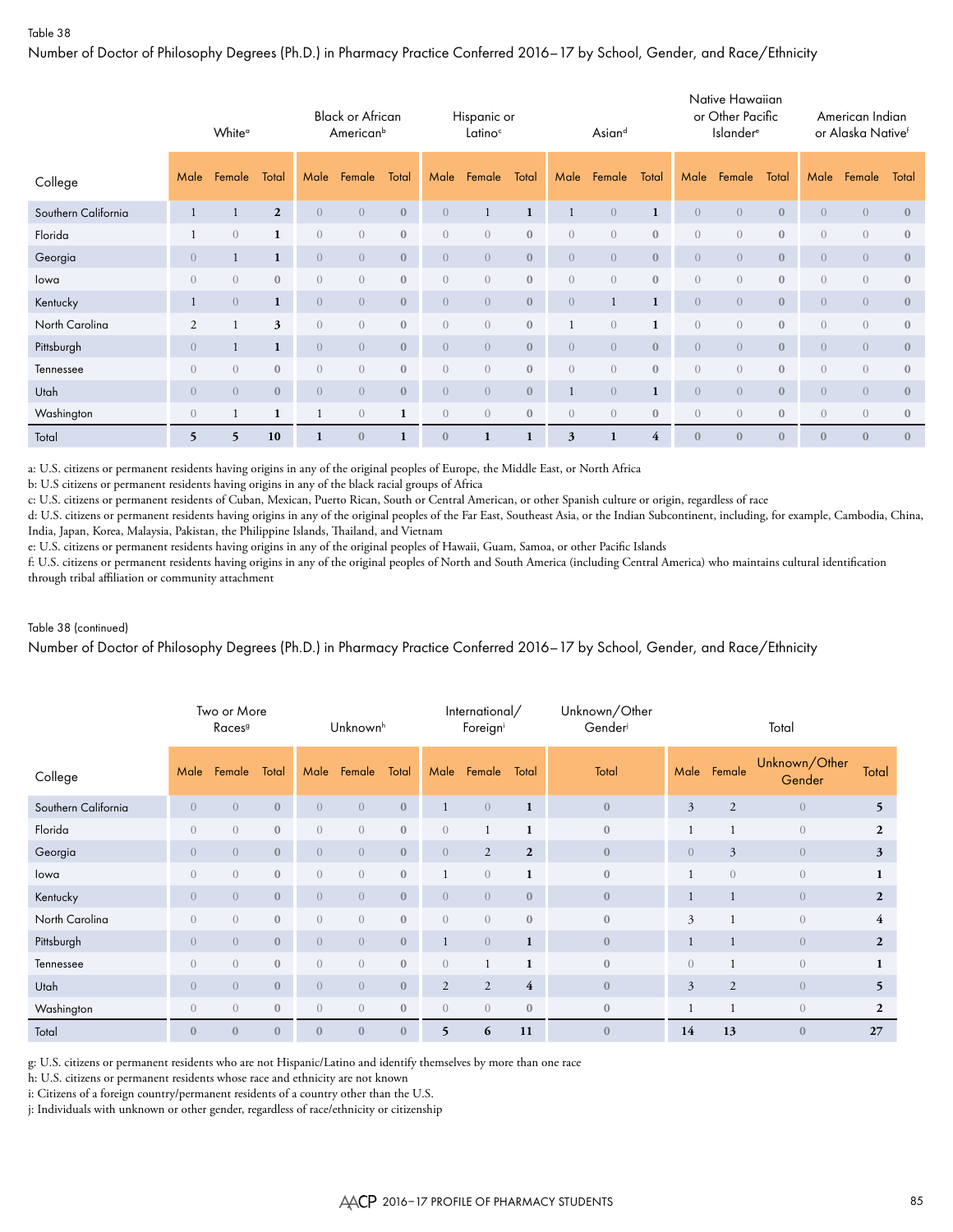Number of Doctor of Philosophy Degrees (Ph.D.) in Pharmaceutics Conferred 2016–17 by School, Gender, and Race/Ethnicity

|                          |                  | White <sup>a</sup> |                    | <b>Black or African</b><br>American <sup>b</sup> |                  |                  |                  | Hispanic or<br>Latino <sup>c</sup> |                  |                  | Asiand         |                         | Native Hawaiian<br>or Other Pacific<br><b>Islander</b> <sup>e</sup> |                  |                  | American Indian<br>or Alaska Nativef |                  |                  |
|--------------------------|------------------|--------------------|--------------------|--------------------------------------------------|------------------|------------------|------------------|------------------------------------|------------------|------------------|----------------|-------------------------|---------------------------------------------------------------------|------------------|------------------|--------------------------------------|------------------|------------------|
| College                  | Male             | Female             | Total              | Male                                             | Female           | Total            | Male             | Female                             | Total            | Male             | Female         | Total                   | Male                                                                | Female           | Total            | Male                                 | Female           | Total            |
| Auburn                   | $\overline{0}$   | $\theta$           | $\boldsymbol{0}$   | $\theta$                                         | $\overline{0}$   | $\mathbf{0}$     | $\overline{0}$   | $\overline{0}$                     | $\boldsymbol{0}$ | $\theta$         | $\overline{0}$ | $\boldsymbol{0}$        | $\boldsymbol{0}$                                                    | $\boldsymbol{0}$ | $\mathbf{0}$     | $\boldsymbol{0}$                     | $\boldsymbol{0}$ | $\boldsymbol{0}$ |
| Arizona                  | $\boldsymbol{0}$ | $\sqrt{a}$         | $\boldsymbol{0}$   | $\sqrt{a}$                                       | $\sqrt{a}$       | $\boldsymbol{0}$ | $\overline{0}$   | $\sqrt{a}$                         | $\boldsymbol{0}$ | $\mathbf{1}$     | $\sqrt{a}$     | 1                       | $\boldsymbol{0}$                                                    | $\boldsymbol{0}$ | $\boldsymbol{0}$ | $\boldsymbol{0}$                     | $\boldsymbol{0}$ | $\boldsymbol{0}$ |
| Arkansas                 | $\overline{0}$   | $\overline{0}$     | $\bf{0}$           | $\theta$                                         | $\overline{0}$   | $\boldsymbol{0}$ | $\overline{0}$   | $\overline{0}$                     | $\boldsymbol{0}$ | $\overline{0}$   | $\overline{0}$ | $\bf{0}$                | $\boldsymbol{0}$                                                    | $\theta$         | $\boldsymbol{0}$ | $\overline{0}$                       | $\overline{0}$   | $\boldsymbol{0}$ |
| California-San Francisco | 1                | $\overline{2}$     | 3                  | $\theta$                                         | $\overline{0}$   | $\bf{0}$         | $\overline{0}$   | $\overline{0}$                     | $\bf{0}$         | $\mathfrak{Z}$   | $\mathbf{1}$   | $\overline{\mathbf{4}}$ | $\boldsymbol{0}$                                                    | $\overline{0}$   | $\boldsymbol{0}$ | $\mathbf{1}$                         | $\sqrt{a}$       | $\mathbf{1}$     |
| Pacific-CA               | $\overline{0}$   | $\boldsymbol{0}$   | $\boldsymbol{0}$   | $\theta$                                         | $\overline{0}$   | $\boldsymbol{0}$ | $\overline{0}$   | $\overline{0}$                     | $\boldsymbol{0}$ | $\boldsymbol{0}$ | $\overline{0}$ | $\boldsymbol{0}$        | $\overline{0}$                                                      | $\theta$         | $\bf{0}$         | $\theta$                             | $\overline{0}$   | $\bf{0}$         |
| Southern California      | $\mathbf{1}$     | $\sqrt{2}$         | $\mathfrak{z}$     | $\sqrt{a}$                                       | $\overline{0}$   | $\bf{0}$         | $\mathbf{0}$     | $\sqrt{a}$                         | $\boldsymbol{0}$ | $\overline{0}$   | $\overline{0}$ | $\boldsymbol{0}$        | $\boldsymbol{0}$                                                    | $\overline{0}$   | $\bf{0}$         | $\sqrt{a}$                           | $\boldsymbol{0}$ | $\boldsymbol{0}$ |
| Colorado                 | $\theta$         | $\theta$           | $\bf{0}$           | $\theta$                                         | $\overline{0}$   | $\bf{0}$         | $\overline{0}$   | $\mathbf{1}$                       | $\mathbf{1}$     | $\overline{0}$   | $\overline{0}$ | $\bf{0}$                | $\overline{0}$                                                      | $\boldsymbol{0}$ | $\bf{0}$         | $\theta$                             | $\overline{0}$   | $\bf{0}$         |
| Connecticut              | $\sqrt{a}$       | 1                  | 1                  | $\theta$                                         | $\overline{0}$   | $\boldsymbol{0}$ | $\overline{0}$   | $\overline{0}$                     | $\boldsymbol{0}$ | $\overline{0}$   | $\overline{0}$ | $\boldsymbol{0}$        | $\boldsymbol{0}$                                                    | $\overline{0}$   | $\boldsymbol{0}$ | $\sqrt{a}$                           | $\overline{0}$   | $\boldsymbol{0}$ |
| Nova Southeastern        | $\overline{0}$   | $\overline{0}$     | $\bf{0}$           | $\overline{0}$                                   | $\overline{0}$   | $\bf{0}$         | $\overline{0}$   | $\overline{0}$                     | $\bf{0}$         | $\theta$         | $\overline{0}$ | $\bf{0}$                | $\overline{0}$                                                      | $\overline{0}$   | $\bf{0}$         | $\theta$                             | $\overline{0}$   | $\bf{0}$         |
| Florida                  | $\theta$         | $\sqrt{a}$         | $\boldsymbol{0}$   | $\theta$                                         | $\overline{0}$   | $\boldsymbol{0}$ | $\mathbf{0}$     | $\sqrt{a}$                         | $\boldsymbol{0}$ | $\sqrt{a}$       | $\overline{0}$ | $\boldsymbol{0}$        | $\boldsymbol{0}$                                                    | $\sqrt{a}$       | $\bf{0}$         | $\boldsymbol{0}$                     | $\sqrt{a}$       | $\boldsymbol{0}$ |
| Mercer                   | $\overline{0}$   | $\overline{0}$     | $\bf{0}$           | $\overline{0}$                                   | $\overline{0}$   | $\boldsymbol{0}$ | $\overline{0}$   | $\overline{0}$                     | $\boldsymbol{0}$ | $\overline{0}$   | $\overline{0}$ | $\bf{0}$                | $\boldsymbol{0}$                                                    | $\theta$         | $\mathbf{0}$     | $\overline{0}$                       | $\overline{0}$   | $\bf{0}$         |
| Hawaii-Hilo              | $\boldsymbol{0}$ | $\sqrt{a}$         | $\boldsymbol{0}$   | $\sqrt{a}$                                       | $\sqrt{a}$       | $\boldsymbol{0}$ | $\overline{0}$   | $\sqrt{a}$                         | $\boldsymbol{0}$ | $\sqrt{a}$       | $\sqrt{2}$     | $\boldsymbol{2}$        | $\boldsymbol{0}$                                                    | $\sqrt{a}$       | $\boldsymbol{0}$ | $\boldsymbol{0}$                     | $\boldsymbol{0}$ | $\boldsymbol{0}$ |
| Illinois at Chicago      | $\mathbf{1}$     | $\mathbf{1}$       | $\boldsymbol{2}$   | $\theta$                                         | $\overline{0}$   | $\boldsymbol{0}$ | $\overline{0}$   | $\overline{0}$                     | $\bf 0$          | $\overline{0}$   | $\mathbf{1}$   | 1                       | $\boldsymbol{0}$                                                    | $\theta$         | $\bf{0}$         | $\overline{0}$                       | $\overline{0}$   | $\boldsymbol{0}$ |
| Purdue                   | 1                | $\overline{0}$     | 1                  | $\theta$                                         | $\overline{0}$   | $\bf{0}$         | $\overline{0}$   | $\sqrt{a}$                         | $\bf{0}$         | $\overline{0}$   | $\overline{0}$ | $\bf{0}$                | $\boldsymbol{0}$                                                    | $\overline{0}$   | $\boldsymbol{0}$ | $\theta$                             | $\sqrt{a}$       | $\boldsymbol{0}$ |
| lowa                     | 3                | $\theta$           | $\mathfrak{z}$     | $\theta$                                         | $\overline{0}$   | $\boldsymbol{0}$ | $\overline{0}$   | $\overline{0}$                     | $\boldsymbol{0}$ | $\overline{0}$   | $\overline{0}$ | $\bf{0}$                | $\boldsymbol{0}$                                                    | $\boldsymbol{0}$ | $\bf{0}$         | $\theta$                             | $\boldsymbol{0}$ | $\bf{0}$         |
| Kansas                   | 1                | $\mathfrak{Z}$     | $\overline{\bf 4}$ | $\mathbf{1}$                                     | $\overline{0}$   | 1                | $\mathbf{0}$     | $\sqrt{a}$                         | $\boldsymbol{0}$ | $\overline{0}$   | $\theta$       | $\boldsymbol{0}$        | $\boldsymbol{0}$                                                    | $\theta$         | $\bf{0}$         | $\sqrt{a}$                           | $\boldsymbol{0}$ | $\boldsymbol{0}$ |
| Kentucky                 | 3                | $\theta$           | $\mathfrak{z}$     | $\theta$                                         | $\boldsymbol{0}$ | $\bf{0}$         | $\overline{0}$   | $\overline{0}$                     | $\boldsymbol{0}$ | $\boldsymbol{0}$ | $\overline{0}$ | $\bf{0}$                | $\overline{0}$                                                      | $\boldsymbol{0}$ | $\mathbf{0}$     | $\theta$                             | $\overline{0}$   | $\bf{0}$         |
| Louisiana at Monroe      | $\overline{0}$   | $\overline{0}$     | $\boldsymbol{0}$   | $\theta$                                         | $\overline{0}$   | $\boldsymbol{0}$ | $\overline{0}$   | $\sqrt{a}$                         | $\boldsymbol{0}$ | $\overline{0}$   | $\overline{0}$ | $\boldsymbol{0}$        | $\boldsymbol{0}$                                                    | $\overline{0}$   | $\boldsymbol{0}$ | $\sqrt{a}$                           | $\sqrt{a}$       | $\boldsymbol{0}$ |
| Maryland                 | $\overline{c}$   | $\mathbf{1}$       | 3                  | $\overline{0}$                                   | $\overline{0}$   | $\bf{0}$         | $\overline{0}$   | $\overline{0}$                     | $\bf{0}$         | $\theta$         | $\overline{2}$ | $\boldsymbol{2}$        | $\boldsymbol{0}$                                                    | $\theta$         | $\bf{0}$         | $\theta$                             | $\overline{0}$   | $\bf{0}$         |
| MCPHS-Boston             | $\boldsymbol{0}$ | $\sqrt{a}$         | $\boldsymbol{0}$   | $\theta$                                         | $\overline{0}$   | $\boldsymbol{0}$ | $\overline{0}$   | $\overline{0}$                     | $\boldsymbol{0}$ | $\sqrt{a}$       | $\theta$       | $\boldsymbol{0}$        | $\boldsymbol{0}$                                                    | $\sqrt{a}$       | $\bf{0}$         | $\boldsymbol{0}$                     | $\overline{0}$   | $\boldsymbol{0}$ |
| Northeastern             | $\overline{0}$   | $\overline{0}$     | $\bf{0}$           | $\overline{0}$                                   | $\overline{0}$   | $\boldsymbol{0}$ | $\overline{0}$   | $\overline{0}$                     | $\boldsymbol{0}$ | $\overline{0}$   | $\overline{0}$ | $\bf{0}$                | $\overline{0}$                                                      | $\theta$         | $\mathbf{0}$     | $\overline{0}$                       | $\overline{0}$   | $\bf{0}$         |
| Michigan                 | $\mathbf{1}$     | $\sqrt{2}$         | $\mathfrak z$      | $\sqrt{a}$                                       | $\overline{0}$   | $\boldsymbol{0}$ | $\overline{0}$   | $\sqrt{a}$                         | $\boldsymbol{0}$ | $\mathbf{1}$     | 1              | $\boldsymbol{2}$        | $\boldsymbol{0}$                                                    | $\sqrt{a}$       | $\boldsymbol{0}$ | $\boldsymbol{0}$                     | $\boldsymbol{0}$ | $\boldsymbol{0}$ |
| Wayne State              | $\overline{0}$   | $\boldsymbol{0}$   | $\bf{0}$           | $\theta$                                         | $\overline{0}$   | $\boldsymbol{0}$ | $\overline{0}$   | $\overline{0}$                     | $\boldsymbol{0}$ | $\overline{0}$   | $\overline{0}$ | $\boldsymbol{0}$        | $\boldsymbol{0}$                                                    | $\overline{0}$   | $\bf{0}$         | $\overline{0}$                       | $\mathbf{1}$     | $\mathbf{1}$     |
| Minnesota                | $\overline{0}$   | $\overline{0}$     | $\bf{0}$           | $\theta$                                         | $\overline{0}$   | $\bf{0}$         | $\overline{0}$   | $\overline{0}$                     | $\bf{0}$         | $\overline{0}$   | $\overline{0}$ | $\bf{0}$                | $\boldsymbol{0}$                                                    | $\theta$         | $\bf{0}$         | $\theta$                             | $\overline{0}$   | $\boldsymbol{0}$ |
| Mississippi              | $\theta$         | $\overline{0}$     | $\boldsymbol{0}$   | $\theta$                                         | $\overline{0}$   | $\bf{0}$         | $\overline{0}$   | $\overline{0}$                     | $\bf 0$          | $\overline{0}$   | $\overline{0}$ | $\boldsymbol{0}$        | $\boldsymbol{0}$                                                    | $\boldsymbol{0}$ | $\bf{0}$         | $\overline{0}$                       | $\overline{0}$   | $\bf{0}$         |
| Missouri-Kansas City     | $\sqrt{a}$       | $\theta$           | $\mathbf{0}$       | $\theta$                                         | $\mathbf{0}$     | $\boldsymbol{0}$ | $\overline{0}$   | $\overline{0}$                     | $\mathbf{0}$     | $\overline{0}$   | $\theta$       | $\mathbf{0}$            | $\sqrt{a}$                                                          | $\sqrt{a}$       | $\bf{0}$         | $\sqrt{a}$                           | $\sqrt{a}$       | $\boldsymbol{0}$ |
| Montana                  | $\boldsymbol{0}$ | $\boldsymbol{0}$   | $\bf 0$            | $\,0\,$                                          | $\boldsymbol{0}$ | $\boldsymbol{0}$ | $\overline{0}$   | $\boldsymbol{0}$                   | $\boldsymbol{0}$ | $\boldsymbol{0}$ | $\sqrt{a}$     | $\boldsymbol{0}$        | $\boldsymbol{0}$                                                    | $\boldsymbol{0}$ | $\boldsymbol{0}$ | $\mathbf{1}$                         | $\boldsymbol{0}$ | $\mathbf{1}$     |
| Nebraska                 | $\sqrt{a}$       | $\sqrt{a}$         | $\boldsymbol{0}$   | $\boldsymbol{0}$                                 | $\sqrt{a}$       | $\boldsymbol{0}$ | $\overline{0}$   | $\boldsymbol{0}$                   | $\boldsymbol{0}$ | $\sqrt{a}$       | $\sqrt{a}$     | $\boldsymbol{0}$        | $\boldsymbol{0}$                                                    | $\sqrt{a}$       | $\boldsymbol{0}$ | $\boldsymbol{0}$                     | $\boldsymbol{0}$ | $\boldsymbol{0}$ |
| Rutgers                  | $\overline{0}$   | $\mathbf{1}$       | $\mathbf{1}$       | $\,0\,$                                          | $\overline{0}$   | $\mathbf{0}$     | $\overline{0}$   | $\boldsymbol{0}$                   | $\boldsymbol{0}$ | $\mathbf{1}$     | $\sqrt{a}$     | $\mathbf{1}$            | $\boldsymbol{0}$                                                    | $\overline{0}$   | $\mathbf{0}$     | $\sqrt{a}$                           | $\boldsymbol{0}$ | $\boldsymbol{0}$ |
| A&M Schwartz             | $\boldsymbol{0}$ | $\boldsymbol{0}$   | $\boldsymbol{0}$   | $\,0\,$                                          | $\boldsymbol{0}$ | $\boldsymbol{0}$ | $\sqrt{a}$       | $\mathbf{1}$                       | $\mathbf{1}$     | $\sqrt{a}$       | $\sqrt{a}$     | $\boldsymbol{0}$        | $\boldsymbol{0}$                                                    | $\boldsymbol{0}$ | $\boldsymbol{0}$ | $\boldsymbol{0}$                     | $\boldsymbol{0}$ | $\boldsymbol{0}$ |
| St. John's               | $\overline{0}$   | $\overline{0}$     | $\boldsymbol{0}$   | $\sqrt{a}$                                       | $\theta$         | $\bf 0$          | $\overline{0}$   | $\boldsymbol{0}$                   | $\boldsymbol{0}$ | $\overline{0}$   | $\overline{0}$ | $\boldsymbol{0}$        | $\overline{0}$                                                      | $\,0\,$          | $\boldsymbol{0}$ | $\boldsymbol{0}$                     | $\overline{0}$   | $\boldsymbol{0}$ |
| New York at Buffalo      | $\mathbf{1}$     | $\mathbf{1}$       | $\boldsymbol{2}$   | $\,0\,$                                          | $\sqrt{a}$       | $\boldsymbol{0}$ | $\boldsymbol{0}$ | $\boldsymbol{0}$                   | $\boldsymbol{0}$ | $\boldsymbol{0}$ | $\mathbf{1}$   | $\mathbf{1}$            | $\boldsymbol{0}$                                                    | $\boldsymbol{0}$ | $\mathbf{0}$     | $\boldsymbol{0}$                     | $\boldsymbol{0}$ | $\boldsymbol{0}$ |
| North Carolina           | $\mathfrak{Z}$   | $\mathbf{1}$       | $\overline{4}$     | $\,0\,$                                          | $\theta$         | $\bf{0}$         | $\overline{0}$   | $\boldsymbol{0}$                   | $\boldsymbol{0}$ | $\sqrt{2}$       | $\mathbf{2}$   | $\overline{4}$          | $\overline{0}$                                                      | $\theta$         | $\mathbf{0}$     | $\boldsymbol{0}$                     | $\boldsymbol{0}$ | $\boldsymbol{0}$ |
| Ohio State               | $\sqrt{a}$       | $\boldsymbol{0}$   | $\boldsymbol{0}$   | $\,0\,$                                          | $\,0\,$          | $\bf{0}$         | $\sqrt{a}$       | $\boldsymbol{0}$                   | $\boldsymbol{0}$ | $\boldsymbol{0}$ | $\sqrt{a}$     | $\boldsymbol{0}$        | $\boldsymbol{0}$                                                    | $\sqrt{a}$       | $\boldsymbol{0}$ | $\boldsymbol{0}$                     | $\boldsymbol{0}$ | $\boldsymbol{0}$ |
| Cincinnati               | $\boldsymbol{0}$ | $\mathbf{1}$       | $\mathbf{1}$       | $\sqrt{a}$                                       | $\boldsymbol{0}$ | $\boldsymbol{0}$ | $\boldsymbol{0}$ | $\boldsymbol{0}$                   | $\boldsymbol{0}$ | $\boldsymbol{0}$ | $\overline{0}$ | $\boldsymbol{0}$        | $\overline{0}$                                                      | $\,0\,$          | $\boldsymbol{0}$ | $\boldsymbol{0}$                     | $\boldsymbol{0}$ | $\bf 0$          |
| Duquesne                 | $\sqrt{a}$       | $\boldsymbol{0}$   | $\boldsymbol{0}$   | $\,0\,$                                          | $\sqrt{a}$       | $\boldsymbol{0}$ | $\sqrt{a}$       | $\boldsymbol{0}$                   | $\boldsymbol{0}$ | $\sqrt{a}$       | $\sqrt{a}$     | $\boldsymbol{0}$        | $\boldsymbol{0}$                                                    | $\boldsymbol{0}$ | $\boldsymbol{0}$ | $\boldsymbol{0}$                     | $\boldsymbol{0}$ | $\boldsymbol{0}$ |
| Philadelphia             | $\sqrt{a}$       | $\overline{0}$     | $\boldsymbol{0}$   | $\sqrt{a}$                                       | $\overline{0}$   | $\mathbf{0}$     | $\overline{0}$   | $\boldsymbol{0}$                   | $\boldsymbol{0}$ | $\sqrt{a}$       | $\overline{0}$ | $\boldsymbol{0}$        | $\overline{0}$                                                      | $\overline{0}$   | $\mathbf{0}$     | $\boldsymbol{0}$                     | $\overline{0}$   | $\mathbf{0}$     |
| Temple                   | $\sqrt{a}$       | $\sqrt{a}$         | $\boldsymbol{0}$   | $\sqrt{a}$                                       | $\sqrt{a}$       | $\mathbf{0}$     | $\overline{0}$   | $\boldsymbol{0}$                   | $\boldsymbol{0}$ | $\sqrt{a}$       | $\sqrt{a}$     | $\boldsymbol{0}$        | $\overline{0}$                                                      | $\sqrt{a}$       | $\mathbf{0}$     | $\boldsymbol{0}$                     | $\boldsymbol{0}$ | $\mathbf{0}$     |
| Pittsburgh               | $\sqrt{a}$       | $\overline{0}$     | $\boldsymbol{0}$   | $\,0\,$                                          | $\overline{0}$   | $\mathbf{0}$     | $\boldsymbol{0}$ | $\boldsymbol{0}$                   | $\mathbf 0$      | $\overline{0}$   | $\sqrt{a}$     | $\boldsymbol{0}$        | $\overline{0}$                                                      | $\overline{0}$   | $\mathbf{0}$     | $\sqrt{a}$                           | $\boldsymbol{0}$ | $\boldsymbol{0}$ |
| Tennessee                | $\boldsymbol{0}$ | $\boldsymbol{0}$   | $\boldsymbol{0}$   | $\,0\,$                                          | $\boldsymbol{0}$ | $\boldsymbol{0}$ | $\boldsymbol{0}$ | $\boldsymbol{0}$                   | $\boldsymbol{0}$ | $\mathbf{1}$     | $\sqrt{a}$     | $\mathbf{1}$            | $\boldsymbol{0}$                                                    | $\boldsymbol{0}$ | $\boldsymbol{0}$ | $\boldsymbol{0}$                     | $\boldsymbol{0}$ | $\boldsymbol{0}$ |
| Texas Southern           | $\sqrt{a}$       | $\overline{0}$     | $\boldsymbol{0}$   | $\sqrt{a}$                                       | $\theta$         | $\boldsymbol{0}$ | $\overline{0}$   | $\boldsymbol{0}$                   | $\boldsymbol{0}$ | $\boldsymbol{0}$ | $\overline{0}$ | $\boldsymbol{0}$        | $\overline{0}$                                                      | $\,0\,$          | $\boldsymbol{0}$ | $\boldsymbol{0}$                     | $\overline{0}$   | $\boldsymbol{0}$ |
| Texas Tech               | $\boldsymbol{0}$ | $\boldsymbol{0}$   | $\boldsymbol{0}$   | $\mathbf{1}$                                     | $\boldsymbol{0}$ | $\mathbf 1$      | $\boldsymbol{0}$ | $\boldsymbol{0}$                   | $\boldsymbol{0}$ | $\boldsymbol{0}$ | $\sqrt{a}$     | $\boldsymbol{0}$        | $\boldsymbol{0}$                                                    | $\boldsymbol{0}$ | $\boldsymbol{0}$ | $\boldsymbol{0}$                     | $\boldsymbol{0}$ | $\boldsymbol{0}$ |
| Houston                  | $\boldsymbol{0}$ | $\boldsymbol{0}$   | $\boldsymbol{0}$   | $\,0\,$                                          | $\sqrt{a}$       | $\boldsymbol{0}$ | $\boldsymbol{0}$ | $\boldsymbol{0}$                   | $\mathbf 0$      | $\boldsymbol{0}$ | $\sqrt{a}$     | $\boldsymbol{0}$        | $\boldsymbol{0}$                                                    | $\boldsymbol{0}$ | $\boldsymbol{0}$ | $\boldsymbol{0}$                     | $\boldsymbol{0}$ | $\boldsymbol{0}$ |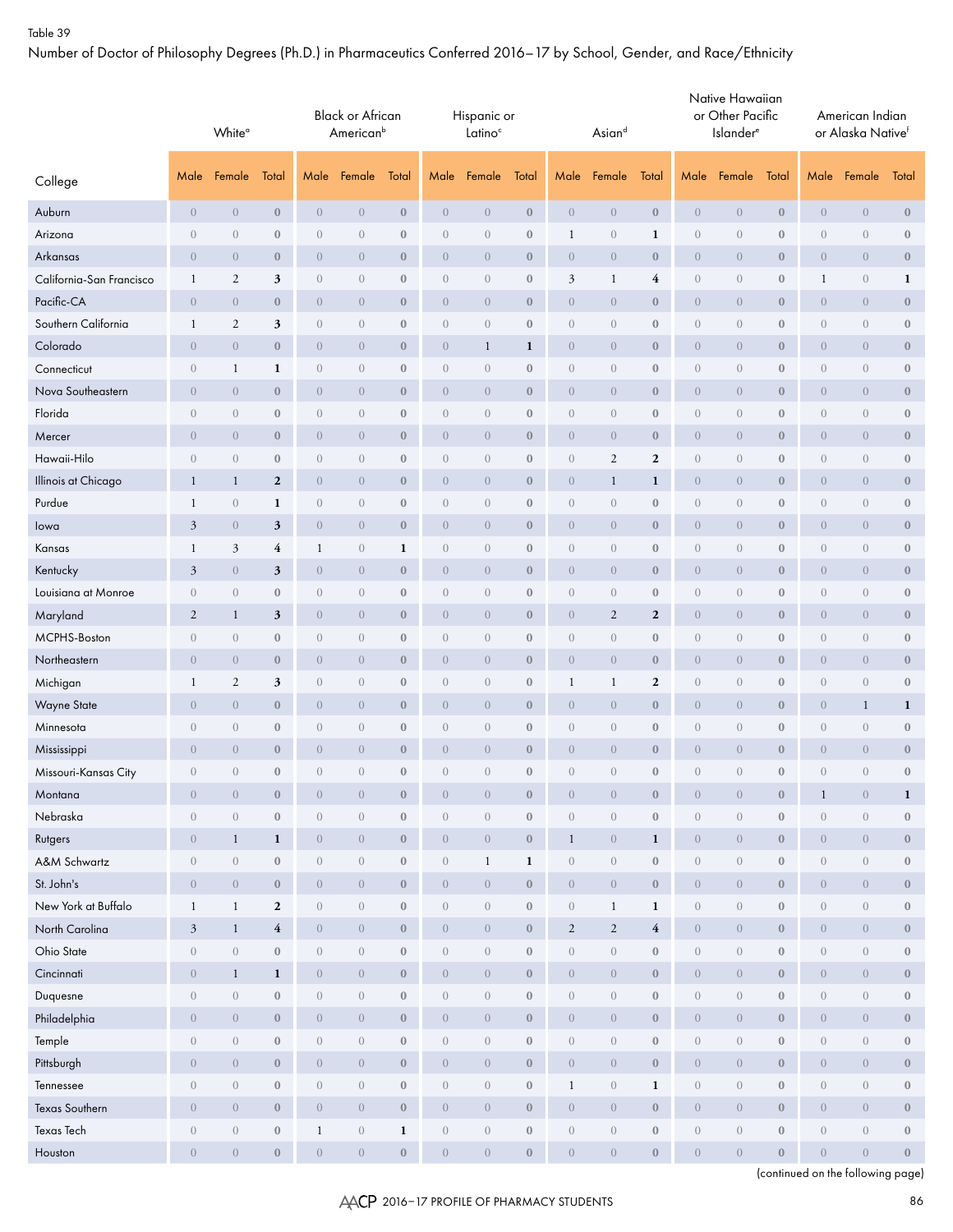## Table 39 (continued)

Number of Doctor of Philosophy Degrees (Ph.D.) in Pharmaceutics Conferred 2016–17 by School, Gender, and Race/Ethnicity

|                          | Two or More<br>Races <sup>9</sup> |                  |                  |                  | Unknown <sup>h</sup> |                  |                  | International/<br>Foreigni |                  | Unknown/Other<br>Gender | Total            |                  |                         |                         |  |  |
|--------------------------|-----------------------------------|------------------|------------------|------------------|----------------------|------------------|------------------|----------------------------|------------------|-------------------------|------------------|------------------|-------------------------|-------------------------|--|--|
| College                  | Male                              | Female           | Total            | Male             | Female               | Total            | Male             | Female                     | Total            | Total                   | Male             | Female           | Unknown/Other<br>Gender | Total                   |  |  |
| Auburn                   | $\overline{0}$                    | $\boldsymbol{0}$ | $\boldsymbol{0}$ | $\overline{0}$   | $\boldsymbol{0}$     | $\boldsymbol{0}$ | $\mathbf{1}$     | $\sqrt{a}$                 | $\mathbf{1}$     | $\bf{0}$                | $\mathbf{1}$     | $\boldsymbol{0}$ | $\boldsymbol{0}$        | $\mathbf{1}$            |  |  |
| Arizona                  | $\boldsymbol{0}$                  | $\theta$         | $\boldsymbol{0}$ | $\boldsymbol{0}$ | $\theta$             | $\bf 0$          | $\mathbf{1}$     | $\sqrt{a}$                 | $\mathbf{1}$     | $\boldsymbol{0}$        | $\sqrt{2}$       | $\boldsymbol{0}$ | $\boldsymbol{0}$        | $\overline{2}$          |  |  |
| Arkansas                 | $\overline{0}$                    | $\overline{0}$   | $\boldsymbol{0}$ | $\overline{0}$   | $\overline{0}$       | $\boldsymbol{0}$ | $\mathbf{2}$     | $\overline{0}$             | $\boldsymbol{2}$ | $\boldsymbol{0}$        | $\mathbf{2}$     | $\overline{0}$   | $\sqrt{0}$              | $\overline{2}$          |  |  |
| California-San Francisco | $\boldsymbol{0}$                  | $\boldsymbol{0}$ | $\boldsymbol{0}$ | $\mathbf{2}$     | $\theta$             | $\boldsymbol{2}$ | $\boldsymbol{0}$ | $\mathbf{1}$               | $\mathbf{1}$     | $\boldsymbol{0}$        | $\overline{7}$   | 4                | $\boldsymbol{0}$        | 11                      |  |  |
| Pacific-CA               | $\overline{0}$                    | $\overline{0}$   | $\boldsymbol{0}$ | $\overline{0}$   | $\overline{0}$       | $\boldsymbol{0}$ | $\mathbf{1}$     | $\mathbf{1}$               | $\boldsymbol{2}$ | $\boldsymbol{0}$        | $\mathbf{1}$     | $\mathbf{1}$     | $\boldsymbol{0}$        | $\boldsymbol{2}$        |  |  |
| Southern California      | $\boldsymbol{0}$                  | $\overline{0}$   | $\boldsymbol{0}$ | $\overline{0}$   | $\overline{0}$       | $\boldsymbol{0}$ | 3                | $\mathfrak{2}$             | 5                | $\boldsymbol{0}$        | $\overline{4}$   | $\overline{4}$   | $\boldsymbol{0}$        | 8                       |  |  |
| Colorado                 | $\overline{0}$                    | $\overline{0}$   | $\boldsymbol{0}$ | $\overline{0}$   | $\overline{0}$       | $\boldsymbol{0}$ | $\overline{0}$   | $\mathbf{1}$               | $\mathbf{1}$     | $\boldsymbol{0}$        | $\,0\,$          | $\overline{c}$   | $\boldsymbol{0}$        | $\overline{2}$          |  |  |
| Connecticut              | $\boldsymbol{0}$                  | $\overline{0}$   | $\boldsymbol{0}$ | $\mathbf{0}$     | $\overline{0}$       | $\boldsymbol{0}$ | $\boldsymbol{0}$ | $\mathbf{1}$               | $\mathbf{1}$     | $\boldsymbol{0}$        | $\mathbf{0}$     | $\mathfrak{2}$   | $\theta$                | $\mathbf{2}$            |  |  |
| Nova Southeastern        | $\sqrt{0}$                        | $\sqrt{0}$       | $\boldsymbol{0}$ | $\sqrt{0}$       | $\overline{0}$       | $\boldsymbol{0}$ | $\mathbf{1}$     | $\overline{0}$             | $\mathbf{1}$     | $\boldsymbol{0}$        | $\mathbf{1}$     | $\boldsymbol{0}$ | $\boldsymbol{0}$        | $\mathbf{1}$            |  |  |
| Florida                  | $\boldsymbol{0}$                  | $\theta$         | $\boldsymbol{0}$ | $\boldsymbol{0}$ | $\overline{0}$       | $\boldsymbol{0}$ | 3                | $\mathbf{1}$               | 4                | $\boldsymbol{0}$        | $\mathfrak{Z}$   | $\mathbf{1}$     | $\boldsymbol{0}$        | $\overline{\mathbf{4}}$ |  |  |
| Mercer                   | $\overline{0}$                    | $\sqrt{0}$       | $\boldsymbol{0}$ | $\sqrt{0}$       | $\overline{0}$       | $\boldsymbol{0}$ | $\mathbf{1}$     | $\boldsymbol{2}$           | $\mathbf{3}$     | $\boldsymbol{0}$        | $\mathbf{1}$     | 2                | $\sqrt{0}$              | $\mathfrak{z}$          |  |  |
| Hawaii-Hilo              | $\mathbf{1}$                      | $\theta$         | $\mathbf{1}$     | $\boldsymbol{0}$ | $\sqrt{a}$           | $\bf 0$          | $\mathbf{1}$     | $\boldsymbol{0}$           | $\mathbf{1}$     | $\boldsymbol{0}$        | $\sqrt{2}$       | $\mathfrak{2}$   | $\boldsymbol{0}$        | $\overline{\mathbf{4}}$ |  |  |
| Illinois at Chicago      | $\mathbf{0}$                      | $\overline{0}$   | $\boldsymbol{0}$ | $\overline{0}$   | $\overline{0}$       | $\boldsymbol{0}$ | $\mathbf{1}$     | $\mathfrak{Z}$             | $\overline{4}$   | $\bf{0}$                | $\overline{c}$   | 5                | $\sqrt{0}$              | $\overline{7}$          |  |  |
| Purdue                   | $\sqrt{a}$                        | $\theta$         | $\boldsymbol{0}$ | $\boldsymbol{0}$ | $\boldsymbol{0}$     | $\boldsymbol{0}$ | 4                | $\boldsymbol{0}$           | 4                | $\boldsymbol{0}$        | 5                | $\boldsymbol{0}$ | $\boldsymbol{0}$        | 5                       |  |  |
| lowa                     | $\sqrt{0}$                        | $\overline{0}$   | $\boldsymbol{0}$ | $\boldsymbol{0}$ | $\overline{0}$       | $\bf 0$          | $\mathfrak{Z}$   | $\mathbf{1}$               | 4                | $\boldsymbol{0}$        | 6                | $\mathbf{1}$     | $\boldsymbol{0}$        | $\overline{7}$          |  |  |
| Kansas                   | $\boldsymbol{0}$                  | $\overline{0}$   | $\boldsymbol{0}$ | $\sqrt{a}$       | $\overline{0}$       | $\boldsymbol{0}$ | 3                | $\mathbf{1}$               | 4                | $\boldsymbol{0}$        | 5                | $\overline{4}$   | $\boldsymbol{0}$        | $\boldsymbol{9}$        |  |  |
| Kentucky                 | $\overline{0}$                    | $\overline{0}$   | $\boldsymbol{0}$ | $\overline{0}$   | $\overline{0}$       | $\boldsymbol{0}$ | $\mathbf{2}$     | $\overline{2}$             | $\overline{4}$   | $\boldsymbol{0}$        | 5                | $\sqrt{2}$       | $\boldsymbol{0}$        | $\overline{7}$          |  |  |
| Louisiana at Monroe      | $\sqrt{a}$                        | $\overline{0}$   | $\boldsymbol{0}$ | $\overline{0}$   | $\overline{0}$       | $\boldsymbol{0}$ | 3                | $\sqrt{a}$                 | 3                | $\boldsymbol{0}$        | 3                | $\overline{0}$   | $\overline{0}$          | 3                       |  |  |
| Maryland                 | $\overline{0}$                    | $\overline{0}$   | $\boldsymbol{0}$ | $\boldsymbol{0}$ | $\overline{0}$       | $\boldsymbol{0}$ | $\mathbf{2}$     | $\mathbf{1}$               | $\mathbf{3}$     | $\boldsymbol{0}$        | $\overline{4}$   | $\overline{4}$   | $\theta$                | ${\bf 8}$               |  |  |
| MCPHS-Boston             | $\boldsymbol{0}$                  | $\overline{0}$   | $\boldsymbol{0}$ | $\mathbf{0}$     | $\overline{0}$       | $\boldsymbol{0}$ | $\mathfrak{2}$   | $\theta$                   | $\boldsymbol{2}$ | $\boldsymbol{0}$        | $\sqrt{2}$       | $\sqrt{a}$       | $\,0\,$                 | $\boldsymbol{2}$        |  |  |
| Northeastern             | $\overline{0}$                    | $\overline{0}$   | $\boldsymbol{0}$ | $\mathbf{1}$     | $\overline{0}$       | 1                | $\mathfrak{Z}$   | $\overline{4}$             | $\overline{7}$   | $\boldsymbol{0}$        | $\overline{4}$   | $\overline{4}$   | $\overline{0}$          | 8                       |  |  |
| Michigan                 | $\boldsymbol{0}$                  | $\sqrt{a}$       | $\boldsymbol{0}$ | $\boldsymbol{0}$ | $\overline{0}$       | $\boldsymbol{0}$ | $\mathbf 1$      | $\sqrt{a}$                 | $\mathbf{1}$     | $\boldsymbol{0}$        | $\mathfrak{Z}$   | $\mathfrak{Z}$   | $\,0\,$                 | 6                       |  |  |
| Wayne State              | $\overline{0}$                    | $\overline{0}$   | $\boldsymbol{0}$ | $\overline{0}$   | $\overline{0}$       | $\boldsymbol{0}$ | $\mathbf{1}$     | 5                          | 6                | $\bf{0}$                | $\mathbf{1}$     | 6                | $\overline{0}$          | $\overline{7}$          |  |  |
| Minnesota                | $\sqrt{a}$                        | $\sqrt{a}$       | $\boldsymbol{0}$ | $\boldsymbol{0}$ | $\boldsymbol{0}$     | $\boldsymbol{0}$ | $\boldsymbol{0}$ | $\overline{2}$             | $\boldsymbol{2}$ | $\boldsymbol{0}$        | $\theta$         | $\sqrt{2}$       | $\,0\,$                 | $\boldsymbol{2}$        |  |  |
| Mississippi              | $\overline{0}$                    | $\overline{0}$   | $\boldsymbol{0}$ | $\boldsymbol{0}$ | $\overline{0}$       | $\boldsymbol{0}$ | $\mathfrak{Z}$   | $\mathbf{1}$               | $\overline{4}$   | $\boldsymbol{0}$        | $\mathfrak{Z}$   | $\mathbf{1}$     | $\boldsymbol{0}$        | $\overline{\mathbf{4}}$ |  |  |
| Missouri-Kansas City     | $\overline{0}$                    | $\overline{0}$   | $\boldsymbol{0}$ | $\mathbf{1}$     | $\overline{0}$       | 1                | $\boldsymbol{0}$ | $\mathbf{1}$               | 1                | $\boldsymbol{0}$        | $\mathbf{1}$     | $\mathbf{1}$     | $\boldsymbol{0}$        | $\boldsymbol{2}$        |  |  |
| Montana                  | $\boldsymbol{0}$                  | $\overline{0}$   | $\boldsymbol{0}$ | $\boldsymbol{0}$ | $\overline{0}$       | $\mathbf{0}$     | $\boldsymbol{0}$ | $\overline{0}$             | $\boldsymbol{0}$ | $\boldsymbol{0}$        | $\mathbf{1}$     | $\boldsymbol{0}$ | $\boldsymbol{0}$        | $\mathbf{1}$            |  |  |
| Nebraska                 | $\boldsymbol{0}$                  | $\boldsymbol{0}$ | $\mathbf{0}$     | $\boldsymbol{0}$ | $\overline{0}$       | $\boldsymbol{0}$ | 5                | $\mathfrak{Z}$             | 8                | $\boldsymbol{0}$        | 5                | $\mathfrak{Z}$   | $\boldsymbol{0}$        | 8                       |  |  |
| Rutgers                  | $\sqrt{a}$                        | $\overline{0}$   | $\mathbf{0}$     | $\overline{0}$   | $\overline{0}$       | $\bf 0$          | $\overline{2}$   | $\,0\,$                    | $\overline{2}$   | $\boldsymbol{0}$        | $\mathfrak{Z}$   | $\mathbf{1}$     | $\boldsymbol{0}$        | $\overline{4}$          |  |  |
| A&M Schwartz             | $\boldsymbol{0}$                  | $\sqrt{a}$       | $\boldsymbol{0}$ | $\boldsymbol{0}$ | $\overline{0}$       | $\boldsymbol{0}$ | 5                | $\mathfrak{Z}$             | $\bf8$           | $\boldsymbol{0}$        | 5                | $\sqrt{4}$       | $\boldsymbol{0}$        | $\boldsymbol{9}$        |  |  |
| St. John's               | $\overline{0}$                    | $\overline{0}$   | $\boldsymbol{0}$ | $\overline{0}$   | $\overline{0}$       | $\boldsymbol{0}$ | $\sqrt{2}$       | $\mathbf{1}$               | $\mathbf{3}$     | $\boldsymbol{0}$        | $\sqrt{2}$       | $\mathbf{1}$     | $\boldsymbol{0}$        | $\mathbf{3}$            |  |  |
| New York at Buffalo      | $\boldsymbol{0}$                  | $\sqrt{a}$       | $\boldsymbol{0}$ | $\boldsymbol{0}$ | $\boldsymbol{0}$     | $\boldsymbol{0}$ | $\mathbf{1}$     | $\overline{4}$             | 5                | $\boldsymbol{0}$        | $\sqrt{2}$       | 6                | $\boldsymbol{0}$        | 8                       |  |  |
| North Carolina           | $\overline{0}$                    | $\overline{0}$   | $\boldsymbol{0}$ | $\overline{0}$   | $\overline{0}$       | $\boldsymbol{0}$ | $\boldsymbol{0}$ | $\boldsymbol{0}$           | $\boldsymbol{0}$ | $\boldsymbol{0}$        | $\mathfrak{h}$   | $\mathfrak{Z}$   | $\boldsymbol{0}$        | 8                       |  |  |
| Ohio State               | $\overline{0}$                    | $\sqrt{a}$       | $\boldsymbol{0}$ | $\boldsymbol{0}$ | $\overline{0}$       | $\boldsymbol{0}$ | $\mathbf{1}$     | $\sqrt{a}$                 | $\mathbf{1}$     | $\boldsymbol{0}$        | $\mathbf{1}$     | $\boldsymbol{0}$ | $\boldsymbol{0}$        | $\mathbf{1}$            |  |  |
| Cincinnati               | $\overline{0}$                    | $\overline{0}$   | $\mathbf{0}$     | $\overline{0}$   | $\overline{0}$       | $\boldsymbol{0}$ | $\mathbf{1}$     | $\mathbf{1}$               | $\boldsymbol{2}$ | $\boldsymbol{0}$        | $\mathbf{1}$     | $\overline{2}$   | $\overline{0}$          | $3\overline{)}$         |  |  |
| Duquesne                 | $\boldsymbol{0}$                  | $\boldsymbol{0}$ | $\boldsymbol{0}$ | $\overline{0}$   | $\overline{0}$       | $\boldsymbol{0}$ | $\boldsymbol{0}$ | $\mathbf{1}$               | $\mathbf{1}$     | $\boldsymbol{0}$        | $\boldsymbol{0}$ | $\mathbf{1}$     | $\boldsymbol{0}$        | $\mathbf{1}$            |  |  |
| Philadelphia             | $\overline{0}$                    | $\overline{0}$   | $\mathbf{0}$     | $\mathbf{1}$     | $\mathbf{1}$         | $\mathbf{2}$     | $\boldsymbol{0}$ | $\sqrt{ }$                 | $\bf 0$          | $\boldsymbol{0}$        | $\mathbf{1}$     | $\mathbf{1}$     | $\overline{0}$          | $\overline{2}$          |  |  |
| Temple                   | $\sqrt{a}$                        | $\overline{0}$   | $\mathbf{0}$     | $\overline{0}$   | $\overline{0}$       | $\boldsymbol{0}$ | $\boldsymbol{0}$ | $\overline{2}$             | $\boldsymbol{2}$ | $\boldsymbol{0}$        | $\sqrt{a}$       | $\mathbf{2}$     | $\boldsymbol{0}$        | $\mathbf{2}$            |  |  |
| Pittsburgh               | $\overline{0}$                    | $\overline{0}$   | $\mathbf{0}$     | $\overline{0}$   | $\overline{0}$       | $\bf 0$          | $\boldsymbol{0}$ | $\mathbf{1}$               | $\mathbf 1$      | $\boldsymbol{0}$        | $\sqrt{a}$       | $\mathbf{1}$     | $\overline{0}$          | $\mathbf{1}$            |  |  |
| Tennessee                | $\boldsymbol{0}$                  | $\overline{0}$   | $\boldsymbol{0}$ | $\boldsymbol{0}$ | $\boldsymbol{0}$     | $\boldsymbol{0}$ | $\overline{4}$   | $\overline{2}$             | $\boldsymbol{6}$ | $\boldsymbol{0}$        | 5                | $\sqrt{2}$       | $\boldsymbol{0}$        | $\overline{7}$          |  |  |
| Texas Southern           | $\overline{0}$                    | $\overline{0}$   | $\boldsymbol{0}$ | $\overline{0}$   | $\overline{0}$       | $\boldsymbol{0}$ | $\mathbf{1}$     | $\boldsymbol{0}$           | $\mathbf{1}$     | $\mathbf 0$             | $\mathbf{1}$     | $\overline{0}$   | $\overline{0}$          | $\mathbf{1}$            |  |  |
| Texas Tech               | $\boldsymbol{0}$                  | $\boldsymbol{0}$ | $\boldsymbol{0}$ | $\boldsymbol{0}$ | $\boldsymbol{0}$     | $\boldsymbol{0}$ | $\mathfrak{Z}$   | $\mathbf{2}$               | $\mathbf 5$      | $\boldsymbol{0}$        | $\overline{4}$   | $\sqrt{2}$       | $\boldsymbol{0}$        | 6                       |  |  |
| Houston                  | $\boldsymbol{0}$                  | $\overline{0}$   | $\mathbf{0}$     | $\overline{0}$   | $\boldsymbol{0}$     | $\boldsymbol{0}$ | $\overline{c}$   | $\mathfrak{Z}$             | $\mathbf 5$      | $\boldsymbol{0}$        | $\sqrt{2}$       | $\mathfrak{Z}$   | $\boldsymbol{0}$        | 5 <sup>5</sup>          |  |  |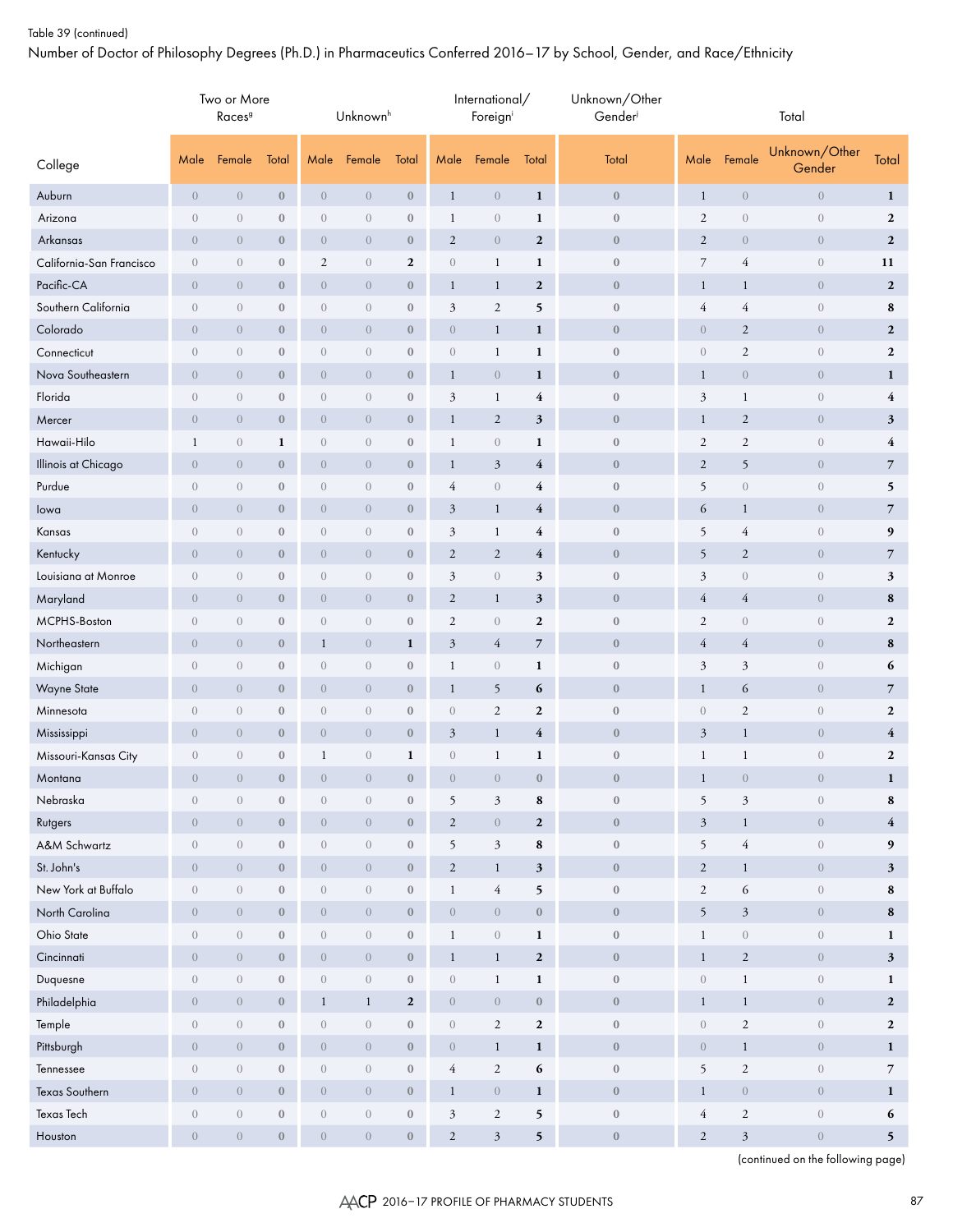## Table 39 (continued)

Number of Doctor of Philosophy Degrees (Ph.D.) in Pharmaceutics Conferred 2016–17 by School, Gender, and Race/Ethnicity

|                         | White <sup>a</sup> |                  |              | <b>Black or African</b><br>American <sup>b</sup> |                  |              | Hispanic or<br>Latino <sup>c</sup> |                |              | Asiand         |                  |                | Native Hawaiian<br>or Other Pacific<br><b>Islander</b> <sup>®</sup> |                |                | American Indian<br>or Alaska Native <sup>f</sup> |                |              |
|-------------------------|--------------------|------------------|--------------|--------------------------------------------------|------------------|--------------|------------------------------------|----------------|--------------|----------------|------------------|----------------|---------------------------------------------------------------------|----------------|----------------|--------------------------------------------------|----------------|--------------|
| College                 | Male               | Female           | Total        | Male                                             | Female           | Total        | Male                               | Female         | Total        | Male           | Female           | Total          | Male                                                                | Female         | Total          | Male                                             | Female         | Total        |
| Texas at Austin         | $\left( \right)$   | $\left( \right)$ | $\mathbf{0}$ | $\overline{0}$                                   | $\left( \right)$ | $\mathbf{0}$ | $\left( \right)$                   | $\overline{0}$ | $\mathbf{0}$ | $\overline{0}$ | $\left( \right)$ | $\mathbf{0}$   | $\overline{0}$                                                      | $\overline{0}$ | $\mathbf{0}$   | $\overline{0}$                                   | $\overline{0}$ | $\mathbf{0}$ |
| Utah                    | $\Omega$           | $\left( \right)$ | $\mathbf{0}$ | $\overline{0}$                                   | $\left( \right)$ | $\mathbf{0}$ | $\left( \right)$                   | $\overline{0}$ | $\mathbf{0}$ | $\left($       | $\overline{0}$   | $\mathbf{0}$   | $\left( \right)$                                                    | $\overline{0}$ | $\overline{0}$ | $\bigcirc$                                       | $\overline{0}$ | $\mathbf{0}$ |
| Washington              | $\left( \right)$   | $\left( \right)$ | $\mathbf{0}$ | $\overline{0}$                                   | $\overline{0}$   | $\mathbf{0}$ | $\left( \right)$                   | $\overline{0}$ | $\mathbf{0}$ | $\overline{0}$ | $\overline{2}$   | $\overline{2}$ | $\overline{0}$                                                      | $\overline{0}$ | $\mathbf{0}$   | $\overline{0}$                                   | $\overline{0}$ | $\mathbf{0}$ |
| <b>Washington State</b> | $\left($           |                  | $\mathbf{1}$ | $\overline{0}$                                   | $\overline{0}$   | $\mathbf{0}$ | $\left( \right)$                   | $\overline{0}$ | $\mathbf{0}$ | $\overline{0}$ | $\overline{0}$   | $\mathbf{0}$   | $\overline{0}$                                                      | $\overline{0}$ | $\overline{0}$ | $\overline{0}$                                   | $\overline{0}$ | $\mathbf{0}$ |
| West Virginia           | $\left( \right)$   | $\left( \right)$ | $\mathbf{0}$ | $\overline{0}$                                   | $\left( \right)$ | $\mathbf{0}$ | $\left( \right)$                   | $\sqrt{a}$     | $\mathbf{0}$ | $\overline{0}$ |                  |                | $\overline{0}$                                                      | $\overline{0}$ | $\mathbf{0}$   | $\overline{0}$                                   | $\overline{0}$ | $\mathbf{0}$ |
| Wisconsin-Madison       |                    | $\overline{0}$   | 1            | $\overline{0}$                                   | $\overline{0}$   | $\mathbf{0}$ |                                    | $\overline{0}$ |              | $\overline{0}$ | $\overline{0}$   | $\mathbf{0}$   | $\overline{0}$                                                      | $\overline{0}$ | $\mathbf{0}$   | $\overline{0}$                                   | $\overline{0}$ | $\mathbf{0}$ |
| Total                   | 19                 | 17               | 36           | $\mathbf{2}$                                     | $\mathbf{0}$     | $\mathbf{2}$ |                                    | 2              | 3            | 9              | 13               | 22             | $\mathbf{0}$                                                        | $\mathbf{0}$   | $\mathbf{0}$   | $\overline{2}$                                   |                | 3            |

a: U.S. citizens or permanent residents having origins in any of the original peoples of Europe, the Middle East, or North Africa

b: U.S citizens or permanent residents having origins in any of the black racial groups of Africa

c: U.S. citizens or permanent residents of Cuban, Mexican, Puerto Rican, South or Central American, or other Spanish culture or origin, regardless of race

d: U.S. citizens or permanent residents having origins in any of the original peoples of the Far East, Southeast Asia, or the Indian Subcontinent, including, for example, Cambodia, China, India, Japan, Korea, Malaysia, Pakistan, the Philippine Islands, Thailand, and Vietnam

e: U.S. citizens or permanent residents having origins in any of the original peoples of Hawaii, Guam, Samoa, or other Pacific Islands

f: U.S. citizens or permanent residents having origins in any of the original peoples of North and South America (including Central America) who maintains cultural identification through tribal affiliation or community attachment

## Table 39 (continued)

Number of Doctor of Philosophy Degrees (Ph.D.) in Pharmaceutics Conferred 2016–17 by School, Gender, and Race/Ethnicity

|                   | Two or More<br>Races <sup>9</sup> |                  |              | Unknownh         |                |              |                | International/<br>Foreigni |                | Unknown/Other<br>Gender | Total          |                |                         |                |  |
|-------------------|-----------------------------------|------------------|--------------|------------------|----------------|--------------|----------------|----------------------------|----------------|-------------------------|----------------|----------------|-------------------------|----------------|--|
| College           | Male                              | Female           | Total        | Male             | Female         | Total        | Male           | Female                     | Total          | Total                   | Male           | Female         | Unknown/Other<br>Gender | Total          |  |
| Texas at Austin   | $\Omega$                          | $\overline{0}$   | $\mathbf{0}$ | $\overline{0}$   | $\overline{0}$ | $\mathbf{0}$ |                |                            | $\overline{2}$ | $\mathbf{0}$            |                |                | $\mathbf{0}$            | $\mathbf{2}$   |  |
| Utah              | $\Omega$                          | $\overline{0}$   | $\mathbf{0}$ | $\overline{0}$   | $\overline{0}$ | $\mathbf{0}$ |                |                            | $\overline{2}$ | $\mathbf{0}$            |                |                | $\overline{0}$          | $\overline{2}$ |  |
| Washington        | $\Omega$                          | $\overline{0}$   | $\mathbf{0}$ | $\overline{0}$   | $\overline{0}$ | $\bf 0$      | $\overline{0}$ | $\overline{0}$             | $\mathbf{0}$   | $\mathbf{0}$            | $\overline{0}$ | $\overline{2}$ | $\mathbf{0}$            | $\mathbf{2}$   |  |
| Washington State  | $\left( \right)$                  | $\overline{0}$   | $\mathbf{0}$ | $\overline{0}$   | $\overline{0}$ | $\mathbf{0}$ |                | $\overline{0}$             | $\mathbf{1}$   | $\boldsymbol{0}$        |                |                | $\overline{0}$          | $\mathbf{2}$   |  |
| West Virginia     | $\Omega$                          | $\overline{0}$   | $\mathbf{0}$ | $\overline{0}$   | $\overline{0}$ | $\mathbf{0}$ |                | $\left( \right)$           | $\mathbf{1}$   | $\mathbf{0}$            |                |                | $\overline{0}$          | $\mathbf{2}$   |  |
| Wisconsin-Madison | $\left( \right)$                  | $\left( \right)$ | $\mathbf{0}$ | $\left( \right)$ | $\overline{0}$ | $\mathbf{0}$ | 2              | 5                          | $\overline{7}$ | $\mathbf{0}$            | $\overline{4}$ | 5              | $\overline{0}$          | 9              |  |
| Total             | 1                                 | $\mathbf{0}$     |              | 5                |                | 6            | 75             | 60                         | 135            | $\mathbf{0}$            | 114            | 94             | $\mathbf{0}$            | 208            |  |

g: U.S. citizens or permanent residents who are not Hispanic/Latino and identify themselves by more than one race

h: U.S. citizens or permanent residents whose race and ethnicity are not known

i: Citizens of a foreign country/permanent residents of a country other than the U.S.

j: Individuals with unknown or other gender, regardless of race/ethnicity or citizenship